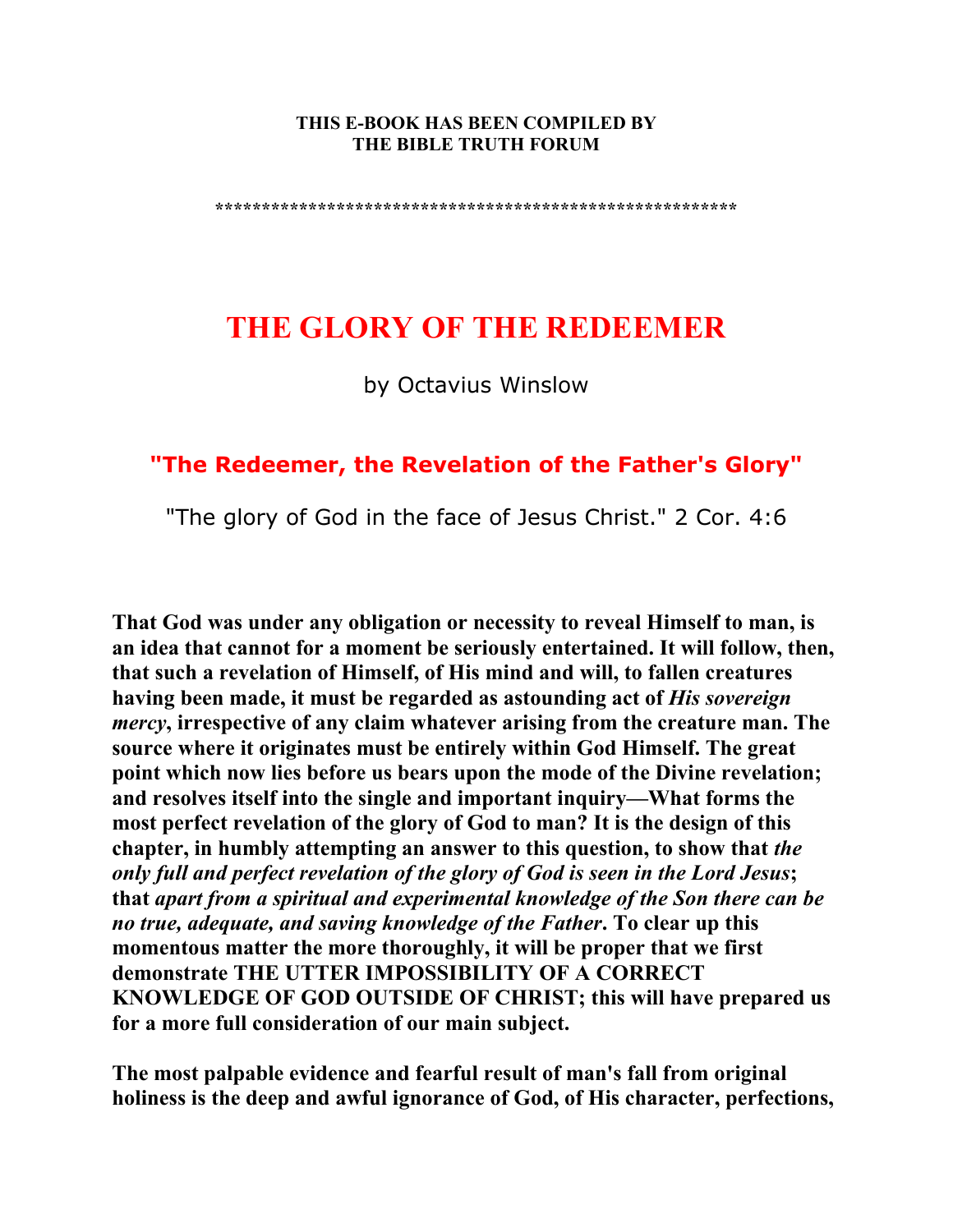**and moral government, in which that apostasy has involved him. It was the glory and the happiness of Adam that, before his revolt, not a cloud rested upon his mind tending to obscure the most clear and perfect views of the Divine character which it was possible for a finite creature to possess. He knew God sufficiently for all the purposes of a life wholly conformed to His will, and supremely devoted to His glory. There was no intellectual darkness in his understanding, no moral corruption of his will, nor of his affections. The whole soul constituted as it were an orb of the most beauteous light, kindled by God Himself, and reflecting its beams of beauty on every object in nature. It is true that, regarding his knowledge of God, nature was his teacher, or rather the medium through which he was taught; that impressions and perceptions of the Divine existence and glory were received mainly through the imagery of sensible objects; that the "invisible things of God were clearly seen, being understood by the things that are made, even His eternal power and Godhead." Yet this affords no solid argument in favor of a perfect knowledge of God in nature; for let it be remembered that** *nature, as a mirror of the Divine glory, was framed for man as innocent, and not for man as guilty;*  **that when by his own act this mirror was defaced and destroyed, with it was destroyed all true natural knowledge of Jehovah. Had the creature continued in his state of perfect rectitude, then no other revelation of God would have been needed; but throwing around him the pall of** *guilt***, he necessarily threw around him the pall of** *ignorance***. And** *before there can be clear and perfect light in the soul of the character and perfections of God, there must be a removal of that sin which else must eternally separate God and man.* **Hence the absolute necessity of just such a revelation of the Father as Jesus, the "true Light, which enlightens every man that comes into the world."** 

**The most difficult, perhaps, because the most humbling lesson which the world has ever had to learn, has been the nothingness of its own wisdom, and the folly of its unaided endeavors to find out God to perfection. Earnest as have been its desires, ardent as have been its aspirations, and laborious as have been its endeavors, the "unknown God" is the only inscription written upon its altars. The ancient philosophers prided themselves on their superior attainments in this study; but to what did their knowledge of God, underived from revelation, amount? What was the actual result of their profound researches, patient inquiries, acute reasonings, and subtle disputations? Let the apostle reply: "Professing themselves to be wise men, they became fools." Even worse than this. Not only "by wisdom the world knew not God," but the imperfect knowledge it did gather of Him in nature, so far from expanding their mental conceptions of the Divine character, and elevating their lives to a**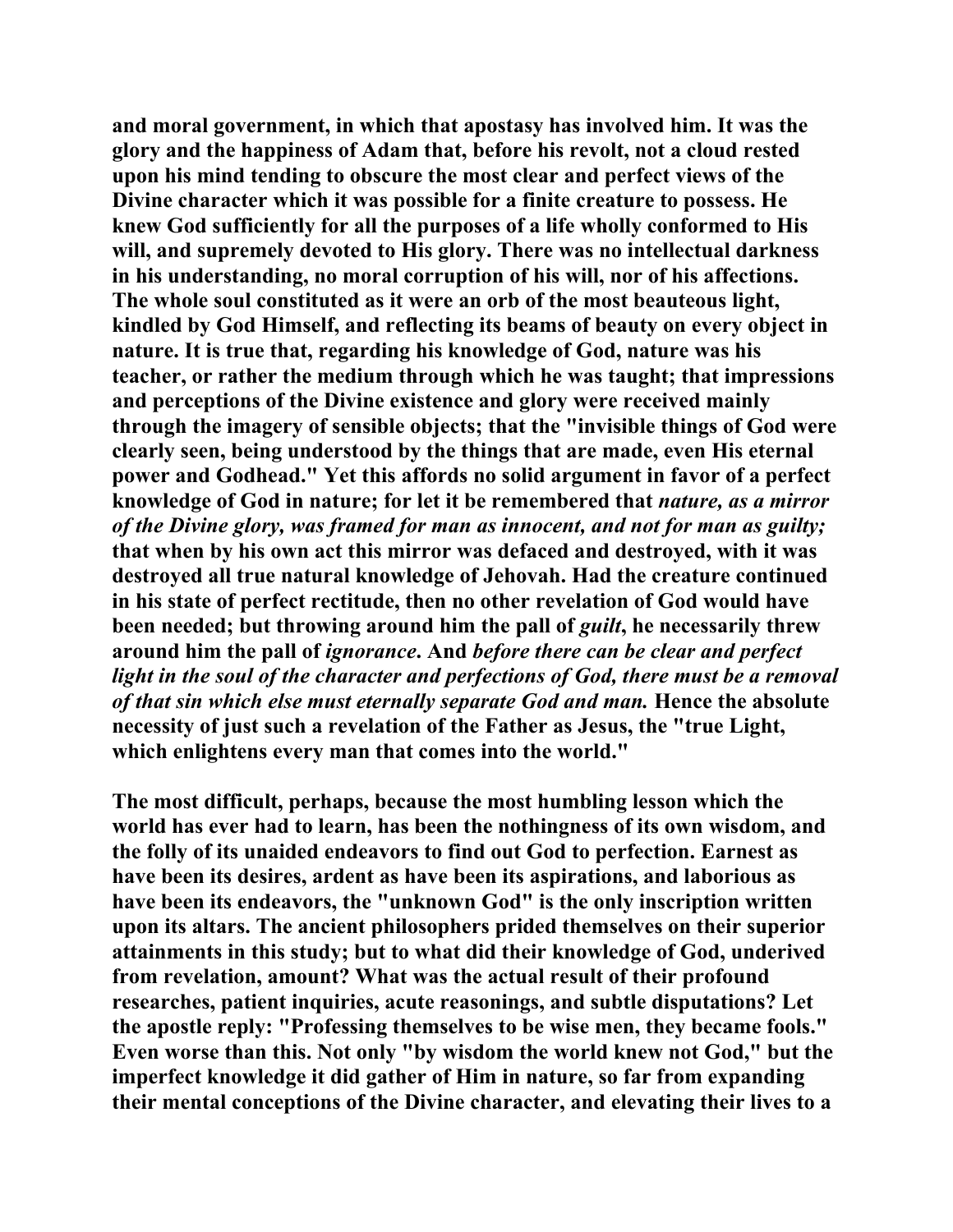**conformity to the Divine will, seemed but to lead them into the deepest and grossest idolatry! "Professing themselves to be wise men, they became fools, and changed the glory of the incorruptible God into an image made like to corruptible man, and to birds, and four footed beasts, and creeping things." What an affecting picture! Oh that the proud eulogist of the dignity of human nature would study it! What an instructive lesson! Oh that the vain seeker of God outside of Christ would learn it! Here was the world, at an age when civilization and philosophy, poetry and the arts, flourished in a pre-eminent degree, and were exerting a softening and ameliorating influence upon society, yet utterly abandoned to superstition and idolatry. Idolatry in its darkest clouds was settling upon its moral landscape; idolatry in its gloomiest attributes was entwined with its history; idolatry in its grossest features was blended with its literature; idolatry in its most insinuating forms was advanced with the creations of its poetic genius; idolatry of the most degrading and sensual kind, was enthroned in the seats of its philosophers, was dignified by their approval, inculcated in their lectures, and sanctioned by their example. The histories of Egypt, of Greece, and of Rome, testify that "the world by its wisdom knew not God,"—that after every expedient had been adopted, and every experiment had been tried—after the triumphs of war, and the arts of peace, and the wisdom of legislation, and the lessons of philosophy, and the inculcations of religion, had done their utmost, man was still left ignorant of God, and consequently steeped in guilt, and bowed in grief, the slave of every vice, and the sport of every sorrow. Thus did God "destroy the wisdom of the wise, and bring to no thing the understanding of the prudent." And thus, too, will He ever confound the wisdom and abase the pride of that man, who, towering on the Babel of his own unassisted research, would find Him out to perfection who is the "blessed and only Potentate, the King of kings, and Lord of lords; who only has immortality, dwelling in the light which no man can approach unto; whom no man has seen, nor can see." But we proceed to the main subject or this chapter, which is to** *set forth the Lord Jesus in His person and work as constituting the only true and perfect revelation of God to man.* **The great and precious truth we are now to contemplate is introduced to us in these words of the inspired Evangelist: "No man has seen God at any time; the only begotten Son, who is in the bosom of the Father, He has declared him." Of the vast importance of** *a correct knowledge of God***, need we speak at length? It is a truth which finds an assent in well-near every judgment. Every awakened conscience desires it; every believing mind admits it; every tried soul feels it. It lies at the basis of salvation; it forms the material of happiness; it supplies the true motive to holiness; it is the groundwork and the prelude of future and eternal glory.**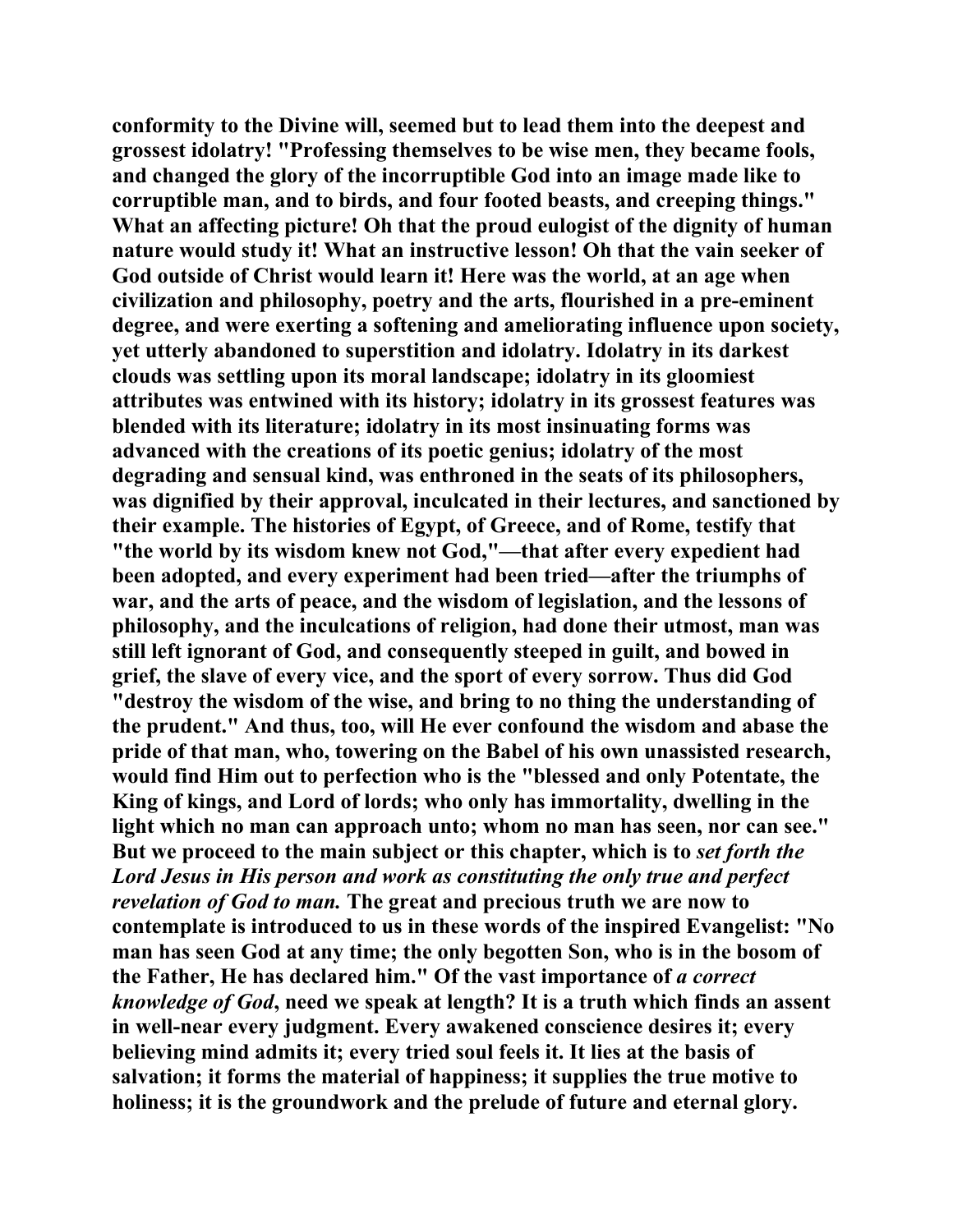**May the eye of faith be now so anointed by the Spirit as to behold with a clear and unclouded vision the "light of the knowledge of the glory of God in the face of Jesus Christ!"** 

**There are THREE DIFFERENT MEDIUMS THROUGH WHICH GOD IS SEEN. The first, to which we have already in general terms referred, is creation. Now, while we are far from underrating any sources of evidence which the wisdom and goodness of God had given to guide our research, we must yet maintain in strong language that the knowledge of God gleaned from this source is imperfect, and meets not the cravings of our nature. It is true, that it demonstrates the fact of God's existence, but here it stops. It tells us that God is, but it tells us not perfectly what God is. It proves to us clearly, undeniably, God's being; but it unfolds not the relation in which that Being stands to us. It gives, so to speak, a glimpse into the essential properties of God, but** *it reveals nothing of His moral perfections***. Creation, even in its fallen state, is a beautiful piece of workmanship, in which we see, not only that there is a God, but that He is infinite in wisdom, omnipotent in power, great in goodness; but as a fallen creature, I need more than this. And what, as a guilty creature, I pant to know of God I find not, though I go in search of it through the length and breadth, the height and depth, of this beautiful territory of God's handy-work. Let me simply illustrate the thought. I take in my hands an exquisite piece of mechanism; I examine its various parts, ponder its exact movements, and, laying it down, admire the wisdom and applaud the skill displayed in its construction; and this is all that I can discover of the maker. For anything that I know, the moral elements which compose his character may be of the lowest order. Yes, the very individual whose workmanship has awakened my wonder and called forth my praise, may be my sworn, my deadly foe, cherishing in his bosom the elements of hatred, and ruminating in his mind the plan of my destruction! Now that we have a partial discovery of God, of His wisdom, and power, and goodness, in creation, is not enough to satisfy the mind convinced that God is holy, to quiet the conscience convicted of sin, and to soothe a heart bowed down with godly grief. The grand inquiries with such a soul are, "How can I be just with God? How can I satisfy His justice, appease His wrath, and propitiate His regard? How may I know that He is my God, my reconciled Father? How may I be assured that He loves, has pardoned and accepted me, and that I shall be with Him forever?" Traverse in imagination the extent of creation, wander over the most beautiful landscape, pluck the most fragrant flower, select the most costly gem, glide upon the surface of the fairest lake, scale the highest mountain, soar to the farthermost star, still the momentous question rushes back upon the mind,**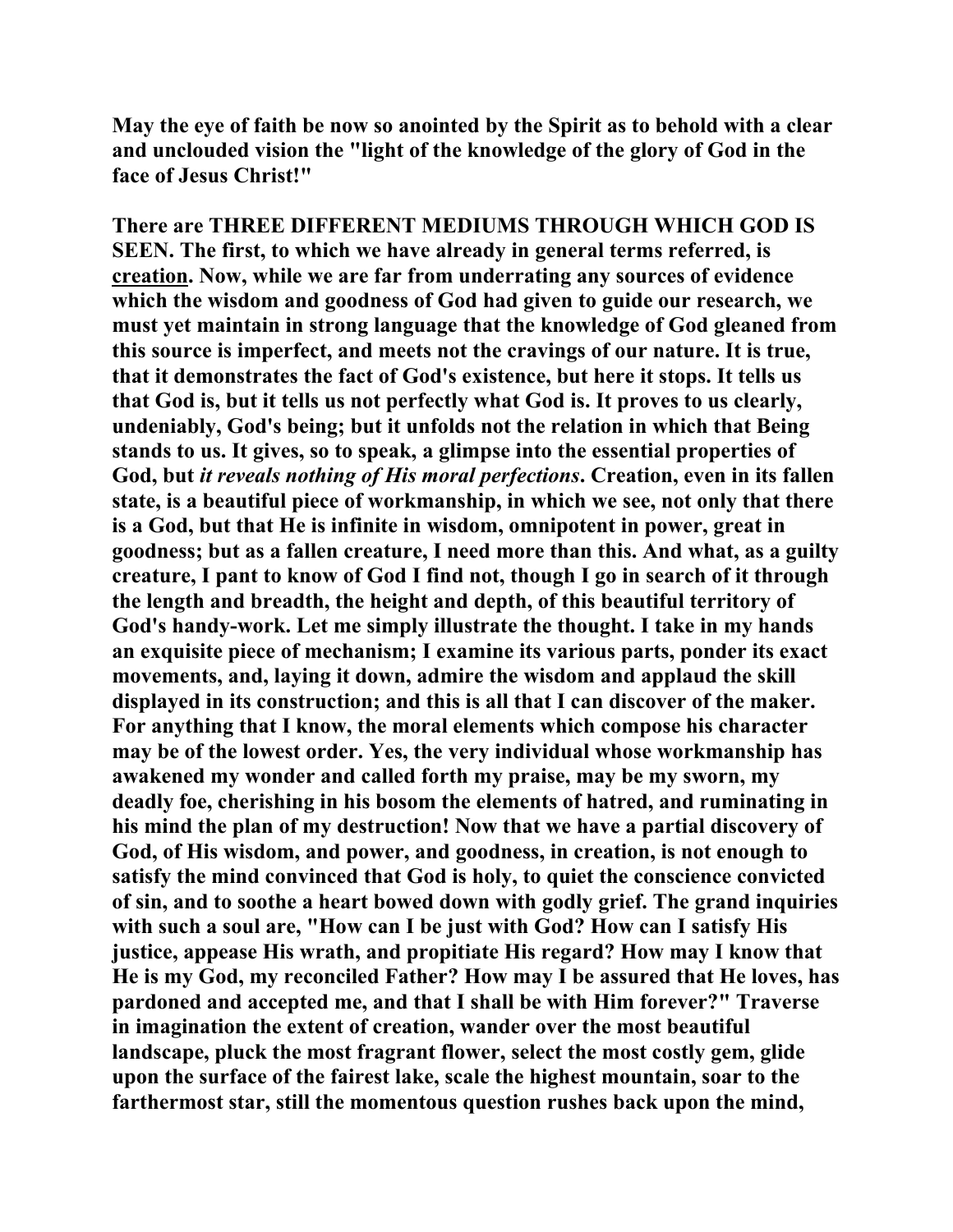**"How may I stand with acceptance before this holy Lord God?" Poor anxious searcher for peace, all** *nature* **unites in testifying, "It is not in me! It is not in me!"** 

**The second medium through which God has seen fit to discover Himself to man is His Law. But here again are we compelled to acknowledge the defectiveness of the revelation, as far as its degree extends. The knowledge of God derived from this source must necessarily be partial and shadowy. It is true, the holiness of God is discovered in its precepts, and the justice of God is inferred from its threatenings; but the law can never be more nor less than what the Holy Spirit has declared it to be, the "ministration of condemnation." As a fallen creature, revolving the great matter of the soul's salvation, it can afford no satisfactory reply to the great question, "What must I do to be saved?" It breathes not a sound of mercy to a poor sinner; not one kind, soothing, saving accent falls from its lips. It speaks of death, but not of life; of condemnation, but not of salvation. It asserts the authority, reflects the holiness, and denounces the vengeance of God: but not one beam of hope springing from His mercy, His grace, or His love, does it throw upon the gloomy path of the soul passing on to judgment, bowed down beneath the "terrors of the Lord." Reader! are you seeking salvation by the law? Alas for you! How can that save which only condemns? How can that give life which in its nature and design is but the minister of death? Mount Sinai is no refuge for your soul, poor, guilty, condemned, heart-broken sinner. All is thunder and lightning, tempest and darkness. Come down from the mount before you are consumed. Abandon as utterly futile and deceptive all your legal expectations of acceptance, and betake yourself to the one only refuge of your guilty soul the cross of the incarnate God.** 

**We are now conducted to the consideration of the great point. We have seen that upon an extensive scale a great and fatal experiment had been made by man to know God and happiness. That God existed, he had every demonstrative proof. The same evidence which authenticated His being, proved Him to possess great and glorious attributes; and the manner in which these attributes were displayed gave** *some* **insight into His character, "so that they are without excuse." Wearied as the creature was with a laborious, and dispirited with a fruitless, research, God, in the depths of infinite mercy and wisdom, takes the work of salvation into His own hands. He sends His only begotten and well-beloved Son into the world, and declares Him to be the perfect revelation of Himself to man. On this important truth Jesus Himself laid great stress. Let the following declaration suffice. To a question of**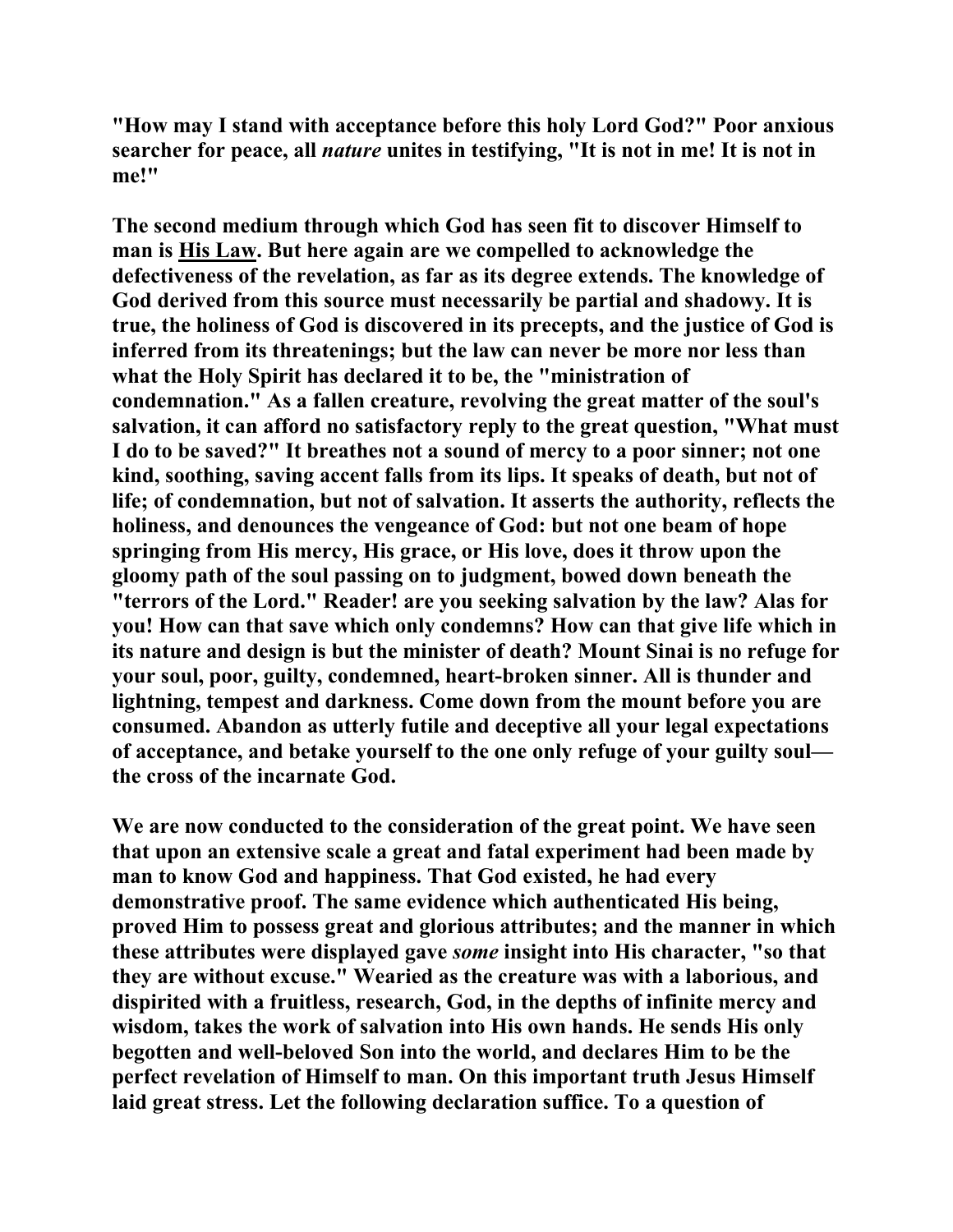**difficulty raised by Thomas– Jesus answered, "I am the way and the truth and the life. No one comes to the Father except through me. If you really knew me, you would know my Father as well. From now on, you do know him and have seen him." Philip said, "Lord, show us the Father and that will be enough for us." Jesus answered: "Don't you know me, Philip, even after I have been among you such a long time? Anyone who has seen me has seen the Father. How can you say, 'Show us the Father'? Don't you believe that I am in the Father, and that the Father is in me? The words I say to you are not just my own. Rather, it is the Father, living in me, who is doing his work. Believe me when I say that I am in the Father and the Father is in me; or at least believe on the evidence of the miracles themselves." John 14:6-11.** 

**Let us, in a few particulars, unfold the glorious and all-important truth contained in these words. And in the first place, we find, on examination of the sacred word, that the Lord JESUS EMBODIES THE GLORY OF THE GODHEAD. In other words, we behold the light of the knowledge of the glory of God in the face of Jesus. Having devoted an entire chapter of this work to a scriptural exposition of the Deity of Christ, it will not be deemed necessary that we enlarge upon the doctrine in the present connection. And yet we are here presented with a further confirmation of this cardinal truth, demanding more than a mere cursory glance. Of the spirituality of the Divine nature, we can form no just nor definite conception. All our ideas of it must necessarily be unintelligible, vague, and shadowy. Referring to this impossibility, and, in language of condescending adaptation to our sensible view of objects, Jesus says of His Father, "You have neither heard His voice at any time, nor seen His shape." Ignorant of this inspired truth, and yet with a quenchless thirst ever desiring such a conception of the Infinite Spirit as would afford a restingplace for the mind, an object on which faith could repose, and round which the affections could entwine, man has been beguiled into atheism and idolatry of the most debasing and fearful character. Framing his conceptions of spirit after his own low and depraved idea of matter, he has "changed the glory of the incorruptible God into an image made like to corruptible man, and to birds, and four-footed beasts, and creeping things."** 

**But God has revealed Himself. He has stooped to our nature, and, in the person of His incarnate Son, has embodied the spirituality of His being with all its Divine and glorious attributes. Behold with what clearness and power this truth is set forth. "Christ, who is the image of God." "Who, being the brightness of His glory, and the express image of His person." "Who is the image of the invisible God." Could any single point be more distinctly stated**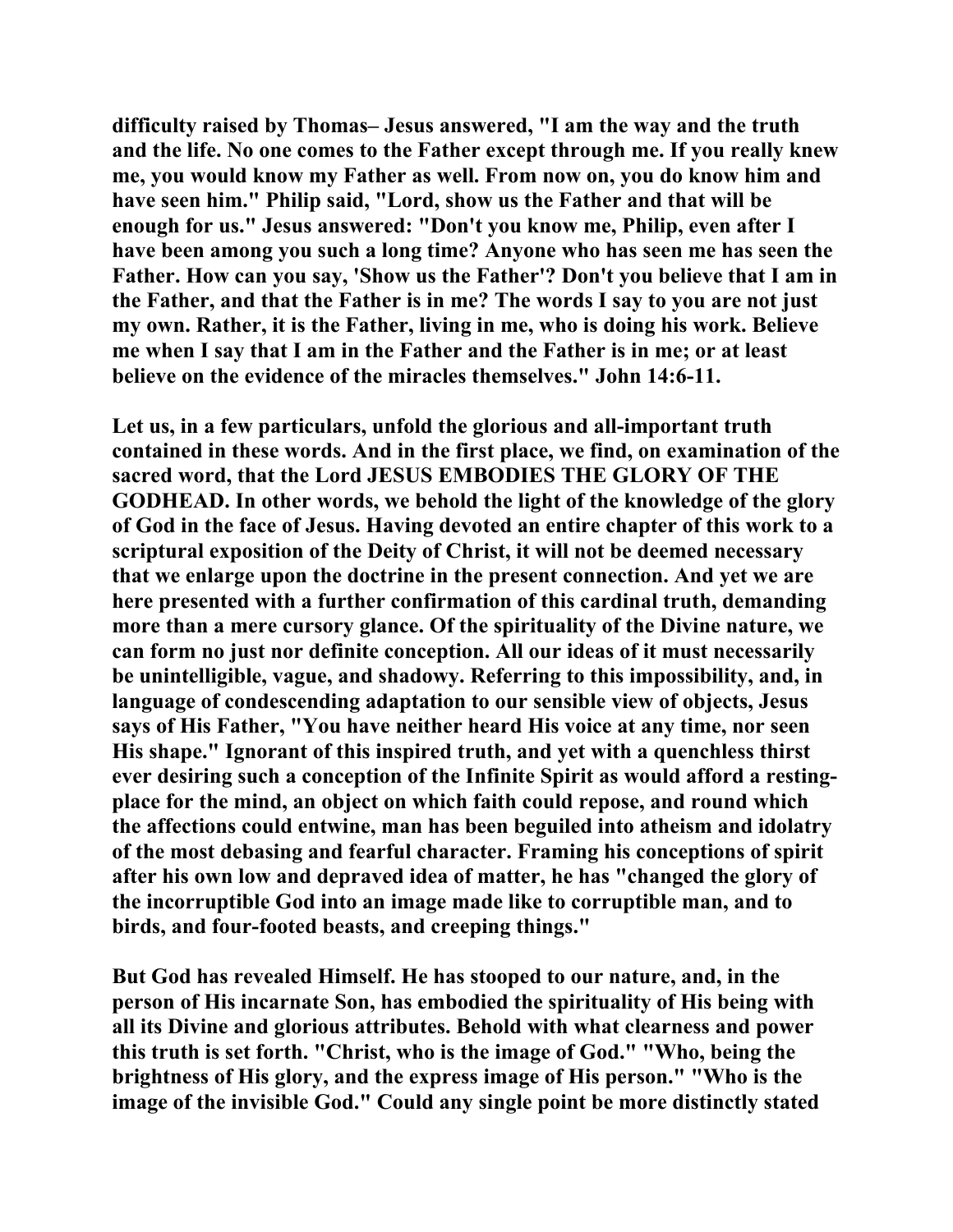**and more conclusively proved than this, that our Divine and adorable Redeemer constitutes, in His person, a perfect revelation of the essential glory of the Godhead? All that we clearly, savingly know of God, is just the measure of our acquaintance with this truth. Jesus brings God near. "You are near, O Lord." Oh, how near! "They shall call His name Emmanuel, which being interpreted is, God with us." The most stupendous, glorious truth which created mind ever grasped is involved in this wondrous declaration, "Emmanuel, God with us." With what glory does it invest the Bible! what a foundation does it lay for faith! what substance does it impart to salvation! and what a good hope does it place before the believing soul! God is with us in Christ, with us in the character of our reconciled Father, with us in every step of our journey to heaven, with us to guide in perplexity, to soothe in sorrow, to comfort in bereavement, to rescue in danger, to shield in temptation, to provide in need, to support in death, and to conduct us safely to glory. My soul! fall prostrate in the dust before the majesty of this amazing, this precious truth; adore the wisdom that has revealed it, and admire the grace that makes it yours!** 

**The great revelation of the Godhead, Jesus, is equally the revelation of all the PERFECTIONS Of the Godhead. Is "God the only wise?" Jesus is the glory of that wisdom—"Christ the wisdom of God." He is the masterpiece of Divine wisdom; its highest manifestation; its most perfect, finished production. We trace the lesser forms of wisdom in** *nature***; we ascend a scale higher in**  *providence***; we reach the summit in** *grace***. Here we launch into a boundless immensity, and, overwhelmed with its greatness, can but exclaim, "Oh the depth of the riches, both of the wisdom and knowledge of God!"** 

**Behold this wisdom, as it shines in the recovery of lost and ruined man, by Christ. Here is a manifestation infinitely transcending in greatness and glory the first creation of man in holiness. In the first creation, God had nothing to undo—no dilapidated temple to take down, no occupant to dispossess, no ruin to repair, no rubbish to remove, no enemy to oppose. "He spoke, and it was done." The materials which composed the first human temple were ready to His hands, unfallen and pure. The very dust that He took to frame it with was holy. The life He breathed into it was holy. The air with which He surrounded it was holy. The paradise in which He placed it was holy. The breezes that played upon it, the sunbeam that gilded it, the fountains that watered it, all, all were in harmony with the spotless purity of God, and His glorious creature, man.**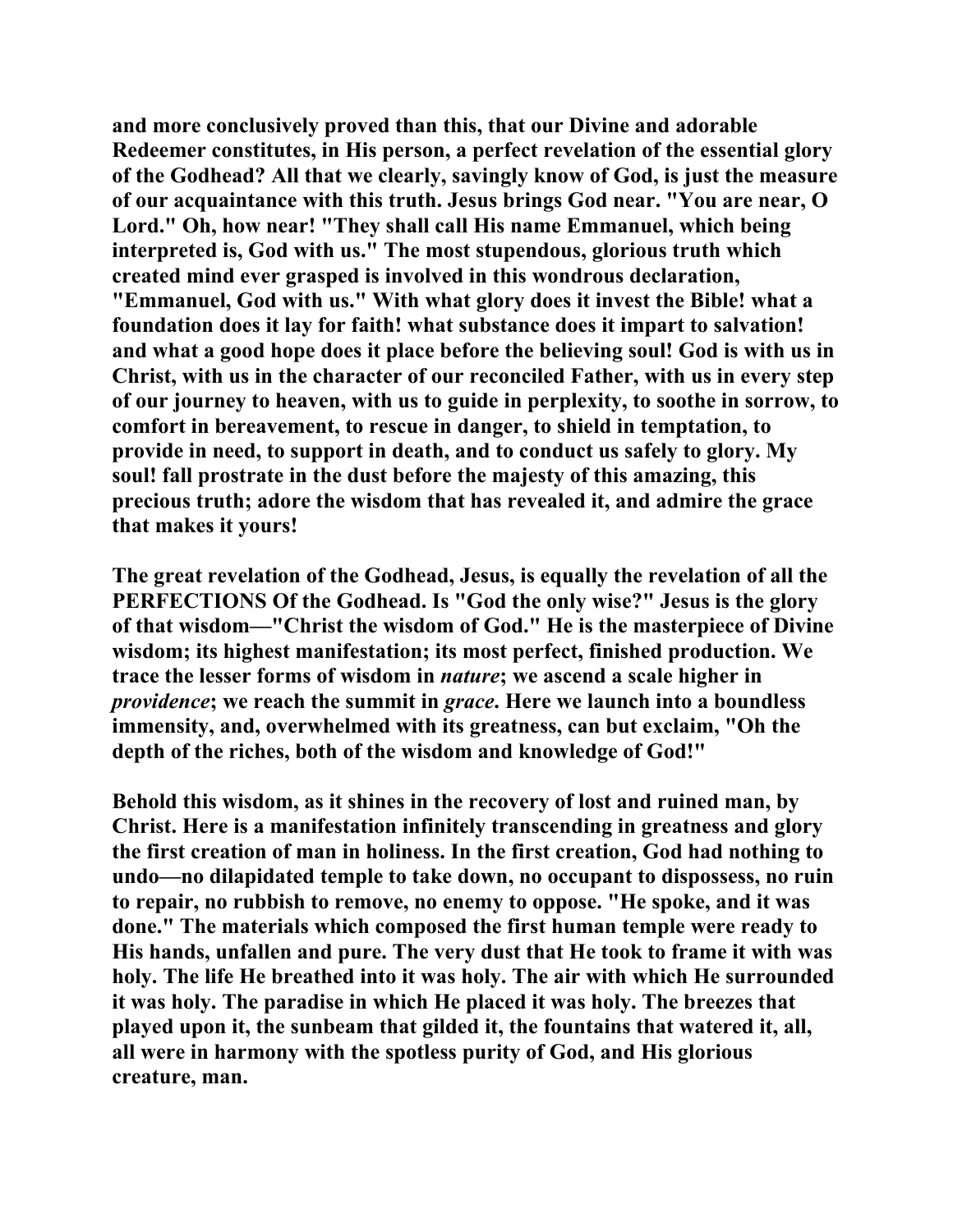**But in the re-creation of man, how vastly different! This beautiful temple is a ruin—dilapidated and fallen. God is ejected; another and an antagonist occupant dwells in it, and enmity to its Creator is written in letters of darkness upon every part, and over every inlet. In rebuilding this structure, all things were to be created anew. "Behold," says God, "I create a new thing in the earth." It was a new and profounder thought of infinite wisdom, unheard, unseen before. Fallen man was to be raised—lost man was to be recovered—sin was to be pardoned—the sinner saved, and God eternally glorified.** *Now were the treasures of wisdom, which for ages had been hidden in Christ, brought forth.* **Resources that had never been drawn upon were now revealed. Infinite wisdom had never developed such vast wealth, had never appeared clothed in such glory, had never shone forth so majestic, so peerless, and Divine. Oh, how must angels and archangels have wondered, admired, and loved, as this brighter discovery of God burst in glory upon their astonished vision—as this new temple of man rose in loveliness before their view!** 

**The first and greatest display of infinite wisdom was in the construction of the model upon which the new temple regenerated man was to be formed. This model was nothing less than the mysteriously constituted person of the Son of God. In this, its highest sense, is "Christ the wisdom of God." "A body have You prepared me." This was the great "tabernacle of God which was with men." The inhabitation of Deity in that prepared temple of clay formed the masterpiece of Divine wisdom. Here it shone forth in full-orbed majesty. Gaze upon the living picture! Look at Emmanuel, God with us—God in our nature, God in our accursed nature—God in our tried nature—God in our sorrowful nature—God in our suffering nature—God in our tempted nature—yet untouched, untainted by sin. Is not this a fathomless depth of Divine wisdom? To have transcended it, would seem to have transcended Deity itself.** 

**The next step in the unfolding of this Divine wisdom, is the spiritual restoration of man to a state corresponding in its moral lineaments to this Divine and perfect model. This is accomplished solely by "Christ crucified, the wisdom of God." And here, again, does the glory of God's wisdom shine in the person and work of Jesus. Every step in the development of this grand expedient establishes His character as the "only wise God," whose "understanding is infinite;" while it augments our knowledge, and exalts our views of the Lord Jesus, as making known the Father. Here was a way of salvation for perishing sinners, harmonizing with every perfection of Jehovah, sustaining the highest honor of His government, bringing to Him the richest**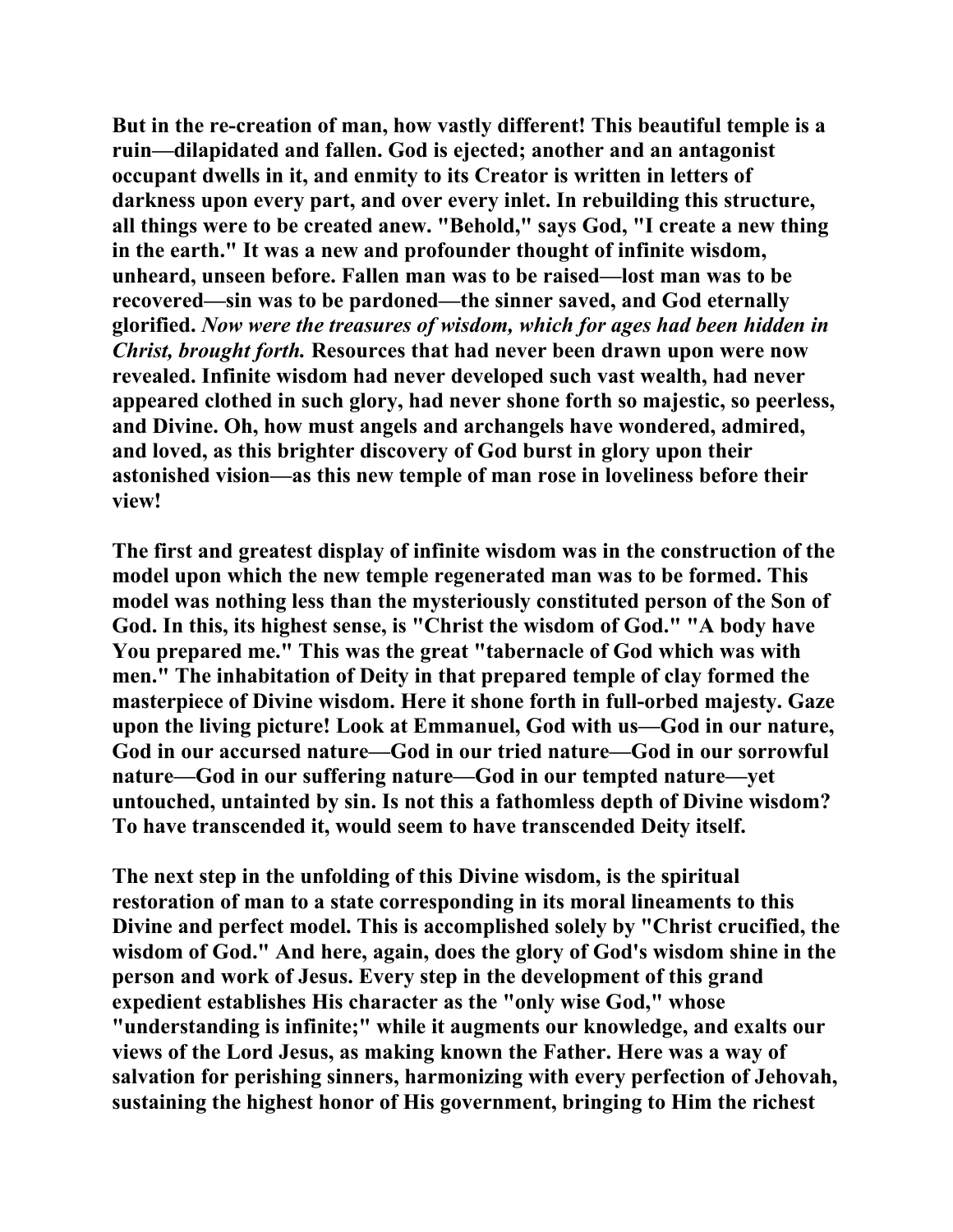**glory, and securing to its subjects, as the rich bequest of grace, happiness eternal and inconceivably great. It was a thought, oh how like God—a scheme, oh how worthy of Him! We can scarcely imagine Him to have gone further that in thus fathoming the depth of infinite wisdom, a lower deep could be found. Redemption, by the obedience and death of the incarnate God, was so honoring to the Divine law, and satisfactory to Divine justice, was so harmonizing to the attributes, and so illustrative of every glorious perfection of the Divine nature, and in its results so suited to the highest ends of human happiness, that it was the interest of the Divine government without demur to accept it. Oh, how truly did God here "work all things after the counsel of His own will!" How has He "abounded towards us in all wisdom and prudence!" In Jesus' sacrificial obedience and death, we see sin fully punished, and the sinner fully saved; we see the law perfectly honored, and the transgressor completely justified; we see justice entirely satisfied, and mercy glorified to its highest extent—we see death inflicted according to the extreme tenor of the curse, and so vindicating to the utmost the truth and holiness of God, and yet life—present and eternal life—given to all whom it is the purpose and grace of the Father to save. Tell us, is not Jesus the great glory of the Divine wisdom?** 

**Were we to survey the effects of this manifold wisdom on individual character, it would still further exalt our views of Christ as the wisdom of God. To see a man "becoming a fool that he may be wise,"—his reason bowing to revelation, his knowledge and attainments laid beneath the cross his own righteousness surrendered—"counting all things but loss for the excellency of the knowledge of Christ Jesus the Lord;" and as a little child receiving the kingdom of God, oh, how glorious does appear in this the wisdom of God, the light of which shines in Jesus' face! Behold how determined is the Father, in every step of His grace, to humble the creature, and to exalt, magnify, and crown His co-equal Son, Lord of all!** 

**One step more. We see Jesus the mediatorial Head of all wisdom and counsel to the Church. "It pleased the Father that in Him should all fulness dwell." "In whom," says the same apostle, "are hidden all the treasures of wisdom and knowledge." He is the "Wonderful Counselor," of whom it was thus prophesied: "The Spirit of the Lord shall rest upon Him, the spirit of wisdom and understanding, the spirit of counsel and might, the spirit of knowledge, and of the fear of the Lord." Oh Divine and precious truth! unutterably precious to the soul having no resources adequate to the great purposes of knowing self, Christ, and God; of salvation, sanctification, and guidance.**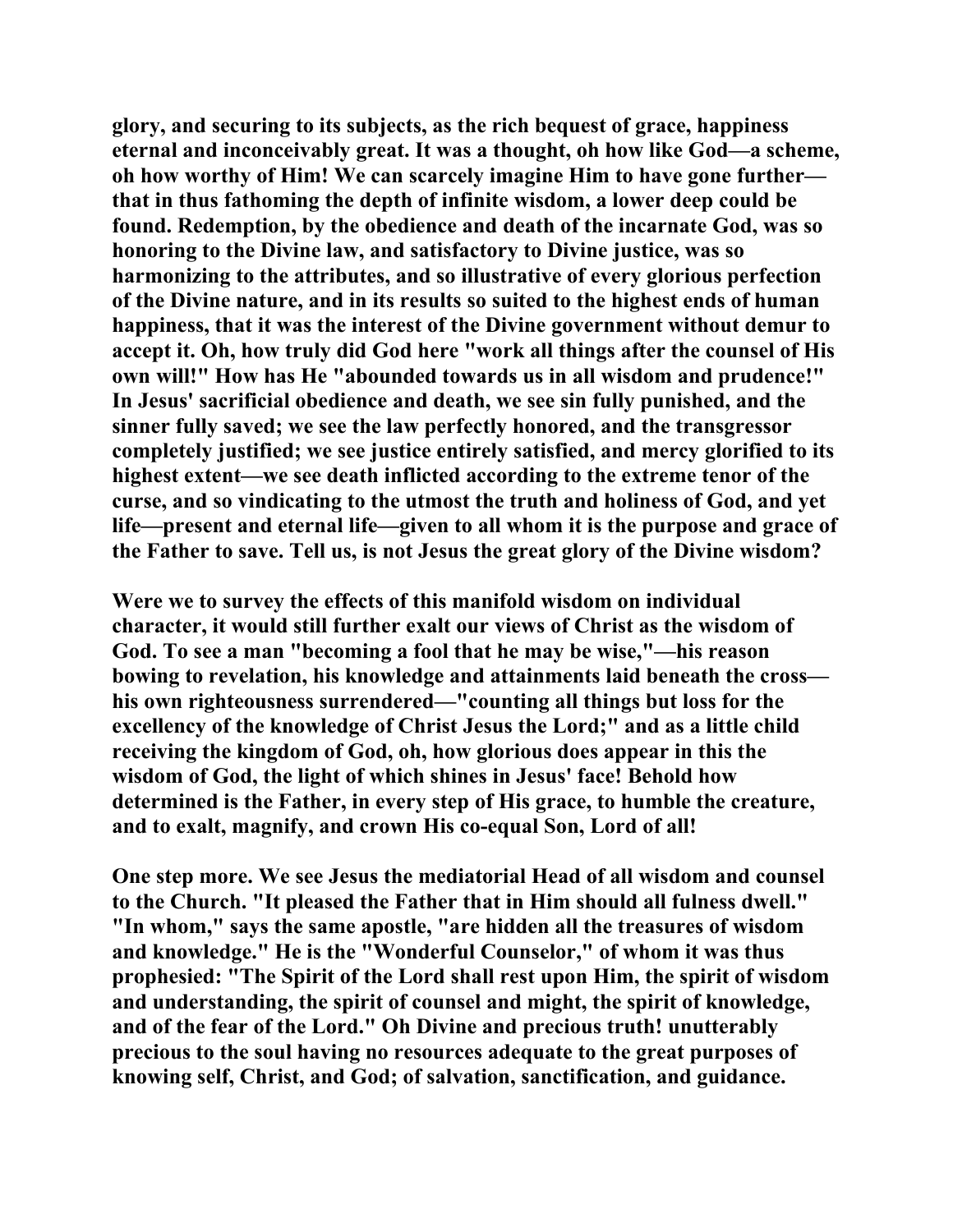**Reader, are you earnestly desiring the "wisdom that is profitable to direct" you at this moment? Acquaint now yourself with Jesus, in whom all the treasures of this wisdom are hidden. What is His language to you? The same which Moses, the great legislator, spoke to the people of Israel: "The cause that is too hard for you, bring it unto me, and I will hear it." What a cheering invitation is this! A greater than Moses speaks it; and speaks it to you. You find your case baffling to human wisdom, too difficult for the acutest skill of man—take it, then, to Jesus. How sweetly He speaks—"bring it unto me!" One simple exercise of faith upon His word, will remove all that is difficult, make simple all that is complex, and lucid all that is dark in your case. With Him nothing is impossible. To Him all is transparent. Knowing the end from the beginning, there can be nothing unforeseen in it to His mind, by His prescience all is known, and by His wisdom all is provided for. His precious promise is, "I will bring the blind by a way that they knew not: I will lead them in paths that they have not known: I will make darkness light before them, and crooked things straight. These things will I do unto them, and not forsake them." Thus is Jesus "made of God unto us wisdom," that all our perplexities may be guided, and all our doubts may be solved, and all our steps may be directed, by one on whom the anointing of the "spirit of wisdom and understanding" rests "without measure;" and who, from experience, is able to lead, having trodden every step before us. "And when He puts forth His own sheep, He goes before them, and the sheep follow Him." "If any man lack wisdom let him ask it from God, who gives liberally:" let him repair to Christ, whom God has set up from everlasting, "to the intent that now unto the principalities and powers in heavenly places might be known by the Church the manifold wisdom of God."** 

**In the person and work of Christ, the HOLINESS Of God is revealed with equal power and luster. It is only through this medium that we possess the most clear and perfect demonstration of this Divine and awful perfection. From nature and from providence the evidence of its existence, and the illustration of its nature, come to us more in the form of inference than of positive declaration. Sin has obliterated all traces of holiness which once existed; not a foot of this vast domain, not a shrub, nor flower, nor creature remains, to tell what the "beauties of holiness" once were. Not a link binds the present with the world's primeval history. Sin has severed the chain, has created a vast and fearful chasm, engulfing all that was ever holy and beautiful in this now fallen and defaced creation. And yet, even from its present condition, we form some faint idea of what it once was. The near approximation to a perfect state which we find in some departments of nature,**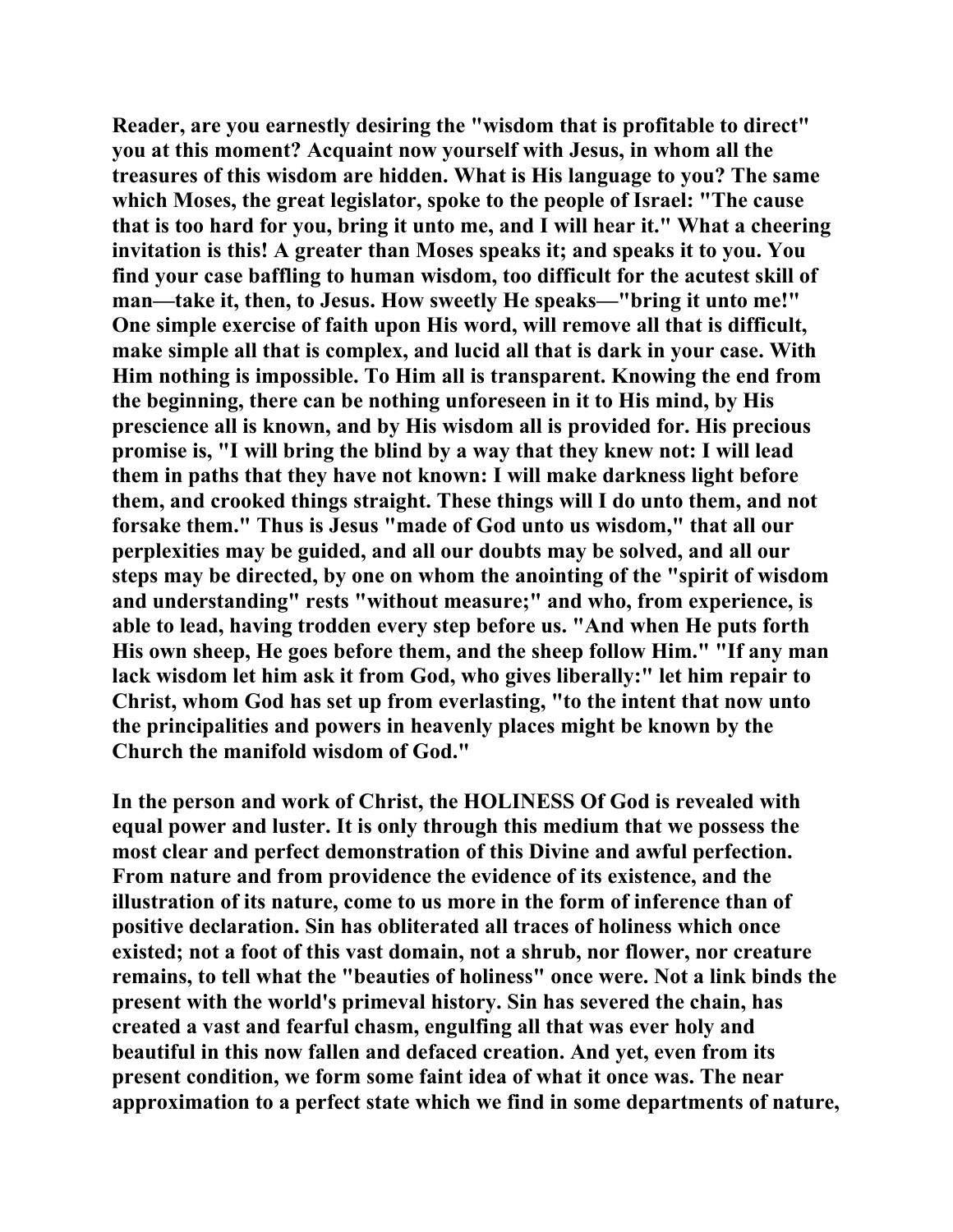**the constant ascending towards that state which we find in others, together with the retributions of Divine justice which sometimes appall the mind in the providential dealings of God with men, afford sufficient data from which to infer that God is holy.** 

**In the study of the Divine law, we ascend a step higher in a more clear discovery of this great truth. Here we have God's own solemn asseveration that He is holy. The evidence is not inferential, but positive; nothing is left to conjecture, nothing to foster doubt. Jehovah declares that He is of "purer eyes than to behold iniquity." The law which was given to man as the rule of his obedience, which, after his fall, was more permanently renewed upon tables of stone, superadded to the ceremonial law, to which were appended numerous sacrifices importing God's holy indignation against sin, and the necessity of a more perfect sacrifice for its expiation, must have produced upon the mind deep and solemn convictions of God's spotless purity.** 

**But the truth of His essential holiness needed a more clear and impressive discovery and illustration; and God has given it. Where was there ever such a demonstration of God's infinite hatred of sin, and His fixed and solemn determination to punish it, as is seen in the cross of Christ? Put your shoes from off your feet; draw near and contemplate this "great sight."** *Who was the sufferer?* **God's only begotten and well-beloved Son! His own Son! In addition to the infinitely tender love of the Father, there was the clear knowledge of the truth, that He who was enduring the severest inflictions of His wrath was innocent, guiltless, righteous—that He, Himself, had never broken His law, had never opposed His authority, had never run counter to His will; but had always done those things which pleased Him.** *At whose hands did He suffer?* **From demons, from men? They were but the agents; the moving cause was God Himself. "It pleased the Lord to bruise Him: He has put Him to grief." His own Father unsheathed the sword: He inflicted the blow: He kindled the fierce flame: He prepared the bitter cup. "Awake, O sword, against my Shepherd, and against the man that is my fellow, says the Lord of hosts: smite the Shepherd." "The cup which my Father has given me, shall I not drink it?" "My God, my God, why have You forsaken me?"** *And what were the nature and degree of His sufferings?* **Imagine, if we can, what must have been the outpouring of God's wrath upon the whole Church for all the sins of that Church through eternity! Can you compute the amount of her transgressions? Can you conceive the degree of her punishment? Can you measure the duration of her woe? Impossible! Then, who can tell what Jesus endured, when standing in the place and as the Surety of His Church, in the solemn**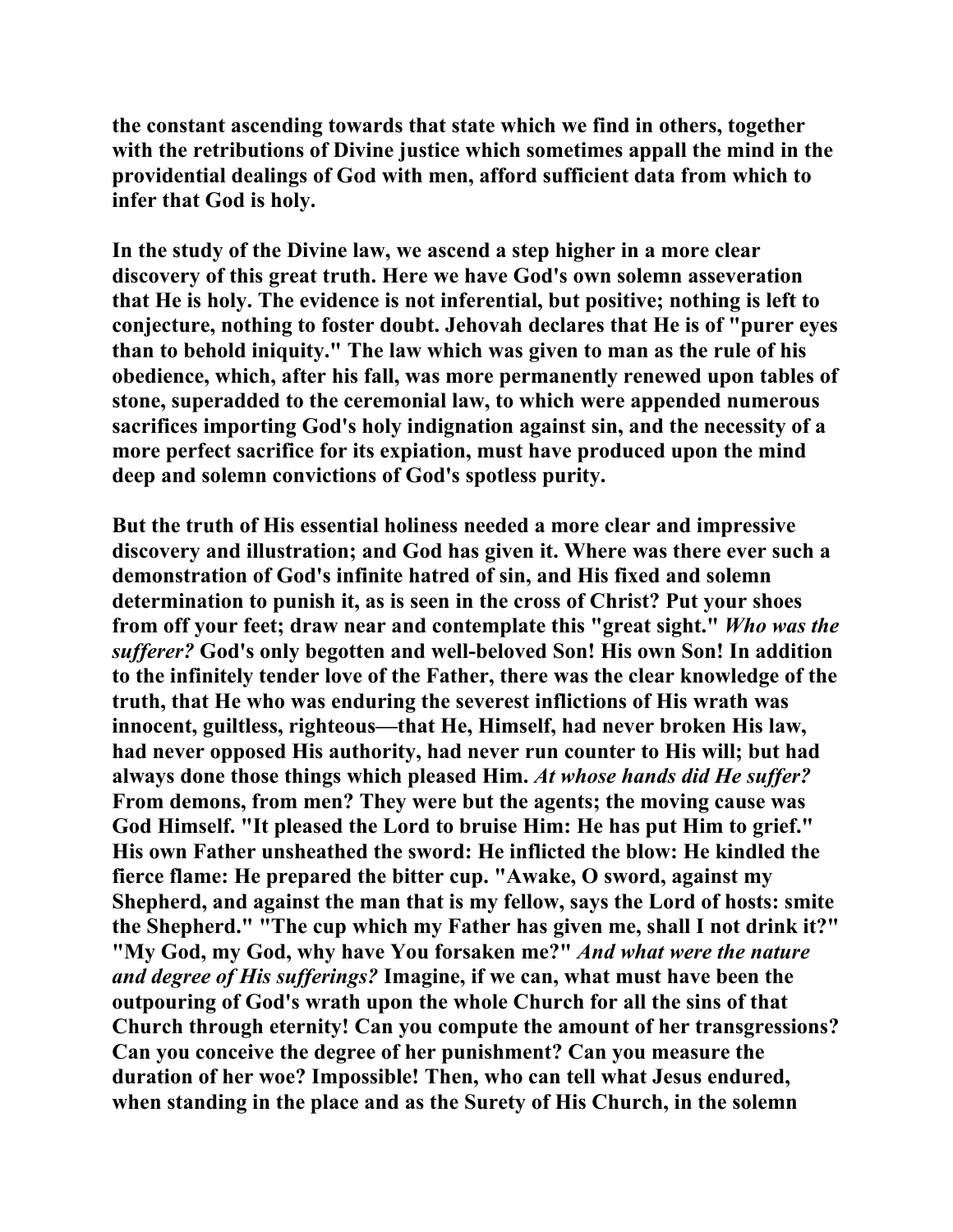**hour of atonement, and in the day of God's fierce anger? Never had God so manifested before, and never will He so manifest again, His essential holiness—His spotless purity—the inconceivable heinousness of sin—His utter hatred of it, and His solemn purpose to punish it with the severest inflictions of His wrath. Never did this glorious perfection of His being blaze out in such overwhelming glory, as on that dark day, and in the cross of the incarnate God. Had He emptied the full vials of His wrath upon the world, sweeping it before the fury of His anger, and consigning it to woeful and eternal punishment, it would not have presented to the universe so vivid, so impressive, and so awful a demonstration of the nature and glory of His holiness, of His infinite abhorrence of sin, and the necessity why He should punish it, as He has presented in the humiliation, sufferings, and death of His beloved Son. What new and ineffably transcendent views of infinite purity must have sprung up in the pure minds even of the spirits in glory, as bending from their thrones they fixed their astonished gaze upon the cross of the suffering Son of God!** 

**In Jesus shines the awful glory of Divine JUSTICE. Justice is but another term for holiness. It is holiness in strict and awful exercise; and yet it is a distinct perfection of Jehovah, in the revelation and acknowledgment of which He will be glorified. The basis of the atonement is righteousness, or justice. So the apostle argues: "Whom God has set forth to be a propitiation through faith in His blood, to declare His righteousness for the remission of sins." Previous to the apostasy of man, the only revelation of God's justice was the threatening annexed to the law: "In the day that you eat thereof, you shall surely die." Subsequently to the fall, the appointment of a bloody ritual—the institution of expiatory sacrifices, not only recognized the existence, but illustrated the nature of this awful attribute. There are those who madly dream of acceptance with the holy God, at the expense of this perfection of His nature. In vain do they acknowledge Him in some of His perfections if they deny Him in others, trampling them with indifference beneath their feet. Such was Cain in the offering which he presented to the Lord; there was an acknowledgment of His dominion and goodness, but no distinct recognition of His holiness, no solemn apprehension of His justice, no acknowledgment of guilt, no confession of sin. The claims of God's moral government were entirely set aside, and by consequence, the necessity of a mediator totally denied. Not so Abel; his offering honored God in that in which He most delights to be honored, that is, in His spotless purity, His inflexible justice, and His infinite grace in the appointment of the Savior for the pardon of iniquity, transgression, and sin. Therefore it is recorded, and we do well deeply to**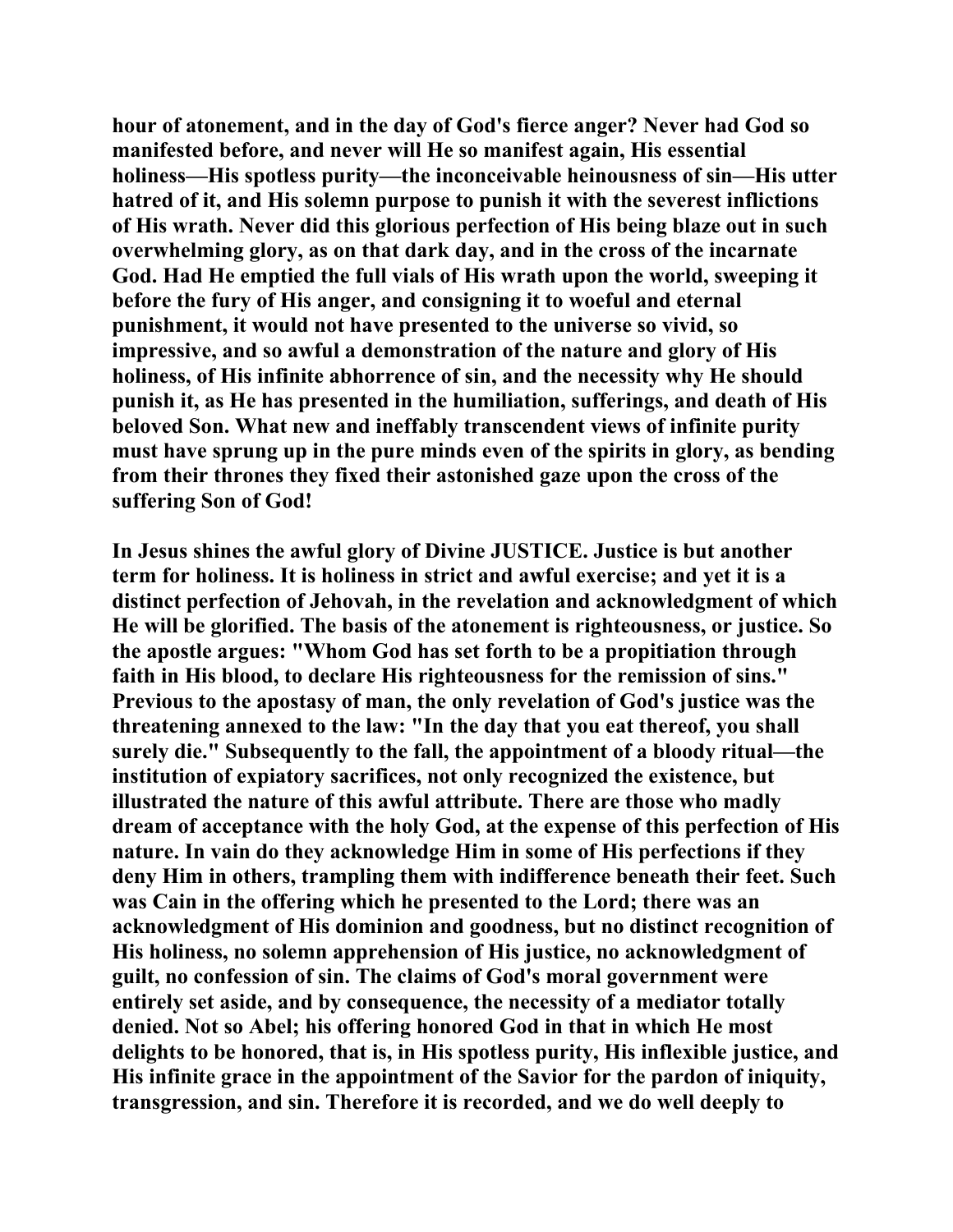**ponder it, that "he offered unto God a more excellent sacrifice than Cain." But this was only the pre-figurement of God's justice—the mere type and shadow. The great antitype and embodiment are seen in Jesus offering Himself up a whole burned-offering to God amid the fearful blaze which was beheld ascending from the summit of Mount Calvary. Then did this perfection appear in its most fearful form—Jesus bearing sin—Jesus enduring the curse of the law—Jesus sustaining the wrath of His Father—Jesus surrendering His holy soul a sacrifice for man's transgressions. Oh, never, never did Divine justice so imperatively assert its claims and so loudly demand its rights never did it so strictly exact its penalty, and so fearfully grapple with its victim, as now; and never before nor since had such a sacrifice been bound to its altar—never did Jehovah appear so just, as at the moment the fire descended and consumed His only-begotten and well-beloved Son! The glory of God's TRUTH is reflected with equal luster in the person and work of Christ. It is the perfection of a perfect being that He does not, yes, that He cannot change. God is the perfect being. It is His perfection that He is true, essentially and immutably true. He can as soon cease to be, as cease to be true. His truth is the golden thread which unites all His perfections; it is the glory and perfection of all, that all are based upon and held together in perfect and eternal harmony by truth. "It is impossible for God to lie;" "He cannot deny Himself," are among the strongest assertions which the Holy Spirit has made of His veracity. To deviate the shadow of a shade from His word—from His oath—from His promise—from His covenant—would be to undeify Himself. Now as God cannot cease to be—that being an impossibility—it is equally impossible that He should deny Himself. Consider, too, what the converse of this proposition would be in its consequences to the child of God. How disastrous to all the blessed and glorious hopes of the believer! For, what repose could the soul find in His love, what confidence in His power, if truth, the basis and the security of all, were lacking? What a cloud would overshadow every perfection of His being, and how soon would He cease to be what He is so beautifully declared to be, "a God of truth and without iniquity, just and right is He!"** 

**Of the glory of this Divine perfection, the Lord Jesus is the grand revelation. Nowhere does it shine forth with such unveiled majesty as in Jesus. Nowhere does God appear so true, so gloriously true, as in Christ. "I am," says He, "the truth;" not merely true, but the truth. "The law was given by Moses, but grace acid truth came by Jesus Christ." The same inspired evangelist represents Him as dwelling among us in the flesh, "full of grace and truth."**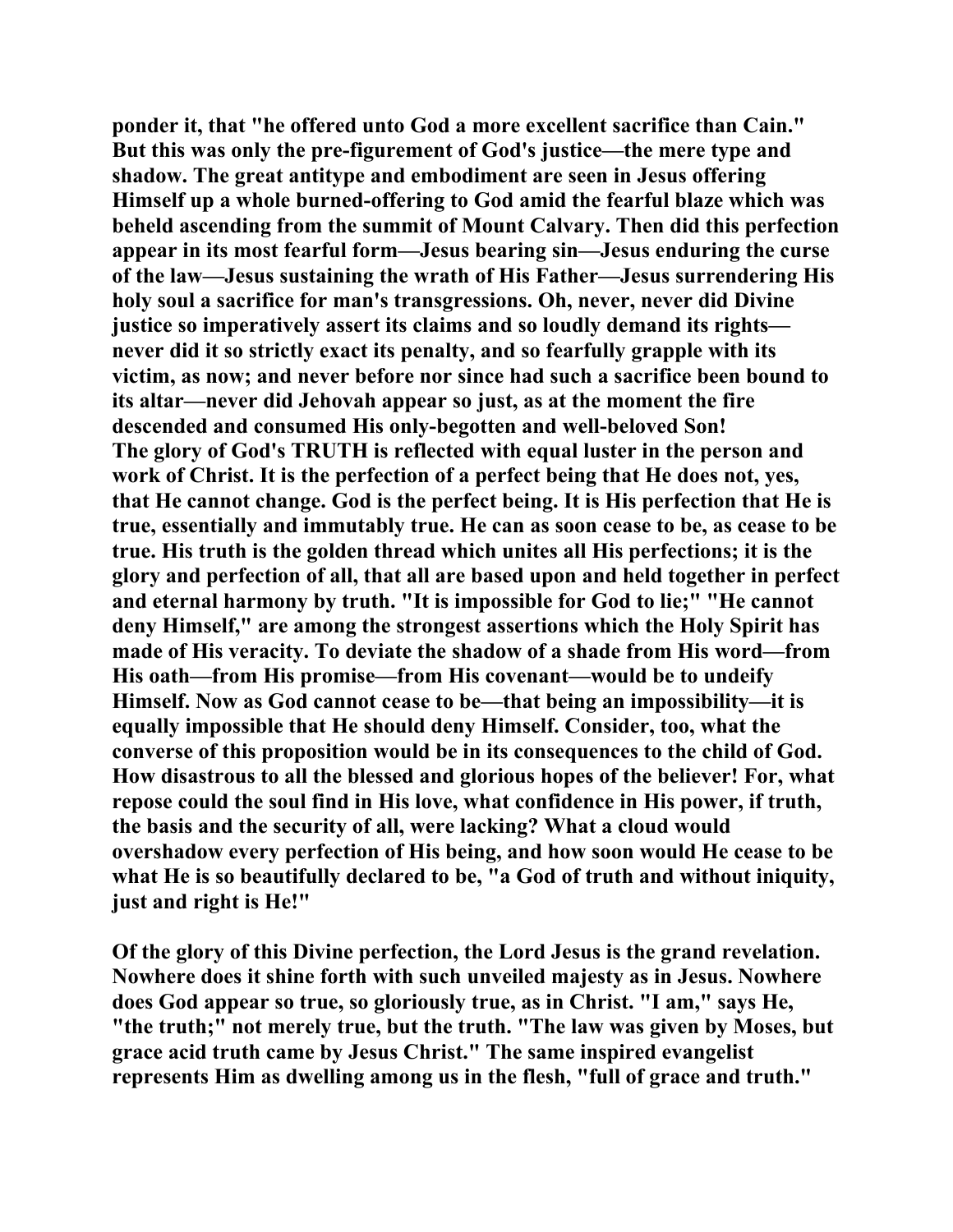**It pleased the gracious and sin-pardoning God to meet our guilty and conscience-stricken parents, immediately after the fall, with the comforting and gracious promise that "the seed of the woman"—His eternal Son, the everlasting Mediator—should "bruise the serpent's head." On this Divine assurance of recovering and saving mercy they rested. Believing in this, as they doubtless did, they were saved, "the first-fruits unto God and the Lamb." They rested, let it be emphatically spoken, not upon the bare letter of the promise, but upon its substance; not merely upon the grace promised, but upon the truth of God in the promise. The bare letter of a promise is no resting-place for a believing soul; it can convey no solid consolation and support. Thus far, and no farther, did the Jews get, to whom pertained the promises. This is all that they saw in the types and promises, which set forth "God's unspeakable gift." They rested in the mere letter. They saw not Christ in them; and seeing not Christ to be their substance and glory, to them "the promises of God were made of none effect." Now God has fulfilled His ancient promise. The word He spoke to Adam, He has made good to the letter to us his posterity. It is true, the vision of grace and glory seemed for a while to tarry, but it tarried only for its appointed time. It is true, the vista was long and dreary, through which patriarchs, seers, and prophets beheld it. The star of hope was often scarcely seen in the dim distance, and frequently seemed for a moment entirely quenched in darkness. Time rolled heavily along—a period of four thousand years elapsed—but true to His word, faithful to His promise, "when the fulness of the time was come, God sent forth His Son, made of a woman, made under the law, to redeem those who were under the law, that we might receive the adoption of sons." Oh how gloriously did the truth of Jehovah shine in the person of the babe of Bethlehem! How did it gather brightness as the holy child Jesus increased in stature and in favor with God and man! And to what meridian splendor did it blaze forth, when on Calvary it united with holiness and justice, in finishing the great work of the Church's redemption! Then was it that "mercy and truth met together, righteousness and peace kissed each other."** 

**Jesus is the grand evidence that God is true. Faith needs, faith asks no more. Here as on a stable foundation it rests. Its eye ever "looking unto Jesus," it can thread its way—often sunless and starless—through a dreary and an intricate wilderness. It can travel through trials, endure temptations, bow meekly to disappointments, bear up under cross providences, and sustain the shock of fearful conflicts, trusting in the God of the covenant, resting on His promise and oath, and implicitly believing His word, because it sees in Jesus the ever-living witness that God is true.**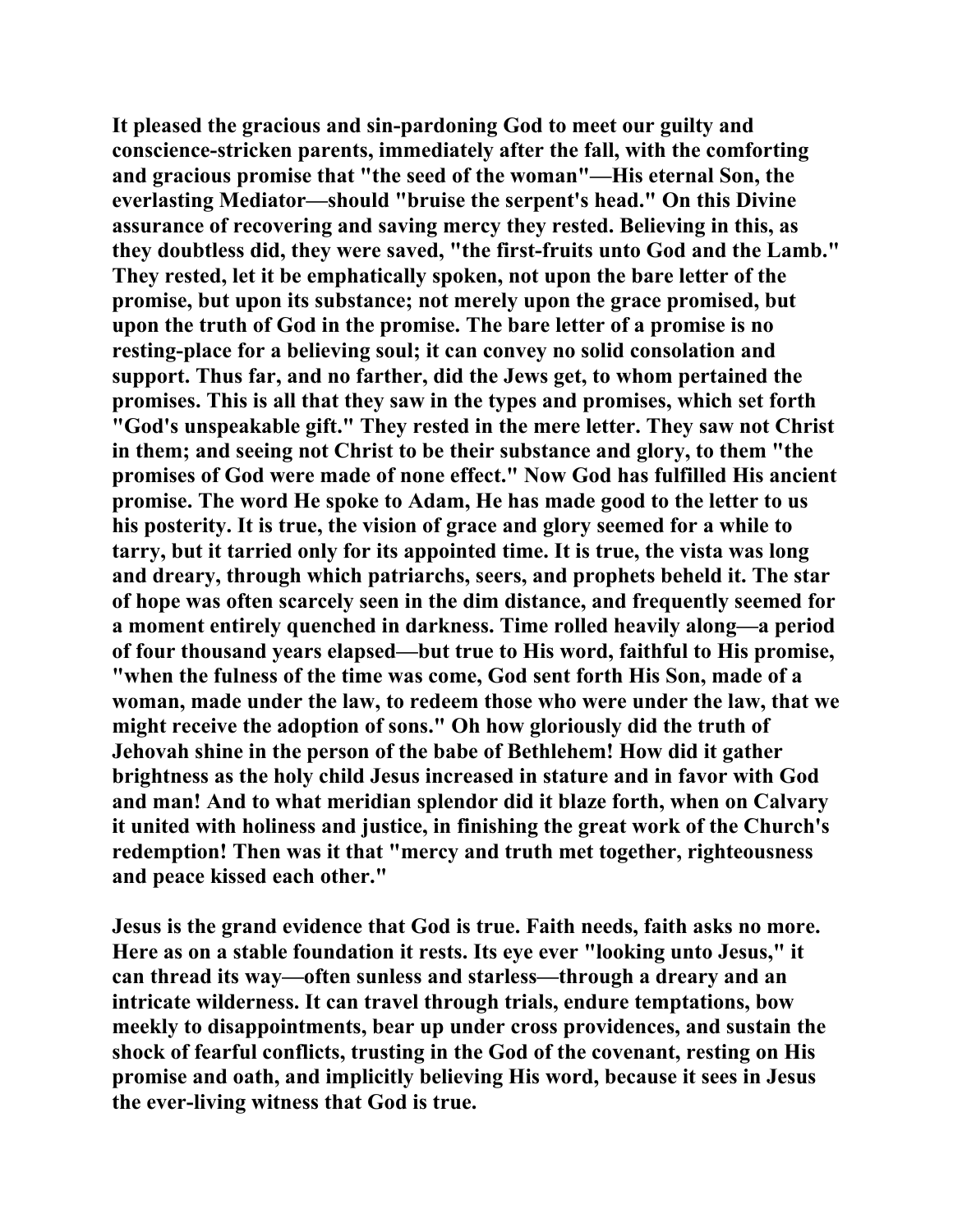**O you of doubting and fearful heart! looking at the waves rolling at your feet, and well-near sinking beneath their swellings, exclaiming, "Will the Lord cast off forever? and will He be favorable no more? Is His mercy clean gone forever? does His promise fail for evermore? Has God forgotten to be gracious? has He in anger shut up His tender mercies?" behold the glory of God's truth beaming in the face of Jesus Christ, and doubt no more! So long as Jesus lives—lives as your Advocate, as your High Priest, as your Representative in the court of heaven, all is yours which the covenant promises, and which His mediation secures. The "promises of God are all yes and amen in Christ Jesus." Never will He break His oath, nor falsify His word, nor alter the thing that has gone out of His mouth. "Heaven and earth shall pass away, but my word shall not pass away." God says it, and let faith believe it, because He says it. So essential is it to your comfort, that I would repeat the caution—in all your dealings with the Divine promises, avoid a Jewish faith. Do not so much look at the grace of the promise, or at the thing promised—precious as both are,—as at God in the promise. The promise is the heart of your Father speaking; it is the faithfulness of your Father performing. Rest, then, not in the blessing promised, but in the veracity of Him who promises it, and then shall your faith have confidence towards God.** 

**But we must not close this imperfect glance at some of the more prominent perfections of God as revealed in Christ, without for a moment including in the classification that glorious one of LOVE. It is a self-evident truth, that as God only knows, so He only can reveal His own love. It is a hidden love, veiled deep within the recesses of His infinite heart, yes, it seems to compose His very essence, for "God is love,"—not more lovely and loving, but love itself, essential love. Who, then, can reveal it but Himself? How dim are the brightest views, and how low the loftiest conceptions of the love of God, as possessed by men of mere natural and speculative knowledge of Divine things! They read God's goodness, even in nature, with a half-closed eye, and spell it in providence with a stammering tongue. Of His essential love—His redeeming love, of His great and glorious manifestation of His love in Jesus, they know nothing. The eyes of their understanding have not been opened; and "God, who commanded the light to shine out of darkness," has not yet "shined into their hearts, to give the light of the knowledge of the glory of God in the face of Jesus Christ."** 

**But God has declared His own love. Jesus is its glorious revelation. "God showed how much he loved us by sending his only Son into the world so that**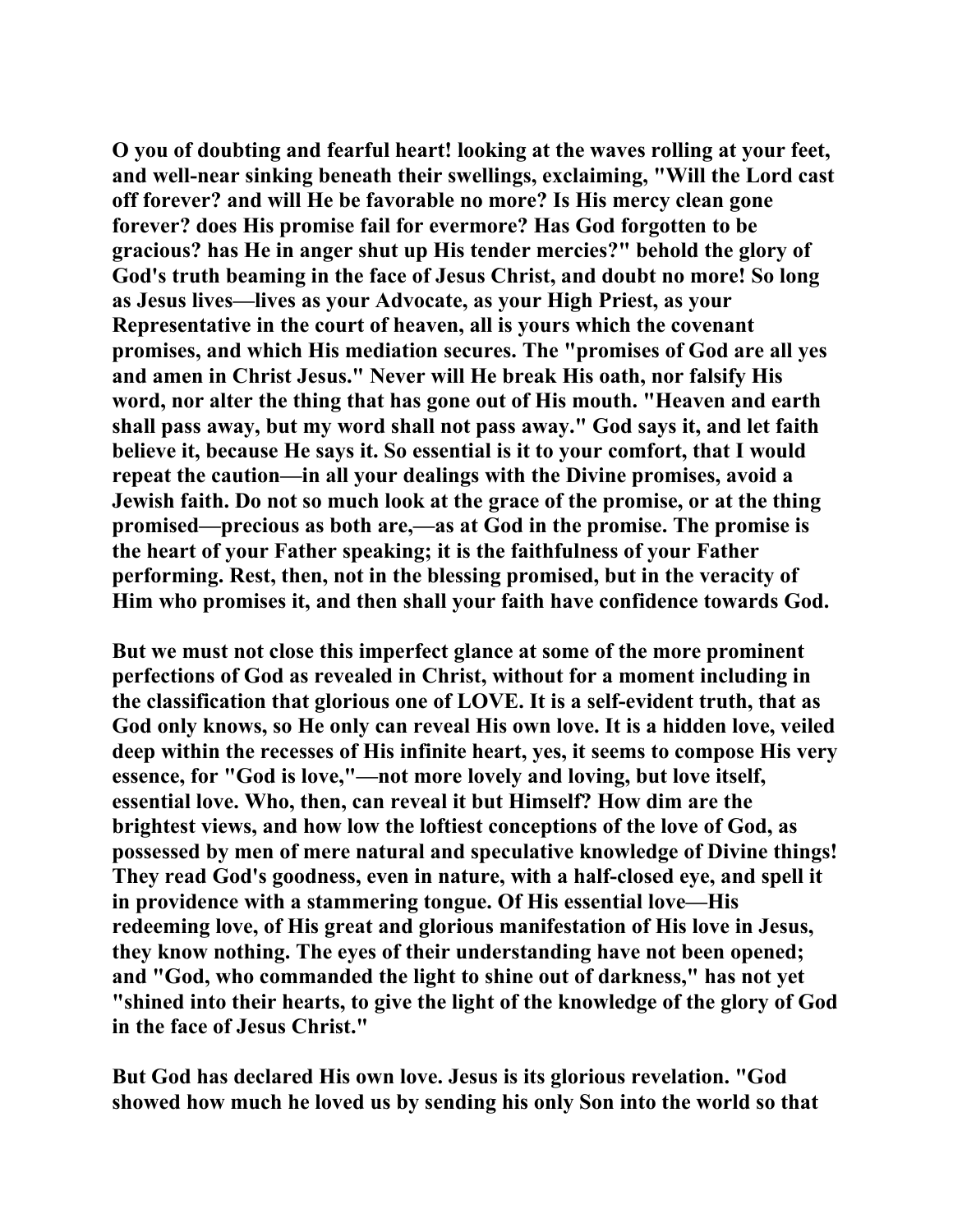**we might have eternal life through him. This is real love. It is not that we loved God, but that he loved us and sent his Son as a sacrifice to take away our sins." Oh what an infinite sea of love now broke upon our guilty and rebellious world, wafting in upon its rolling tide God's only begotten Son! That must have been great love, love infinite, love unsearchable, love surpassing all thought—which could constrain the Father to give Jesus to die for us, "while we were yet sinners." It is the great loss of the believer, that faith eyes with so dim a vision this amazing love of God in the gift of Jesus. I marvel not that, dealing so little with the Father's love in the greater gift, faith should stagger at His promise of the less. We have transactions so seldom and so unbelievingly with the cross, that we have need perpetually to recur to the apostle's cheering words, written as it kindly and condescendingly to meet this infirmity of our faith, "He that spared not His own Son, but delivered Him up for us all, how shall He not with Him also freely give us all things?"** 

**But, behold God's love! See how He has inscribed this glorious perfection of His nature in letters of blood drawn from the heart of Jesus. His love was so great, that nothing short of the surrender to the death of His beloved Son could give an adequate expression of its immensity. "For God so loved the world that He gave His only begotten Son." Here was the greatest miracle of love. Here was its most stupendous achievement—here its most brilliant victory—and here its most costly and precious offering. Seeing us fallen, obnoxious to the curse of the law, exposed to its dreadful penalty, guilty of innumerable sins, and deserving of as many deaths, yet how did it yearn to save us! How did it heave, and pant, and strive, and pause not, until it revealed a way infinitely safe for God and man; securing glory to every Divine attribute in the highest degree, and happiness to the creature, immense, unspeakable, and eternal. "Herein is love!" as though John would say, "and nowhere else but here." That God should punish the innocent for the guilty that He should exact the blood of His Son to cancel the guilt of His rebels that He should lay an infinite weight of wrath on His soul, in order to lay an infinite weight of love on ours—that He should sacrifice His life of priceless value for ours, worthless, forfeited, and doomed—that He should not only give His Son, but should bruise Him, put Him to grief, afflict Him, should make His soul an offering for sin—that the Lord of glory should become a man of sorrows—the Lord of life should die—and the Heir of all things should be as he that serves." Oh depth of love unfathomable! Oh height of love unsearchable! Oh length and breadth of love immeasurable! Oh love of God which surpasses knowledge!**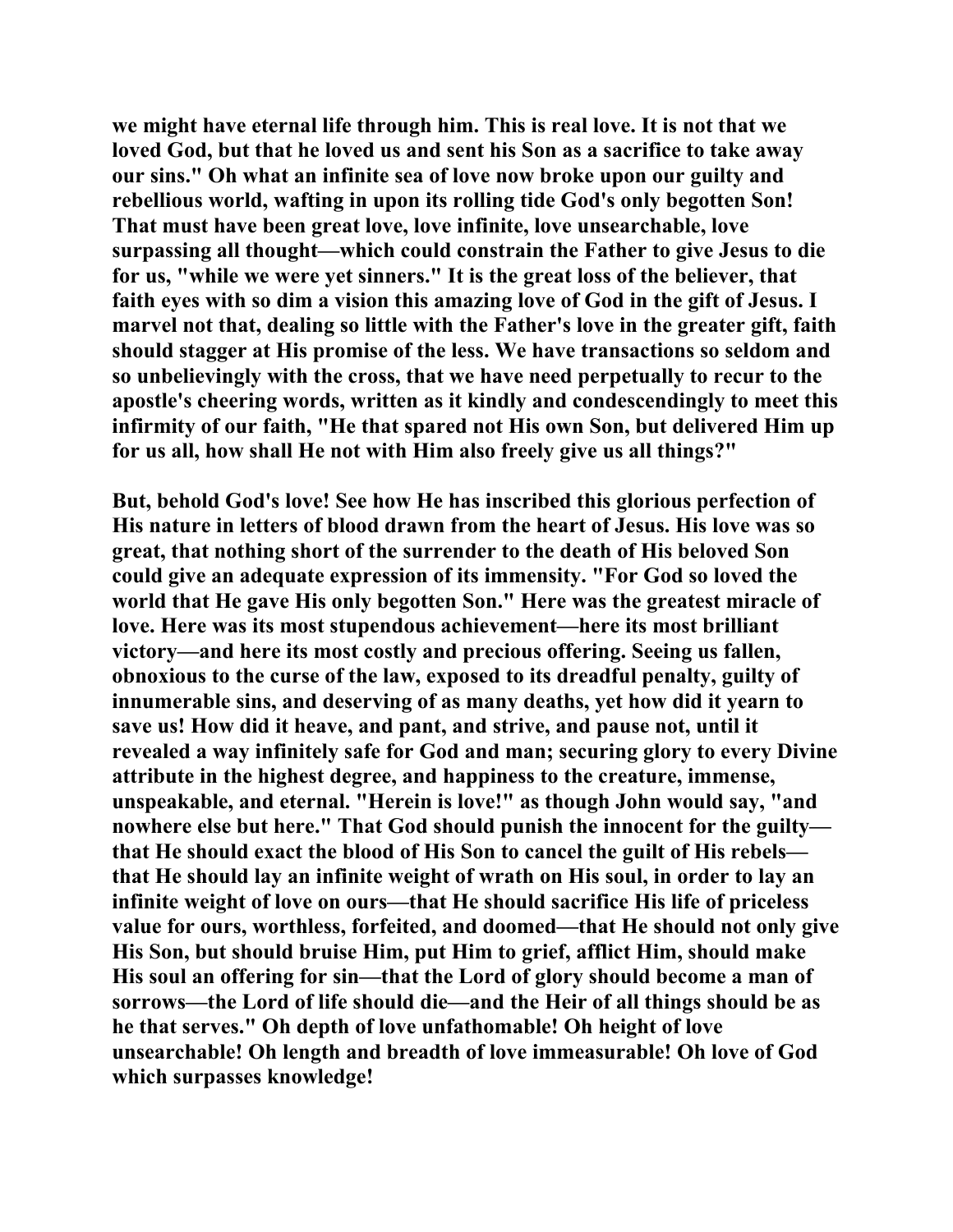**And how shall we set forth the love of the Redeemer—the deep and precious love of Christ? We can only say, it is equal in its eternity, its immensity, its freeness, and its unchangeableness, with the Father's love. Persuasion did not induce Him to undertake redemption. Compulsion did not bring Him to the cross. His own love constrained Him. Love for His Church, His bride, bore Him on its soft wings, from the highest throne in glory to the deepest abasement on earth. How forcibly and touchingly was His love depicted in His attitude, when on the eve of suffering—"Jesus therefore, knowing all things that should come upon Him, went forth." He not only knew that death awaited Him, but with equal prescience He knew all the circumstances of ignominy with which that death would be attended. The storm, the outskirts of which had already touched Him, was now thickening and darkening, each moment concentrating its elements of destruction, and preparing for the tremendous outburst. Yet He went forth, as if eager to meet it's woeful horrors, not with the fame-panting spirit of Achilles, when he hastened to the Trojan war, knowing that he should fall there, but with the irresistible power and constraint of His own love, which would have nerved Him for a thousand deaths, had His Father's law demanded, and the salvation of His Church required it. "Christ also has loved us, and has given Himself for us an offering and a sacrifice to God, for a sweet-smelling savor."** 

**And now, beloved, with this ocean of mercy rolling its swelling waves at your feet, each billow as it breaks murmuring in the sweetest cadence, "God is love," can you for a moment question the wise, gracious, tender conduct towards you, of that Father from whose heart this ocean flows? Look at the cross; behold His precious Gift transfixed to it, and that by His own hand, and for your sins; then look at your present circumstances, survey your needs, your trials, your chastisements, your bereavements, your heart-sickening, heart-breaking tribulations, and know that God still is love. If He had love strong enough, deep enough, to give you Jesus, to release Him from His bosom, and to permit Him to be affixed to yonder accursed tree for your iniquities, has He not love enough to bow His ear to your cry, and His heart to your sorrow? Will He not rescue you from this difficulty, deliver you out of this trouble, shield you in this temptation, supply this need, and support and comfort you in this grief? O yes, He will! doubt it not! The cross of Calvary is a standing pledge—standing until sin and guilt, need and woe, shall be known no more—that God, who "spared not His own Son, but delivered Him up for us all, will with Him freely give us all things" necessary to our good, and promotive of His glory.**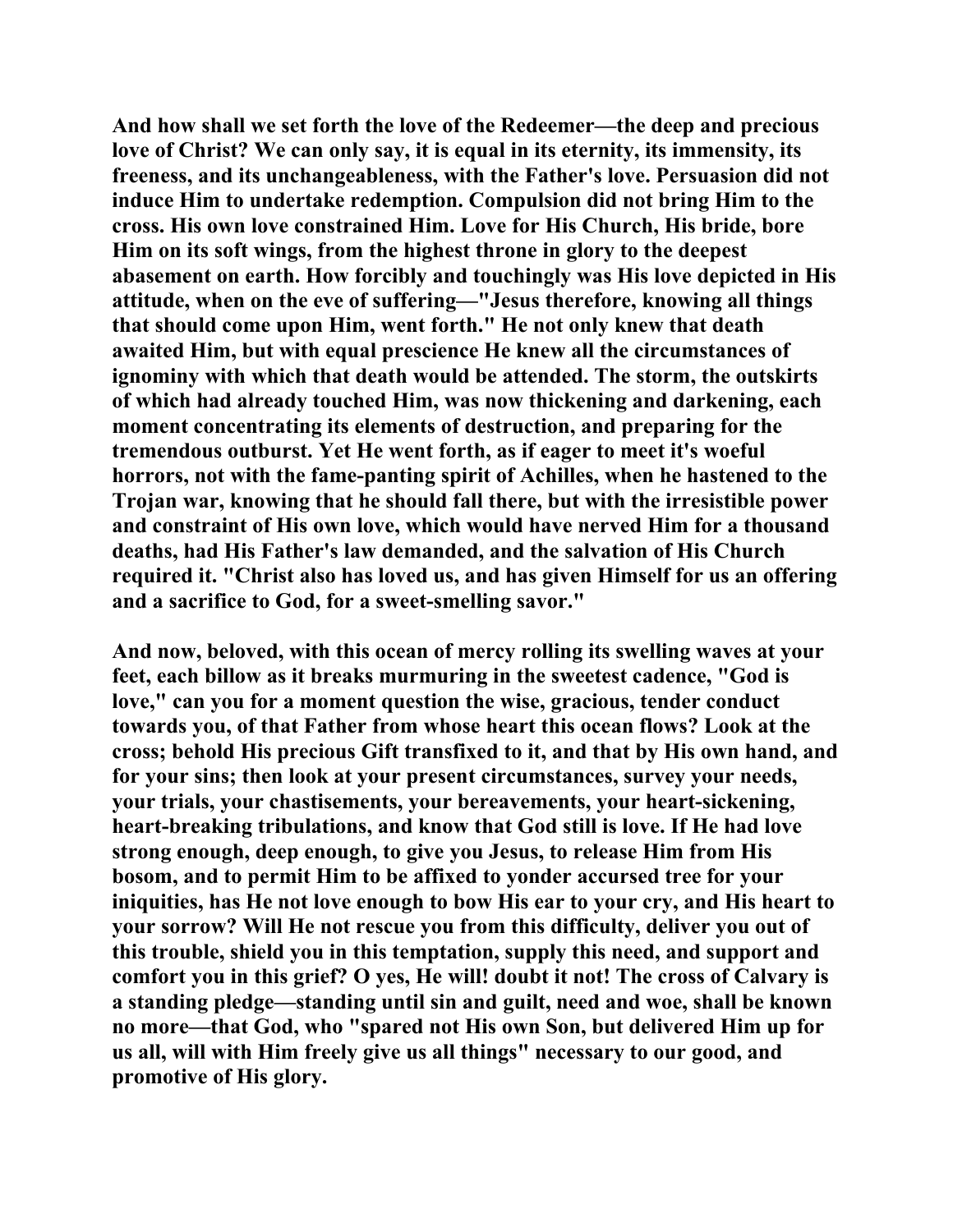**In conducting the chapter to a close, we remark, first, how defective and fallacious is all knowledge of God outside of Christ. Examine closely, and in the light of the revealed word, the source and character of your professed acquaintance with the nature, character, and perfections of God. Ponder seriously this solemn declaration of Christ Himself, "No man knows the Son, but the Father; nor knows any man the Father, but the Son, and he to whomsoever the Son will reveal Him." Has your knowledge of God overwhelmed you with a sense of your sinfulness? Have you caught such a view of the spotless purity, the immaculate holiness of His nature, as to compel you to exclaim, "Woe is me! for I am undone, because I am a man of unclean lips, for my eyes have seen the King, the Lord of hosts; wherefore I abhor myself, and repent in dust and ashes." Has your study of his law forced upon your mind the deep and solemn conviction that you are a fallen, ruined, lost, guilty, condemned sinner, at this moment lying under the wrath of God, and exposed to future and everlasting destruction from the presence of the Lord, and the glory of His power? Has it laid you beneath the cross of Christ? Has it brought you to His blood and righteousness for pardon and acceptance? Has it led you utterly to renounce all self-trust, self-confidence, self-boasting, and to accept of Jesus as "made of God unto you wisdom, and righteousness, and sanctification, and redemption?" If it has not wrought this for you, your knowledge of God is but as "sounding brass or a tinkling cymbal." "This," says Christ, "is life eternal, that they might know You, the only true God, and Jesus Christ whom You have sent." If you know not the Son, you know not the Father. "No man knows the Father, but he to whom the Son shall reveal Him," Jesus, Himself, has declared.** 

**Consider well the mercy of having transactions with such a God in such a Christ. A God so holy and just, so good and wise, in a Christ so truly human, so spotless, so near, so dear, and precious! God in Christ! Oh the immensity of the truth! Oh the glory of the revelation! That God reconciled, one with the believer; all His feelings love, all His thoughts peace, and all His dealings parental; each perfection harmonizing in the most perfect agreement with all the others, to secure the highest amount of good here, and of happiness unspeakable and eternal hereafter.** 

**"To know the glory of God in the face of Jesus Christ, is both a fruitful and a comfortable knowledge. We know the pattern we must walk by; we know the life we must live by; we know the treasure we must be supplied by; we know whom we have believed; we know whom we may be bold with, in all straits and distresses; we know God in Christ, full of love, full of compassion, full of**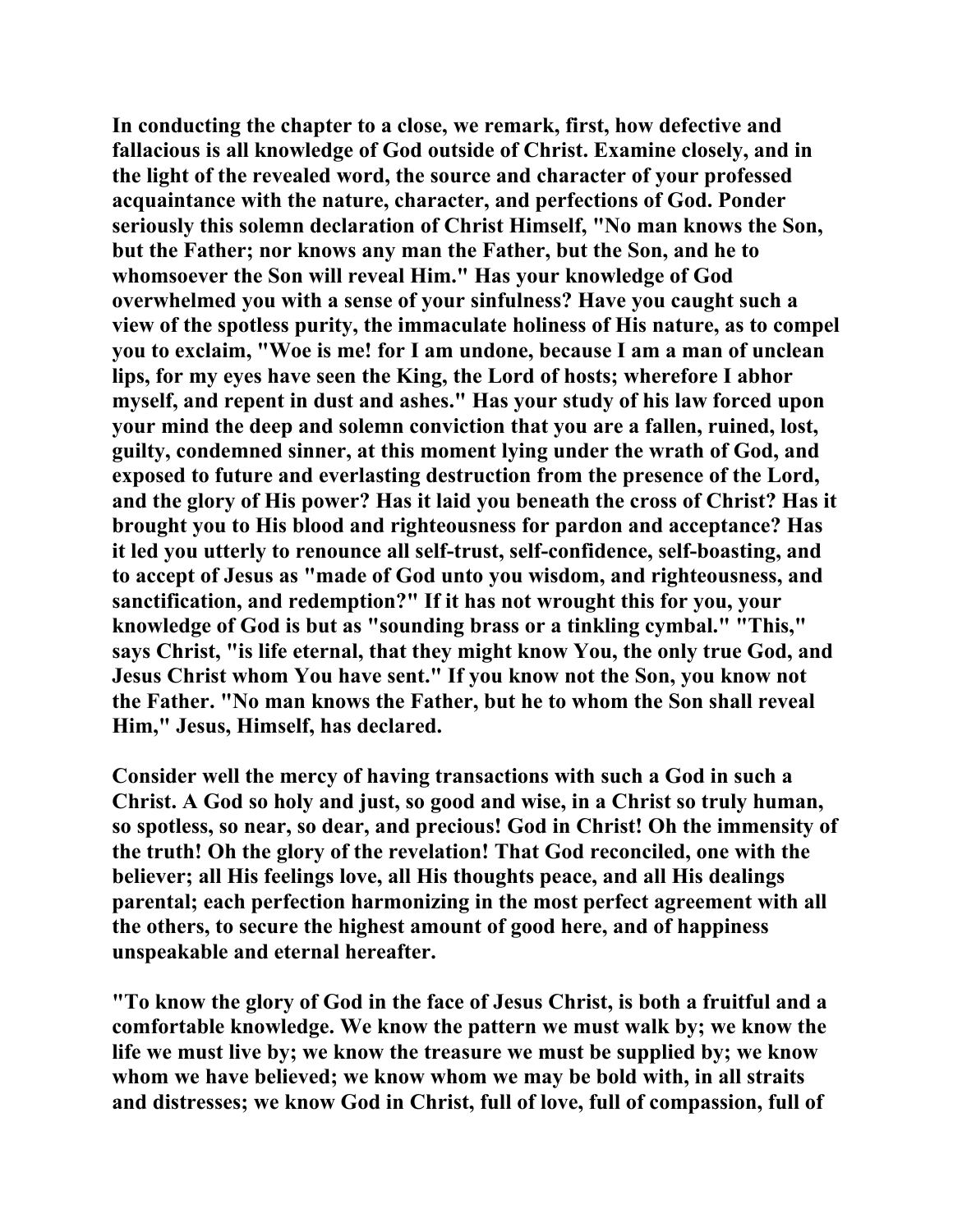**ears to hear us, full of eyes to watch over us, full of hands to fight for us, full of tongues to commune with us, full of power to preserve us, full of grace to transform us, full of fidelity to keep covenant with us, full of wisdom to conduct us, full of redemption to save us, and full of glory to reward us."** 

**How precious to us should the Gospel be which reveals this great truth! These are days in which it behooves the true saints to set a high value on the Gospel. More precious should it be to them than their dearest earthly interest; nothing can compensate for its loss. And that there is a danger of its waning glory, if not of its being entirely lost to this country, who does not see? The prediction of John Owen seems fast hastening to its fulfilment. "The time will come," says that holy and eminent divine of a former century, "when a faithful minister of the Gospel will be more scarce and precious than a bar of gold." Already has this famine of the true word of God commenced! How few there are who preach the undiluted Gospel, who set forth the full Christ—who proclaim the finished and free salvation! How few, forming their ministry upon the apostolic model, can affirm with Paul, "My speech and my preaching are not with enticing words of man's wisdom, but in demonstration of the Spirit and of power!" How few, disdaining artificial embellishment, and scorning the applause of men won by a vain show of intellect and eloquence, preach that simple truth of which Jesus is the Author, the Substance, the Glory, the Power, and the End—purely, boldly, faithfully, affectionately, uncompromisingly! How sadly, how painfully, is the Lord Jesus Christ kept in the background! How is His glory obscured, His beauty veiled, His honor withheld! And yet there are those—(honored men! would that your number were greater!)—who honestly and heartily desire to lift up their Lord and Master, themselves lost behind the glory of His person and the splendors of His cross. Do we rejoice in this? Can we with the apostle say, "Christ is preached; and I therein do rejoice, yes, and will rejoice?" By whomsoever He is exalted—in whatever sanctuary His Gospel is proclaimed, however feeble the talent, and limited the attainment, and defective the announcement, and humble the manner in which Jesus is set forth, do our hearts rejoice that glory is thus brought to Him?** 

**Dear reader, if the image of Christ is admired by you, you will recognize it when you see it. If His name is fragrant to you, you will rejoice wherever it is poured forth. If His Gospel is prized by you, you will be glad by whomsoever it is preached. If His person is precious to you, you will love Him most who most fully exhibits Christ's glory, and who most successfully draws souls to adore and worship at His feet. Oh, let us, as before God, search and try our**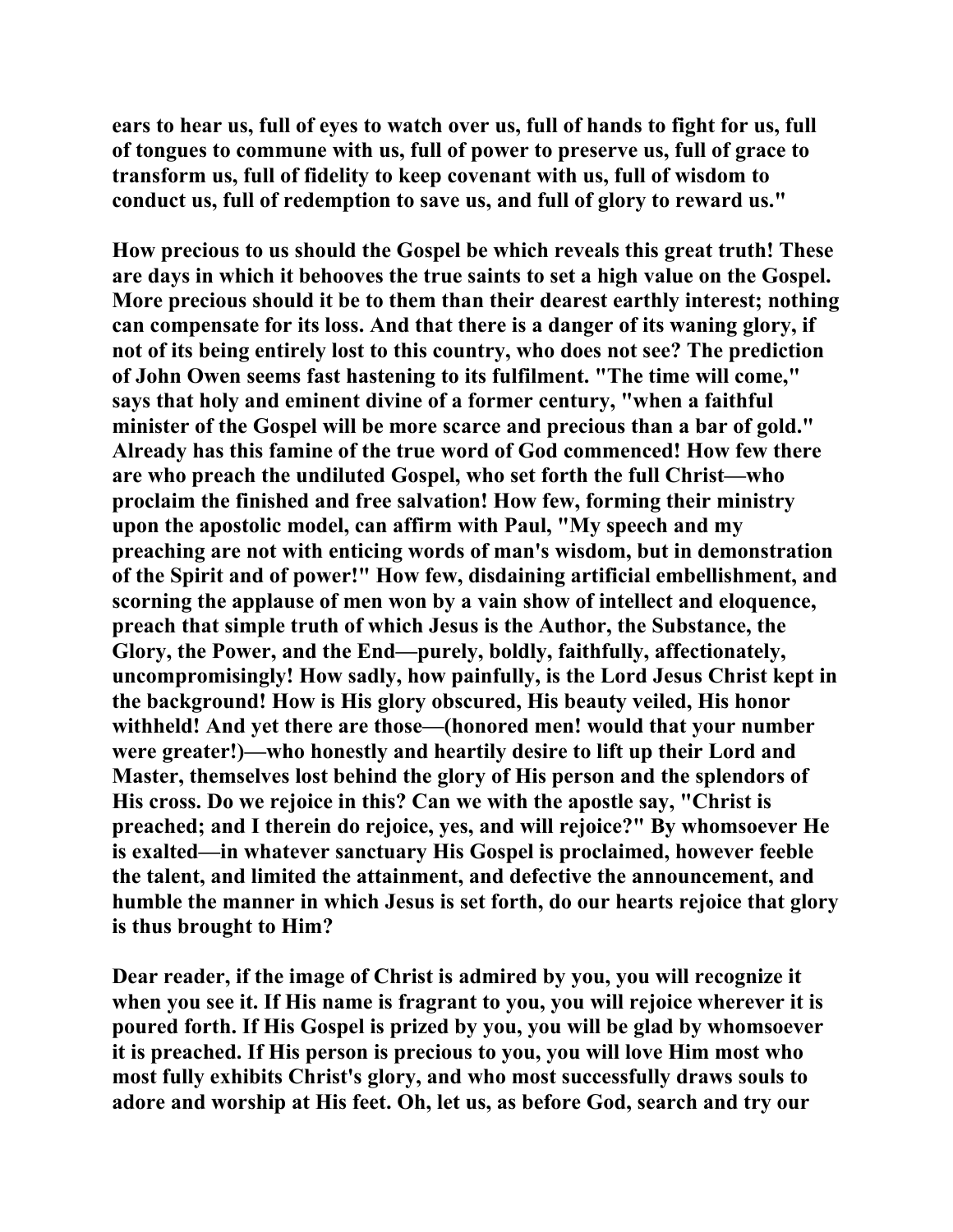**hearts, touching this matter!** 

**But the Gospel is greatly assailed. Never, perhaps, was it more resolutely opposed on every hand; never did there seem to be a stronger combination formed to neutralize its power, and sap its very foundation, than at the present moment. Infidelity, popery, and semi-popery, in close and powerful alliance, are confederate against the Divine word of God. Low views of inspiration; the exalting of tradition above Scripture, of reason above revelation, of human talent above the teaching of the Spirit, of forms and ceremonies above the vital power of godliness; are significant and fearful signs of our times. We need, then, every view of the Gospel, tending to illustrate its value and endear its preciousness. Here is truth calculated to produce this holy effect. Nature does not teach it; the law does not reveal it; philosophy does not inculcate it; tradition does not contain it; the Gospel only makes it known. How God is revealed in Jesus Christ; how that "two should become one, and yet remain two still, as God and man do in Christ; that He who makes should be one with the thing which Himself has made; that He who is above all should humble Himself; that He who fills all should empty Himself; that He who blesses all should be Himself a curse; that He who rules all should be Himself a servant; that He who was the Prince of Life, and by whom all things in the world do consist, should Himself be dissolved and die; that mercy and justice should meet together, and kiss each other; that the debt should be paid, and yet pardoned; that the fault should be punished, and yet remitted; that death, like Samson's lion, should have life and sweetness in it, and be used as an instrument to destroy itself,—are evangelical truths and mysteries revealed alone in the "glorious Gospel of the blessed God." "In nature we see Him the God of power, in providence the God of wisdom, in the law the God of vengeance, but in the Gospel the God full of compassion, of overflowing love, ready to pardon; humbling Himself that He might be merciful unto His enemies—that He might Himself bear the punishment of those injuries which had been done unto Himself; that He might beseech His own prisoners to be pardoned and reconciled again. In the creature He is the God above us; in the law He is the God against us; but in the Gospel He is Immanuel, the God with us, the God like us, the God for us."** 

**What strong encouragement does this subject afford to every truly humbled, sin-burdened, Christ-seeking soul! God in Christ is no longer a "consuming fire," but a God of love, of peace; a reconciled God.** 

**God in Christ holds out His hand all the day long to poor sinners. He receives**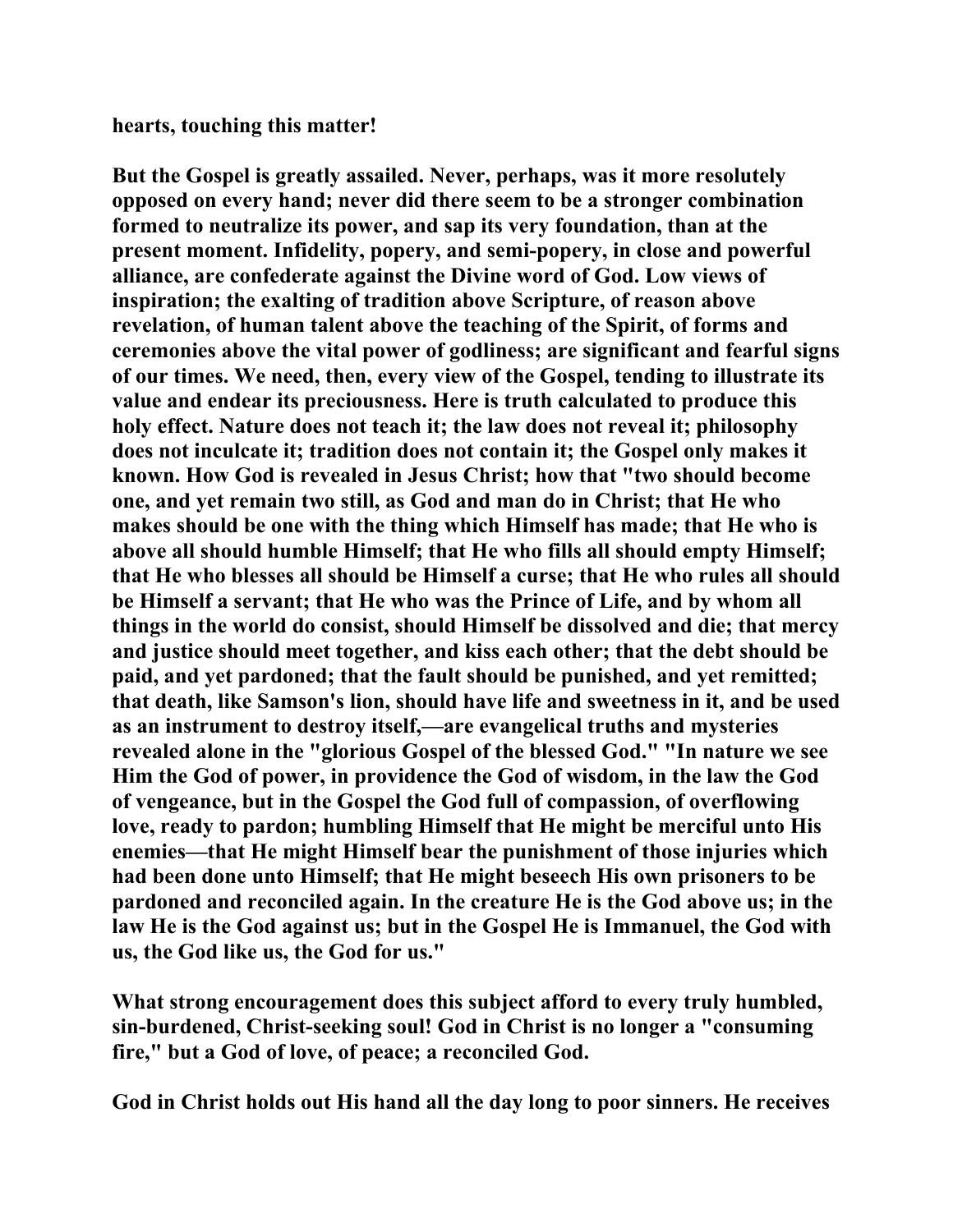**all, He welcomes all; He rejects, He refuses, He casts out none. It is His glory to pardon a sinner. It is the glory of His power, it is the glory of His love, it is the glory of His wisdom, it is the glory of His grace, to take the prey from the mighty, to deliver the lawful captive, to pluck the brand from the burning, to lower the golden chain of His mercy to the greatest depth of human wretchedness and guilt, and lift the needy and place him among the princes. Behold Christ upon the cross! Every pang that He endures, every stroke that He receives, every groan that He utters, every drop of blood that He sheds, proclaims that God is love, and that He stands pledged and is ready to pardon the vilest of the vile. JUSTICE, sheathing its sword, and retiring satisfied from the scene, leaves MERCY gloriously triumphant. And "God delights in mercy." Having at such an infinite cost opened a channel—even through the smitten heart of His beloved Son—through which His mercy may flow boundless and free, venture near, nothing doubting. No feature of your case is discouraging, nor can possibly arrest the pardon. Your age, your protracted rebellion against God, your long life of indifference to the concerns of your soul, the turpitude and number of your sins, your need of deep convictions or of stronger faith, or of worth or worthiness to recommend you to His favor, are no true impediments to your approach, are no pleas wherefore you should not draw near and touch the outstretched scepter, bathe in the opened fountain, put on the spotless robe, welcome the gracious pardon, and press it with gratitude and transport to your adoring heart!** 

**In the light of this truth cultivate loving and kindly views of God. Ever view Him, ever approach Him, and ever transact your soul's affairs with Him, in and through Jesus. He is the one Mediator between God and your soul. God your Father may now be leading you through deep and dark waters. His voice may sound roughly to you. His dim outline is, perhaps, all that you can see of Him. His face seems veiled and averted; yet deal with Him now in Christ, and all your hard thoughts, and trembling fears, and unbelieving doubts shall vanish. In Jesus every perfection dissolves into grace and love. With your eye upon the cross, and looking at God through that cross, all the dark letters of His providence will in a moment become radiant with light and glory. That God who has so revealed Himself in Jesus must be love, all love, and nothing but love, even in the most dark, painful, and afflictive dealings with His beloved people.** 

**Especially in the matter of prayer, cultivate and cherish this kindly, soothing view of God in Christ. Without it, in this most solemn and holy of all transactions, your mental conceptions of His nature will be vague, your**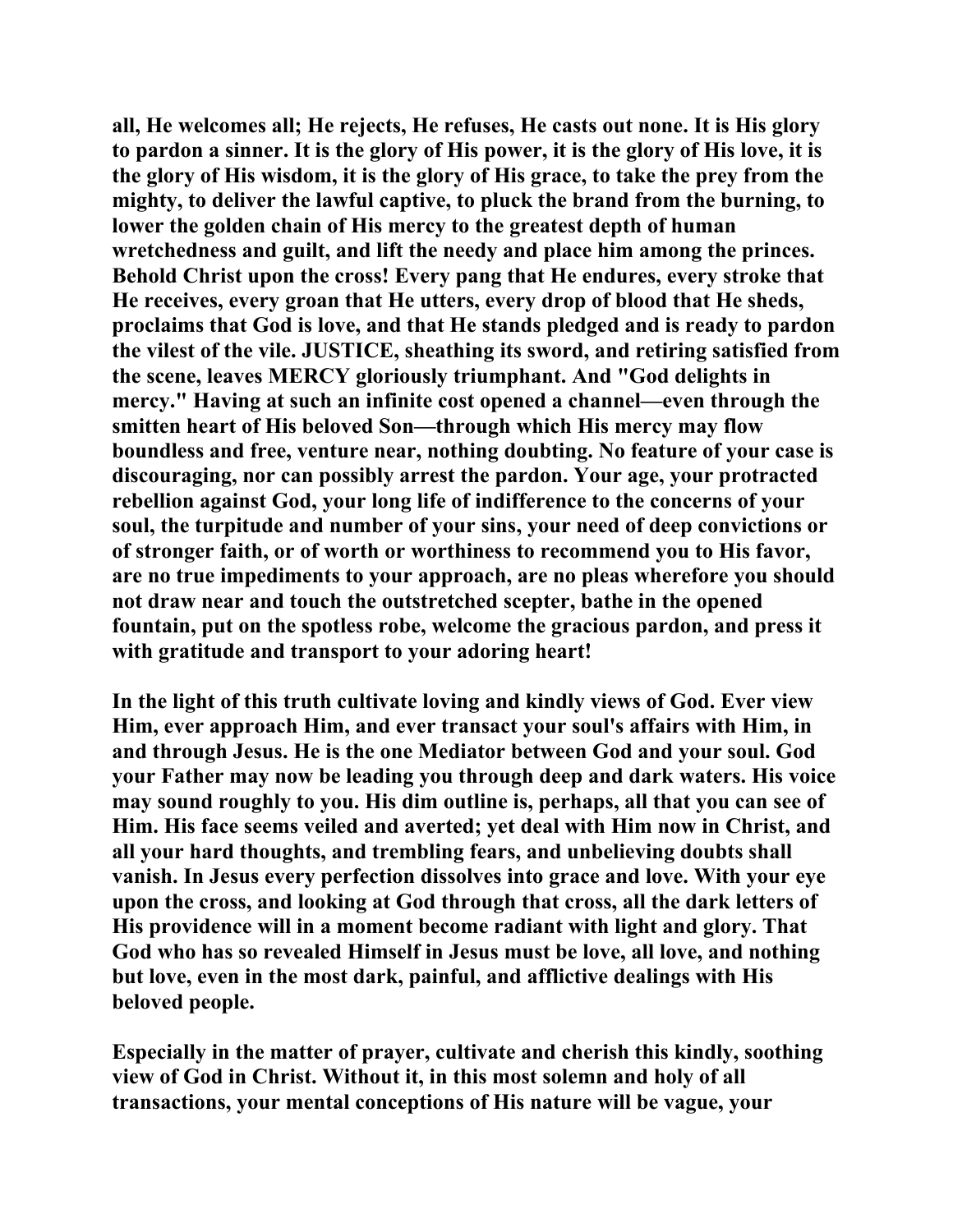**attempts to concentrate your thoughts on this one object will be baffled, and the spiritual character of the engagement will lessen in tone and vigor. But meeting God in Christ, with every perfection of His nature revealed and blended, you may venture near, and in this posture, and through this medium; may negotiate with Him the most momentous matters. You may reason, may adduce your strong arguments, and throwing wide open the door of the most hidden chamber of your heart, may confess its deepest iniquity; you may place your "secret sins in the light of His countenance;" God still can meet you in the mildest luster of His love. Drawing near, placing your tremulous hand of faith on the head of the atoning sacrifice, there is no sin that you may not confess, no need that you may not make known, no mercy that you may not ask, no blessing that you may not crave, for yourself, for others, for the whole Church. See! the atoning Lord is upon your mercy-seat, the golden censer waves, the fragrant cloud of the much incense ascends, and with it are "offered the prayers of all saints upon the golden altar which is before the throne." Jesus is in the midst, "Looks like a lamb that has been slain, And wears His priesthood still."** 

**"Having, therefore, brethren, boldness to enter into the holiest by the blood of Jesus, and having a High Priest over the house of God, let us draw near." Open all your heart to God through Christ, who has opened all His heart to you in Christ. Remember that to bring Himself in a position to converse with you, as no angel could, in the matter that now burdens and depresses you, He assumed your nature on earth, with that very sorrow and infirmity affixed to it; took it back to glory, and at this moment appears in it before the throne, your Advocate with the Father. Then hesitate not, whatever be the nature of your petition, whatever the character of your need, to make known your requests unto God. Coming by simple faith in the name of Jesus, it cannot be that He should refuse you. With His eye of justice ever on the blood, and His eye of complacency ever on His Son, Himself loving you, too, with a love ineffably great, it would seem impossible that you should meet with a denial. Yield your ear to the sweet harmony of the Redeemer's voice, "Verily, verily, I say unto you, Whatever you shall ask the Father in my name, He will give it you. Hitherto have you asked nothing in my name: ask, and you shall receive, that your joy may be full." "Whatever you shall ask in my name, that will I do, that the Father may be glorified in the Son."** 

**The subject is in the highest degree soothing, comforting, and encouraging. It seems to introduce us into the very pavilion of God's heart. There, curtained and shut in, we may repose in perfect peace. Not a single perfection can a believing mind view in Christ but it smiles upon him. Oh! to see holiness and**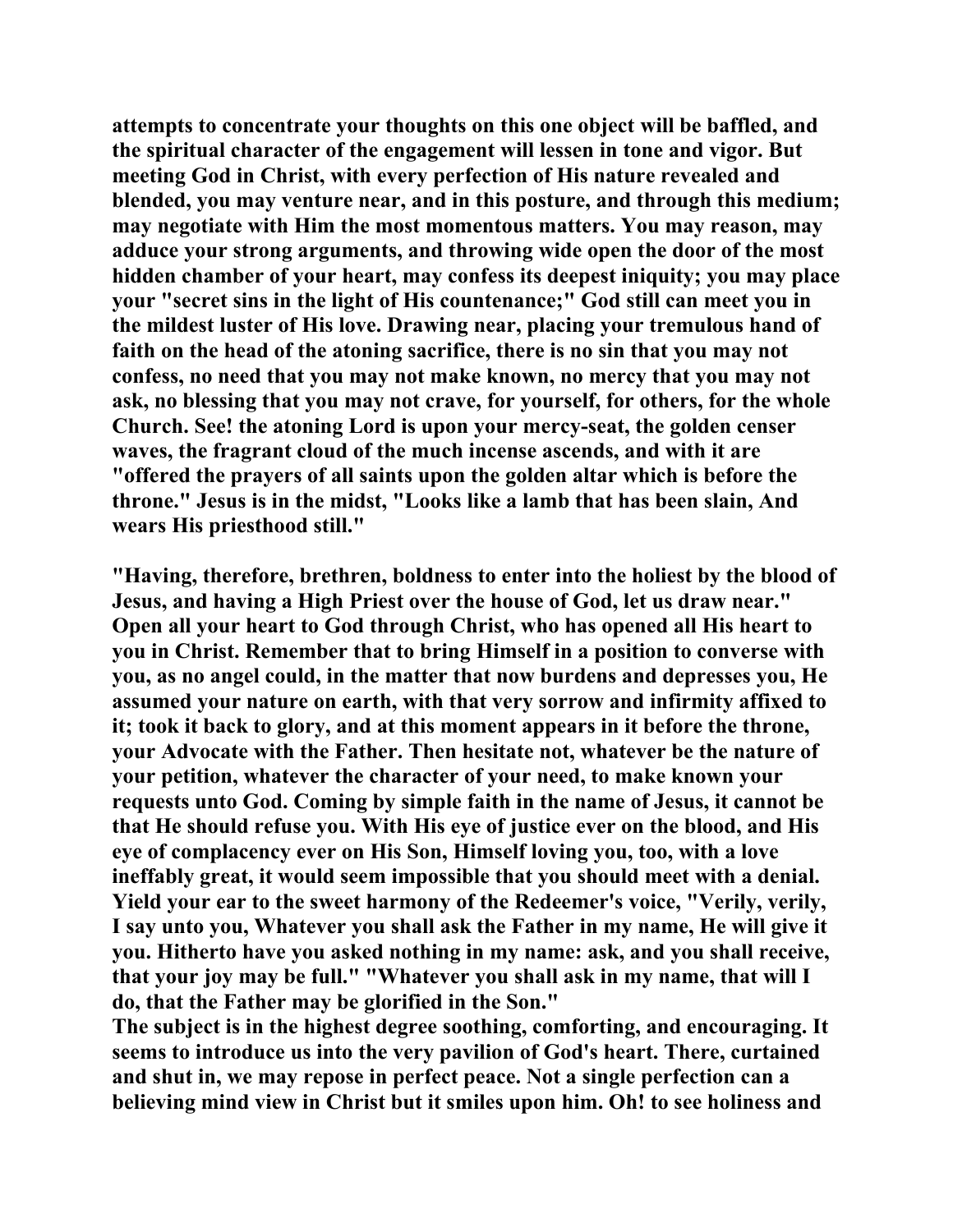**justice, truth and love, bending their glance of sweetest and softest benignity upon a poor, trembling soul, approaching to hide itself beneath the shadow of the cross! What a truth is this! All is sunshine here. The clouds are scattered, the darkness is gone, the tempest is hushed, the sea is calm. Justice has lost its sting, the law its terror, and sin its power, the heart of God is open, the bosom of Jesus bleeds, the Holy Spirit draws, the Gospel invites, and now the "weary and the heavily laden" may draw near and rush into the bosom of God reconciled in Christ. Oh, were ever words sweeter than these—"God was in Christ, reconciling the world unto Himself, not imputing their trespasses unto them." "Whom God has set forth to be a propitiation through faith in His blood." "He is able to save to the uttermost those who come unto God by Him"?** 

**God in Christ is the covenant God of His people. He is their God; their tender, loving, condescending Father. They may lose for a while the sight and the enjoyment of this truth, but this does not negate it; it still remains the same, unchangeable, precious, and glorious. Nothing can rob them of it. In the tempest, let it be the anchorage of your faith; in darkness, the pole-star of your hope. Let every circumstance—the prosperity that ensnares and the adversity that depresses, the temptation that assails and the slight that wounds, endear to your believing soul this precious thought—God reconciled, God at peace, God our Father in Christ, is my God forever and ever, and He will be my guide even unto death."** 

**If to view God in Christ is a comforting truth, it is also a sanctifying truth. Why has God revealed Himself in Jesus? To evince the exceeding hatefulness of sin, and to show that nothing short of such a stupendous sacrifice could remove it consistently with the glory of the Divine nature, and the honor of the Divine government. Each sin, then, is a blow struck at this transcendent truth. The eye averted from it, sin appears a trifle; it can be looked at without indignation, tampered with without fear, committed without hesitation, persisted in without remorse, gloried in without shame, confessed without sorrow. But when Divine justice is seen drinking the very heart's blood of God's only Son in order to quench its infinite thirst for satisfaction; when God in Christ is seen in His humiliation, suffering, and death, all with the design of pardoning iniquity, transgression, and sin, how fearful a thing does it seem to sin against this holy Lord God! How base, how ungrateful, appears our sin in view of love so amazing, of grace so rich, and of glory so great! Cultivate a constant, an ardent thirst for holiness. Do not be discouraged, if the more intensely the desire for sanctification rises, the deeper and darker the**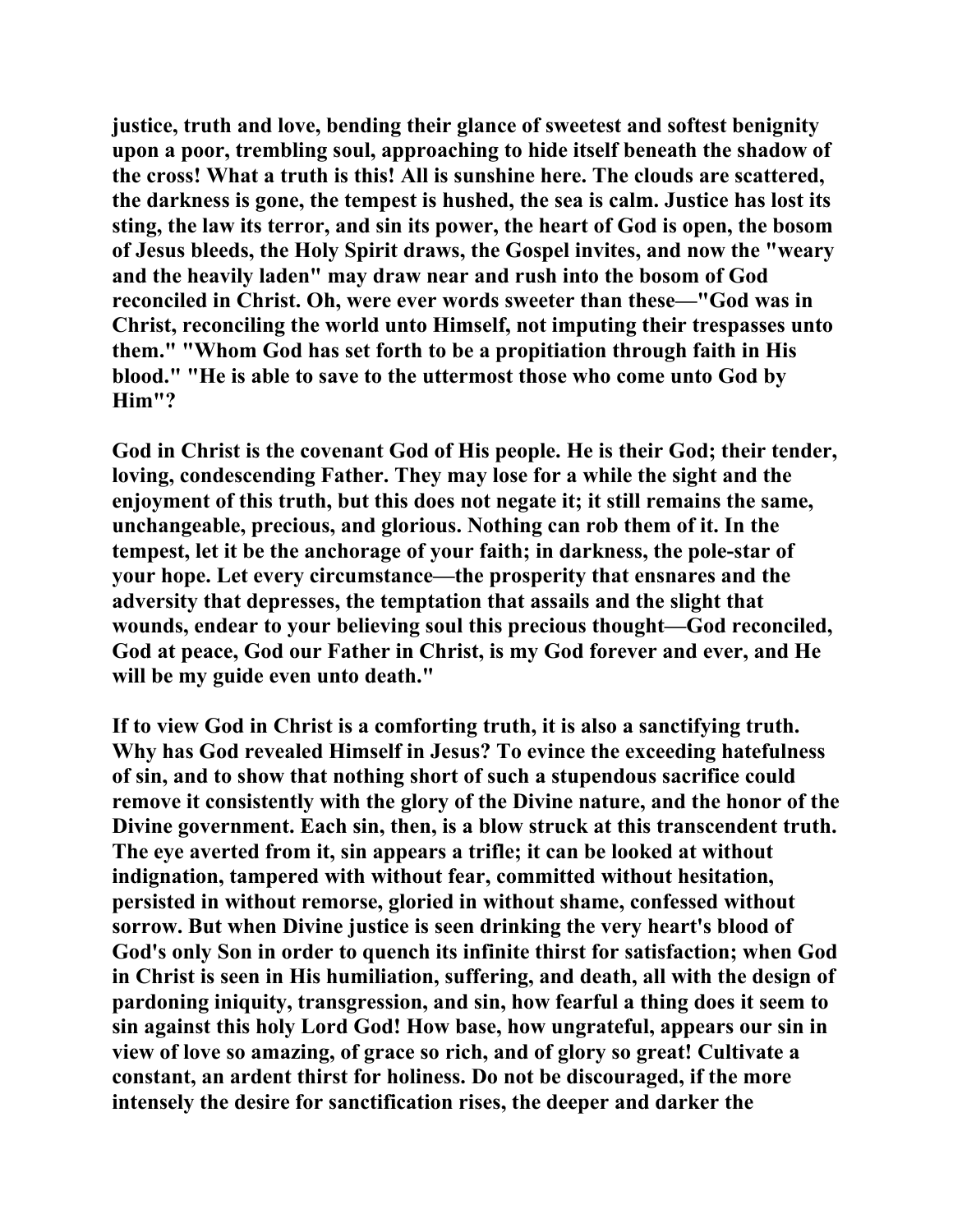**revelation of the heart's hidden evil. The one is often a consequent of the other; but persevere. The struggle may be painful, the battle may be strong, but the result is certain, and will be a glorious victory, VICTORY, through the blood of the Lamb!** 

**"Thanks be unto God for His Unspeakable Gift!"** 

**"The Typical Glory of the Redeemer" "The Burning Bush"**

 **And the angel of the Lord appeared unto him in a flame of fire out of the midst of a bush: and he looked, and, behold, the bush burned with fire, and the bush was not consumed. Exodus 3:2** 

 **There the angel of the Lord appeared to him in flames of fire from within a bush. Moses saw that though the bush was on fire it did not burn up. Exodus 3:2** 

 **Suddenly, the angel of the Lord appeared to him as a blazing fire in a bush. Moses was amazed because the bush was engulfed in flames, but it didn't burn up. Exodus 3:2** 

**The entire theocracy of the Israelites was interwoven with a system of symbols and types of the most significant and instructive character. It was thus the wisdom and the will of God that** *the revelation of Jesus to the Church should assume a consecutive and progressive form.* **Not a sudden but a gradual descent to the world, marked the advent of our adorable Redeemer. The same principle of progressiveness is frequently seen in a saving discovery of Christ to the soul. Not by an immediate and instantaneous revelation, not by a single glance of the mind, is Jesus always made known and seen. Long and slow is often the process. "Unto you that fear my name shall the Sun of righteousness arise." Observe, it is a gradation of light. The Sun rises—beam follows beam, light expands, Christ is more known; more known, He is more admired; more admired, He is more loved; and more loved, He is more implicitly obeyed and devotedly served. Thus, the "path of the just is as the shining light, which shines more and more unto the perfect day."** 

**Thus has been the revelation of Christ's glory to the Church of God. In her infancy—her nonage—she was placed "under tutors and governors, until the**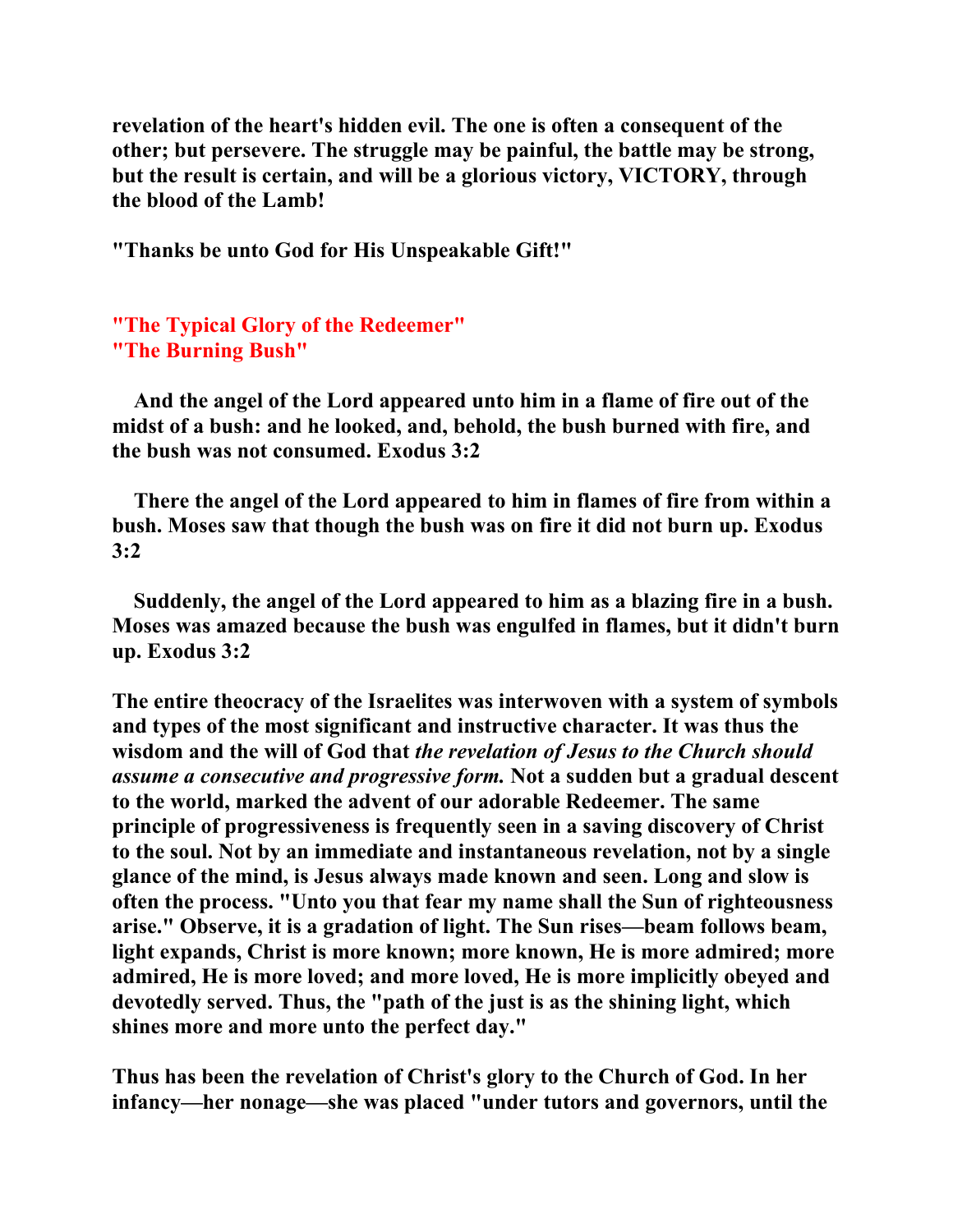**time appointed by the Father." Not prepared to sustain the sudden and full revelation, God disciplined and trained her by various types and ceremonies; thus, wisely, and, it must be admitted, graciously, shadowing forth His dear Son by gradual but increasingly clear and luminous discoveries, until the "fulness of time was come," when He appeared the great Antitype of all the types, the glowing substance of all the shadows, the full signification of all the symbols, the "brightness of the Father's glory, the express image of His person."** 

**With the glory of Jesus, the typical part of the old dispensation is replete. And although this economy was composed principally of mere types, they nevertheless were God's appointed means of transmitting a gradual revelation of His mind and purpose to His Church and the world, and of developing, by a series of the most expressive symbols, His stupendous plan of redemption; nor can they be passed by in the study of revealed truth, without rendering unintelligible and obscure a very extensive portion of the sacred word.** 

**In considering the typical glory of Christ, it would be impossible in the compass of a single chapter to present an adequate view of all the types of the Old Testament which set forth the Lord Jesus in His person and work. We have, therefore, selected from the many a single one—the burning bush—as embodying a mass of truth relating to our adorable Immanuel. On the history with which it stands connected, it is not necessary to enlarge. It will be sufficient to our purpose to remark, that Moses, to whom the wondrous spectacle appeared, was now preparing for a post of signal labor, responsibility, and honor. Brought up in the palace and educated in the court of Pharaoh, king of Egypt, he was but imperfectly qualified to take his place in the front of a suffering and tried people, delivering them from their oppression, sympathizing with their sufferings, establishing their economy, framing their laws, and conducting them through a rough, intricate, and dangerous desert, to a land of promised rest. From this school of luxury and repose, God transferred him to one more calculated to train him for the toils, the hardships, and the perils of the wilderness; and to qualify him for the office of legislating for a Church, whose God was Jehovah, and whose history was at that moment written in "letters of mourning, lamentation, and woe." He sent him into the land of Midian, and for forty years was he employed in pastoral servitude for Jethro, his father-in-law. Engaged in this lowly calling, by the side of Mount Horeb, "the angel of the Lord appeared unto him in a flame of fire out of the midst of a bush: and be looked, and, behold, the bush burned with fire, and the bush was not consumed. And Moses said, I will now**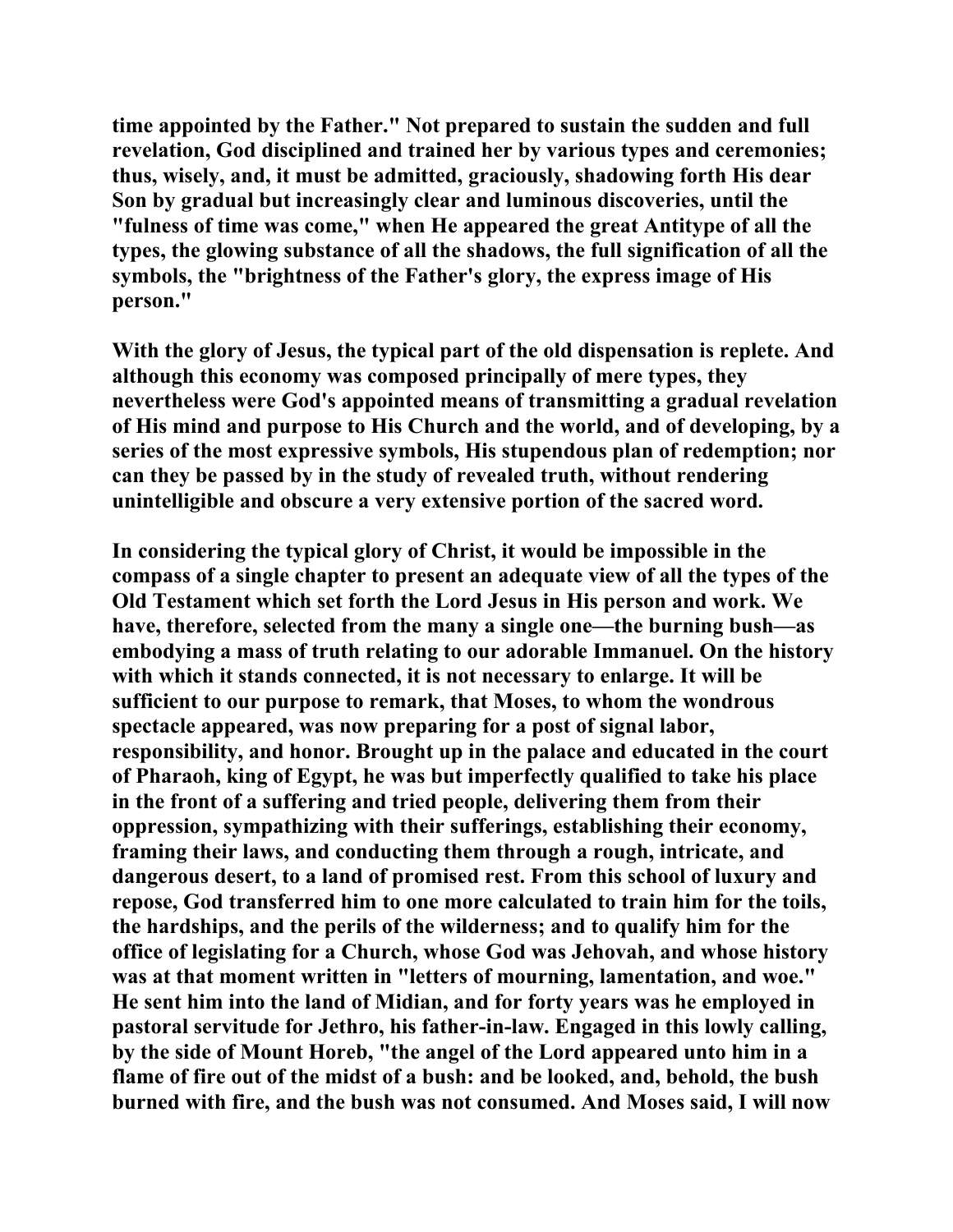**turn aside, and see this great sight, why the bush is not burned. And when the Lord saw that he turned aside to see, God called unto him out of the midst of the bush, and said, Moses, Moses. And he said, Here am I. And He said, Draw not near here: put off your shoes from your feet, for the place whereon you stands is holy ground. Moreover He said, I am the God of your father, the God of Abraham, the God of Isaac, and the God of Jacob. And Moses hid his face; for he was afraid to look upon God."** 

**Now this type—a type it doubtless is—is radiant with the glory of Christ. Who but the Holy Spirit, the Glorifier of Jesus, can unfold it? It shadows forth Christ in the mysterious constitution of His complex** *person***, and in the great**  *work* **for the accomplishment of which He became so constituted. In these two points of view, in connection with the import of the solemn admonition annexed to it, let us proceed to consider this expressive symbol.** 

#### **The first point demanding our attention is, THE DIVINE**

**MANIFESTATION. That Jehovah was here revealed, the evidence is most conclusive. When Moses turned aside to see the great sight, "***God* **called unto him out of the midst of the bush." It was not a mere vision that he saw, no hallucination of the mind had come over him; he could not be deceived as to the Divine Being in whose immediate and solemn presence he then stood. How awe-struck must have been his mind! how solemn his impressions, and how sacred his thoughts! But if further proof were needed, the declaration of God Himself sets the question of the Divine appearance at rest; "I am the God of your father, the God of Abraham, the God of Isaac, and the God of Jacob." No truth could be more clearly established.** 

**But in which person of the sacred and adorable Three, it may be asked, did God thus appear? We have every scriptural reason to believe that it was**  *Jehovah Jesus***; that it was a manifestation, anticipative of His future appearance in the flesh, of the Godhead of Christ. Thus, then, the type sets forth the glory of the Divine person of our dear Lord. How solemn, and yet how delightful to the mind, and establishing to our faith, is the truth, that the same God who under the old dispensation, on so many occasions, in so many gracious and glorious ways, and in so many remarkable and undoubted instances, appeared to the ancient believers, is He who was born in Bethlehem, who lived a life of obedience to the law, and died an atoning death upon the cross; the Savior, the Surety, of His people! What reality does it give to the salvation of the saints! Beloved, remember as you hang over this page, the same Jehovah who spoke from the midst of the flaming bush, and said, "I am**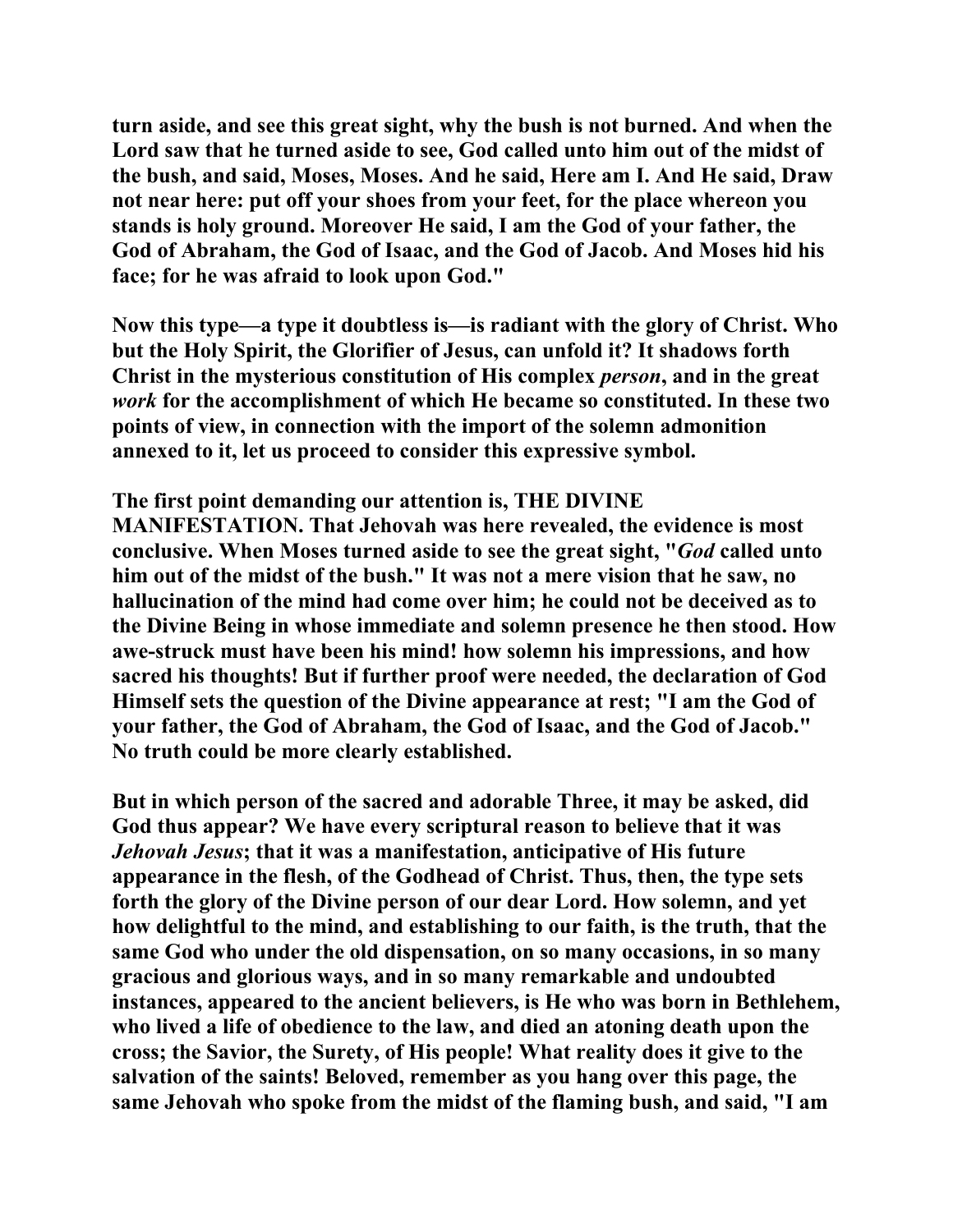**the God of Abraham, the God of Isaac, and the God of Jacob," speaks to you from the cross, and in the Gospel, and says, "Come unto me, all you that labor and are heavily laden, and I will give you rest." O "glorious Gospel of the blessed God!"** 

**The second point of consideration in this remarkable type, as setting forth the glory of Immanuel, is THE SYMBOL in which He appeared. It is full of instruction. And what symbol did our Lord select in which to embody His Deity? Did He choose some tall cedar of Lebanon, or some majestic oak of the forest? No; but a bush—the most ordinary and insignificant, the most lowly and unsightly, of all trees—was to enshrine the Godhead of Him whom the heaven of heavens cannot contain. And what is the truth it conveys? Oh, most glorious and precious! It points to the incarnate glory of the Son of God—the lowliness of His nature. Referring again to the type, it will instantly appear that** *the unveiled, unclouded, and unembodied glory of Jehovah* **would have appalled and overwhelmed with its ineffable brightness the awe-stricken and astonished man of God. He could not have looked upon God and lived. "There shall no man see me, and live," says the Lord. It was therefore proper, yes, it was merciful, that all the manifestations of God to His people in the old dispensation, should be through the medium of objects on which the eye could look without pain, and on which the mind could repose without fear. Veiled in a cloud, or embodied in a bush, God could approach the creature with condescending grace, and reveal His mind, the creature could approach God with humble confidence, and open his heart. How kind and condescending in Jehovah to subdue and soften the splendor of His majesty, thus tempering it to the weak vision of mortal and sinful man!** 

**But this was typical of that more wondrous and stupendous stoop of God in the new dispensation. All the subdued and obscure manifestations of the Godhead in the former economy, were but the forecasting shadows of the great mystery of godliness then approaching; and possessed no glory by reason of the glory that excels. But mark the condescending grace, the deep abasement, the infinite lowliness of the Son of God. When He purposed to appear in an inferior nature, what form of manifestation did He assume? Did He embody His Godhead in some tall archangel? Did He enshrine it in some glowing seraph? No! "For verily He took not on Him the nature of angels; but He took on Him the seed of Abraham." He lowered Himself to our lowly and degraded nature—He selected our fallen, suffering, sorrowing, tempted humanity—He takes into union with Deity a creature, not of the highest rank and beauty, but a spirit dwelling in a temple of flesh; yes, not merely the**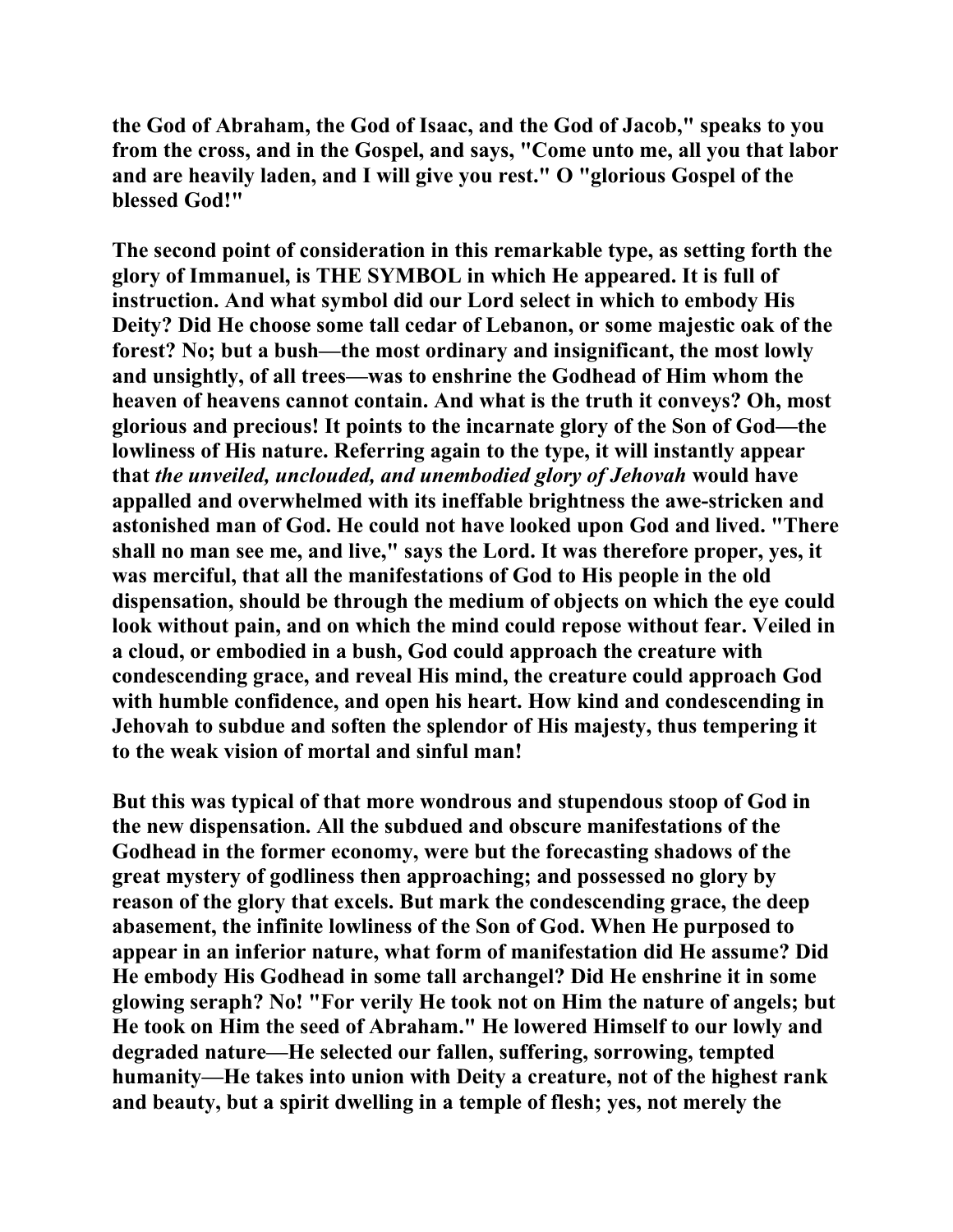**inhabitant of the temple, but He unites Himself with the temple Himself, for "the Word was made flesh, and dwelt among us;" and even this flesh not connected with its state of primeval glory, but associated with all the humbling though sinless infirmities of its fallen condition.** 

**Behold, too, the lowliness of Christ in the world's eye. In Him it sees no glory and traces no beauty; His outward form of humiliation veils it from their view. He is to them but as a "root out of the dry ground, having no form nor loveliness." On this point we shall more fully enlarge when we come to consider the humiliation of the Son of God.** 

**There is yet another part of this significant type to be considered, equally important and rich in the view it conveys of the glory of Jesus in His work. "The angel of the Lord appeared unto him in a fame of fire out of the midst of a bush: and he looked, and, behold, the bush burned with fire, and the bush was not consumed." The symbol of fire was expressive of the holiness and justice of God. It is thus frequently employed: "The Lord your God is a consuming fire." "And the sight of the glory of the Lord was like devouring fire." "Our God is a consuming fire." But that which formed the greatest wonder—which riveted the eye, and attracted and enchained the feet of Moses to the spot, was the** *bush unconsumed***. "And Moses said, I will now turn aside, and see this great sight, why the bush is not burned."** 

**But a more marvellous and stupendous spectacle meets us in the cross of Christ– Jesus enduring the fire of His Father's wrath: wrapped in the flame of His justice, and yet unconsumed! Let us turn aside from all inferior objects, and for a while contemplate this "great sight." It is indeed a great sight! The Son of God is laid upon the altar as a "burned offering,"—a sacrifice for sin. The fire of Divine justice descends to consume Him—holiness in fearful exercise heaps on its fuel, and the flame and the smoke ascend in one vast column before the throne of the Eternal, "an offering and a sacrifice to God for a sweet-smelling savor." But behold the astonishment! Jesus suffering, and yet rejoicing! dying, and yet living! consuming, and yet unconsumed! These prodigies marked the offering up of our great High Priest upon Calvary. The dark billows of sorrow rolled over the human soul of Christ, but the Godhead remained calm and peaceful, its tranquility unruffled by a wave of grief, its sunshine undimmed by a cloud of dark ness. He thus passed through all these throbs, and throes, and agonies of death, descended into the grave, rose again, lived, and still lives, the fountain of life to the created universe. Behold the God! Do you say He is a mere creature? Preposterous thought! Mad**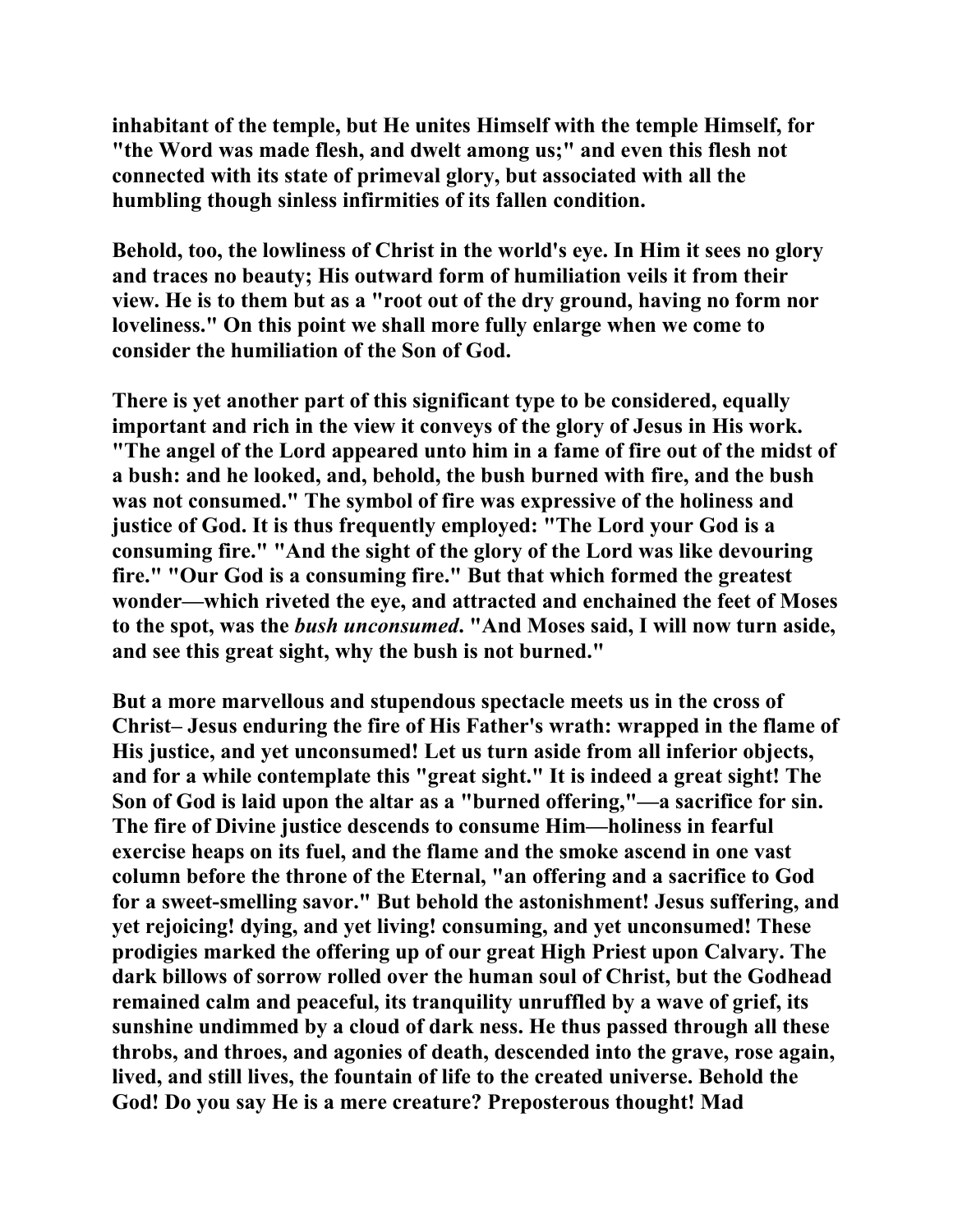**conception! Soul-destructive belief! Had He been less than divine, suffering as He did for sin, the devouring fire would have consumed Him in its unquenchable flame.** 

**To the heart-broken sinner, how attractive and glorious is this spectacle of the Almighty Redeemer sustaining the wrath and suffering the justice of God for transgression! Mourning soul! turn aside, and behold yet again this "great sight." "Put off your shoes from your feet, for the place whereon you stand eat is holy ground." Lay aside your fleshly reasoning, your carnal views of self-justification, self-salvation, and human power—put off all your fleshly ideas of God, of His grace, and of His goodness; divest yourself of all your unbelieving and hard thoughts of His power, willingness, and readiness to save you. Thus prepared, approach—gaze, wonder, and adore! No one can stand on this holy ground, but he who stands in his own nothingness-none are welcome here but the poor, the empty, the bankrupt, and the vile. Are you all this? is this your case? Then draw near! God will speak from amid the flame of the sacrifice, and say to you, "Fear not! "** 

**One feature more in this beautiful and instructive type remains to be considered, that is, the especial design of God in this miraculous appearance. After calming the troubled mind of Moses by revealing to him who He was, verse 6, He then proceeds to explain the gracious intentions of His advent. "And the Lord said, I have surely seen the afflictions of my people who are in Egypt, and have heard their cry by reason of their task-masters; for I know their sorrows. And I am come down to deliver them out of the hand of the Egyptians, and to bring them out of that land into a good and a large land, into a land flowing with milk and honey."—verses 7, 8.** 

**But a greater work, a mightier and more glorious deliverance, did our Almighty Redeemer come down to effect. To this the Spirit of Christ which was in the prophet Isaiah testified. "The Spirit of the Lord God is upon me; because the Lord has anointed me to preach good tidings unto the meek; He has sent me to bind up the broken-hearted, to proclaim liberty to the captives, and the opening of the prison to those who are bound." The Lord saw from heaven the affliction of His chosen people who were in Egypt—the land of spiritual darkness, bondage, and oppression: He heard their cry by reason of their hard task masters—He knew their sorrows, and He came down to deliver and to bring them out of that land into a good land—a large place—a land truly flowing with milk and honey. Oh, from what a land of gloom, from what an iron furnace, and from what a hard oppressor, has Jesus delivered**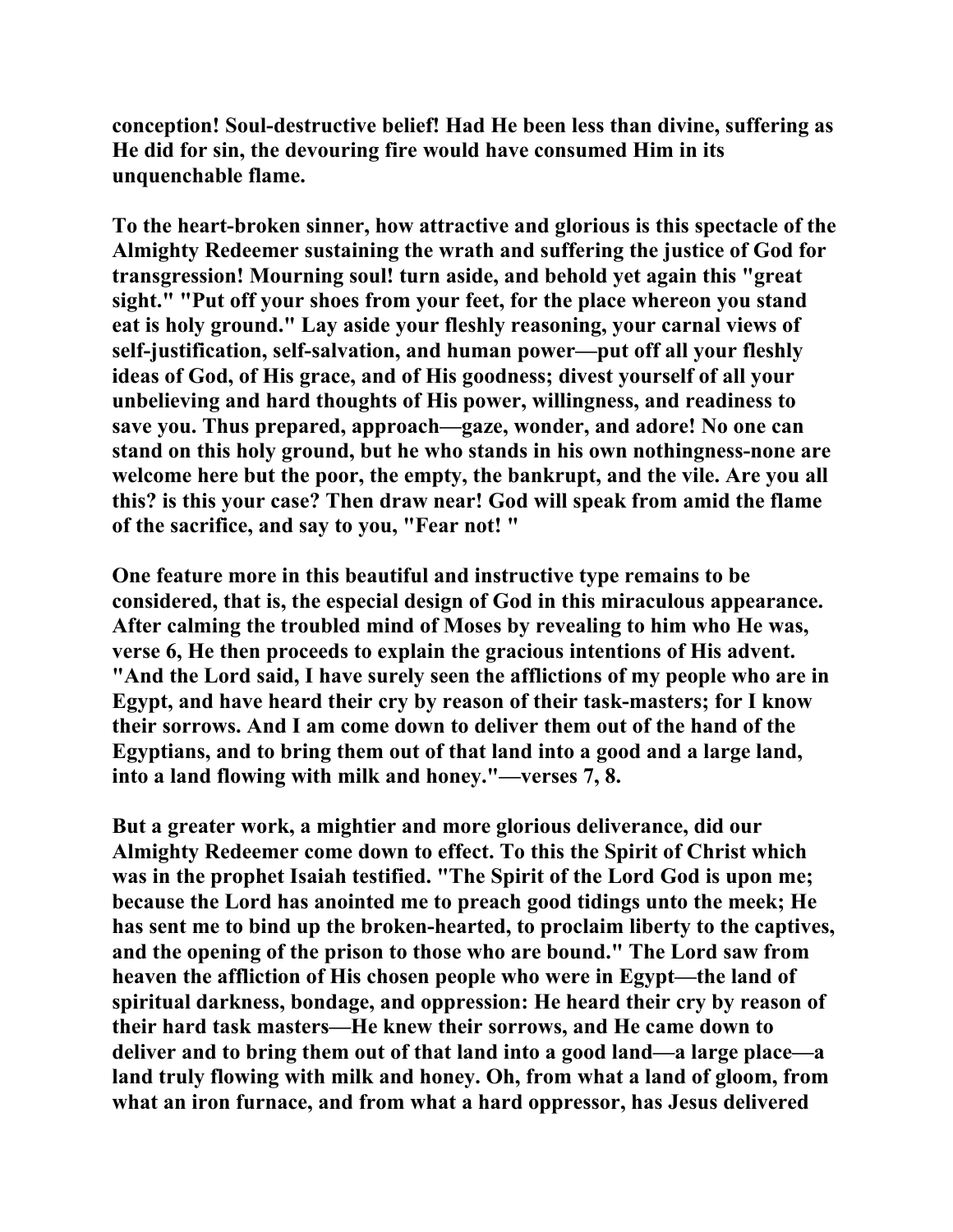**His people! He has rescued them from a state of nature, and brought them into a state of grace; from ignorance of God, of Christ, and of themselves, in which the fall had involved them—from the guilt of sin, and the condemnation of the law—from the captivity and tyranny of Satan, and from their hard and oppressive servitude. And, oh, into what a land of rest, blessedness, and plenty, has He brought them! Into covenant relationship with God, as His adopted children—into a state of pardon and acceptance—into the enjoyment of His love and presence; to know God as their reconciled Father—to know their oneness with Jesus their exalted Head, and their union with the body as its members—to a state of most holy and blessed liberty, as chosen, called, and adopted saints. Into the experience of all these blessings has a greater than Moses brought us. "When the fulness of the time was come, God sent forth His Son made of a woman, made under the law, to redeem those who were under the law, that we might receive the adoption of sons." Let us, then, "give thanks unto the Father, who has made us fit to be partakers of the inheritance of the saints in light: who has delivered us from the power of darkness, and has translated us into the kingdom of His dear Son," "even Jesus, who delivered us from the wrath to come." Truly is Jesus, our Great Deliverer, "counted worthy of more glory than Moses."** 

**This remarkable incident in the history of God's ancient Israel, which we have thus far been considering, as setting forth the typical glory of our Immanuel, is perhaps as equally illustrative of most important truth, bearing upon the experimental and practical experience of each believer in Jesus. It presents a true and beautiful outline of the Church of God. We are reminded of the two opposite natures of the believer—the fallen and the restored, the fleshly and the spiritual. The one low, sinful, unlovely, and of the earth-earthly; the other elevated, holy, glorious, and of heaven-heavenly. "That which is born of the flesh is flesh; that which is born of the Spirit is spirit."** 

**The conflict between these opposite and antagonist natures in the child of God, is also presented to view. As the bush in which the Divinity dwelt was surrounded by flame, so the regenerated man, in whom the eternal God deigns to dwell by His Spirit, is perpetually encircled by the fire of conflict, trial, and suffering. Nature and grace, sin and holiness, are as contrary the one to the other as any two principles can be. They can no more agree, commingle, nor coalesce, than can the opposite and antagonist elements in the natural world. Nor can there ever be a truce between them. They must necessarily and perpetually be at variance, hostile to, and at war with, each other. The contest is for supremacy. The great question at issue is, "which**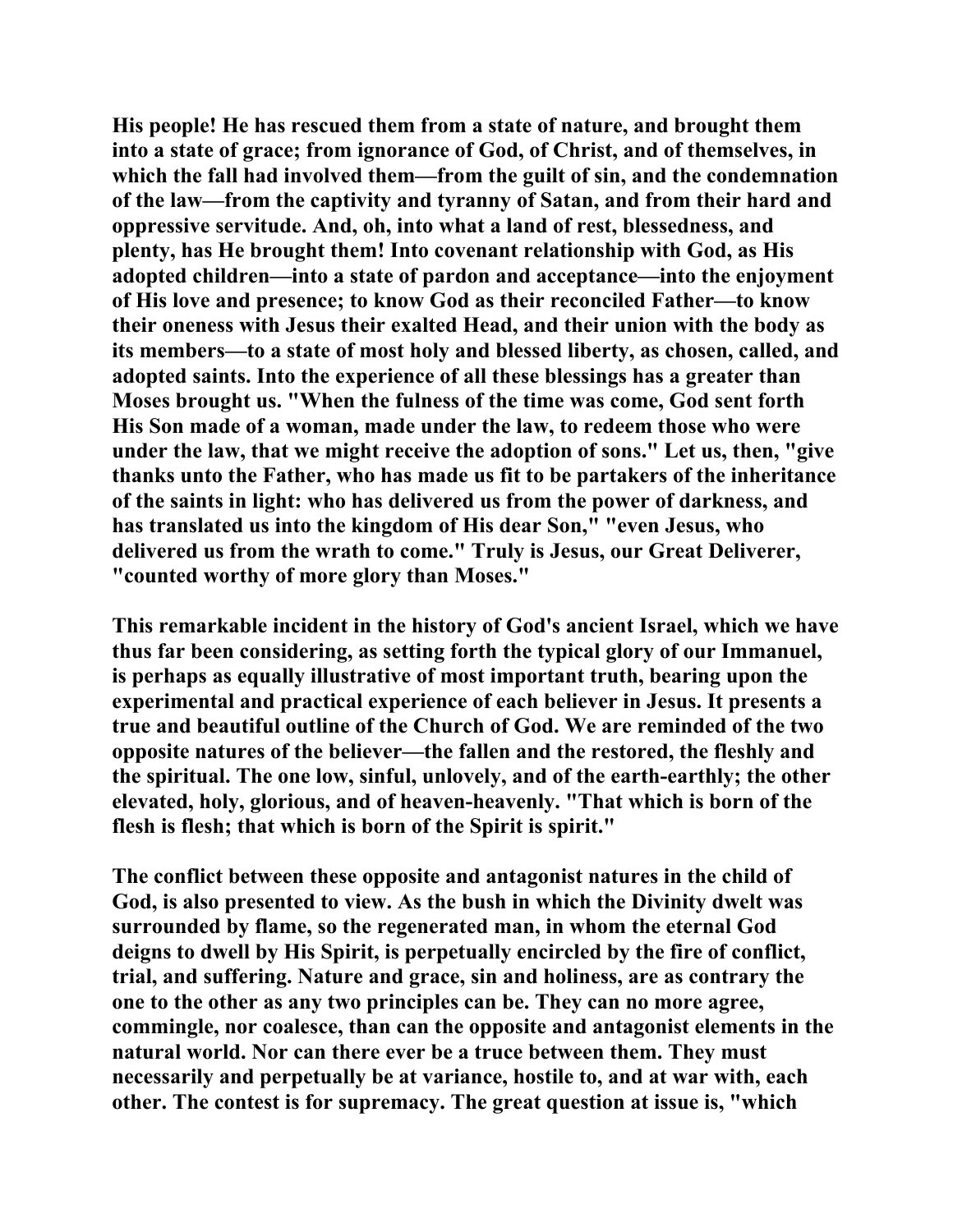**shall reign in the believer—sin or holiness, nature or grace, Satan or God?" Oh, what a fiery conflict is this! Hear the confession of an inspired apostle, drawn from his own painful experience: "I don't understand myself at all, for I really want to do what is right, but I don't do it. Instead, I do the very thing I hate. I know perfectly well that what I am doing is wrong, and my bad conscience shows that I agree that the law is good. But I can't help myself, because it is sin inside me that makes me do these evil things. I know I am rotten through and through so far as my old sinful nature is concerned. No matter which way I turn, I can't make myself do right. I want to, but I can't." Who cannot trace the conflict here? Sin, he deeply, inveterately abhorred. The prevailing tendency, the habitual and fixed inclination, of his renewed mind, was to holiness—the bent of his desires was towards God. And yet, in consequence of the native depravity of his heart, the influence of sinful propensities, corrupt inclinations and desires, he felt like one chained to a body of death, from which he longed to be delivered. Here was that which defined the two natures, marked the perpetual conflict between both, and which distinguished the holy man from the sinner.** 

**In addition to this spiritual conflict, there are the flames of suffering and trial which often encircle a dear child of God. This is the baptism of fire, connected with, and ever following, the baptism of the Holy Spirit. "He shall baptize you," says John, "with the Holy Spirit, and with fire." God has His "fire in Zion, and His furnace in Jerusalem." "The Lord tries the righteous.," "He shall sit as a refiner and purifier of silver." But it is not the furnace of justice nor the fire of wrath. Jesus, the Surety, has passed through and sustained all this; He has quenched its flame, and extinguished its embers. But it is** *the discipline of everlasting love and mercy.* **And though persecution may be permitted to rage, and the confessor of Christ may ascend to glory in a chariot of flame—though trials of various kinds may overtake the child of God, his grace and his graces "tried with fire," yet both the persecution of the Church and** *the trials of the believer are but the fruit of eternal and unchangeable love, and will prove purifying, sanctifying, and saving.* **Nothing will be consumed but the tinsel of the world, and the dross of sin, the alloy so much and so frequently found mixed with the pure gold.** 

**But contemplate one more surpassing and precious truth—***the Church is unconsumed!* **And why? Because He who dwelt in the bush dwells in the Church. The believer is the temple of the Holy Spirit. The High and the Lofty One that inhabits eternity, whose name is Holy, dwells in him. Christ is in him the hope of glory. It is impossible that he can perish. Why has not the poor,**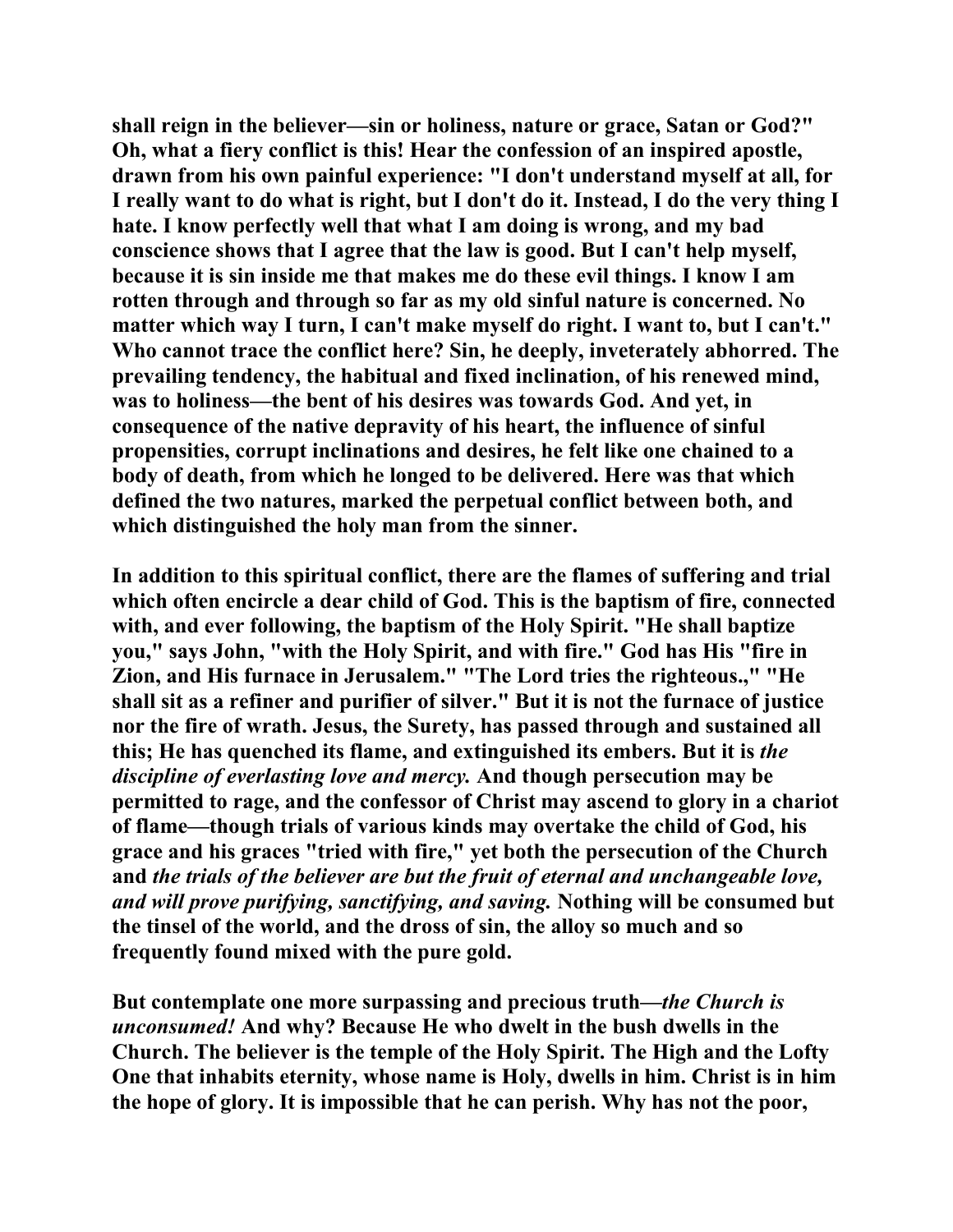**feeble bush been consumed? why has not grace declined, and faith failed, and love become totally extinguished? why has not "the fiery dart" of Satan prevailed, and the fierce and hot flame of persecution and of trial utterly consumed? Because greater is He that is in the believer than he that is in the world. Believer in Jesus! tell me not only of the** *sin* **that dwells in you, often bringing your soul into bondage and distress; tell me also of the** *grace* **that dwells in you, which as often gives you the victory, and sends you rejoicing on your way. Tell not only of the burning fiery furnace seven times heated; tell also of Him whose form is like the Son of God, who is with you in the furnace, and who has brought, and who will yet bring, you through with not a hair of your head singed, nor the smell of fire passed upon your garments. Tell not only of the "trial of your faith," "though it be tried with fire," but that also, through the ceaseless intercession of Jesus within the veil, that faith never yet has failed. Tell not only of the burden that has oppressed; tell also of the grace that has sustained—not only of the sorrow that has wounded, but also of the Divine sympathy, tenderness, and gentleness that have soothed and comforted, bound up and healed that wound. Oh, to hear more frequently the shout of victory and the song of praise breaking in sweet music from the lips of the redeemed! How much more would Jesus be glorified!** 

**Unconverted reader! there is a fire—what if it be already kindled—that will never go out; a flame now burning that will never be quenched. Have you not read of it in God's word? "Behold, the day comes, that shall burn as an oven; and all the proud, yes, and all that do wickedly, shall be as stubble: and the day that comes shall burn them up, says the Lord of hosts, that it shall leave them neither root nor branch." "Then shall He also say unto them on the left hand, Depart from me, you cursed, into everlasting fire, prepared for the devil and his angels." "If your hand offend you, cut it off: it is better for you to enter into life maimed, than having two hands to go into hell, into the fire that never shall be quenched where their worm dies not, and the fire is not quenched." "Who among us shall dwell with the devouring fire? who among us shall dwell with everlasting burnings?" Flee, then, from the wrath to come! This moment flee! Linger not upon the confines of a world "kept in store, reserved unto fire against the day of judgment and perdition of ungodly men," but hasten from all below to Christ. "Escape for your life; look not behind you, nor stay in all the plain; escape to the mountain, lest you be consumed." Jesus is your only hiding-place, your refuge, your covert from the tempest. Away from a world doomed to woe; away from all refuge in your own obedience to the law, in works of human merit; away from self, from sin, from all, to Jesus. Until you have reached Him, you are suspended by a hair**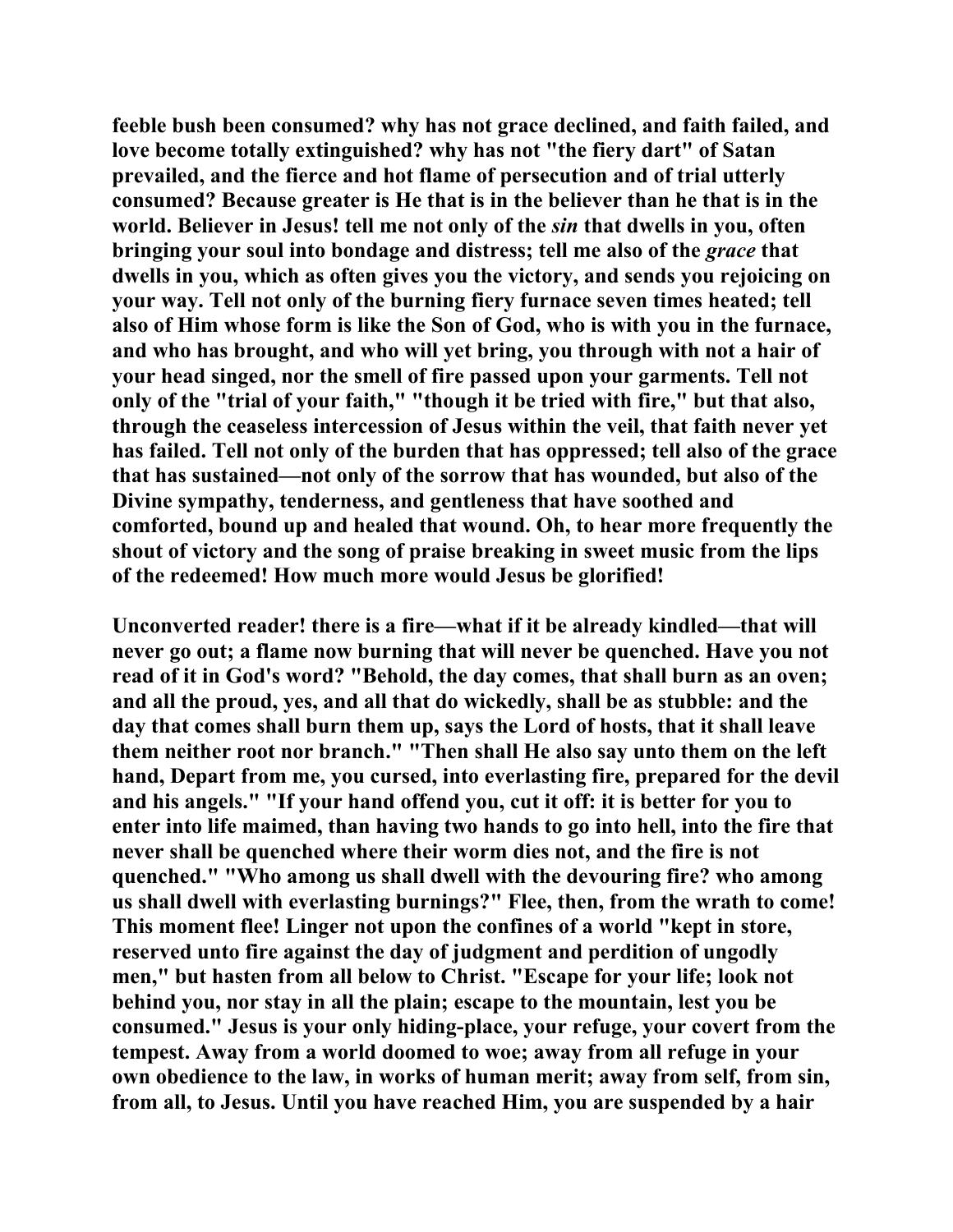**over the bottomless pit: in one moment, and at any moment, it may break, and you are gone; and once lost, lost forever!** 

**Dear tried and suffering reader, do you resemble this burning bush? are you in the fire, passing through the furnace? does some strong temptation assail you—some sore trial oppress you—some deep sorrows wound you? He who dwelt in the bush dwells in you! and He who kept the bush unconsumed amid the flame, will keep you! Let your greatest care and deepest solicitude be to "glorify God in the fires." Be more prayerful for sustaining and sanctifying grace, than for the removal of your trial. This will bring richer glory to God. Beseech your Father that the flame may not be extinguished until the alloy is consumed, and the tried gold has come forth reflecting more vividly from its surface the image of Jesus—your soul partaking more deeply of the Divine holiness.** 

**"Thanks be unto God for His unspeakable gift!"** 

### **"The Prophetical Glory of the Redeemer"**

**These things said Esaias, when he saw his glory, and spake of him. John 12:41** 

**Isaiah said this because he saw Jesus' glory and spoke about him. John 12:41** 

**Isaiah was referring to Jesus when he made this prediction, because he was given a vision of the Messiah's glory. John 12:41** 

**How true is it that "the testimony of Jesus is the spirit of prophecy!" "To Him gave all the prophets witness." Of Him, as of one only glorious person, they delighted to testify—of Him, as of one only precious subject, they delighted to speak. Never did the Divine Spirit rest upon them with greater power—never did they strike their prophetic harps to strains so high, so rich, so sweet, as when Emmanuel was their theme. And is it too much to say, that magnificent as is the drapery in which their writings are clothed—gorgeous as is the imagery, and sublime the doctrines, in which these announcements are invested, they would possess no beauty, glory, or sweetness, but for—Jesus?** 

**The confidence and the joy of the Church has ever been the prospective view she has had of the coming Messiah. Through the long vista of ages she saw Him advancing; and though the vision was distant and dim, yet, persuaded of the promise, she embraced it, and rested in it, believing that God was able as**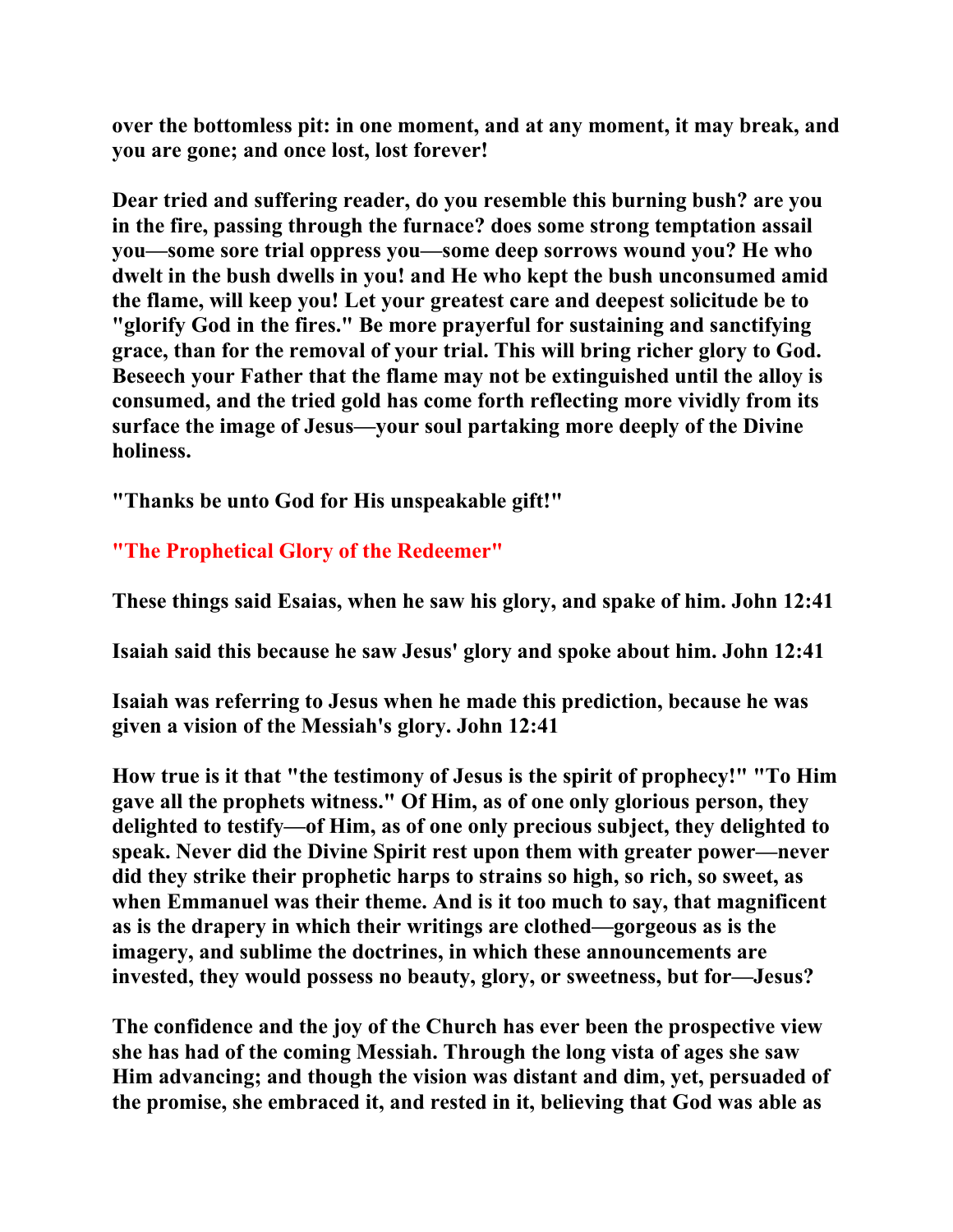**He was willing to make good all that He had in covenant mercy pledged to do. The incarnate God was her hope, her joy, her trust; and living or dying, the "Consolation of Israel" was the pole-star on which the eye of her faith was ever and immovably fixed. It pleased God to raise up a school of prophets, whom He endowed with extraordinary powers of inspiration, filling them with the Holy Spirit, whose especial office it was to feed this desire, to animate this hope, and to strengthen this expectation of faith, by keeping the glorious truth of the approaching Savior constantly and prominently before the eye of the Church. "Of which salvation the prophets have inquired and searched diligently, who prophesied of the grace that should come unto you: searching what person, or what period of time the Spirit of Christ who was in them did signify, when He testified beforehand the sufferings of Christ, and the glory that should follow."** 

**That we are justified in looking into the prophetical Scriptures for peculiar revelations of the glory of Christ will appear clear from a reference to a few passages bearing upon this subject. Our Lord's conversation with the two disciples journeying to Emmaus is strikingly in point. In the first place, Jesus gently chides them for their lack of faith in the prophetical writings relating to Himself. "O fools, and slow of heart to believe all that the prophets have spoken." He then passes to the great subject before Him, "And beginning at Moses, and all the prophets, He expounded unto them in all the Scriptures the things concerning Himself." The same day, and on another occasion, appearing in their assembled midst, "He said unto them, These are the words which I spoke unto you while I was yet with you, that all things must be fulfilled, which were written in the law of Moses, and in the prophets, and in the Psalms concerning me. Then opened He their understanding, that they might understand the Scriptures."** 

**In a conversation He held with the Jews, how pointedly did He refer to His glory as beaming from beneath the veil of the Mosaic writings! "Do not think that I will accuse you to the Father: there is one that accuses you, even Moses, in whom you trust. For had you believed Moses, you would have believed me, for he wrote of me." And well did He exhort them to "search the Scriptures; for in them you think you have eternal life: and they are they which testify of me." Thus invited and encouraged, let us address ourselves to the pleasing task of drawing aside the prophetical veil, thus revealing the hidden glories of our Emmanuel. The unfolding of this subject will be found to present a brief exposition of those striking words of the evangelist: "These things said Elijah, when he saw His glory, and spoke of Him."**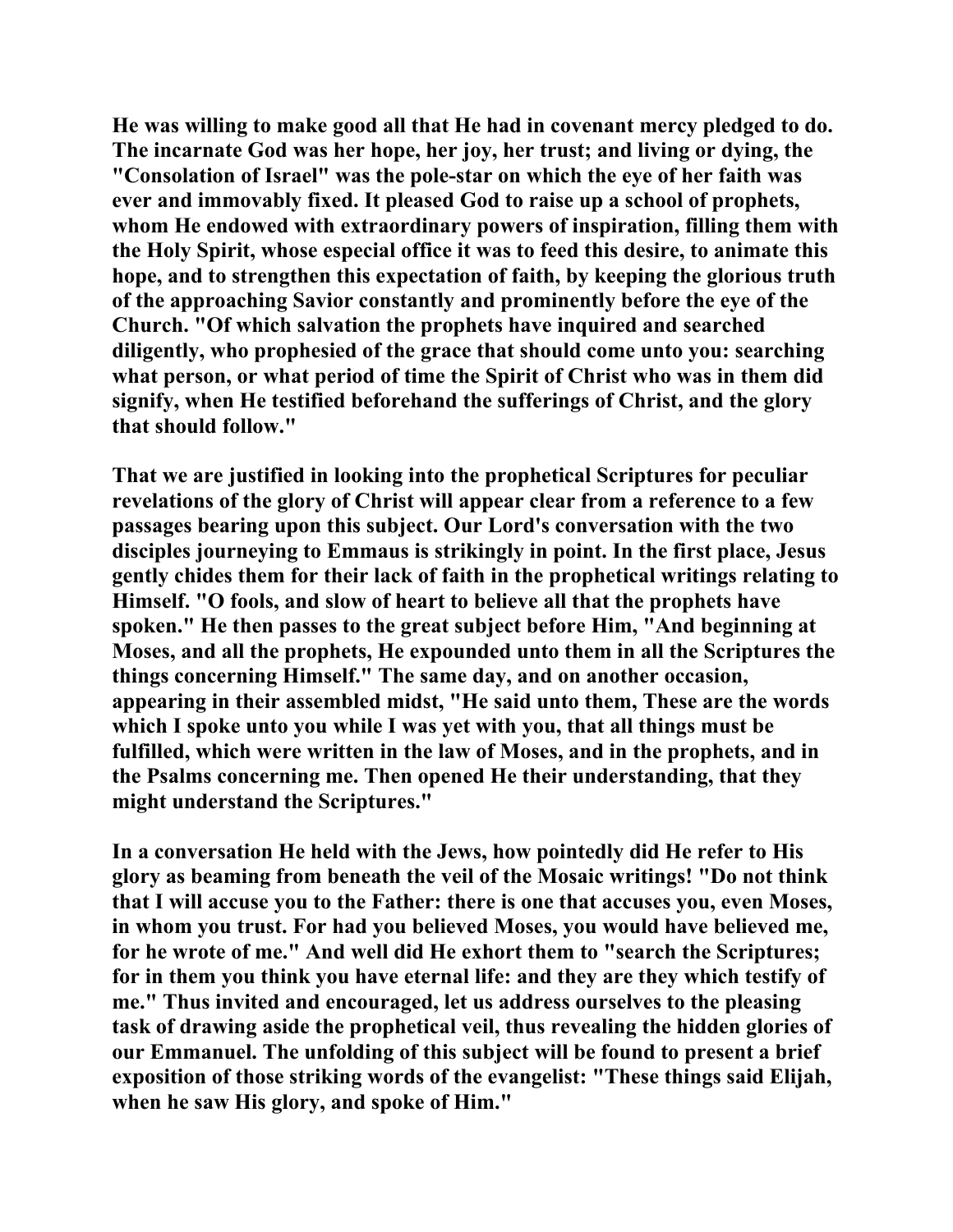**We commence with the testimony which the prophetical Scriptures bring to the doctrine of our Lord's Deity. Clearer intimations of the Divinity of Christ are nowhere found than in the Old Testament writings. "In the year that king Uzziah died, I saw also the Lord sitting upon a throne, high and lifted up, and His train filled the temple. Above it stood the seraphim: each one had six wings; with twain he covered his face, and with twain he covered his feet, and with twain he did fly. And one cried unto another, and said, Holy, holy, holy, is the Lord of hosts: the whole earth is full of His glory. And the posts of the door moved at the voice of Him that cried, and the house was filled with smoke. Then said I, Woe is me! for I am undone; because I am a man of unclean lips, and I dwell in the midst of a people of unclean lips: for my eyes have seen the King, the Lord of hosts." What an august revelation of the glory of Christ's Godhead was this which broke upon the view of the lowly prophet! How instructive is each particular of his beatific vision! Mark the profound humility of the seraphim—they veiled with their wings their faces and their feet. They were in the presence of Jesus. They saw the King in His beauty, and covered themselves.** 

**Bat the effect of this view of our Lord's Divine glory upon the mind of the prophet, is still more impressive: "Then said I, Woe is me! for I am undone; because I am a man of unclean lips ... for my eyes have seen the King, the Lord of hosts." What prostrated his soul thus low in the dust? What filled him with this self-abasement? What overwhelmed him with this keen sense of his vileness? Oh, it was the unclouded view he had of the essential glory of the Son of God! And thus will it ever be. The beaming forth of Christ's glory in the soul, reveals its hidden evil; the knowledge of this evil lays the believer low before God with the confession, "I abhor myself. Woe is me, for I am undone!" Beloved, let this truth be ever present to your mind, that as we increasingly see glory in Jesus, we shall increasingly see that there is no glory in ourselves. Jesus is the Sun which reveals the pollutions and defilements that are within. The chambers of abomination are all closed until Christ shines in upon the soul. Oh, then it is these deep-seated and long-veiled deformities are revealed; and we, no longer gazing with a complaisant eye upon self, sink in the dust before God, overwhelmed with shame, and covered with confusion of face. Holy posture! Blessed spectacle! A soul prostrate before the glory of the incarnate God! All high and lofty views of its own false glory annihilated by clear and close views of the true glory of Jesus. As when the sun appears, all the less lights vanish into darkness, so when Jesus rises in noontide glory upon the soul, all other glory retires, and He alone fixes the eye, and fills the mind.**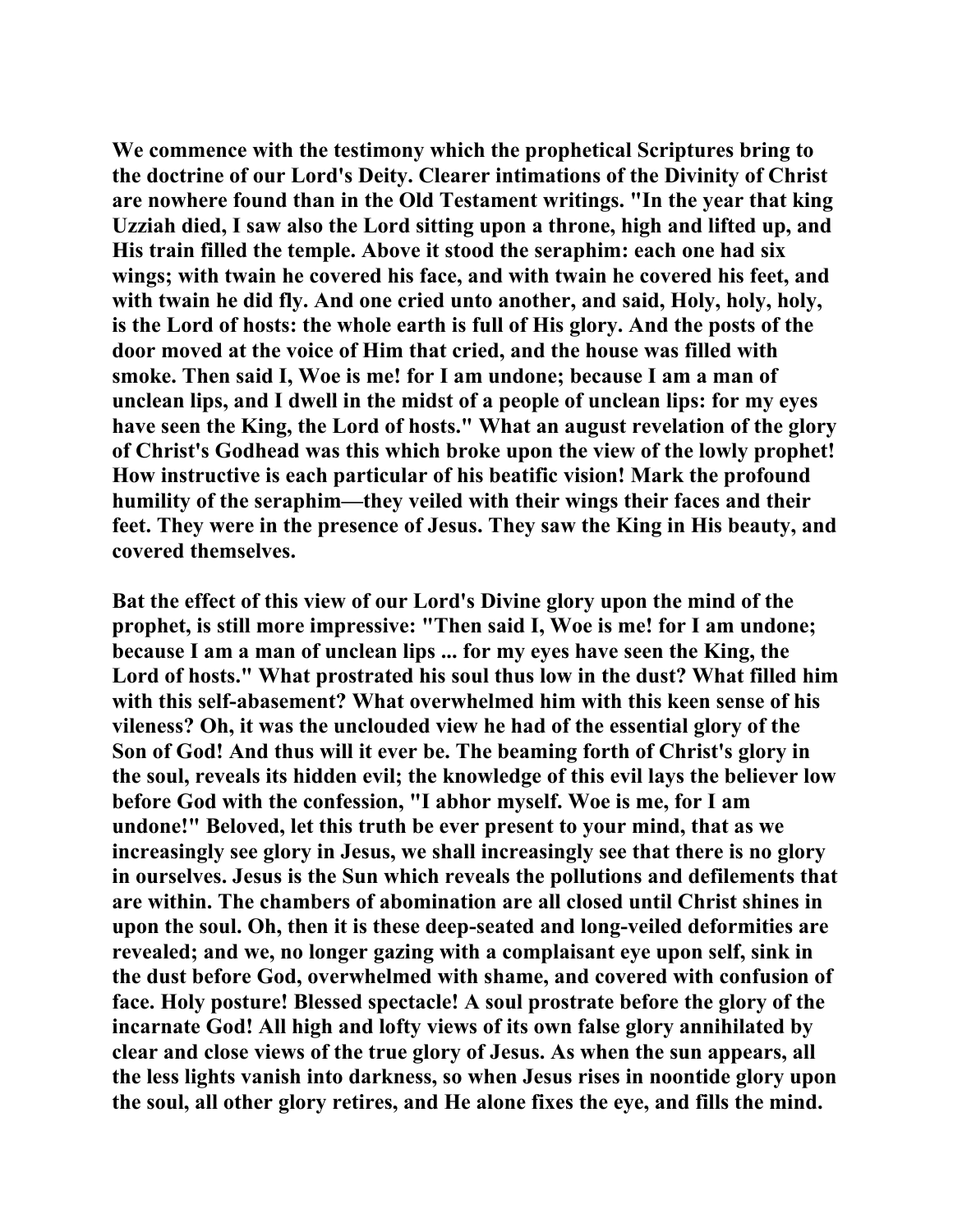**"With twain they covered their faces, and with twain they covered their feet." Their own perfections and beauty were not to be seen in the presence of the glory of the Lord. How much more profound should be the humility and selfabasement of man! Have we covered ourselves—not with the pure wings of the holy cherubim—but with sackcloth and ashes, before the Lord? Have we sought to veil—not our beauties, for beauties we have none; but our innumerable and flagrant deformities, even the "spots upon our feasts of love," the sins of our best and holiest things; and, renouncing all self-glory, have we sunk, as into nothing, before God? Oh, we are yet strangers to the vision of Christ's glory, if we have not! If the constellations of human gifts and attainments, distinctions and usefulness, on which unsanctified and unmortified self so delights to gaze, have not retired into oblivion, the Sun of Righteousness has yet to rise upon our souls with healing in His wings.** 

**His glory as the God-man is reflected with equal clearness from the prophetical page. Thus was it predicted that the eternal Son of God should assume an inferior and a human form. "Behold, a virgin shall conceive, and bear a son, and shall call His name Emmanuel." "Unto us a child is born, unto us a son is given: and the government shall be upon His shoulder: and His name shall be called Wonderful, Counselor, The mighty God, The everlasting Father, The Prince of Peace." Could any truth be more emphatically or distinctly stated? Oh, what love in the Father does it unfold, that not only He should have promised His dear Son, but that He should have held out that promise at so distant a period, and in such terms, as would lay an unequivocal foundation for the faith, hope, and joy of the saints, in all ages of the world!** 

**His Divine anointing, constituting an important feature of His official glory, and opening a channel of the most costly blessing to the Church, forms a distinct and sacred theme of the prophetical writings. "The Spirit of the Lord God is upon me; because the Lord has** *anointed* **me." "And there shall come forth a rod out of the stem of Jesse, and a Branch shall grow out of his roots: and the Spirit of the Lord shall rest upon him." This anointing was upon the Redeemer, in infinite richness and fragrance. "God gives not the Spirit by measure unto him." As essentially Jehovah, He needed it not; but as the great High Priest, and the mediatorial Head of His "Church, which is His body, the fulness of Him that fills all in all," it was necessary that the anointing oil should be upon Him in its utmost plenitude. As one with Him, all the members alike participate. "It is like the precious ointment upon the head, that ran down upon the beard, even Aaron's beard: that went to the skirts of his garment;" even to the lowest believer—Ah! and he that lies the lowest, obtains**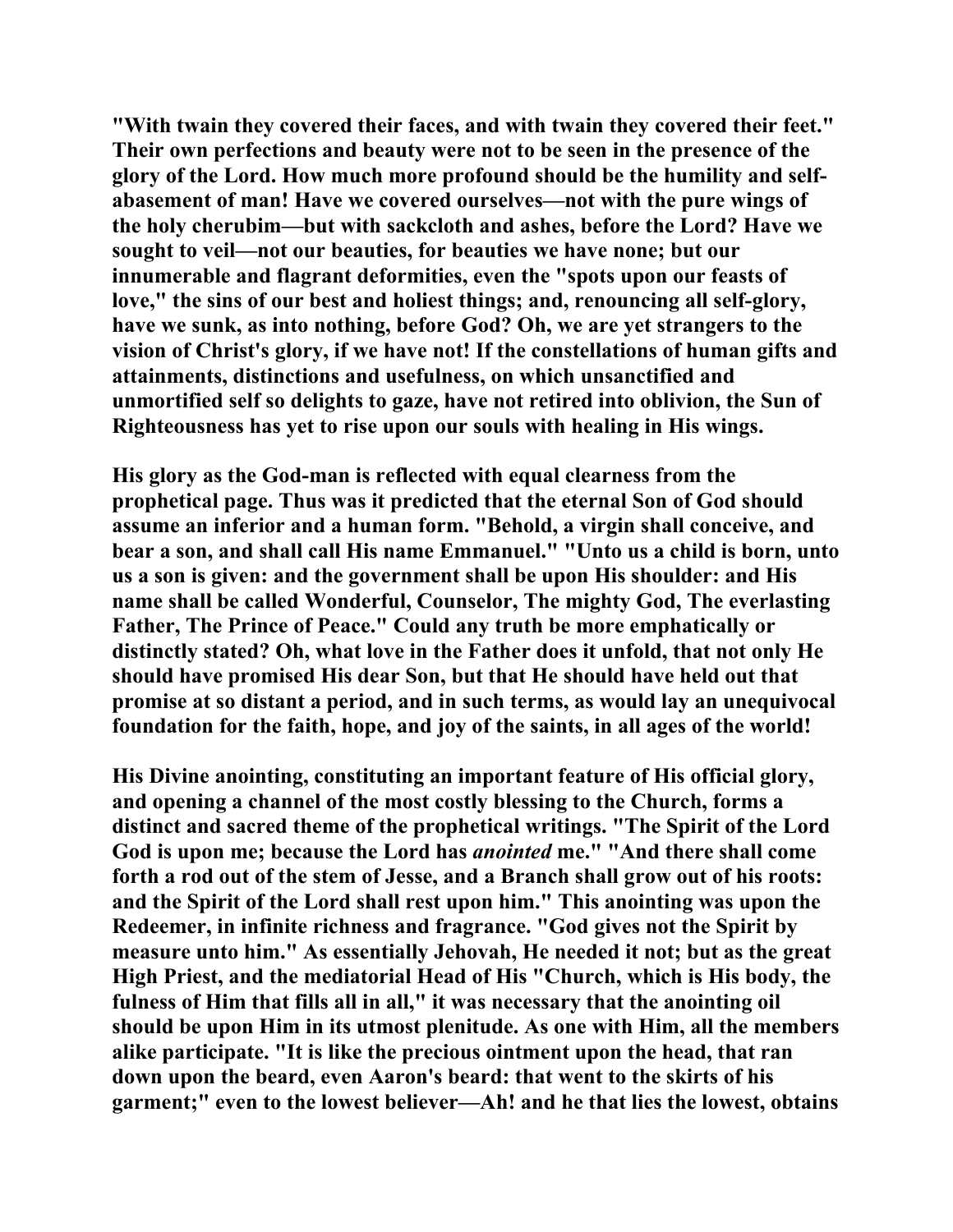**the most of this "precious ointment," as it descends from Jesus: the hand of faith that touches but the hem of His garment, receives from Him who was "anointed with the oil of gladness above His fellows." Dear reader, are you professedly one with Jesus and His saints? then seek, oh diligently seek, a large and still larger degree of this holy and fragrant anointing. Rest not short of it. Do not be satisfied to proceed another step without it. Do not be content with a mere profession, having a name to live, yet lacking all the essential evidences of real life, while discovering many of the fearful attributes of actual death.** 

**The possession of this anointing of the Holy Spirit will decide the momentous, and perhaps with you doubtful, question of your union with Christ. Men will take knowledge of you that you have been with Jesus, and learned from Him. Your life will be a reflection, faint at best, yet a reflection of His holy life. You will bear some resemblance to the "altogether lovely" one; your spirit will breathe His meekness; your demeanor will be stamped with His gentleness; your whole conversation will be seasoned with His grace; all your "garments will smell of myrrh, and aloes, and cassia, out of the ivory palaces;" an unction will pervade your prayers, a power irresistible will accompany your labors, and in every place you will be a sweet savor of Christ, blessed and a blessing.** 

**Christ, the foundation of the Church, was a truth, the great glory of which the evangelical prophet also saw and spoke of. "Thus says the Lord God, Behold, I lay in Zion for a foundation a stone, a tried stone, a precious corner-stone, a sure foundation." How identical of the Redeemer is this splendid prophecy! Every word in the passage, and every quality of the figure, is expressive of some essential part of His character and work. Jesus is fitly compared to a "stone" for strength and durability. He is a "Savior, and a great one" "mighty to save." "I have laid help upon one that is mighty." If it were probable that the fact of His Deity should be announced in a voice of thunder from the eternal throne, can we suppose it would be uttered in terms more decided and explicit than those which fell upon the ear of the exiled evangelist from the lips of Christ Himself? "I am the Alpha and the Omega, the beginning and the ending, says the Lord, who is, and who was, and who is to come, the Almighty." And what a needed truth is this! None but an Almighty ransom could have saved from going down to the pit. Jesus is our ransom, and Jesus is the Almighty.** 

**The Redeemer is not only a stone, but a "tried stone." The grand experiment**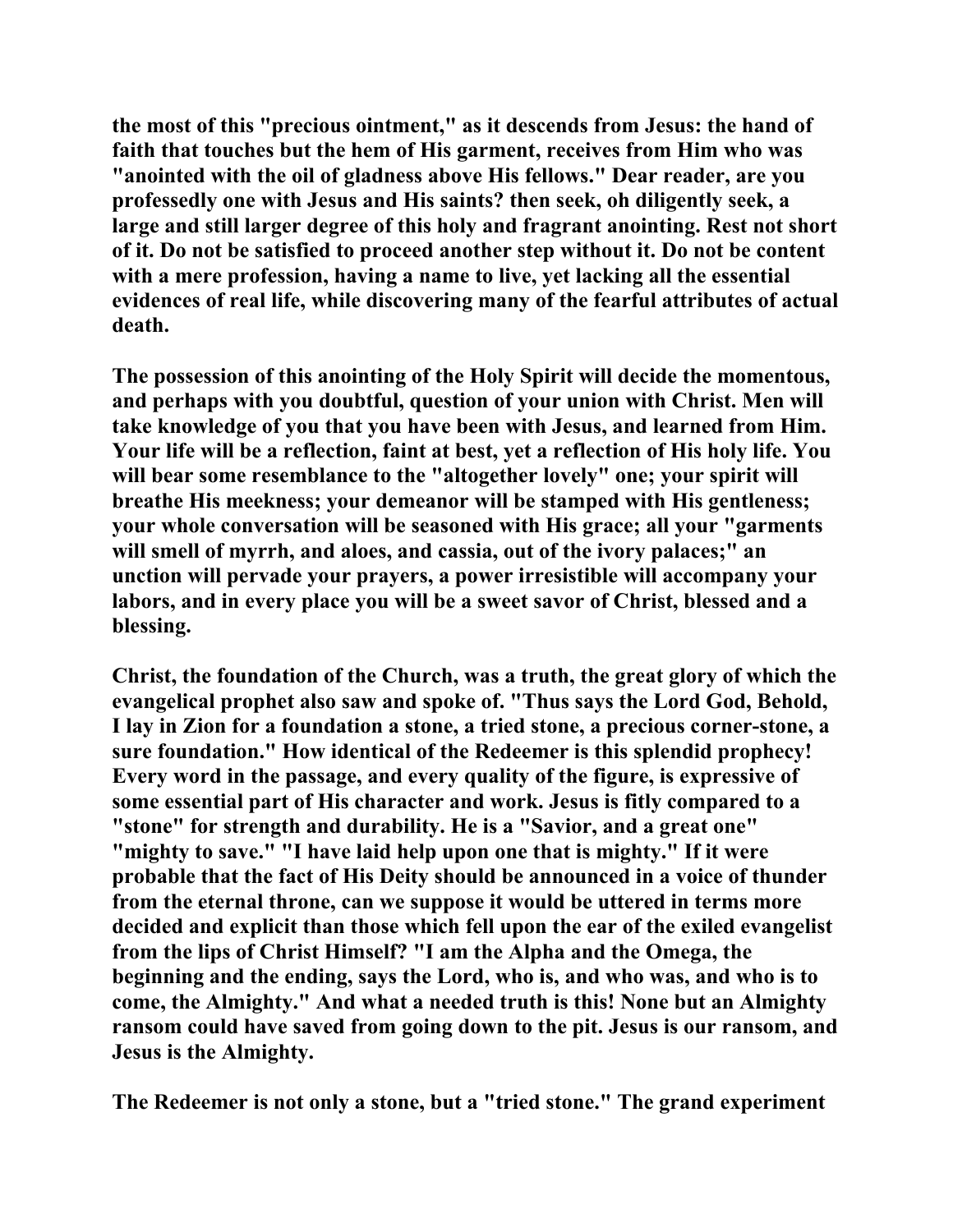**has been made—the great test has been applied, and, to answer all the ends for which the Lord God laid it in Zion, it has proved completely adequate. Never was a foundation tried as this. In the eternal purpose of Redemption, Omnipotence tried it. In the Divine mind there existed no lurking suspicion, no embarrassing uncertainty, as to the result. The Father knew all that this foundation was to sustain, and well He knew, too, that it was capable of sustaining all. Stupendous were the consequences. His own glory and the honor of His government were involved; the salvation of His elect was to be secured; death, with all its horrors, was to be abolished; life, with all its immortal, untold glories, was to be revealed; hell was to be closed, and heaven opened to all believers. With such momentous realities pending—with such mighty and glorious results at stake, the Eternal mind, in its purpose of grace and glory, would lay for a foundation a "tried stone." Blessed Emmanuel! how effulgently does your glory beam from beneath Your prophetical veil! You are that "tried stone,"—tried by the Father when He laid upon You all His people's sins and transgressions, bruised You and put You to grief. Tried by the law, when it exacted and received from You Your utmost obedience to its precepts. Tried by Divine justice, when it kindled around You its fiercest flame, yet consumed You not. Tried by the Church, built upon You so securely that the gates of hell shall never prevail against her. Tried by poor sinners, who have brought their burdens of guilt to Your blood, and have found pardon and peace. Tried by believers, who have taken their trials to Your sympathy, their sorrows to Your love, their wounds to Your healing, their weakness to your strength, their emptiness to Your fulness, their petitions to Your ear, and have never, never been disappointed. Oh yes, You are that "tried stone," to whom I would come moment by moment.** 

**"A precious corner stone." Of whom does the prophet speak this, but of Jesus, compared with whom nothing is precious? He alone is worthy of the term, who alone can smooth life's rugged path, sweeten life's bitter trials, lighten life's heavy burdens, and this by daily and hourly emanations of His own life, grace, and preciousness. Oh, how precious—what language can express it? Is this precious stone to him who, conscious of his vileness, poverty, and nothingness, or with a spirit oppressed with deep trial, or bleeding from painful bereavement, wades to it through the billows, exclaiming, "When my heart is overwhelmed, lead me to the Rock that is higher than I." Precious in His all-atoning blood; precious in His all-justifying righteousness; precious in His infinite fulness; precious in every office that He fills; in every work that He performs; in every promise that He makes; is Christ to him who, finding all other foundations but as sliding sand, builds his hope of glory upon the**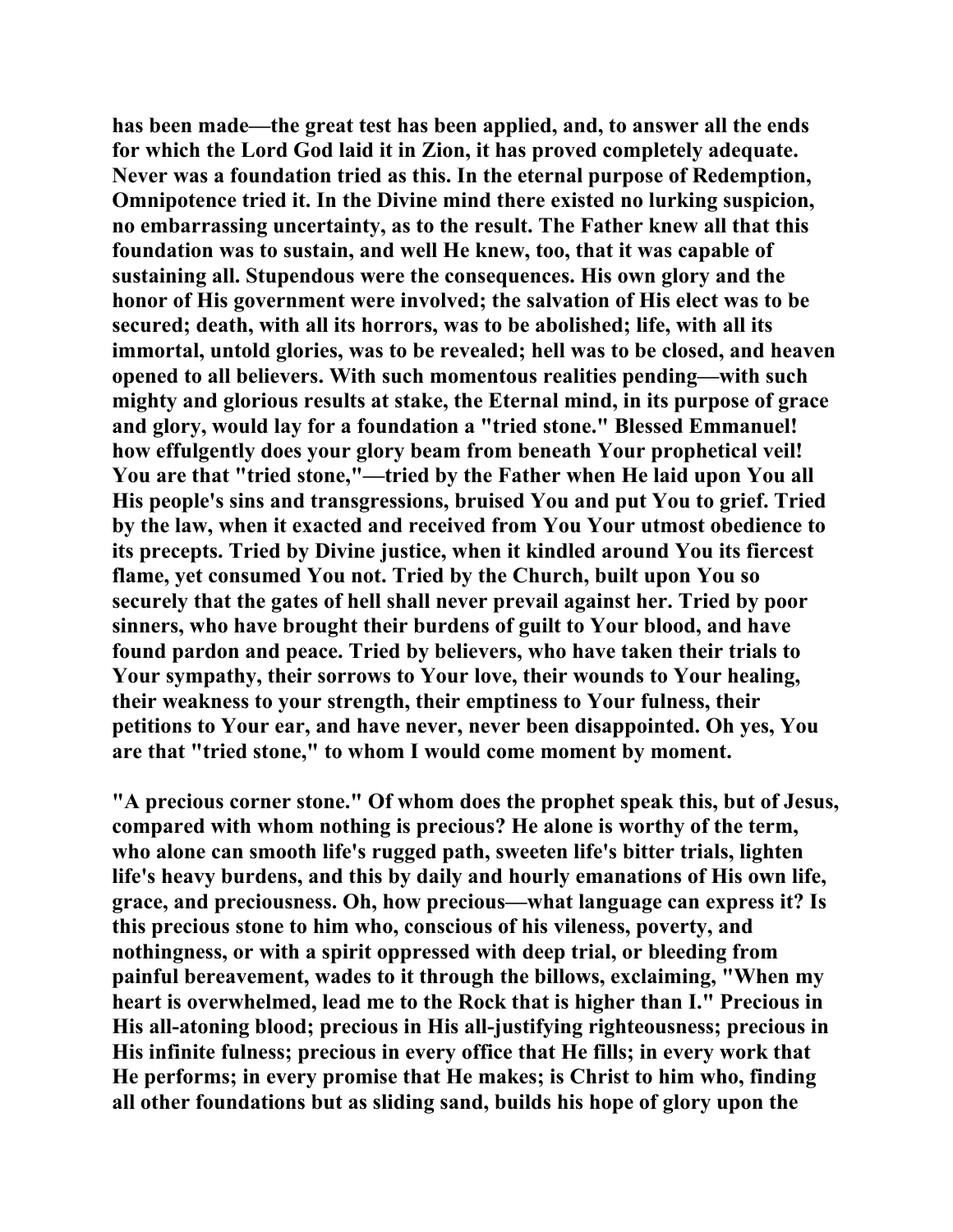**incarnate God. "To you, therefore, that believe, He is precious."** 

**A "corner stone," too, is our glorious Redeemer. The important position which this occupies in the spiritual building—its essential relation to the compactness, strength, and durability of the whole fabric, we fear, is not duly considered by many who are professedly "living stones in the spiritual house." And yet how momentous and how holy is the instruction it conveys! The corner stone is that which unites the parts of the edifice: it is to the building what the key stone is to the arch; it imparts unity, symmetry, and strength. The Lord Jesus has been the uniting stone of the Church in all ages. The saints of the Patriarchal, Levitical, and Christian Churches, all meet and form, in Him, one glorious temple of the living God. "No longer strangers and foreigners, but fellow-citizens with the saints, and of the household of God:" they are "built upon the foundation of the apostles and prophets, Jesus Christ Himself being the chief Corner Stone; in whom all the building, fitly framed together, grows unto a holy temple in the Lord," and thus becomes "a habitation of God through the Spirit."** 

**To allude to another figure employed by the Holy Spirit to illustrate and enforce the same blessed truth—the unity of the Church—the Lord Jesus is declared to be the one spiritual HEAD of His "Church, who is His body, the fulness of Him that fills all in all." Thus in itself one by its oneness with Him, it is represented as "growing up into Him in all things, who is the Head, even Christ: from whom the whole body, fitly joined together, and compacted by that which every joint supplies, according to the effectual working in the measure of every part, makes increase of the body unto the edifying of itself in love." "There" (in Christ)—"is neither Jew nor Greek, there is neither bond nor free, there is neither male nor female, for you are all one in Christ Jesus," and "Christ is all and in all." To the consideration of this holy and precious theme—THE UNITY OF THE CHURCH—let us for a few moments turn our attention.** 

**That there are divisions in the Church of God, visible and painful; that the one body is sadly dismembered, the seamless robe rudely torn and disfigured, is a truth too glaring to conceal, and almost too painful and humiliating to acknowledge. Alas that it should be so! Oh, how much is the unity of the Church lost sight of in the din of religious controversy, and in the heat of party zeal! How does brother look coldly upon brother, and minister glance suspiciously at minister, and church stand aloof from church! Ought this so to be?**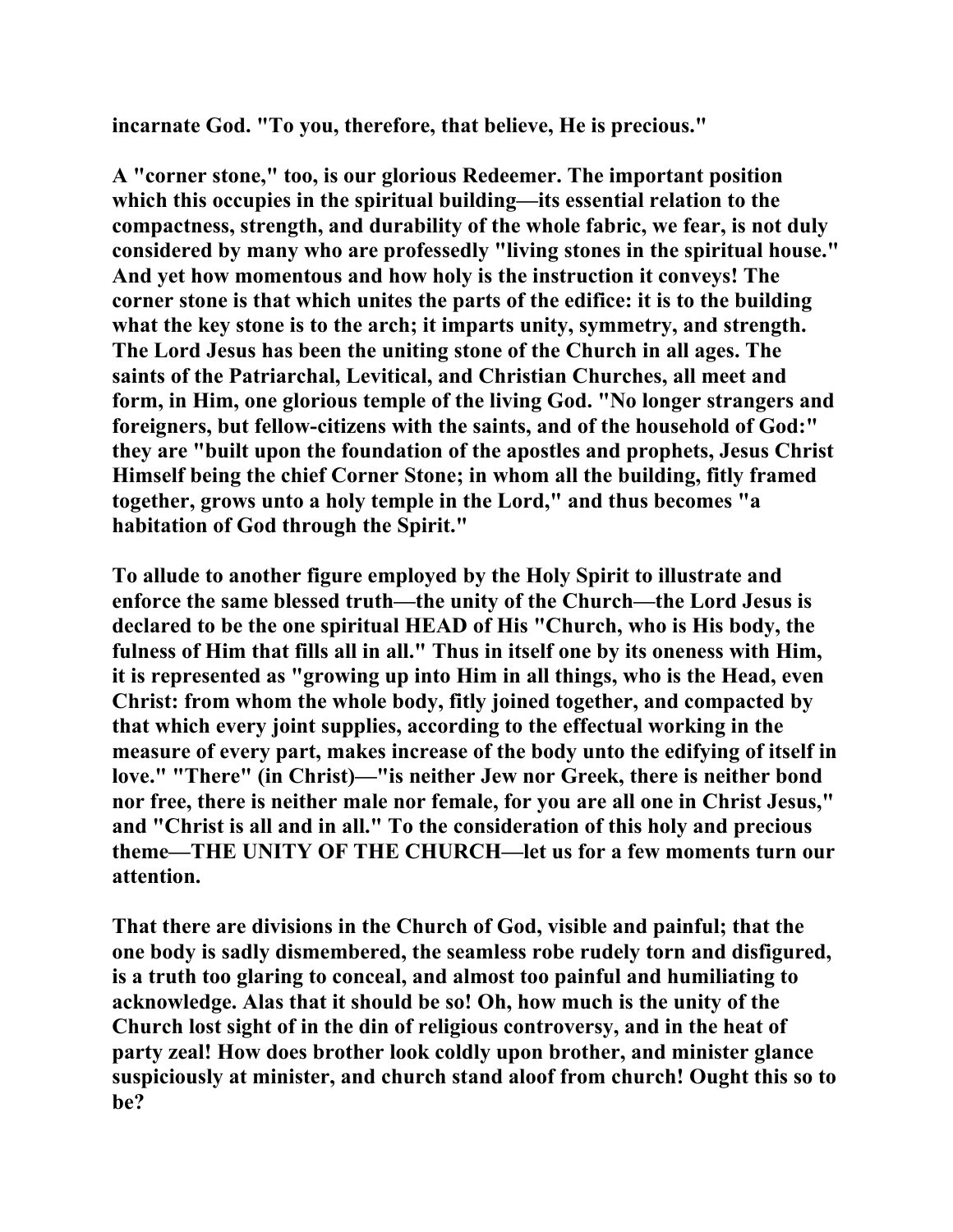**And to what may it in a great degree be traced? We believe, to a forgetfulness of the truth, that all true believers are "one in Christ Jesus;" that the blood of the Lamb is the bond of union of the saints; that He is the "corner stone," uniting all the parts of the one edifice; and that, if built upon Him, we are one with that Church, and that Church is one with Christ.** 

**The unity of the mystical Church of God consists** *not in a unity of creed.* **A higher, a diviner, and a more endearing principle unites her than this. Ardently as it should be desired, and fervently as it should be prayed for, that the promised day of millennial blessedness may speedily come, when the "watchmen shall see eye to eye," when from every battlement in Zion the silver trumpets shall emit one sweet harmonious sound; yet, even then, not more essentially will the Church of God be one than she is now. True, her unity will be more visible, her divisions will be healed, her bleeding wounds will be stanched, her internal conflicts will have ceased; "Ephraim shall not envy Judah, and Judah shall not vex Ephraim any more;" and the harsh sounds of strife, now so loud and discordant, be lost in the sweet strains of peace and love floating from every lip; yet is the Church at this moment essentially one and indivisible. Not, then, in a unity of creed, or of ecclesiastical polity, does the real unity of the Church consist, but in the "unity of the Spirit," that unity sustained by the "bond of peace." She has been baptized, not into one form of church government, or into one system of doctrinal truth, but "by one Spirit we are all baptized into one body, whether we are Jews or Gentiles, whether we are bond or free; and have all been made to drink into the same Spirit." The "one Spirit" regenerating all the children of God, fashioning their hearts alike, uniting them by a living faith to the Head, equally dwelling in, teaching and guiding, comforting and sanctifying them, demonstrates the perfect oneness of Christ's body. And thus, then, when an individual crosses our path in whom the spirit of Jesus breathes, who manifests a union to the Head, and who speaks the language and bears the image of the Father, and a resemblance to the one family, be his climate and color, be his name and minor points of creed, what they may, it becomes our solemn duty, as it is our great privilege, to extend to him the recognition, and to greet him with the tender and holy affection of the one brotherhood. In the Lord's eye he is a member of His body, and he should be so in ours. And if, refusing to own the relationship, we withdraw the hand of Christian love, we render our own regeneration doubtful, we wound and grieve and deny the Spirit in him. It is written, yes, it is written by the pen of the Holy Spirit, "Whoever believes that Jesus is the Christ, is born of God; and every one that**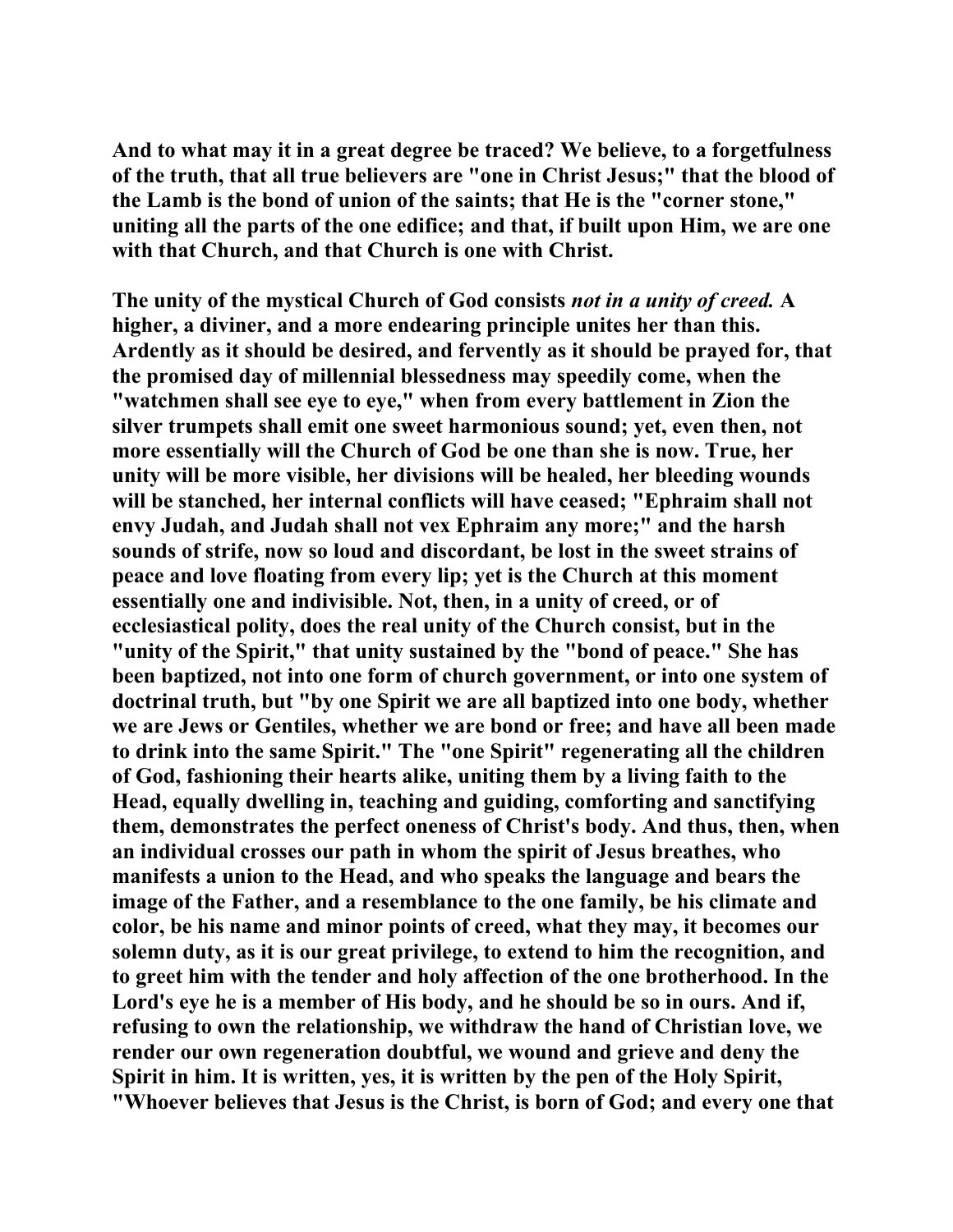**loves Him that begat, loves Him also that is begotten by Him."** 

**I would recur to what may be considered one of the most fruitful and painful causes of** *the defective Christian union* **which so much mars the beauty and impairs the moral power of the Church of God in our day. I allude to the great distance from Christ which characterizes the spiritual walk of so many believers. The effect of this upon the operation of Christian love is obvious. A distance in spirit from the Head, leads to a distance in spirit from the members of the body. As with the beams of the sun, the further they recede from their center, the wider are they separated from each other; so it is with the "children of the light." Each believer is a solar beam—an emanation from the Sun of Righteousness. The more remote he lives from Christ—the center of the soul—the wider will he be alienated in affection and in spirit from the members of Christ. His eye less simply and constantly looking unto Jesus, his sense of union to, and communion with, Him weakened, love waning, faith declining, there will of necessity be a lessening attachment to the Church of Christ. But the converse, oh, how precious! The rays of light reflected back to the sun, meeting and rejoicing in their center, meet and rejoice in themselves. So with the saints. Drawn closer to Jesus—our wandering steps retraced restored by those sanctifying unfoldings of the cross, which the Spirit delights to impart, the eye of penitence and faith, swimming though it be in tears, once more turned on Christ, love rekindled in the heart, oh, how will the affections, in their fondest and holiest power, go forth towards "all them who love our Lord Jesus Christ in sincerity!" His image will be their passport to our hearts; His name will secure their welcome to our homes.** 

**Have you felt, dear reader, the sanctifying, cementing power of the Redeemer's love in your heart? Then, with all affectionate fidelity is the question proposed—how far do you deem yourself justified in regarding with frigid affection and distance of spirit any believer in Jesus, or in declining communion at the throne of grace, or alliance and confederation in the cause of our common Lord, with any portion of the Church of God, on the plea of a lack of ecclesiastical uniformity, or unity of doctrinal creed as a basis of union? Is this the unity of the Church spoken of in the word of God? Are you prepared for the result to which this plea for separation will lead you? Are you willing to defend it on a dying-bed, and go with it to the judgment-seat of Christ? Examine it in the light of God's word, and see where it springs, what is its nature, and what are its tendencies. Remember the words of our Lord, in His reply to the disciple who frowned upon an expression of zeal for the glory of Christ, because it was not from one of their own party—"And Jesus said,**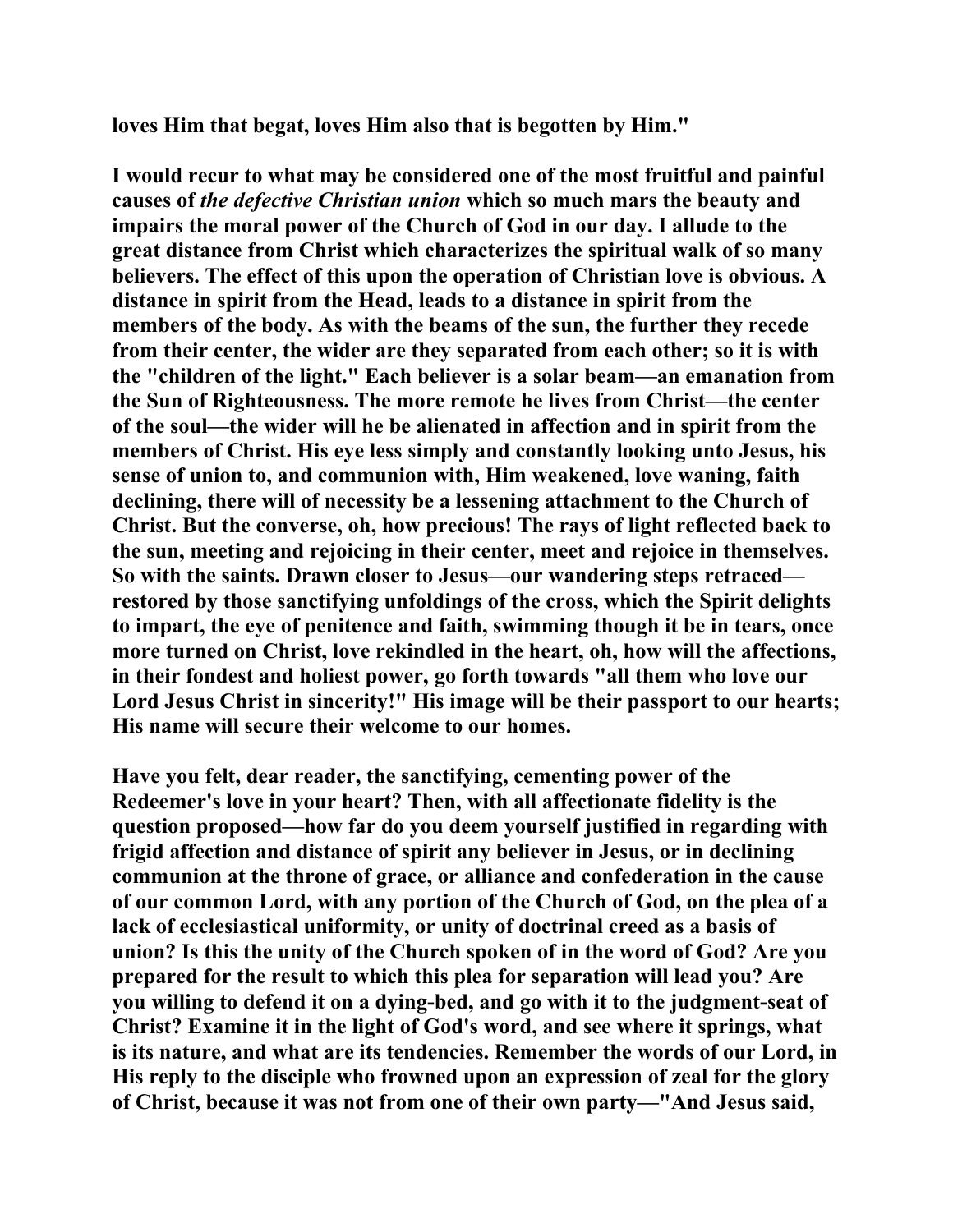**Forbid him not; for there is no man who shall do a miracle in my name that can lightly speak evil of me." And is it not a solemn thought, that** *in turning our back upon any holy, consistent member of Christ, we turn our back upon Christ Himself***; and that in standing aloof from any holy confederation or Christian enterprise for the advancement of His truth and kingdom, because its promoters follow not with us, our very neutrality may be justly interpreted as criminal indifference, and our refusal to lend our cooperation, an act of hostility to Him whose subjects we profess to be! Oh that for the "divisions of Reuben there were great searchings of heart!" Yes, Jesus is the "corner stone" of the one Church, and the more firmly we build on, and the more closely we adhere to Him, the more tenderly and closely will the hearts of all the saints be "knit together in love." Precious Jesus! draw us nearer to Yourself; then shall we be drawn nearer to Your one family, redeemed by Your most precious blood!** 

**"A sure foundation," is the last quality of excellence specified concerning this precious Stone. As if, in so momentous a matter as the salvation of the soul, to remove all lingering doubt from the mind, to annihilate all imaginary and shadowy conceptions of Jesus, Jehovah, the great Builder of the Church, declares the foundation thus laid to be a real and substantial one. Confidently here may the weary rest, and the sinner build his hope of heaven. All is sure. Sure that the word he credits is true—sure that the invitation that woos him is sincere—sure that the welcome extended to him is cordial. Sure, in coming to Jesus, of free forgiveness, of full justification, of complete and eternal acceptance with the reconciled God. Sure that, in renouncing all selfdependence, and building high his hope of glory on this foundation, he "shall not be ashamed nor confounded, world without end." All, too, is sure to the believer in the covenant of grace, of which Jesus is the Surety and Mediator. Every promise is sure—the full supply of all our needs—the daily efficacy of the atoning blood—the answer to our prayers, though long delayed—the hope of being forever with Jesus—all, all is certain and sure, because based on Jesus, and springing from the heart of the unchangeable God, and confirmed by the oath of Him who has said, "Once have I sworn by my holiness, that I will not lie unto David."** 

**There is yet another prophecy of our glorious Redeemer, as remarkable for its literal fulfilment as for its affecting nature and solemn instruction. It is that He should be a "stone of stumbling and a rock of offence," and that Jew and Gentile should be confederated against Him. "And He shall be…for a stone of stumbling, and for a rock of offence to both the houses of Israel." "Israel, who**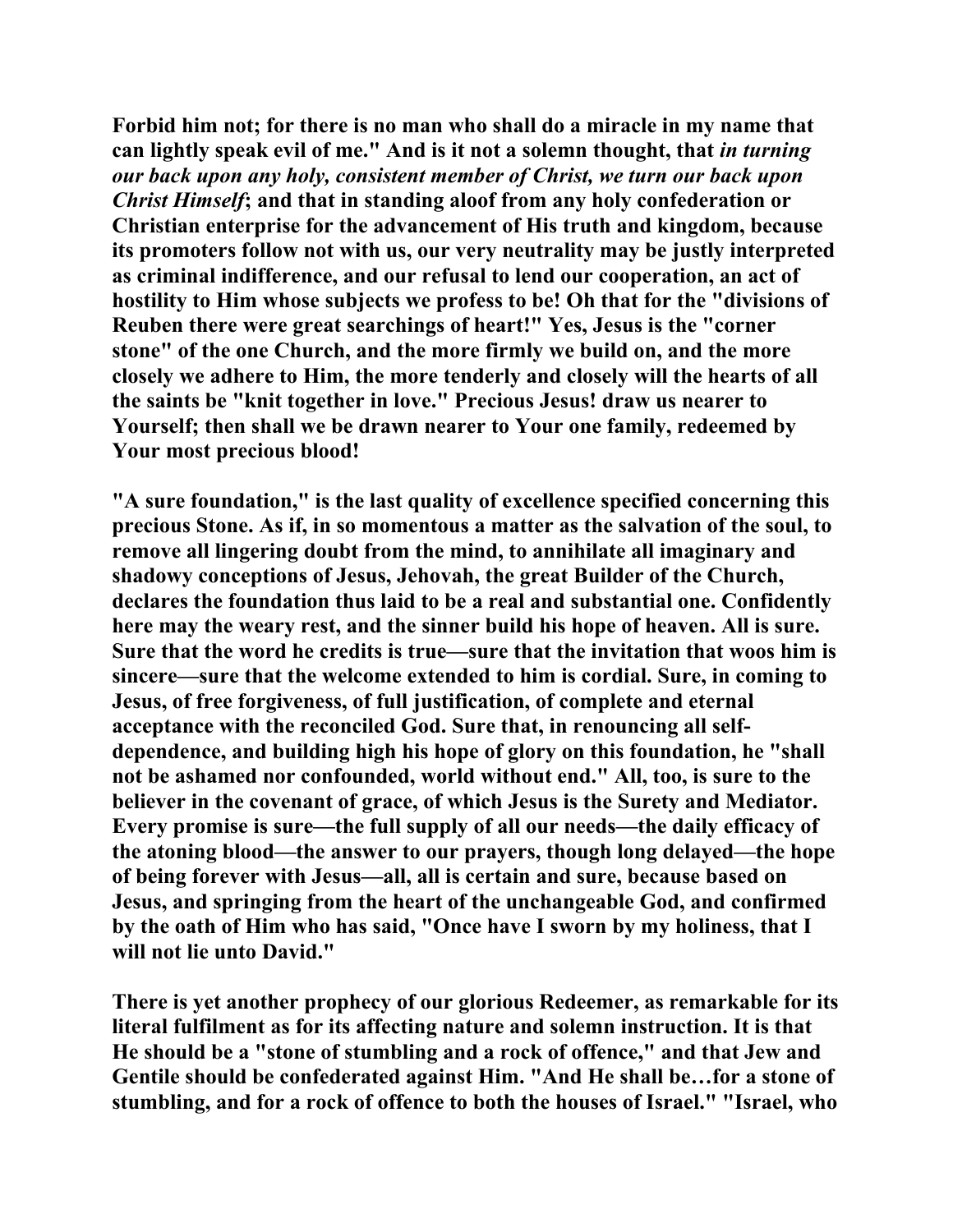**followed after the law of righteousness, have not attained to the law of righteousness. Why? Because they sought it not by faith, but as it were by the works of the law: for they stumbled at that stumbling stone; as it is written, Behold, I lay in Zion a stumbling stone and rock of offence." What a literal fulfilment has this prophecy received! To the Jews, once God's favorite people; now a "nation scattered and peeled," wandering over the face of the earth—for where have human footsteps trodden that the Israelite has not penetrated? "without a king, and without a prince, and without a sacrifice, and without an image, and without an ephod, and without teraphim," but in whose history promises of mercy and restoration are strangely blended with predictions of their apostasy and dispersion; even to them has the Messiah ever been, as He now is, a "stone of stumbling and a rock of offence."** 

**But not Jews only—Jews and Gentiles confederated together against the Son of God, form a gloomy portion of prophetic announcement, containing a yet more mournful shadow—a large portion of the Gospel record. "The kings of the earth set themselves, and the rulers take counsel together against the Lord, and against His anointed." "And the same day Pilate and Herod were made friends together, for before they were at enmity between themselves." Compare these passages with Acts 4. 8-11. How striking and solemn the instruction conveyed in this incident! Pilate and Herod, standing in the attitude of the deadliest hate to each other, are now made friends!** 

**And what strange, but mighty power has thus suddenly subdued their animosity, and turned their hatred into love? What mystic chain has drawn and bound together these hostile rulers? Their mutual and deep enmity against Jesus! Believers in Christ! are the enemies of our glorious Redeemer, inspired by a natural and kindred feeling of hatred, induced to forget their private quarrels, and merge their differences in one common confederation to crush the Son of God, the object of their mutual hostility—and shall not the friends of the Redeemer, constrained by that Divine principle of love which dwells in the hearts of all who are born of God, quench their heart-burnings, bury their antipathies, and draw more closely together, in one holy, vigorous, and determined alliance to exalt the Son of God, the glorious and precious Object of their mutual affection? Oh, if Jesus is the bond of union to those who hate Him, how much more should He be the bond of union to those who love Him! Beneath His cross how should all unholy jealousy, and bitterness, and wrath, and anger, and clamor, and uncharitableness, be mourned over, confessed, abhorred, and renounced by the children of the one family; and how should all who love the Lord Jesus Christ in sincerity, be unhesitatingly**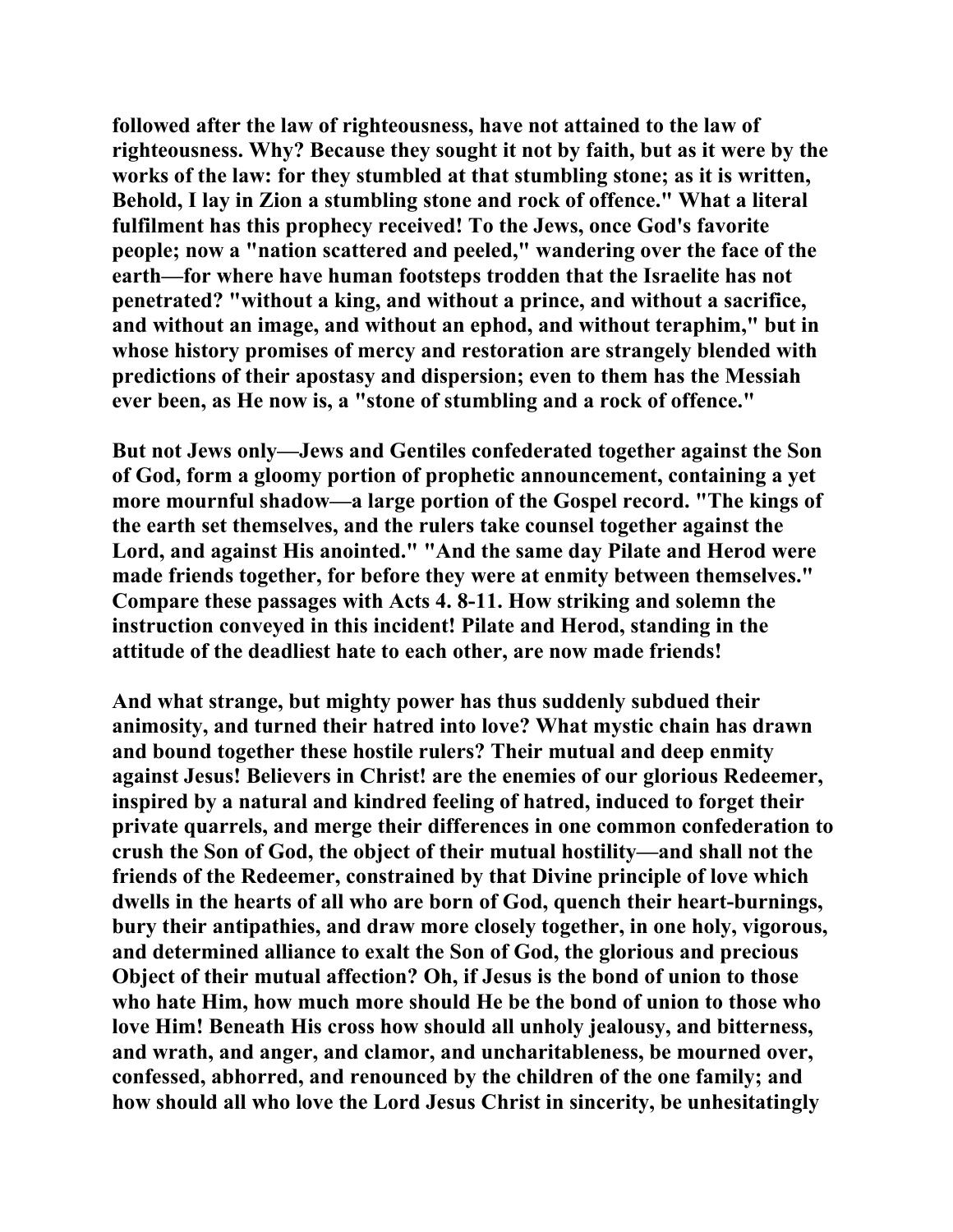**and cordially recognized as such, thus "endeavoring to keep the unity of the Spirit in the bond of peace!"** 

**What a distinct prophetical view bad Isaiah also of the NATURE AND GLORY OF THE REDEEMER'S WORK! He thus foretells it: "Behold, the Lord has proclaimed unto the end of the world, Say you to the daughter of Zion, Behold, your salvation comes; behold, His reward is with Him, and His work before Him." And he thus describes it: "The Spirit of the Lord God is upon me, because the Lord has anointed me to preach good tidings unto the meek: He has sent me to bind up the brokenhearted, to proclaim liberty to the captives, and the opening of the prison to those who are bound." We can with difficulty realize, as the eye traces this evangelical declaration, that we are reading the prophecy, and not its fulfilment; the shadowy writings of the Old, and not the noontide revelation of the New Testament, so luminous with the Gospel, so fragrant with the name, so replete with the work, of Jesus is it. Oh, what tidings of joy and gladness are here to the heart-broken, burdened captive! Could announcements be more suited to his case, more appropriate to his circumstances, more soothing to his heart? Here, from the very heart of the Bible, Jesus Himself speaks. And never, in the days of His flesh, when preaching from the mountain, or in the synagogue, were sweeter sounds uttered from His lips than these. This was the work that was before Him, to seek and to save lost sinners, to save them as sinners, to rend asunder their chains, to deliver them from their captivity, and to introduce them into the glorious liberty of the sons of God.** 

**THE QUIET, LOWLY, UNOSTENTATIOUS CHARACTER OF JESUS, blending with the most exquisite tenderness of heart, the pen of the evangelical prophet with equal vividness and beauty portrays. "He shall not cry, nor lift up, nor cause His voice to be heard in the street. A bruised reed shall He not break, and the smoking flax shall He not quench." Compare this beautiful prophecy with Matt. 12. 15-20. Could the fulfilment be more perfect? Was not the entire life of our Lord in exact harmony with this prophetical portrait? Did not the glory of His lowly life, which Isaiah saw with a prophet's far-reaching eye, illumine, as with a living light, every step and every act of His history! Verily it did! Truly might He say, "Learn from me, for I am meek and lowly in heart." The most sublime miracles, the most stupendous exertions of power, and the most brilliant displays of philanthropy, on which a self-aggrandizing man would have established successfully his claims to profound and universal homage, He only referred to as sustaining the glory of His Father in His Divine mission; while all earthly**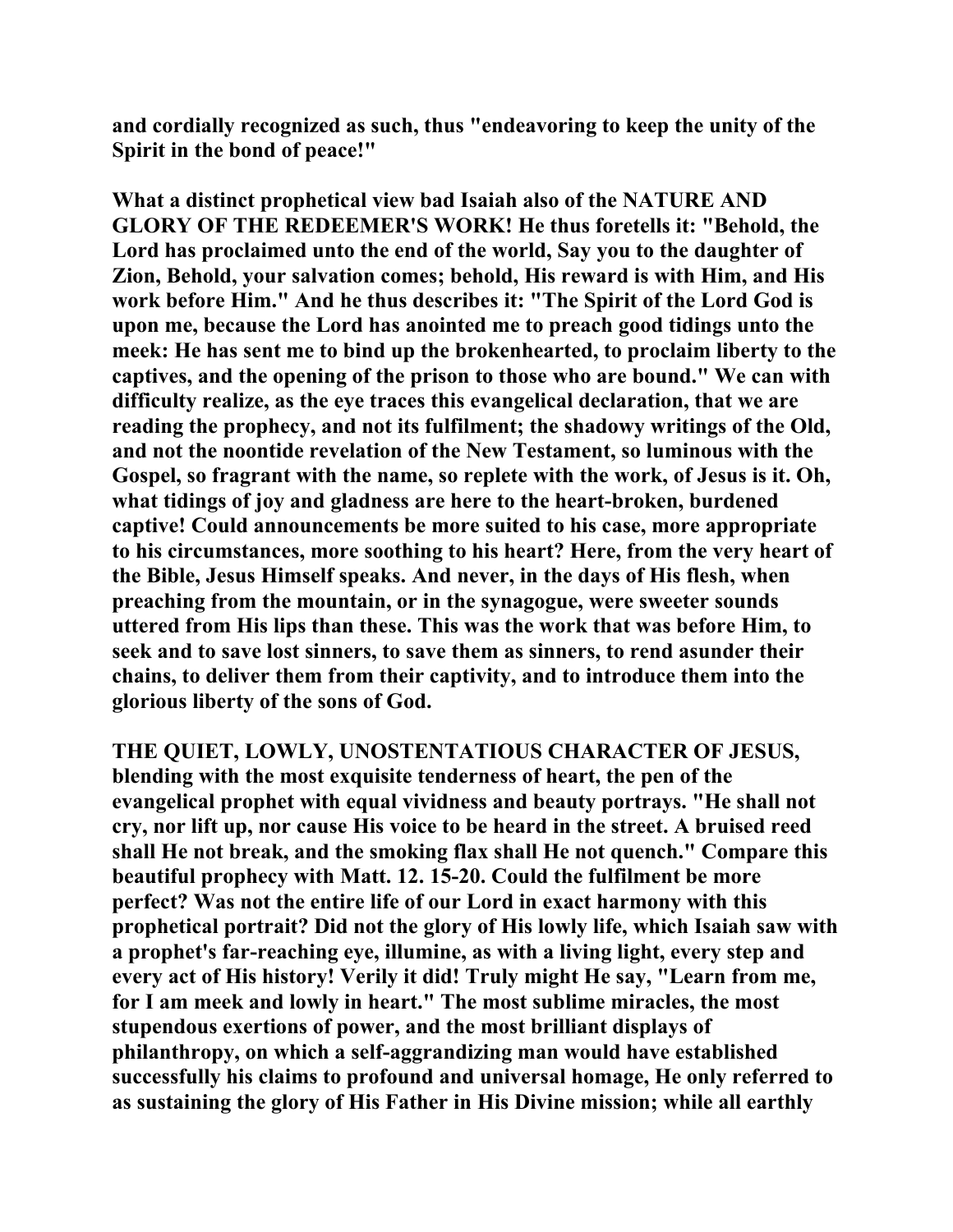**honor and temporal power that might have accrued separately to Himself He utterly rejected, veiling His own person in the deep folds of that humility which clothed Him as a garment. Shrinking from the intense gaze of a delighted multitude, and from the murmuring breath of popular applause, He would vanish as in a moment from the scene of His benevolence, either to lavish His boundless compassion on other and more wretched objects of suffering and woe, or to hide Himself amid the gloom and solitude of the desert. Never was humility like Yours, meek and lowly Lamb of God! Subdue this hated self in us—lay low this pride—suppress these inward risings, and draw, in fairer and deeper lines, Your own image on our souls!** 

**The limits of this chapter will not permit us any further to linger amid these delightful twilight unfoldings of the Redeemer's glory; else it would be easy, and perhaps profitable, to show** *how distinctly were foretold, and how literally were fulfilled, all the events and circumstances associated with His mysterious humiliation, sufferings, and death.* **There are, however, two points connected with Isaiah's unfolding of the prophetical glory of the Redeemer, too instructive in the spiritual and important truth which they convey to be entirely overlooked.** 

**It will be observed, that John observes of Isaiah that he saw the glory of Christ. "These things said Elijah, when he saw His glory." The glory of the Redeemer has ever been an object visible to the spiritual eye. What the evangelist here records of the prophet, he also avers of himself and his fellow disciples. "And the Word was made flesh, and dwelt among us, and we beheld His glory." Here is a point of vital moment, entering deeply into the very soul of experimental Christianity. May the Spirit of all truth give us a clear and solemn perception of it!** 

**If a man sees not the glory of Christ, we hesitate not to say of him, that with regard to all other spiritual objects he is totally blind—he is yet a stranger to the illuminating grace of the Holy Spirit. To see the Redeemer's glory, the eye must be spiritual; a spiritual object being only discerned by a spiritual organ. Hence the apostle prays in behalf of the Ephesian Christians, "That the God of our Lord Jesus Christ, the Father of glory, may give unto you the Spirit of wisdom and revelation in the knowledge of Him: that the eyes of your understanding being enlightened." So self-evident is this truth, that a lengthened argument to establish it would seem unnecessary. As an intellectual mind alone can grapple with an abstruse problem in science, and as a mechanical genius alone is fitted to comprehend the movements of a**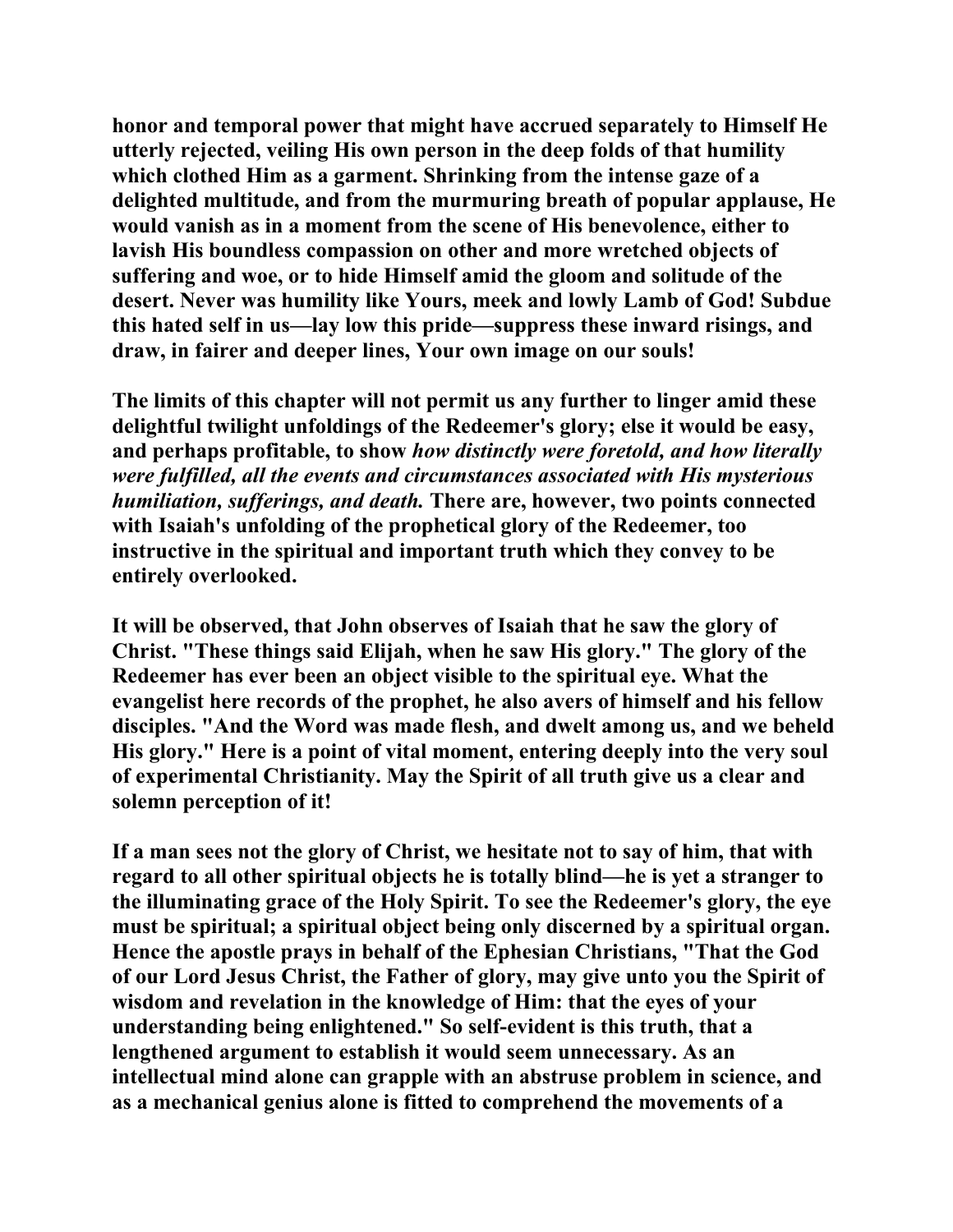**complicated piece of mechanism, so, in revealed truth there must be an adaptation of the mind to the nature of the truth investigated. The eyes of the understanding must be enlightened; the soul must be brought into harmony with Divine truth, or rather into harmony with the God of truth.** 

**We are willing to concede, that to a man of intellect and taste, there is much of the Scriptures of truth peculiarly and powerfully attractive. The literature of the Bible, confessedly of the loftiest character, is especially alluring to such a mind. The beauty of its diction—the boldness of its conception—the richness of its imagery—the profoundness of its philosophy—the sublimity of its poetry—the antiquity of its history, conspire to throw around it an interest and a charm peculiarly fascinating to a man of profound thought, to the philosopher, the poet, and the historian. It is just possible enough for an individual to study the Bible as he would study any branch of human science, or investigate the authenticity of any historical document: he may perceive the beauty of its evidence, and feel the power of its demonstration, and this shall be the utmost limit of his knowledge of the word of God! The "sword of the Spirit" maybe so sheathed in the intellect, or wreathed with the flowers of a poetic fancy, that the heart may never have felt the keenness of its double edge, piercing and separating it from its sinful and idolatrous self. "For the word of God is quick and powerful, and sharper than any two-edged sword, piercing even to the dividing asunder of soul and spirit, and of the joints and marrow, and is a discerner of the thoughts and intentions of the heart." We will venture a step further. As a natural man, I may, on certain indisputable evidence, admit the Bible to be a record from God. I may give to its sublime revelations my firm credence, to its Divine character my profound reverence, to its pure ethics my warmest admiration, and to its holy doctrines my strongest adherence and most zealous advocacy. I may believe Jesus to be no impostor, and His religion no cunningly devised fable, and His name the only name given under heaven whereby we may be saved,** *and yet remain totally blind to the true glory of the Redeemer!* **All the while that I am thus examining the outworks of Christianity, or traversing the outer courts of the great sanctuary of truth, I have not yet taken a single step within the sanctuary of my own bosom, exploring its hidden plague, and searching out that direst of all evils that ever tainted and ruined a finite creature—the heart's natural, deep, and deadly enmity against God! Blind to my own guilt, wretchedness, and woe, is it a thing incredible that I should be blind to the true glory of the Savior; and that to me His obedience, sufferings, and death—facts of transcendent magnitude and importance, interwoven with my dearest interests, and kindling an undying light around my every step to eternity—**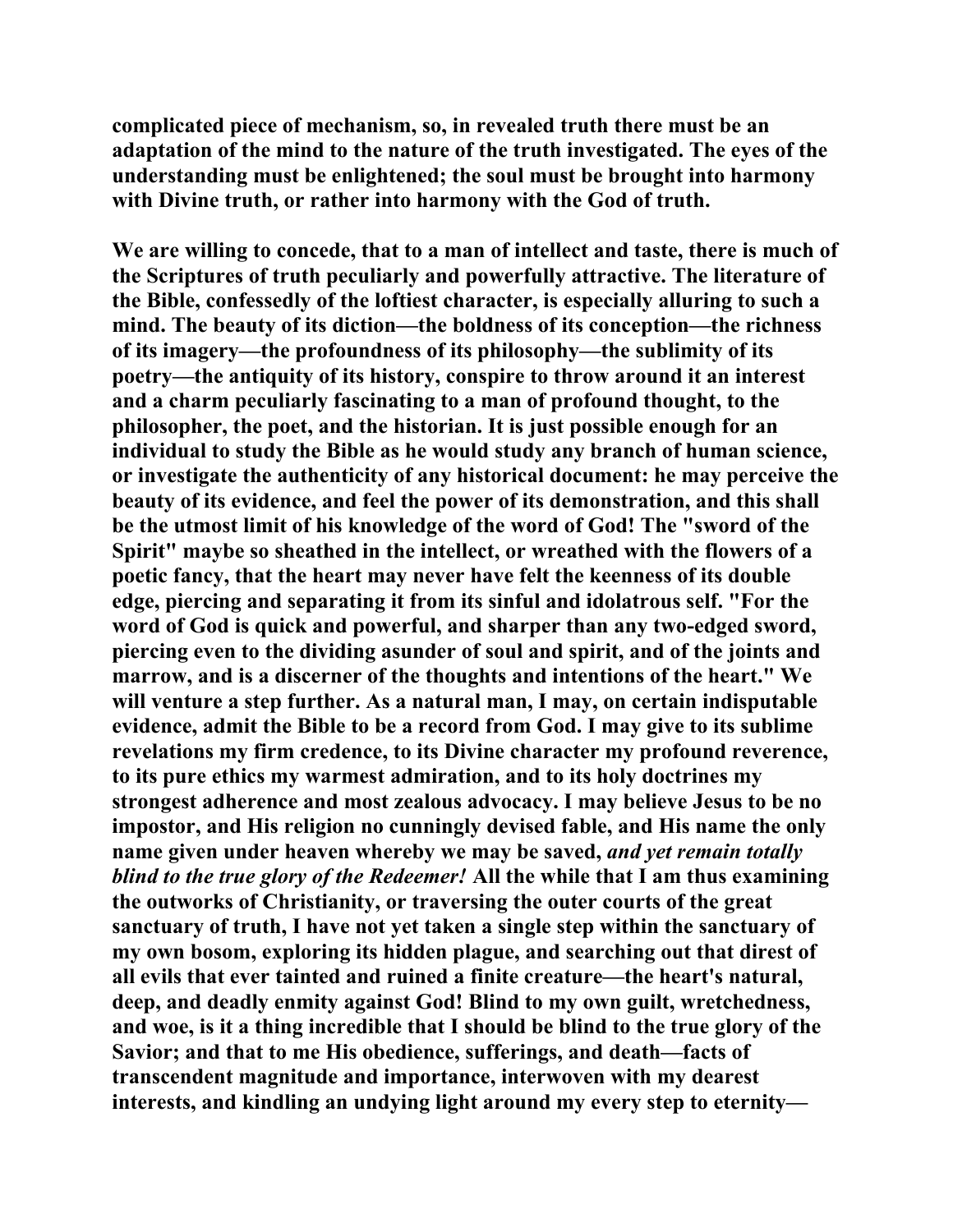**should be to me but as the dreams of my boyhood? So true is it, "the natural man receives not the things of the Spirit of God, for they are foolishness unto him: neither can he know them, because they are spiritually discerned."** 

**But, enlightened by the Spirit of God, the believer beholds the glory of Jesus. Brought to see no glory in himself, yes, nothing but deformity in that on which the eye once so complacently rested; the glory of the Redeemer, as it is reflected in His person, in His atoning blood and justifying righteousness, His infinite fulness of grace to pardon and to sanctify, fills now the entire scope of his moral vision, and lifts his soul in admiring and adoring thoughts of the holiness and love of God!** 

**More than this, such is its transforming influence, he comes to be a partaker, in a degree, of that very glory which has arrested his eye and ravished his heart. On him the glory of the Lord has shined, the Sun of Righteousness has risen, he rises from the dust, and shines arrayed in garments of light from Christ's reflecting light. A sight of Jesus assimilates the soul to His Spirit: a contemplation of His beauty transforms the believer more and more into the "child of the light;" and thus perpetually "looking unto Jesus," the path he treads kindles and glows with an increasing effulgence, until its luster expands into perfect, cloudless day. "We all, with open face beholding as in a glass the glory of the Lord, are changed into the same image from glory to glory, even as by the Spirit of the Lord."** 

*The medium* **through which the spiritual eye beholds the glory of Christ,** *is faith***. It is a hidden glory until the Eternal Spirit imparts this mighty principle to the soul. The eye of reason cannot discern it, the eye of intellect and of sense cannot behold it—it remains a veiled thing, 'dark with excessive brightness,' until God the Holy Spirit utters His voice, "Let there be light." "Abraham," says Christ, "rejoiced to see my day: and he saw it, and was glad." At that remote period, how did he see it?—by faith. Through the long and dreary vista of advancing ages he saw the day dawning, the sun rising. By faith he beheld Jesus approaching. He saw His blood, His righteousness, and his own interest there, "and he was glad." The beamy prospect dilated the patriarch's heart with joy. Oh yes, a sight of Jesus by faith, be it distant and dim, be it shadowy and imperfect, fills the soul with ineffable gladness, lights up its onward way, sweetens its solitude; enlivens its loneliness, and soothes it amid its deepest sorrows.** 

**Isaiah not only beheld the glory of Christ, but he also "spoke of it." While he**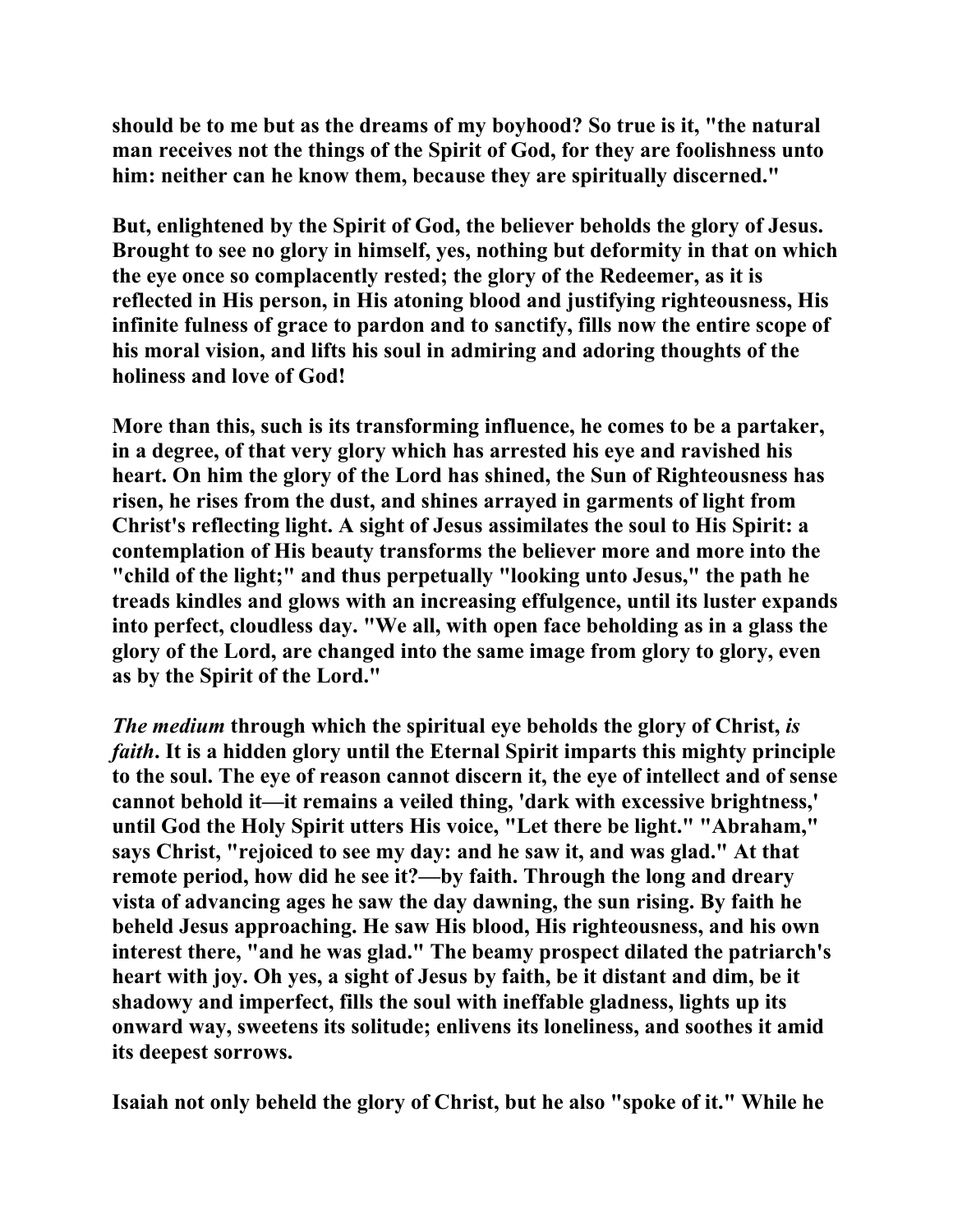**mused upon the wondrous sight, "the fire burned, then spoke he with his tongue." He could not but speak of that which he saw and felt. And who can behold the glory of the Redeemer, and not speak of it? Who can see His beauty and not extol it—who can taste His love and not laud it? "Come," will be the invitation, "see a man who told me all things that ever I did: is not this the Christ?" The Church of old, as her eye wandered over the beauties of her Lord, broke forth in expressions of wonder and praise; and, after particularizing and extolling these beauties, she then exclaims, as if all language were exhausted, "Yes, He is altogether lovely. This is my beloved, and this is my friend." "In His temple does every one speak of His glory." So did the sweet singer of Israel. "I will speak of the glorious honor of Your majesty, and of Your wondrous works. And men shall speak of the might of Your terrible acts: and I will declare Your greatness. They shall abundantly utter the memory of Your great goodness, and shall sing of Your righteousness. They shall speak of the glory of Your kingdom, and talk of Your power; to make known to the sons of men His mighty acts, and the glorious majesty of His kingdom." "We beheld His glory," is the testimony of John. And in his preface to his First Epistle he could testify, "That which we have seen and heard (of the Word of life) declare we unto you." Yes, the saints of the Most High must speak of the King in His beauty. They are constrained to show forth His praise, and tell of His love and loveliness, who is to them more precious than the gold of Ophir; yes, dearer than life itself. The Pharisee may murmur, the worldling may scorn, and the cold-hearted professor may rebuke; yet, "if these should hold their peace," who have been redeemed by His most precious blood, and who are looking forward to His second appearing, as an event which will fully introduce them to His glory, and conform them to His likeness, "the stones would immediately cry out."** 

**Some important CONCLUSIONS flow from the subject which it has been the attempt of this chapter to unfold. The first that it suggests to the mind is, the perfect harmony of the Old and the New Testaments, thus confirming our faith in the Divine authenticity of the Scriptures of truth. Upon what other ground can we account for this singular agreement of the Word with itself, and for this exact and literal fulfilment of its predictions, but on that of its divinity? "Your word is truth," is the glorious and triumphant inference fairly deducible from a fact so striking and self-evident as this. And in what particular is this beautiful harmony especially seen?—in exalting the Lamb of God. The Old and the New Testament Scriptures of truth do for Christ, what Pilate and Herod did against Him—they confederate together. They unite in a holy alliance, in a sublime unity of purpose, to show forth the glory of the**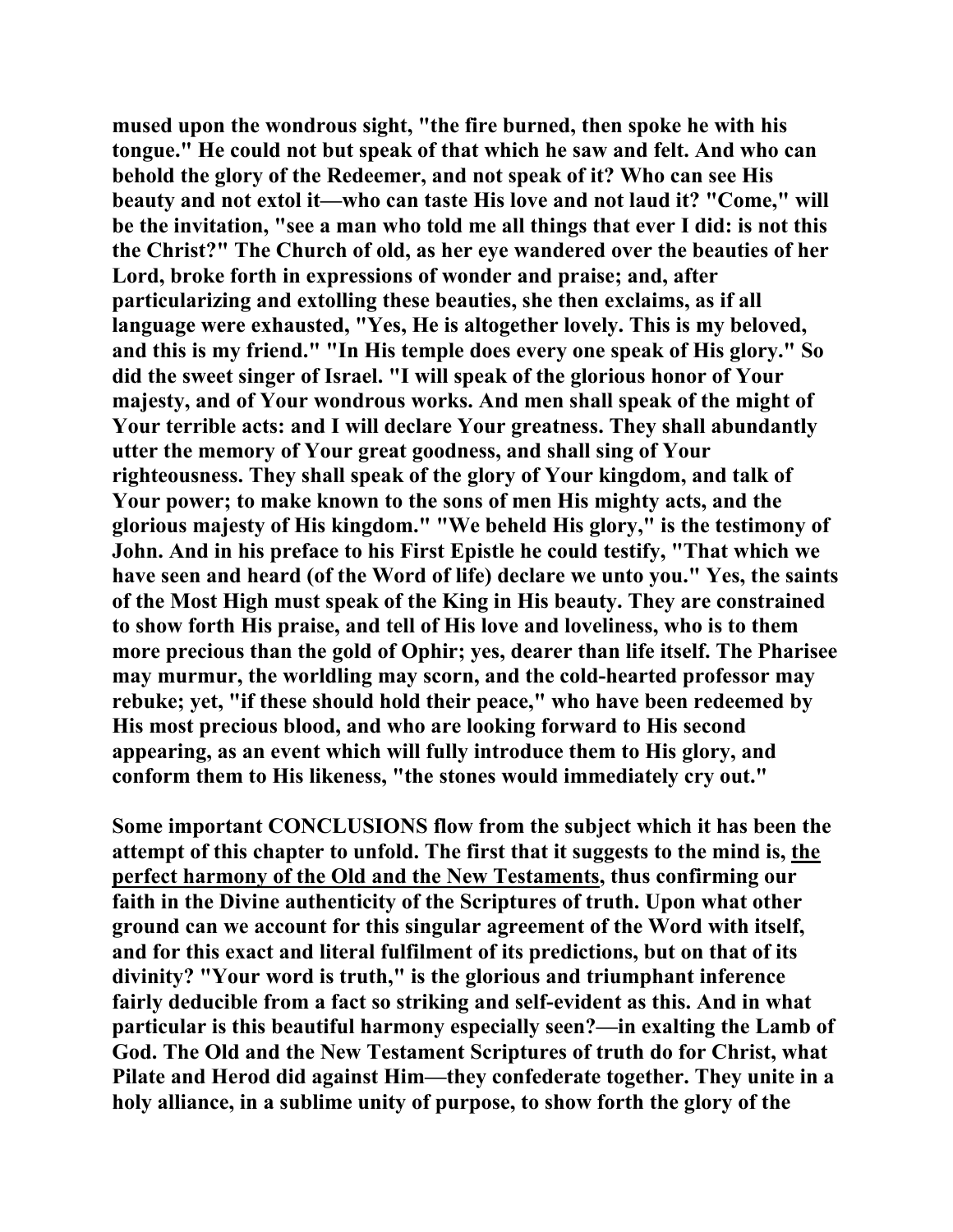**incarnate God. Divine book! Precious volume! Behold an illustration of what the Church of the living God should be, a transparent body, illumined with the glory of Immanuel, and scattering its beams of light and beauty over the surface of a lost and benighted world. How much does a perfect representation of the glory of the Redeemer by the Church depend upon her visible union! A mirror broken into a thousand fragments, cannot reflect the glory of the sun with the same brilliancy, power, and effect, as if a perfect whole. Nor can the Church of God, dismembered, divided, and broken, present to the world the same harmonious, convincing, and effective testimony to the glory of Jesus, as when, in her unimpaired oneness, she is seen "looking forth as the morning, fair as the moon, clear as the sun, and terrible as an army with banners." Oh then, by all that is fragrant in the name of Jesus, by all that is sanctifying in His glory and attractive in Isis cross, by all that is sweet and persuasive in Christian love, by all that is solemn in the near approach of death and eternity, and by all that is blissful in the hope of eternal life, springing from the one atonement, reader, seek to promote the visible unity of Christ's Church. Resolve, beneath the cross, and by the grace of God, that you will not be a hindrance to the accomplishment of so blessed, so holy an end. Hold the faith with a firm hand, but hold it in righteousness. Speak the truth with all boldness, but speak it in love. Concede to others what you claim for yourself—the right of private judgment, and the free exercise of an enlightened conscience. And where you see the image of Jesus reflected, the love of Jesus influencing, and the glory of Jesus simply and solely sought, there extend your hand, offer your heart, breathe your blessing and your prayer. Oh, this were to be like Christ; and to be like Christ is grace below, and glory above!** 

**This subject, of momentous importance, admits of an individual application. Reader, what do you think of Christ? What are your apprehensions of His glory, as it has thus far been placed before you? Do you see beauty, surpassing beauty, in Emmanuel? Has His glory broken upon your view? Has it beamed in upon your mind? Has a sight of Jesus, seen by faith, cast you in the dust, exclaiming, "I have heard of You by the hearing of the ear: but now my eye sees You. Wherefore I abhor myself, and repent in dust and ashes"? Your honest reply to these searching questions will decide the nature and the ground of your present hope for eternity. On the confines of that eternity you are now standing. Solemn consideration! It is of infinite moment, then, that your views of the Son of God should be thoroughly examined, sifted, and compared with the inspired word. A crown now lowered on your brow, a kingdom stretched at your feet, a world gained and grasped, were as infants'**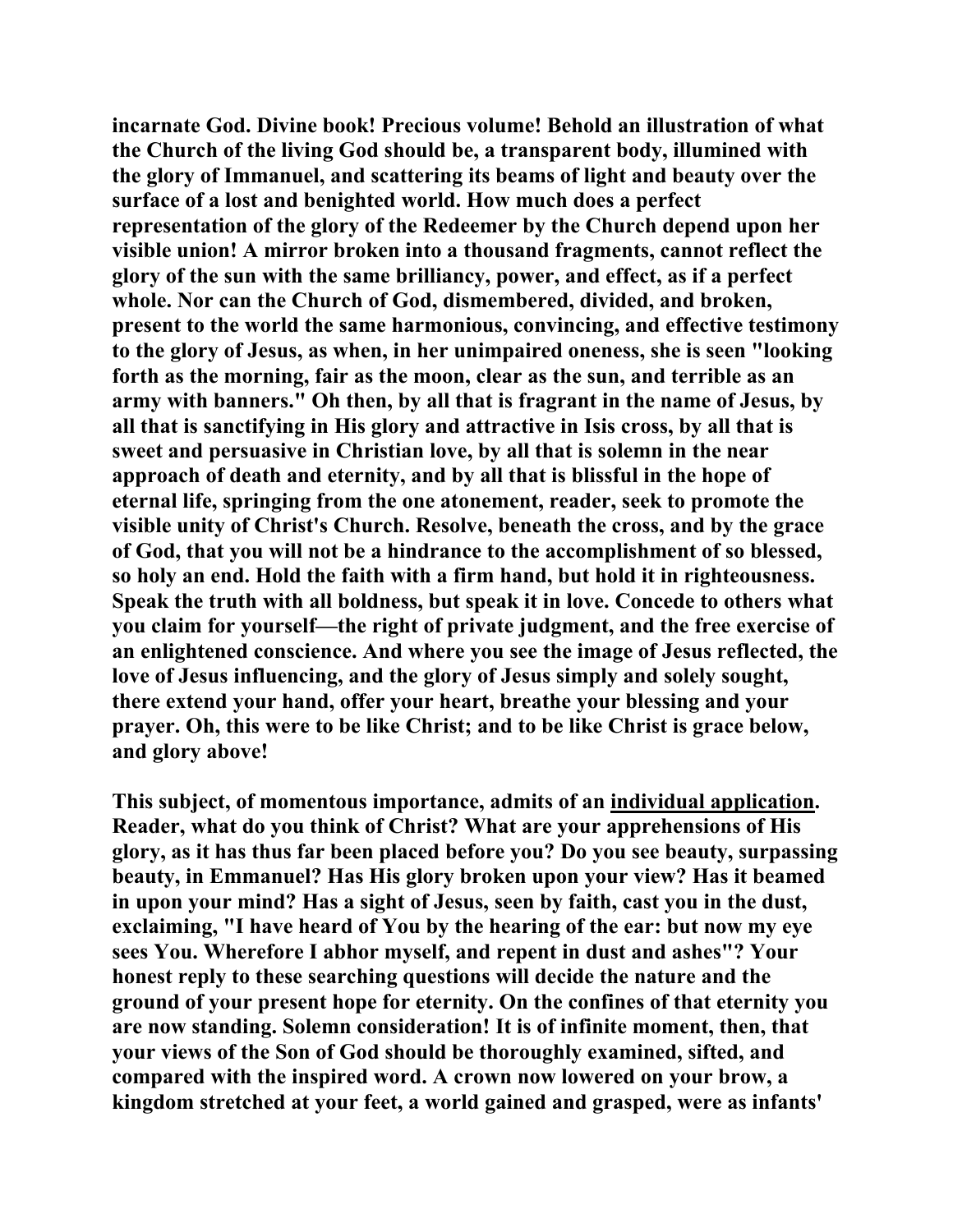**baubles, compared with the tremendous interest involved in the question, "What do you think of Christ?" And what do you think of Him? Is He all your salvation and all your desire? Have you laid sinful self and righteous self beneath His cross? and in all your poverty, nakedness, and vileness, have you received Him as made of God unto you, "wisdom and righteousness, sanctification and redemption"? Does His glory dim all other glory; and does His beauty eclipse all other beauty in your eye? Can you point to Him and say, in the humble confidence of faith and joy of love, "This is my Beloved, and this is my Friend"? Eternal God! but for the righteousness of Your Son, I sink in all my pollution! but for the atoning blood of Emmanuel, I perish in all my guilt! Holy Father, look not on me, but behold my Shield, and look upon the face of your Anointed! And when Your glory passes by—the glory of Your majesty, Your holiness, and Your justice—then put me in the cleft of the rock, and cover me with Your hand while You pass by.** 

**Cultivate frequent and devout contemplations of the glory of Christ. Immense will be the benefit accruing to your soul. The mind thus preoccupied, filled, and expanded, will be enabled to present a stronger resistance to the ever advancing and insidious encroachments of the world without. No place will be found for vain thoughts, and no desire or time for carnal enjoyments. Oh, how crucifying and sanctifying are clear views of the glory of Emmanuel! How emptying, humbling, and abasing! With the patriarch, we then exclaim, "I abhor myself, and repent in dust and ashes." And with the prophet, "Woe is me! for I am undone; because I am a man of unclean lips…My eyes have seen the King." And with the apostle, "God forbid that I should glory, save in the cross of our Lord Jesus Christ, by whom the world is crucified unto me, and I unto the world." Oh, then, aim to get your mind filled with enlarged and yet expanding views of the glory of the Redeemer. Let it, in all the discoveries it affords of the Divine mind and majesty, be the one subject of your thoughts, the one theme of your conversation. Place no limit to your knowledge of Christ. Ever consider that you have but read the preface to the volume, you have but touched the margin of the sea. Stretching far away beyond you, are undiscovered beauties, and precious views, and sparkling glories, each encouraging your advance, inviting your research, and asking the homage of your faith, the tribute of your love, and the dedication of your life. Go forward, then! The glories that yet must be revealed to you in a growing knowledge of Jesus, what imagination can conceive, what pen can describe them? "You shall see greater things than these," is the promise that bids you advance. Jesus stands ready to unveil all the beauties of His person—and to admit you into the very arcade of His love. There is not a chamber of His**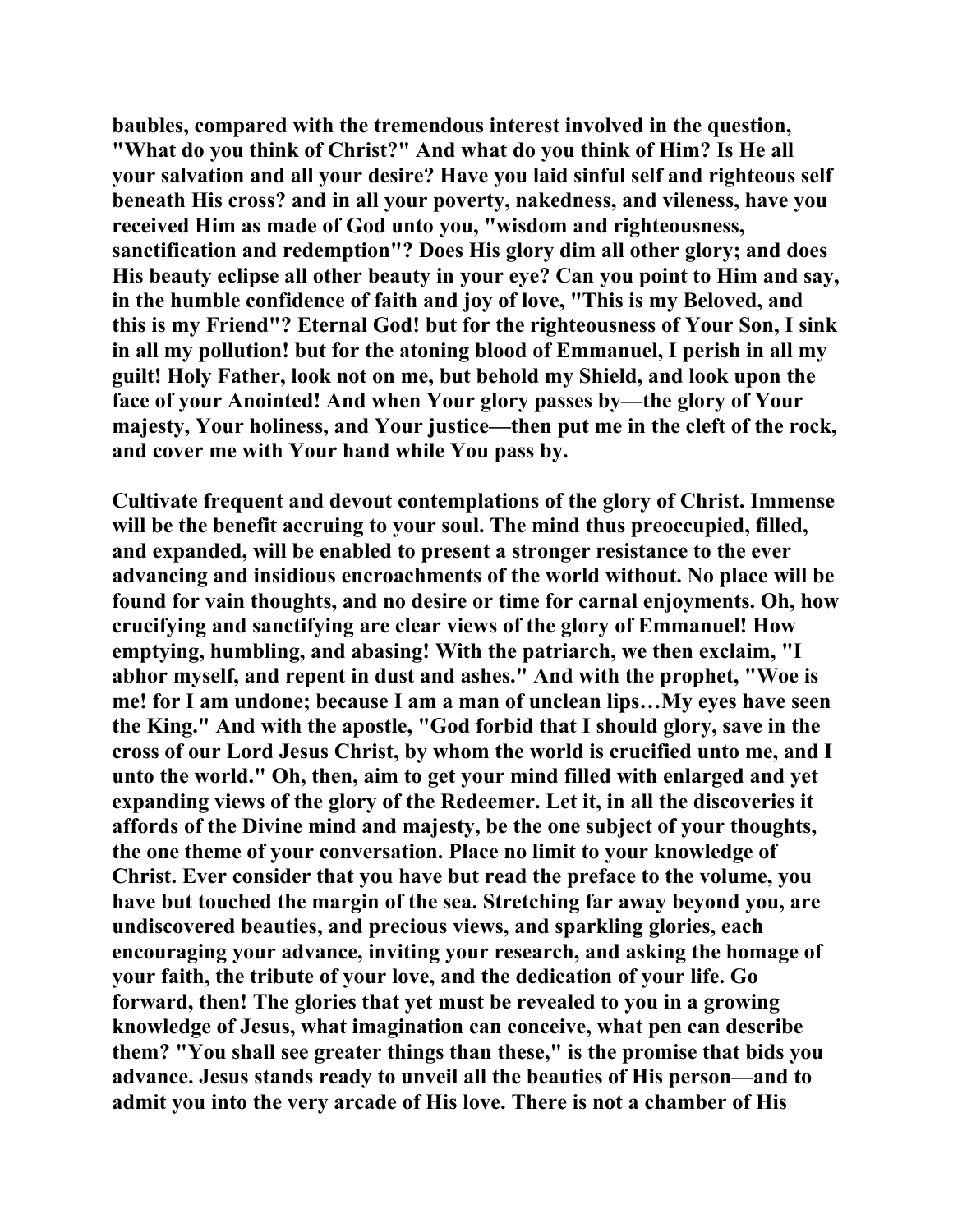**heart that He will not throw open to you; not a blessing that He will not bestow upon you; not a glory that He will not show to you. You shall see greater things than you have yet seen: greater depths of sin in your fallen nature shall be revealed; deeper sense of the cleansing efficacy of the atoning blood shall be felt; clearer views of your acceptance in the Beloved; greater discoveries of God's love; and greater depths of grace and glory in Jesus shall be enjoyed. Your communion with God shall be closer, and more the fruit of adopting love in your heart; your feet shall be as hinds' feet, and you shall walk on your high places. Your "peace shall flow as a river, and your righteousness as the waves of the sea." Sorrow shall wound you less deeply; affliction shall press you less heavily; tribulation shall affect you less keenly; all this, and infinitely more, will result from your deeper knowledge of Jesus. Ah, wonder not that the heaving, panting, thirsting soul of the apostle exclaimed, "Doubtless, and I count all things but loss for the excellency of the knowledge of Christ Jesus my Lord. That I may know Him, and the power of His resurrection, and the fellowship of His sufferings, being made conformable unto His death." "Then shall we know, if we follow on to know the Lord."** 

**Let your life be a clear reflection of the glory of the Redeemer. The saints of God are the only witnesses to this glory—the only reflectors the Lord has in this dark and Christ-denying world. HOLINESS, springing from the fount of the Spirit's indwelling grace, cherished and matured by close views of the cross, and imparting a character of sanctity and beauty to every act of your life, will be the highest testimony you can bear to the Redeemer's glory. That glory is entrusted to your hands. It is committed to your guardianship. Seeing, then, that it is so, "what manner of people ought you to be in all holy conversation and godliness"! How exact in principles, and upright in conduct—how watchful over temper, and how vigilant where most assailed, how broad awake to the wiles of the devil, and how watchful against the encroachments of sin—how strict in all transactions with the world; and how tender, and charitable, and meek, and forgiving, in all our conduct with the saints! Alas! we are at best but dim reflectors of this great glory of our Lord. We are unworthy and unfaithful depositories of so rich a treasure! How much of clinging infirmity, of unmortified sin, of carelessness of spirit, of unsanctified temper, of tampering with temptation, of a lack of strict integrity and uprightness, dims our light, neutralizes our testimony for God, and weakens, if not entirely destroys, our spiritual influence! We are not more eminently useful, because we are not more eminently holy. We bring so little glory to Christ, because we seek so much our own. We reflect so faint and**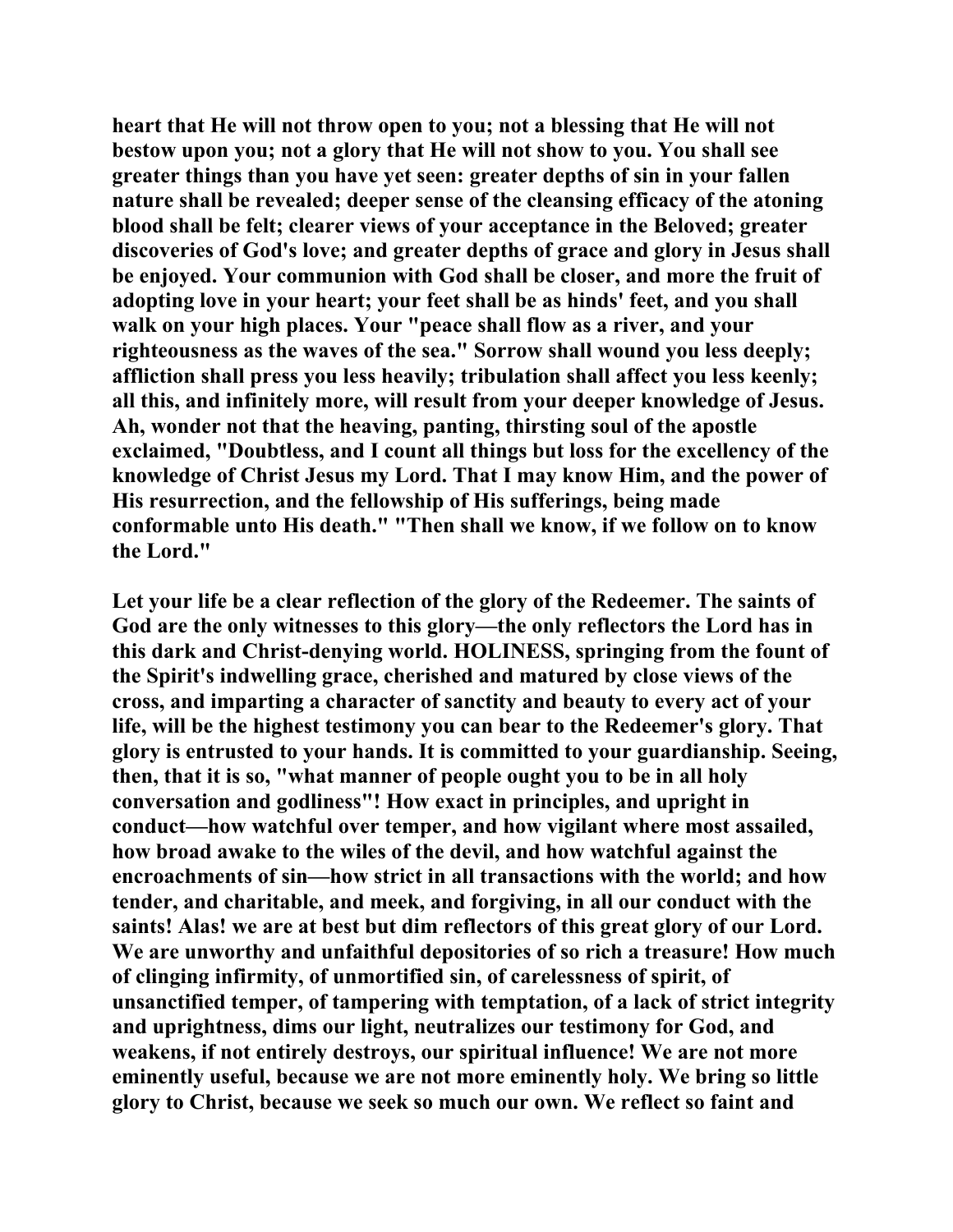**flickering a beam, because our posture is so seldom that of the apocalyptic angel, "standing in the sun." We realize so imperfectly our oneness with, and standing in, Christ; and this will ever foster a feeble, fruitless, and drooping profession of Christianity. "As the branch cannot bear fruit of itself, except it abide in the vine, no more can you, except you abide in me." Oh to know more of this abiding in Christ! See how Jesus invites His saints to it. Are they fallen? He bids them take hold of His strength. Are they burdened? He bids them cast that burden on His arm. Are they wearied? He bids them recline on Him for rest. Does the world persecute them, do the "daughters of Jerusalem" smite them, does the watchman treat them unkindly? He bids them take refuge within the hallowed sanctuary of His own pierced and loving heart. Do they need grace? He bids them sink their empty vessel beneath the depths of His ocean fulness, and draw freely "more grace." Whatever corruptions distress them, whatever temptations assail them, whatever adversity grieves them, whatever cloud darkens them, whatever necessity presses upon them; as the watchful Shepherd, as the tender Brother, as the faithful Friend, as the great High Priest, He bids His saints draw near, and repose in His love. Oh, He has a capacious bosom: there is room, there is a chamber in that heart for you, my Christian reader! Do not think your lot is desolate, and lonely, and friendless. Do not think that all have forsaken you, and that in sadness and in solitude you are threading your way through an intricate desert. There is One that loves you, that thinks of you, that has His eye upon you, and is at this moment guiding, upholding, and caring for you: that one is Jesus! Oh that you could but look into His heart, and see how He loves you; oh that you could but hear Him say, so gently, so earnestly, "Abide in my love!" Cheer up; you are in Christ's heart, and Christ is in your heart. You are not alone: your God, even your Father, is with you. Your Shepherd guides you; the Comforter spreads around you His wings, and heaven is bright before you. Soon you will be there. The pilgrim will repose his weary limbs; the voyager will be moored in his harbor of rest; the warrior will put off his armor, and shout his song of triumph. Then look up! Christ is yours, God is yours, heaven is yours. If God is for you, who can be against you? And if you find disappointment in created good, it will but endear Jesus; and if you know more of the inward plague, it will but drive you to the atoning blood; and if you have storms and tempests, they will but shorten the voyage, and waft you the quicker to glory.** 

**"Thanks be unto God for his unspeakable gift!"** 

## **"The Glory of the Redeemer in His Humiliation"**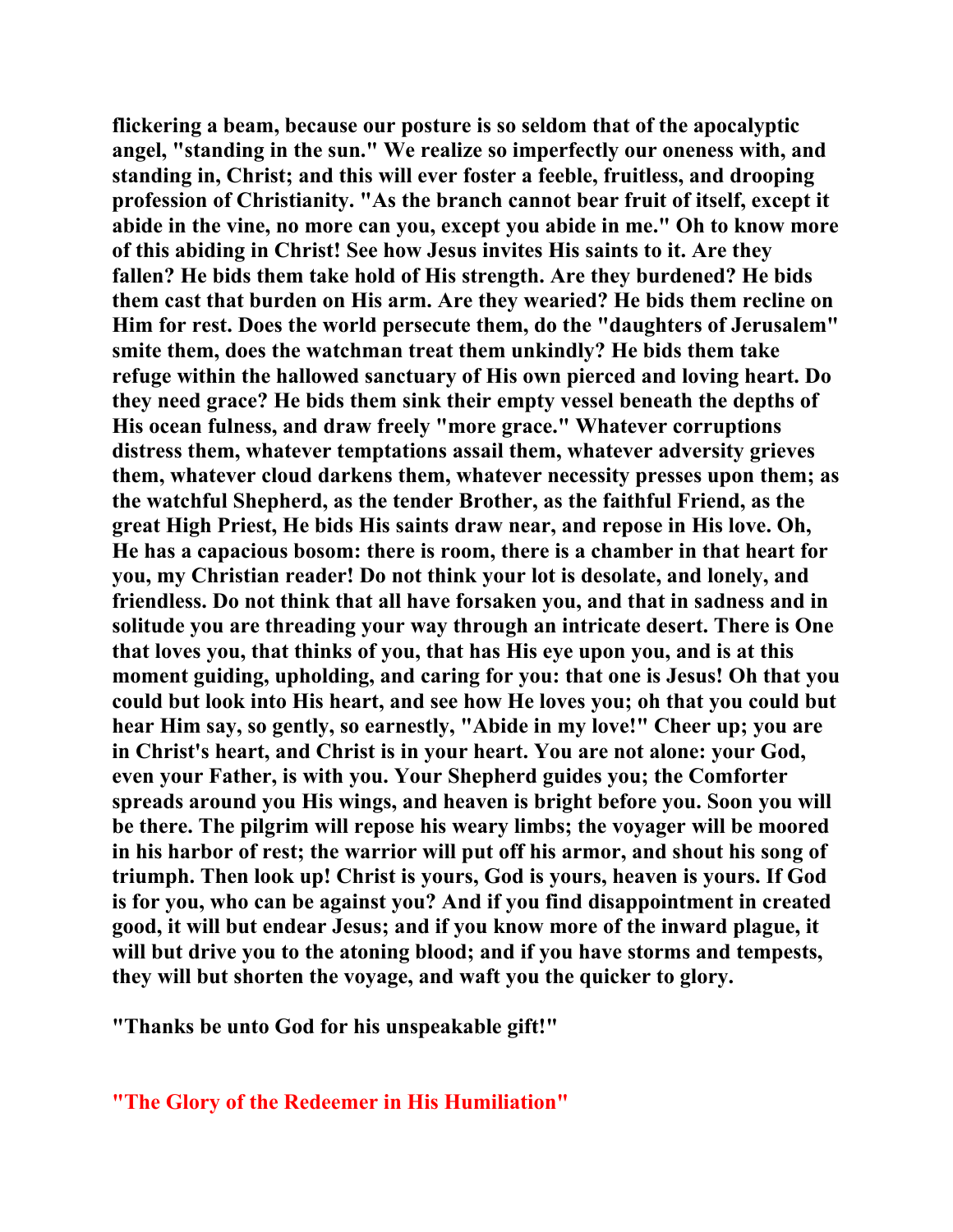## **"He humbled Himself." Phil. 2:8**

**We have now, in the prosecution of our subject, arrived at a great and solemn truth. It may be regarded as sustaining the same relation to our theme that the dark background does to the picture—the shading, so essential to the richness, grandeur, and perfection of the piece. We have seen the elevation from which the Son of God descended—the stupendous height from which He stooped. The glory which belonged to that elevation has passed before us, faintly shadowed forth in the type, embodied in the symbol, uttered by the voice of the seer, but more authoritatively and distinctly affirmed by the testimony of Jesus Himself. That same glory is now presented for our contemplation, as assuming another and a different aspect—an aspect so opposite and strange that, but for express revelation, human imagination would never have conceived it, reason's unillumined eye could never have discerned it—the glory of the incarnate God, beaming forth with subdued yet burning luster from beneath His profound and mysterious humiliation! Oh may the Spirit of glory and of Christ, of grace and truth, rest upon us while endeavoring to explore and elucidate this vast and holy subject! We shall in the present chapter trace the glory of the Redeemer in the fact of His humiliation—in the blessings which flow from it to the Church—and in the lessons of practical holiness which it inculcates.** 

## **THE GLORY OF THE REDEEMER IN THE FACT OF HIS HUMILIATION.**

**There are an inconceivable magnitude and grandeur of meaning in the passage placed at the head of this chapter, which could not belong to it as applied to the circumstances of any finite creature, man or angel. "Let this mind be in you, which was also in Christ Jesus: who being in the form of God, thought it not robbery to be equal with God: but made Himself of no reputation, and took upon Him the form of a servant, and was made in the likeness of men: and being found in fashion as a man,** *He humbled Himself***." Predicated, we say, of any other than a Divine Person, these words would be perfectly incoherent and unintelligible; but regarded in their obvious and received import, they become luminous with one of the most glorious emanations found in the page of revelation. "Who** *being in* **the form of God," affirms His preexistent and Divine nature; "***made* **Himself of no reputation," marks His voluntary descent from that elevation; "***took* **upon Him the form of a servant; was** *made* **in the likeness of men," describes the inferior condition**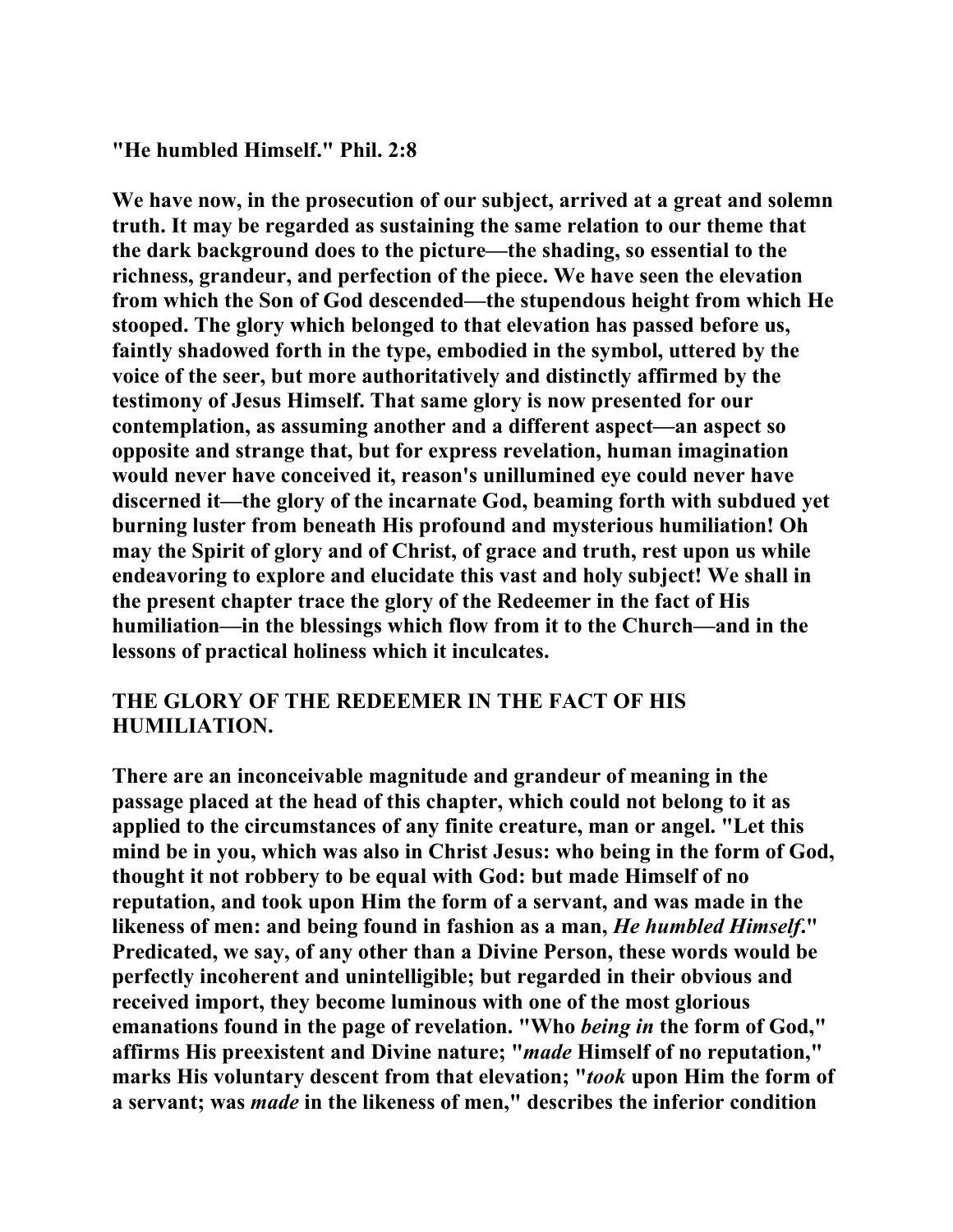**to which He stooped; "and being found in fashion as a man, He** *Humbled Himself***," broadly and distinctly asserts the fact of His profound abasement.** 

**The bare idea of** *humiliation* **on the part of Jehovah, divested of all that invests it with a palpable and tangible form, presents to the mind a conception so inscrutable and so vast; that but for the revelation of the fact by God Himself, imagination must have let fall her wing in her efforts to soar to it, and the mind must have exhausted its powers in its attempts to grasp it. And yet thus is it plainly declared: "Who is like unto the Lord our God, who dwells on high, who humbles Himself to behold the things that are in heaven and in the earth?" The visible form which this Divine condescension assumed, in its profoundest stoop, is the point that now invites our attention.** 

**The primary step in the humiliation of the Son of God undoubtedly was His mysterious incarnation. This was the first shading of the picture—the commencement of a series of humiliations, which followed in rapid succession, thickening and darkening around His path until He reached the utmost limits of human abasement, suffering, and woe. We need not recapitulate the scriptural evidence already adduced in support of this fundamental article of our faith. We have shown that the Eternal Word was made flesh, that the Deity stooped to our nature, and took it up in mysterious and indissoluble union.** 

**Now, the great glory which gilds this dark part of the Redeemer's humiliation consists in the lowering of the infinite to the scale of the finite—the bringing down of the Godhead to a level with the manhood. In this lay His real humiliation, and from this springs His true glory. Had our Lord assumed our nature, descending from the highest order of** *angelic* **being, He would but have exchanged one form of** *created* **existence for another; and although made a "little lower than the angels," there would have been no such relinquishment of previous dignity, as could justify the term thus applied to Him by the Holy Spirit, "He humbled Himself." If, as a finite creature, it were possible for me to assume the incarnation of an insect, there would be in the act but the mere semblance of humility—the appearance, and not the true virtue itself: because, there being some proportion between the form relinquished and the form assumed, the step would be but a lower one in the same scale of finite being. But how vastly different in the case of our adorable Redeemer! As we have just remarked, between two** *finite* **things there is always some relative proportion; thus a grain of sand bears some proportion to the Alps, and a drop of water bears some proportion to the ocean; but between the** *finite* **and**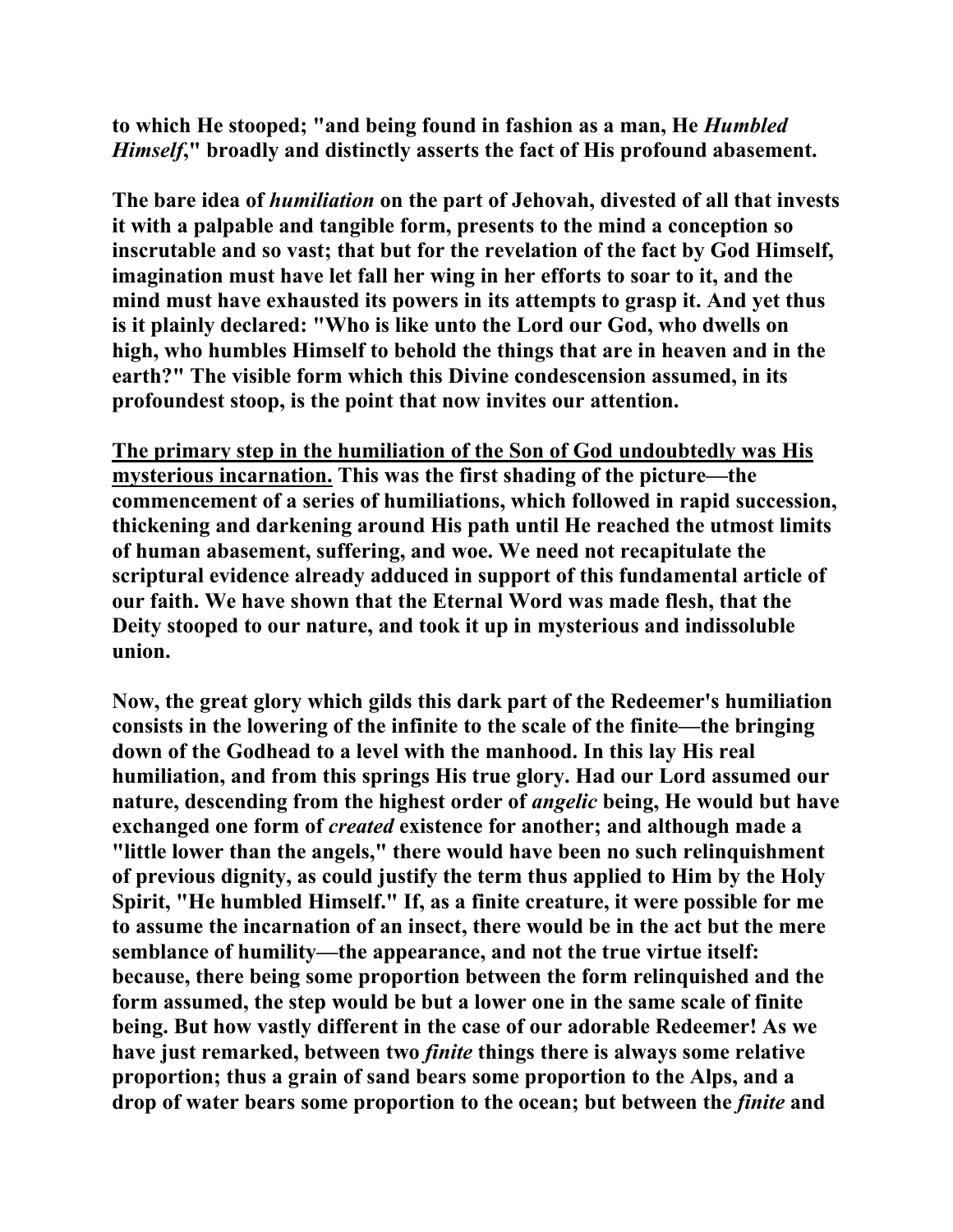**the** *infinite* **there can be no possible proportion whatever. Now, in the person of the Son of God, the two extremes of being—the infinite and the finite meet in Strange and mysterious, but close and eternal, union. The Divine came down to the human—Deity humbled itself to humanity. This was humiliation indeed! It was not the creature descending in the scale of creation, but it was the Creator stooping to the creature. "***God* **was manifest in the**  *flesh***," "He humbled Himself." Oh, it is an amazing truth! So infinitely great was He, He could thus stoop without compromising His dignity, or lessening His glory.** 

**But, if possible, a step still lower did He seem to descend. Thus, in prophetic language, did He announce it: "I am a** *worm***, and no man." What astounding words are these! Here was the God-man sinking, as it were, in the depths of abasement and humiliation below the human. "I am a worm, and no man"! In the lowliness which marked His external appearance; in the estimation in which He was held by men; in the contemptuous treatment which He received from His enemies; the trampling of His glory in the dust, and the crushing of His person on the cross, would seem in His own view to have robbed Him not only of His glory as God, but even to have divested Him of His dignity as man! "I am a worm, and no man"! Oh, here is glory—glory surpassing all imagination, all thought, all power of utterance! He who bent His footsteps along this flinty path, He who sank thus low, was** *Jehovah***, the "mighty God, the everlasting Father, the Prince of peace." Wonder, O heavens, and be astonished, O earth! Lowliness and majesty, humiliation and glory, how strangely were they blended in You, incarnate God!** 

**The assumption of our nature,** *in its depressed and bruised condition***, constituted no small feature in the abasement of the Son of God. That, in the strong language of the Holy Spirit, He was "holy, harmless, undefiled, and separate from sinners," is a truth we cannot too distinctly affirm, or too earnestly maintain. The least misgiving concerning the perfect sinlessness of the human nature of our Lord, tends to weaken the confidence of faith in the atonement, and so to enshroud in darkness the hope of the soul. As a single leak must have sunk the ark beneath the waves, so the existence of the slightest taint of sin in Jesus would have opened an inlet through which the dark billows of Divine wrath would have rolled, plunging both Himself and the Church He sustained in eternal woe. But that "holy one" who was begotten of the Holy Spirit, knew not the least moral taint. He "knew no sin," He was the sacrificial "Lamb without spot." And because He presented to the Divine requirement a holy, unblemished, and perfect obedience and**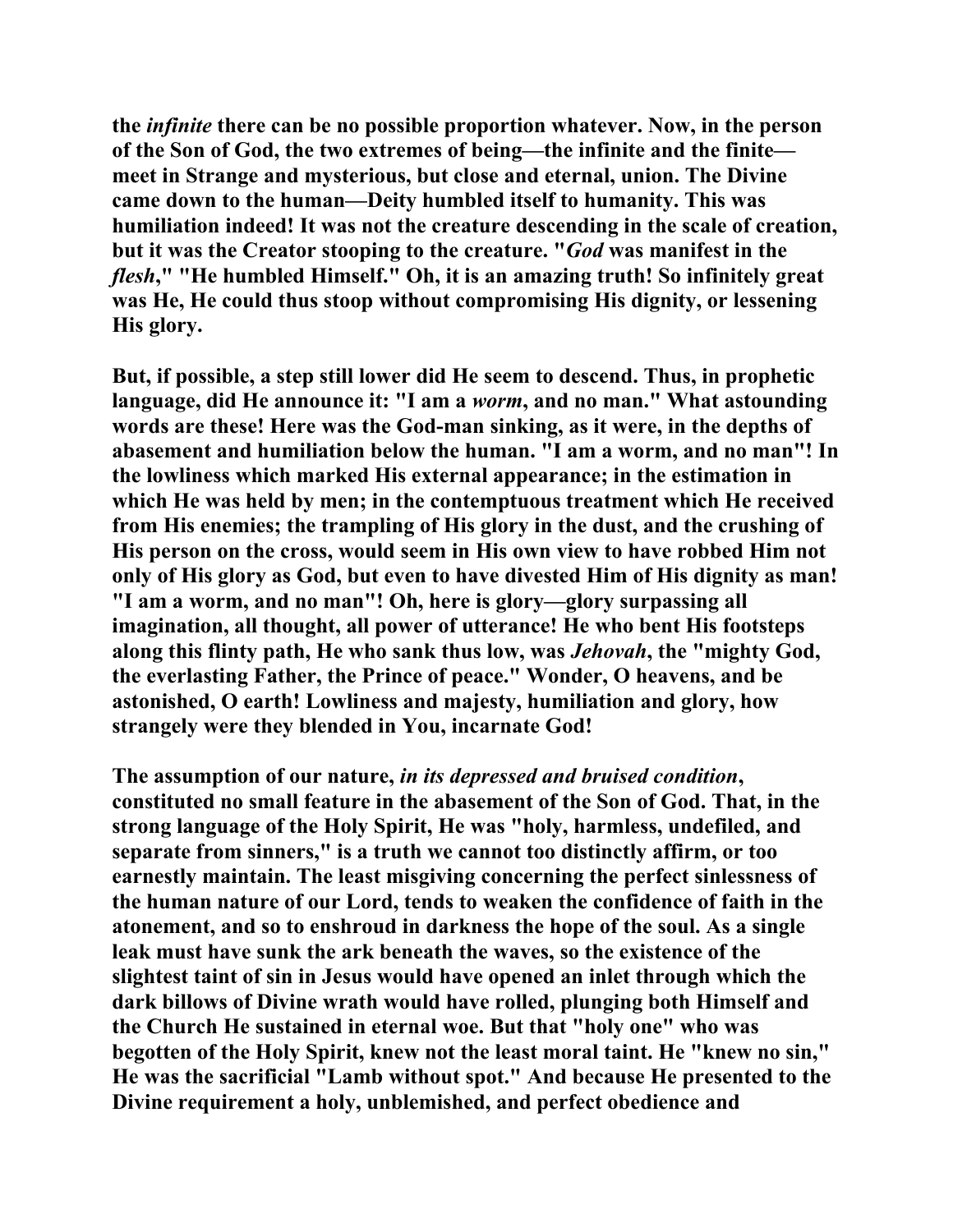**satisfaction, we who believe are "made the righteousness of God in Him." Hold fast this essential and blessed truth, and guard against its fatal opposite, as you value your own salvation, and the glory of God.** 

**But His taking up into subsistence with His own, our nature in its fallen condition, comprehends** *the sinless infirmities and weaknesses* **with which it was identified and encompassed. "That it might be fulfilled which was spoken by Elijah the prophet, saying, Himself took our infirmities and bare our sicknesses." And when I see Him weeping, bowed down with grief, and enduring privation, when I behold Him making the needs, and sorrows, and sufferings of others His own, what do I learn, but that my Lord and Master was truly a "Man of sorrows and acquainted with grief"? Is there any spectacle more affecting, than thus to behold the incarnate God, entering personally and sympathetically into all the humiliations of my poor, bruised, vile nature, and yet remaining untouched, untainted, by its sin? Taking my weaknesses, bearing my sicknesses, sorrowing when I sorrow, sighing when I sigh, weeping when I weep,** *touched* **with the feeling of my infirmities, in all points tempted like as I am!** 

**The attending circumstances of His birth, and the subsequent events of His life, entered deeply into the fact of His abasement. In each step that He took, He seemed to say, "I was born to humiliation and suffering, therefore came I into the world." His parents were poor, of lowly extraction, and humble occupation. Until the age of thirty He lived a life of entire seclusion from the world; and, as He was "subject unto His parents," doubtless His early years were employed in assisting His father in His lowly calling; thus, with His own hands, ministering to His temporal necessities. For, be it remembered, it was a material part of the original curse pronounced by God on man, "In the** *sweat* **of your face shall you eat bread." Jesus was made under the law, that He might endure the curse; that curse He fully sustained. There was not a part, the bitterness of which He did not taste, and the tremendousness of which He did not endure; and that for His elect's sake. It were no fanciful idea, therefore, to suppose, that in this feature of the curse, our Lord personally entered; that this part of the penalty of human transgression He fully paid; and that in early life, by the sweat of His brow, he did literally provide for His own temporal sustenance. Oh, touching view of the humiliation of the Son of God! How does it dignify the most lowly occupation, sweeten the heaviest trial, and lighten the deepest care, to reflect, "thus lived, and labored, and toiled, the incarnate God!"**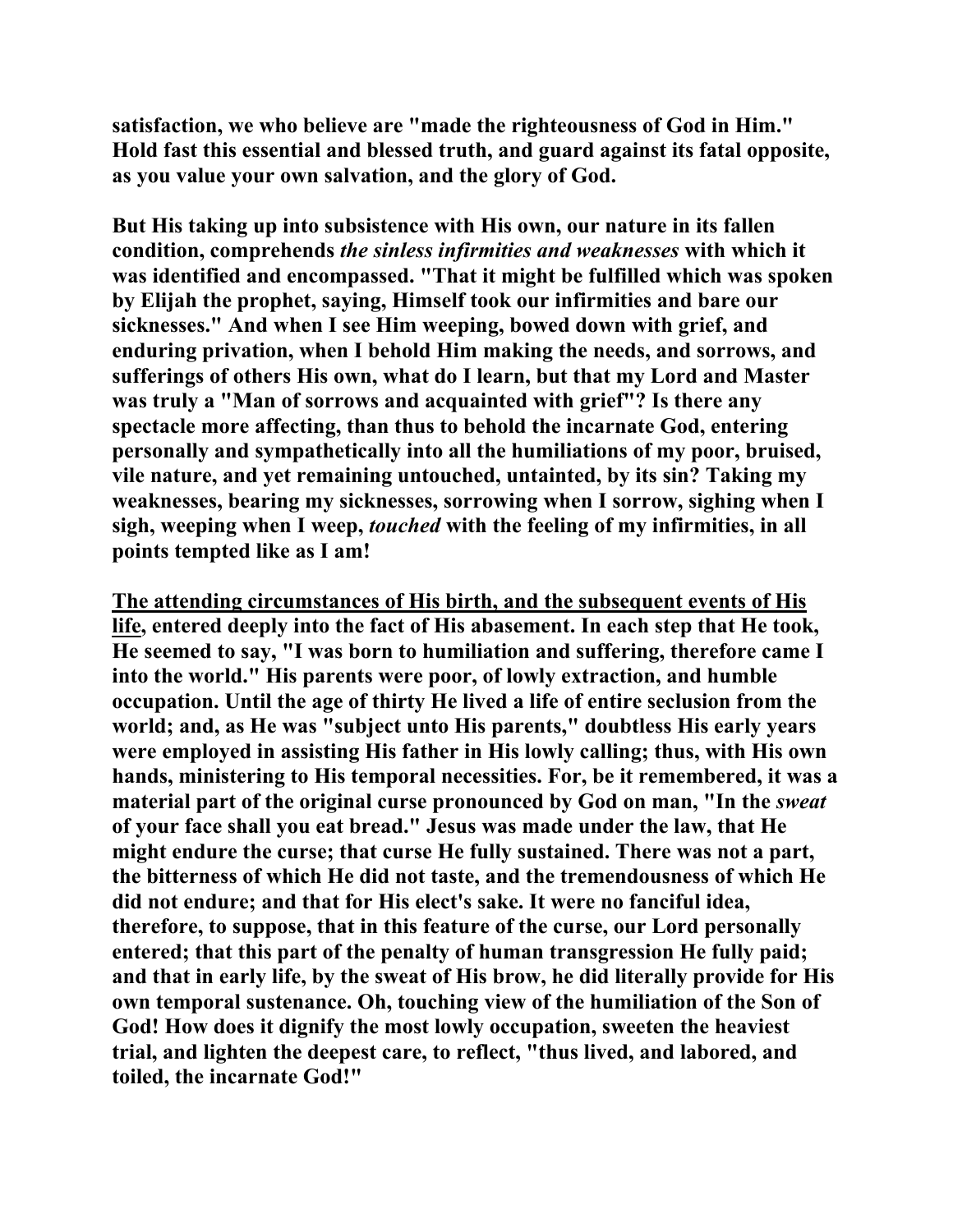**His riper years were marked by corresponding lowliness. The curse tracked His every step, pressing its claims, and exacting its penalties, to the last moment of existence. What were all His excessive privations, but parts of the same? No home sheltered Him—no domestic comforts cheered Him—no smile of fondness greeted Him—no hand of affection welcomed Him. "The Son of man has nowhere to lay His head," was the heart-rending acknowledgment extracted from His lips. And when a day of exhausting toil had closed upon Him, a day spent in journeying from village to village, and from house to house, preaching the kingdom, healing all manner of disease, supplying the needs, alleviating the sufferings, and soothing the cares of others, He would retire, lonely and unrefreshed, to the bleak mountain, and spend His long, sleepless night in unremitting prayer for His Church! Oh you adorable and adored Jehovah-Jesus! Was ever humiliation and love like Yours?** 

**His temptation in the wilderness was a yet darker shadow thrown upon His path, a still more bitter ingredient mingled in His cup. Imagine yourself, my Christian reader, shut in for a single day with one of the vilest and most degraded of our species. During that period, his whole conversation shall be an attempt to tamper with your allegiance to Christ, to undermine your principles, to pollute your mind, to infuse blasphemous thoughts, to wound your conscience, and destroy your peace. What mental suffering, what grief, what torture would your soul endure in that period of time! Yet all this, and infinitely more, did Jesus pass through. For forty days and nights was He enclosed in the wilderness with Satan. Never were the assaults of the prince of darkness more fearful, never were his fiery darts more surely aimed and powerfully winged, and never had so shining a mark presented itself as the object of his attack than now. There is much in this part of our Lord's humiliation in the flesh on which we should delight to expatiate, did it come within the scope of our present design. A rapid glance at some of its more prominent and instructive points, is all that we can now venture upon.** 

**Our Lord's exposure to temptation, and His consequent capability of yielding to its solicitations, has its foundation in His perfect humanity. It surely requires not an argument to show that, as God, He could not be tempted, but that, as man, He could. His inferior nature was finite and created; it was not angelic, it was human. It was completely identical with our own—its entire exemption from all taint of sin, only excepted. A human body and a human mind were His, with all their essential and peculiar properties. He was "bone of our bone, and flesh of our flesh." He traveled up through the stages of infancy, boyhood, and manhood; He was encompassed with all the**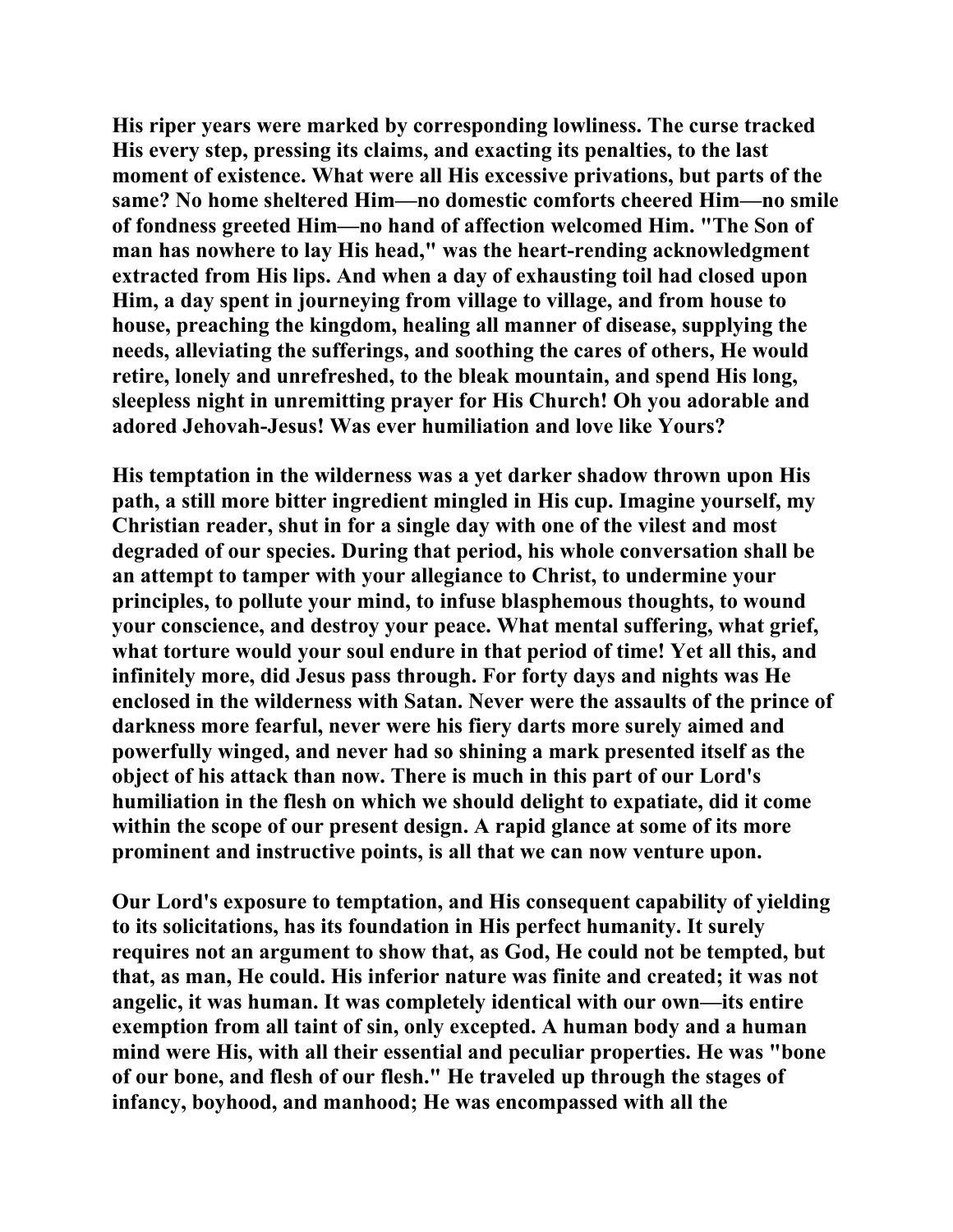**weaknesses, surrounded by all the circumstances, exposed to all the inconveniences, that belong to our nature. He breathed our air, trod our earth, ate our food. The higher attributes of our being were His also. Reason, conscience, memory, will, affections, were essential appendages of that human soul which the Son of God took into union with His Divine. As such, then, our Lord was tempted. As such, too, He was capable of yielding. His finite nature, though pure and sinless, was yet necessarily limited in its resources, and weak in its own powers. Concerning His inferior nature, He was but man. The Godhead, as I have before remarked, was not humanized—nor was the humanity deified, by the blending together of the two natures. Each retained its essential character, properties, and attributes, distinct, unchanged, and unchangeable.** 

**But let no one suppose that a liability in Jesus to yield to Satan's temptation, necessarily implies the existence of the same sinful and corrupt nature which we possess. Far from it. To deny His capability of succumbing to temptation, were to neutralize the force, beauty, and instruction of this eventful part of His history altogether. It were to reduce a splendid fact to an empty fable, a blessed reality to a vague supposition; it were to rob Jesus of the great glory which covered Him when left alone, the victor on this battle-field. And yet, that He must necessarily be sinful in order to be thus capable of yielding, does not follow; it is an error in judgment to suppose that the force of a temptation always depends upon the inherent sinfulness of the person who is tempted. The case of the first Adam disproves this supposition, and in some of its essential features strikingly illustrates the case of the second Adam. In what consisted the strength of the assault before whose fearful onset Adam yielded? Surely not in any indwelling sin, for he was pure and upright. There was no appeal to the existence of any corrupt principles or propensities; no working upon any fallen desires and tendencies in his nature; for, until the moment that the blast swept him to the earth, no angel in heaven stood before the throne purer or more faultless than he.** *But God left him to the necessary weakness and poverty of his own nature, and thus withdrawing His Divine support and restraint, that instant he fell!* **That our adorable Lord did not fall, and was not overcome in His fearful conflict with the same foe, was owing solely to the upholding of the Deity, and the indwelling and restraining power of the Holy Spirit, which He possessed without measure.** 

**But we approach the consideration of those parts of this temptation which constitute it an essential element of the humiliation of our Lord. And do you think, my reader, was it no humiliation for the Son of God to be thus assailed**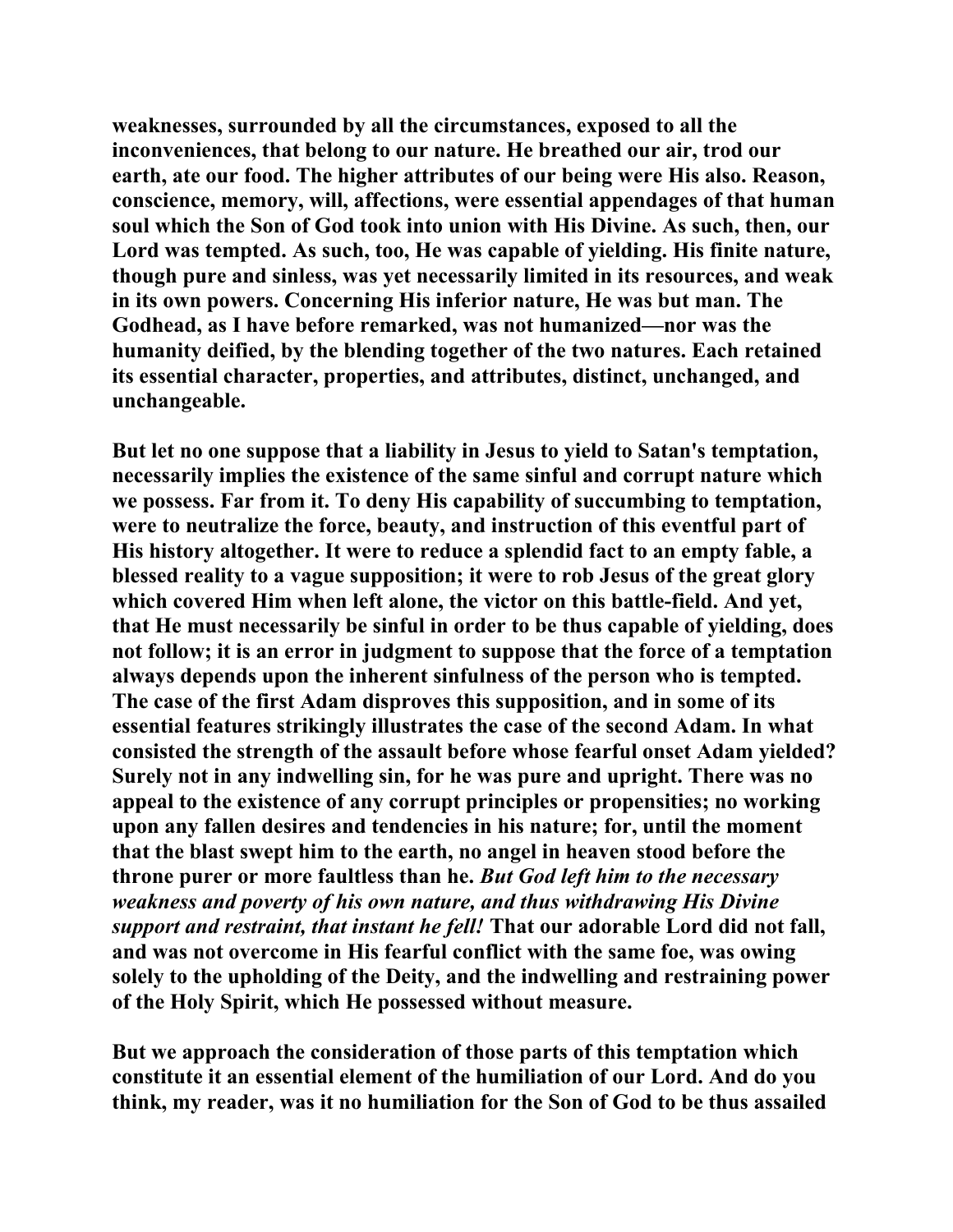**by the prince of darkness? Was it no degradation, that His dignity should be questioned, His authority disputed, His reverence for, and allegiance to, His Father assailed, and His very purity tampered with, by a fallen and corrupt spirit whom He had ejected from heaven? Ah! how deeply and keenly He must have felt it to be so, the first moment He was brought into contact with this arch-fiend, and subtle foe of God and man!** 

**But oh, what glory beams from beneath this dark veil of Christ's humiliation! How lovely and precious an Object does He appear to saints and angels in this wondrous transaction! What holy sympathies and fond affections are kindled in the heart, and rise towards Him, as the eye surveys each particular, the appalling nature of the onset—the shock which His humanity sustained—the mighty power by which He was upheld—the signal victory which He achieved—the Divine consolation and comfort which flowed into His soul as His vanquished enemy retired from the conflict, leaving Him more than conqueror—and above all, the close and tender sympathy into which He was now brought with the tempted Church! These are features replete with thrilling interest and rich instruction, on which the renewed mind delights to dwell.** 

**But our Lord's humiliation went deeper still than this! The clouds now gathering around Him grew darker and more portentous as He advanced towards the final conflict. We must consider the fact of His bearing sin, the painful consciousness of which increased as the hour of its atonement drew on, as forming one of the most overwhelming demonstrations of that voluntary abasement to which He had stooped, and through which He was now passing. In the following passages, this great truth of the Gospel is explicitly and emphatically stated. And let it be borne in mind, that when the Holy Spirit represents our Lord as bearing sin, the statement is not to receive a figurative but a perfectly literal interpretation, as asserting a solemn and momentous fact.** *He bore not the appearance of sin, or the punishment merely of sin, but the sin itself.*

**The type, which is truly significant, thus shadows forth the truth: "And Aaron shall lay both his hands upon the head of the live goat, and confess over him all the iniquities of the children of Israel, and all their transgressions in all their sins, putting them upon the head of the goat, and shall send him away by the hand of a fit man into the wilderness: and the goat shall bear upon him all their iniquities unto a land not inhabited." Here is the truth we are now contending for, clearly stated. Not the punishment of the sin merely, but the**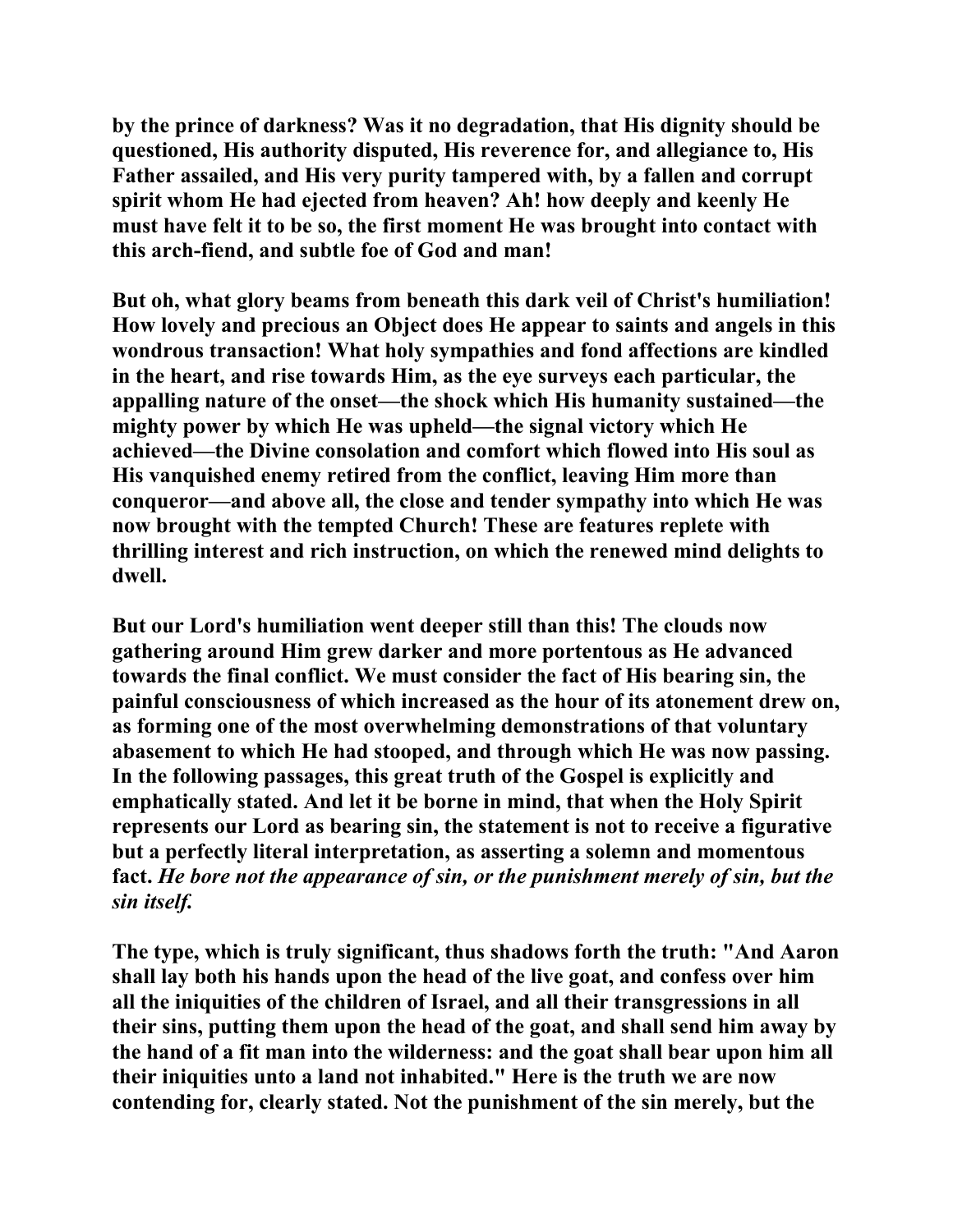**sin itself, did Aaron lay upon the expiatory victim, "putting them upon the head of the goat."** 

**And thus does the Holy Spirit declare it: "He was wounded for our transgressions, He was bruised for our iniquities;" "The Lord has laid on Him the iniquity of us all;" "He shall bear their iniquities;" "He bore the sin of many;" "Who His own self bore our sins in His own body on the tree;" "He has made Him to be sin for us, who knew no sin." There stood the eternal God, in the closest proximity to the evil one. Never did two extremes, so opposite to each other, meet in such near contiguity and collision. Essential sin, essential holiness; essential darkness, essential light; essential hatred, essential love; man's deadliest foe, man's dearest friend. What an hour of seeming power and triumph was this to the grand adversary of God and man; what an hour of deepening gloom and humiliation and defeat to God's beloved Son! How would this Lucifer of the morning exult as with the swellings of pride he placed his foot upon incarnate Deity! And how keenly and powerfully conscious would Jesus be at that moment, of the deep abasement and degradation to which He had now sunk!** 

**But behold how this great transaction contributed to the deep humiliation of the Son of God. What must have been the revulsion of moral feeling, what the shrinking of His holy soul, the first instant it came in personal contact with sin! What a mighty convulsion must have rocked His human nature, pure and sinless as it was! Saint of God, what composes your bitterest cup, and what constitutes your keenest, deepest sorrow? Has a tender Father blown upon your blessings, removed your mercies, lessened your comforts, darkened your bright landscape, dried up your sweet spring? Is this the cause of your shaded brow, your anxious look, your tearful eye, your troubled and disconsolate spirit?** 

**"Ah, no!" you perhaps exclaim; "rid me of this body of sin, and you chase the cloud from my brow, and the tear from my eye, and the sorrow from my heart. It is the sin that dwells in me." Do you think, then, what the spotless Lamb of God must have felt, and how deeply must it have entered into His humiliation—the existence of an all-absorbing, ever present and, ever painful, and humiliating consciousness of bearing upon His holy soul iniquity, transgression, and sin!** 

**But behold the glory! My reader, it is your highest honor, as it was His deepest shame—your richest glory, as it was His deepest humiliation—that He**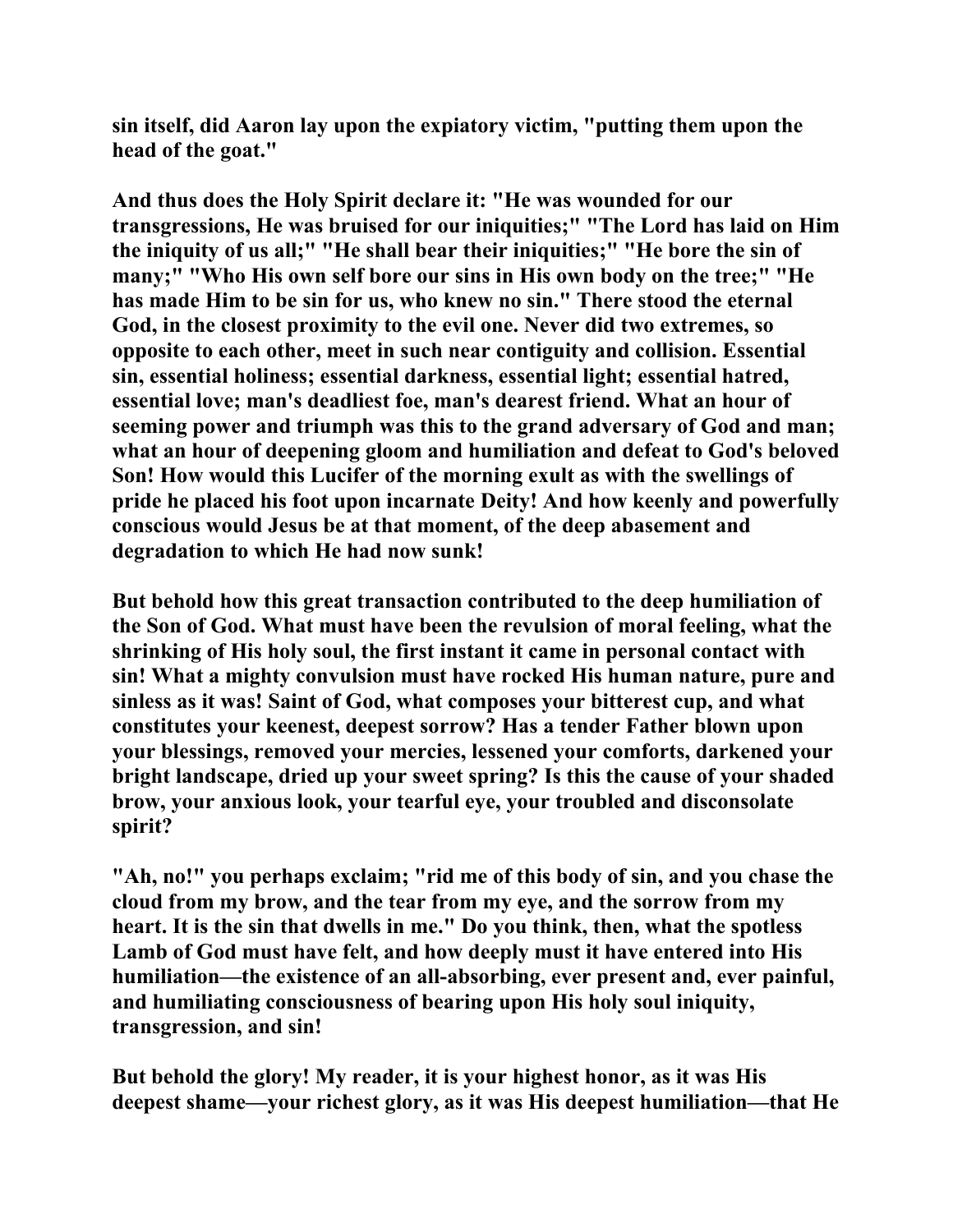**literally did bear all the sins of all His Church. As truly as we are "made the righteousness of God in Him," He was "made sin," or a sin-offering, for us. Behold how beautifully has the Holy Spirit brought out the doctrines of substitution and union. Of substitution thus: "He has made Him (who knew no sin) to be sin for us." And of union thus: "That we might be made the righteousness of God in Him." Oh amazing truth! Sinking Himself to our deepest dishonor, He raises us to His highest glory. Sinking Himself with our fallen humanity, He raises us to a union with God. Substituting Himself for us, He makes us one with Himself. Ah, affecting thought! Were all our iniquities, and all our "transgressions in all our sins," laid on Jesus? Yes, all! Before His infinite mind, to whom the past and the future are one eternal now, the sins of all His chosen ones, to the remotest period of time, passed in review, and were made to meet on the head of the atoning Lamb.** 

**Here is opened the high source of all real blessedness to the believing soul. Sweet is the spring, and sweet are the streams that flow from it. Reconciliation with God—His free forgiveness—union with His nature—adoption into His family—acceptance in the Beloved—oneness with the risen Head—access within the veil—filial and perpetual communion, and the "peace of God which passes all understanding," are among the costly results of Christ bearing sin. And see how completely He has borne the mighty load. The moment our iniquities touched Him, it would seem as though He flung them to an infinite distance, or sunk them to an infinite depth. Never, in point of law and justice, can they appear against the pardoned soul. Laid upon our Surety, condemned, and punished, and pardoned in Him, "there is now no condemnation" of or for sin "to those who are in Christ Jesus." How strong is the language which declares this truth! "I have blotted out as a thick cloud your transgressions, and as a cloud your sins;" "You have cast all my sins behind Your back;" "Thus says the Lord, The iniquity of Israel shall be sought for, and there shall be none; and the sins of Judah, and they shall not be found." And why? "Behold the Lamb of God, that takes away the sin of the world!" And may we not account as among the most precious and costly blessings resulting from this truth, its sanctifying tendency? My beloved, the deepest view you can ever have of God's hatred of sin, is in the cross of Calvary; and the deepest sense of the "exceeding sinfulness of sin" you can ever feel, is its entire pardon, imprinted on your heart with the atoning blood of Jesus, and witnessed by the power and grace of the Holy Spirit. You hate it because it is forgiven; you abhor it because it is pardoned. And with your eye upon the wounds of Jesus, and His blood daily sprinkled on your conscience, you wrap your white garments close about you, lest your passage through a**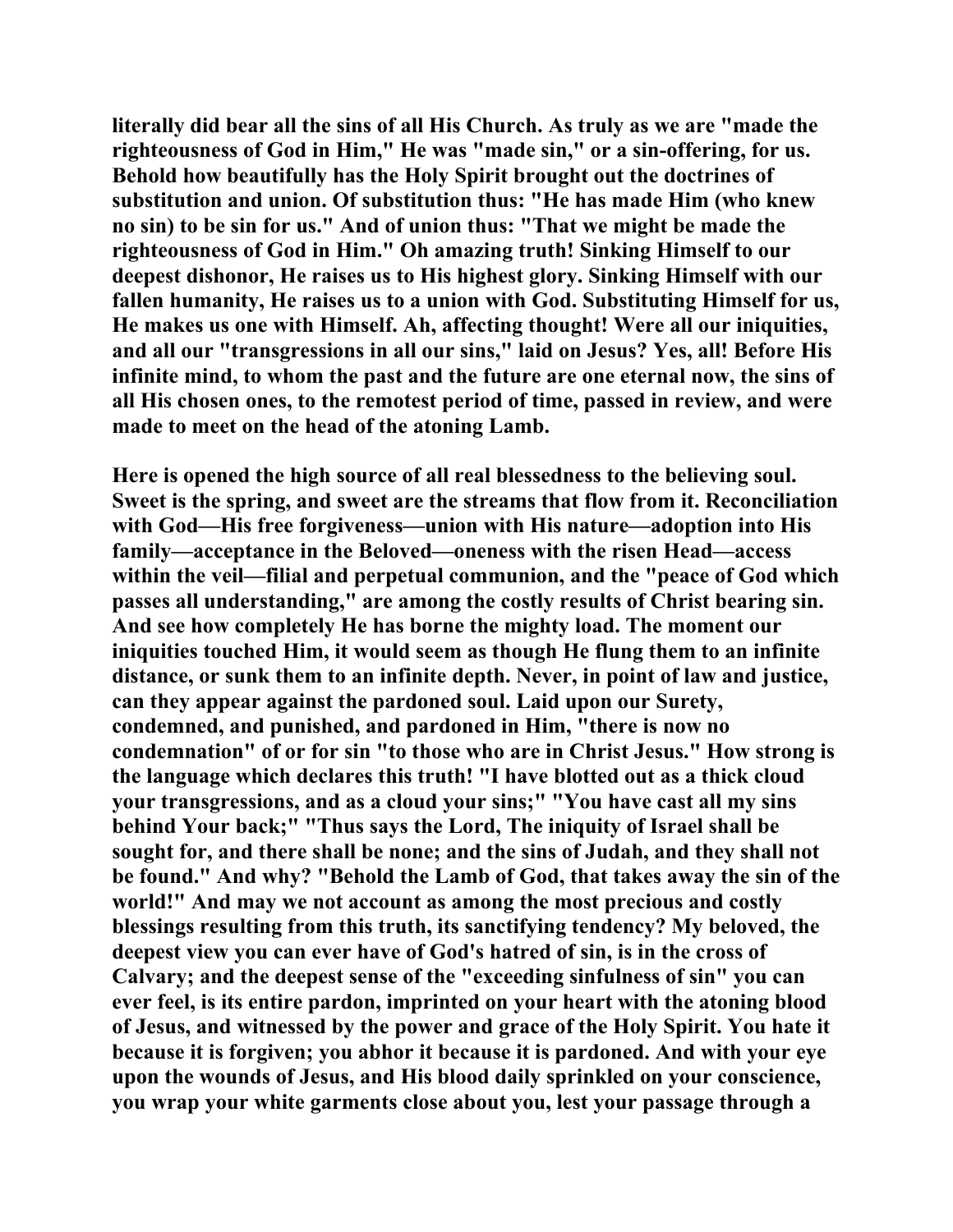**sinful and seductive world should sully and pollute them. Oh powerful and precious motive to holiness! My soul, yield yourself to its sweet influence, draw your constraints to a life of deeper sanctification, from the cross; thirst and pant with more intense desire after Divine conformity, as one all whose iniquities, transgressions, and sins, are forever cancelled by the heart's blood of God's dear Son. Oh hateful and hated sin, atoned for so richly, pardoned so freely, blotted out so entirely, how can I admire you? how can I love you? how can I cherish you? and how can I yield to you now? You burdened and bow down to the earth the soul of my blessed Lord. You marred the beauty, and veil the glory, and humbled the spirit of my Beloved. You crimsoned His body with the bloody sweat—you wreathed His brow with thorns-you troubled His soul even unto death; and yet you, my transgression, are forgiven; you, my sin, are covered, you, my iniquity, are not imputed, and that because Jesus, my surety, was wounded, and bruised, and stricken for me!** 

**"Thus beneath the cross adoring, Sin does like itself appear; When the wounds of Christ exploring I can read my pardon there. "Truly blessed is this station, Low before His cross to lie; While I see Divine compassion Floating in His languid eye. "May I still enjoy this feeling, In all need to Jesus go; Prove His blood each day more healing, And Himself more fully know."** 

**We are now conducted to a consideration of the SUFFERING of the Redeemer, as imparting the last and deepest shade to this picture of humiliation; but from which there yet spring some of the brightest beams of His glory. Our adorable Lord was a sufferer—the Prince of sufferers—the Martyr of martyrs. None had ever suffered as He; no sorrow was ever like His sorrow. Scarcely had He touched the surface of our sin-accursed earth, before the cup of suffering was placed to His lips. The deep fountain of human woe, stirred to its very center, poured in upon His soul its turbid streams from every source and through every channel. Human malignity seized upon Him as its victim, and mingled the first draught that He tasted. Linked though He was by the strongest sympathies to our nature, descending though He had, to elevate, sanctify, and save him—man yet ranked himself among his first and**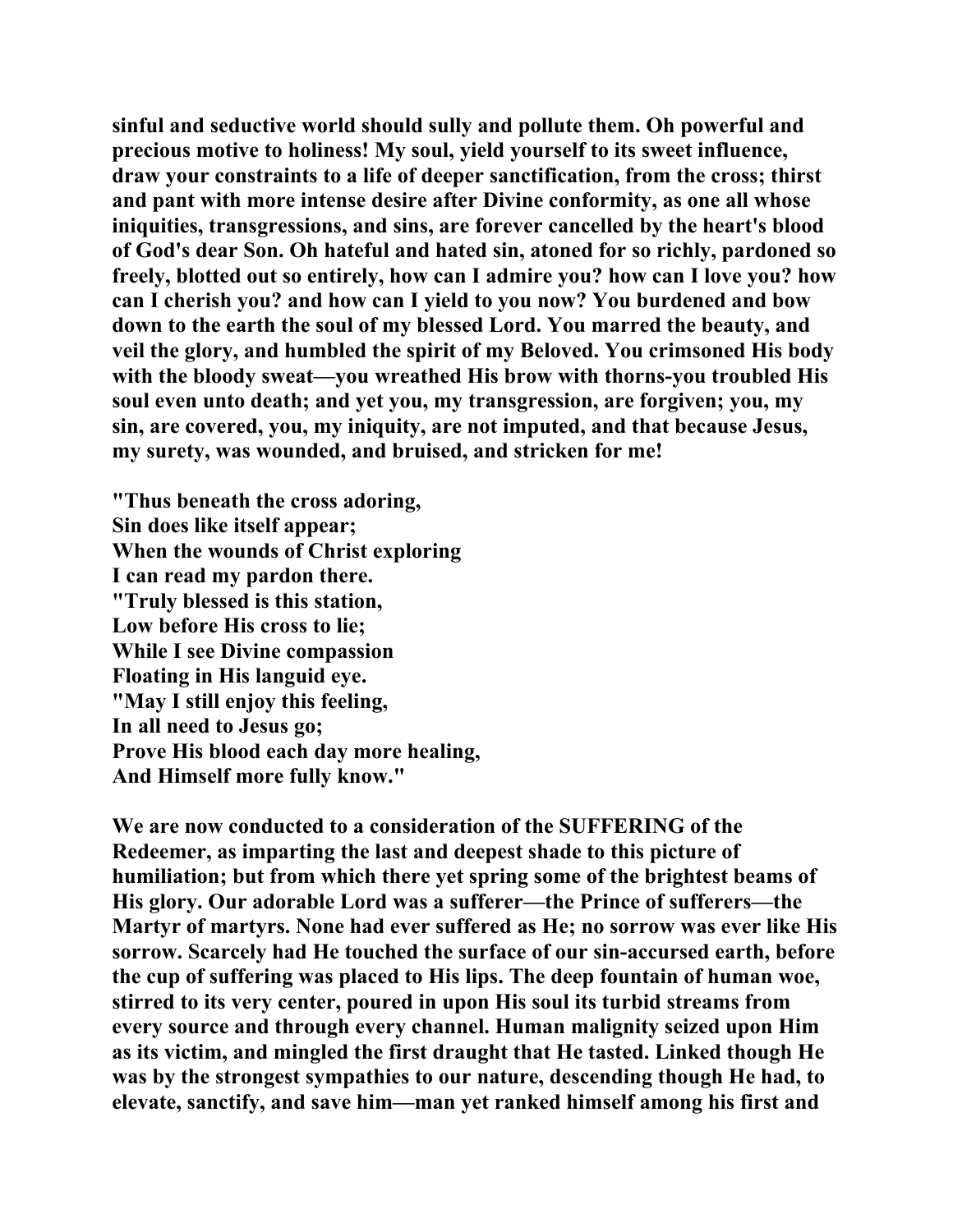**deadliest foes. Oh, that condescension and love to our race so profound, should have met with a requital so base!** 

**The necessity of Christ's sufferings is the first point that arrests the mind in contemplating this subject. In His way-side conversation with the two disciples journeying to Emmaus, our Lord clearly and emphatically pronounced this characteristic of His passion "Ought not Christ to have suffered?" The following considerations would seem to justify this plea of necessity.** 

**The sufferings of Christ were necessary in order to accomplish the eternal purpose and counsel of God. To suppose that His sufferings were contingent, originating in the circumstances by which He was surrounded, is to take a very low and defective view of the truth. But the light in which the Scripture presents the doctrine of a suffering Redeemer, is that which gives the most exalted view of redemption, and reflects in the richest manner the glory of the Triune God. The truth we have now advanced, the Apostle Peter embodies in his awakening discourse on the day of Pentecost, and which truth the Holy Spirit employed in the conversion of three thousand souls: "Him, being delivered by the** *determinate counsel* **and foreknowledge of God, you have taken, and by wicked hands have crucified and slain." The same doctrine is reiterated in Acts 4: "For of a truth against Your holy child Jesus, whom You have anointed, both Herod, and Pontius Pilate, with the Gentiles, and the people of Israel, were gathered together, for to do whatever Your hand and Your counsel** *determined* **before to be done." Our Lord Himself confirms it when He says, "The Son of man goes, as it was** *determined***." Dear reader, behold the fountain-head, where arise all those precious streams of covenant mercy which flow into your soul—***the electing love of God***, which constrained Him to present His beloved Son as an atoning Lamb for the slaughter, from before the foundation of the world! Oh! that must be infinite love—vast love—costly love—unchangeable love—which had its existence in the heart of God towards you from all eternity. Oh! run with humility and gladness to this holy and blessed truth! Welcome it joyfully to your heart as God's truth, from which you may not, you dare not turn, without robbing your souls of immense blessing, and incurring fearful responsibilities. And when by faith you stand beneath the cross, and gaze upon its glorious Sufferer, remember that in His death were fulfilled the eternal purpose and counsel of the Triune Jehovah; and that to predestination—rejected and hated as this truth is by some—you owe all that is dear and precious to you as a ransomed expectant of glory.** 

**To fulfill the types, and to make good the prophecies concerning Him, it was**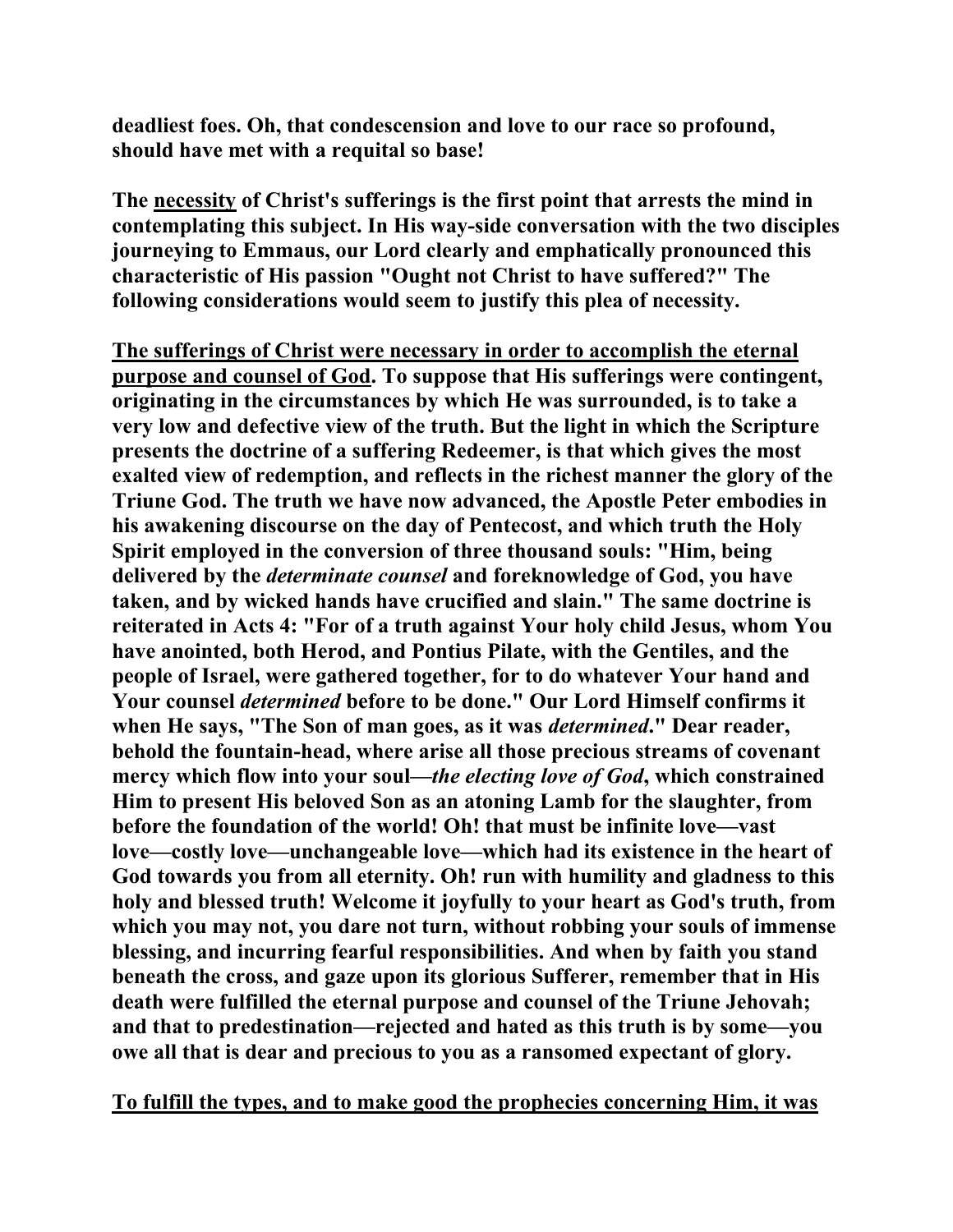**necessary that Jesus should suffer. The Levitical dispensation, and the prophetical Scriptures, as we have already shown, point steadily to Jesus; they are replete with Christ crucified. He who reads and investigates them with his eye turned from Jesus, will find himself borne along upon a rapid stream of prophetic annunciation he knows not where, and involved in a mass of ceremonial usages, to him perfectly chaotic and unintelligible, "without form and void." But with the Spirit of God opening the spiritual eye, and moving upon the word, a flood of light is poured upon every page, and every page is seen to be rich with the history, and effulgent with the glory, of the suffering Messiah. Thus does our Lord assert this truth: "Do you think that I cannot now pray to my Father, and He will presently give me more than twelve legions of angels? But how then shall the Scriptures be fulfilled, that thus it must be?" Again, "But all this was done, that the Scriptures of the prophets might be fulfilled." It was necessary, therefore, that Christ should humble Himself—should be a man of sorrows—should drink deeply the cup of suffering, and should be lifted upon the cross, in order to authenticate the Divine mission of Moses, to establish the consistency of the Jewish dispensation, to vindicate the truth of the prophets, to fulfil the counsel of the Lord, and thus to verify His own most blessed word.** 

**But that argument, enforcing the necessity of Christ's sufferings, which the most closely touches our own hearts, grows out of the relation He sustained to His people as their Surety; pledged to accomplish their full salvation in a way consistent with the justice of God and the honor of His law. Here it is we see why one so holy as Jesus was should suffer—why God should lay all His wrath upon the head of His dear Son. Now we learn why the innocent should suffer for the guilty, "the Just for the unjust." He came to reinstate the holiness of the Divine law—to uphold the rectitude of the Divine government—to satisfy the claims of Divine justice—to vindicate the glory of God—to make an end of transgression, and bring in an everlasting righteousness for His people. Ought not Christ, then, to have suffered? Had He not, there would have been no atonement for sin—no fountain opened for uncleanness—no avenue of return to God—no reconciliation—no way of access within the holy of holies—no pardon—no acceptance—no peace—no hope—no heaven! Oh, how wretched must have been our condition, and how fearful our doom, had not Jesus suffered! The pall of dark despair would have covered us, and our eternal destiny had been written in letters of "mourning, lamentation, and woe." "This," exclaims the awakened soul, "is just the Redeemer that I need, just the Savior that I need. One who can stoop to my deep necessity, lift me from my dunghill, place me among the princes, and yet sustain, and more than**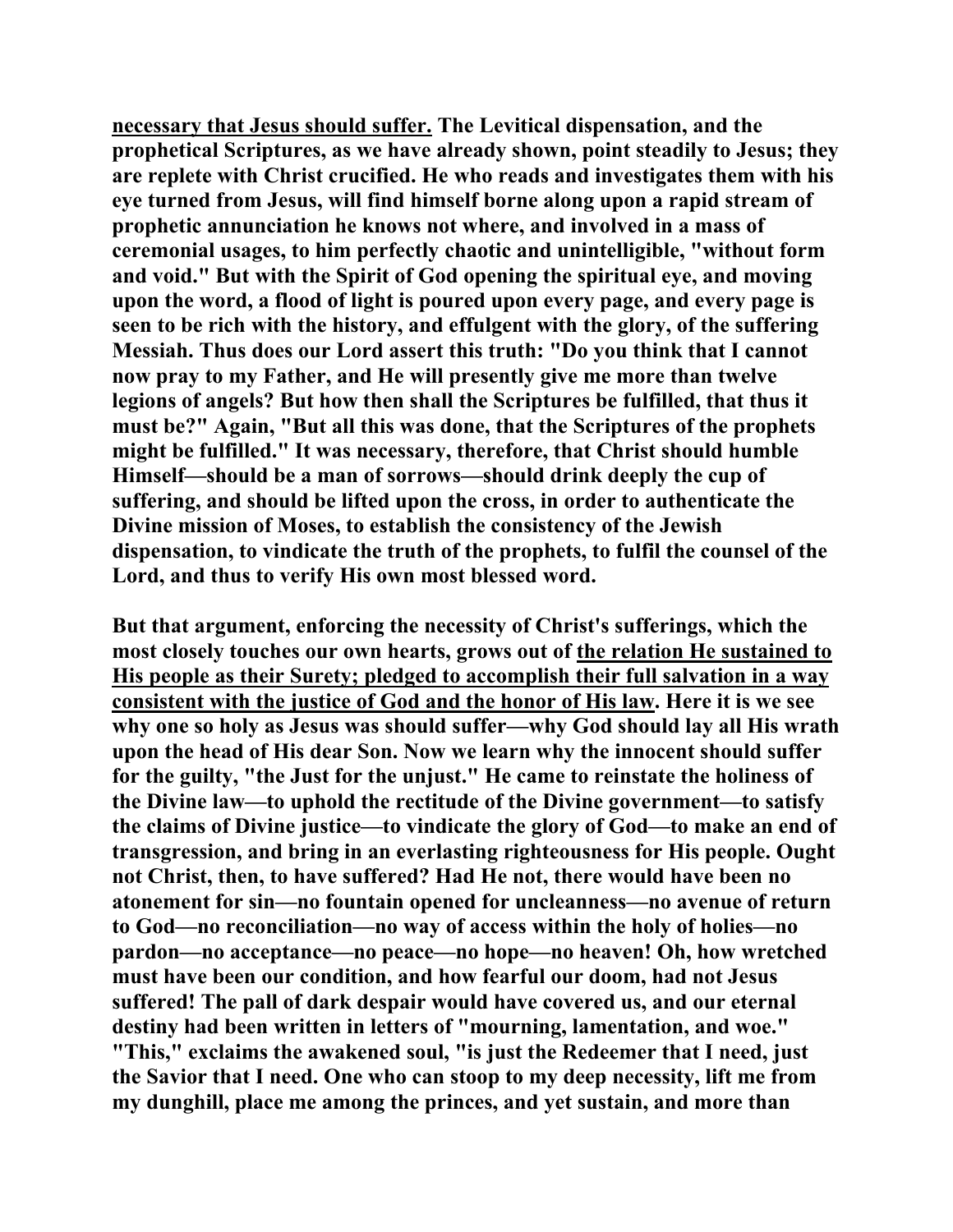**sustain, magnify, by this very act of redeeming rescue, the majesty, purity, and honor of Jehovah."** 

**The completeness of His character as a compassionate and sympathizing Sigh Priest, pleaded for His sufferings. "It became Him, for whom are all things, and by whom are all things, in bringing many sons unto glory, to make the Captain of their salvation perfect through sufferings." "Wherefore in all things it behooved Him to be made like unto His brethren, that He might be a merciful and faithful high priest;" "For in that He Himself has suffered, being tempted, He is able to support those who are tempted;" "We have not a high priest which cannot be touched with the feeling of our infirmities." What deduction are we to draw from this rich cluster of precious declarations but, that in order to the perfection of His character as the High Priest of His people, as the Brother born for adversity, in order to be "touched with the feeling of our infirmities," He must Himself suffer? He must know from painful experience what sorrow meant—what a wounded spirit and a broken, bleeding heart, and a burdened and a beclouded mind, were. In this school He must be taught, and disciplined, and trained: He must "learn obedience by the things which He suffered." He must be made "perfect through sufferings." And oh, how deeply has He been taught, and how thoroughly has He been trained, and how well has He learned, thus to sympathize with a suffering Church! You have gone, it may be, with your trouble to your earthly friend, you have unfolded your tale of woe, have unveiled every feeling and emotion. But ah! how have the vacant countenance, the wandering eye, the listless air, the cold response, told you that your friend, with all his love, could not enter into your case! The care that darkened your brow, had never shaded his—the sorrow that lacerated your heart, had never touched his—the cup you were drinking, he had never tasted. What was lacking? Sympathy, growing out of an identity of circumstance. You have gone to another; he has trod that path before you, be has passed through that very trouble, his spirit has been inured to grief, his heart schooled in trial, sorrow in some of its acutest forms has been his companion; and now he is prepared to bend upon you a melting eye, to lend an attentive ear and a feeling heart, and to say, "Brother, I have known all, I have felt all, I have passed through all—I can sympathize with all." That Friend of friends, that Brother of brothers, is Jesus. He has gone before you; He has left a fragrance on the brim of that very cup you are now drinking; He has bedewed with tears, and left the traces of His blood, on that very path along which you are now walking; He has been taught in that very school in which you are now learning. Then, what encouragement to take your case, in the sweet simplicity of faith, and lay it before the Lord! To go and tell**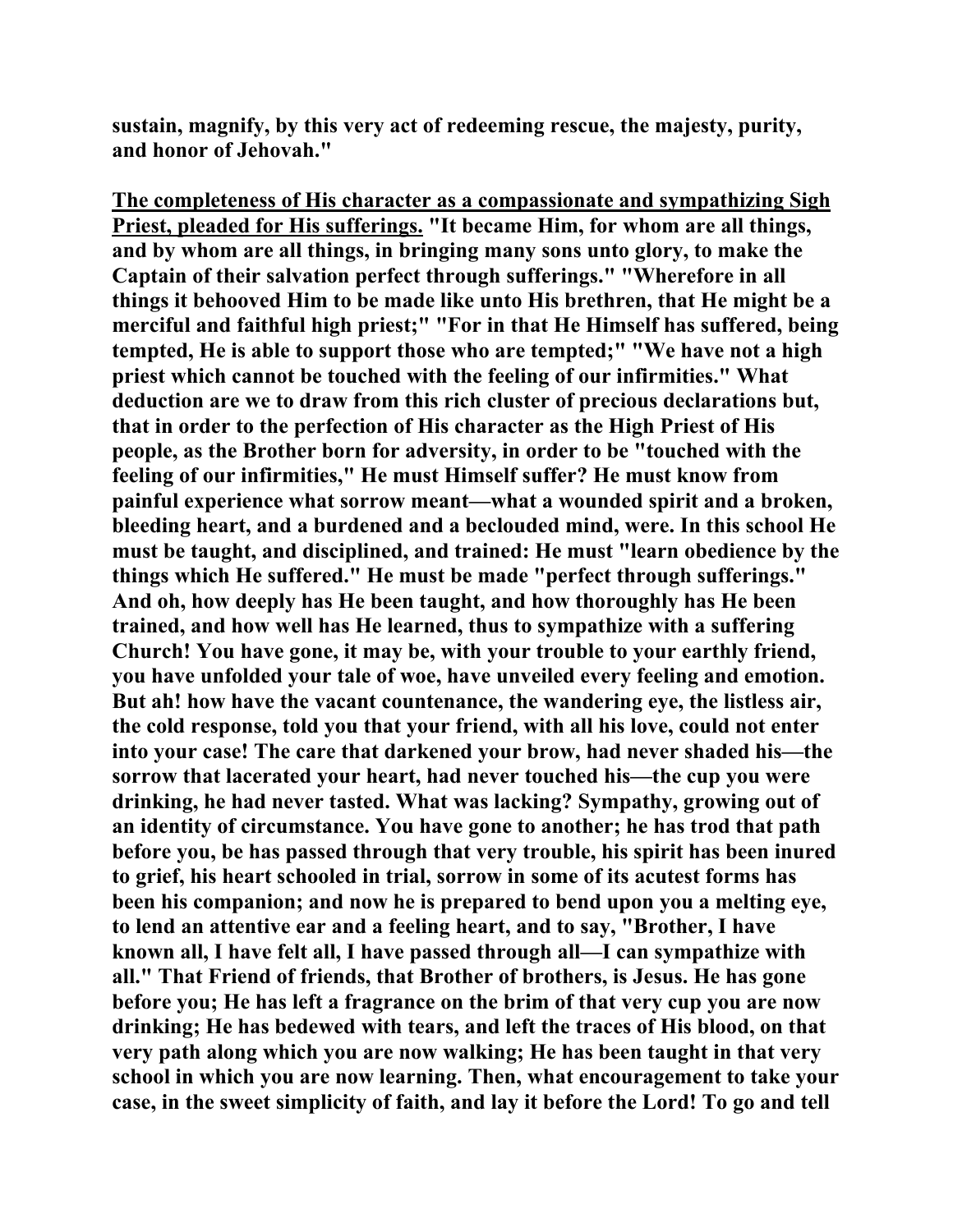**Jesus, confessing to Him, and over Him, the sin which has called forth the chastisement, and then the grief which that chastisement has occasioned. What a wonderful High Priest is Jesus! As the** *bleeding Sacrifice***, you may lay your hand of faith upon His head, and acknowledge your deepest guilt; and as the** *merciful Priest***, you may lay your head on His bosom, and disclose your deepest sorrow. Oh my precious Savior! must You sink to this deep humiliation, and endure this bitter suffering, in order to enter into my lone sorrow!** 

**And yet, in this view of the necessity, we must not lose sight of the VOLUNTARY character of the Redeemer's sufferings. God was not impelled, by a necessity which He could not resist, to redeem, nor Jesus to be the Redeemer. Our Lord was not so circumstanced antecedently to His acceptance of the office of Mediator, that He could not have avoided the humiliation, suffering, and death which He endured. Had He so willed it, He might have resigned the human race to the dire consequences of their apostasy, remaining Himself everlastingly happy and glorious. But, after His most free consent had been given, after having voluntarily entered into an engagement with His Father, to secure the salvation of His covenant people, then, by the most solemn and irrevocable bonds, it was necessary for Him to go forward and finish the work He had undertaken, or leave the Church to perish eternally. "For where a testament is, there must also of necessity be the death of the testator." Coupling this passage with His own God-like declaration, how harmonious appear these apparently conflicting truths: "I lay down my life, that I may take it again. No man takes it from me, but I lay it down of myself. I have power to lay it down, and I have power to take it again."** 

**And yet He suffered most voluntarily. In this consisted greatly the perfection of His sacrifice. His penal death had proved of no atoning efficacy but for this willing obedience and the Divine merit that were in it. It would have been unjust in justice to have inflicted punishment upon an innocent and unwilling person. The injury thus inflicted must have recoiled with tremendous force upon itself; for while on the one hand, seeking satisfaction justly—on the other, it would have exacted that satisfaction most unjustly.** 

**The full and free concurrence of His own will was essential to the perfection of His sacrifice. Yes, had it not been most free, and acting in perfect harmony with His Father's consent, our sins could not have been imputed to, nor the punishment inflicted upon, Him. Entering, then, most freely into a bond to**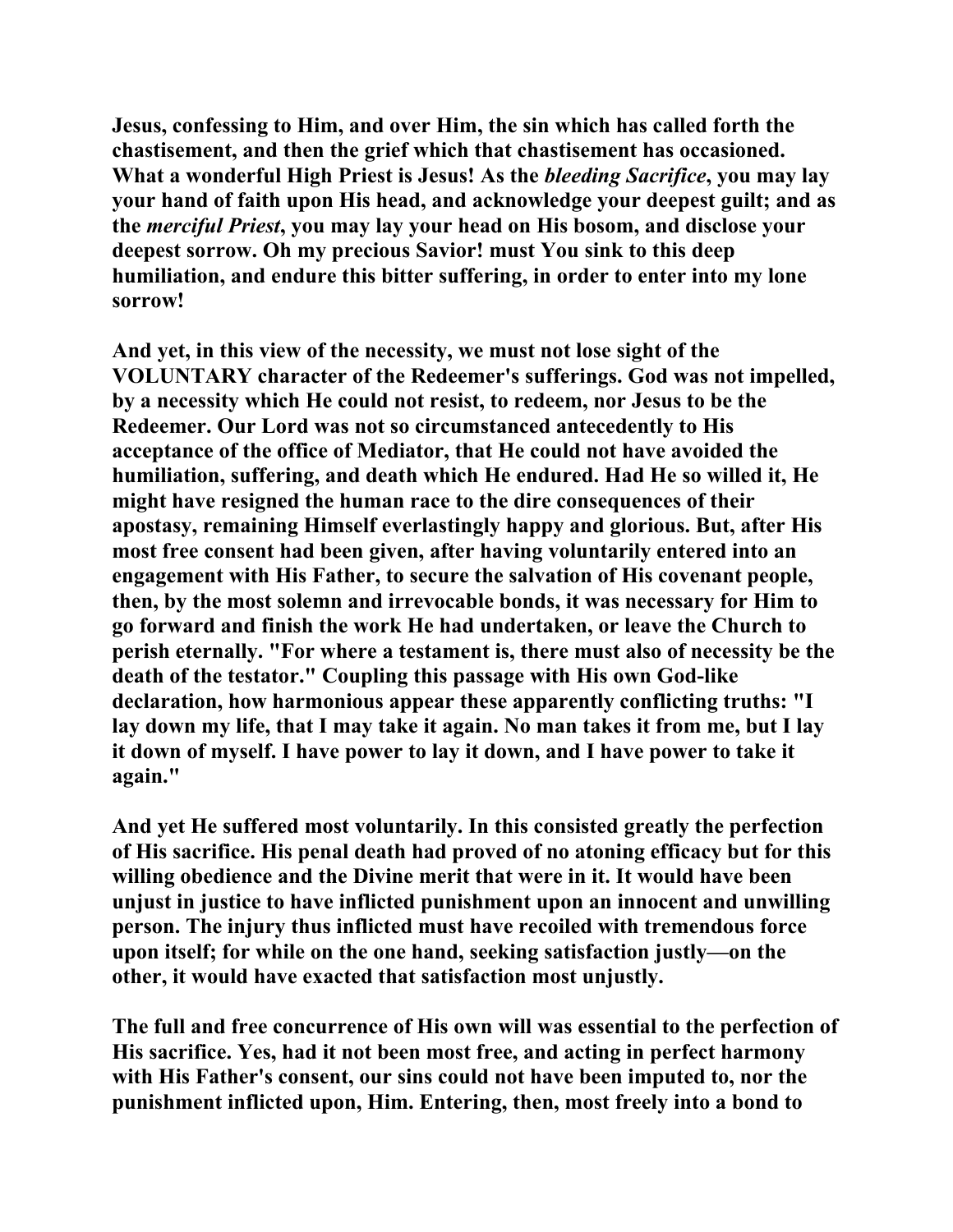**cancel the mighty debt, it was righteous in God, it was just in justice, and it invested the throne of the eternal Jehovah with surpassing glory, to arrest, in default of the debtor, the Surety, and to exact from Him the uttermost payment.** 

**And here, my reader, is the great point to which we are aiming to bring you the wonderful love of Jesus in so willingly suffering, the "Just for the unjust." Oh, how readily did He humble Himself, and become obedient unto death, even the death of the cross! "Lo, I come; I delight to do Your will, O my God yes, Your law is within my heart;" "I have a baptism to be baptized with, and how am I straitened until it be accomplished!" "Who gave Himself for us;" "Christ also has loved us, and has given Himself for us." This is the spring of all that He has done, for "Christ has loved us." Constrained by this, He gave Himself as the Son of God, and as the Son of man—His soul and body, His life and death: yes, all that He possessed in heaven and on earth, He freely gave for us. What was there above or below—in His previous state of glory, or subsequent state of humiliation, that He retained? What part of the price did He withhold? When He could give no less—for all angels and all men would not have sufficed—and when He could give no more, He gave Himself. Ah! this made His "offering and sacrifice to God a sweet-smelling savor." And still it perfumes the oblation, and sends it up each moment fragrant and acceptable before the throne of the Holy One. Oh, surpassing love of Jesus! With the burden of sin—the fire of justice—the wrath of God—the ridicule of man—the malignity of demons—the sorrows of Gethsemane—the pains of Calvary, and the sea of His own blood, all, all in vivid prospect before Him, He yet went forward, loving not His own life unto the death, because He loved ours more. Oh let your heart bend low before this amazing love! Yield to its sweet and attractive influence: let it draw you from yourself, from the creature, from all, to Him. Are you wounded? Does your heart bleed? Is your soul cast down within you? Is your spirit within you desolate? Still Jesus is love, is loving, and loves you. He has suffered and died for you; and, were it necessary, He would suffer and die for you yet again. Whatever blessing He sees good to take from you, He will never take Himself away. Whatever stream of creature love He sees fit to dry, His own love will never fail. Oh can that love fail—can it cease to yearn, and sympathize, and soothe, and support, which brought Jesus from heaven to earth to endure and suffer all this for us? Be still, then—lie passive and low, drink the cup, and let the surrender of your sin, your obedience, and yourself to Him, be as willing and as entire as was the surrender of Himself for you. Then shall you, in a blessed degree, be "able to comprehend with all saints what is the breadth, and length, and depth, and**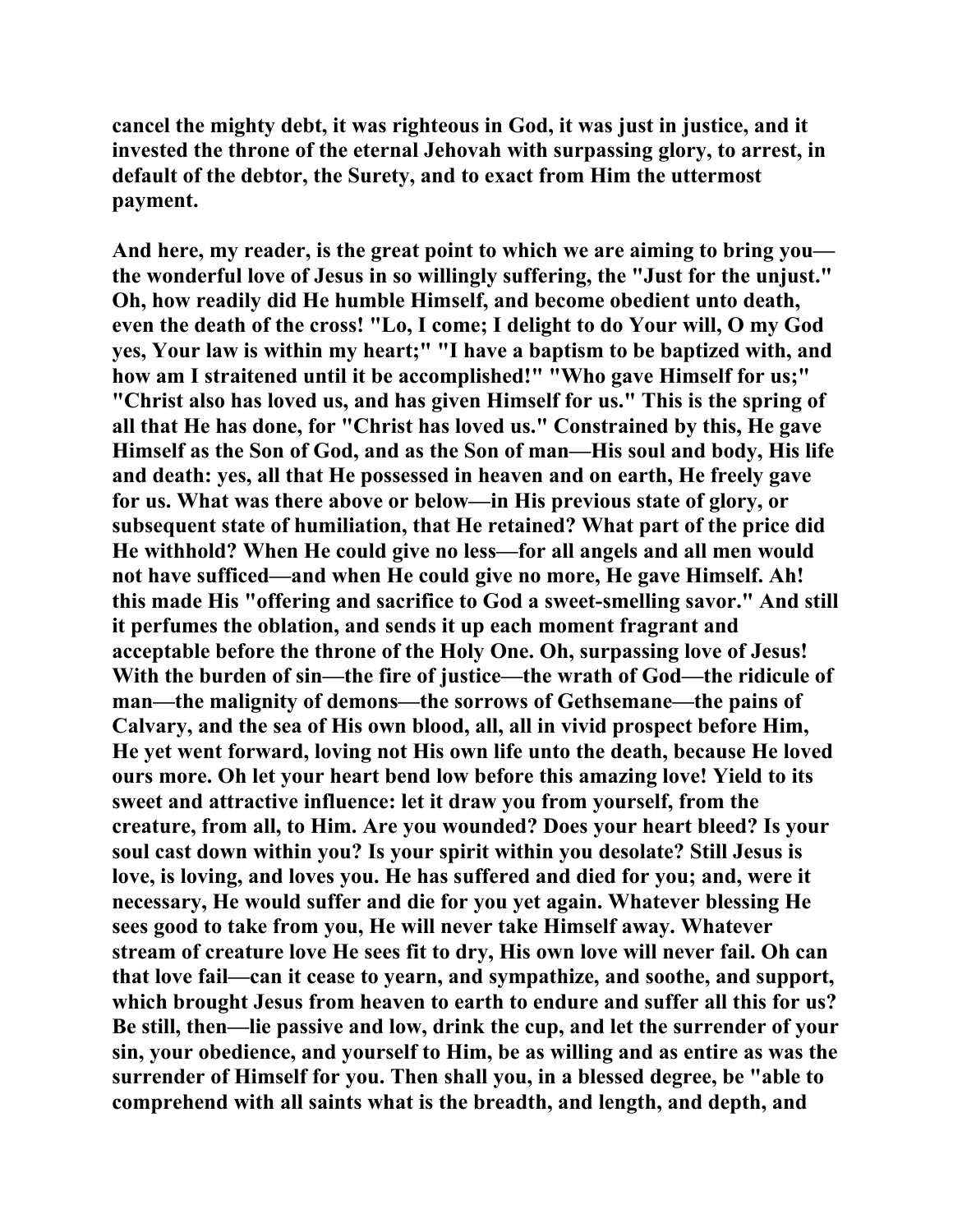**height, and know the love of Christ, which surpasses knowledge, filled with all the fulness of God."** 

**But the NATURE of His suffering! This is yet to be considered as forming the most essential part of His deep and unheard of humiliation. Exile from His Father was no small element in the abasement of our adorable Redeemer—it was no slight ingredient of the bitter cup He was now drinking! What a change of circumstances for the Son of the Highest! To leave the bosom of the Father, where, in all the confidence and endearment of the closest and holiest love, He had from eternity reposed, to be embosomed in a world of sin, of anarchy, and of woe! Oh, what a descending was this! That He was banished from all communion with God we do not assert. His whole life, which would seem to have formed one continuous act of devotion, so entirely did He live in the element of prayer, so closely was He enfolded by the atmosphere of communion, would contradict this. But the communion which Jesus held with His Father on earth was far different from that which He had been wont to hold in heaven. There it was from His bosom, not a cloud shading His mind, nor a sorrow wounding His spirit, nor a tear dimming His eye. Here it was from His footstool, amid infirmities, sufferings, "strong crying, and, tears." Invested with a robe of flesh, His communion with God must have received a character from the medium through which it passed. And although not earthly were His conceptions of the Divine essence, or carnal His frame of spirit in its approach to God yet, as man, and in all points tempted like as we are, we may easily suppose He could sympathize with the depth of meaning involved in that sweet portion of His own word, "The Spirit also helps our infirmities for we know not what we should pray for as we ought but the Spirit itself makes intercession for us with groanings which cannot be uttered." Comparison must utterly fail when instituted between the degree and tone of communion with God on earth, and the same hallowed employment in heaven. Take the loftiest flight of the spirit toward God, still caged and cabined by this body of sin, and measure its height with the soarings of that same spirit when disembodied and glorified, freed from all encumbrance of mortal clay, and how low in comparison are its most elevated communings! This deprivation Jesus endured, this limited communion Jesus felt, and deeply did it enter into His humiliation.** 

**But the climax of His humiliation, the consummation of His bitter sorrow, was in the garden, and on the cross. We go with Him to Gethsemane, and we hear Him exclaim, "My soul is exceedingly sorrowful, even unto death;" "O my Father, if it be possible, let this cup pass from me: nevertheless, not as I will,**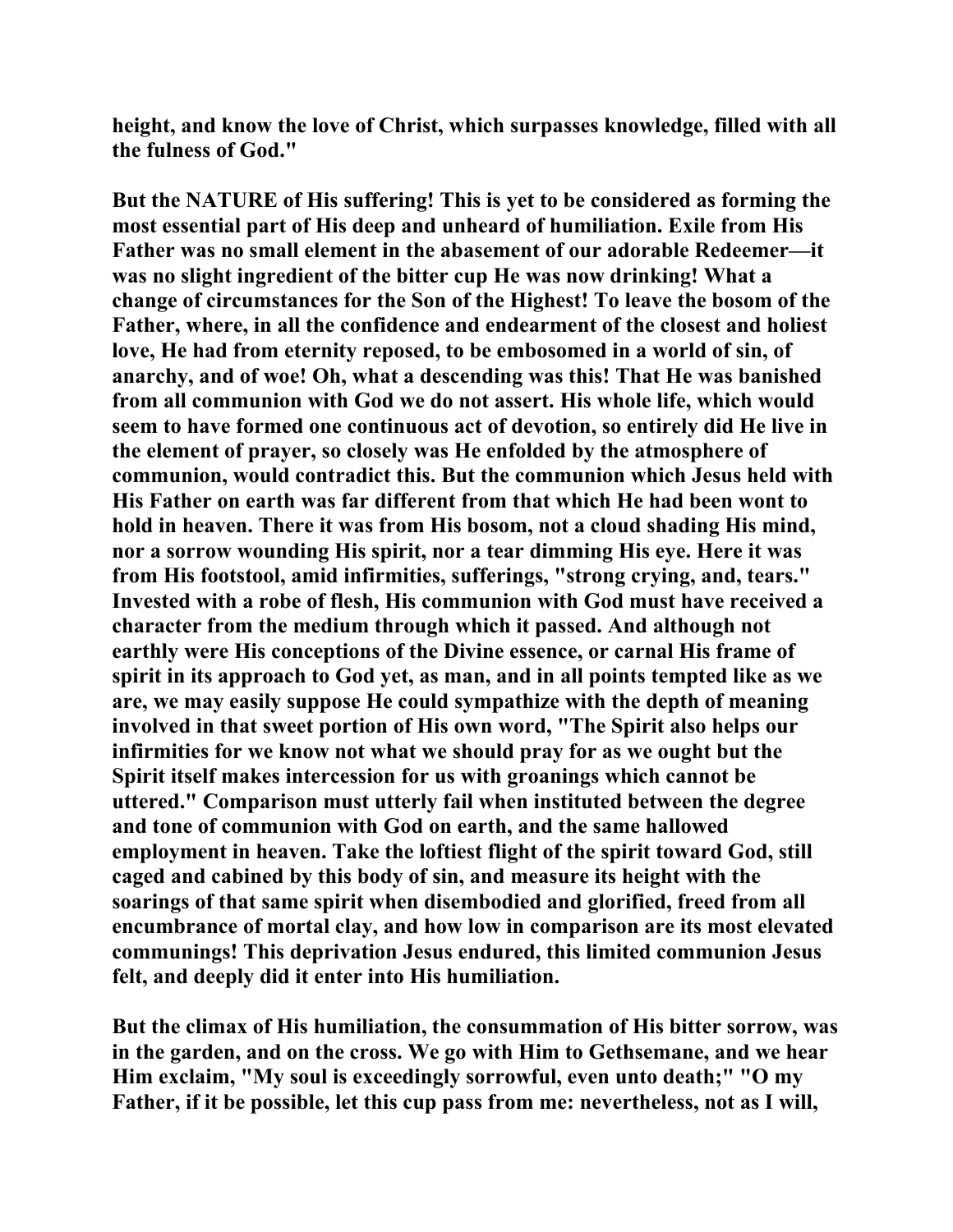**but as You will;" "And being in an agony, He prayed more earnestly; and His sweat was as it were great drops of blood falling down to the ground." We follow Him to Calvary, and amid the darkness and throes of nature, and the still deeper darkness and throes of His soul, a cry more plaintive and more bitter breaks upon the ear: "My God, my God, why have You forsaken me?" "Jesus knowing that all things were now accomplished, that the Scripture might be fulfilled, said, I thirst. Now there was set a vessel full of vinegar: and they filled a sponge with vinegar, and put it upon hyssop, and put it to His mouth. When Jesus therefore had received the vinegar, He said, It is finished: and He bowed His head, and gave up the spirit. And, behold, the veil of the temple was rent in twain from the top to the bottom; and the earth did quake, and the rocks rent; and the graves were opened; and many bodies of the saints which slept arose. When the centurion, and those who were with him, watching Jesus, saw the earthquake, and those things that were done, they feared greatly, saying, Truly this was the Son of God."** 

**Here we rest. We have descended with Him from the sunny heights of His glory to the dark depths of His abasement: further than this we cannot pass. We have traveled with Him to the utmost limit of ignominy; beyond it, it would seem, He Himself could not go. Now did the storm, which for ages had been gathering strength, break upon Him in its overwhelming fury. Now did He endure the wrath of God to its uttermost. No shield was around Him, no refuge was over Him, no advocate pleaded for Him. His head was uncovered to the tempest, His person was bowed to the stroke, and He met both in their fiercest onset. Oh, was it no humiliation now to the Son of God? Hear His bitter complaints: "Save me, O God, for the waters are come in unto my soul. I sink in deep mire, where there is no standing; I am come into deep waters, where the floods overflow me. I am weary of my crying; my throat is dried; mine eyes fail while I wait for my God. Those who hate me without a cause are more than the hairs of my head; those who would destroy me, being my enemies wrongfully, are mighty: then I restored that which I took not away." Thus sank the eternal Son! Thus bowed to the dust the Redeemer of men! Here let us pause, and adore Him who, though "equal with God, humbled Himself, and became obedient unto death, even the death of the cross."** 

**Briefly tracing some of the vast BLESSINGS which this subject secures to the Church of God, the glory which belongs to the Redeemer in His humiliation and sufferings will thus more fully appear.** 

**The first that presents itself to the mind is the deep and broad foundation**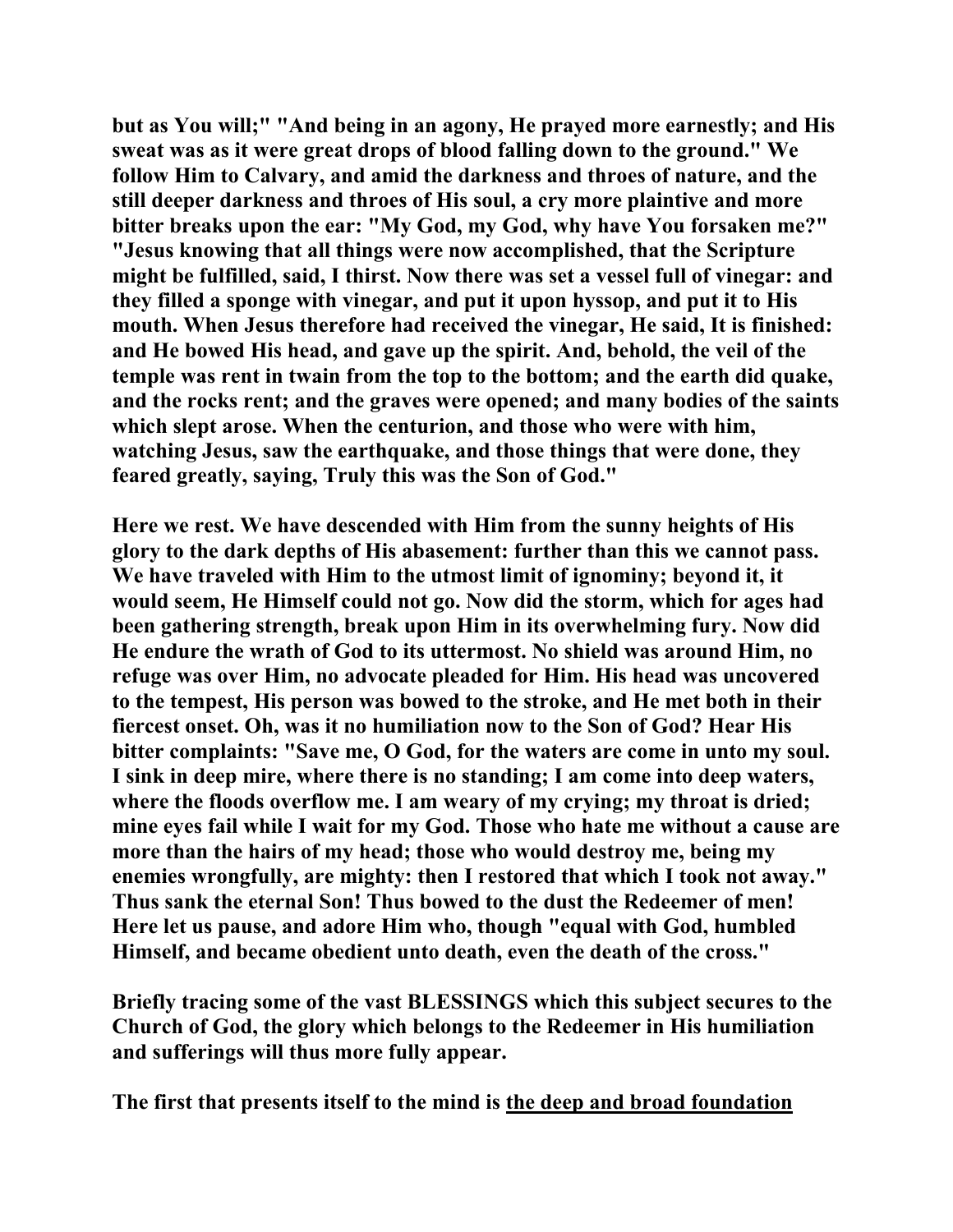**which it lays for the salvation of the Church. There could have been no restoration of man, and no satisfaction to law and justice, but in the humiliation of the Son of God. The very necessity of the case demanded it. The Divine government had been dishonored—that dishonor could only be removed by the humiliation of one equal in dignity, holiness, and glory, even an infinite Being. The humiliation of every angel in heaven would not have effaced a single stain of its reproach, nor have restored a single beam of its glory. The law of God had been humbled, justice demanded, as the price of its reparation, the humiliation of the Lawgiver Himself. The incarnate God did humble Himself, and became obedient unto death, even the death of the cross. Thus it was Jesus restored that which He took not away. He restored holiness to the law—satisfaction to justice—dignity to the Divine government—honor to God, and happiness and immortality to man. "Then I restored that which I took not away." Oh, what a stable foundation is thus laid for the fall salvation of every believer!** 

**The humiliation of the Redeemer opens a fountain of infinitely great and everglorious grace. Nothing could we have known of the glory of His person, nothing of the character of God; and all the things of His hidden love must have remained forever sealed, had He not so humbled Himself. His coming forth, invested not with the dazzling robes of His infinite majesty, but wearing our degraded nature, descending to our state of deep abasement, yes, sinking infinitely deeper than we, throws open a treasury of grace as rich in its glory, and ample in its supply, as were the dark humiliation and deep poverty which made it ours.** 

**Here is glory springing from His abasement—it is the "glory of His grace;" "We beheld His glory, full of grace." This fulness of grace in Jesus includes all that a poor sinner needs, all that a necessitous believer requires, all that the glory of God demanded. Here is the grace of pardon in all its fulness—the grace of justification in all its fulness—the grace of sanctification in all its fulness—the grace of consolation in all its fulness—the grace of strength in all its fulness. "It pleased the Father, that in Him should all fulness dwell." Grace is poured into His lips, and gracious words proceed from His lips. Hearken! "Come unto me, all you that labor and are heavy laden, and I will give you rest." Hearken again! "Him that comes unto me, I will in no wise cast out." Does He not bind up the broken heart? Does He not preach glad tidings to the meek? Does He not "satisfy the hungry soul, and satiate the weary soul with goodness?" Has He ever sent the poor empty away? Was He ever known to turn His back upon one humble comer drawing near, bowed with guilt,**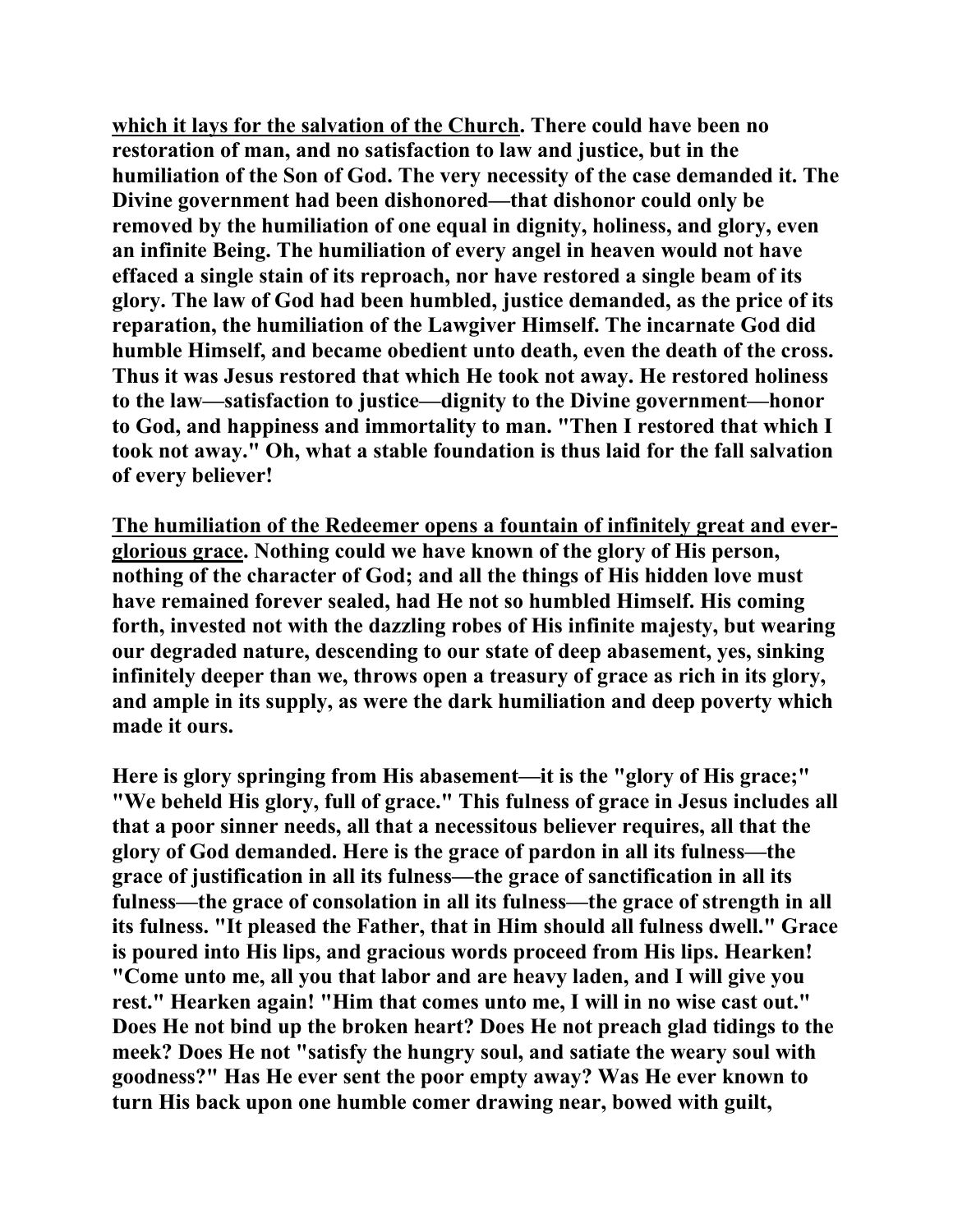**disconsolate with sorrow, oppressed with trial? Never! never! Oh, it is with infinite delight—delight of the depth of which we can form no conception that He welcomes poor sinners. He thinks of His own humiliation for sin; He remembers His own sorrows and tears, agonies and death; and throwing Himself, as it were, into the very center of a bosom storm-tossed with godly grief, He seeks to soothe and hush it to a calm. And how does He allay the tempest? He pours the oil of His own love upon the waves: He sprinkles the conscience with that blood which cleanses from all sin, and bids the soul go in peace. Dear reader, where least we should have expected it, Jesus is set before us, the "Door of hope," even in the deep valley of His humiliation. "I will give the valley of Achor for a door of hope." The Gospel of this precious promise is found in the wondrous theme we are now contemplating—the humiliation of the incarnate God. To that humiliation we must sink, into that valley we must descend. Convinced of sin, separated from all self-reliance and creature-trust, emptied, humbled, laid low in the dust before God, we shall then find Jesus to be the "Door of hope" set open before us in the deep and dark valley of our poverty, hopelessness, vileness, and abasement. Just the Door we need, is Jesus. A Door to a Father's forgiving heart; a Door to God's reconciled love; a Door to the sweetest, closest, holiest fellowship and communion; a Door into heaven itself; a Door so wide, that the greatest sinner may enter—so free, that the penniless may come.** 

**"Here the hopeless may draw near; Jesus bids them stay no more, And receives them graciously. "Door of** *mercy* **open wide, He that will may enter here; Find in Jesus' pierced side Shelter from each rising fear. "Door of** *pardon* **for the vile, Here the vilest enter in, Find the fruit of Jesus' toil Full atonement for their sin. "Door of** *peace***, yes, peace with God, Sinners may adore and bless Peace, the fruit of Jesus' blood, Peace, the fruit of righteousness. "Door of** *heaven***, there saints shall raise Loud hosannas swelling high, And in gratitude and praise**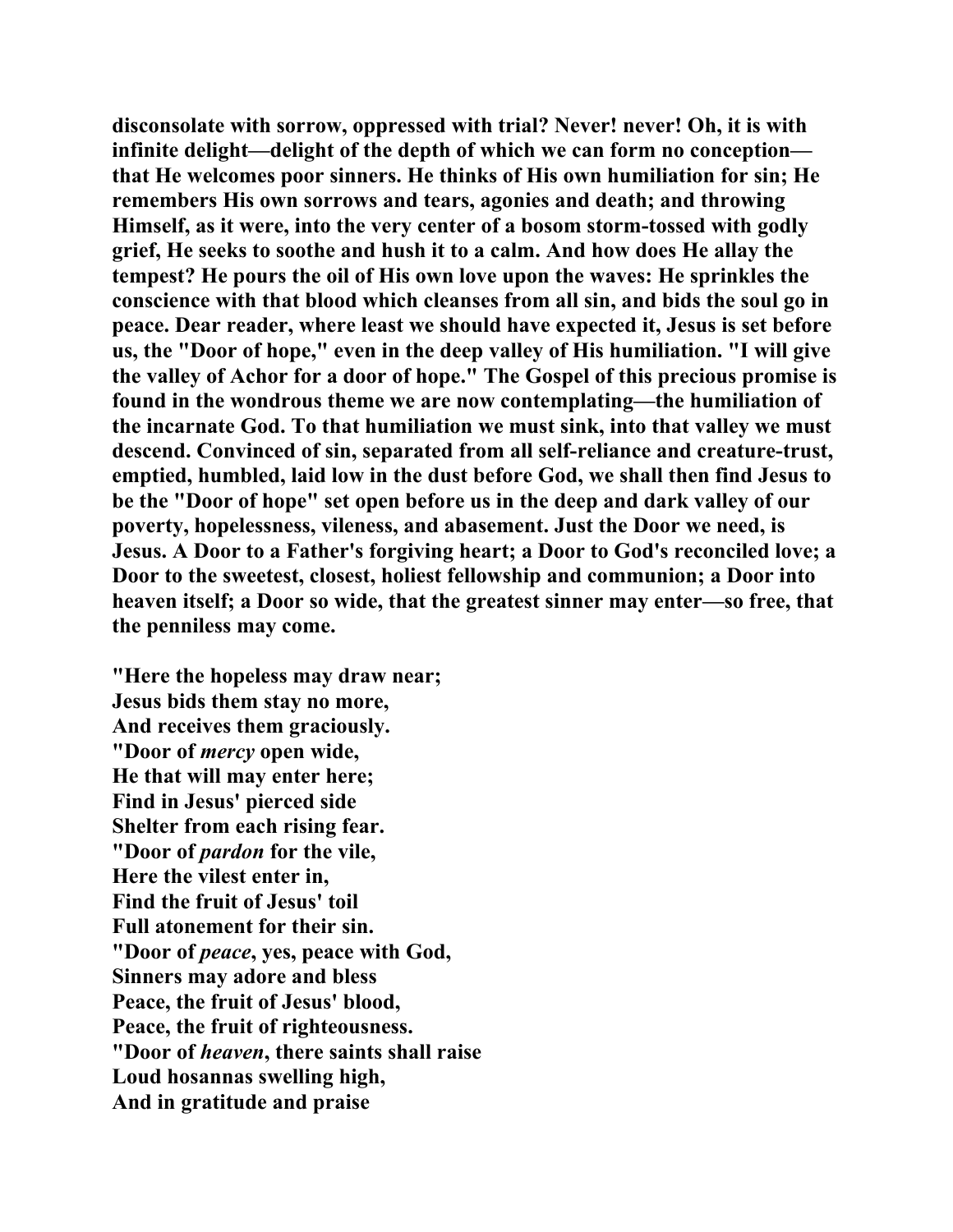**Spend a long eternity."** 

**The humiliation of Christ is also the believer's path to the enjoyment of the richest blessings here, and the highest glory hereafter. How little do we associate our most costly mercies, and even those which we are accustomed to esteem of a more ordinary character (although every mercy is infinitely great), with the abasement of our Lord! How seldom do we trace our happy moments, and hallowed joys, and high delights, and sacred scenes, and precious privileges, to this dark part of His eventful history! And yet all flow to us through this very channel, and but for this, never, never had been ours. When the ocean of His goodness rolls in upon me, wave on wave—when I feel the cheering warmth of creature smiles beaming sweetly and fondly—when I review, one by one, my personal, domestic, and relative mercies—when even the cup of cold water, offered by the hand of Christian kindness, moistens my lips—what is the thought that forces itself upon my mind? "All this springs from the deepest humiliation of my adorable Christ!" And when I ascend into the higher region of** *grace***, and survey the blessings so richly and so freely bestowed—a rebel subdued—a criminal pardoned—a child adopted—a royal priest anointed—union with Christ—covenant relationship with God—access within the holy of holies—conformity to the Divine image—still more deeply am I overwhelmed with the thought, "All this proceeds from the infinite abasement of the incarnate God!" And when yet higher still I ascend, and passing from grace to** *glory***, contemplate the heaven of bliss that awaits me in one moment absent from the body of sin, and present with the Lord, away from the world, beautiful though it is, because God has made it, yet the throne of Satan, the empire of sin, the scene of sorrow, pollution, suffering, and death; and eternally shut in with God, where all is joy, and all is holiness made perfectly holy, and consequently perfectly happy, to sin no more, to sorrow no more, to weep no more, to wander no more, to fall no more, oh, how full of glory then becomes the humiliation of my incarnate Lord! Beloved, when God exalts you, remember it is because your Savior was abased. When your cup is sweet, remember it is because His cup was bitter. When you do press your mercy fondly and closely to your heart, remember it is because He pressed His heart to the spear. And when the eye of faith and hope looks forward to the coming glory, oh, forget not that because He endured your hell, you shall enjoy His heaven!** 

**How gloriously does the love of the Father towards us shine in the humiliation and sufferings of Jesus! How deep, how immense, how real that love must be, thus to have dealt with His beloved Son, in order to waft all the blessings of**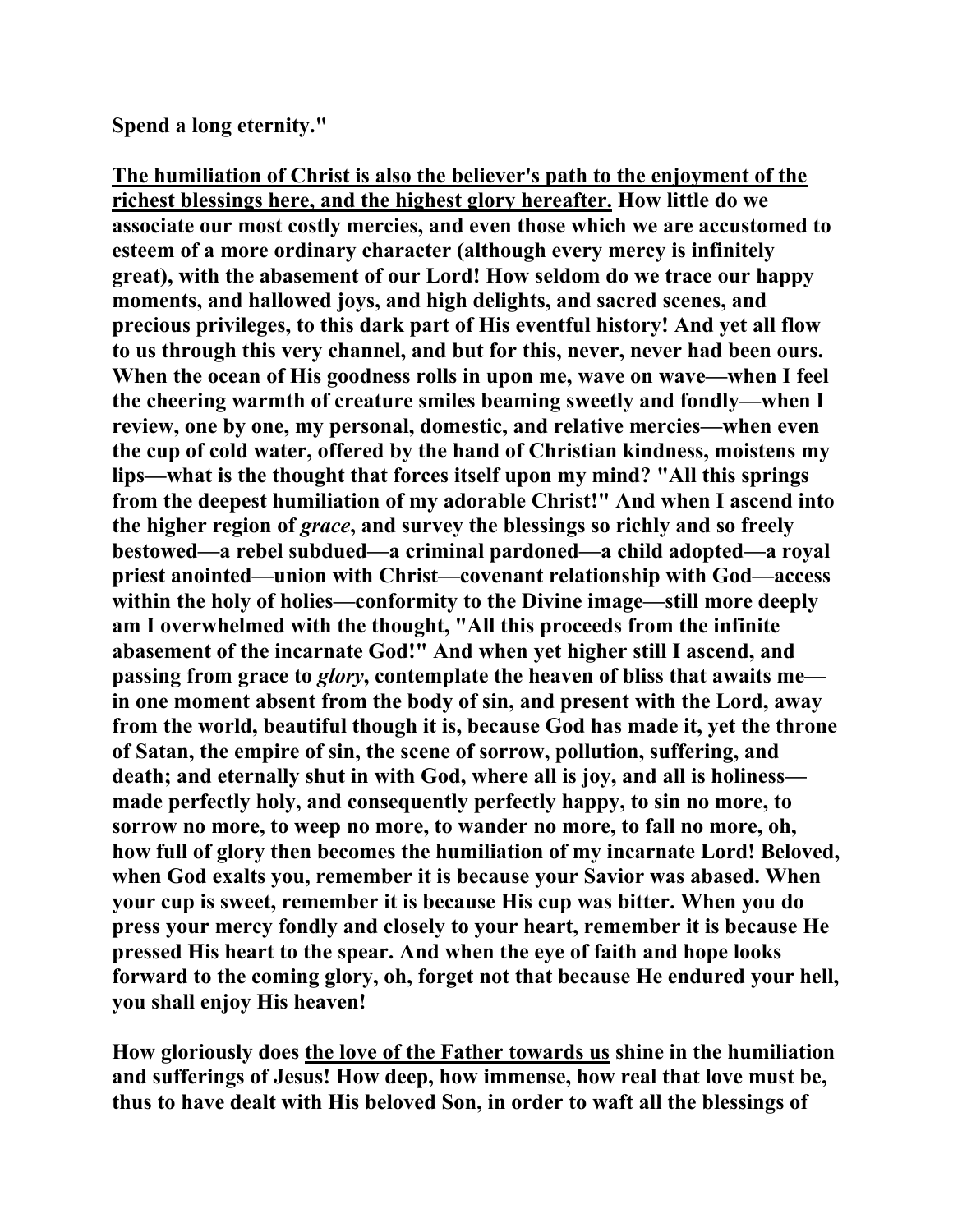**heaven and immortality into our souls! If I want to know in some degree the height of the Father's love, I must in a proportionate degree know the depth of the Son's humiliation. Beloved, ponder this amazing truth. Sink down into it until you find it too deep for mortal thought to fathom; grasp it until its infinite dimensions expand beyond your powers of conception. God is love, and loving His Son, God loves you; and the strong and costly proof of it is, that He resigned Jesus to the shame and the spitting, gave up His darling One to the power of the dogs, and abandoned Him to darkness and woe upon the cross, withdrawing every beam of light from His mind, and every drop of consolation from His heart. Love prompted the gift, love constrained to the surrender, love sank Him low, and love stands pledged to give you every blessing that you need; and this is its security—"He that spared not His own Son, but delivered Him up for us all, how shall He not with him also freely give us all things?" Oh ascend from your narrow, straitened views of the Father's love! They dishonor that Father, they undervalue His gift, they grieve the Spirit, and they bring leanness into your own soul. In the humiliation and sufferings of Jesus, God has unlocked every chamber of His heart, and invites you to enter and revel amid their untold riches. In view of this stupendous truth, He asks you to surrender yourself simply and unreservedly to His government and service—to walk obediently—to trust implicitly—to bow resignedly—to imitate closely—and to be ever ascending in faith, and hope, and love, towards your heavenly home.** 

**A spiritual and continued contemplation of the Redeemer's humiliation supplies a powerful check to sin. What is every sin committed, but opening afresh the wounds, and re-acting anew the humiliation of Jesus? Oh, how hateful must that sin appear in our serious moments, which shut out the sun of God's countenance from the soul of Christ, and sunk Him to such inconceivable depths of humiliation! We need every view of Divine truth calculated to sanctify. At present, the deepest sanctification of the believer is imperfect: his loftiest soarings towards holiness never reaching the goal. And yet to be ever thirsting, panting, wrestling, and aiming after it, should be classed among our highest mercies. Oh, we too much forget this truth, that the thirsting for holiness is as much the Holy Spirit's creation, as it is His work to quench that thirst. "Blessed are those who hunger and thirst after righteousness;" or, Blessed are they who have the desire for Divine conformity, who long to know Christ, and to resemble Christ more perfectly. They may never reach the mark, yet ever pressing towards it—they may never attain to their standard, yet, ever aiming for it, they are truly blessed. Here, then, is one powerful means of attaining to holiness—the spiritual eye**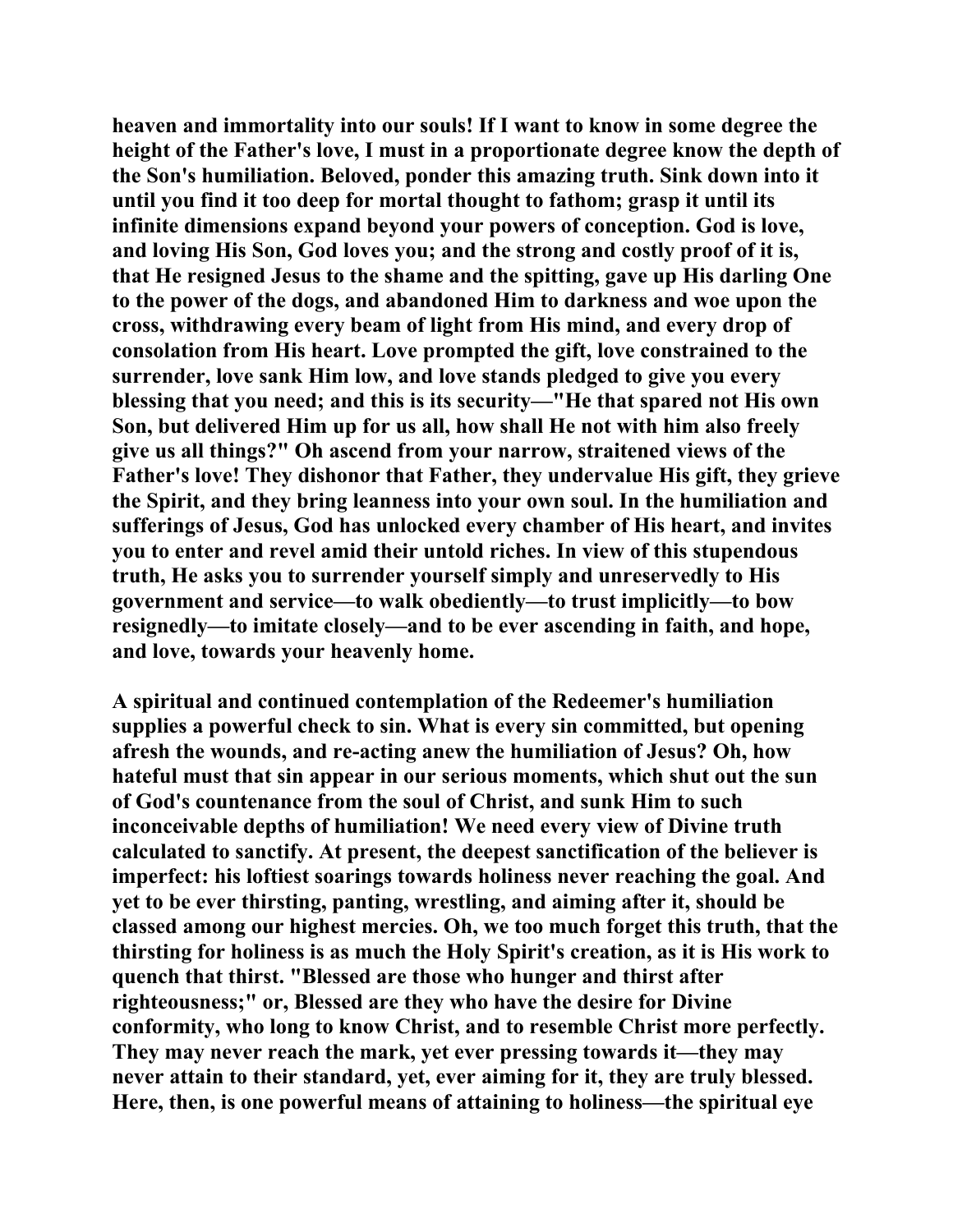**brought in close and frequent contact with the lowly life of God's dear Son. But for our sins, His mind had never been shaded with clouds, His heart had never been wrung with sorrow, His eye had never been bedewed with tears, He had never suffered and died, had never known the wrath of the offended God.** 

**How fraught with soothing and consolation is this subject to the bereaved and tried believer! It tells you, weeping mourner, that having drained all His wrath, and poured it on the head of your Surety, nothing is reserved for you in the heart of God but the deep fountain of tender mercy and lovingkindness. Then where springs your present trial, but from the loving heart of your Father? In the life of Jesus all was humiliation, in the life of the believer all is glory; and all this glory springs from the headship of Christ. In every step that He trod, He is one with him—the only difference being that Jesus changes positions with the believer, and thus what was bitter to Him becomes sweet to us; and what was dark to Him, becomes light to us; and what was His ignominy and shame, becomes our highest honor and glory.** 

**Humbling as may be the way God is now leading you, do not forget that the great end is to bring you into fellowship with Christ's humiliation—into a more realizing oneness with your tried Head. How contracted were the believer's views of, and how limited his sympathy with, the abasement of God's dear Son, but for the humiliation of His life, but for the way the Lord leads him about in order to humble him! Deut. viii. To be brought into sympathy with you in all the gloomy stages of your journey, "He humbled Himself;" and that this feeling might be reciprocal, bringing you into a sympathy with the dark stages of His life, He humbles you. But deep as your present humiliation may be, you cannot sink so low, but you will find He sunk yet lower, and is therefore able to sustain and bear you up. "I was brought low, and He helped me." Never can Christians sink beneath the everlasting arms; they will always be underneath you. You may be sorely tried—deeply bereaved—fearfully tempted—painfully wounded. Saints and sinners, the Church and the world, may each contribute some bitter ingredient to your cup; nevertheless, the heart of Jesus is a pavilion within whose sacred enclosure you may repose until these calamities be overpast. Your greatest extremity can never exceed His power or sympathy, because He has gone before His people, and has endured what they never shall endure. In the shadow now deepening around you, there is no frown; in the bosom of the cloud now gathering over you, there lurks no thunderbolt. On the path along which you tread, no lightning gleams, for Jesus has borne it all, and borne it**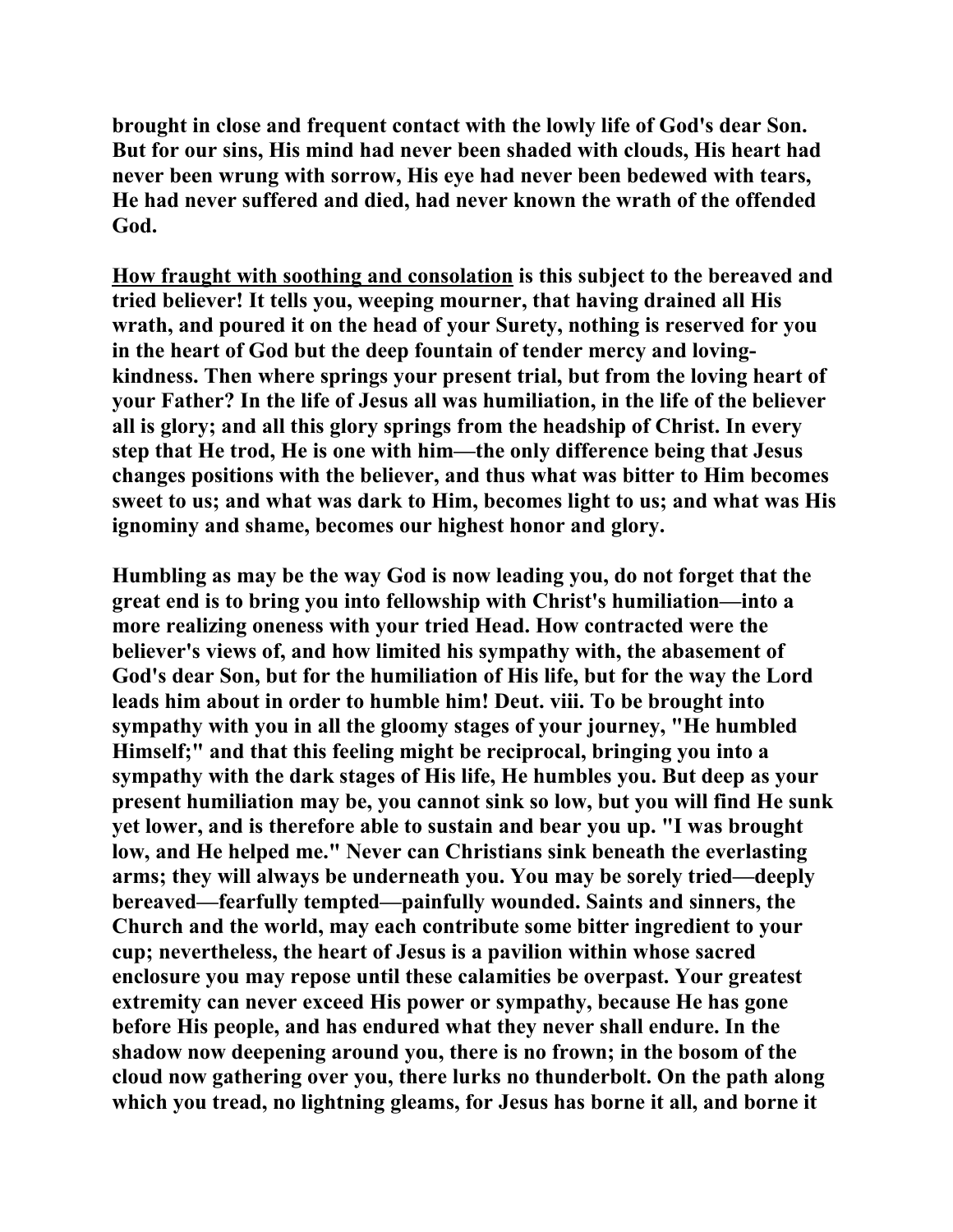**all away. Do not be tempted, then, to believe that your case, extreme as it may be, can exceed the limit of His compassion, power, and sympathy. Behold what glory thus springs from the humiliation and sufferings of our adorable Redeemer!** 

**This subject is of an eminently practical tendency. It especially points to Christ as an example. In view of the Redeemer's humiliation, how appropriate and forcible is the exhortation: "Let this mind be in you, which was also in Christ Jesus!" The great and holy lesson the Lord the Spirit would inculcate as the foundation of this truth, is profound self-abasement, increasing, habitual lowliness of mind. Never was so holy a precept based upon such a doctrine, illustrated by such an example, and enforced by such a motive as this. It would seem, while descending into the dark valley of Divine abasement, as though all human self-exaltation must wither, and all self-glory must die. The atmosphere would seem too pure for** *affections so vile* **to exist even for a moment. It must be acknowledged as a truth of great moment, that only beneath the cross is this holy and precious grace truly cultivated and nurtured. There can be no evangelical humility until sin is felt and deplored, and Christ is seen and loved. The Lord, by various processes, may seek to "hide pride from men." Beneath the hand that has smitten, the haughty spirit, if it does not cherish secret and determined rebellion against the dispensation, may for a while be subdued, and the lofty look be laid low; but the pressure once removed—the sorrow vanishing, with it often vanishes all semblance of real humility and submission; and the spirit is more haughty and the eye more lofty than before.** 

**But a spiritual, inward perception of this stupendous truth-God humbling Himself for man's transgression—the eternal Spirit laying it upon the heart with sanctifying power, begets a spirit of deep self-abasement, and promotes that lowliness and humbleness of mind with which Jehovah deigns and delights to dwell. Oh, how leveling is a sight of the cross of the incarnate God to human pride! Bereavements may empty—afflictions may humble—trials may subdue, and in the hand of the sanctifying Spirit they often work wonders for a child of God, and are not to be despised, or in any degree lightly esteemed; but the cross in the heart, this, this it is which truly and effectually lays the soul prostrate in the dust before the holy God, with deep abhorrence of self, and of sin's exceeding sinfulness.** 

**But what is it to have "the mind that was in Christ?" We answer, it is to be ever aiming after the highest perfection of holiness. It is, to have the eye of**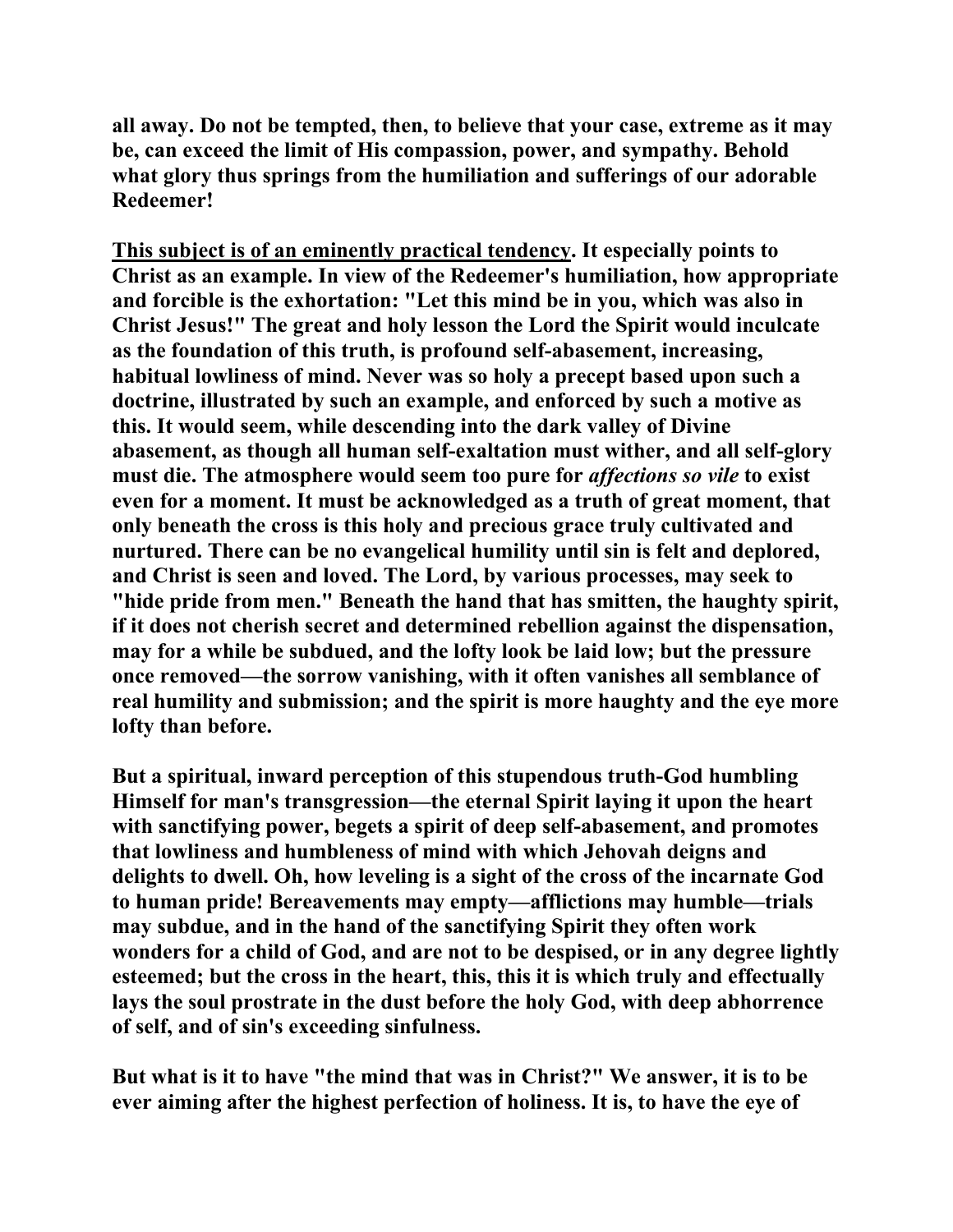**faith perpetually on Jesus as our model, studying Him closely as our great example, seeking conformity to Him in all things. It is, to be regulated in all our conduct by His lowly spirit. First, with regard to** *others***—to choose the low place, to acknowledge God in and to glorify Him for the grace, gifts, and the usefulness bestowed on other saints, and to exemplify in our social communion the self-denying, expansive benevolence of the Gospel, which enjoins the duty of not seeking paramountly our own interests, but to sacrifice all self-gratification, and even honor and advantage, if, by so doing, we may promote the happiness and welfare of others—thus it is to live, not for ourselves, but for God and our fellow-men; for "no man lives to himself, and no man dies to himself;" in the spirit of Him who, on the eve of returning to His glory, took a towel and girded Himself, and washed His disciples' feet, it is to serve the saints in the most lowly acts and offices. Second, it is to exemplify, with regard to** *ourselves***, the same lowly spirit which He breathed. It is to be little in our own eyes—to cherish a humble estimate of our gifts, attainments, usefulness, and station—to be meek, gentle, and submissive under rebuke and correction—to "seek not great things for ourselves,"—to court not human praise, watching our hearts with perpetual vigilance and jealousy, lest we thirst for the "honor which comes from man, and not the honor which comes from God only." It is to contribute to the necessities of saints without begrudging, to give to Christ's cause without ostentation, to do good by stealth—to seek, in all our works of zeal, and benevolence, and charity, to** *hide ourselves***, that self may be perpetually mortified—in a word, it is to hunger and thirst after righteousness, to be poor in spirit, lowly in mind, to walk humbly with God, and to live to, and labor for, and aim after, the glory of God in all things. This is to have the "mind that was also in Christ Jesus."** 

**There cannot, perhaps, be a position, however peculiar and difficult, in which the believer may be placed, but he will find that Jesus, either by** *precept* **or**  *example***, has defined the path in which he should walk. Let me illustrate this, by citing a few individual cases. The subject of this chapter pointedly and solemnly addresses itself to the rich. Circumstanced as you are by the providence of God, you have need closely and prayerfully to ascertain how, in your situation, Jesus walked. One of the peculiar snares to which your station exposes you is high-mindedness, and consequent self-trust and complacency. But here the Lord Jesus presents Himself as your example. He, too, was rich; creating all things, He possessed all things. The Creator of all worlds, all worlds were at His command. Yet, amazing truth! in the days of His humiliation, He was as though He possessed nothing, "Though He was rich, yet for our sakes He became poor." In view of such an illustrious Pattern,**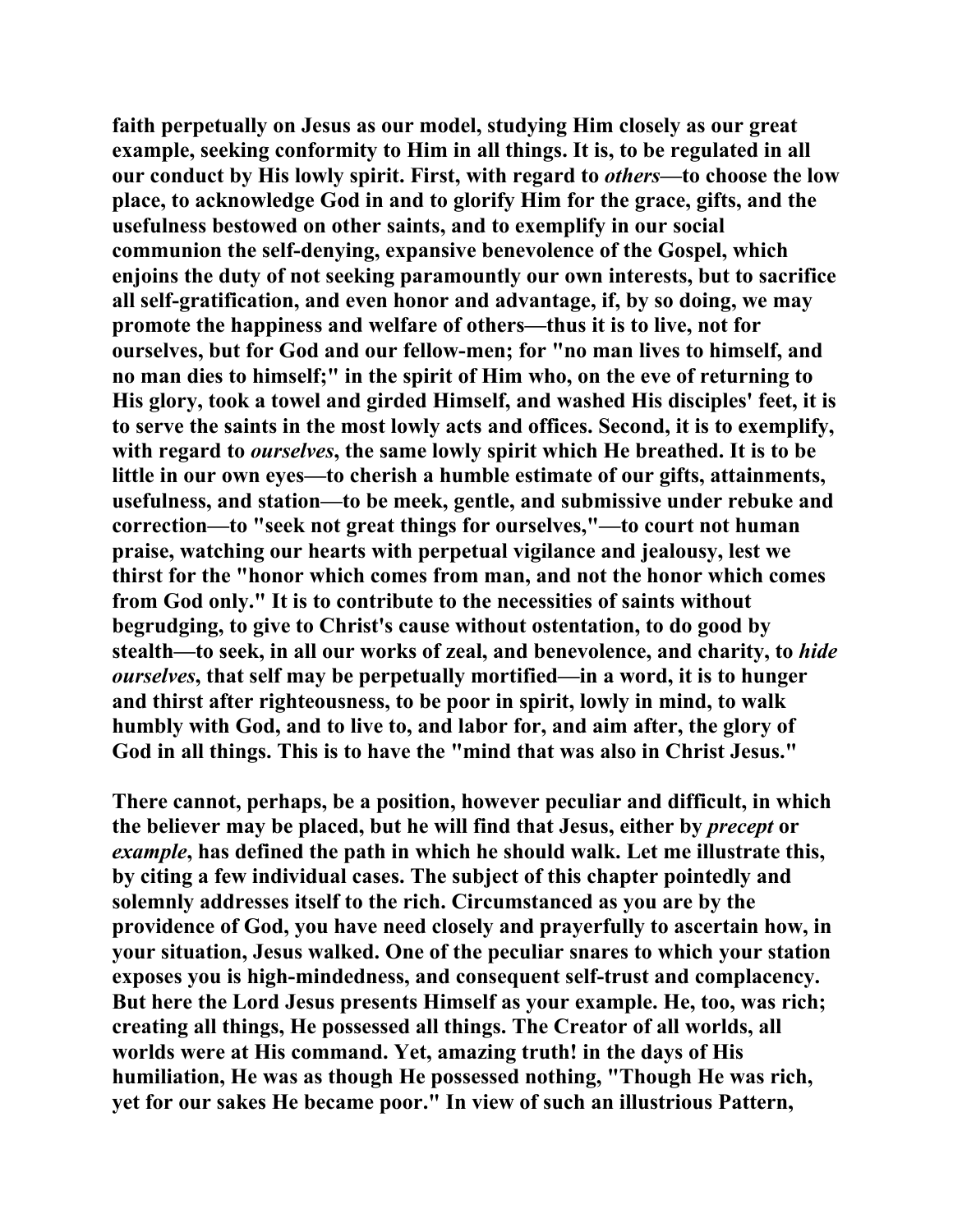**what is your duty? Simple and obvious. You are in a degree to become poor, by devoting your substance to the glory of God. To amass wealth, for the purpose of hoarding it, is contrary to the spirit of the Gospel, and is opposed to the teaching and example of Christ. It is a sin—an awful, a soul-periling sin. It exposes you to a vortex, which has already drawn and engulfed within its fearful abyss thousands of rich professors. Unless you are strictly following the steps of Christ, as one to whom immense responsibilities attach in connection with worldly prosperity, increasing wealth, or already acquired affluence, you are encircled by imminent danger. Your property is a talent, for which, as a steward, you are as certainly and as solemnly accountable to God as for any other. It is perhaps the one talent that He has given you. What if you bury it in covetousness, or in prodigal expenditure and self-indulgence, refusing to relax your grasp of it to promote His cause and truth, who became poor to enrich us; how will you meet His scrutiny and His glance when the judgment is set, and He demands an account of your stewardship? Nor is it a small, though, perhaps, a solitary talent. Bestowed upon but few, the obligation becomes the greater to consecrate it unreservedly to the Lord. And how can you withhold it, in view of the claims which crowd upon you on either hand? What! are you at a loss for a channel through which your benevolence might flow? Are you inquiring, "How shall I devote my property to God? To what especial object shall I contribute of my substance? In what way may this my one talent best answer the end for which it is bestowed?" Cast your eye around you—surely you cannot long hesitate. Survey the map of Christian missions, is there no part of Christ's kingdom languishing through an inadequacy of pecuniary support? Is there no mission embarrassed, if not abandoned, no laborious missionary disheartened, perhaps recalled, for the lack of that very substance which you are either hoarding up in the spirit of avarice, or lavishing in unnecessary and extravagant selfishness, or else, in the anticipation of a posthumous benevolence, have locked up in a piece of dry parchment, in the shape of a testamentary bequest, to be disposed of after your death? Is there no important enterprise impeded in its course of benevolence by the lack of funds?—no useful society discouraged and crippled through the narrowness and insufficiency of its resources? Is there no important sphere of labor in your vicinity neglected, no spot in the moral wilderness entirely untilled, because the means to supply and sustain an effective agency have been lacking? Is there no sanctuary of God burdened with debt, the existence of which presses like an incubus upon the spiritual prosperity and zealous exertion of the Christian community worshiping within its walls, and which your outstretched hand could remove and cast away? Is there no faithful, hard working minister of Christ within your**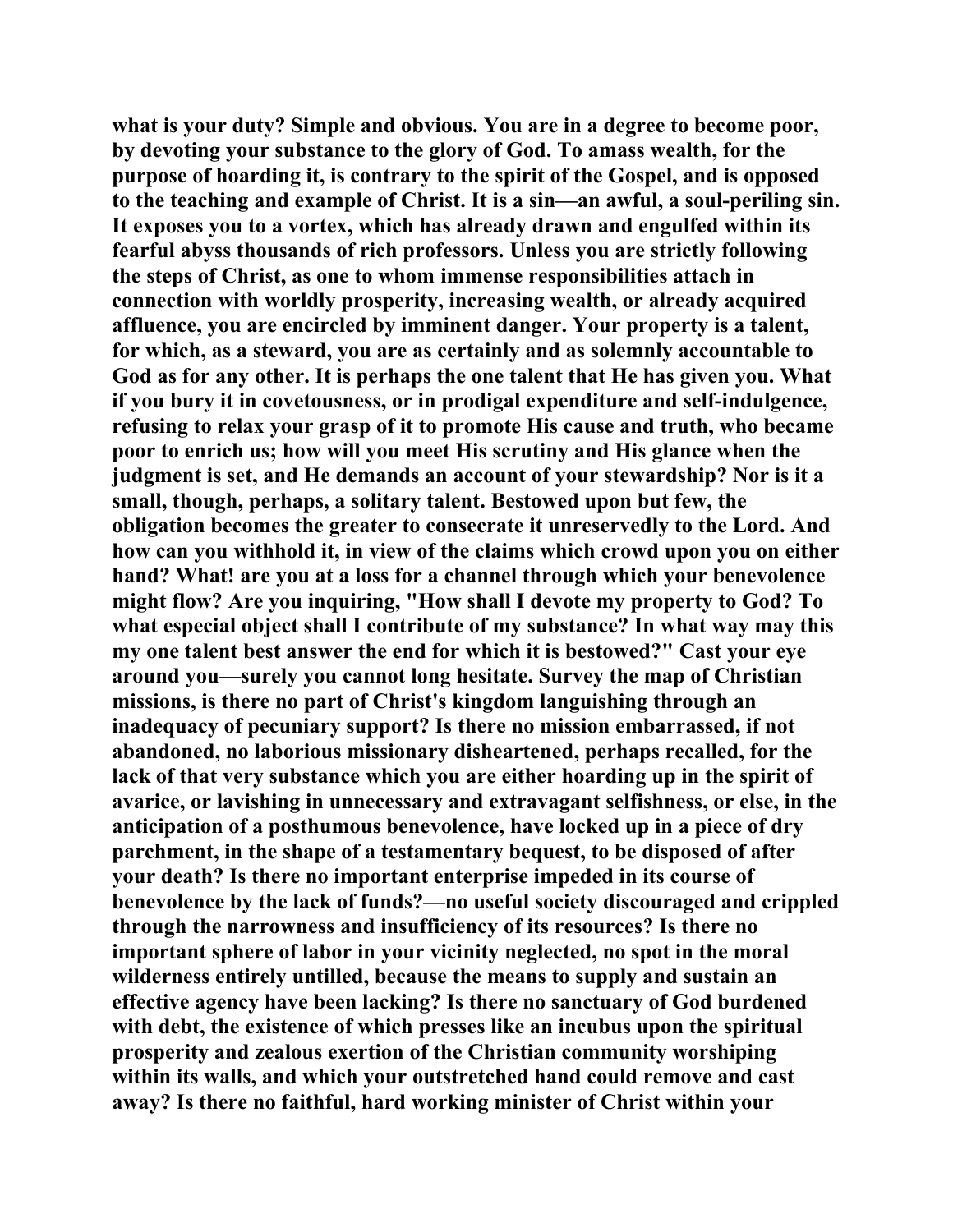**knowledge and your reach, combating with straitened circumstances, oppressed by poverty, and toiling amid lonely care, embarrassment, and anxiety, studiously and delicately screened from human eye, which it is in your power to alleviate and remove? Is there no widow's heart you could make to sing for joy? no orphan, whose tears you could dry? no saint of God tried by sickness, or need, or imprisonment, from whose spirit you could lift the burden, and from whose heart you could chase the sorrow, and from whose feet you could strike the fetter? Surely a world of need, and woe, and suffering is before you, nor need you yield to a moment's hesitation in selecting the object around which your charity should entwine.** 

**Here, then, is your example. Jesus became poor, lived poor, and died poor. Dare you die a rich man, an affluent professor? I beseech you, ponder this question. If your Lord has left you an example that you should follow His steps, then you are called upon to become poor, to live poor, yes, even to die poor for Him.** 

**But especially are you exhorted to rejoice in that, by the grace of God, you are made low. That in the midst of so much calculated to nourish the pride and lofty independence of the natural heart, you have been made to know your deep spiritual poverty, and as a sinner have been brought to the feet of Jesus. By that grace only can you be kept low. Here is your only security. Mere wealth invests its possessor with no real power or greatness. It confers no moral nor intellectual glory. It insures not against the inroad of evil. It throws around no shield. It may impart a measure of artificial importance, authority, and influence in the world's estimation; beyond this, what is it? Unsanctified by Divine grace, it entails upon its unhappy possessor an innumerable train of evils. As a Christian man, then, exposed to the snares of even a moderate degree of worldly prosperity, your only security is in drawing largely from the "exceeding riches of Christ's grace;" your true wealth is in the fear of God ruling in your heart, in the love of Christ constraining you to "lie low in a low place;" to bear the cross daily; to walk closely, obediently, and humbly with God; employing the property with which He has entrusted you as a faithful steward; your eye ever "looking unto Jesus" as your Pattern.** 

**Equally full and pointed in its instruction is this dark page in the Redeemer's history, to those of His saints who, by the providence of God, are placed in elevated walks in life, and upon whom are conferred the distinctions of human rank, power, and greatness. To assert, as some have done, that the word of God refuses to recognize human distinctions in society, and that when Divine grace takes possession of the heart, it becomes the duty of its subject to**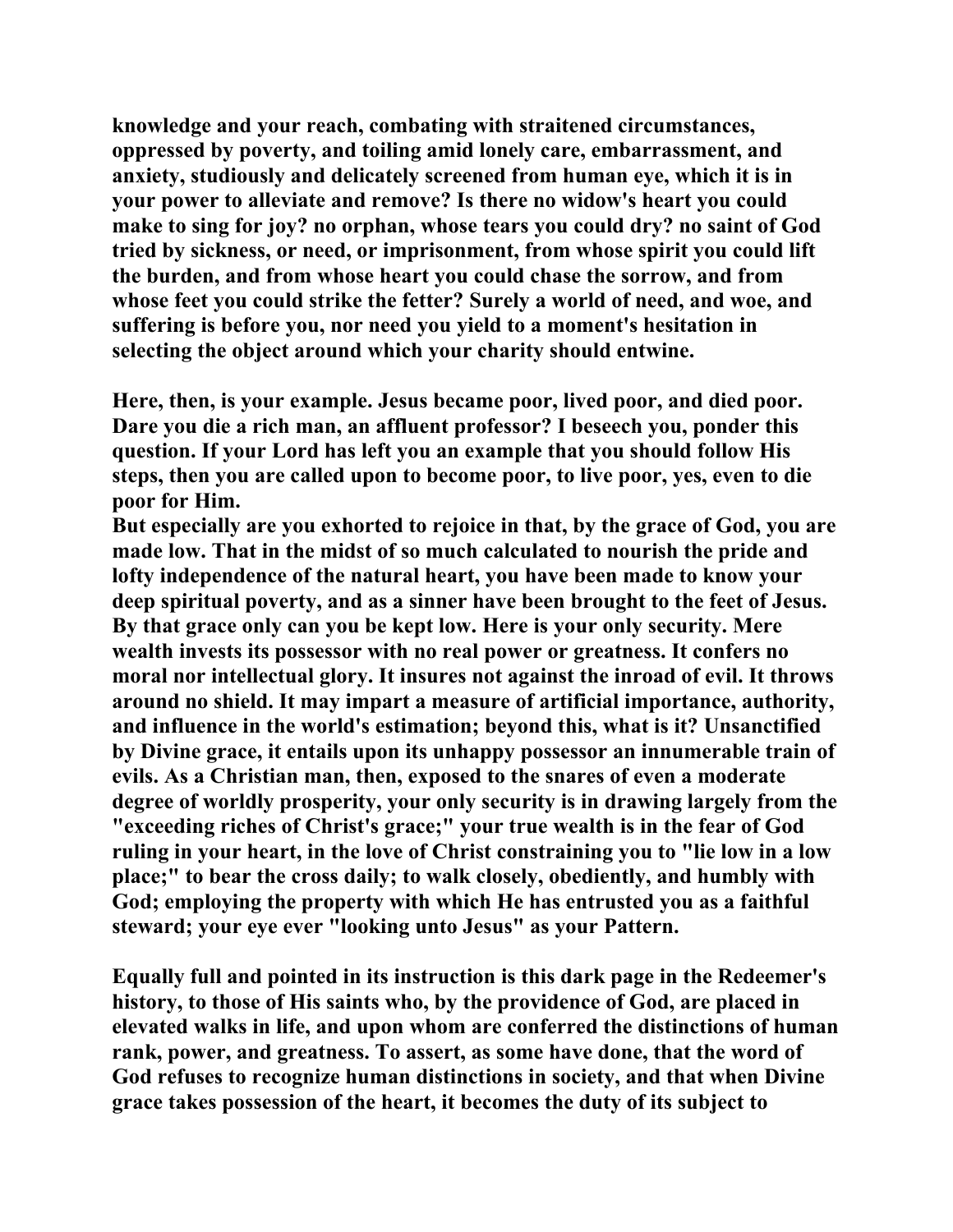**relinquish the rank, forego the influence, descend from the position, and go out of the sphere of life in the possession of which grace found him, would seem, not only to transcend the wisdom, but even to arraign the providence of God.** 

**He who despises a rich man because he is rich, as much reproaches God, as he who oppresses a poor man because he is poor. The same providence which ordained the one, created the other. In the one case, we reproach God for creating the rich, and in the other, we reproach Him for creating the poor. In both we impeach His sovereignty, wisdom, and goodness. There is much in the leveling and equalizing spirit of the age to awaken strong suspicion and alarm. Let us be clearly understood. With the holy desire and fervent prayer of those who long for a clearer and wider line of demarcation between the Church and the world—for a more visible separation of the one from the other—for more spirituality among the Lord's people—more heavenly-mindedness, less sinful conformity to, and unnecessary mingling with, the world, we truly and deeply sympathize. But with the spirit to which we have alluded—a spirit which seeks to sap the foundation of human governments, to upheave human society, to loosen its bonds, annihilate its orders, and equalize its distinctions, we can have no sympathy whatever, believing it opposed to the spirit of true Christianity, which inculcates upon all men reverence for the civil power; which enjoins homage to kings, obedience to magistrates, prayer for all that are in authority, "honor to whom honor, and tribute to whom tribute is due;" remembering that "the powers that be are ordained by God."** 

**Would it not also appear on examination, that, even among many saints of God, views are found to exist, the tendency of which is to foster a similar principle to that we have just reprehended? There would seem to be an impression—though the idea would probably meet with instant rejection that providence and grace are opposed to each other—that, when the purpose of grace is accomplished, the arrangements of providence must be broken up; in other words, that the grace of God disqualifies for the previous sphere of elevated life which the providential arrangements of God had assigned to its subject. We think such an idea, practically acted upon, as some have done, fraught with many and serious evils. God will be glorified in everything that He has created, from the mote in the sunbeam to the highest product of His power. Especially is He glorified in maintaining His saints in the different spheres and relations of life in which His grace has called them. Thus He makes use of one believer's rank, of another's wealth, of another's influence, of another's attainments. On all is inscribed, "Holiness to the Lord;" and all,**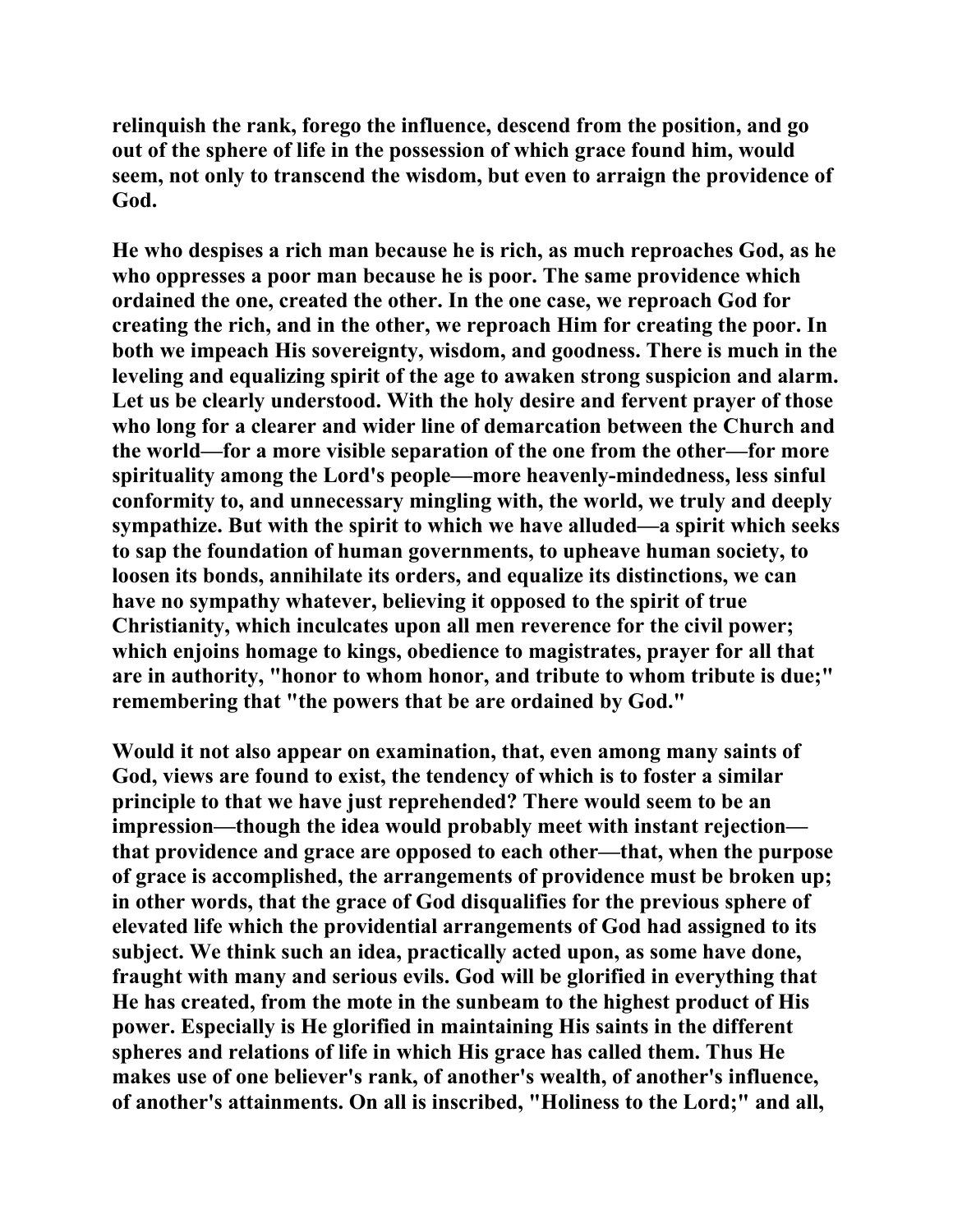**sanctified and set apart to a holy purpose and end, are pressed into His service, and are made to contribute to His glory. Imagine, then, how antagonistic the one to the other would providence and grace be made to appear, were a man of rank to relinquish his rank, a man of wealth to part with his wealth, a man of influence to come out of the sphere of his influence, the moment the great transition from death to life, from darkness to light, had taken place. The change from nature into grace is not an immediate translation from grace to glory. He is called spiritually out of the world, but yet left in the world, and left in it, too, that for awhile be may glorify Him who has called him. "These are in the world," says Christ to His Father. And again; "As You have sent me into the world, even so also have I sent them into the world." And although it is most true that "not many wise men after the flesh, not many mighty, not many noble are called;" yet it is equally true that to those who are so called the inspired exhortation is addressed, "Brothers, each man, as responsible to God, should remain in the situation God called him to."** 

**But if, my reader, God has called you by His sovereign grace in the circumstances to which I have alluded, the grand point that we would press upon you, is** *the importance of placing prominently and constantly before you the Lord Jesus as your Pattern.* **Have you rank? have you distinction? have you wealth? have you influence? So had Christ. But how did He wear that rank, and sustain that distinction, and dispose of that wealth, and employ that influence? In the spirit of the profoundest humility, and with a view to the holiest and most sublime end! On what occasion will you detect in Him the parade of lofty title, or the pride of elevated distinction, or the haughty reserve of superior birth, or the tyrannical exercise of sovereign power, or the selfish indulgence of unbounded influence? Never! The "Ancient of days" did seem to be the infant of days, the eternal God as the lowliest man—with so meek, so humble, and so condescending a carriage, did He deport Himself in the days of His flesh. Of Him, and from Him, you have need to learn how best to glorify your heavenly Father in your present position. Looking narrowly into His word, examining closely His precept and example, you will avoid all worldly aggrandizement in your profession of Christian discipleship—you will be reminded that His "kingdom is not of this world;" that in the Church the "rich and the poor meet together;" that on common ground they there stand; that there all human distinction is lost, and all embrace each other as fellowheirs of the same eternal inheritance. But if forbidden to carry your worldly distinctions into your Christianity, you are not forbidden to carry your Christianity into the elevated circle in which you move, showing how the grace**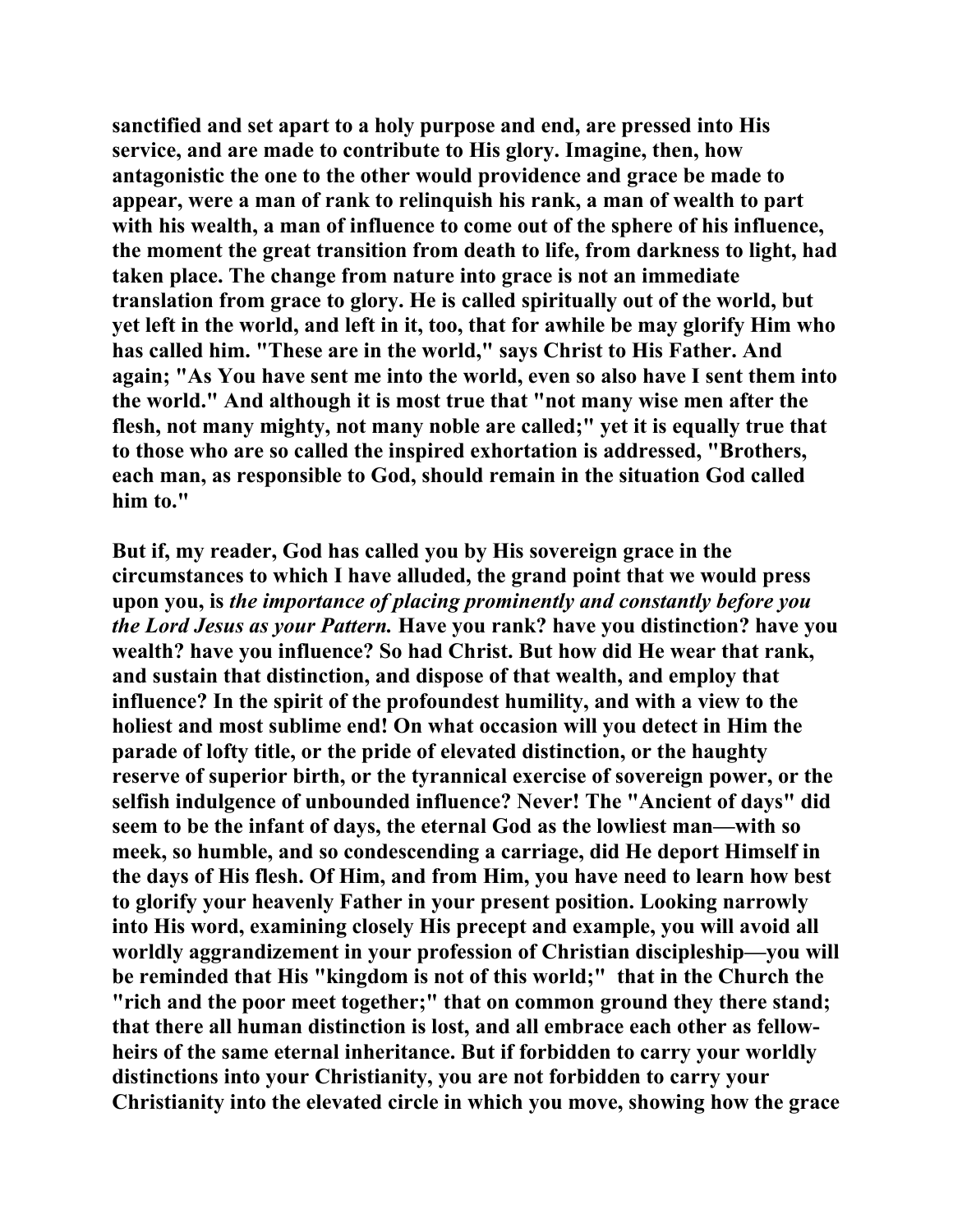**of the Lord Jesus can make you poor, though rich; humble, though elevated; and child-like, though gifted. Oh, be constrained in the spirit of the profoundest humility to lay your title, your wealth, your honor, and your intellectual attainments at the foot of the cross, an unreserved, consecrated, and willing offering to His glory, who though the "King of kings, and Lord of lords," once hung upon it in ignominy and suffering and death. You "know the grace of our Lord Jesus Christ,"—the rich, the amazing, the sovereign, the free grace of Jesus, to which you owe all that is precious and glorious in the prospect of eternity; you know from personal and blessed experience this fathomless, boundless grace, which has made you what you are, and will make you what you shall yet be—let this grace, then, accomplish its perfect work in you, by leading you to glory only of Jesus, to yield yourself supremely to His service, and to regard the worldly distinction God has conferred upon you as valuable only as it promotes His kingdom, truth, and glory, who "though rich, for your sakes became poor, that you, through His poverty, might be made rich."** 

**Permit me to reiterate the exhortation—cultivate, above all spiritual conditions, most assiduously, prayerfully, earnestly, and fervently, poverty of spirit. Rest not short of it. This is the legitimate fruit, and the only safe evidence, of our union to Christ, and the indwelling of the Spirit in our hearts. Nothing can suffice for it. Splendid talent, versatile gifts, profound erudition, gorgeous eloquence, and even extensive usefulness, are wretched substitutes for poverty of spirit. They may dazzle the eye, and please the ear, and delight the taste, and awaken the applause of man, but, dissociated from profound humiliation of mind, God sees no glory in them. What does He say? "To this man" (to him only, to him exclusively) "will I look, even to him that is poor and of a contrite spirit, and trembles at my word." We may think highly of gifts, but let us learn their comparative value and true place from the words of our Lord, spoken in reference to John: "Verily I say unto you, Among those who are born of women there has not risen a greater than John the Baptist: notwithstanding he that is least in the kingdom of heaven is greater than he." Behold the true position which Christ assigns to distinction of office, of place, and of gifts-subordinate to lowliness of spirit. This is their proper rank; and he** *who elevates them above profound self-abasement, deep lowliness of spirit, sins against God, impeaches His wisdom, and denies the truth of His word.*

**But how shall we adequately describe this blessed state? how draw the portrait of the man that is "poor, and of a contrite spirit?" Look at him as he appears in his own apprehension and judgment—"the chief of sinners," "less**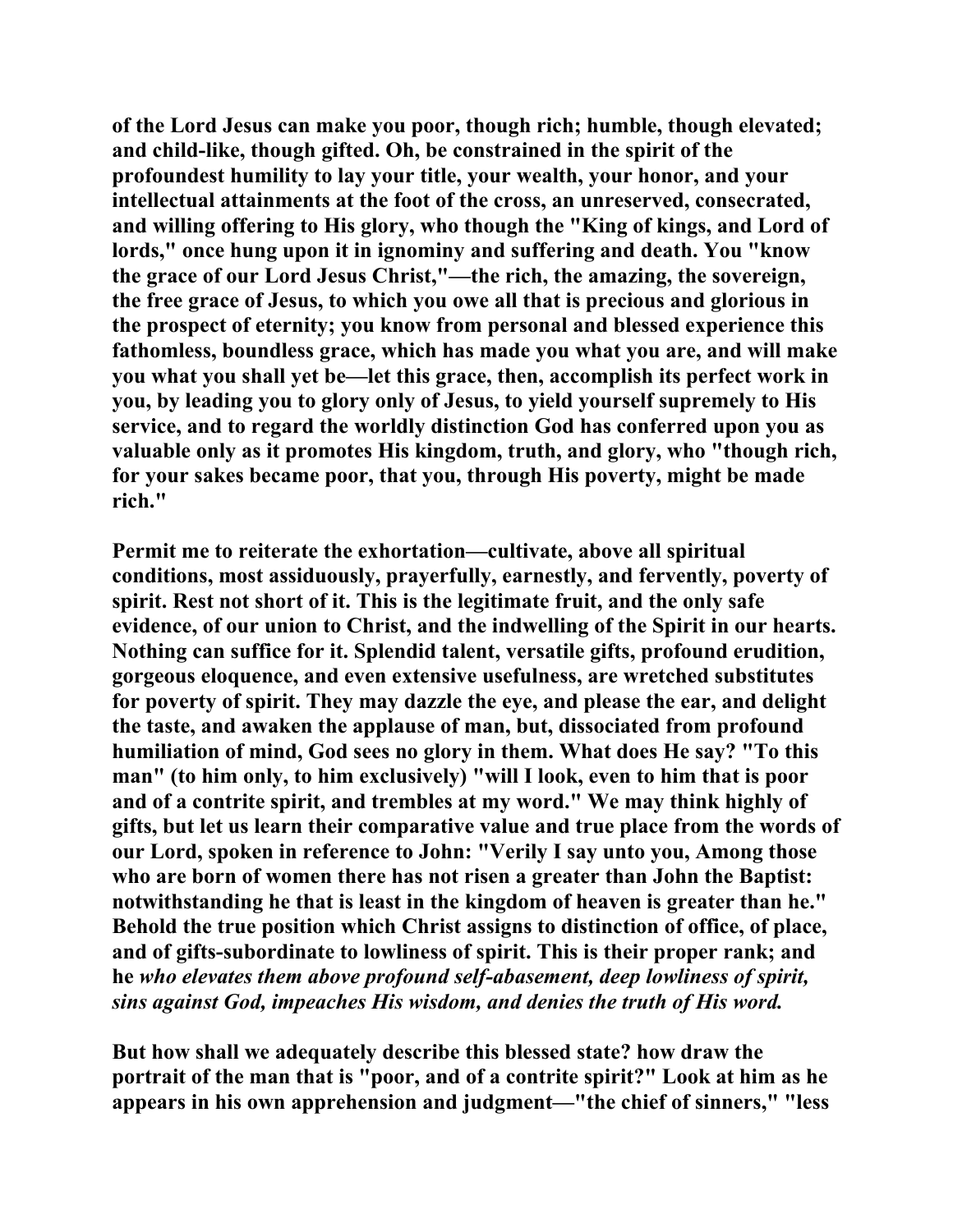**than the least of all saints," "though I be nothing." Prostrate, where others exalt him; condemning, where others approve him; censuring, where others applaud him; humbling himself, where others have put upon him the greatest honor. Confessing in secret and in the dust before God, the flaws, the imperfections, and the sins of those things which have dazzled the eyes, and awakened to trembling ecstasy the souls of the multitude. Look at him in the place he assumes among others—taking the low position; in honor preferring others; washing the disciples' feet; willing to serve rather than be served; rejoicing in the distinction, the promotion, the gifts, the usefulness, and the honor put upon his fellow-saints; and ready himself to go up higher at his Master's bidding. Look at him under the hand of God—meek, patient, resigned, humbled, drinking the bitter cup, blessing the hand that has smitten, justifying the wisdom, the love, and the gentleness which mark the discipline, and eager to learn the holy lessons it is sent to teach. Look at him before the cross—reposing all his gifts, and attainments, and honors at his foot, and glorying only in the exhibition it presents of the holy God pardoning sin through the death of His Son, and as the hallowed instrument by which he becomes crucified to the world, and the world to him.** 

**And how shall we array, in the strongest light, before you, the motives which urge the cultivation of this poverty of spirit? Is it not enough that this is the spiritual state on which Jehovah looks with an eye of exclusive, holy, and ineffable delight? "To this man will I look." "Splendid gifts, brilliant attainments, costly sacrifices, are nothing to me. To this man will I look, that is poor and of a contrite spirit, and that trembles at my word."** 

**To this would add, if you value your safe, happy, and holy walk—if you prize the manifestations of God's presence—"the kisses of His mouth, whose love is better than wine," the teaching, guiding, and comforting influence of the Holy Spirit, seek it. If you would be a "savor of Christ in every place,"—if you would pray with more fervor, unction, and power—if you would labor with more zeal, devotedness, and success, seek poverty of spirit. By all that is dear, and precious, and holy—by your own happiness, by the honor of Christ, by the glory of God, by the hope of heaven, seek to be found among those who are "poor, and of a contrite spirit," who, with filial, holy love, tremble at God's word, whom Jesus has pronounced blessed here, and fit for glory hereafter. And though, in approaching the Great High Priest, you have no splendid and costly intellectual offerings to present, yet with the royal penitent you can say, "You would not be pleased with sacrifices, or I would bring them. If I brought you a burnt offering, you would not accept it. The sacrifice**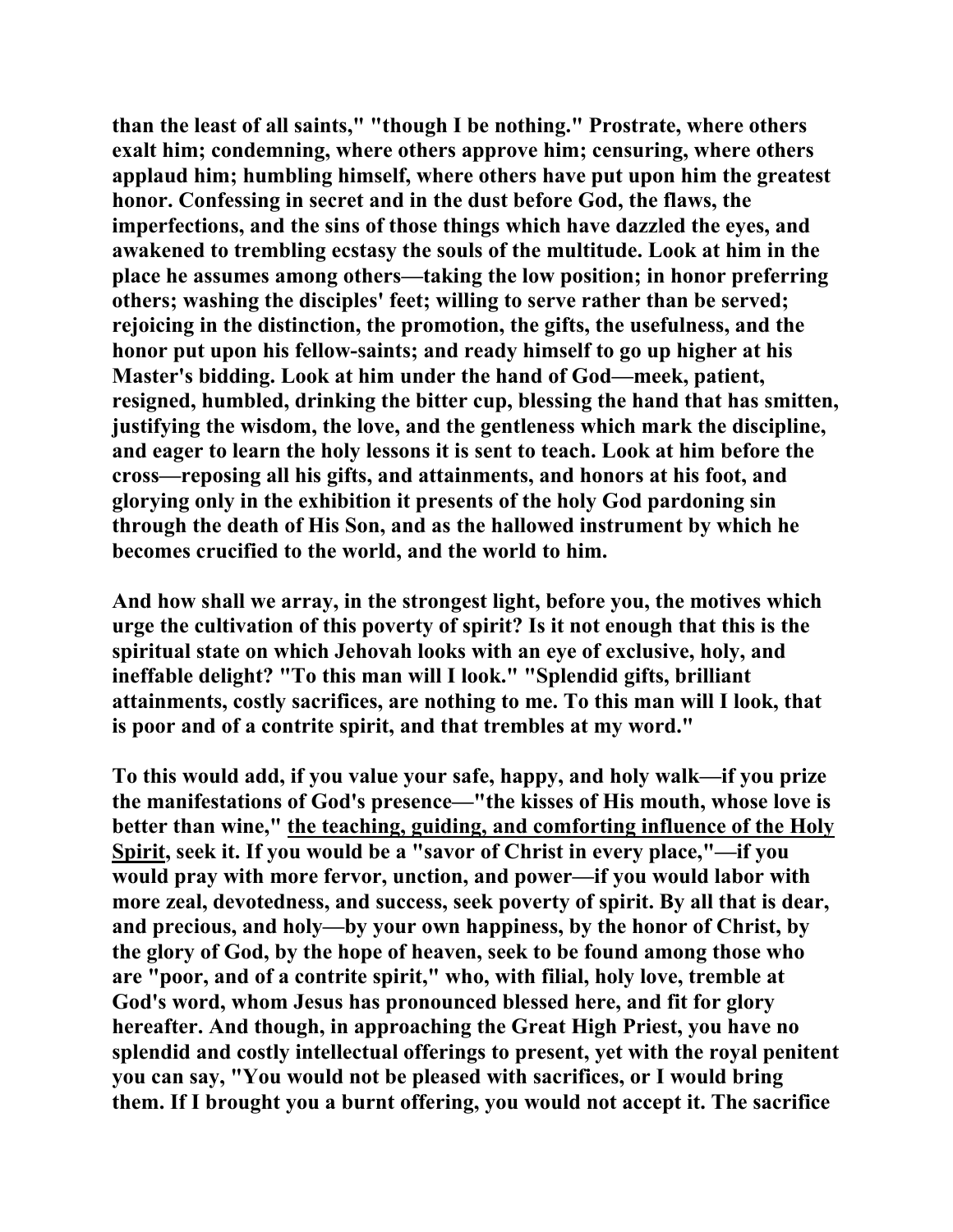**you want is a broken spirit. A broken and repentant heart, O God, you will not despise." "This, Lord, is all that I have to bring You."** 

**Avoid a spurious humility. True humility consists not in denying the work of the Holy Spirit in our hearts, in underrating the grace of God in our souls, in standing afar off from our heavenly Father, and in walking at a distance from Christ, always doubting the efficacy of His blood, the freeness of His salvation, the willingness of His heart, and the greatness of His power to save. Oh no! this is not the humility that God delights to look at, but is a false, a counterfeit humility, obnoxious in His sight. But, to "draw near with a true heart, in full assurance of faith," in lowly dependence upon His blood and righteousness; to accept of salvation as the gift of His grace; to believe the promise, because He has spoken it; gratefully and humbly to acknowledge our calling, our adoption, and our acceptance, and to live in the holy, transforming influence of this exalted state, giving to the Triune God all the praise and glory; this is the humility which is most pleasing to God, and is the true product of the Holy Spirit.** 

**This subject addresses itself especially and soothingly to those who, like their Lord, are the subjects of deep humiliation and suffering. But imperfectly, perhaps, beloved reader, are you aware of the high privilege to which you are admitted, and of the great glory conferred upon you in being identified with Jesus in His life of humiliation. This is one of the numerous evidences by which your adoption into the family of God is authenticated, and by which your union with Christ is confirmed. It may be you are the subject of deep poverty, your circumstances are straitened, your resources are limited, your necessities are many and pressing. Perhaps you are the "man that has known affliction;" sorrow has been your constant and intimate companion; you have become "acquainted with grief." The Lord has been leading you along a path of painful humiliation. You have been "emptied from vessel to vessel." He has brought you down, and laid you low; step by step—and yet, oh how wisely and how gently He has been leading you deeper and yet deeper into the valley! But why all this leading about? why this emptying? why this descending? Even to bring you into a union and communion with Jesus in His life of humiliation! Is there a step in your abasement that Jesus has not trodden with you—ah, and trodden before you? Is there a sin that He has not carried, a cross that He has not borne, a sorrow that has not affected Him, an infirmity that has not touched Him? Even so will He cause you to reciprocate this sympathy, and have fellowship with Him in His sufferings. As the Head did sympathize with the body, so must the body sympathize with the Head. Yes, the very same**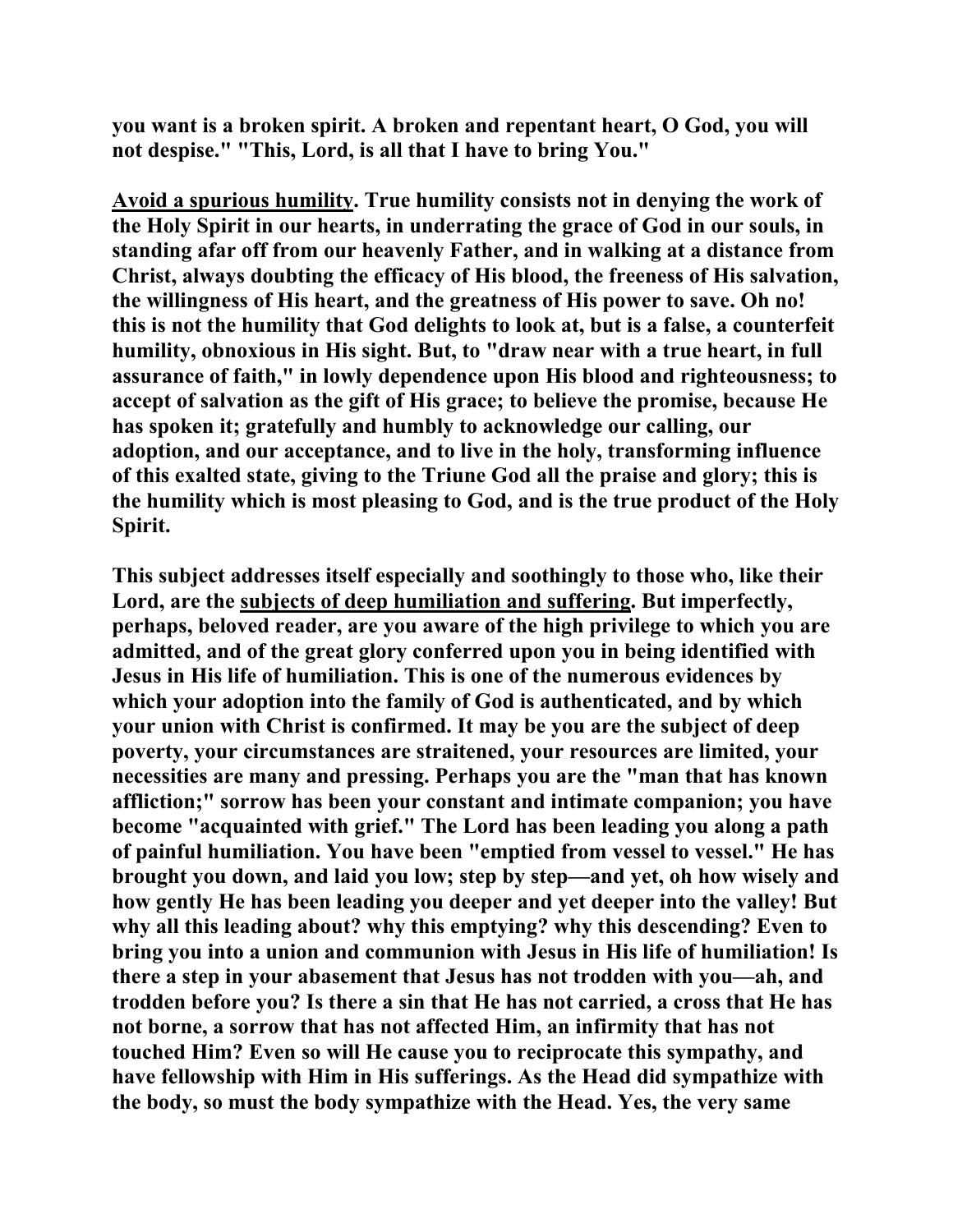**humiliation which you are now enduring, the Son of God has before endured. And that you might learn something what that love, and grace, and power were which enabled Him to pass through it all, He pours a little drop into your cup, places a small part of the cross upon your shoulder, and throws a slight shadow on your soul! Yes, the very sufferings you are now enduring are, in a faint and limited degree, the sufferings of Christ. "Who now rejoice in my sufferings for you," says the apostle, "and fill up that which is behind of the afflictions of Christ in my flesh, for His body's sake, which is the Church."** 

**There is a twofold sense in which Jesus may be viewed as a sufferer. He suffered in His own person as the Mediator of His Church; those sufferings were vicarious and complete, and in that sense He can suffer no more; "for by one offering He has perfected forever those who are sanctified." The other now presents Him as suffering in His members—in this sense Christ is still a sufferer; and although not suffering to the same degree, or for the same end, as He once did, nevertheless He who said, "Saul, Saul, why do you persecute Me?" is identified with the Church in all its sufferings; in all her afflictions, He being afflicted. The apostle therefore terms the believer's present sufferings, the "afflictions of Christ." Behold, then, your exalted privilege, you suffering sons of God! See how the glory beams around you, you humble and afflicted ones! You are one with the Prince of sufferers, and the Prince of sufferers is one with you! Oh! to be** *one* **with Christ—what tongue can speak, what pen can describe the sweetness of the blessing, and the greatness of the grace? To sink with Him in His humiliation here, is to rise with Him in His exaltation hereafter. To share with Him in His abasement on earth, is to blend with Him in His glory in heaven. To suffer shame and ridicule, persecution and distress, poverty and loss, for Him now, is to wear the crown, and wave the palm, and swell the triumph, and shout the song, when He shall descend the second time in glory and majesty, to raise His bride from the scene of her humiliation, robe her for the marriage, and make her manifestly and eternally His own.** 

**Oh! laud His great name for all the present conduct of His providence and grace. Praise Him for all the wise, though affecting, discoveries He gives you of yourself, of the creature, of the world. Blessed, ah! truly blessed and holy is the discipline that prostrates your spirit in the dust. There it is that He reveals the secret of His own love, and draws apart the veil of His own loveliness. There it is that He brings the soul deeper into the experience of His sanctifying truth; and with new forms of beauty, and expressions of endearment, allures the heart, and takes a fresh possession of it for Himself.**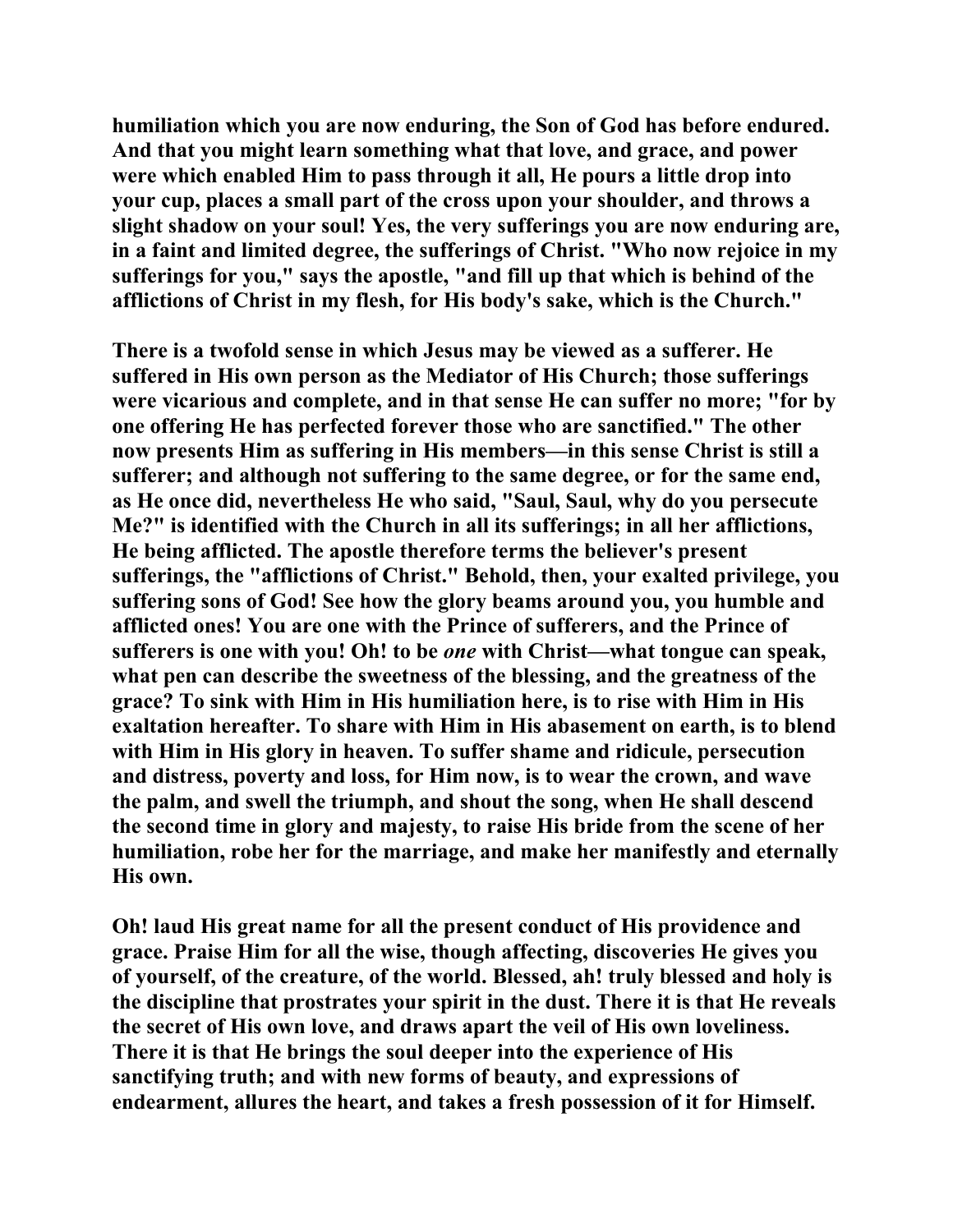**And there, too, it is that the love, tenderness, and grace of the Holy Spirit are better known. As the Comforter, as the Revealer of Jesus, we are, perhaps, more fully led into an acquaintance with the work of the Spirit in seasons of self-abasement, than at any other time. The mode and time of His Divine manifestation are thus beautifully predicted: "He shall come down like** *rain* **on the mown grass; as showers that water the earth." Observe the gentleness, the silence, end the sovereignty of His operation—"He shall come down like rain." How characteristic of the blessed Spirit's grace! Then mark the occasion on which it descends—it is at the time of the soul's deep prostration. The waving grass is mown, the lovely flower is laid low, the fruitful stem is broken; that which was beautiful, and fragrant, and precious, is cut down the fairest first to fade, the loveliest first to die, the fondest first to depart; then, when the mercy is gone, and the spirit is bowed, and the heart is broken, and the mind is dejected, and the world seems clad in wintry desolateness and gloom, the Holy Spirit, in all the softening, reviving, comforting, and refreshing tendency of His grace, descends, speaks of the beauty of Jesus, leads to the grace of Jesus, lifts the bowed soul, and reposes it on the bosom of Jesus, and wakes its heart to the sweetest strains of music.** 

**"I live, His power to show, who once did bring My joys to weep, and now my griefs to sing."** 

**Precious and priceless, then, beloved, are the seasons of the believer's humiliation. They tell of the soul's emptiness, of Christ's fulness; of the creature's insufficiency, of Christ's all-sufficiency; of the world's poverty, of Christ's affluence: they create a necessity which Jesus supplies, a void which Jesus fills, a sorrow which Jesus soothes, a desire which Jesus satisfies. They endear the cross of the incarnate God, they reveal the hidden glory of Christ's humiliation, they sweeten prayer, lift the soul to God; and then, "truly our fellowship is with the Father, and with His Son, Jesus Christ." Are you as a bruised flower? Are you as a broken stem? Does some heavy trial now bow you in the dust? Oh, never, perhaps, were you so truly beautiful; never did your grace send forth such fragrance, nor your prayers ascend with so sweet an odor; never did faith, and hope, and love develop their hidden glories so richly, so fully as now! In the eye of the wounded, bruised, and humbled Christ, you were never more lovely, and to His heart never more precious than now—pierced by His hand, smitten by His rod, humbled by His chastisement, laid low at His feet, condemning yourself, justifying Him, taking to yourself all the shame, and ascribing to Him all the glory.**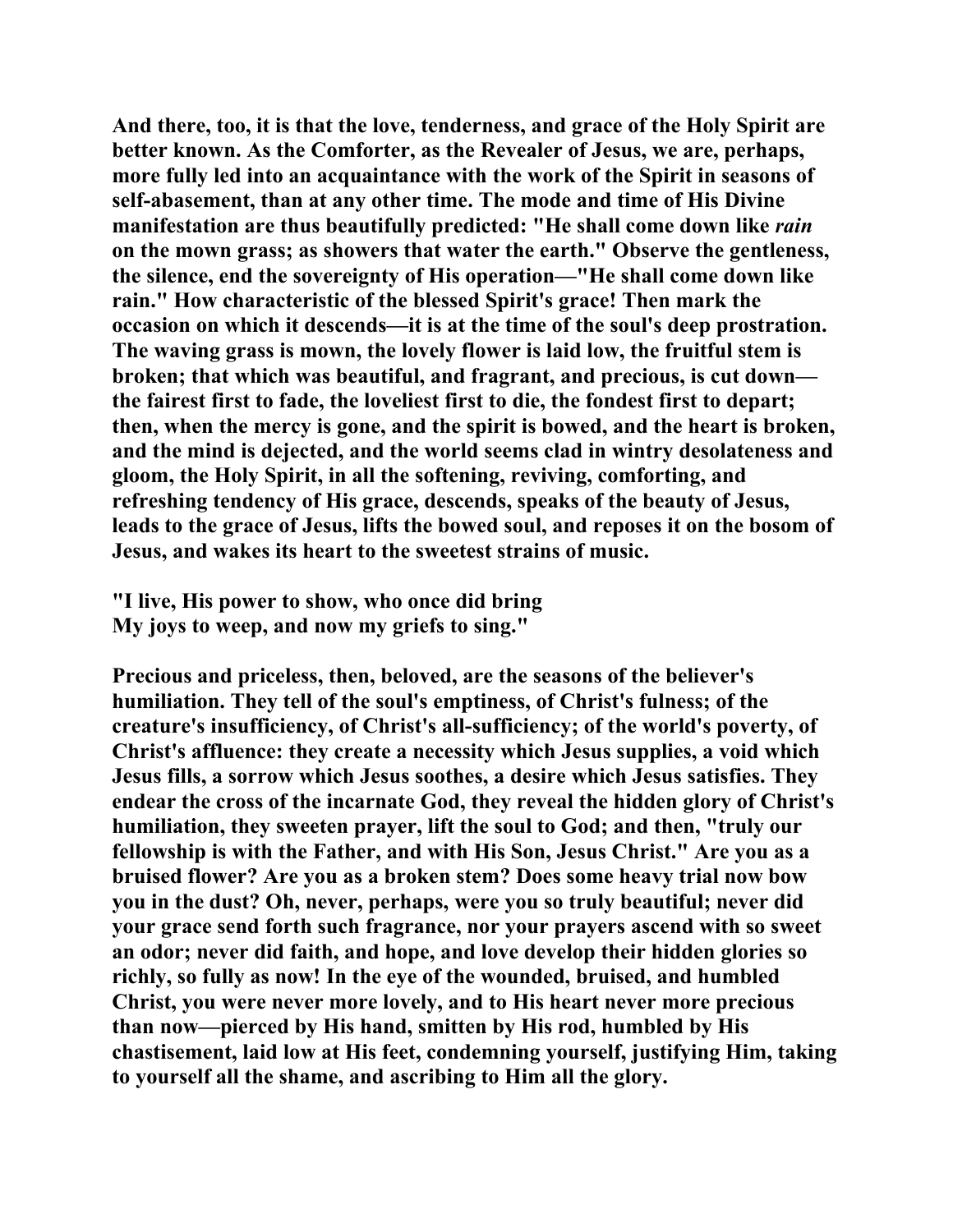**"Thanks Be unto God For His Unspeakable Gift!"** 

## **"The Glory of the Redeemer in His Resurrection"**

 **And when I saw him, I fell at his feet as dead. And he laid his right hand upon me, saying unto me, Fear not; I am the first and the last: I am he that liveth, and was dead; and, behold, I am alive for evermore, Amen; and have the keys of hell and of death. Rev. 1:17-18** 

 **When I saw him, I fell at his feet as though dead. Then he placed his right hand on me and said: "Do not be afraid. I am the First and the Last. I am the Living One; I was dead, and behold I am alive forever and ever! And I hold the keys of death and Hades. Rev. 1:17-18** 

 **When I saw him, I fell at his feet as dead. But he laid his right hand on me and said, "Don't be afraid! I am the First and the Last. I am the living one who died. Look, I am alive forever and ever! And I hold the keys of death and the grave. Rev. 1:17-18** 

**We now stand upon the threshold of a subject second to none, yet considered in the grandeur of its character, in the immensity of its results, and in the glory with which it encircles the person and the work of our adorable Redeemer. It is that single doctrine of the Bible, the existence of which authenticates the truth, and develops the beauty of all the others. Indeed, it is to Christianity what the soul is to the body, what the foundation is to the building, what the key-stone is to the arch—it would seem necessary to the very existence of revelation, imparting vitality, substance, and security to every doctrine of the inspired word. The life of Jesus is the life of the Bible the life of the believer—the life of glory. The one fact—the resurrection of Christ—would appear to be the fountain of life to the Church of God in all ages of the world. It throws back a quickening influence, felt by prophets and by patriarchs; it is the life of the Church now, and it will, to the remotest period of time, transmit an influence which shall be felt by the last vessel of mercy. Impressed thus with its vast importance, its essential relation to the truth of the Bible, and to the existence of the Church of God, we humbly enter upon its discussion. And oh may the Eternal Spirit of truth so anoint both the writer and the reader, that this glorious and precious doctrine may come to our minds with all the power, freshness, and sweetness of a newly-discovered, heaven-descending doctrine!**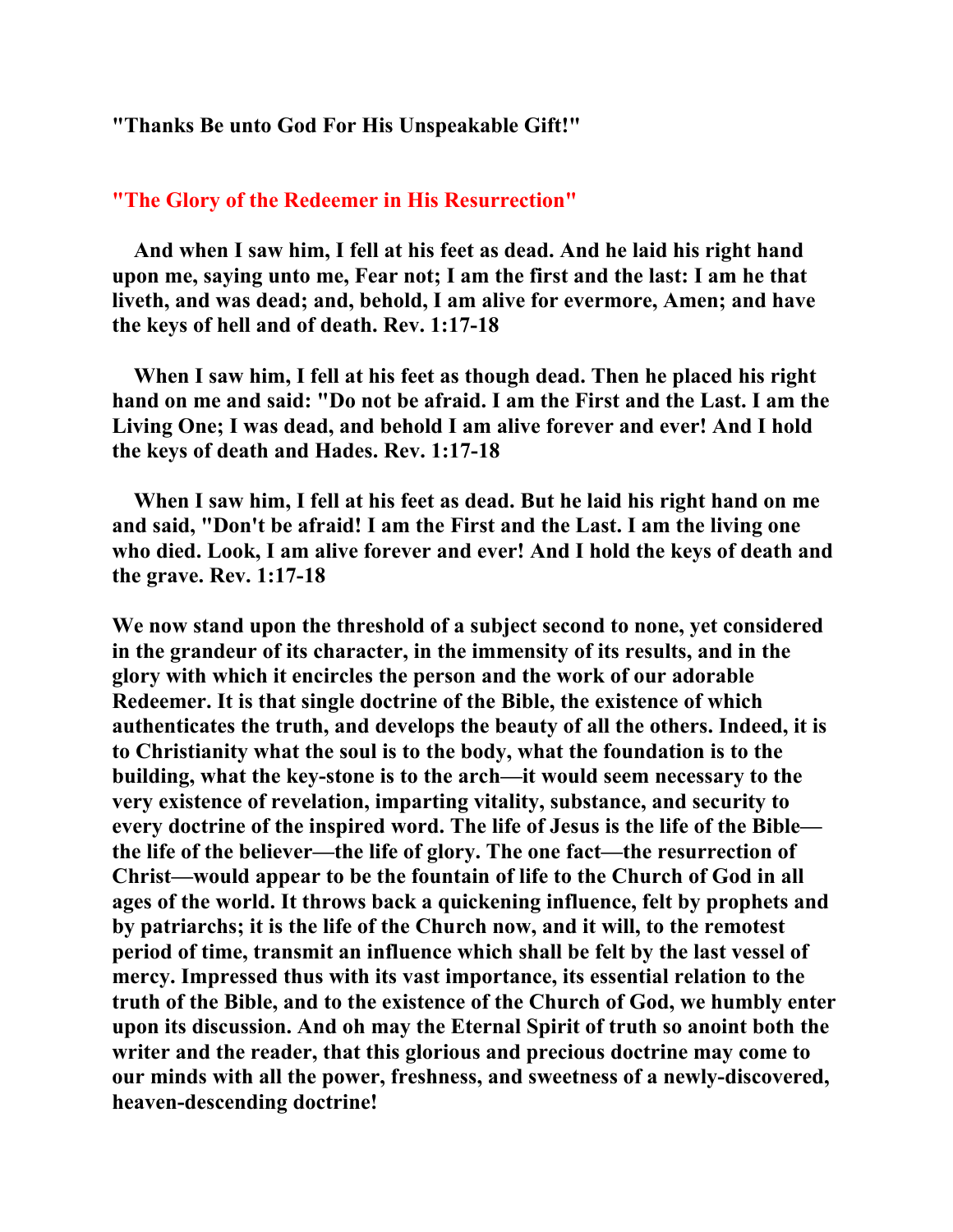**We have placed at the head of this chapter a sublime portion of the inspired word, which, while it embodies the doctrine before us, places it in a lucid and convincing point of view. At the first glance, it may seem to direct the eye rather to the glorified humanity of our Lord, than specifically to the single fact of His resurrection. But a little reflection will convince the mind that the two doctrines are closely interwoven the one with the other; and the appearance of Jesus in a state of ascension-glory, necessarily involves His resurrection-glory, and so places the master-fact of the Bible beyond the region of doubt. The passages are affirmative, from His own lips, of the risen life of Jesus; and as this is the point now demanding our consideration, a brief exposition of the words may greatly assist our investigation.** 

**The occasion on which they were spoken is deeply instructive. Our adorable Emmanuel frequently reveals the most brilliant beams of His glory in seasons of the most painful trial and deepest gloom. The dark providential dispensations of God often bring out in richer radiance the glories of His beloved Son, as the darkness of night reveals more distinctly and brightly the existence and beauty of the heavenly bodies. For the manifestation of this remarkable revelation of His risen glory to His servant, our Lord selects precisely such an occasion—an occasion which, to the eye of reason, would appear the most unpropitious and improbable; but to faith's eye, ranging beyond second causes, the most appropriate for such a revelation of Jesus. Domitian, though not released from his fearful responsibility for the act, was but the instrument of executing the eternal purpose of grace and love. God's hand was moving, and moving, too, as it often does, in the "thick darkness." Exiled as John was by this Roman emperor to a desolate island of the Aegean Sea, "for the word of God, and for the testimony of Jesus Christ," the Redeemer was but preparing the way for the revelation of those visions of glory, than which none more sublime or more precious ever broke upon the eye of mortal man. God was not only placing His beloved servant in a right posture to behold them, but was also most wisely and graciously training and disciplining His mind spiritually and humbly to receive them. There are two features in the Lord's manifestation of His glory to His saints worthy of our serious notice. As in the case of the Apostle John, there is often** *a preparation for the manifestation***. The believer is placed in a position suited to a proper view of the object. A holy disciplining is employed. There is a bringing down, a laying low, a soul-emptying and humbling process, often most trying and painful, but most needed in preparing the Lord's way into the soul. Other objects of love and beauty are removed, other glory is dimmed, the palace is**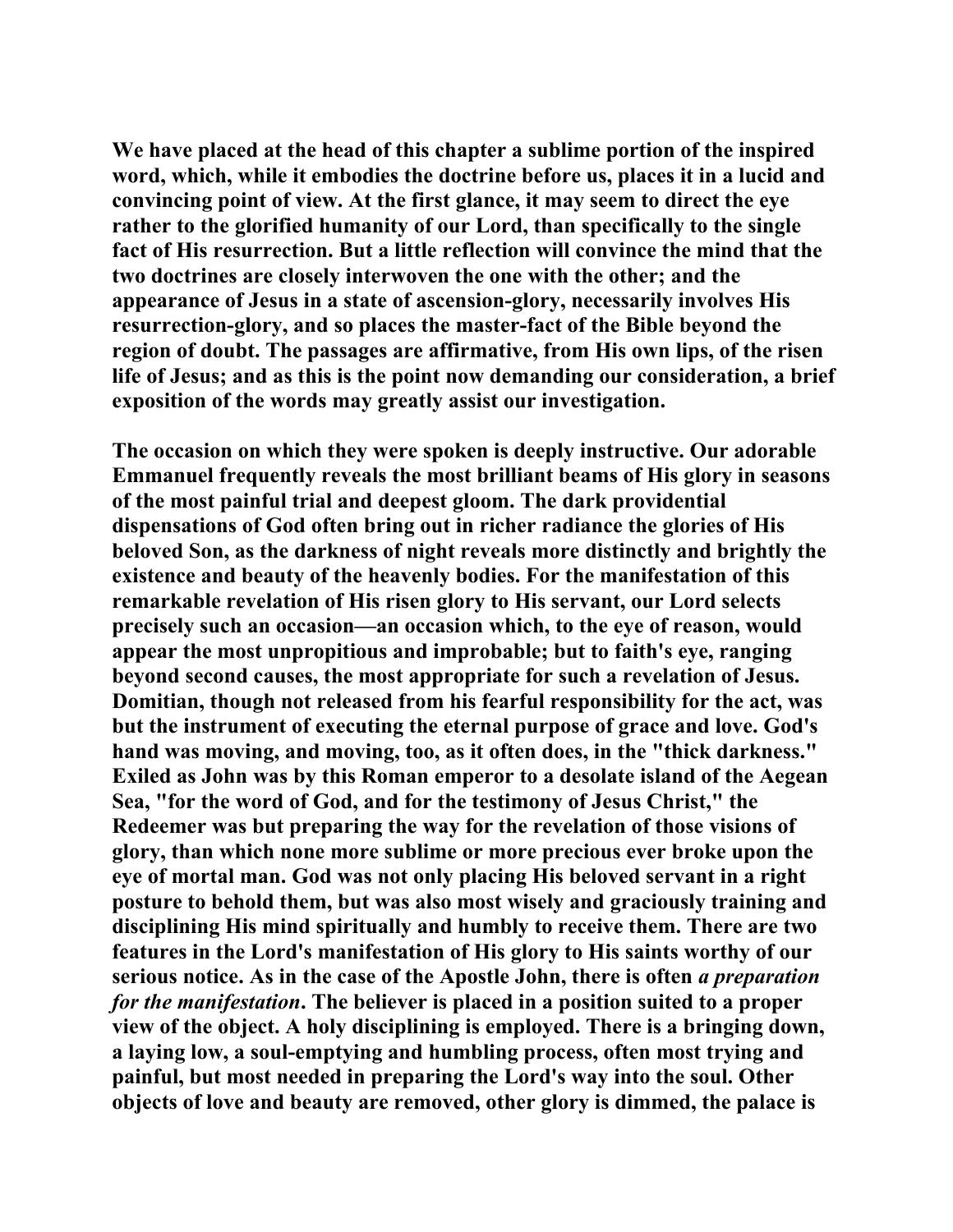**"swept and garnished," the eye is "anointed with fresh eye-salve," then the Lord of glory enters—then Jesus draws near—reveals His beauty, manifests His glory, and unfolds His love.** 

**The second feature is illustrated by the case of the Apostle Paul, and marks the subsequent process through which the soul often passes. Through the abundance of the revelations of the Redeemer's glory that are sometimes made, the Lord has now to fortify the soul against the risings of self; and lest, through the clinging infirmities of our unsanctified nature, we should be "exalted above measure," a "messenger of Satan" is sent to bring and keep us low in the dust before God.** 

**But mark how this dark and trying incident was making for the good of this holy exile. Banished though he was from the saints, from society, and from all the means of grace, man could not banish him from the presence of God, nor persecution separate him from the love of Christ. Patmos, to his view, became resplendent with the glory of the risen Savior—the reconciled God and Father was his sanctuary—the Holy Spirit, the Comforter, overshadowed him—and the Lord's day, already so hallowed and precious to him in its association with the resurrection of the Lord, broke upon him with unknown effulgence, sanctity, and joy. Oh, how richly favored was this beloved disciple! Great as had been his previous privileges—journeying with Christ, beholding His miracles, hanging on His lips, reposing on His bosom—yet never had he been so privileged—never had he learned so much of Jesus, nor had seen so much of His glory, nor had drunk so deeply of His love, nor had experienced so richly His unutterable tenderness, gentleness, and sympathy, and never had he spent such a Lord's day as now, the solitary inhabitant of a lonely isle though he was. Oh, where is there a spot which Jesus cannot irradiate with His glory—where is there solitude which He cannot sweeten with His presence—where is there suffering, privation, and loss, which He cannot more than recompense by His sustaining grace and soothing love—and where is there a trembling and prostrate soul, which His "right hand" cannot lift up and soothe? This, then, was the occasion on which the Lord appeared in so glorious a form, with such soothing words and sublime revelations, to His beloved servant. We now proceed to the subject before us.** 

**The resurrection-life of Jesus, as we have remarked, is the life of the child of God. Before more fully going into the consideration of this great truth, it may be profitable briefly to trace the close relation which this one fact sustains to the veracity of the Bible itself; for if this doctrine be false, it falsifies the**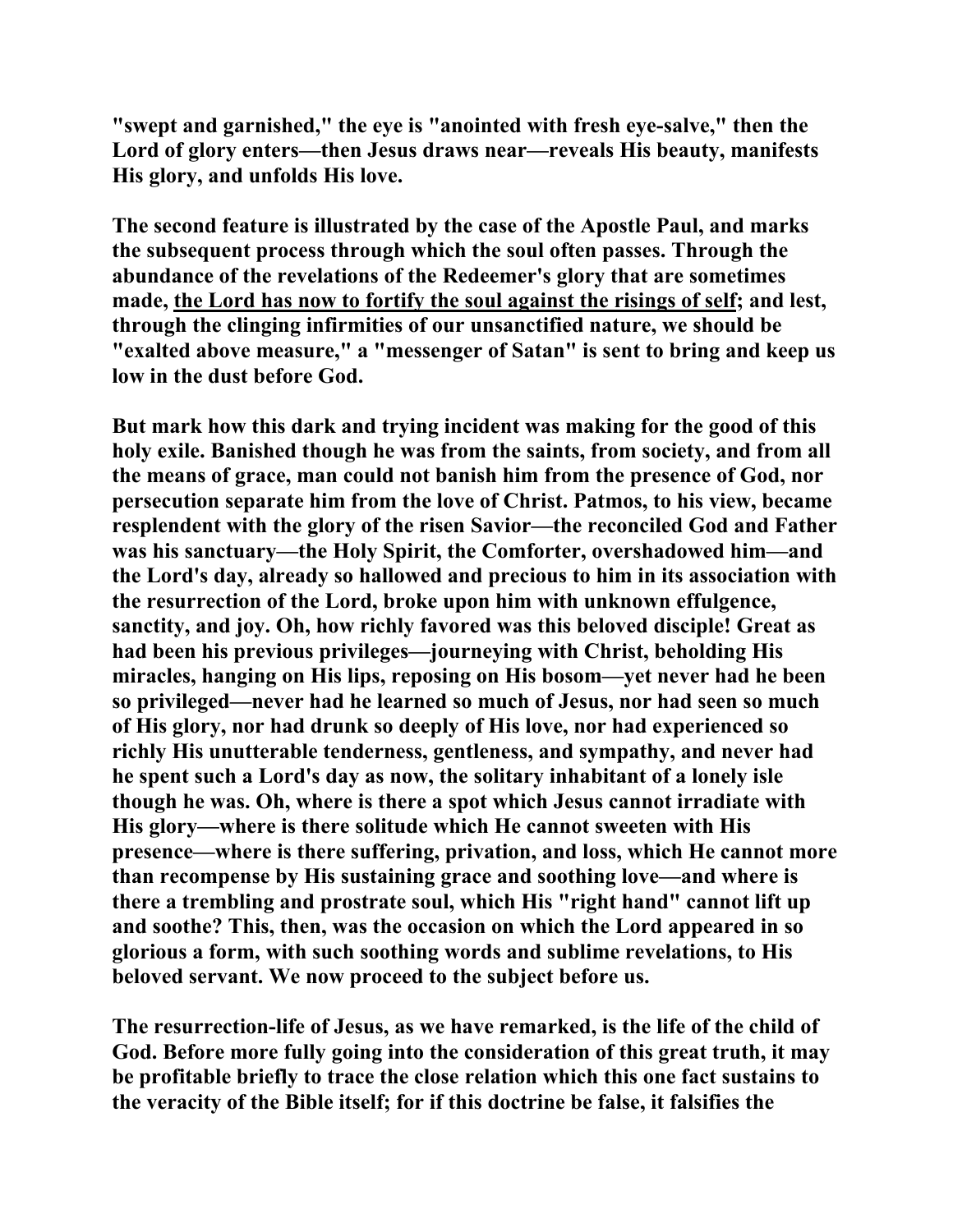**sacred word, neutralizes the faith, and annihilates the hope of the Church. "If Christ has not been risen," argues the apostle, "then is our preaching vain, and your faith is also vain; yes, and we are found false witnesses for God. And if Christ has not been raised, you are yet in your sins. Then they also who have fallen asleep in Christ have perished." Now, as on this one fact the truth of the Gospel hinged, and the life of the Church was suspended, and the whole glory of the Redeemer hung, and events the most stupendous and solemn were poised, we wonder not that the apostles placed this doctrine in the very foreground of their ministry; everywhere, and on all occasions, proclaiming it with marvellous boldness, power, and success, the testimony of their own conscience, and the descending evidence of the Holy Spirit, bearing witness that it was true. "And with great power the apostles gave witness of the resurrection of the Lord Jesus: and great grace was upon them all." How necessary, then, would it appear that, in their preaching, they should lay great stress upon this doctrine, proclaiming it as men who knew it to be no lie, and who, in the face of the rack, and the boiling cauldron, and the cross, and the scourge, and the prison, and the banishment, undaunted and unmoved, should press it to their hearts, and hold it high—the glorious truth of God!** 

**If the tomb still enclosed the lifeless body of their Master, then were made good the assertions, and then were realized the predictions, of His enemies, that He was an impostor, and His religion an imposition. If the apostles could prove, as eye-witnesses of what they asserted, that the tomb of their Lord was empty, and that nothing of Him remained in it but the shroud that had wrapped His form, and the "napkin that was about His head;" then would they confound their enemies, strike the death-blow to Judaism, and triumphantly establish the truth of Christianity. As it was everything to the success of their cause, to prove that Christ was alive, so it was everything to the Sanhedrin, in their plot to defeat their cause, to disprove that Christ was alive. Both saw that the verification or the falsification of this single fact was of the first moment. Everything hung upon it. The chief priests and rulers, driven to desperation, affirmed that the body was stolen; the apostles, strong, but calm, in the belief of the truth of what they asserted, affirmed that the body was quickened. Vain and weak attempt of the Jewish council to defeat the evidence of a fact, the truth of which they could not gainsay! The body stolen! The grave robbed! By whom? By His enemies? It was their interest to have allowed the body of our Lord to remain undisturbed in the grave, that the proof of His imposture might be the more palpable and overwhelming. Surely they would not have taken a step tending to impart even the semblance of truth to the predictions of Christ, and the declarations of His friends. But**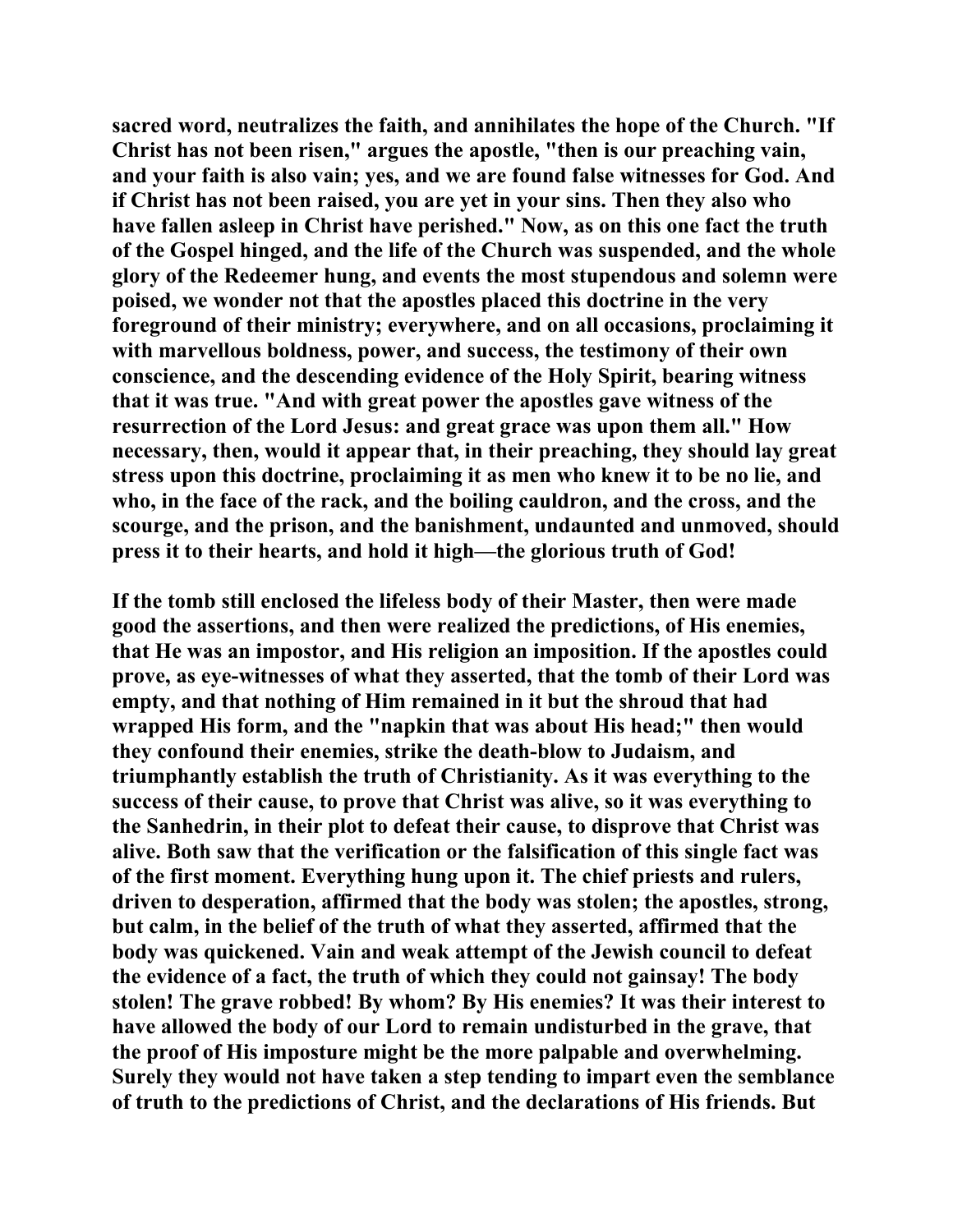**supposing that they had secreted the body, why did they not, if in their power, produce it? This would have decided the question of His resurrection in their favor, and have stifled in its birth, at once and for ever, the infant and rising religion. By His disciples? But who can prove that they stole the body? Is it probable that, if confederated to deceive, they would witness against themselves? And if the soldiers were awake, would they have allowed themselves to be over come by a handful of unarmed and timid men? And is it likely that the disciples, thus unarmed and timid, would have opposed their weakness to the strength of a Roman guard, strongly armed, and awed by the fear of certain death, to the most sleepless vigilance? Or would they have thus periled their lives for a man who had so shamefully deceived, and so cruelly abandoned them? Or if, as the rulers would have made it appear, the soldiers were asleep, how came they to know that the disciples secretly, and by night, took the body away?** 

**But we turn to the testimony of the apostles themselves. How unlikely were they to impose upon the credulity of the world and the Church! They were unlearned and unsophisticated men, incapable of a plot. They were poor and uninfluential men, possessing neither the means nor the power of executing, even had they the skill to conceive it. And yet how clearly and triumphantly do they establish the great fact for which they contended! The Apostle Paul thus condenses their personal and unanimous testimony. "I delivered unto you first of all that which I also received, how that Christ died for our sins, according to the Scriptures; and that He was buried, and that He rose again the third day, according to the Scriptures; and that He was seen by Cephas, then by the twelve: after that He was seen by above five hundred brethren at once; of whom the greater part remain unto this present, but some are fallen asleep. After that He was seen by James; then by all the apostles. And last of all He was seen by me also, as by one born out of due time." What further testimony need we than this?** 

**But what are SOME OF THE GREAT TRUTHS CONFIRMED BY THE RESURRECTION of Jesus, and in the belief of which the believer is built up, by this glorious and life-inspiring doctrine? They are many and vast. Indeed, it would not be too much to affirm of the entire system of Divine truth, that it depended mainly for its evidence upon the single fact of Christ's resurrection from the dead. In the first place, it establishes the Bible to be the revelation of God. If the types which shadowed forth, and the prophecies which predicted, the resurrection of the Lord, received not their substance and their fulfilment in the accomplishment of that fact, then the Scriptures were not true, the**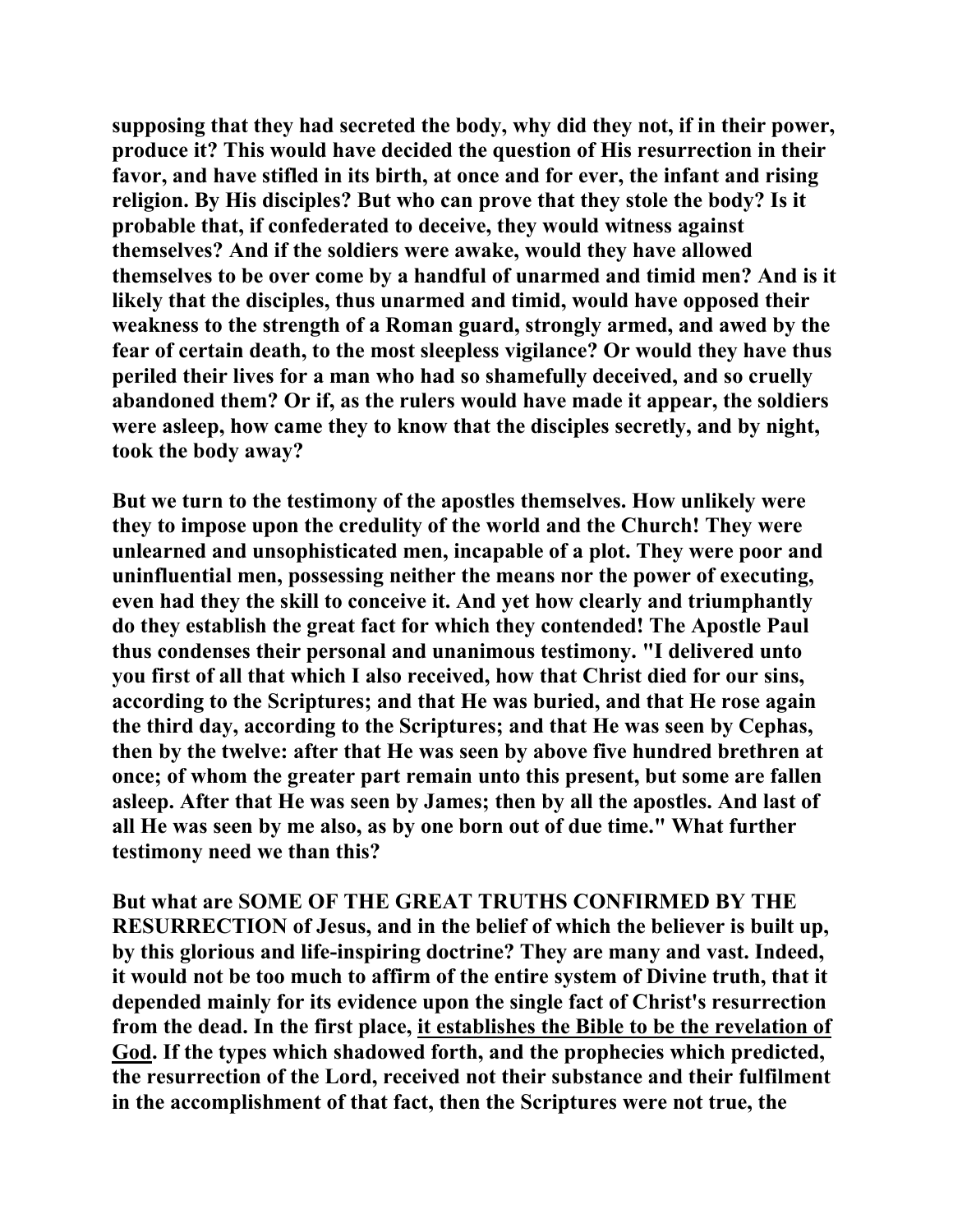**types were meaningless, and the predictions were false. For thus do they unite in setting forth this glorious and precious truth. First, as it regards the types. What was the receiving back of** *Isaac* **after he had been laid upon the altar, and the knife raised to slay him, but the shadowing forth of Christ's resurrection? As the binding of him upon the wood prefigured the sacrificial death of Christ, so the unbinding of him from the altar, and his surrender to his father the third day from the time that he had received the command to sacrifice him, prefigured the risen life of Christ. Significant type! radiant with the glory of the risen Jesus! In the one part we see Him dying, in the other part we see Him rising. The one shadows forth His atoning sacrifice, the other His risen glory. And here did the mind of Abraham rest. His towering faith rose above the type; he looked beyond the shadow. His soul embraced the crucified and the risen Lord. Strong in the exercise of a prospective faith, he beheld before him as vividly, and he reposed in as firmly, the dying and the living Redeemer, as did John when the sweet voice broke upon his ear, "I am He that lives, and was dead." "By faith Abraham, when he was tried, offered up Isaac. . . . Accounting that God was able to raise him up even from the dead from where also he received him in a figure."** 

**A part of the ceremony observed in** *the purification of the leper***, points to the same glorious truth. "Two birds alive and clean," were to be brought to the priest. One was to be "killed in an earthen vessel over running water." The priest was then to "dip the living bird in the blood of the bird that was killed," and to "let it go out of the city into the open fields." The bird killed in an earthen vessel was a type of the human nature of our Lord crucified for the leprosy of sin, the atoning virtue of whose precious blood is of continual efficacy, typified by the running water; for the "blood of Jesus Christ cleanses us from all sin." The living bird dipped in the blood of the bird slain, and then let free, was the type of the resurrection life of Jesus, who, as the great High Priest, "ever lives to make intercession for us," by pleading within the veil the merits of His atoning blood.** 

**The type of** *the slain and the living goat* **embodies in vivid outline the same essential doctrine. Aaron was commanded to kill the goat of the sin-offering, and bring his blood within the veil. But upon the head of the live goat he was to place both his hands, and confess over him all the iniquities of the children of Israel, and then to send him away by the hand of a fit man into the wilderness. "And he shall let go the goat in the wilderness." Our adorable Lord was the glorious substance of this expressive type. Both parts met, and were realized in Him. "He was delivered for our offences, and rose again for**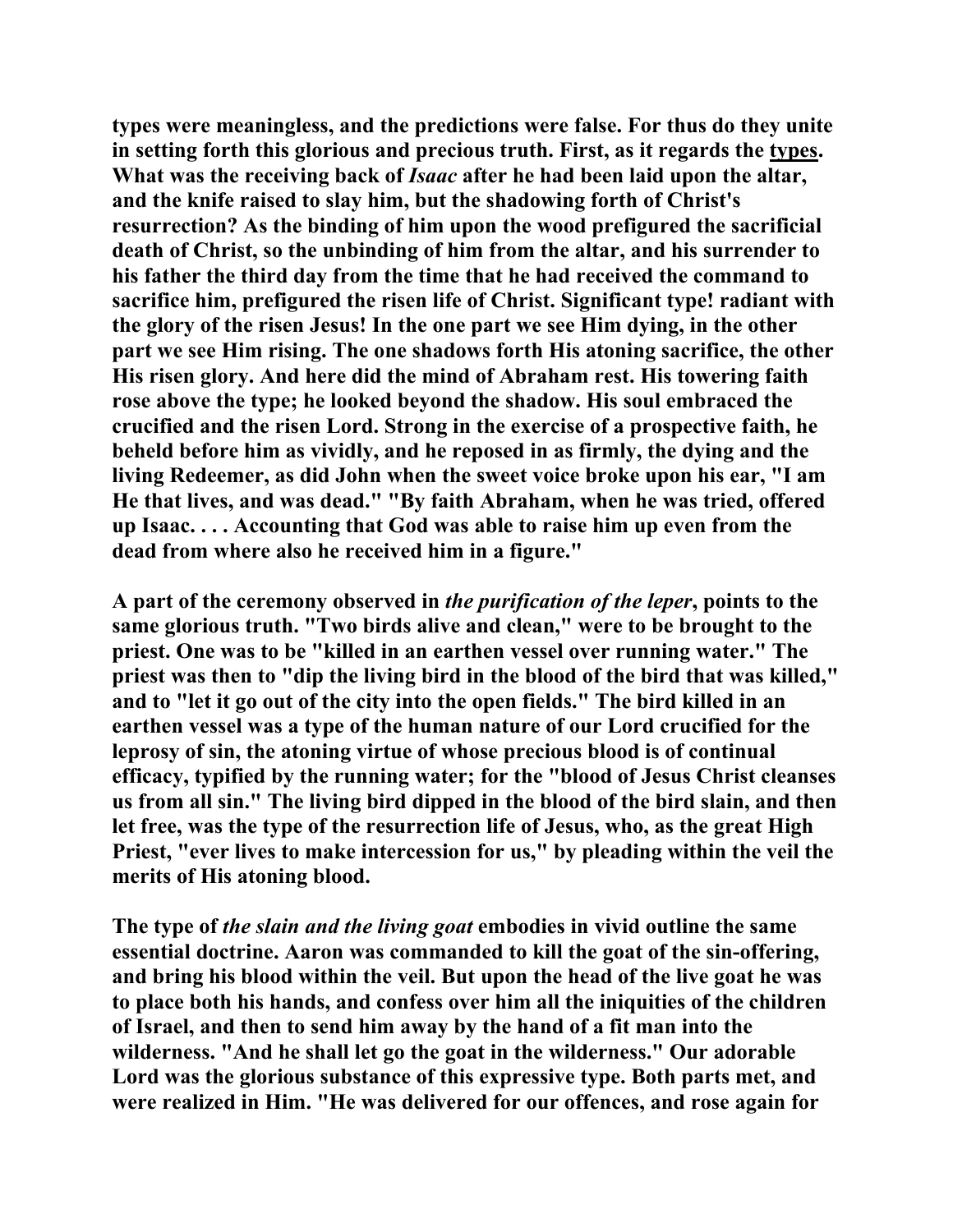## **our justification."**

*The prophetic Scriptures* **are equally as explicit in setting forth the resurrection of Christ. It will not be necessary that we quote them accompanied with any lengthened comment, as in a former part of this work allusion has already been made to the Scripture prophecies concerning the Redeemer. "You are my Son, this day have I begotten You." "My flesh shall also rest in hope. For You will not leave my soul in hands, nor will You suffer Your Holy One to see corruption." "I will make an everlasting covenant with you, even the sure mercies of David." Now mark how exactly these portions of the prophetic Scriptures are quoted by the Apostle Paul, and strictly applied by him to the resurrection of Christ. "But God raised Him from the dead; and He was seen many days by them who came up with Him from Galilee to Jerusalem, who are His witnesses unto the people. And we declare unto you glad tidings, how that the promise which was made unto the fathers, God has fulfilled the same unto us, their children, in that He raised up Jesus again; as it is also written in the second Psalm, You are my Son; this day have I begotten You. And as concerning that He raised Him up from the dead, now no more to return to corruption, He said on this wise, I will give you the sure mercies of David. Wherefore he says also in another Psalm, You shall not suffer Your Holy One to see corruption. For David, after he had served his own generation, by the will of God, fell asleep, and was laid unto his fathers, and saw corruption: but He whom God raised again, saw no corruption." How brightly does the doctrine of the risen Savior shine throughout this remarkable portion of God's holy word! Truly the life of Jesus is the life of the Scriptures. Again, "Your dead men shall live, together with my dead body shall they arise." "I know that my Redeemer lives." Thus does the resurrection of Christ from the dead confirm the truth of God's holy word. The types find their substance, and the prophecies their fulfilment, in Him who was emphatically the "plague of death, and the destruction of the grave."** 

**The resurrection of the Redeemer established the truth of His Godhead. Thus the Holy Spirit speaks by the apostle—"And declared to be the Son of God with power, according to the Spirit of holiness, by the resurrection from the dead." His miracles had already proved the truth of His Divine Sonship. Yet there wanted one other evidence, the crowning one of all—the resurrection. This one evidence would put the final seal to the truth of His Deity. If not, then all that He had previously said, predicted, and done, would prove but to have been, as His enemies have asserted, the stratagem of a designing man, attempting to impose upon the credulity of a few devoted but deluded**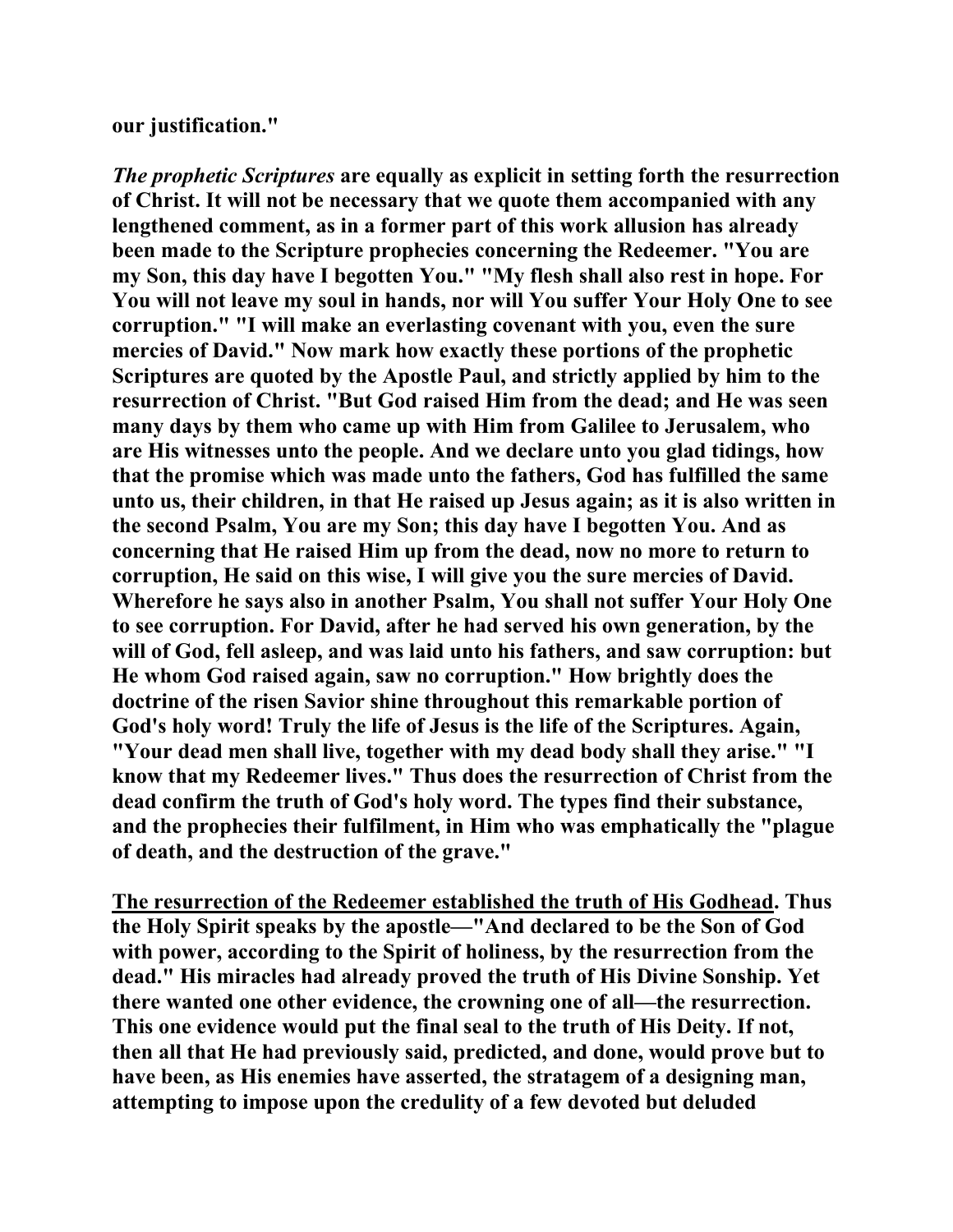**followers. But this return to life on the exact day which He had predicted, breaking, by the exercise of His Divine power, from the cold embrace of death and the imprisonment of the grave, put at rest forever the question of His Deity, and** *declared* **Him to be the Son of God. Oh, how truly and properly Divine did He now appear! August and convincing as had been all the previous attestations of His Godhead, His life one succession of the most astonishing and brilliant achievements of Divine power and goodness, diseases healed, sight restored, demons ejected, the dead raised, tempests hushed, and winds stilled, His death marked by prodigies of terrible and surpassing wonder and sublimity—the earth heaving beneath His feet, the sun darkening above Him, the graves opening around Him; yet never had His Godhead shone forth with such demonstrative power and resplendent glory, as when He broke from the tomb and rose triumphant over hell, death, and the grave. Then did He fulfil this prediction, and redeem this pledge—"Destroy this temple, and in three days I will raise it up again." Receding for awhile from Communion with life—as if to create a pause in nature, which would awaken the interest and fix the gaze of the intelligent universe upon one stupendous event—He disappeared within the very domain of the "king of terrors," wrapped around Him its shroud of darkness, and laid Himself down— Essential Life locked in the embrace of death, immortality slumbering in the tomb! But He rose again! bursting from the cold embrace, and awaking from the mysterious slumber, He came back to life, all radiant, immortal, and Divine!** 

**Saint of God! need you a further and stronger evidence that your faith has credited no cunningly devised fable? that He to whose guardianship you have committed your precious soul, is able to keep it until the morning of your own resurrection glory? Behold it in the risen life of the incarnate God! He has come up from the grave, to make good all His previous claims to Deity, thus to encourage and confirm your belief in the truth, dignity, and glory of His person, and to assure you that He that "believes in Him shall not be ashamed." Now may you take up the triumphant strain, as it falls from the lips of the departing apostle, prolonging it until another shall catch it from your expiring tongue: "I know in whom I have believed, and am persuaded that He is able to keep that which I have committed unto Him against that day."** 

**The resurrection of Christ was the Father's great seal to the truth of His Son's mission, and the public expression of His entire satisfaction with, and full acceptance of, His atoning work. The quickening of Christ's body is,**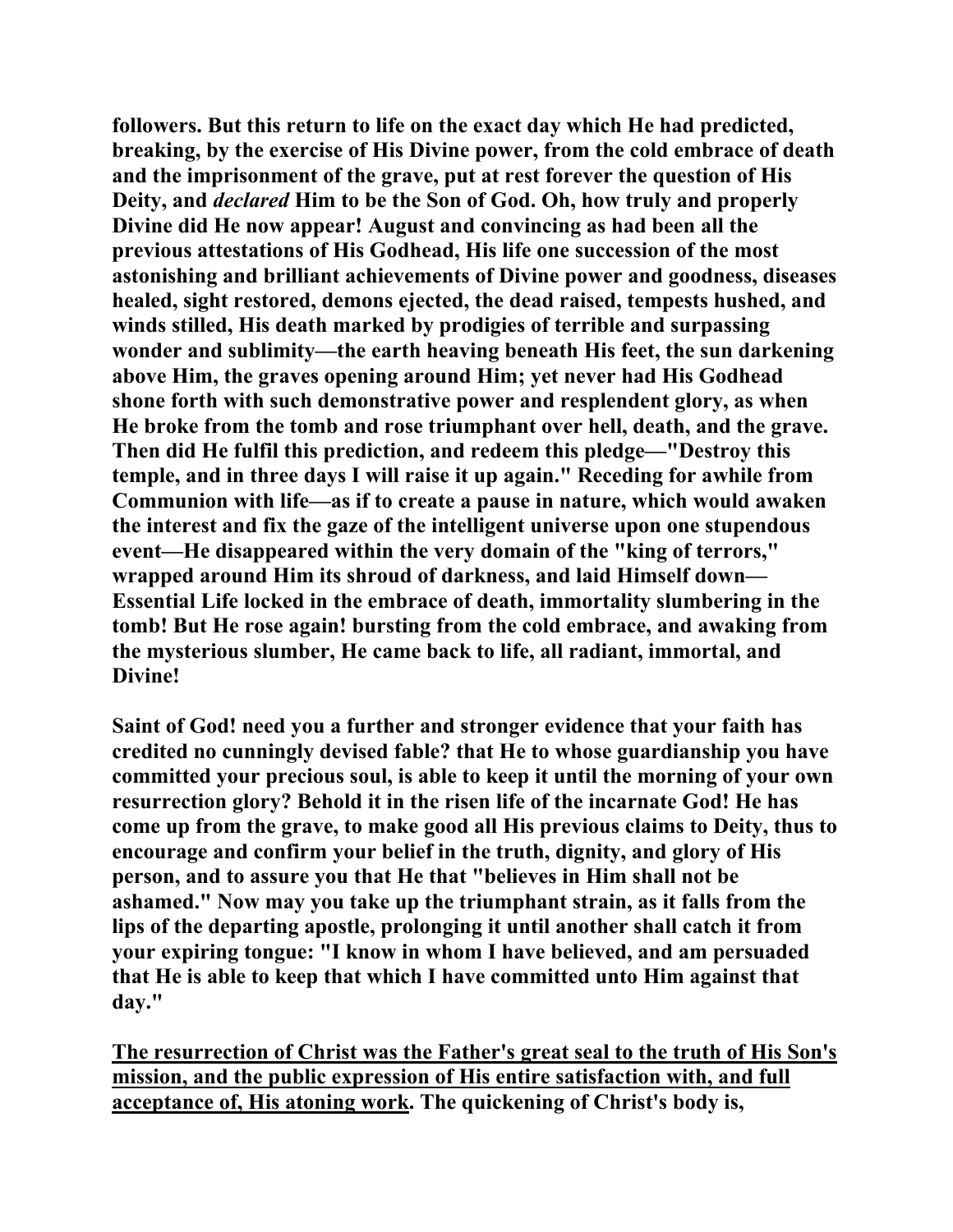**therefore, frequently ascribed to the Father, "Whom God has raised up," "But God raised Him from the dead," "The working of His mighty power which He wrought in Christ, when He raised Him from the dead," "Christ was raised up from the dead by the glory of the Father." Participating as the Son Himself and the Holy Spirit did in this work—for it was a work employing equally the power, and involving equally the glory, of the triune God—it is yet particularly spoken of as the act of the Father. And why? Because at His hands His Son had received the great commission—by Him He had been invested with the mediatorial office—and by Him sent to discharge the claims of law and justice in behalf of His covenant people. Who, therefore, but the Father, could authenticate the truth of His mission, receive back His office, release Him from the obligation, and accept the work at His hands? This He did "when He raised Him from the dead, and set Him at His own right hand." Here was the grand evidence of the perfection and acceptance of His sacrifice. The atoning work of Jesus was in itself perfect and complete. It was all that God demanded, all that the Church required, and all that law and justice asked. Yet there was needed one proof that this work was accepted by God, and was Satisfactory to Divine justice. On the cross He had uttered that wondrous cry, which sent gladness through all heaven, and dismay through all hell—"It is finished!" But, lo, He dies! The Captain of our salvation is conquered! The promised Victor is vanquished! He is laid in the grave! The stone covers Him! The earth imprisons Him! What proof have we now that He was more than mortal? what evidence that He was God? What Divine seal is affixed to the great charter of redemption? What pledge have we that it is complete? What security against the law's loud thunder, and the consuming flames of justice—against the wrath of the offended God, and the condemnation that is to come? In a word, how may we know that all the Divine perfections are harmonized in our salvation, and that "whoever believes in Jesus shall not perish, but have everlasting life?" Behold, the Father raises Him from the dead! This is the evidence—this is the seal—this is the pledge—and this the security. We need even ask no more. It satisfied God, it satisfies us. Then did God "rest in His love;" and then, if ever, did He rejoice over His Church with singing. It was a sublime, a momentous event. It was bringing forth the top-stone amid the shouts of angels, and placing it upon that finished work of which His death had been the foundation. At that moment all created intelligences were summoned to witness the great and final Seal affixed to redemption's perfect work. And while every eye was thus intently bent upon the yielding grave, the Father, in that stupendous act of His power and love, utters His solemn voice, "This is my beloved Son, in whose person I delight, and with whose work I am well satisfied." Oh what majesty**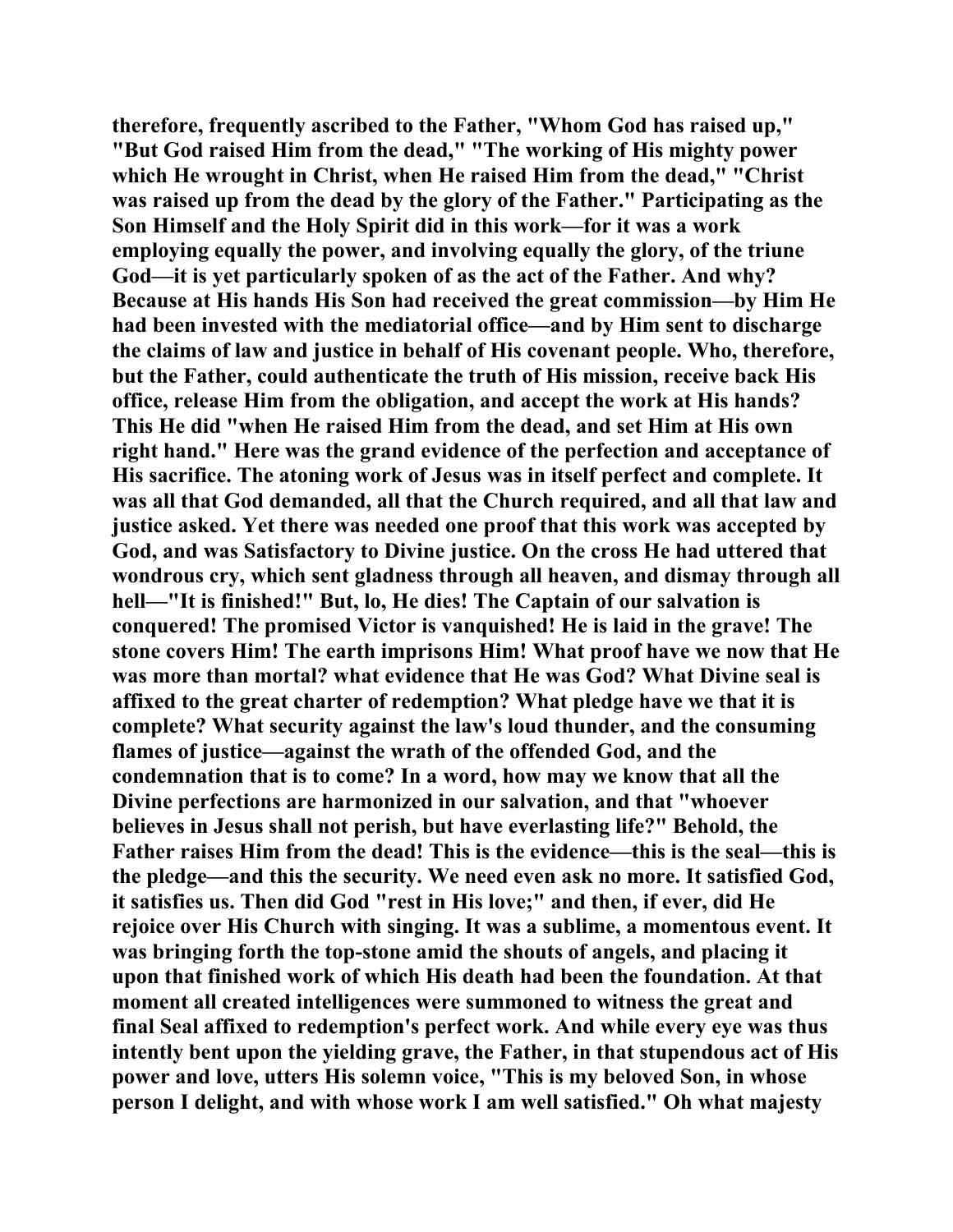**now encircled the rising form of the incarnate God! Never had He appeared so truly the Savior, never so illustriously the Redeemer, and never so perfectly the Mediator and Advocate as now—sealed by God the Father, quickened by God the Spirit, and radiant with the beams of His own Divine glory.** 

**But not only was it His personal release from all the obligations He had assumed as the sin-bearer of His people, but His resurrection also involved the complete justification of His Church. Obeying, suffering, and rising as the Representative, the Surety, the Head of His Church, may we not say, that what He did was not so much His own act, as that of the Church in Him? He obeyed not for Himself, nor for Himself did He die and rise again, but for His "body, the Church." His resurrection, therefore, was as much His Church's entire release, discharge, and justification, as it was His own. Then was the glorious sentence of acquittal passed—then transpired the great act of justification.** *The emerging of the Redeemer from the grave, was the emerging of the redeemed from all condemnation.* **His release from the cold grasp of the destroyer was their release from the iron hand of the law. "He was taken from prison and from judgment;" and as He passed out of the court of God's justice, and from the prison-house of death, the Church, purchased with His blood, passed out with Him, legally and fully discharged, exclaiming as the last barrier yielded, and the last fetter broke, "Who is He that condemns? it is Christ that died, yes rather, that is RISEN AGAIN!" On this ground, therefore, the apostle argues that righteousness is imputed to us, "if we believe on Him that raised up Jesus our Lord from the dead;, who was delivered for our offences, and was raised again for our (declared)** *justification***." Precious Redeemer! What surpassing glory beams forth from Your emptied sepulcher!** 

**It was also the consummation of His glorious victory. Until this moment, the Redeemer had all the appearance of one vanquished in the great fight. He was left slain upon the battle-field. Indeed, it would appear that He had really endured a momentary defeat. He was now under the dominion of death; and as death was the consequence and penalty of sin, so long as He was subject to its power, He still lay beneath the sins of His people. Cancelled although they were by the blood He had just shed, the great evidence of their remission did not, and could not, transpire until the resurrection had passed. What gloom now enshrouded the Church of God! The Sun of Righteousness was setting in darkness and in blood; and with it were descending into the tomb, the hopes of patriarchs and prophets, of seers and apostles. The "king of terrors" had laid low his illustrious victim; and the cold earth had closed upon His sacred body, mangled and lifeless. Oh, what a victory did hell and sin, death and the**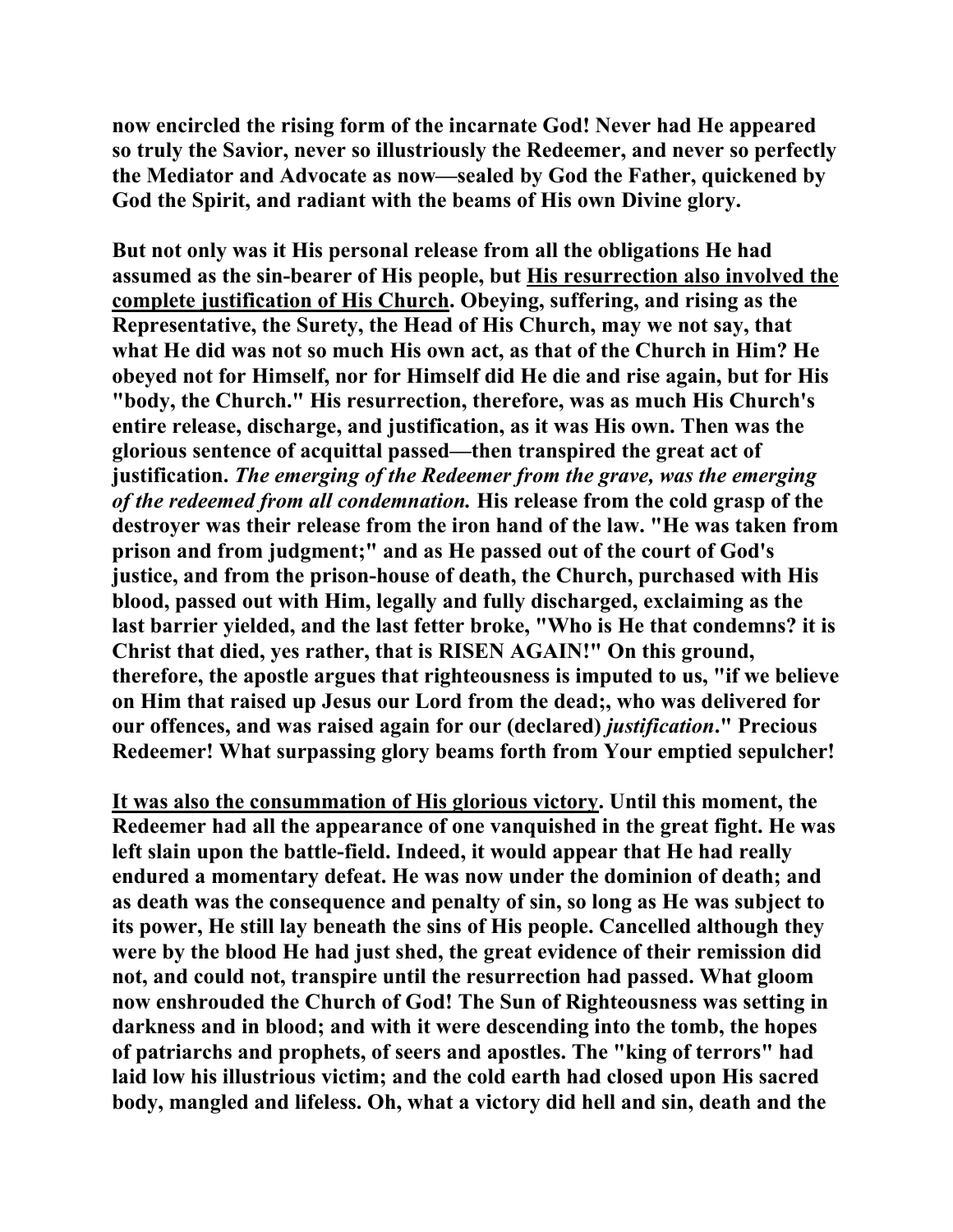**grave, now seem to have achieved! But the "triumphing of the wicked is short." In three days the tomb, at the mighty fiat of Jehovah, unveiled its bosom, and yielded back its Creator and Lord. The Sun of Righteousness ascended again in cloudless glory and peerless majesty, to set no more forever. The Church of God, now "begotten again unto a living hope by the resurrection of Jesus Christ from the dead," arose from the dust and put on her beautiful garments. Now was the scene changed. His enemies, no longer wearing even the semblance of victory, were overthrown and vanquished. Hell was disappointed, and its gates forever closed against the redeemed. Sin was thrown to an infinite distance, and "death had no more dominion over Him, God having loosed its pains, because it was not possible that He should be held by it. He rose the mighty and the illustrious Conqueror. And all this conquest, let it not be forgotten, was achieved in behalf of the chosen and the beloved people. It was our battle that He fought, it was our victory that He won. Therefore, called though we are to "wrestle against the principalities and against the powers," and exhorted though we are to "take unto us the whole armor of God," we yet are confronted with enemies already vanquished. It would seem as though we were summoned, not so much to go out upon the field of battle, as upon the field of conquest; not so much to combat with the foe, as to gather up the spoils of victory. For what is every successful conflict with our spiritual adversaries—what is every corruption mortified—what is every temptation resisted—what is every sin overcome—but a showing forth the great victory already won by the Captain of our salvation? Every triumph of the Holy Spirit in the heart of a regenerate man, is a display of the triumph of Him who, in hanging on the cross, and in rising from the grave, "spoiled the principalities and the powers, and made a show of them openly, triumphing over them in it."** 

**But there is a most important and blessed view of the glory of the Redeemer's resurrection still to be considered; a view which will be found to bring this essential doctrine of our faith with living power to the soul, causing each believer in Jesus to feel a personal interest in, and identity with, it. The resurrection of Christ from the grave is the spiritual, assured, and eternal life of the Church. In this light, the risen life of Jesus is everything to the believer's salvation, as it is everything to the entire system of Christianity. Death seemed to rest upon all that related to the kingdom of Christ, during the short period that He Himself continued under its dominion. It was a three days of fearful, agonizing suspense. If there ever was silence in heaven, may we not suppose it was during that period? The salvation of millions yet unborn, as of millions who had died in the faith of Jesus, and the everlasting**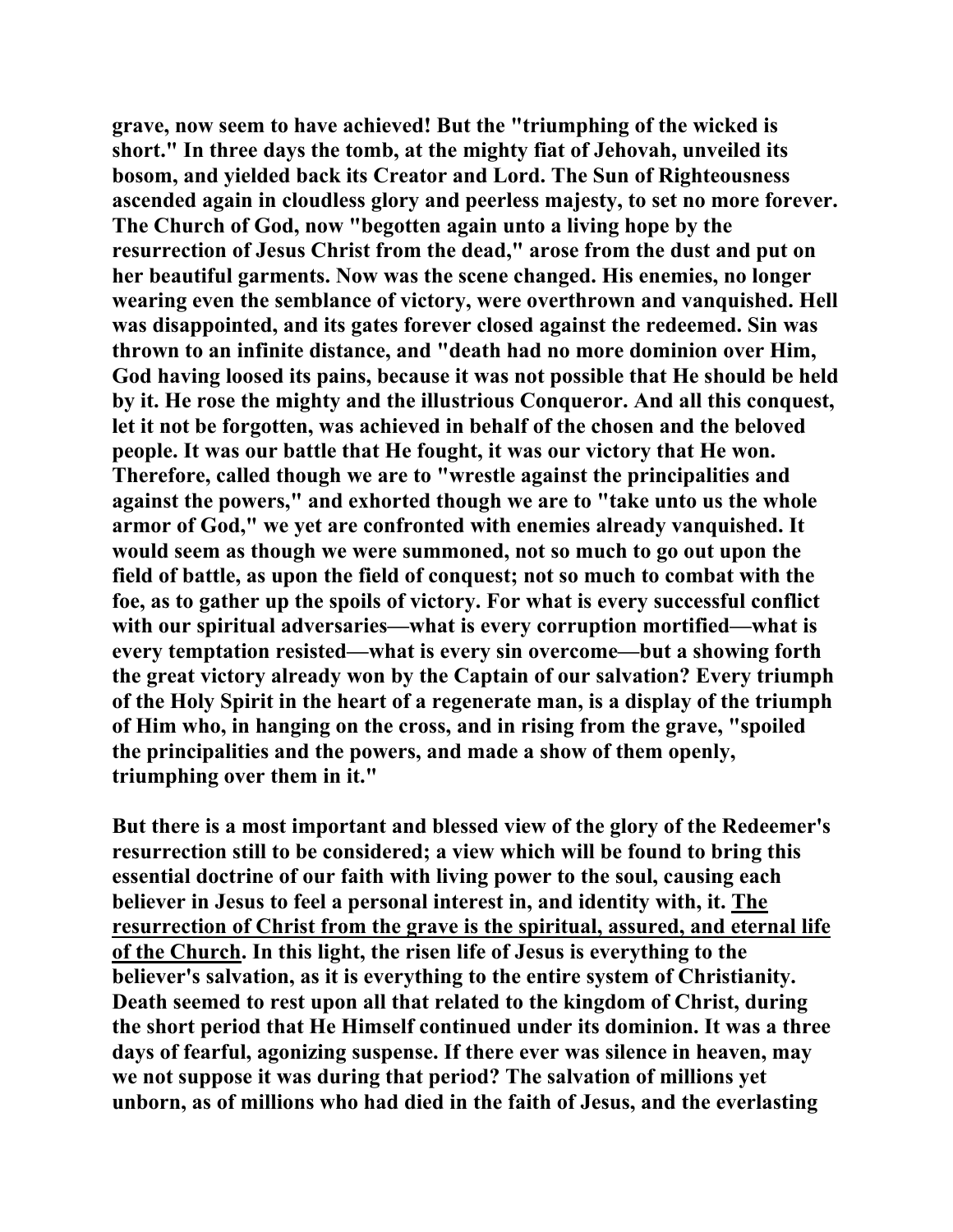**honor and glory of the triune Jehovah, were suspended upon that single event. But He rose again, the death of death, the life of the Church. The quickening of His natural body was the quickening of His spiritual body. Here we are again brought back to that elevating and sanctifying truth—the federal relation of Christ to His Church—the responsible headship of Jesus—His perfect oneness (implying more than mere union) with His Church. We have seen that in dying, His death was the death of the Church in Him—its death to the claims of the law, to the penalty of justice, to the imputation of sin, and to the power of death itself. Therefore says the apostle, "I am crucified with Christ," "Dead with Christ," "Reckon yourselves to be dead to sin." "You also are become dead to the law." Now, as all the death of the believer comes through the sacrificial death of Christ, so also does all the life of the believer come through the risen life of Christ. And in language equally as clear and explicit is this corresponding truth set forth. A few passages will be sufficient proof. "God has** *quickened us* **together with Christ," "***risen* **With Christ," "Christ lives in me," "Buried with Him in baptism, wherein also (emblematically) you are** *risen* **with Him through the faith of the operation of God, who has raised Him from the dead. And you has He** *quickened* **together with Him." Here, then, are two grand truths placed before us, written as with a sunbeam—***the believer's oneness with Christ, and Christ the new and spiritual life of the believer.*

**Now let us attempt to unfold the great and glorious truth—THE MANIFESTATION OF CHRIST'S RISEN LIFE IN THE SOUL OF A CHILD OF GOD. The apostle, in the following passage, places in beautiful and striking contrast the two opposite elements of the Christian character the death and the life. "Always bearing about in the body the dying of the Lord Jesus, that the life also of Jesus might be made manifest in our body." That there is a literal signification which we are to attach to the "dying of the Lord Jesus," as it applied to the case of the apostle, there cannot be a doubt. We have shown that the great fact which everywhere, and on all occasions, they asserted, was the resurrection of their Master. If this fact were proved as proved it was beyond all possibility of doubt—then their argument was a triumphant one, that the religion of Jesus was no fable, and that He Himself was no impostor. But when, in place of confuting this doctrine by argument, and disproving this fact by evidence, the Sanhedrin strove by violence, persecution, and cruelty, to silence the propagators of this statement, was it not naturally to be inferred that they knew the falsehood of their own account, though unwilling to admit the truth of the apostles? In vain did they endeavor, by stripes, and imprisonments, and torture, to compel the apostles to "speak**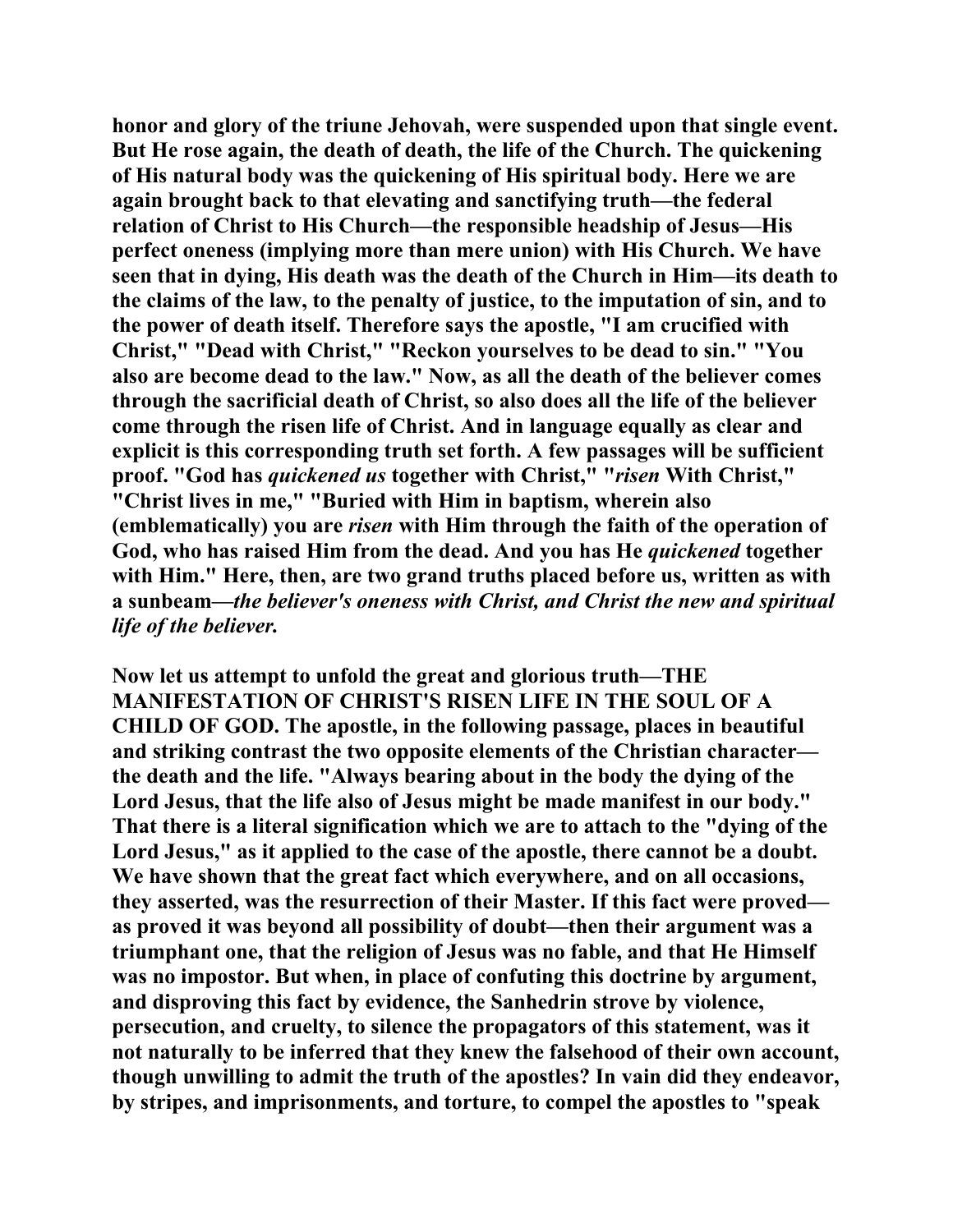**no more in His name;" in vain did they substitute power for proof, and cruelty for argument; undaunted and undismayed they girded themselves to their work, "and with great power gave they witness of the resurrection of the Lord Jesus."** 

**Now the "bearing about in the body the dying of the Lord Jesus," in its literal acceptation of the words, consisted of the persecutions to which the apostles submitted in defense of the doctrine which they so firmly believed and so zealously preached. And was this, we ask, no evidence of the truth of the fact which they affirmed?** *Would they have submitted to the scorn and the ridicule, to the persecution and the suffering, which they endured, had they been conscious that they were propagating a falsehood, and were palming a deceit upon the world?* **There is a limit to enthusiasm. There is a line, beyond which an impostor dares not pass. But the apostles, in "taking joyfully the spoiling of their goods," in cheerfully exposing themselves to peril and to death for the sake of the doctrine which they affirmed, demonstrated their own belief that Jesus was alive; and their believing that He was alive, was no small proof that He actually lived.** 

**But the "bearing about in the body the dying of the Lord Jesus" has a deeper meaning than this. We are not to restrict its experience to the early and suffering days of Christianity, nor its meaning to that scathed and scarred appearance of the earthly tabernacle, to which Paul, in another place, thus touchingly alludes: "From henceforth let no man trouble me for I bear in my body the marks of the Lord Jesus." Every truly regenerate individual bears about with him the "marks of the dying of the Lord Jesus." "You are dead," says the apostle; and again, "Our old man is crucified with Christ, that the body of sin might be destroyed." And ,when thus the flesh is crucified, with its affections and lusts, and the redeemed body is presented to God a living sacrifice upon the altar of a holy and filial obedience, then most spiritually, most emphatically is it true of us, "always bearing about in the body the dying of the Lord Jesus."** 

**But turn we now to the contemplation of the glorious truth which the Holy Spirit has placed in soothing contrast with this:** *"That the life also of Jesus might be made manifest in our body."* **The one great fact of which the believing soul needs to be assured, is that Jesus lives. Convince him that Christ is risen, that He is alive at the right hand of God, and you have supplied a mighty lever, which raises him above the deepest agitations, changes, trials, and conflicts of this mortal life. But oh, who can assure him of this, but the living**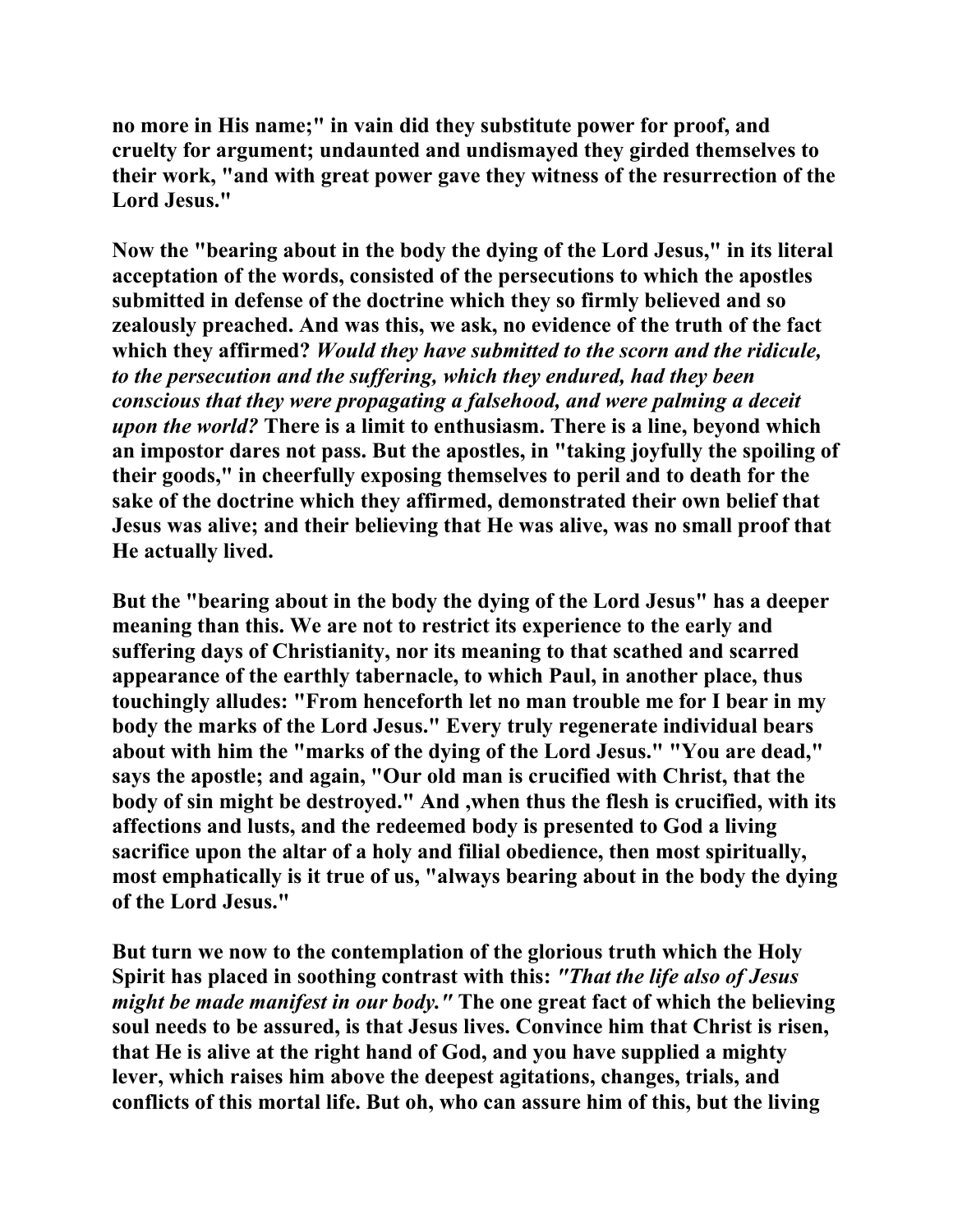**Savior Himself? and who can enable him to press it to his heart as a personal truth, but the Holy Spirit, the great testifier of Christ, and the witness of the soul?** 

## **NOW IN WHAT POINTS OF VIEW IS THE LIFE OF JESUS MANIFEST IN THE SAINTS?**

**In the first place, their conversion to God is a convincing and precious evidence that Jesus is alive. In the regeneration wrought in the soul by the Holy Spirit, the life of Jesus is imparted. He breathes into the soul morally dead the breath of life, and it becomes a living soul. Until, in the exercise of His distinct office, this Divine Person of the adorable Trinity convinces of sin, quickens and brings the soul to Christ for acceptance, risen with Christ although that soul mystically is, it yet remains totally dead to, and insensible of, its great privilege, an utter stranger to that new life which springs from oneness with the "second Adam."** *The new nature which the eternal Spirit now imparts is nothing less than the creation of the life of Christ in the soul***; yes, even more than this, it is the bringing of Christ Himself into the soul to dwell there the "hope of glory" through time, and glory itself through eternity.** 

**Here, then, is an evidence that Jesus is alive, to the renewed mind the most convincing and precious. Thus quickened by the Eternal Spirit of God, believers become temples of Christ. Jesus lives in them. "I in them." "If Christ be in you, the body is dead," "Behold, I stand at the door and knock: if any man hear my voice, and open the door, I will come in to him." "Know you not that Christ is in you?" "Christ lives in me." "My little children, of whom I travail in birth again until Christ be formed in you." "Christ in you the hope of glory." Thus every believer is a living witness that Jesus is alive, because He bears about with Him the very life of Jesus. By the indwelling of the Spirit, and realized by faith, Christ abides in the believer, and the believer abides in Christ. "I in them, and You in me, that they may be made perfect in one; that they also may be one in us."** 

**We have already stated that** *this glorious entrance of Christ within the soul transpires at the period of the new birth.* **What, then, is every new conversion, every fresh trophy of redeeming grace, but a new manifestation to the universe of the life of Jesus? Contemplate the spectacle! I see the sinner pursuing his mad career of folly, rebellion, and guilt. He is, perhaps, a blasphemer—a skeptic—a sensualist—a lover of pleasure—a hater of God, and a despiser of the Lord Jesus. Suddenly he is arrested. I see him bowed to**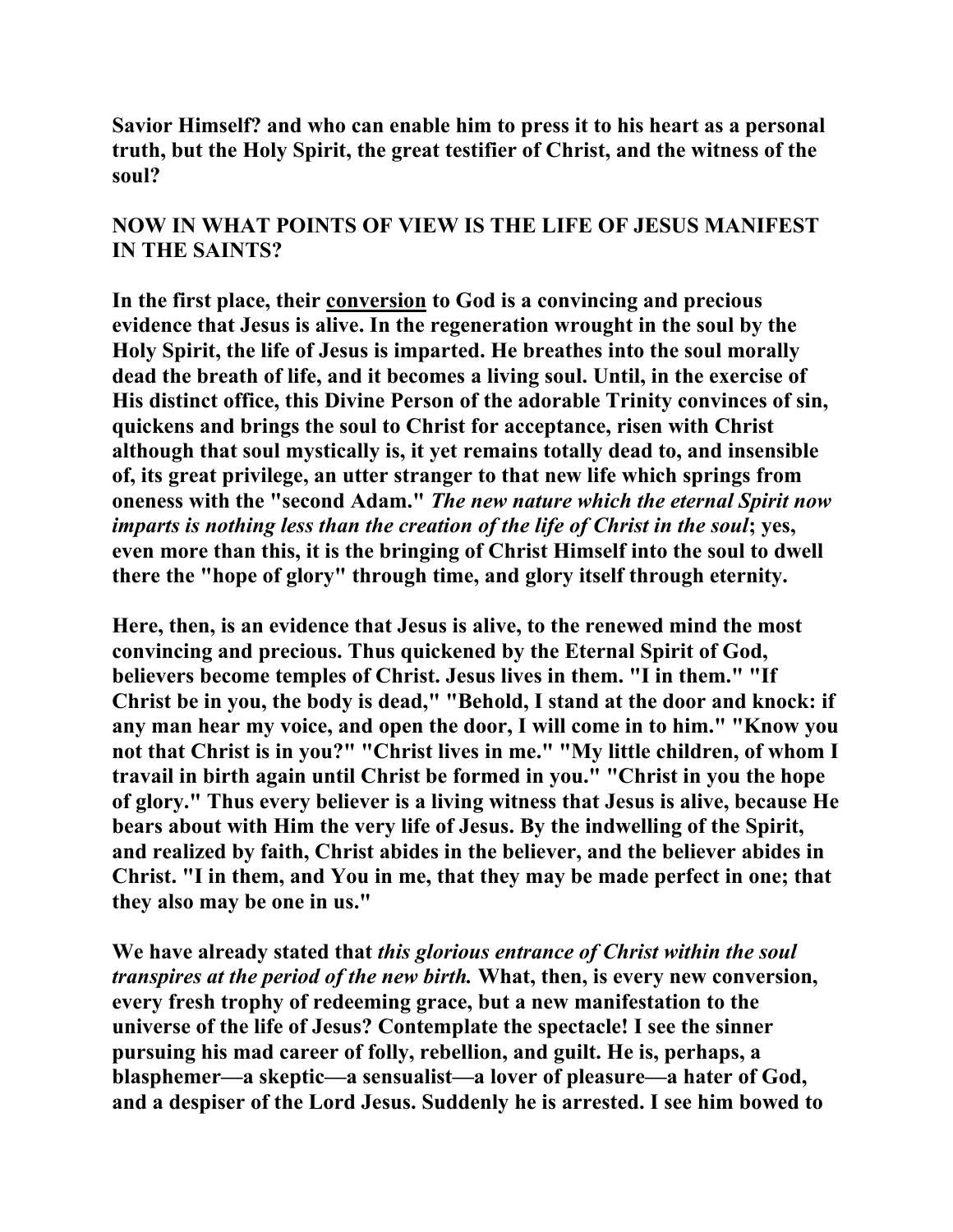**the earth, his heart broken with sorrow, his spirit crushed beneath the burden of sin. He smites upon his breast; he acknowledges his transgression, confesses his iniquity, deplores it in the dust. Presently I see him lift his eye and rest it upon the bleeding Savior—he gazes, wonders, believes, adores—is saved! By whom is this miracle of grace wrought? The Spirit has descended to testify that Jesus is alive. That newly-converted soul, so lately dead in sins, but now quickened with Christ; that sinner but recently dwelling among the tombs, whom no human power could tame, now sitting at the feet of Jesus, clothed and in his right mind—demonstrates that Christ is in heaven, and is alive for evermore. Oh, it is the heaven-descending life of Jesus! It is, so to speak, a second incarnation of the Son of God, assuming, as it were, another tabernacle of flesh, investing Himself with another veil of mortality. Show me, then, a soul just passed from death unto life, and I will show you an evidence that Jesus is alive at the right-hand of God.** 

**But not only is Jesus the actual, but He is also the relative, life of the believer—the life of his pardon and acceptance. See it in reference to the blood of Emmanuel. It is the blood of Him who was essential life. And, although springing from His pure humanity, essential life gave it all its virtue and its power.** *The resurrection of Jesus confirmed forever the infinite value and sovereign efficacy of His atoning blood.* **Oh what virtue has it now, flowing from the life of Jesus! It has removed transgression to the distance of infinity, and to the duration of eternity, from the Church. Washed whiter than snow, all iniquity forgiven, all sin blotted out, the believer stands before God a pardoned soul. And oh! what life does he find in the constant** *application* **to his conscience of the atoning blood! One drop, what peace does it give! what confidence does it inspire! what vigor does it impart to faith, and power to prayer, and cheerfulness to obedience! Oh, it is living blood. He who spilt it, lives to plead it—lives to apply it—lives to sustain its virtue, until there shall be no more sins to cancel, and no more sinners to save. "The blood of Jesus Christ cleanses from all sin," and "speaks better things than the blood of Abel," because it possesses undying life. Behold, then, beloved, how manifestly is Jesus the life of your pardon. Oh! as fresh, as efficacious, as precious is that blood at this moment, as when it sprang warm and gushing from the pierced side of the glorious Redeemer. It is life-giving and life-sustaining blood. Here we see the antitype of the "living bird dipped in the blood of the bird slain," and then allowed to go free, suspended mid-heaven upon the wing of unrestricted and joyous life. As the living bird bore upon its plumage the crimson symbol of atonement—death and life thus strangely blended—what was the glorious gospel truth it shadowed forth, but the close and indissoluble**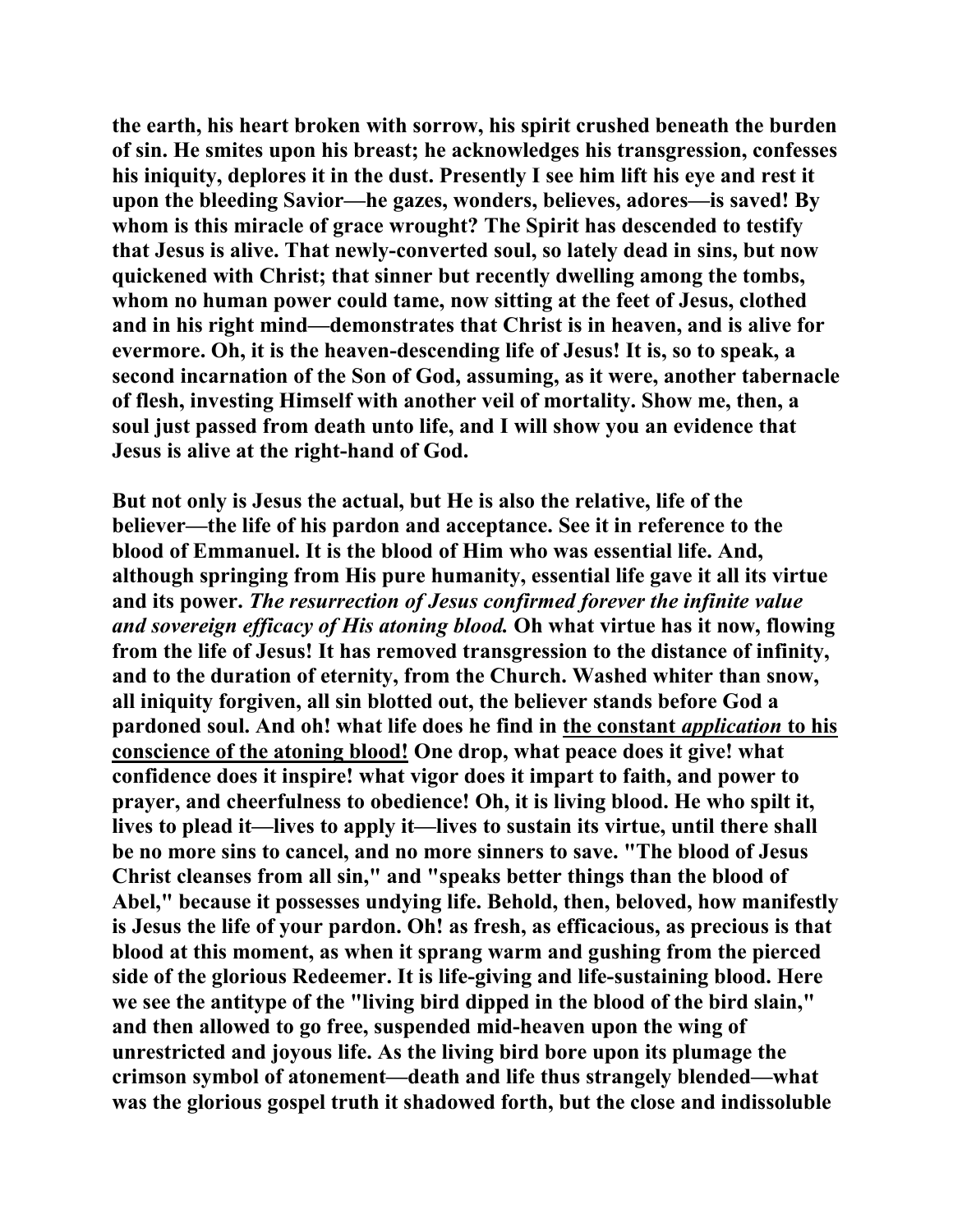**union of the pardoning blood with the resurrection life of our incarnate God? And, O believer! lose not sight of the deep significance of the "running water" over which the bird was slain. That flowing stream was the image of the perpetual life of the blood of Jesus. And it bids you, in language too expressive to misunderstand, and too persuasive to resist, to draw near and wash. Glorious truth that it teaches! Precious privilege that it enforces! the repeated, the perpetual going to Emmanuel's atoning, life-giving, life-sustaining blood, thus keeping the conscience clean and at peace with God. My beloved reader, no experimental and practical truth does this work enforce of greater moment, of more precious nature, and more closely interwoven with your happy, holy walk, than this. Your peace of mind—your confidence in God your thirsting for holiness—your filial access—your support in the deepest trial—spring from your soul's constant repose beneath the cross. What is your present case? what is the sin that wounds your spirit? what the guilt that burdens your conscience? what the grief that bows your heart? what the fearfulness and trembling that agitate and rock your mind? what gives you anxious days and sleepless nights? See yonder stream! It is crimson, It is flowing, It is vivifying with the life-blood of Jesus. Repair to it by faith. Go now—go at this moment.** 

**Have you gone before? go yet again. Have you bathed in it once? bathe in it yet again. See I it is a "running stream." Cast your sin, your guilt, your burden, your sorrow upon its bosom; it shall bear them away, never, never more to be found. Oh deal closely with the atoning, life-giving blood! Were I here to end my task, penning not another sentence, this should be its closing one—deal closely, constantly, believingly with Emmanuel's blood. When you do rise in the morning, and when you do lie down at night—wash in the blood. When you go to duties, and when you come from duties—wash in the blood. When your deepest sigh has been heaved, when your holiest tear bas been shed, when your most humbling confession has been made, when your sincerest resolution has been formed, when your holiest covenant has been renewed, when body, soul, and spirit have again been fully, freely, unreservedly dedicated—wash in the blood. When you draw near to the holy Lord God, and spread out your case before Him—plead the blood. When Satan accuses, and conscience condemns, and death terrifies, and judgment alarms—flee to the blood. Oh! nothing but the atoning blood of the spotless Lamb, gives you acceptance at any moment with God. And this, at any moment, will conduct you into the secret chamber of His presence, and bow His ear and heart to your faintest whisper, and to your deepest need.**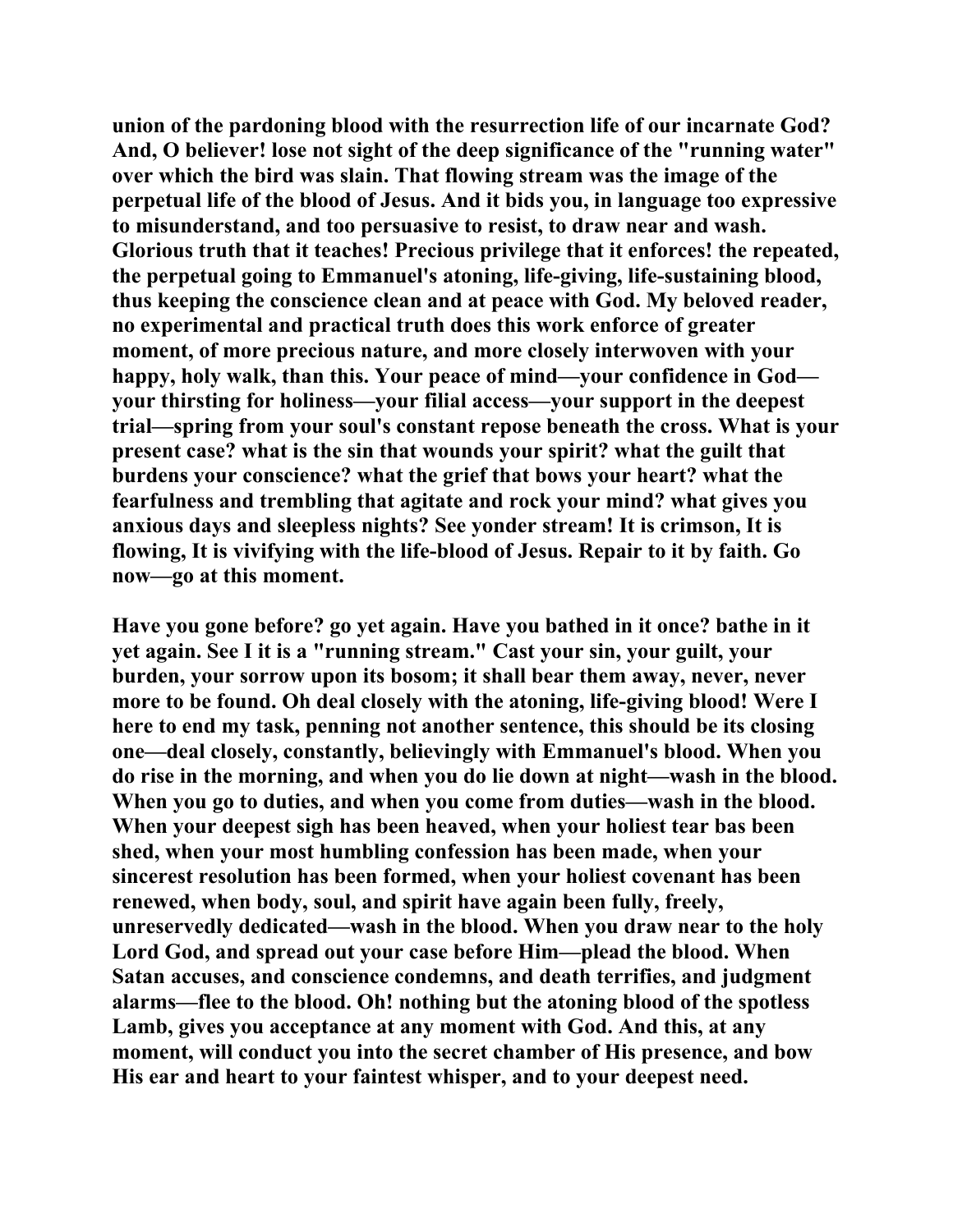**Christ is equally the life of the righteousness that justifies. He was "raised again," or restored to life, for our justification." The believer stands before God in the righteousness of the living Head.** *The resurrection from the dead was God's acknowledgment of the perfection, and His full acceptance of the obedience of His dear Son, as the basis of His people's justification.* **By this stupendous act of His power and glory, He proclaimed the eternal acquittal of His Church. Never did the work of our great Surety appear so complete; never did the robe of righteousness, wrought by His life of obedience, and steeped in His own blood upon the cross, appear so truly Divine, so glistening with beauty, as when He broke the scepter of death, and rose, resplendent with living glory, from the tomb—"the Lord our righteousness."** 

**Here is a truth, the vastness of which is only equaled by its unspeakable preciousness. The Lord Jesus is the life of our acceptance with God. We stand as believers in the righteousness of the living Head. Within the veil He has entered, "now to appear in the presence of God for us," presenting all His people each moment complete in Himself. It is a present justification. "You are complete in Him."** 

**"Accepted in the Beloved." "Justified from all things." Perfection in himself, the enlightened soul utterly repudiates. Completeness in anything that he is, or has done, he totally rejects. Incomplete his deepest repentance—incomplete his strongest faith—incomplete his best obedience—incomplete his most costly sacrifice—low in the lowest dust does he lay himself. Too low he cannot think of himself—too little he cannot be in his own eyes. Language fails to express the deep self-loathing and sin-abhorrence of his soul. But, lo! a voice is heard—oh, it falls upon his ear like the music of the spheres: "you are complete in Him." In one moment all is peace! The believing soul ceases from his works—the weary spirit enters into rest, because, believing, it enters into Jesus. In Christ he now stands complete. His pardon complete—his justification complete—his adoption complete—his whole person complete before the holy God! Is not this a great truth? And is it not a glorious one? Where is the doctrine that exceeds it? Where is the declaration that has in it such life as this? Dear reader, it may be you have long been looking at yourself for some one thing complete. Something—in your judgment you may reject the thought, yet in your heart there is that principle which has been looking for something in yourself to commend you to God—something to make you more acceptable to, more welcome by, Him. But behold where your completeness is found—in, and solely in, Christ. Oh precious truth! A poor, vile sinner, standing before the holy God, complete in righteousness, the**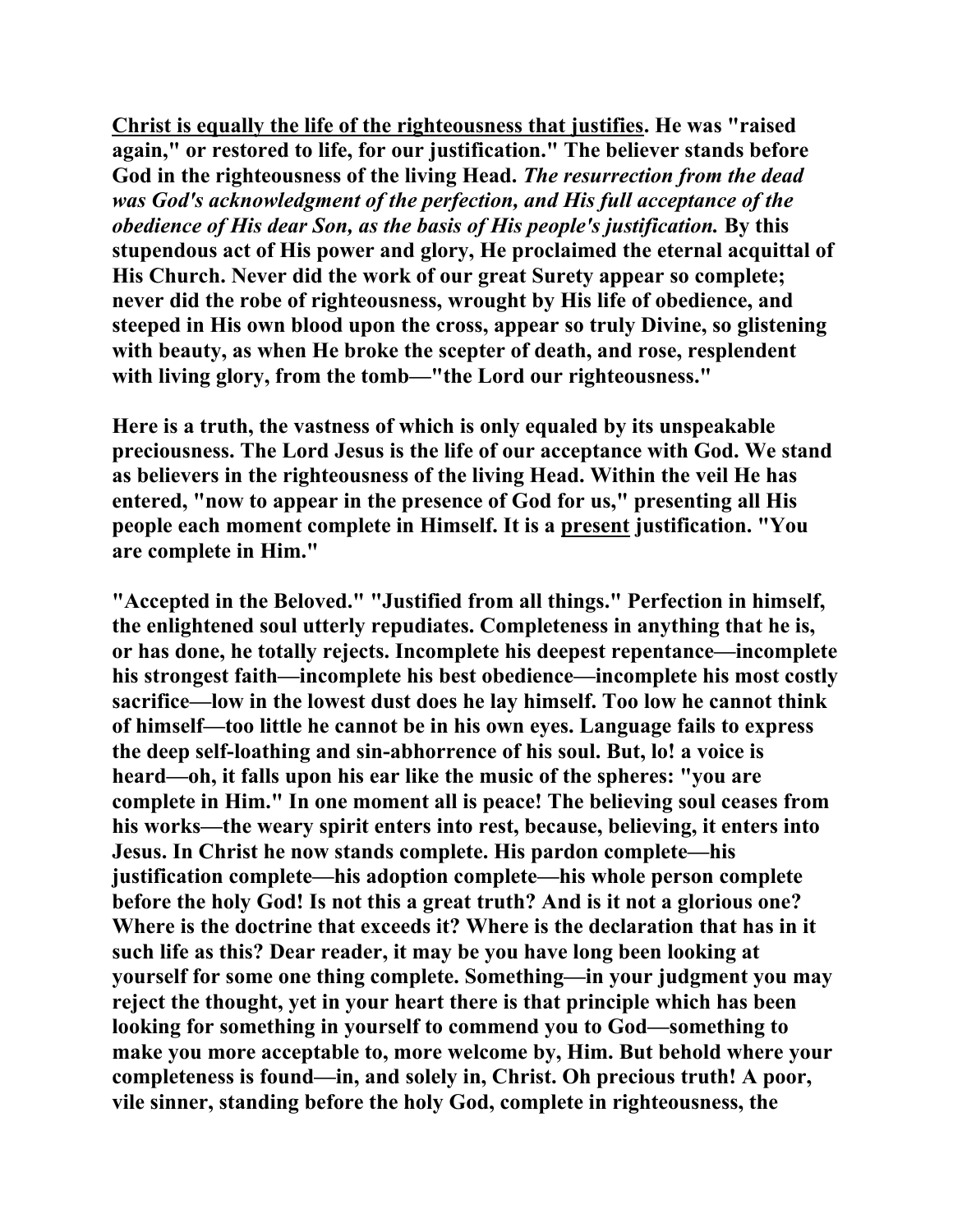**object of His infinite love and delight, over whom He rejoices with singing! Oh, how Divine, how finished, and how glorious must that righteousness be which so covers your soul as to present you before the God of immaculate purity, "without a spot, or a wrinkle, or any such thing!"** 

**Behold, too, as a result of this blessed truth, THE ETERNAL SECURITY OF THE WEAKEST BELIEVER IN JESUS. The act of justification once passed under the great seal of the resurrection of Christ, God can never revoke without denying Himself. Here is our safety. Here is the ground of our dauntless challenge—"Who shall lay anything to the charge of God's elect? it is God that justifies." What can I need more? What more can I ask? If God, the God of spotless purity, the God of inflexible righteousness, justifies me, who is he that condemns? Sin may condemn, but "it is God that justifies!" The law may alarm, but "it is God that justifies!" Satan may accuse, but "it is God that justifies!" Death may terrify, but "it is God that justifies!" Then, "if God be for us, who can be against us?" Who will dare to condemn the soul whom He justifies? How gloriously will this truth shine forth in the great day of judgment! Every accuser will then be dumb. Every tongue will then be silent. Nothing tending eternally to condemn, shall be laid to the charge of God's elect. God Himself shall pronounce them fully justified and forever saved: "For whom He justifies, them He also glorifies." All this is confirmed to us by the resurrection of Christ from the dead.** 

**And what is the life of faith which the believer lives, but a manifestation of the life of the Lord Jesus? The highest, the holiest, the happiest life lived below, is the life of faith. But nature contributes nothing to this life. It comes from a higher source. It is supernatural—it is opposed to nature. It springs from the life "hidden with Christ in God." "I am crucified with Christ: nevertheless I live, yet not I, but Christ lives in me: and the life which I now live in the flesh, I live by the faith of the Son of God." Here is a glorious manifestation of the life of Jesus. It is not he that lives—"not I," but Christ in him—"Christ lives in me." If we desire any evidence that Jesus is risen, that He is alive again, and that He is the life of the soul, here it is! See the faith of the child of God sifted as wheat, yet not one grain falling to the ground. Tried as gold, yet not one particle lost. Severely tempted, but never failing. Though in the flame, yet never consumed. And why? Because Christ lives in the soul. The living Christ is there, guarding his wheat, watching his gold, strengthening, feeding, nourishing, sustaining that faith, but for which it must fail, be consumed, and die. Dear believer! your faith may be sharply tempted, severely tried—tried by Satan—tried by strong corruption—tried by adversity—tried by straitened**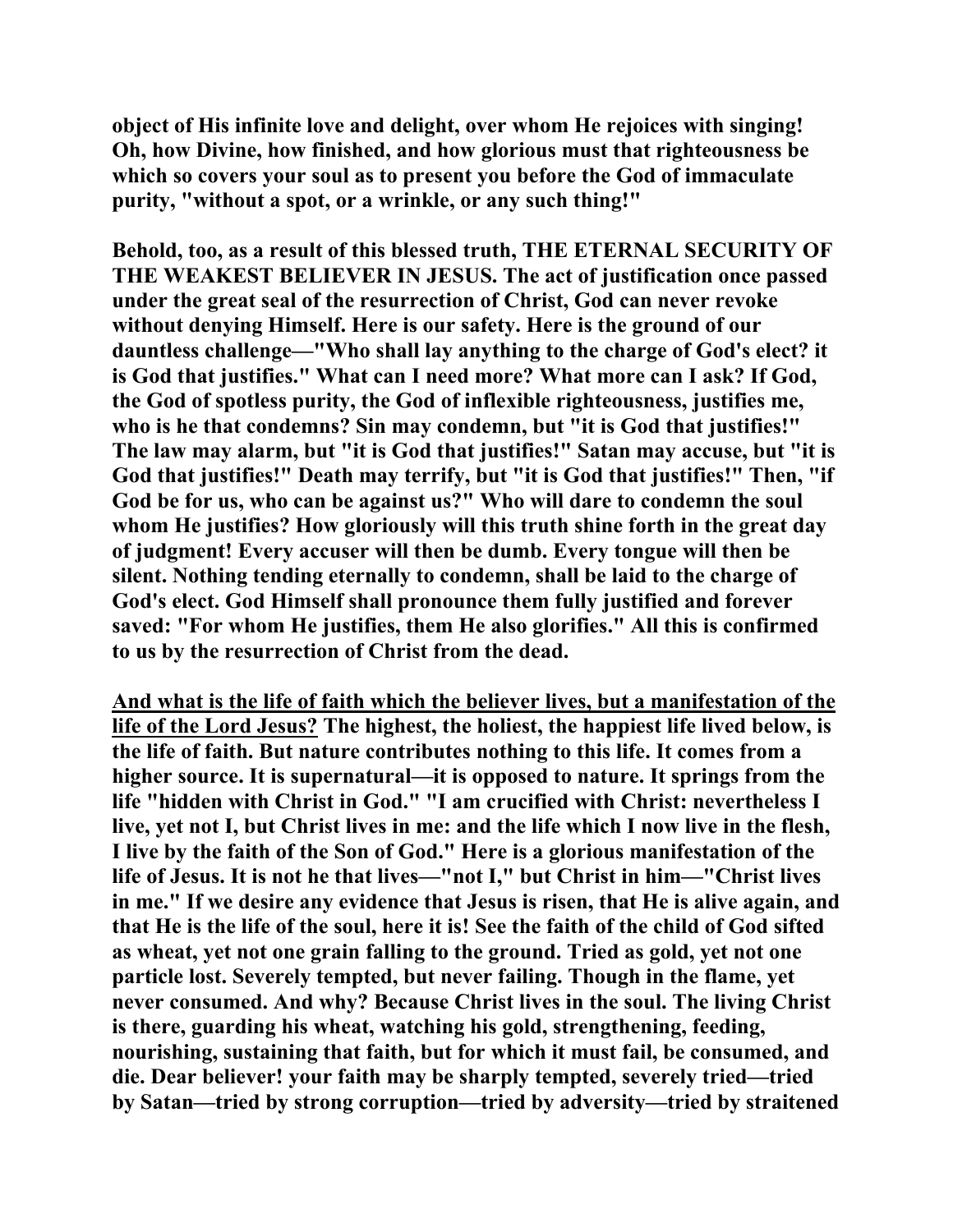**circumstances, but never, never shall it quite fail, for Jesus lives in you, and lives in you forever! Oh blessed trial of faith, that manifests in, and endears to you, the life of Jesus! It is the precious trial of "precious faith,"—a faith which, the more deeply it is tried, the more deeply it manifests the risen life of its Divine "Author and Finisher."** 

**And what, too, are all the supports of the believer in seasons of trial, suffering, and bereavement, but so many manifestations of the life of the Lord Jesus? Thus was it exemplified in the case of the apostles. "We are troubled on every side," says Paul, "yet not distressed; we are perplexed, but not in despair; persecuted, but not forsaken; cast down, but not destroyed. Always bearing about in the body the dying of the Lord Jesus, that the life also of Jesus might be made manifest in our mortal flesh." In another place, alluding to their sufferings, the apostle says, "I think that God has set forth us the apostles last, as it were appointed unto death: for we are made a spectacle (margin, we are made a theater) unto the world, and to angels, and to men." Theirs was no smooth and flowery, but a rugged and a thorny, way to God. They passed through the baptism of fire to glory. They fought their way to their thrones through the martyr's tribulations. But what to them were ignominy and suffering? What to them were the malice and the fury of their persecutors, hemming them in on every side, and confronting them at every step? What to them were the torture, which stretched the limb and tore the nerve—the famine, which wasted the body's strength, and dimmed the eye's luster—the imprisonment, which wore away the elasticity of the spirit—and the death of long and lingering agony, which wrenched the soul from its framework of flesh? They shrunk not, they murmured not, they fled not, for Christ was living in them. Why should they be depressed, or why yield to despair? They knew their Lord was risen, that He was alive, and was at the right hand of God, upon the throne. They knew that their life was bound up with His. They felt that Jesus was pouring forth each moment from the ocean-fulness of His own risen life, perpetual streams of existence into theirs; and that if, on the one hand, they were troubled, yet, on the other, they were not in distress; if perplexed, they yielded not to despair; if persecuted, they felt they were not forsaken; if cast down, they knew they were not destroyed; because they were conscious that, while bearing about in their bodies the dying of the Lord Jesus, the life also of Jesus was manifest in those bodies.** 

**From the apostles we turn to the Church of God. What is our path to glory, but the path of trial, of tribulation, of suffering, and of death? Our Lord and Master, in the expression of His wisdom and love, forewarns us of this. "In the**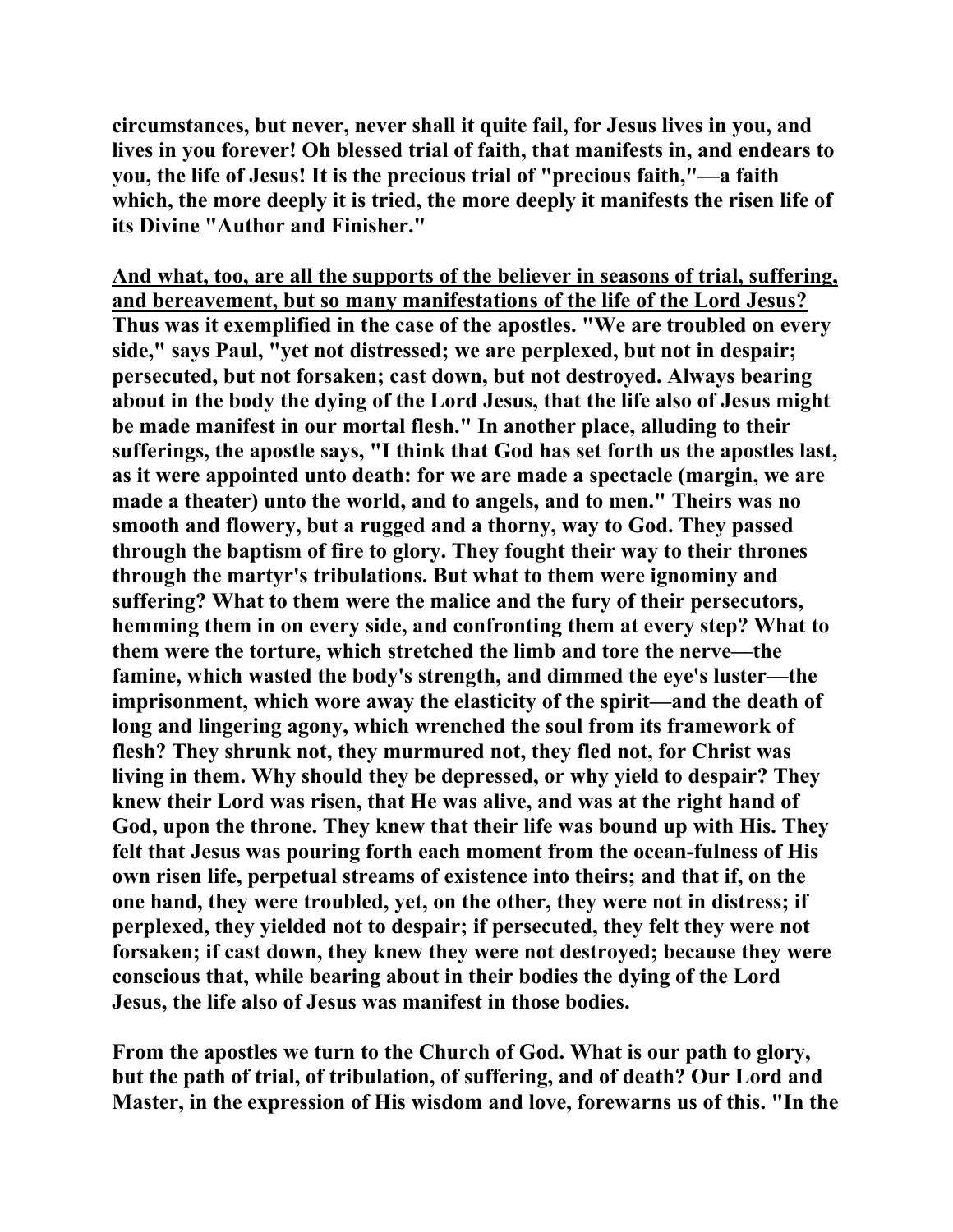**world you shall have tribulation." And His apostles but echo the same sentiment when they affirm that it is "through much tribulation we must enter the kingdom." But the life of our risen Lord is daily manifested in us. This it is, and this only, that keeps the soul buoyant amid the billows, strong in faith, joyful in hope, soaring in love. Thus is Jesus the life of every grace, the life of every promise, the life of every ordinance, the life of every blessing: yes, of all that is really costly and precious to the child of God. Jesus is the substance, the glory, the sweetness, the fragrance, yes, the very life itself. Oh! dark and lonely, desolate and painful, indeed, would our present pilgrimage be, but for Jesus. If in the world we have tribulation, in whom have we peace? In Jesus! If in the creature we meet with fickleness and change, in whom find we the Friend that loves at all times? In Jesus! If in the wilderness the well is exhausted, and the stream is dried, and the gourd withers, in whom find we an ever-flowing fountain, and an ever-grateful and out-spreading shade? In Jesus! When adversity comes as a wintry blast and lays low our comforts, when the cloud is upon our tabernacle, when health, and wealth, and distinction, and influence, and friends are gone, in whom do we find the covert from the wind, the faithful, tender Brother born for adversity? In Jesus! When temptation assails, when care darkens, when trial oppresses, when bereavement wounds, when heart and flesh are failing, who throws around us the protecting shield, who applies the precious promise, who speaks the soothing word, who sustains the sinking spirit, who heals the sorrow and dries the tear? Jesus! When sin struggles in the heart, and guilt burdens the conscience, and unbelief beclouds the mind, whose grace subdues our iniquities, whose blood gives us peace, and whose light dispels our darkness? Jesus'! And when the spark of life wanes, and the eye grows dim, and the pulse grows feeble, and the heart's-blood congeals, and the mind wanders, and the soul, severing its last fetter, mounts and soars away—who, in that awful moment, draws near in unseen form, and whispers in words unheard by all but the departing one, now in close communion with the realities of the invisible world—"Fear not, I am the resurrection and the life; he that believes in me, though he were dead, yet shall he live: and whoever loves and believes in me shall never die?" Still, it is Jesus!** 

**From this subject MANY SANCTIFYING, PRACTICAL, AND CONSOLATORY LESSONS are deducible. Is Jesus alive? then the saints of God are a risen people. What a glorious character is theirs! Mystically they are risen with Christ from the tomb, and spiritually they are risen from the grave of death and sin to newness of life. One of the most fruitful causes of a feeble Christianity is the low estimate the believer forms of his spiritual**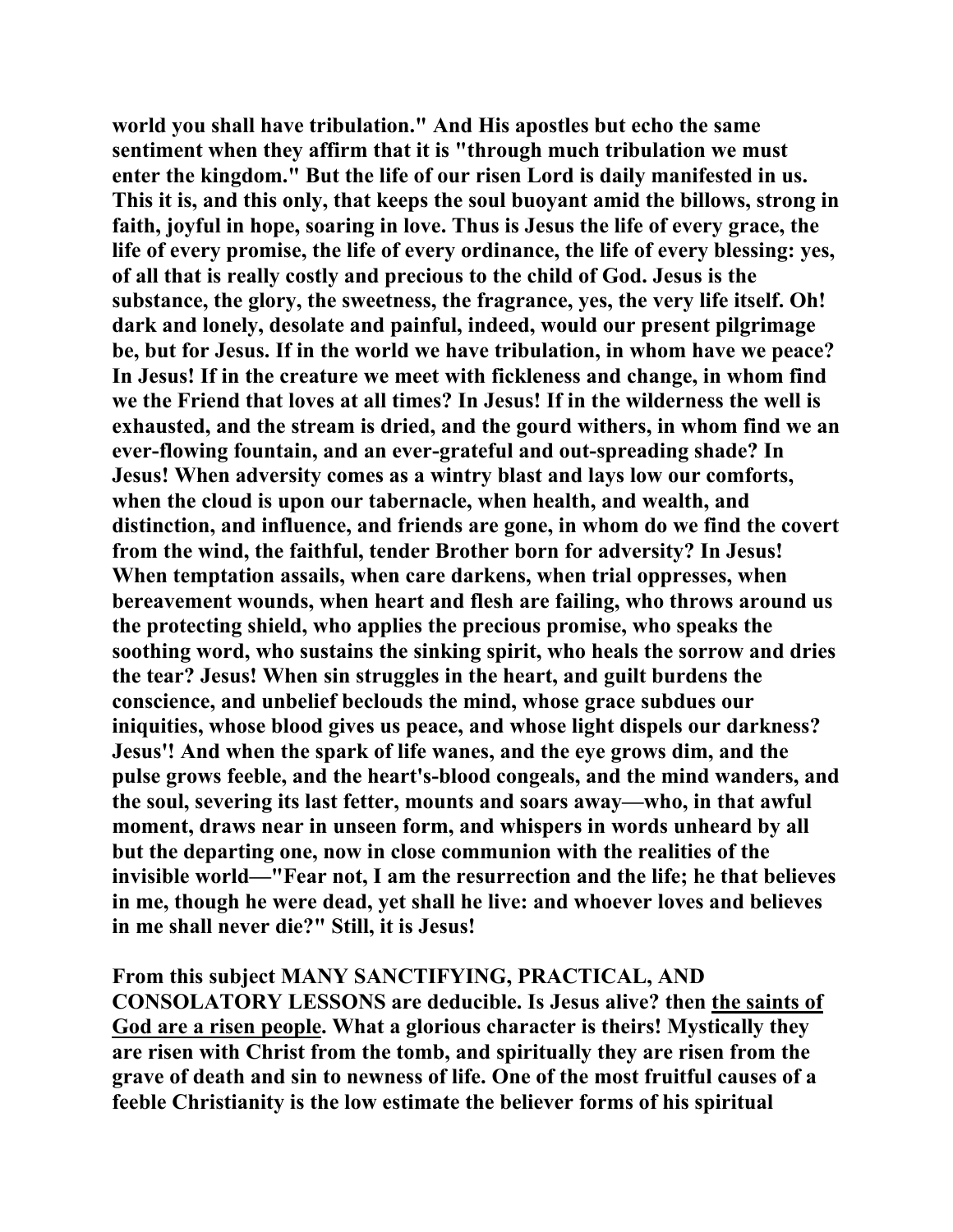**character. Were this higher, were it more proportioned to our real standing, our responsibility would appear in a more solemn light, our sense of obligation would be deeper, and practical holiness of a high order would be our more constant aim. Ours is a glorious and exalted life. Our standing is higher, infinitely higher than the highest angel—our glory infinitely greater than the most glorious seraph. "Christ is our life." "We are risen with Christ." By this we are declared to be a chosen, an adopted, a pardoned, a justified, and a quickened people. This is our** *present* **state—this our present character. We bear about with us the life of God in our souls. As Jesus bore about in His lowly, suffering, tempted, and tried humanity, the hidden, essential life, so we, in these frail, sinful, bruised, dying bodies, enshrine the life derived from the risen Head, the hidden life concealed with Christ in God. What an exalted character, what a holy one, then, is the believer in Jesus! Herein lie his true dignity and his real wealth—it is that he is a partaker of a Divine nature, that he is one with his risen Lord. All other distinctions in comparison vanish into insignificance, and all other glory fades and melts away. Poor he maybe in this world, yet is he rich in faith, and an heir of the kingdom, for he has Christ. Rich he may be in this world, titled and exalted, yet if Christ is in his heart, that heart is deeply sensible of its native poverty, is lowly, child-like, Christ-like.** 

**If this is our exalted character, then how great our responsibilities, and how solemn our obligations! The life we now live in the flesh is to be an elevated, a risen, a heavenly life. "If you are risen with Christ, seek those things which are above, where Christ sits on the right hand of God. Set your affection on things above, not on things on the earth. For you are dead, and your life is hidden with Christ in God." What is the holy state here enjoined? Heavenlymindedness. On what ground is it enforced? Our resurrection with Christ. As a risen people, how heavenly-minded, then, ought we to be! How sickly does any other state comport with our new and hidden life! How incompatible and incongruous do groveling pursuits, and carnal joys, and earthly ambitions appear, with a life professedly one and risen with the incarnate God! But even here much heavenly wisdom is needed to guide in the narrow and difficult way. To go out of the world—to become as a detached cipher of the human family—to assume the character, even in approximation, of the religious recluse—the Gospel nowhere enjoins. To relinquish our secular calling, unless summoned by God to a higher and more spiritual service in the Church, to relax our diligence in our lawful business, to be indifferent to our personal interests and responsibilities, to neglect our temporal concerns, and to be regardless of the relative claims which are binding upon us, are sacrifices**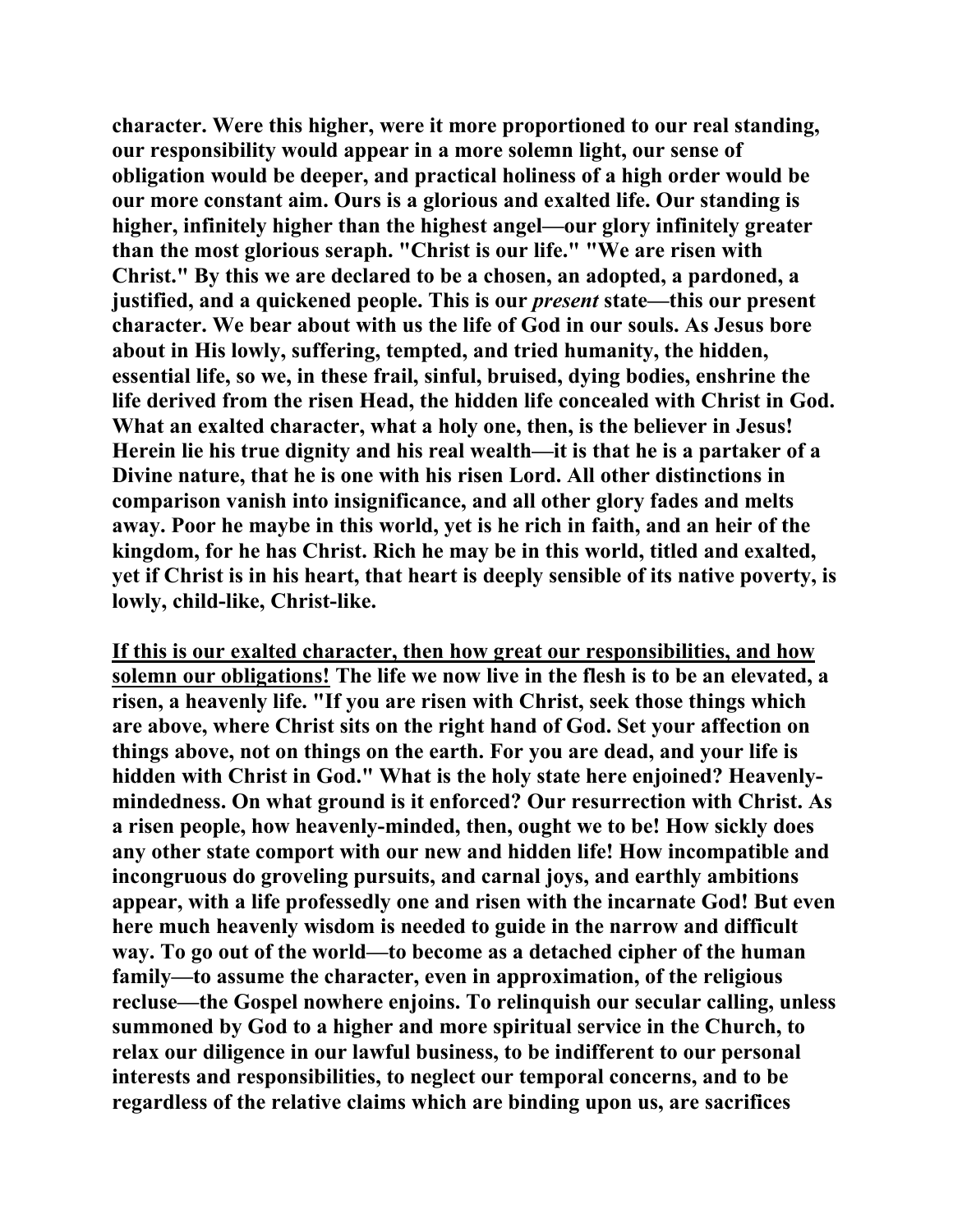**which a loyal attachment to our heavenly King does not necessarily demand; and if assumed, are self-inflicted; and if made, must prove injurious to ourselves, and displeasing to God.** 

**But to be heavenly-minded, in the true and scriptural sense, is to carry our holy Christianity into every department of life, and with it to elevate and hallow every relation and engagement. There is no position in which the providence of God places His saints, for which the grace of Jesus is not allsufficient, if sincerely and earnestly sought. The statesman in the cabinet, the legislator in the senate house, the professor in the chair, the magistrate upon the bench, the warrior in the camp, the seaman upon the deck, may maintain, even amid circumstances the most unfavorable and hostile, a high degree of heavenly-mindedness, and may bear a holy and uncompromising testimony for God and for Christ. Nor is there any sphere, however humble, nor calling, however lowly, to which the life of Jesus in the soul may not impart dignity, luster, and sacredness. Christianity through all grades, and classes, and occupations, is capable of diffusing a Divine, hallowing, and ennobling influence, transforming and sanctifying all that it touches. Blessed and holy are they who know it from personal and heartfelt experience!** 

**But "if we are risen with Christ," what is it to seek those things which are above, and to set our affections not on things on the earth? In other words, what is true heavenly-mindedness? It involves, in the first place, habitual and close converse with God. Upon no other terms can this spiritual state be maintained. The life of the soul can only be sustained by constant and ceaseless emanations from the life of God. There must be a perpetual stream of existence flowing into it from the "Fountain of life." And how can this be experienced but by dwelling near that Fountain? Of no practical truth am I more deeply and solemnly convinced than this, that elevated spirituality, (and oh, what a blank is life apart from it!), can only be cultivated and maintained by elevated communion. The most holy, heavenly minded, devoted, and useful saints have ever been men and women of much prayer. They wrestled with God secretly, and God wrought by them openly; and this was the source which fed their deep godliness, which supplied their rich anointing, and which contributed to their extensive and successful labors for Christ. Thus only can the life of God in the soul of man be sustained. Such is the mighty evil by which this indwelling principle is begirt, and such the hostile influences by which its every development is assailed, it is quite impossible that a plant so heavenly and divine, embedded in a soul so earthly and uncongenial, can thrive but as it dwells in its own atmosphere—the atmosphere of close**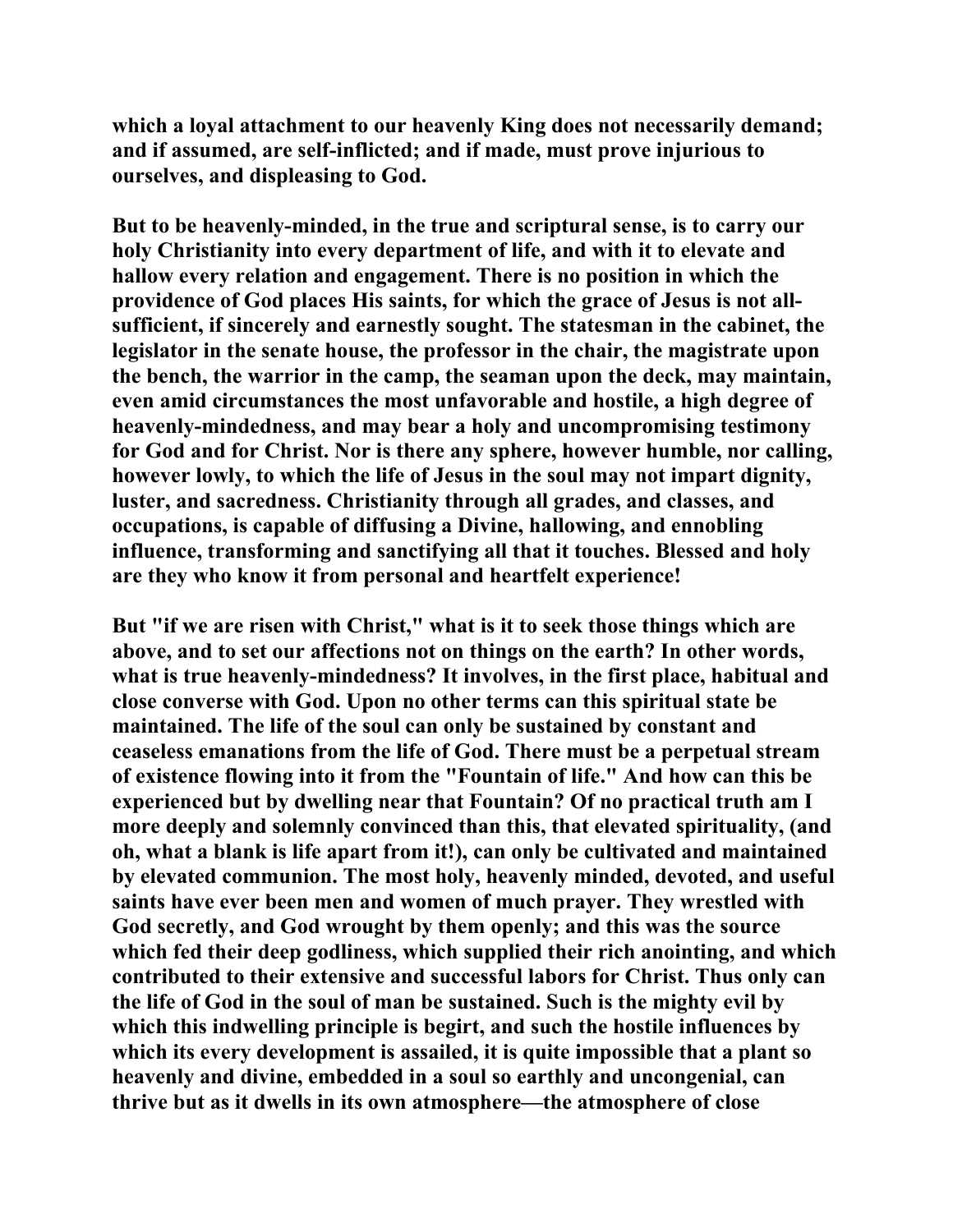**communion with God. How stands your soul, concerning this holy and practical truth, my reader? Perhaps you are at the head of a family whose claims draw largely upon your time, your sympathies, and your thoughts. Perhaps you are a man of business, deeply immersed in this world's lawful, yet low and deadening cares. Perhaps you are placed upon 'a pinnacle of the temple,' occupying some post of distinction and honor in the Church of God! one of its builders, zealously laboring upon the external parts of the structure; or the man of societies and committees, living in the meridian of a controversial, exciting, and bustling Christianity. Has the thought ever crossed your mind, that you may all the while be living in sad and awful neglect of secret, close, and real fellowship with your Father? that you may be almost a stranger to closet prayer, closet wrestling, closet transaction with God? It is quite possible that this may be so. Your family, your business, your profession, even what you would term your religious engagements, may crowd the religion of your soul into the smallest compass of time. Oh do not think that spirituality of mind, even in an ordinary degree, can thus be sustained or promoted! Do not marvel at the difficulty you find in maintaining even the holy spark alive. Do not wonder at the little real delight you take in drawing near to God—at the growing distaste you find for spiritual duties—at the little life that breathes in your prayers—at the lack of power and sweetness in the ministry of the word—at the greater preponderance of your mind and affections to the things that are earthly and sensual. But return to prayer return with earnestness, with real desire for more heavenly-mindedness, for more true and close walking with God, and God will return to you. Return to ejaculatory prayer—to closet prayer—to family prayer—to social prayer return but to PRAYER! The way of your return is open—it is a "new and a living way," sprinkled with the reconciling blood of the great High Priest, now alive upon His throne, and leading into the holiest. And the moment you turn your face towards God, you shall find His face turned towards you. Let nothing then rob you of this precious means of advancing your heavenlymindedness—nothing can be its substitute. Other duties—however spiritual other enjoyments—however holy—other means of grace—however important and necessary—never can supply the place of prayer. And why? because prayer brings the soul into immediate contact with Christ, who is our life, and with God, the Fountain of life. Exclude all air from the body, and it would soon cease to exist. Shut out all prayer from your soul, and how can you expect to maintain its Divine life, vigorous and healthy? As the total absence of the breath of prayer marks the soul "dead in trespasses and in sin;" so the waning of the spirit of prayer in the quickened soul as surely defines a state in which all that is spiritual within seems "ready to die."**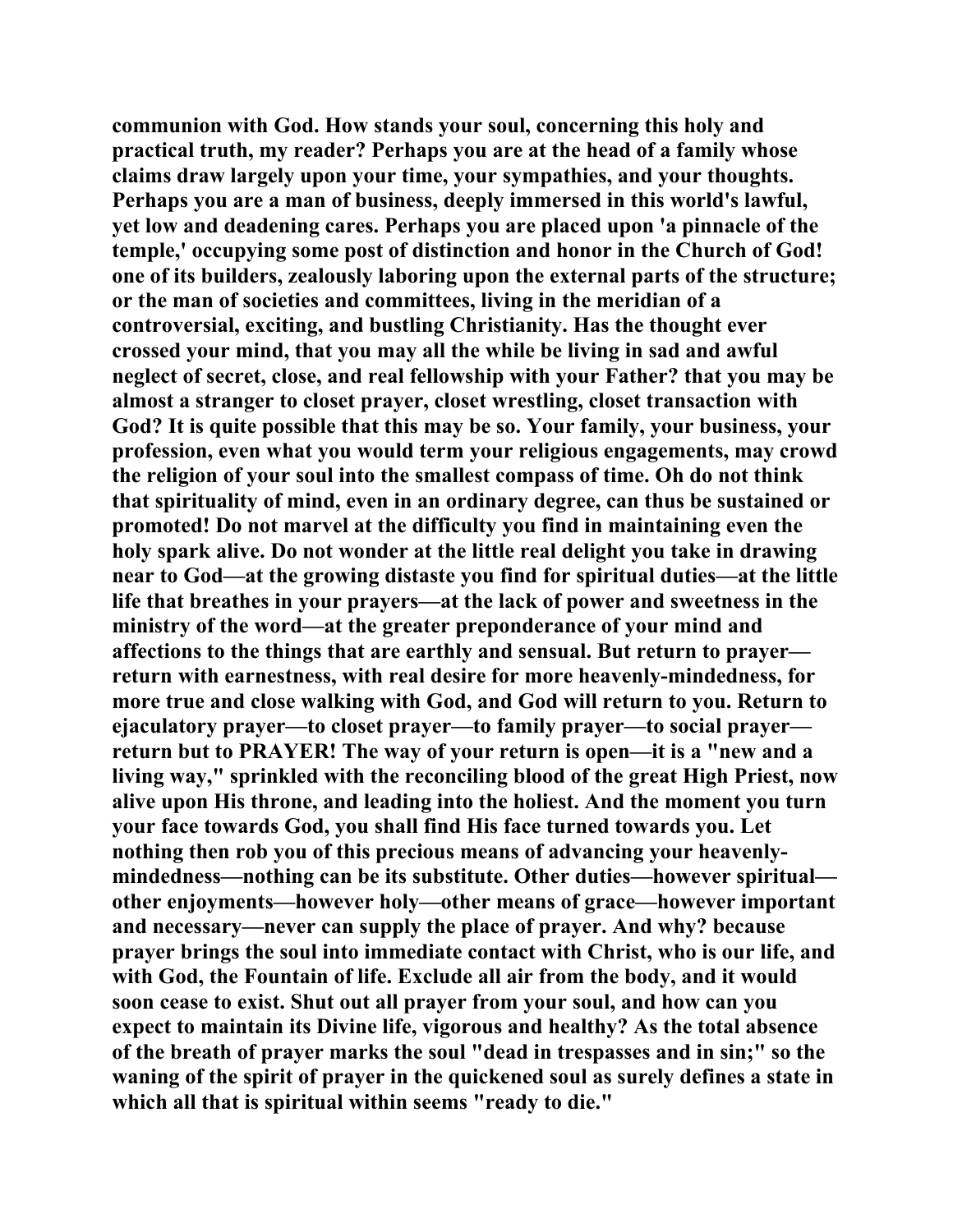**Another means of increasing and promoting eminent spirituality of mind, is a diligent and prayerful reading of God's holy word. This, we fear, is not an element in the Christianity of the many. It defines a duty sadly, and to a great extent, neglected. The tendency of the age is to substitute the writings of man for the book of God. Let them come but with the robe of religion gracefully thrown around them, and whether they assume the form of history, or story, or song, they are devoured by the professing multitude, who would deem their true spirituality unquestionable! But the Divine life of the soul is not to be fed and nourished by the profound discoveries of science, or the recondite axioms of philosophy, or the brilliant flowers of genius, or the dreams of a poetical imagination. It ascends to a higher and a diviner Source; it aspires towards the nourishment of its native climate. The bread that comes down from heaven, and the water that flows, pure as crystal, from beneath the throne of God and the Lamb, can alone feed, and nourish, and refresh this hidden principle. Jesus is its sustenance; and the Gospel, as it unfolds Him in His glory and grace, is the spiritual granary from where its daily food is drawn. To this it repairs, oftentimes pressed with hunger, or panting with thirst, weary and exhausted, drooping and faint, and it finds its doctrines and its precepts, its promises and its admonitions, its exhortations and revelations, a "feast of fat things, a feast of wines on the lees: of fat things full of marrow, of wines on the lees well refined." And thus refreshed and satisfied, the grateful soul adoringly exclaims, "Your words were found, and I did eat them; and Your word was unto me the joy and rejoicing of my heart." Truly did Jesus testify, "Verily, verily I say unto you, Except you eat the flesh of the Son of man, and drink His blood, you have no life in you;" evidently and solemnly implying that if there exists no appetite for spiritual food, there is lacking the great evidence of the life of God in the soul. A mere semblance of life, an informed judgment, a "fair show" of religion in the flesh," can content itself with anything short of the spiritual nourishment contained in God's word. A ministry without Christ, without unction, without power, and without profit; the duty and the day rigidly observed without spirit and without sweetness; the monthly periodical, the religious story, the drawing room exposition, may seem to feed the lamp of mere profession, can keep alive the "form of godliness," and satisfy a soul utterly destitute of its "power." But the Divine life of a quickened soul, while it disdains no auxiliary to its spiritual advance, can yet feed on nothing but Divine food. The "flesh and the blood" of Emmanuel can alone meet and satiate its hungering and thirsting. It is from heaven, and its supply must be heavenly; it is from God, and its nourishment must be Divine. Jesus, and Jesus alone, received into the heart, rested in, and**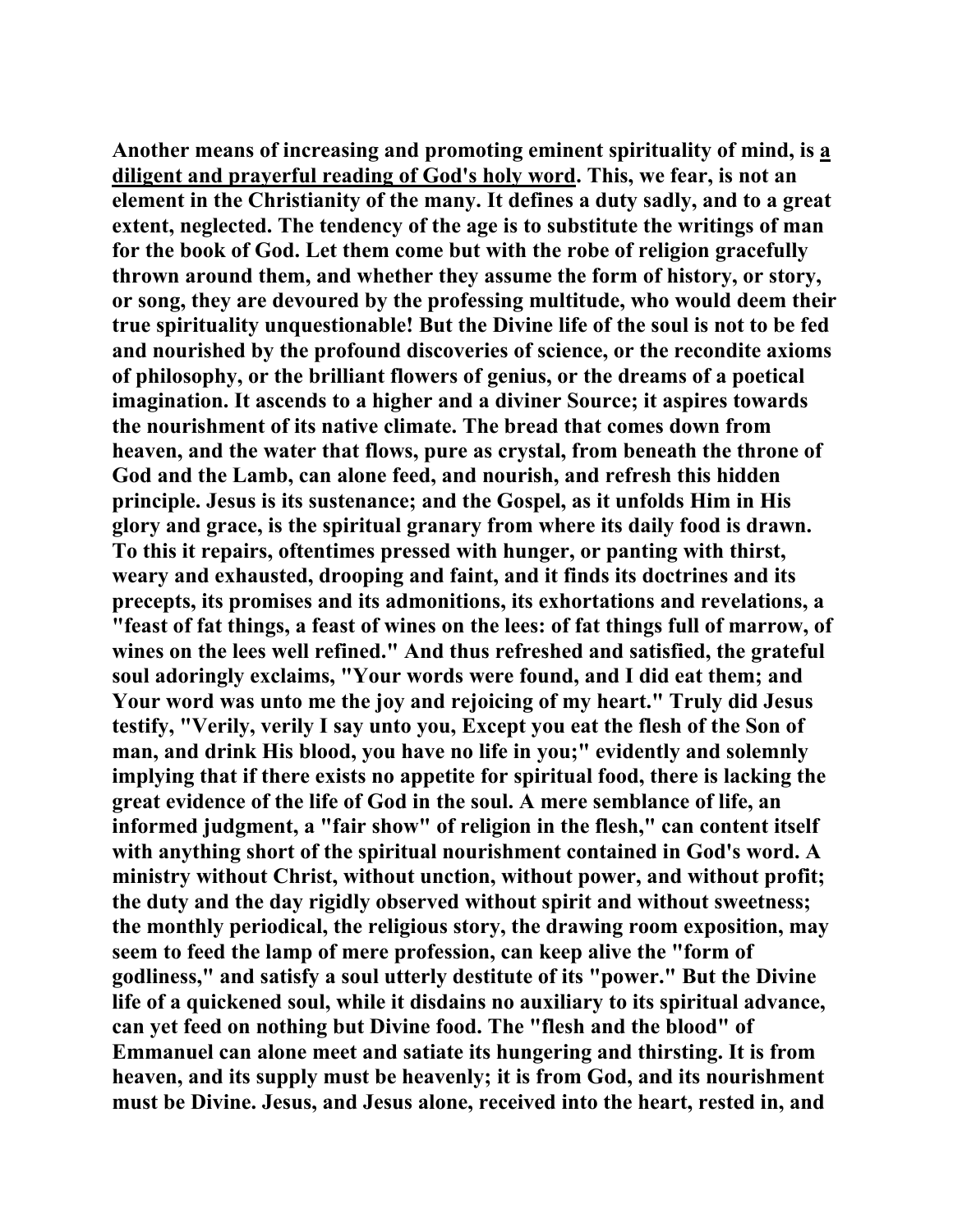**lived upon by faith, is the food of a believing man. Nothing but Christ— "Christ all" in Himself, and Christ 'in all' means, 'in all' ordinances, I 'in all' channels, 'in all' seasons—sustains a soul whose "life is hidden with Christ in God." Dear reader, do you see the importance and feel the solemnity of this truth? Oh, it is a great and solemn one! Except by faith you "eat the flesh and drink the blood of the Son of man, you have no life in you!" Your mind content with anything as a substitute for this—your faith standing in the wisdom of men—your sacramental observances—your religion of "foods, and drinks, and diverse washings, and carnal ordinances"—your "keeping of days, and months, and times, and years;" or, to use great plainness of speech in a subject so momentous, your past submission to the rite of baptism—your present habitual observance of the Lord's supper—your visible union with the Church of God—all will avail you nothing in the great matter of your soul's salvation without Christ! Does this startle you? Are you alarmed at the discovery? It is, I trust, with the affection and tenderness which the spirit of the Gospel inspires, that I thus address you. Nothing short of Christ—Christ's righteousness, Christ's atonement, Christ's flesh and blood, Christ in us, Christ outside us, Christ risen, Christ alive at the right hand of God, yes, "Christ all and in all," can meet the deep immortal necessities of your soul. You need all that Christ is in the matter of pardon, and justification, and sanctification, and wisdom, and redemption. If anything less than Jesus had sufficed, if an expedient less magnificent, or if an expenditure less costly, had answered for God and man, then less would save you. But since the incarnate God alone is the Savior of a poor, lost sinner, see that you detract not from, or add to, this salvation by any works of human merit. To return to our first observation: be exhorted to an intimate acquaintance with God's holy word, as supplying a powerful help to the progress of the soul in deep spirituality. And if your time for reading is limited, limit it to one book, and let that one book be the** *bible***. Let it be the companion of your hours of solitude; the solace in your seasons of sorrow; the store-house in all your necessities; the man of your counsel in all your doubts and perplexities. Then will your blessed experience resemble that of the Psalmist, "Your word have I hidden in my heart, that I might not sin against You. This is my, comfort in my affliction: for Your word has quickened me. Your word is a lamp unto my feet, and a light unto my path. I rejoice in Your word, as one that finds great spoil."** 

**But observe the exhortation, in connection with the precept, "Set your affection on things above, not on things on the earth." How solemn and full of meaning are these words! To set the affections on heavenly things, is to realize the ardent desire of the apostle, that he might "know Christ and the power of**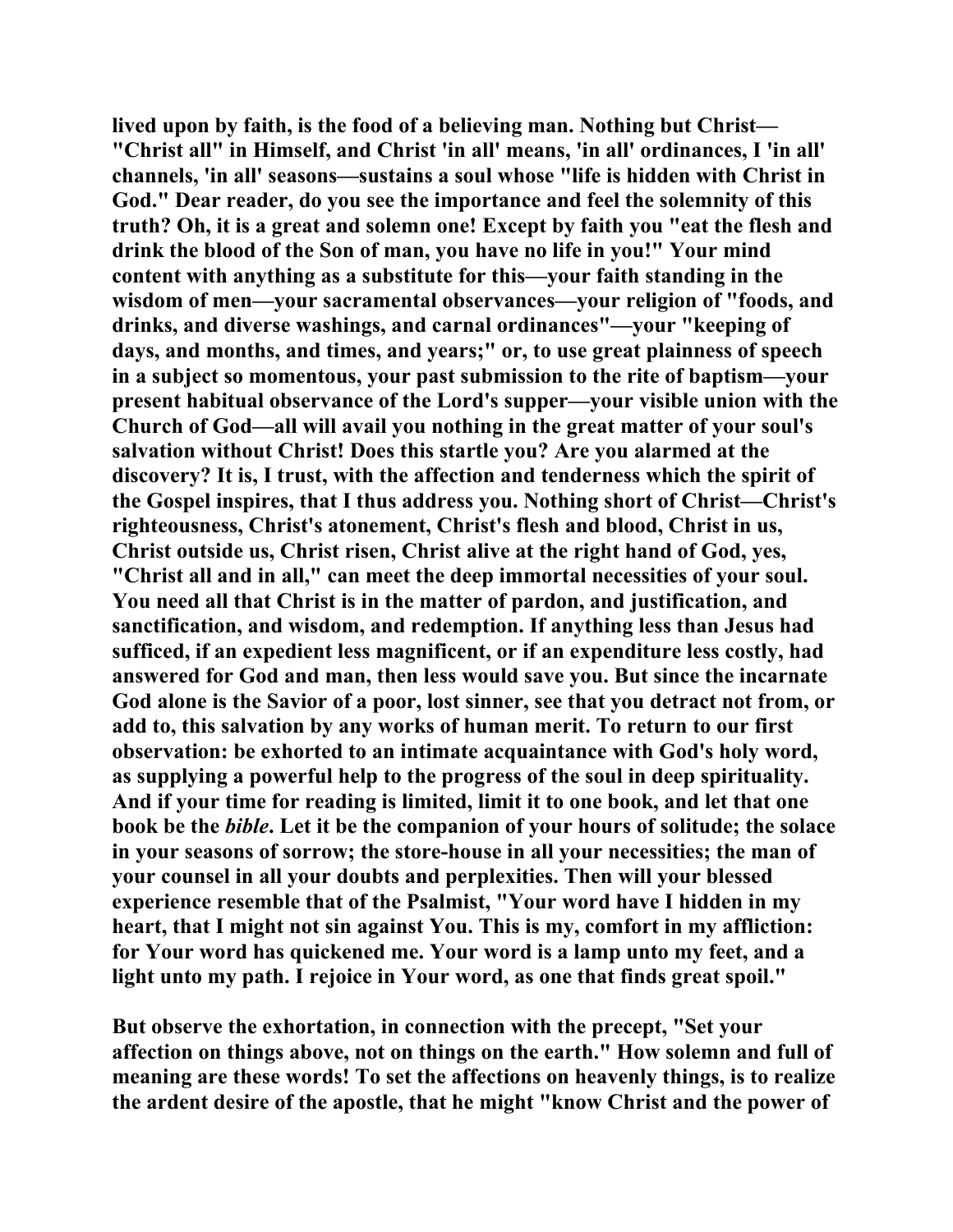**His resurrection." Oh, there is a mighty, elevating power in the resurrection of Christ! It is the great lever to a child of God, lifting him above earth, heavenward. To know that he is closely and inseparably one with the risen Head of the Church, is to be the subject of a continuous quickening influence, which in spirit raises him from the dust, and the darkness, and the pollutions by which he is surrounded; fixing the affections with greater ardency of devotion and supreme attachment on things above. Oh, nothing will more sanctify and elevate our hearts, than to have them brought under the "power of Christ's resurrection." Following Him by faith, from the dust of earth to the glory of heaven, the affections will ascend with their Beloved. Where He is, the heart's most precious treasure—there it will be also. And oh, to have the heart with Christ in heaven, what an unspeakable mercy! And why should it not be? Has earth more that is attractive, and lovely, and holy, and worthy of its affection, than heaven? Here, we are encircled by, and combat with, spirits of darkness and pollution, principalities and powers—there, is "an innumerable company of angels." Here, we are much separated from the Church of God—there, is the "general assembly and Church of the firstborn," from whom nothing shall divide us. Here, the Divine presence is often withdrawn, and we are taunted and accused by our foes—there, is "God the judge of all," whose presence will be our eternal glory, and who will "bring forth our righteousness as the light, and our judgment as the noon-day." Here, we often hang our heads in sorrow, at the imperfections we mark in the saints, there, are the "spirits of just men made perfect," "without fault before the throne." Here, we often lose sight of our beloved Lord—there, is "Jesus, the Mediator of the new covenant," never more to be veiled from our view. Oh, then, how much richer and more attractive is heaven than earth, to a renewed and holy mind, each moment growing richer and more attractive, by the accession to its numbers of those, the holy and loved ones of the earth, who have for a little while preceded us to that world of perfect bliss! Our treasure in glory, how rapidly it accumulates! Death, which impoverishes us here by snatching from our embrace the objects of our love, by that same act augments our riches in heaven, into the full possession and enjoyment of which it will, in its appointed time, beneficently translate us. But the sweetest, the most powerful attraction of heaven, let us never forget, is, that Jesus is there. Ah! what would heaven be, were He absent? Could we, at this moment, rush into the fond embrace of the dearest of the glorified ones, and meet not the "Chief among ten thousands, the altogether lovely One," who on earth was more precious to our hearts than life itself, oh, how soon would its glory fade from our eye; and its music pall upon our ear! It would cease to be heaven without Christ. Even on earth His presence and His smile constitute**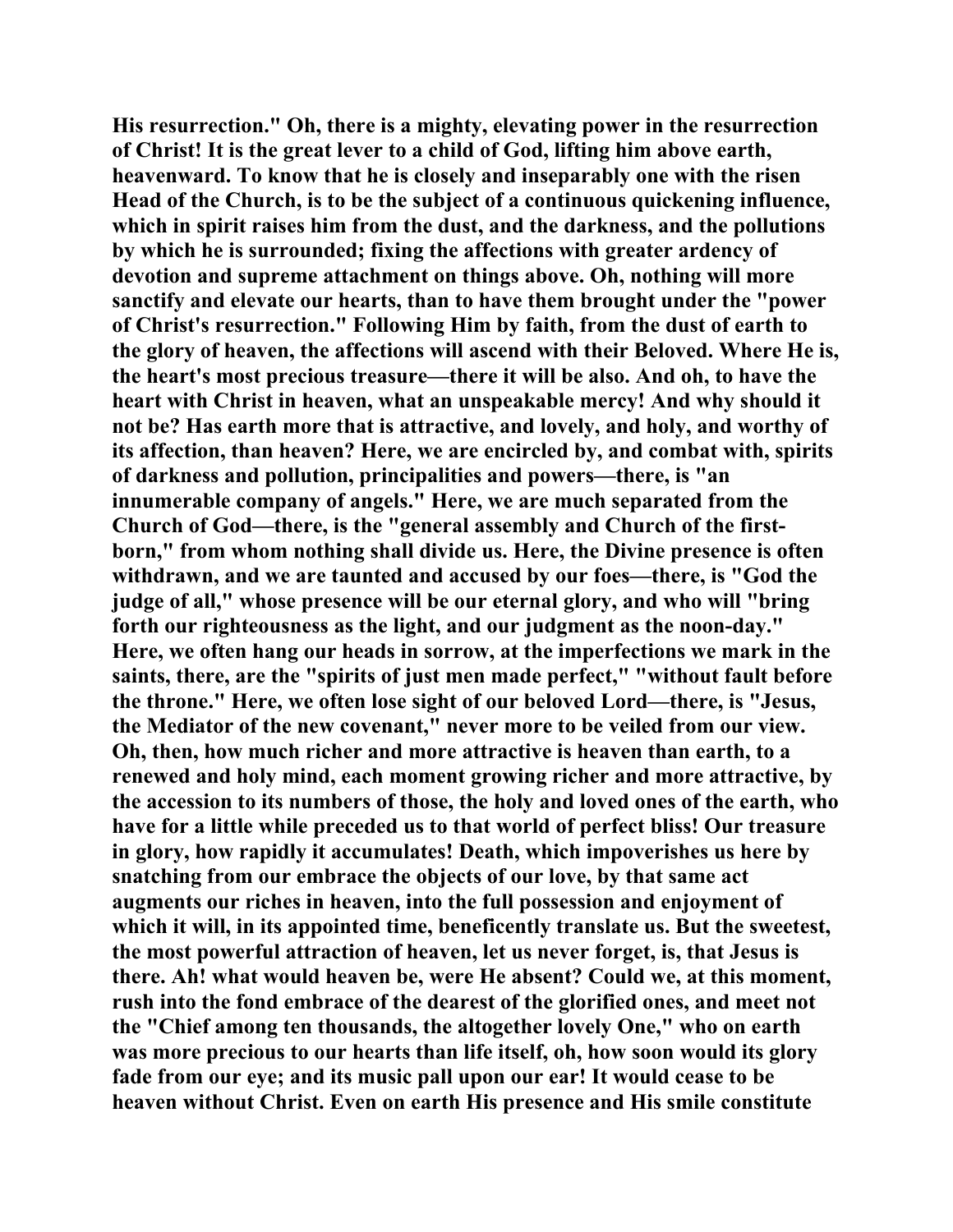**the first dawnings of that better world. And he who lives most in the enjoyment of this—and oh, bow much more may be enjoyed than we have the faintest conception of—has most of the element of heaven in his soul. Aim, then, to cultivate heavenly affections, by a life of high communion with God.** 

**But there is also a prohibition. "Set your affection not on things on the earth." It is not the design or tendency of the Gospel, to destroy or impair any single class of those human affections which God has created. On the contrary, it recognizes, encourages, and strengthens them all. He is the fondest parent, the most dutiful child, the most faithful servant, the sincerest friend, the best citizen, whose affections are sanctified and regulated by the hallowing influence of the Gospel of Christ. It is the Gospel, experienced in the heart, that alone gives tone, elevation, and security to the conjugal, the parental, and the filial relation, defining and enforcing the duties of each. It is worthy of remark, that in the identical chapter which declares the believer risen with Christ, and which exhorts him to consequent heavenly-mindedness, some of the precepts to which we have referred are thus strikingly portrayed, and earnestly enforced—"Wives, submit yourselves unto your own husbands, as it is fit in the Lord. Husbands, love your wives, and do not be bitter against them. Children, obey your parents in all things; for this is well-pleasing unto the Lord. Fathers, provoke not your children to anger, lest they be discouraged. Servants, obey in all things your masters according to the flesh, not with eye-service, as men-pleasers, but in singleness of heart, fearing God. Masters, give unto your servants that which is just and equal; knowing that you also have a Master in heaven." Thus** *the weighty precepts of God are closely interwoven with the most sublime doctrines of His word.*

**And yet there is much solemn meaning in the prohibition, "Set not your affection on things on the earth," worthy of our deepest consideration. The circle it embraces is a wide one. It includes every earthly object tending to injure and impair the heavenly-mindedness of him who is mystically and spiritually risen with Christ. That was a solemn charge which, with tears, the holy apostle alleged against some of the primitive professors—"who mind earthly things." Against the sin with which they were chargeable, and which rendered their Christianity of so doubtful a character, he warns the Colossians, in the passage before us, "Set not your affection on things on the earth." The prohibition includes creatures, riches, honors, pleasures, yes, every earthly object that would be a substitute for Christ—everything that would render Him less glorious to the eye, less precious to the soul, less an object of the heart's holiest, fondest, and supreme affection. Oh, many a**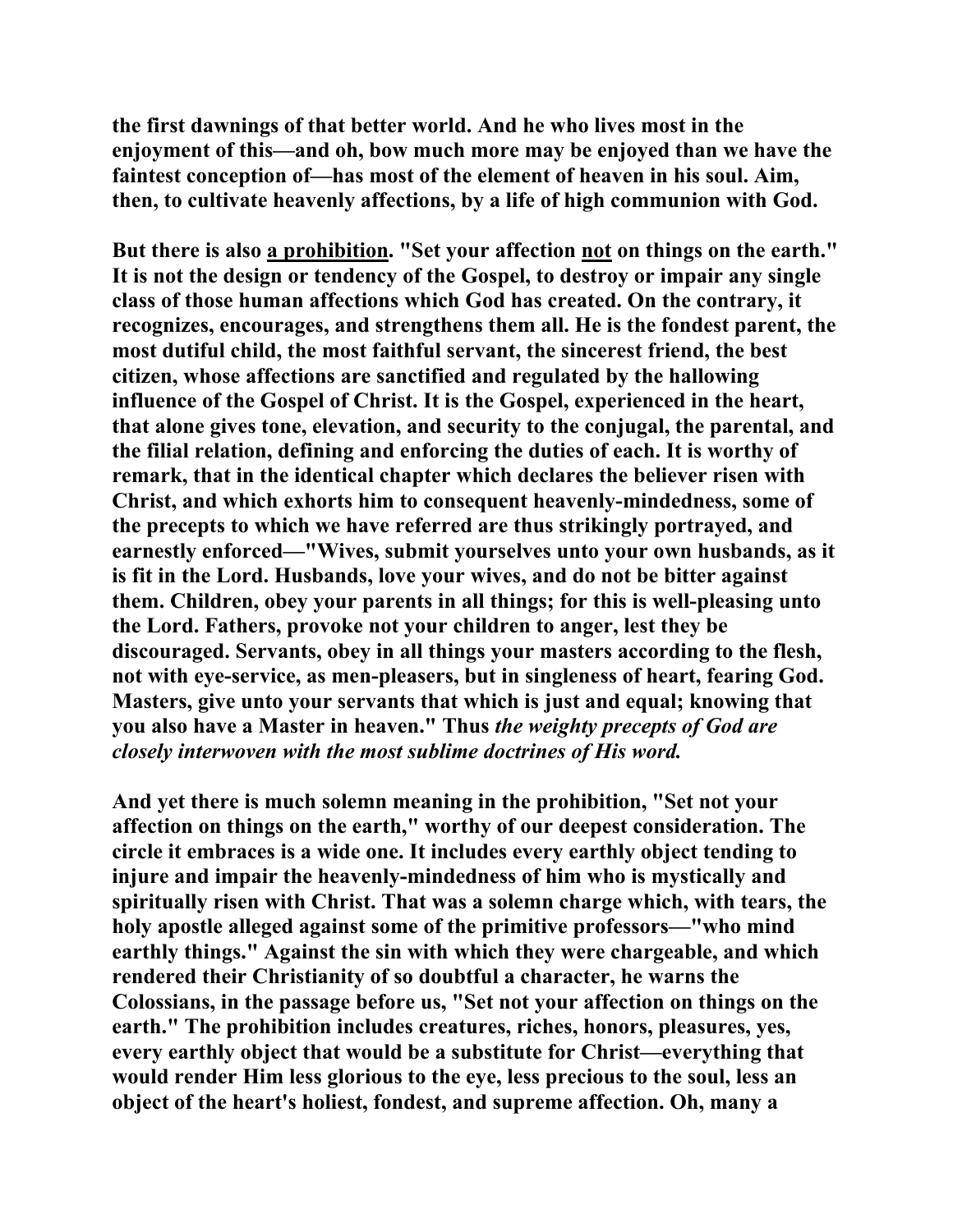**mother has taken the little flower God has entrusted to her, and placing it in her bosom, has been so elated with its beauty and its fragrance, as to forget the "Rose of Sharon," the "Lily of the valley." Her affections have been inordinately set upon an earthly object—her love to Jesus has, in consequence, waned. Her zeal for His glory has cooled; her walk with God has been less intimate. She has followed her Lord afar off; the means of grace have been neglected—her child has come between her soul and Christ, and presently He has transferred it from her bosom to His own. He has blighted the mercy that tended to supplant in her holy affections the God of the mercy.** 

**Delicate as is the subject, and needing as it does to be treated with a tender and skillful hand, we nevertheless must allude to that undue, idolatrous, if not superstitious, attachment to, and reverence for, Christian ministers by churches and by individuals, which, we think, comes within the scope of this prohibition, the existence and growing extent of which demand a prompt and effectual check. The office of the Christian ministry is strangely misunderstood at the present time. By one part of the professing Church, the Christian minister is all but deified; and by another part, he is all but crucified. By the one he is exalted into the place of God; so that multitudes, in the blindness of their superstitious attachment, worship him as God; by the other, his office is altogether denied, and his dignity, authority, and instructions are cast out of the Church, to be trodden under foot by men. Fearful extremes are these! And yet, both at this moment to an alarming extent exist. Who will be found tenderly, yet earnestly and faithfully, to lift up his voice against them, for the Lord's sake? May not a slight investigation of God's holy word bearing upon this subject, clearly point out the middle and the better path between these opposite and dangerous points of opinion, which at the present time threaten, and even already are working, the greatest evil to the Church of God?** 

**In turning, then, "to the law and to the testimony," we find that there exists in the Church of Christ the office of the Christian ministry, having its appointment from Christ Himself, the great Head of the Church: "And Jesus spoke unto them, saying, All power is given unto me in heaven and in earth. Go you, therefore, and teach all nations, baptizing them in the name of the Father, and of the Son, and of the Holy Spirit: teaching them to observe all things whatever I have commanded you: and, lo, I am with you always, even unto the end of the world." Again: "And He gave some, apostles; and some, prophets; and some, evangelists; and some, pastors and teachers; for the perfecting of the saints, for the work of the ministry." This high commission,**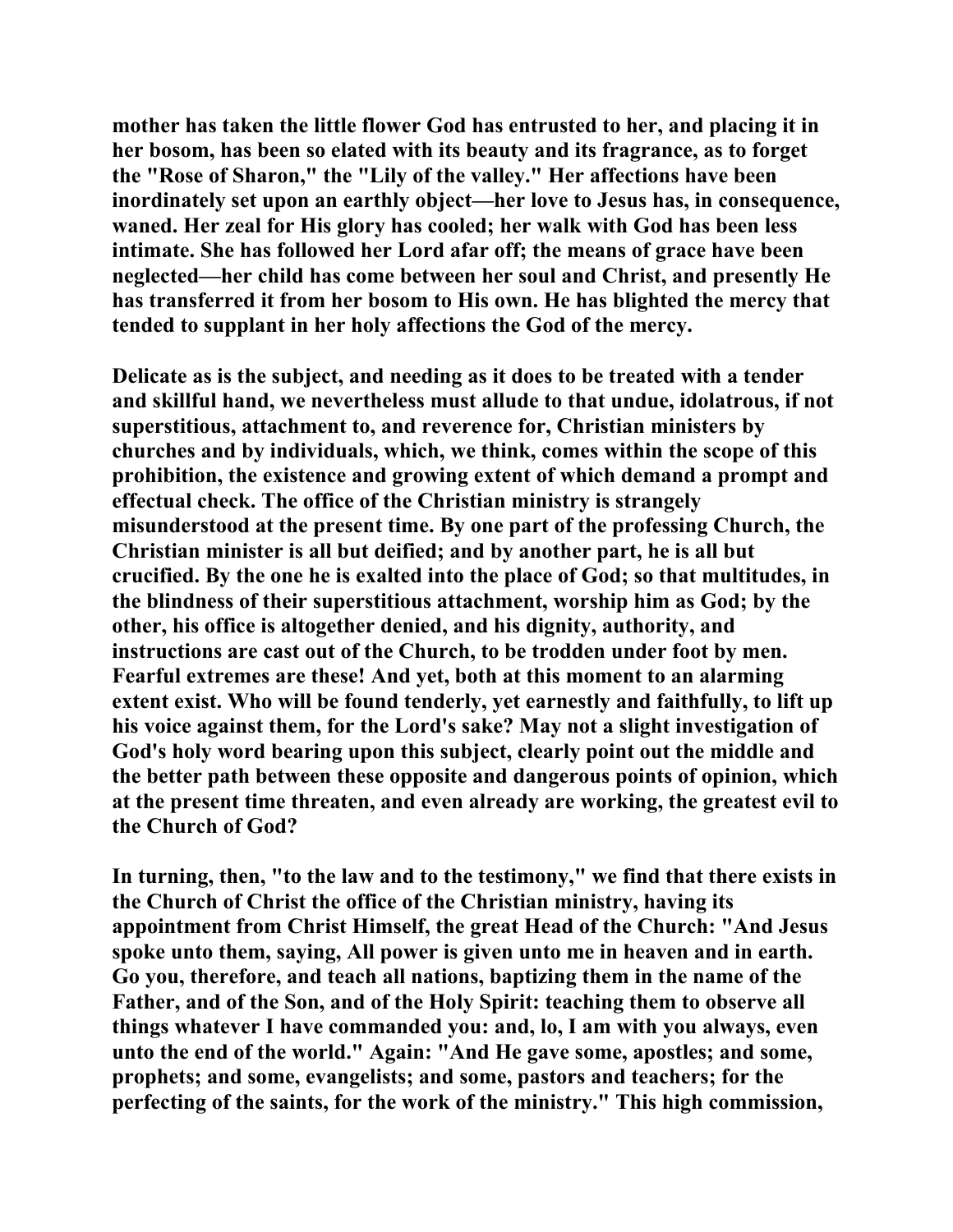**which no man, nor body of men, can confer, every minister of the Gospel bears, whom the Holy Spirit has called to the work, and who "goes forth, preaching everywhere, the Lord working with him." Let no man, at his peril, deny his office, or despise his work. The ministerial character is described: "A bishop must be blameless, as the steward of God; not self-willed, not soon angry, not given to wine, no striker, not given to filthy lucre; but a lover of hospitality, a lover of good men, sober, just, holy, temperate; holding fast the faithful word as he has been taught, that he may be able by sound doctrine both to exhort and to convince the gainsayers." They are to be thus recognized by the saints: "Let a man so account of us, as of the ministers of Christ, and stewards of the mysteries of God." They are to be respected, honored, and loved: "Receive him (Epaphroditus) therefore in the Lord with all gladness; and hold such (margin, honor such) in reputation." "And we beseech you, brethren, to know them who labor among you, and are over you in the Lord, and admonish you; and to esteem them very highly in love for their work's sake." "Let the elders that rule well be counted worthy of double honor, especially they who labor in the word and doctrine." They are to be especially prayed for, "Now I beseech you, brethren, for the Lord Jesus Christ's sake, and for the love of the Spirit, that you strive together with me in your prayers to God for me." "Withal praying also for us, that God would open unto us a door of utterance, to speak the mystery of Christ." "Brethren, pray for us." Their authority is to be acknowledged, and their word obeyed: "I beseech you, brethren, ... that you submit yourselves unto such, and to every one that helps with us, and labors." "For to this end also did I write, that I might know the proof of you, whether you be obedient in all things." "Remember them who have the rule over you, who have spoken unto you the word of God." Their temporal necessities are to be amply and cheerfully ministered to by the churches whom they serve—"If we have sown unto you spiritual things, is it a great thing if we shall reap your carnal things?" (see the First Epistle to the Corinthians, the ninth chapter). "Let him that is taught in the word communicate unto him that teaches in all good things." "The laborer is worthy of his hire." These are some of the statutes of the New Testament, bearing upon the Christian ministry: from them it will appear that the office is of Divine institution, that it is essential to the existence of a Gospel Church, that it is connected with the discharge of certain functions, and that it is clothed with dignity and authority, which are to be recognized and exercised, not for its own self-aggrandizement, but for the welfare of the saints, and for Christ's honor and glory. On the other hand, equally clear is it, that the Christian ministry possesses essentially no Divine rights of its own, that it confers no spiritual gifts, conveys no spiritual grace, and that it**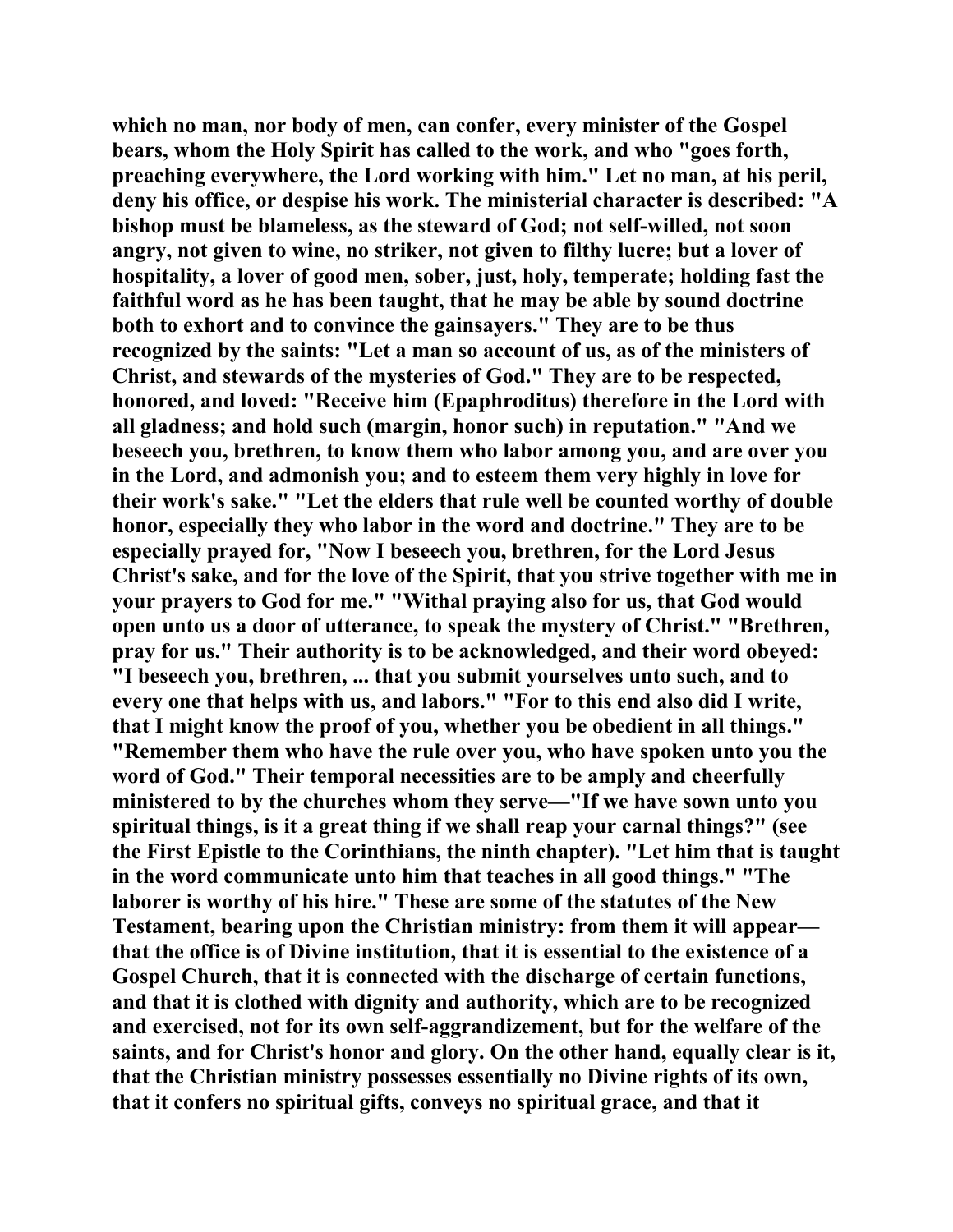**disclaims all superstitious reverence, and rejects all idolatrous attachment and worship from the creature.** 

**With all earnestness and solemnity of feeling we urge the reader to avoid the two extremes of error which we have pointed out, and to which we have thus opposed the word of God. Let him, on the one hand, be careful how he takes a step in sapping the foundation, or in impairing the influence, of an institution which Christ has so distinctly appointed, and so signally blessed. Second to none, but superior to all, as an instrumentality of promulgating truth and of promoting Christ's kingdom in the world, is the Christian Ministry, composed of Divinely called, spiritually taught, and holy men. Dark will be that day, when this holy bulwark of our country, this mighty engine of the truth, this powerful safeguard of virtue, and this distinguished glory of the Church, ceases to occupy that elevated and commanding position assigned to it by the "chief Shepherd and Bishop of souls." In placing yourself in opposition to it, you are not, perhaps, aware that you are allying yourself with the enemies of God and of truth, who reject Christ as a deceiver, who oppose Christianity as a fiction, and who deride the Christian ministry as a system of priestcraft. From such turn away. Have no fellowship with them in these doctrines, not even in appearance. Countenance them not in their attempts to uproot the Divine and hallowed institutions of the New Testament, by holding views inimical to, and destructive of, any one of these institutions. The Church of God has never existed without a holy and a Divinely taught ministry. He who first gave to His Church "apostles and prophets, pastors and teachers," "for the perfecting of the saints, for the work of the ministry, for the edifying of the body of Christ," has never ceased, in all the scenes of persecution and darkness through which she has passed, to replenish, glorify, and comfort her with men after His own heart; thus guarding the high office with a jealous, sleepless, and loving eye, from all the evil that has ever threatened its overthrow. And so will He ever guard it. In the fierce conflict of mind with mind, of principle with principle, of truth with error, which is fast approaching, no, which even has already begun, the pulpits of our land cannot be dispensed with. This is the field upon which the great battle is to be fought. While a godly press will be found an invaluable and an indispensable barrier against the advancing foe, it is from the pulpit those silver trumpets are to be blown, at whose shrill sound the host of Israel are to gather themselves to "the help of the Lord against the mighty;" and at whose overpowering blast the wall of Antichrist shall fall before Him. Rather than be found, then, in opposition to Christ's ministry, seek, by all scriptural and holy means, to impart to it greater efficiency and strength, praying continually to the "Lord**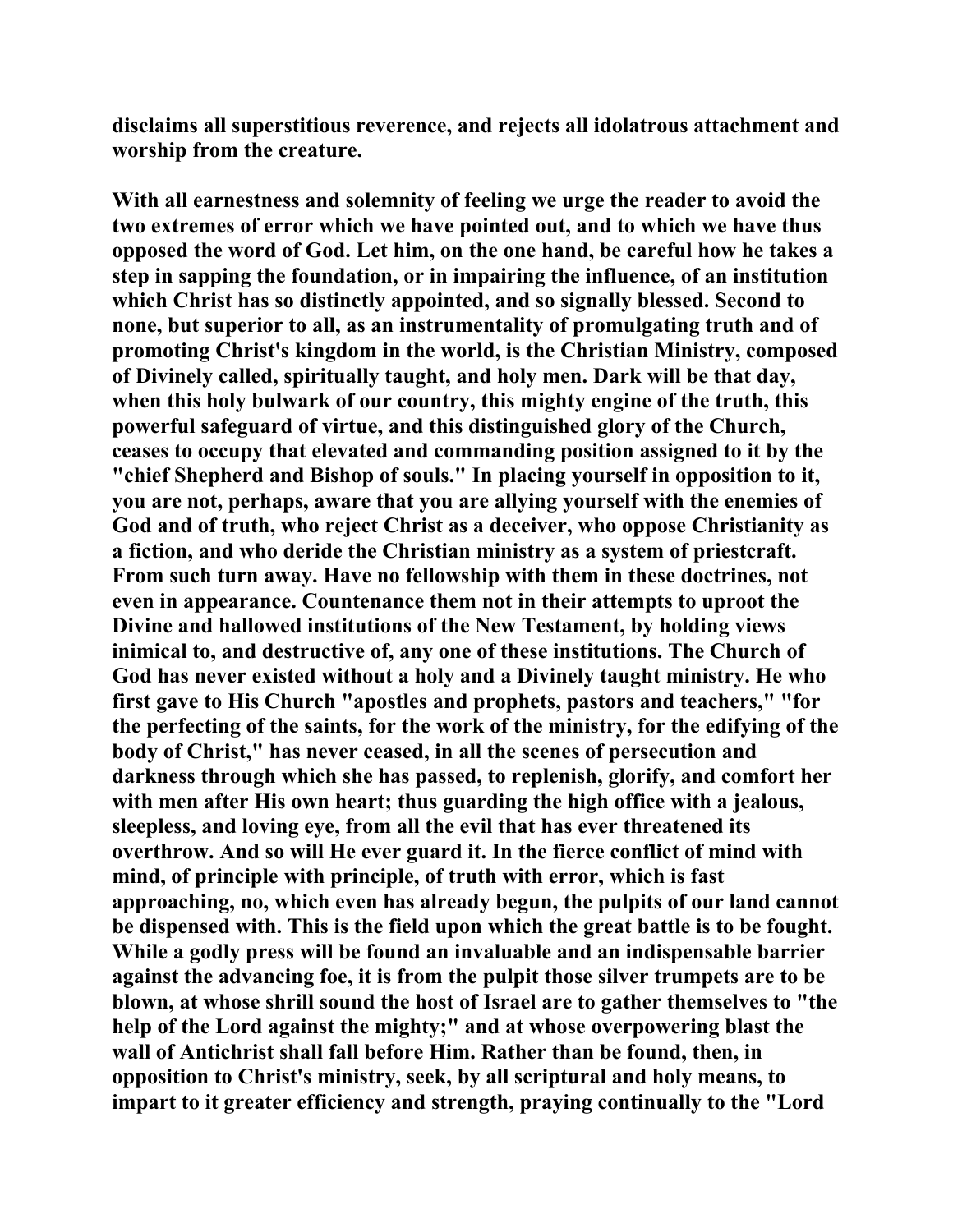**of the harvest, that He will send forth more laborers into His harvest."** 

**On the other hand, seek to divest your mind of all unscriptural, superstitious, and idolatrous views and feelings in reference to the nature and powers of this office. Remember it is but a human instrumentality, possessing no essential, inalienable grace or holiness of its own; that it is an agency, powerful and efficacious only as God the Eternal Spirit makes it so; that the treasure of the everlasting Gospel is in "earthen vessels;" and that "Paul may plant, and Apollos may water,"—and this is the utmost limit of their agency—but that God only can give the increase. See, too, that you dishonor not God, nor grieve the Holy Spirit, nor cast reflection upon this sacred office, by refusing the message of God's word from the lips of any of His servants by whom He may send it. Oh! what numbers rob their own souls of vast blessing, and Christ of much glory, by not taking heed to this! They will attend upon sanctuaries where, confessedly, no healing waters flow, and upon ministrations barren of Gospel truth, clothed with no unction, and conveying no blessing, rather than break from fetters which education, or prejudice, or superstition, or habit, have forged, and woven around them, and humbly and earnestly inquire from the Lord, in the spirit and language of the Church of old, "Tell me, O you whom my soul loves, where you feed; where you make your flock to rest at noon?" Were this petition more sincerely and frequently urged, the answer would not long tarry. "O you fairest among women, go your way forth by the footsteps of the flock, and feed your kids beside the shepherds' tents." Receive it as a word sent from God to your soul, dear reader. It is the Lord's message to you. Go where His Spirit draws you—go where the name of Jesus draws you—go where His glory attracts you—go where His truth invites you—go where His blessing awaits you. It should be to you of but little consideration through what channel, or by what instrument, the Lord feeds your soul, so that He does feed it. The nourishment of God's life within you is of the first and greatest moment. A scrupulous conscience, a prejudiced mind, a contracted heart, may be productive of the greatest injury to your spiritual interest. Of what value will it be, if God gives you your request, by giving you a ministry according to your prescribed order, but sends leanness into your soul? And this He will do—perhaps is now doing—if His word is in any way, directly or indirectly, undervalued, slighted, or refused. Oh, that God may fill your heart with His love—love to Himself—love to His people—love to His truth—and love to His ministers, by whom His truth is proclaimed, by whatever name they may be known among men.** 

**But the evil against which many of the Lord's people need to be tenderly**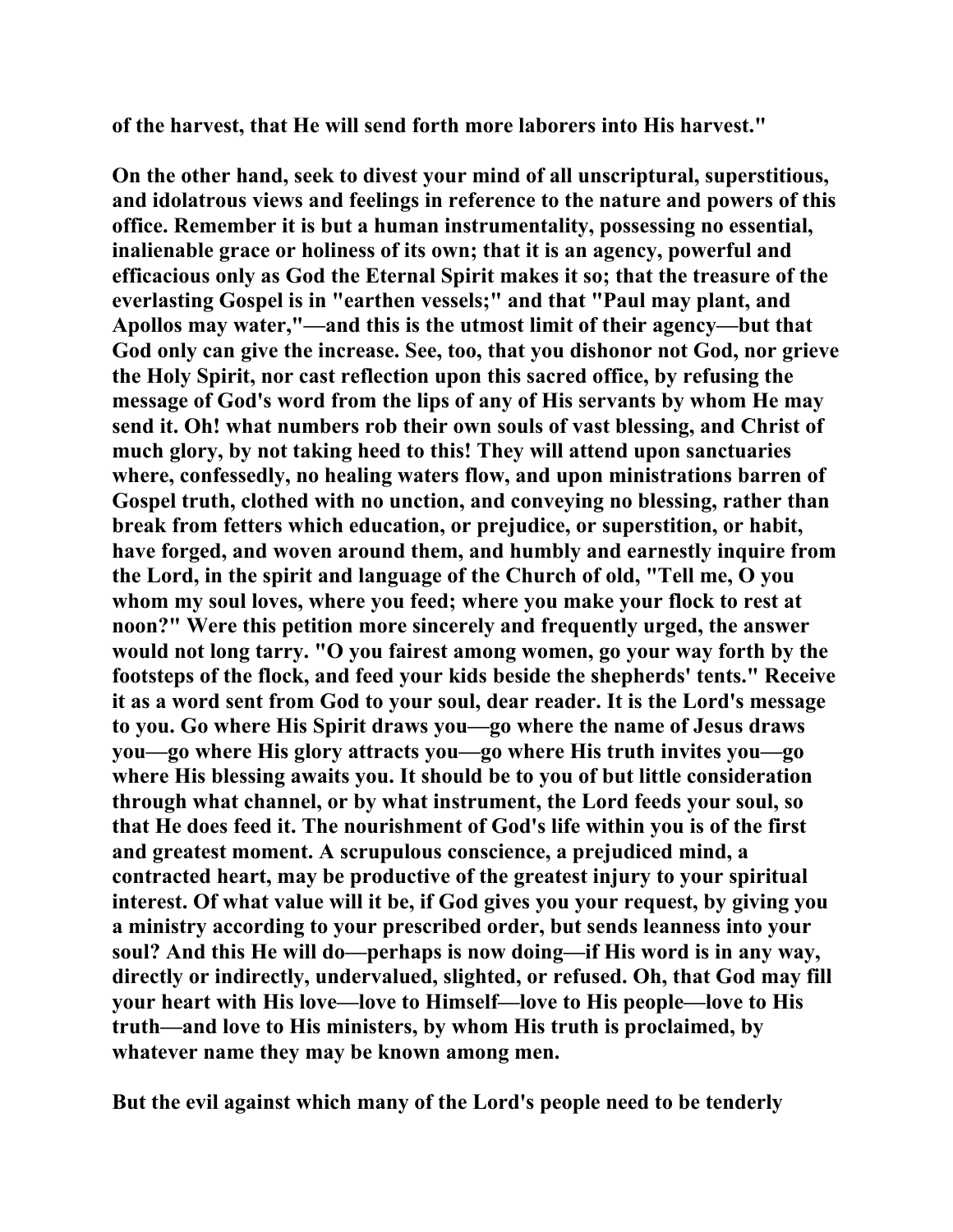**cautioned, and which we think is deprecated by the broad precept, "Set not your affection upon things on the earth," is, that undue exalting of the instrument which we sometimes mark in Christian communities. A Church may so vaunt itself of the talents, the gifts, the attainments, the popularity, and even the success of its pastor, as greatly to detract from the glory of God, grieve the Spirit, and seriously injure both itself and the object of its adulation. How keenly is the spiritual mind pained by the humiliating spectacle of man-worship which sometimes meets the eye! What applauding of human eloquence—what burning of incense at the shrine of human intellect and genius—what vain boasting of profound learning, and brilliant talent, and popular gifts—the mere mint, and anise, and cummin—while the infinitely weightier attributes of a holy, powerful, and useful ministry, are lightly esteemed, if not totally dispensed with! The evils which arise from this vain—glorying in men, and this undue admiration of, and exclusive attachment to, a particular order of ministerial character and fitness, are many and various. We have only space to allude to a solitary one—the painfully depressing effect it produces upon the feelings of other ministers and pastors—men self-taught, of irregular mental training, and lacking, it may be, that intellectual furniture, polish of address, and those graces of elocution, which a university may be supposed to confer; yet, men profound in the Scriptures, mighty in prayer, rich in Christian experience, deeply taught and anointed by the Spirit, partaking largely of the grace of Jesus—the true polish and refinement of a man of God—humble-minded, and eminently successful in winning souls to Christ. That the Church of God is honored and blessed by many such men, is a fact demanding a prompt and most grateful acknowledgment. They are, in some particular departments of labor, the most effective workmen. The Church could ill spare them. Is there not, then, danger of impairing influence that should be jealously guarded, and of wounding feelings that should be tenderly shielded, and of undervaluing an office that should be highly esteemed, by attaching an undue importance to a certain class of gifts and accomplishments, the possession of which has, perhaps, more frequently proved a greater snare than a blessing?** 

**But, even where there exists not this vain boasting in man, may there not be, even in more spiritual communities, a setting of the affections upon the instrument, tending to its undue exaltation, thus entrenching upon the power of the Spirit and the grace and glory of Christ? Oh, it is a lovely and a holy sight, the strong attachment of a pastor and a Church! Earth presents no spectacle of moral beauty surpassing it; and angels, bending from their thrones in heaven, must gaze upon it with new ecstasy and delight. We would**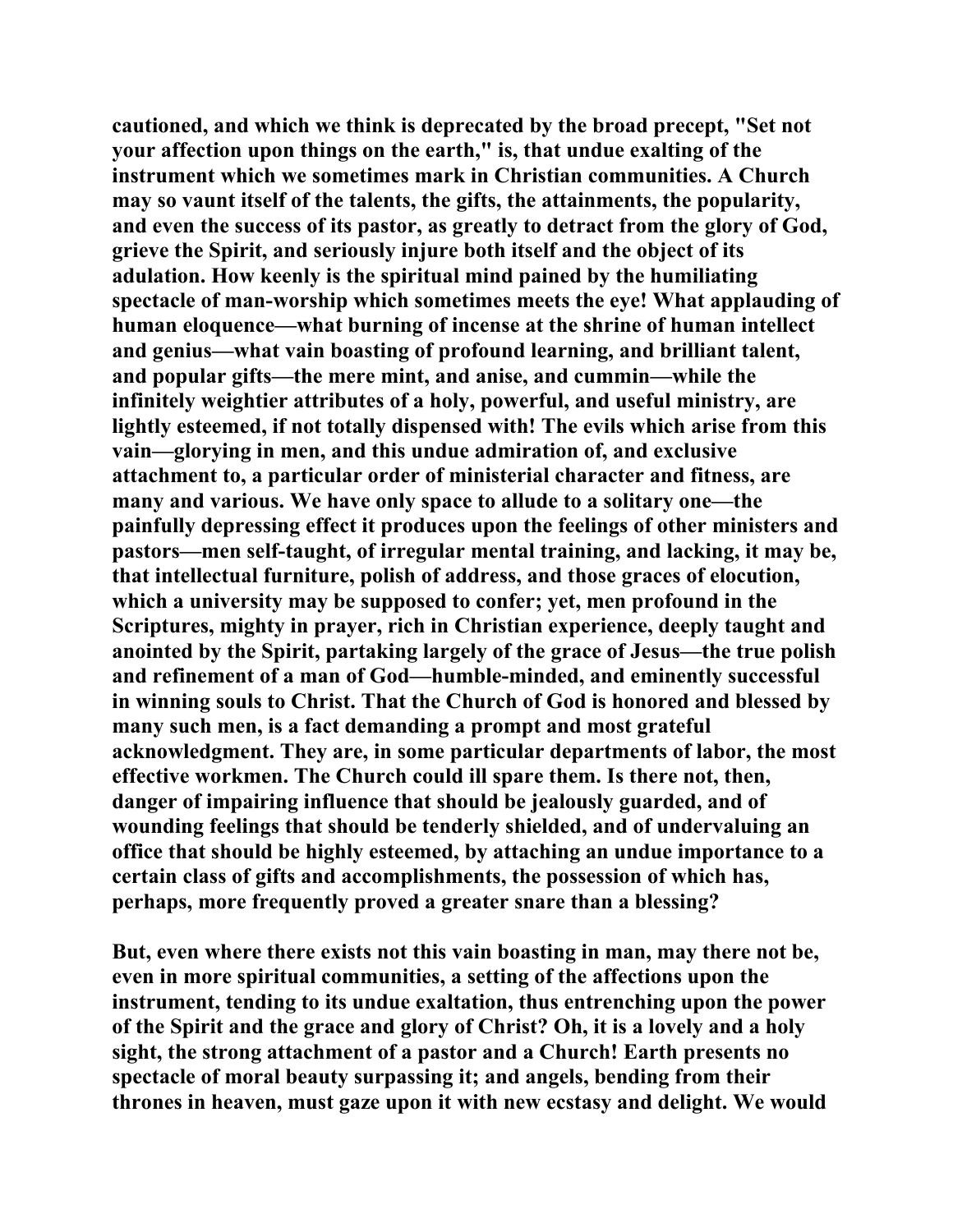**not breathe a word, or pen a sentence; tending to mar the symmetry, or shade the beauty, or impair the strength, of such a union. This only would we say receive him reverently and gratefully, as the Lord's messenger, esteem him very highly in love for his work's sake; yet hold him infinitely subordinate to Christ, and with a loose and gentle grasp. If heavenly-minded, and the channel of blessing to your souls, he is the Lord's gift, and as such only is he to be regarded. All that he possesses, really valuable, is from Jesus—his gifts, his acquirements, his grace, his usefulness, his moral loveliness, and even those minor attractions of person and address—which, if possessed, may, without much holy caution, but strengthen the heart's idolatry, and shade the infinite loveliness of Christ—came from God, are the bestowments of His undeserved mercy, and were intended but to lead you up to Himself, the source from where they proceed. Then lend your ear and yield your heart to the needed exhortation, as it bears upon this point—"Set not your affection on things on the earth." Cherish a devout and grateful spirit for the precious and invaluable gift of a holy, affectionate, and useful minister; but rest not in him short of Jesus. Give to him his proper place in your affections and thoughts a place infinitely beneath the adorable Son of God, God's "unspeakable gift." He is not his own, nor yours, but the Lord's. And He, whose he is and whom he serves, may, in the exercise of His infinite wisdom, and sovereign will, and, I may add, tender love, suspend for a while his labors, or transfer him to another section of the vineyard, or, which would be most painful, crumble the earthen, though beautiful, vessel to dust, and take the precious treasure it contained to Himself. Still, Christ is all; He is your all; and, as the chief Shepherd and Bishop of His Church, He will never take Himself from her. The happy secret of retaining our mercies is to receive and enjoy Christ in them; to turn every blessing bestowed into an occasion of knowing, and loving, and enjoying more of Jesus, apart from whom, poor indeed were the most costly blessing. Blessed indeed would our blessings then be! Leading our affections up to God; giving us a deeper insight into a Father's love; laying us lower in the dust at His feet; filling the spirit with secret contrition and tender brokenness, the heart with adoring love, the mouth with grateful praise; endearing the channel through which it descends, and the mercy-seat at which it was sought and given; encouraged and stimulated by the gift, to devote person, time, influence, and property, more simply and unreservedly, to the glory of God; then should we keep a longer possession of our sanctified blessing, nor fear the thought, nor shrink from the prospect of its removal; or, if removed, we should be quite satisfied to have God alone as our portion and our all.**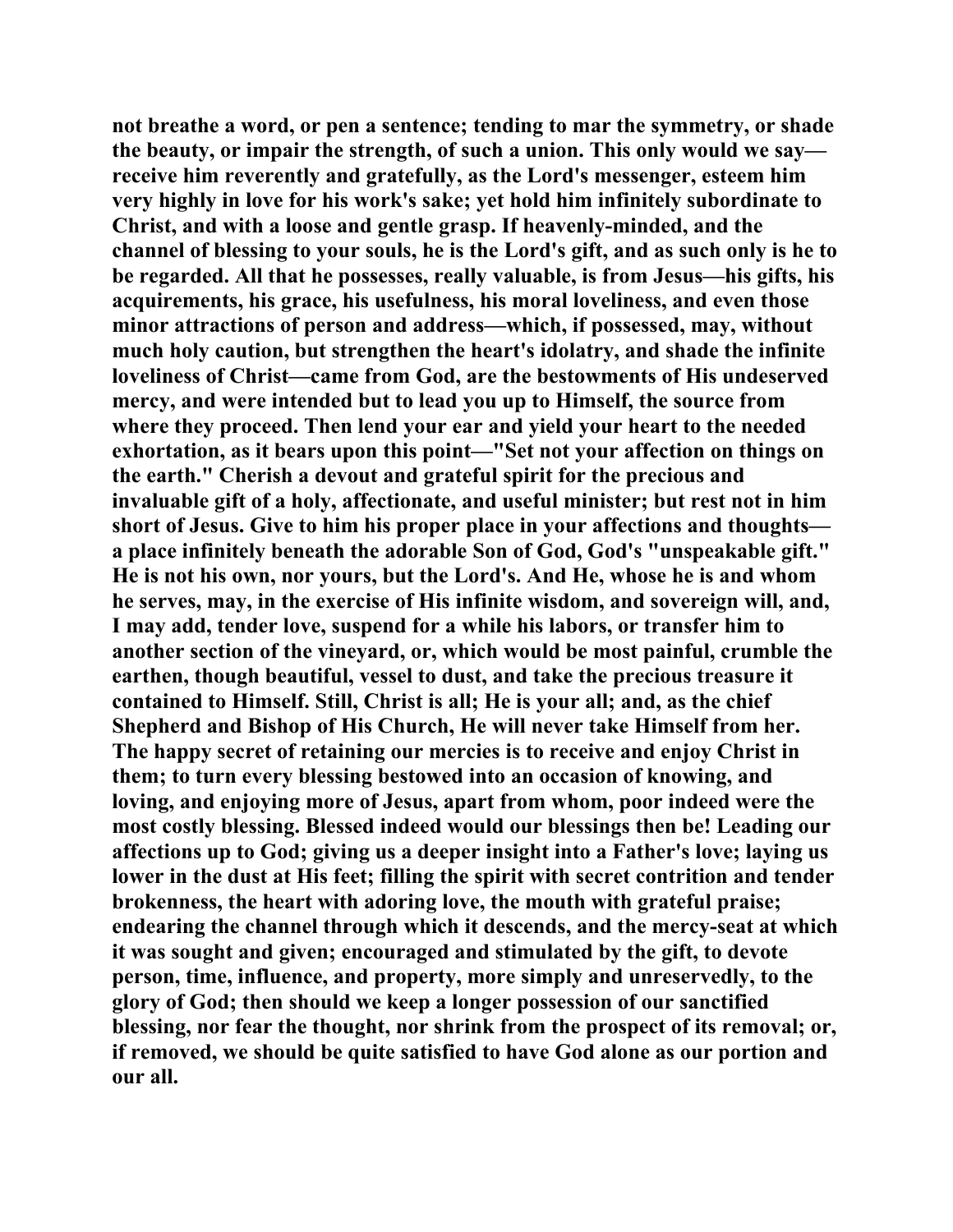**Against the love of the world, this holy and stringent precept as solemnly warns the believer. As those who are professedly risen with Christ, but who yet, for a while, dwell in a world of perpetual seduction, how needed, how kind the exhortation! How necessary to be constantly reminded of our risen life! Behold how we are cautioned—"Do not be conformed to this world, but be transformed by the renewing of your mind. Love not the world, neither the things that are in the world. If any man love the world, the love of the Father is not in him. For all that is in the world, the lust of the flesh, and the lust of the eyes, and the pride of life, is not of the Father, but is of the world." Are you walking in filial obedience to this precept? Oh, as a risen man, love not the world! Let it be to you as a dead thing. Receive them with gratitude, and use them for God's glory, but oh, set not your affections inordinately, exclusively, sinfully, on "things on the earth"—husband, wife, children, wealth, honor, estate, dress, recreation, or whatever is of "the earth, earthly." "Love not the world, neither the things that are in the world." You are dead; you are alive. Your death is a death to things below; your life is a life to things above. You are crucified, you are risen. You are professedly crucified to the world; you are mystically risen with Christ; then live as one whose treasure, whose conversation, and whose all is on high, even "where Christ sits at the right hand of God."** 

**The resurrection of Christ is the pledge and earnest of the glorious resurrection of the believer. This great event—the crowning bliss of the Church—has long been as a star of hope, on which the eye of faith has loved to gaze. Patriarchs, and prophets, and apostles, sang, and spoke, and wrote of it. Who does not recognize the doctrine of the resurrection, and trace the yearning of his soul for this glorious event, in the expressive and touching words of Job, "There is hope of a tree, if it be cut down, that it will sprout again, and that the tender branch thereof will not cease. Though the root thereof wax old in the earth, and the stock thereof die in the ground, yet through the scent of water it will bud, and bring forth boughs like a plant." How strikingly and beautifully significant is this figure of the resurrection! His faith grafted upon the doctrine, see how his heart longed for the arrival of the event—"Oh that You would hide me in the grave, that You would keep me secret until Your wrath be past; that You would appoint me a set time, and remember me! If a man die, shall he live again? All the days of my appointed time (not the appointed time of his death, as some interpret it, but of his resurrection, for this is the event he is now anticipating) will I wait until** *my change* **come. You shall call, (oh! how sweetly will fall the sound of the archangel's trump upon the ear of those who sleep in Jesus!) and I will**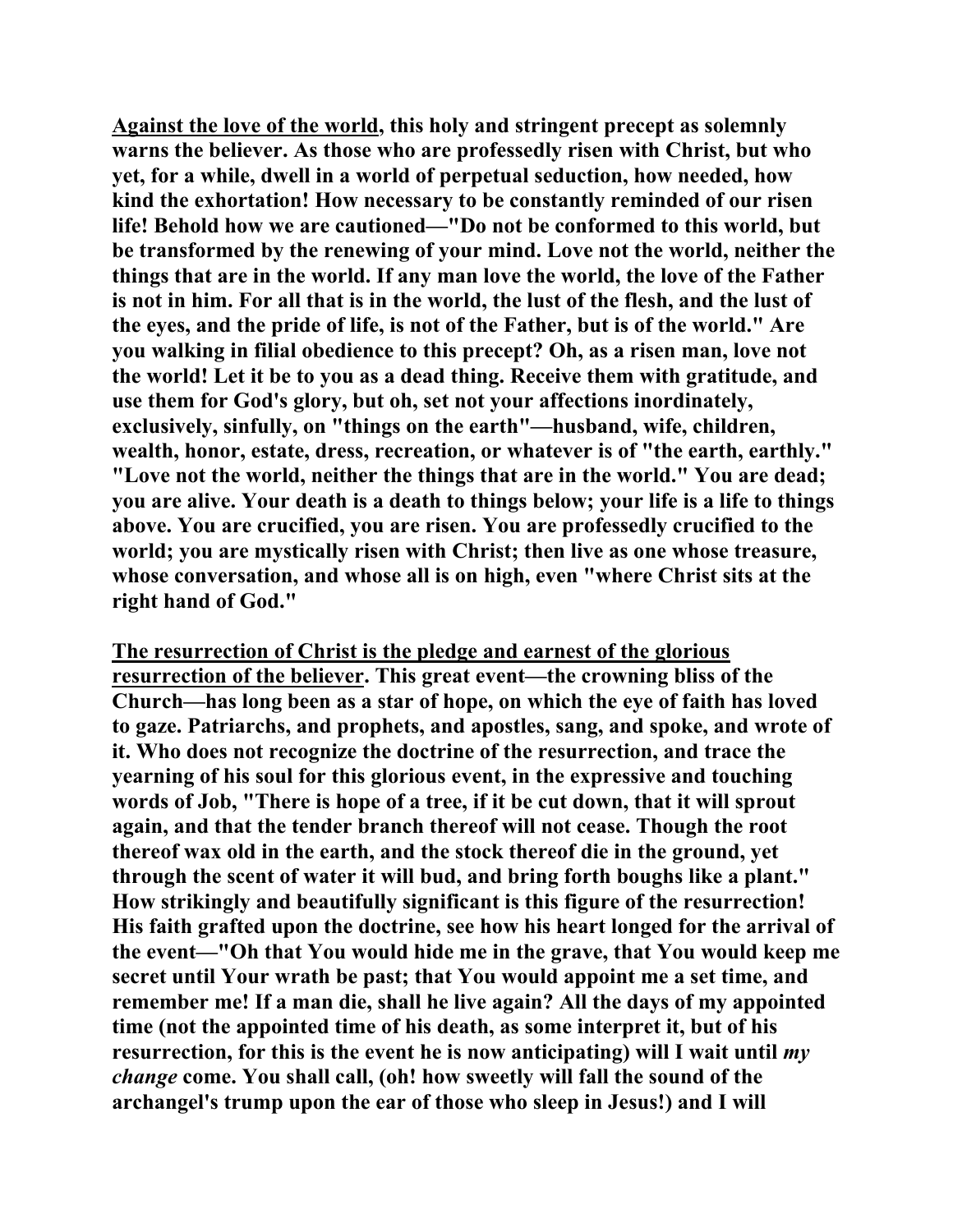**answer: You will have a desire to the work of Your hands." But if possible, in terms yet more distinct and glowing, the holy patriarch announces his faith in this doctrine, and expresses his ardent longing for this event, "I know that my Redeemer lives, and that He shall stand at the latter day upon the earth. And though after my skin worms destroy this body, yet in my flesh shall I see God: whom I shall see for myself, and my eyes shall behold, and not another; though my reins be consumed within me," (marg. my reins within me are consumed with earnest desire for that day). How clearly does the prophet Isaiah enunciate the doctrine—"Your dead men shall live, together with my dead body shall they arise!" or, as it has been more properly rendered, "Your dead men shall live," alluding to the Church's dead—"my dead body shall rise," Christ here being the speaker, and referring to His mystical body, whom He has promised to raise at the last day. "Awake and sing, you that dwell in dust; for your dew is as the dew of herbs, and the earth shall cast out the dead." But our limits forbid any lengthened quotation from God's word, establishing this doctrine. We must rather assume than prove its existence. The hope to which the resurrection of the Lord has begotten the believer, is termed by the apostle a "lively," or, as it may be rendered, a "living hope." Its life springs from the resurrection-life of Christ, just as the same glorious event imparts quickening to the whole Christian economy. "Blessed be the God, even the Father of our Lord Jesus Christ, who, according to His abundant mercy, has begotten us again unto a living hope, by the resurrection of Jesus Christ from the dead." Thus the believer, and he alone, can adopt the language of his Lord, as he resigns his body to the dust—and oh! let it be the epitaph of all who sleep in Jesus—"***my flesh also shall rest in hope***." A living hope, based upon the resurrection of Jesus, smoothes his suffering pathway to the tomb; hope dissipates its gloom, and kindles within its somber recesses an immortal radiance; and hope—the Pharos of the sepulcher—throws its bright beams across the dark waters of eternity, revealing in all its glory an "inheritance incorruptible, and undefiled, and that fades not away." "Oh yes!" may every slumbering believer exclaim, "my flesh shall rest in hope of a glorious resurrection to eternal life." Observe how closely the two events—the resurrection of Jesus, and that of the believer—are interwoven the one with the other. "Now is Christ risen from the dead, and become the first-fruits of those who slept." "Every man in his own order: Christ the first-fruits; afterward those who are Christ's at His coming." What was the meaning of the first sheaf, which, under the law, was commanded to be presented before the Lord in His temple? Was it not to be considered as an earnest, a pledge, and a pattern of the future harvest, ripening for the sickle? So was the resurrection of Jesus Christ from the dead! In like manner He burst from the**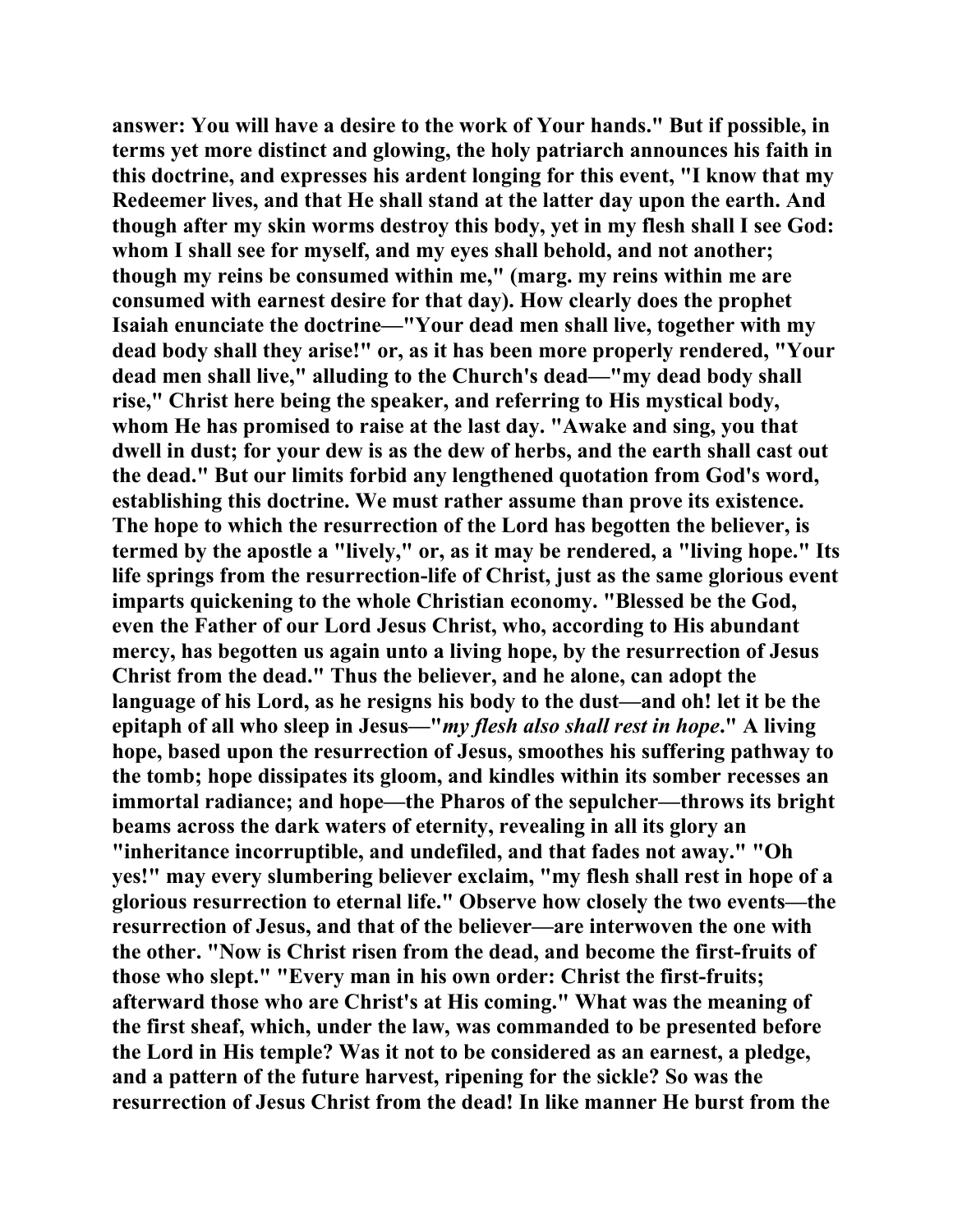**grave, the "first-fruits," the earnest, the pledge, and the pattern of a future and a glorious harvest. As surely as He rose, so surely shall all His people rise. As certainly as the first golden sheaf has been presented in the temple, and waved before the throne of God, as certainly shall the "blade, the ear, and the full corn in the ear," be sickled in, and gathered home, "and not the least grain fall upon the earth."** 

**"But how are the dead raised up?" That there is much of sublime mystery associated with this event, we readily admit. But its very mystery endears Him to the soul "who has abolished death (or, rendered it of none effect) and has brought life and immortality to light by the Gospel." Thus is this mystery explained: "It is sown in corruption; it is raised in incorruption: it is sown in dishonor; it is raised in glory: it is sown in weakness; it is raised in power; it is sown a natural body; it is raised a spiritual body. Behold, I show you a mystery. We shall not all sleep; but we shall all be changed, in a moment, in the twinkling of an eye, at the last trumpet: for the trumpet shall sound, and the dead shall be raised in corruptible, and we shall be changed. For this corruptible must put on incorruption, and this mortal must put on immortality."** *Yes, this very body, as much redeemed by the precious blood of the incarnate God as the deathless principle it enshrines, shall rise again!* **And by what power? The power of Omnipotence! "He that raised up Christ from the dead, shall also quicken your mortal bodies by His Spirit that dwells in you." Every entombed saint of God is an entombed temple of the Holy Spirit. Think of this, and tread lightly, as you carry it to the grave. You bear a temple of the Holy Spirit! Precious is the dust, and hallowed the urn that contains it. And shall that temple lie in ruins forever? God forbid! Oh, it is a mighty and a glorious work, to resuscitate, remold, and re-occupy this dilapidated structure! To gather from the four winds of heaven every particle of the scattered dust—to bring bone to its bone, and sinew to its sinew—to invest the reformed skeleton with a covering more soft and delicate than an infant's—to summon back its former occupant—and then to lift it to glory, outliving in its deathlessness the stars of heaven, and outshining in its brilliancy the brightest angel before the throne. Oh, it is a stupendous work! But stupendous as it is, it transcends not in its mightiness the power of God. Oh, we deal too faintly with the almightiness of Jehovah! We limit the power of the Holy One of Israel. Bring but this power to bear upon the doctrine of the resurrection, and all its mystery is explained, and all its difficulty vanishes. On this Divine perfection rested the faith of Abraham, who, in obedience to God's command, bound his son upon the altar, and took the knife to slay him, "believing that God was able to raise him up again, even from the dead." Shall it, then, be thought a**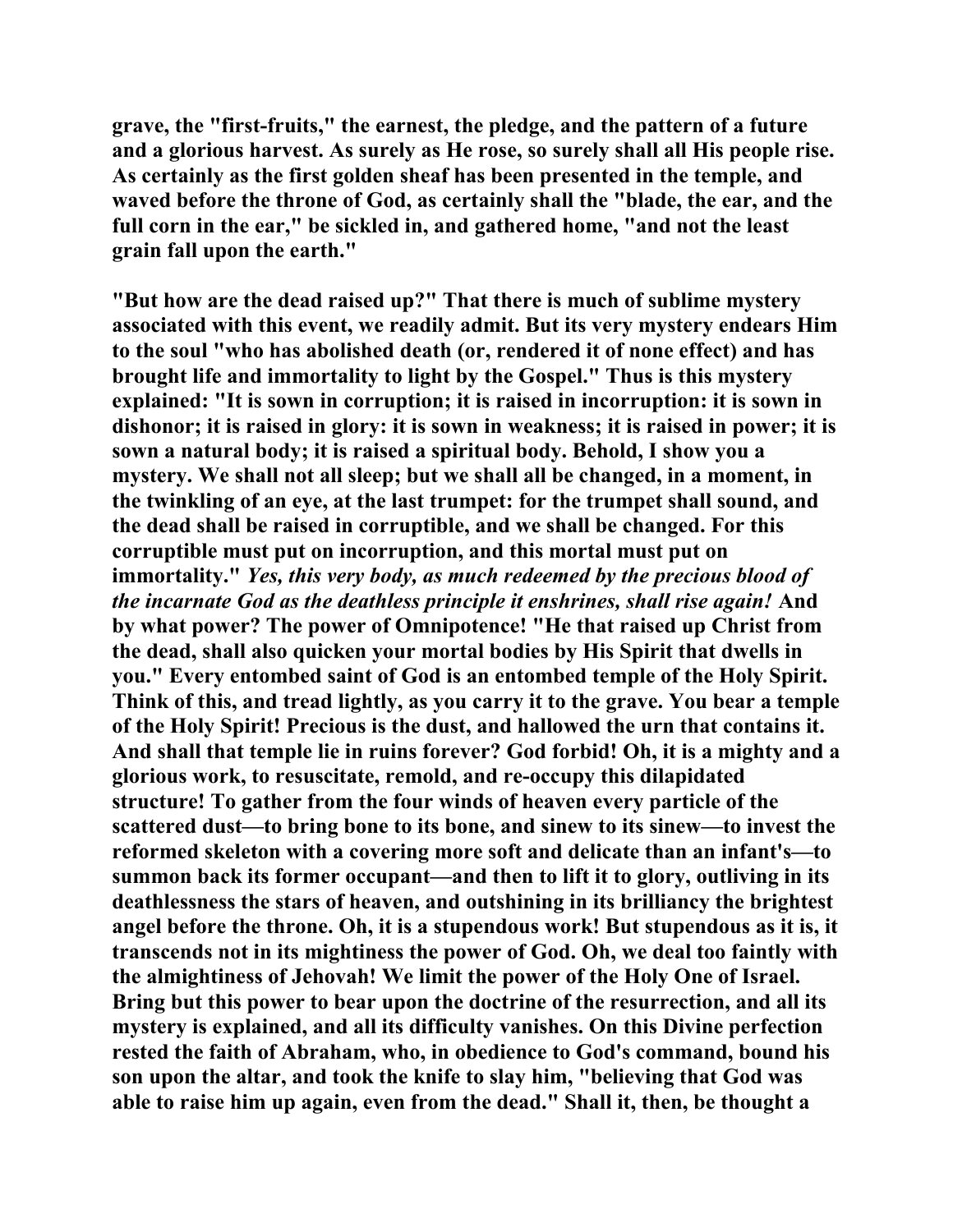**thing incredible that God should raise the dead? The difficulties of summoning together every atom of dust, borne though it may have been by the winds to the furthermost parts of the earth, or strewn upon the waves of the sea—of distinguishing what element belonged to each individual, and appropriating to each his own—of clothing the framework with a new and a deathless nature, and animating it with the same human soul which it contained in the long years of its humiliation, oh, how do they vanish before one touch of Omnipotence! What! shall He who at first formed man out of the dust, and breathed into him the breath of life—shall He at whose fiat world on world started into being, each one, for anything that we know, teeming with a population partaking of His likeness, and sharing in His immortality, shall He who "upholds all things by the word of His power," who "takes up the isles as a very little thing," who "holds the winds in His fist, and the waters in the hollow of His hand," who "has His way in the whirlwind and in the storm, and the clouds are the dust of His feet,"—shall He be perplexed and baffled when He comes to unlock the world's charnel-house, quickening, and summoning to His bar, each slumbering occupant? Oh, it will be a stupendous and a glorious work! but reason and revelation unite in ascribing it to Him as worthy of His infinite greatness, majesty, and glory.** 

**But "with what body do they come?" The identical body that was sown, yet so changed, so spiritualized, so glorified, so immortalized, as to rival in beauty the highest form of spirit, while it shall resemble, in its fashion, the glorious body of Christ Himself. We can form but a faint conception, even from the glowing representation of the apostle, of the glory of the raised body of the just. But this we know, it will be in every respect a structure worthy of the perfected soul that will inhabit it. Now it is the antagonist, and not the auxiliary of the soul—its clog, its prison, its foe. The moment that Jesus condescends to 'grace this mean abode' with His indwelling presence, there commences that fierce and harassing conflict between holiness and sin, which so often wrings the bitter cry from the believer, "Oh wretched man that I am! who shall deliver me from the body of this death?" Oh, what a cumbrance is this body of sin! Its corruptions, its infirmities, its weaknesses, its ailments, its diseases, all conspire to render it the tyrant of the soul, if grace does not keep it under and bring it into subjection as its slave. How often, when the mind would pursue its favorite study, the wearied and overtasked body enfeebles it! How often, when the spirit would expatiate and soar in its contemplations of and in its communings with God, the inferior nature detains it by its weight, or occupies it with its needs! How often, when the soul thirsts for Divine knowledge, and the heart pants for holiness, its highest aspirations and its**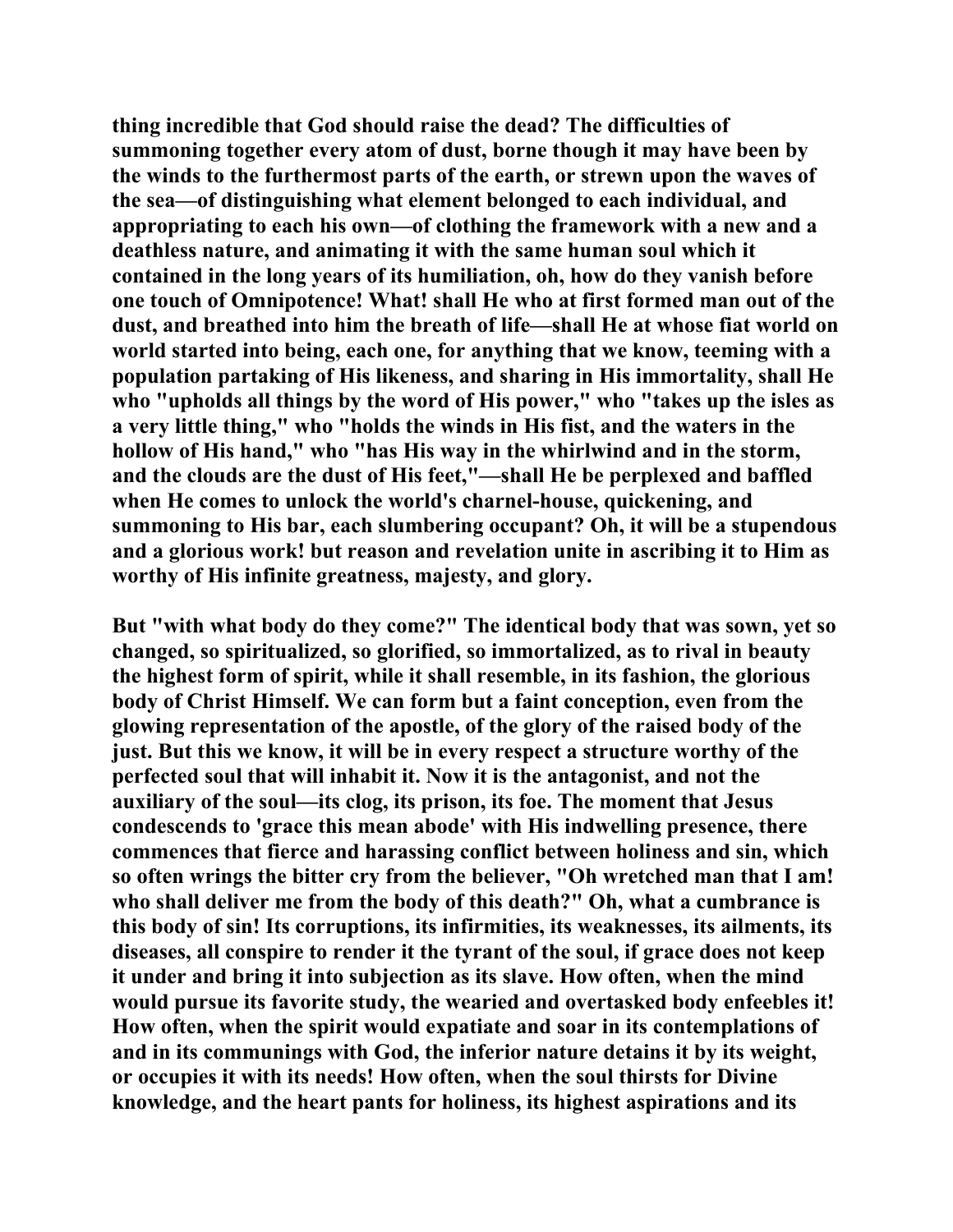**strongest efforts are discouraged and thwarted by the clinging infirmities of a corrupt and suffering humanity! Not so will it be in the morning of the resurrection. "Then shall this corruptible put on incorruption, and this mortal shall put on immortality." Mysterious and glorious change! "In a moment, in the twinkling of an eye, at the last trumpet, "the dead in Christ shall awake from their long sleep, and spring from their tombs into a blissful immortality. Oh, how altered! oh, how transformed! oh, how changed! "Sown a natural body, it is raised a spiritual body." "A spiritual body!" Who can imagine, who describe it? What anatomy can explain its mysteries, what pencil can paint its beauties? "A spiritual body!" All the remains, all the vestiges of corrupt matter passed away. "A spiritual body!" So regenerated, so sanctified, so etherealized, so invested with the high and glorious attributes of spirit, yet retaining the 'form and pressure' of matter; that now, sympathizing and blending with the soul in its high employment of obeying the will and chanting the praises of God, it shall rise with it in its lofty soarings, and accompany and aid it in its deep researches in the hidden and sublime mysteries of eternity. "Our conversation is in heaven,"—oh that it were always there!—"from where also we look for the Savior, the Lord Jesus Christ: who will change our vile body, that it may be fashioned like unto His glorious body, according to the working whereby He is able even to subdue all things unto Himself." Then, oh then, shall we be perfectly like Christ. Like Him in the spotless purity of the mind, like Him in the perfect beauty of the body. Transporting thought!** 

**There is yet another view of our subject peculiarly soothing. Have you lately committed to the dust some beloved object of your affection, now sleeping in Jesus? Are you wont to "go unto the grave to weep there?" Oh listen to the voice of Jesus, which proclaims, "I am the resurrection and the life: he that believes in me, though he were dead, yet shall he live." Let this declaration chasten your grief, and moderate your sorrow, and dry your tears. The Lord, in the faith of whose finished work His people fall asleep, is their resurrection and their life: and soon the heavens will part, the archangel's trumpet will sound, and He will come again, that He may awake them out of sleep, and then, 'your brother shall arise again.' "And I heard a voice saying unto me, Write, Blessed are the dead that die in the Lord." Ah! blessed and holy indeed are they! for they shall have a "part in the first resurrection, and on them the second death shall have no power, but they shall be kings and priests unto God, and shall reign with Him forever." "I am the resurrection and the life." Precious words! Then, death, where is your sting? and grave, where is your victory? You have none, both are gone, for Jesus has abolished both. "I am**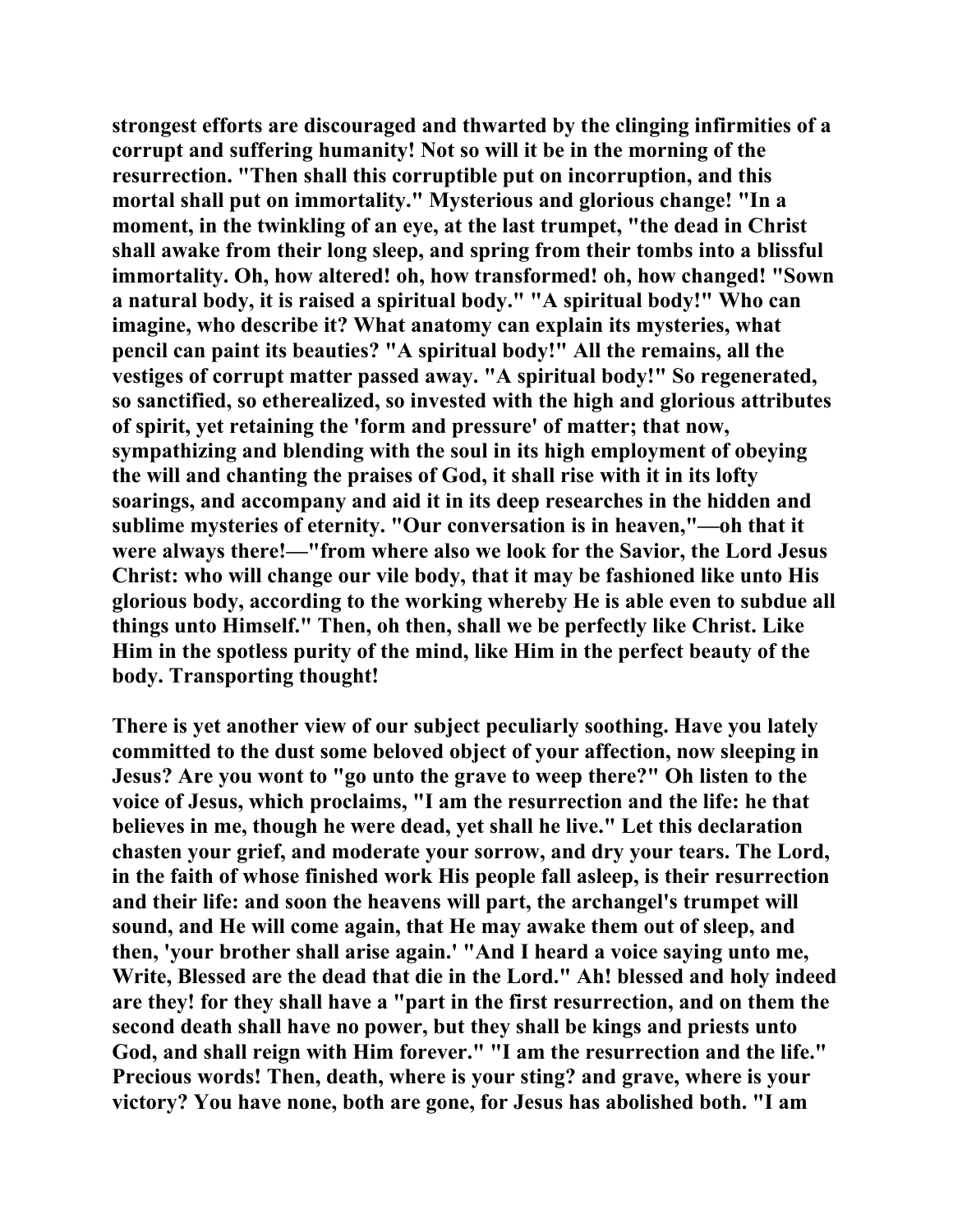**the resurrection and the life." Divine and glorious title, Captain of my salvation! Then why, since "through death You have destroyed him that had the power of death, that is, the devil," should I be in bondage through its fear? And why, since You have "died, and risen, and revived," and have declared that he that believes in You, though "he die, yet shall he live," should I shrink from descending into the grave, narrow, and dark, and lonely though it be? Precious Son of God! You are "the resurrection and the life," and because You live, I shall live also!** 

**But there is** *another* **resurrection! UNCONVERTED READER, it is yours. Have you ever seriously thought of it? "Those who have done evil, unto the resurrection of damnation." Poor thoughtless, careless, prayerless, Christless soul! dying in your sins, ah! long before your body rises, your soul will have been a prey to the "worm that dies not," and to the "fire that is never quenched." It will have been years in torment before the body becomes its companion in misery. And when the archangel's trumpet shall exclaim, "Awake, you dead, and come to judgment," then will your body "rise to shame and everlasting contempt," and be reunited to the soul, fearfully increasing the torment that shall endure forever. Yes, the same body, now the servant of Satan, and the instrument of sin; now pampered by luxury and indulgence, the prey of every vile affection, that identical body shall rise again, with all its appetites, and lusts, and cravings immortalized. It is "sown a natural body," it rises a natural body. "It is sown in corruption," it rises in corruption. "It is sown in dishonor," it rises in dishonor. The resurrection takes it up as death laid it down. Can you conceive a picture of future torment, surpassing this in its fearfulness and intensity? With every sensual affection perpetuated, the strength of every lawless desire still remaining, unbridled appetites and passions yet existing, with no corresponding objects to meet their cravings, will not this constitute an element of hell, an ingredient in your cup of trembling of an appalling character? Oh! the "resurrection of damnation!" To rise but to sink! To awake but to "shame and everlasting contempt!" To meet the angry God, the frowning Judge—the God you have hated, and the Christ you have rejected! The resurrection of your body will be the resurrection of your sins. All then will come to light. Every transgression will rise to memory and to judgment, and all your secret sins will be placed in the light of God's countenance. Scoffing infidel! polluted sensualist! sordid miser! groveling worldling! proud pharisee! deceived professor! you are to stand before the judgment-seat of Christ. What will your scepticism, what will your carnal joys, what will your money, what will your fame, what will your own works, and what will your empty lamp do for you then? Oh, how are you**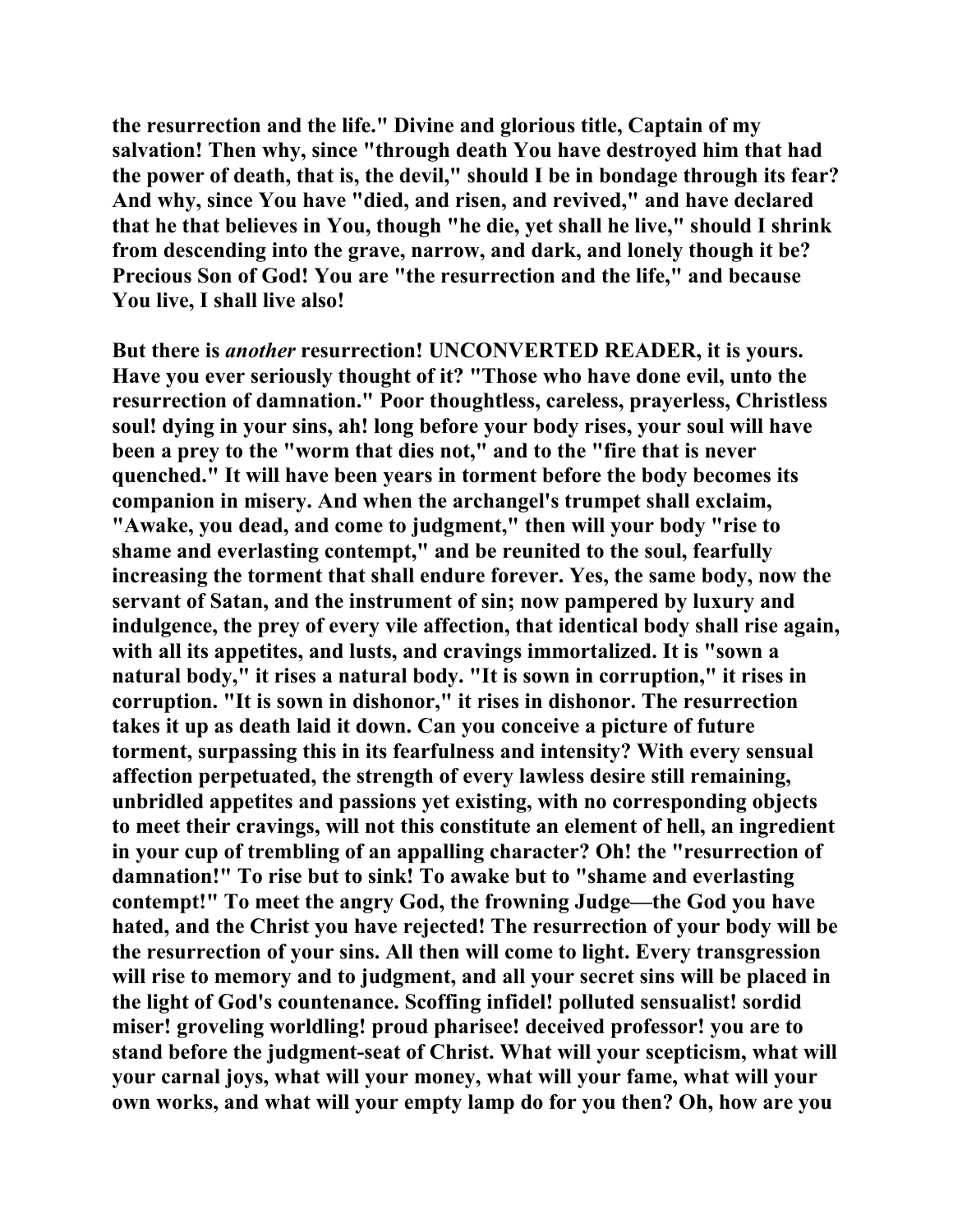**bartering your birthright of immortality, and selling your soul of priceless worth and deathless existence, and choosing death rather than life, and hell rather than heaven! Your present existence has its limit, and will soon be over. For the remote and tremendous consequence you are unprepared. You have no Savior to trust in, no righteousness to stand in, no refuge to hide in, no atonement to build on, no plea wherefore you should not be eternally condemned. Is not your state awful? is not your position perilous? "What will you say when He shall punish you?"** 

**Oh! by all that is solemn in death, and awful in the resurrection, and terrific in judgment, I beseech you, I implore you, repent—this moment—***repent!*  **"God now commands all men everywhere to repent, because He has appointed a day in which He will judge the world in righteousness." Not a moment is to be lost—eternity is near at hand. Lay yourself low before God. Humble yourself in the dust at His feet. Confess your sin, acknowledge your iniquity. Flee to the Lord Jesus Christ, your only refuge from the wrath to come. Seek God's forgiveness alone through Him. Renounce all dependence on your own works of righteousness, and implore the Holy Spirit of all grace and love, to invest you with the righteousness "which is through faith in Christ, the righteousness which is of God by faith." Then, living or dying, you will be the Lord's. And when the morning of the 'first resurrection' dawns in glory upon the tomb, a voice, soft as angels' music, shall dissolve your long slumber "Awake and sing, you that dwell in dust: for your dew is as the dew of herbs, and the earth shall cast out the dead." Then, planting your feet upon the crumbling tombstone and the heaving earth, you shall spring into life and immortality, swelling as you rise the chorus of the noble anthem, which will be chanted by every lip, and which will float from every harp—***"thanks be unto God for his unspeakable gift!"*

## **"The Glory of the Redeemer in His Ascension and Exaltation"**

**"Received up into Glory." 1 Timothy 3:16** 

**It is not surprising that the deeper we go into the consideration of the Redeemer's glory, the greater it should appear. It is the glory of the incarnate Jehovah; infinite therefore in its nature it must be, fathomless in its depth, and illimitable in its degree—leaving in the far distance the mightiest powers of man to reach it. Who that is not himself infinite, can understand infinity? "No man," is the emphatic declaration of Christ, "knows the Son but the**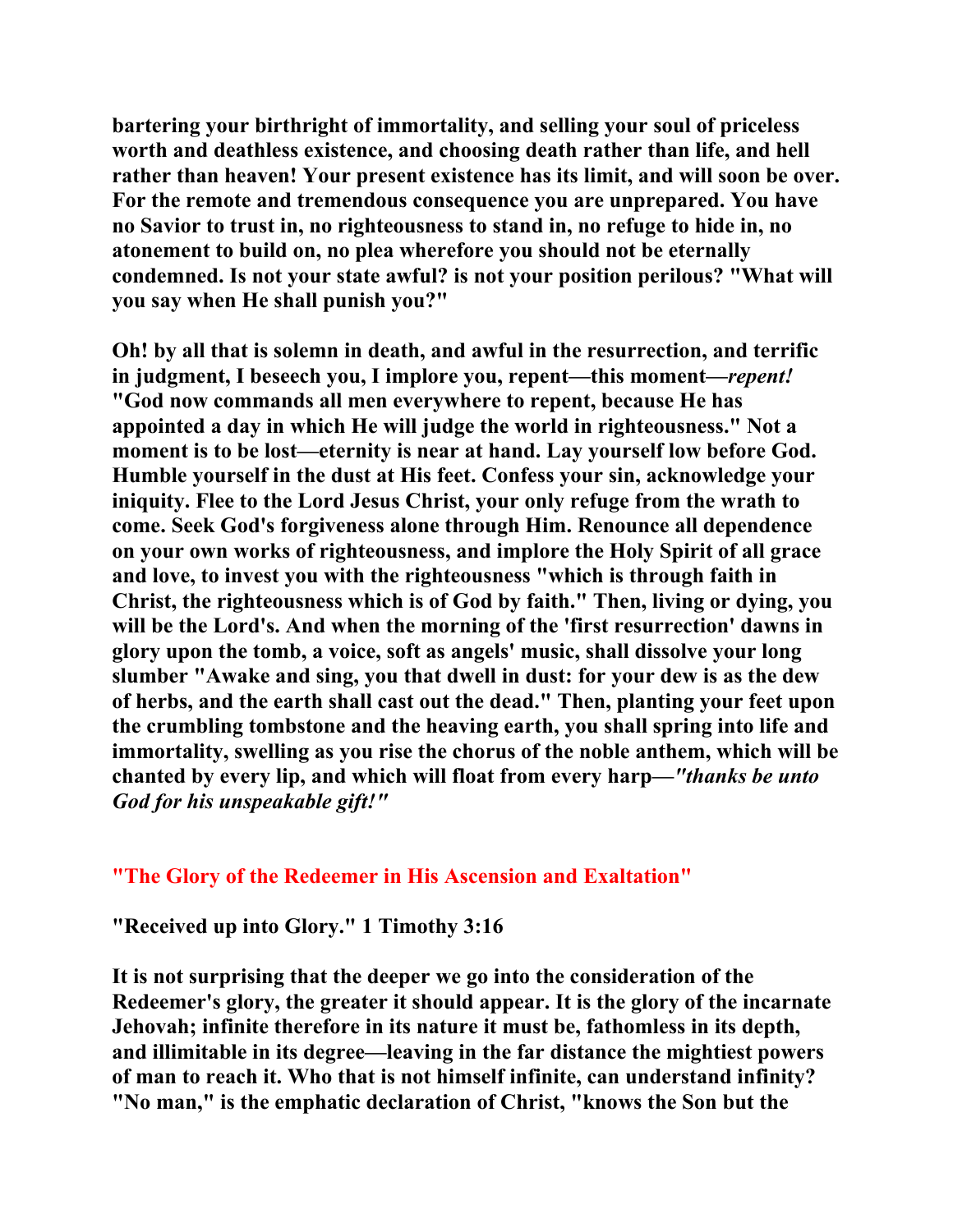**Father." It is recorded of Epictetus, that, when his hearers said to him, "You have uttered many excellent things of God, but we cannot as yet understand what He is," he truly and nobly replied, "Were I able fully to set forth God, I should either be a god myself, or God Himself would cease to be what He is." What a demonstrative testimony does the declaration of the Son of God, just quoted, bear to His infinite greatness and glory! How fatal is this simple passage to the doctrine which denies the absolute Godhead of Christ! Honestly and prayerfully considered, it must lead to the overwhelming conviction, that he who can only be understood by God, must be God Himself. "No man" (no one—man or angel) "knows the Son but the Father." The mightiest created intellect cannot grasp Him, the loftiest imagination cannot conceive of Him, the most eloquent tongue cannot describe Him. The principalities and the powers, overwhelmed with the greatness of the theme, and the vastness of the idea, sink down before the incarnate God, happy if permitted but to gaze upon His face, and blessed if but irradiated with His smile, or sheltered beneath the skirtings of His glory. And yet, infinitely great and glorious as He is, He graciously invites us to sit at His feet and learn from Him. Precious privilege! May the Holy Spirit, now that we are about to retire from the scene of His dark humiliation, and to follow Him to the height of His glorious exaltation, strengthen the wing of love, and anoint the eye of faith, that to us speeding our flight and clearing our vision, we may be enabled to approach in spirit very near the King, drinking in deep views of His beauty!** 

**As in His sufferings, so in His exaltation, there was** *a solemn NECESSITY why He should be advanced to a state of supreme glory.* **In the one case, He could not have become the Redeemer but as He became the Sacrifice; in the other, He could not have applied His redemption, but as He assumed the sovereignty of a king. "For if, when we were enemies, we were reconciled to God by the death of His Son, much more, being reconciled, we shall be saved by His life." The reasons which plead for the exaltation of Christ are many and powerful. The consideration of a few of the more commanding ones will serve to present, in some important points of view, the glory and preciousness of this great subject. And, in the first place, The truth and glory of the Father were pledged to the exaltation of His Son from the scene, and as the reward, of His suffering and humiliation. And here it is delightful to trace the faithfulness of God to His promises. For all that the Father was to His Son, He is to them whom His Son represented. Jesus, in every step of His life, acted as a public person, as a representative. He lived, He labored, He thought, He suffered, He died, He rose from the dead, and was received up into glory, not in His individual capacity, but as the covenant head of His covenant people. So that**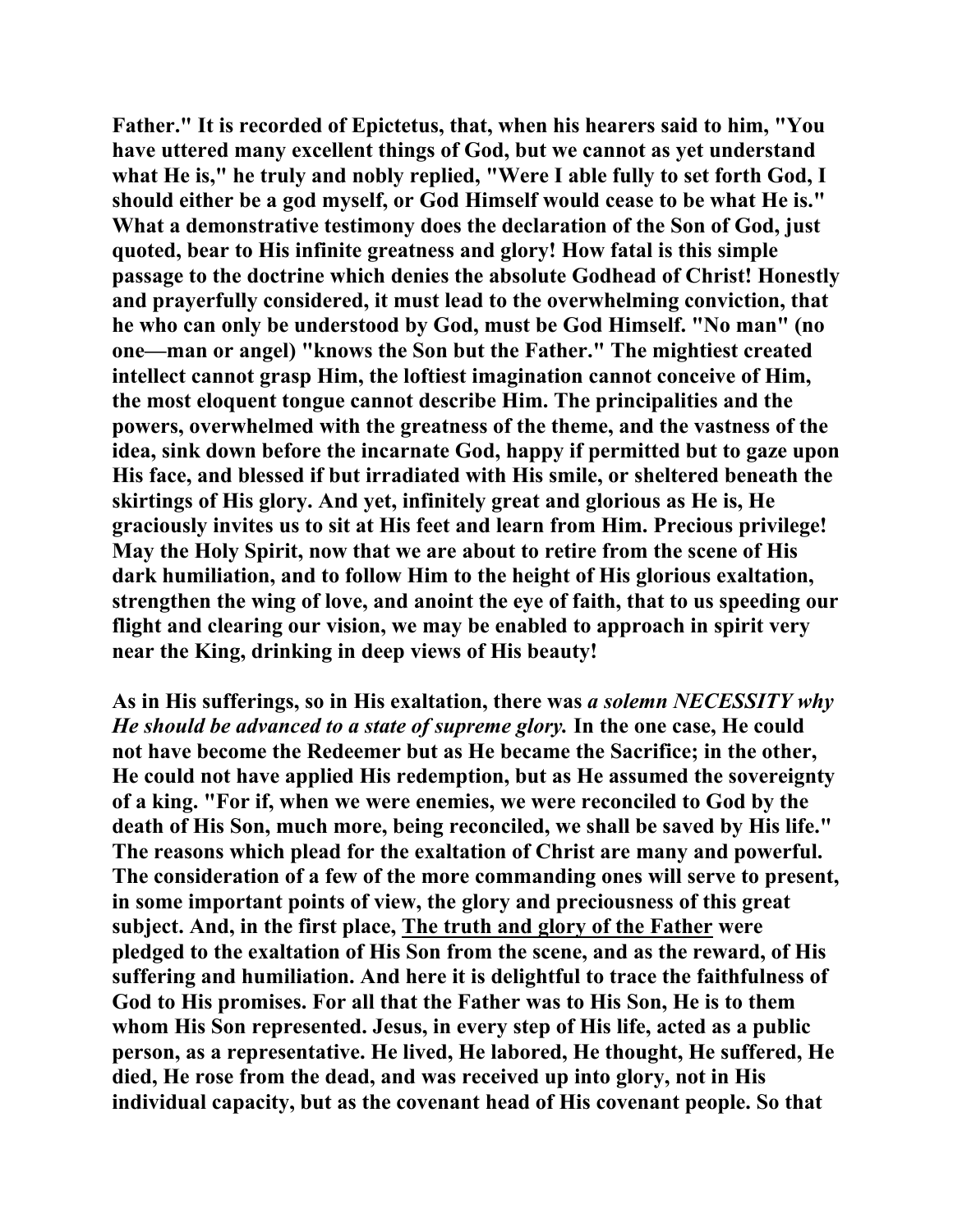**all that the Father was to Jesus, He is now to the body of Jesus—the Church. Christ revealed the Father to His people, and in return He represented His people to the Father. "He that has seen me, has seen the Father." "No man knows the Father but the Son, and He to whom the Son shall reveal Him." And on the other hand, "If any man sin, we have an advocate with the Father, Jesus Christ the righteous One." Thus gloriously does** *our adorable Emmanuel stand between God and the believer—revealing the glory of the one, and hiding the deformity of the other***. Oh, how should this truth heighten our views of His glory, and deepen our sense of His love!** 

**The promise of the Father stood pledged to the exaltation of His Son. It was a part and condition of the covenant of redemption, that if He obeyed the law and endured its penalty on behalf of His people, He should "see of the travail of His soul and be satisfied;" that if He went down, He should return again; that if He sunk, He should rise again; that if He restored honor to the Divine government, reconciling the conflicting attributes of God, in the way of mercy and grace to man, the throne, the crown, and the scepter of mediatorial glory and sovereignty should be His reward. Thus speak the Divine promises. "It pleased the Lord to bruise Him; He has put Him to grief—when you shall make His soul an offering for sin, He shall see His seed, He shall prolong His days, and the pleasure of the Lord shall prosper in His hand." The seed He was to see, and the days that were to be prolonged, were the result of His humiliation, and were to follow His exaltation to glory. "My servant shall be exalted and extolled, and be very high." Not less explicit and beautiful is that promise recorded by the prophet Ezekiel, "Thus says the Lord God; I will also take of the highest branch of the high cedar, and will set it; I will crop off from the top of its young twigs a tender one, and will plant it upon a high mountain and eminent: in the mountain of the height of Israel will I plant it: and it shall bring forth boughs, and bear fruit, and be a goodly cedar." To whom can this prediction properly refer, and to whom can this promise be fully accomplished, but in Jesus? He was the "BRANCH," the 'high Branch;' He was the "Plant of renown," the plant of the Father's setting: in His humiliation He was the 'young twig, the tender one;' in His exaltation He was the 'goodly cedar, planted upon a high mountain and eminent, spreading forth His boughs;' His unveiled and infinite perfections overshadowing His Israel, while supplying them with all manner of precious fruits. With this corresponds the happy experience of the Church: "As the apple tree among the trees of the wood, so is my Beloved among the sons. I sat down under His shadow with great delight, and His fruit was sweet to my taste." But the exaltation of Jesus by the Father was as much the fruit of His love, as the**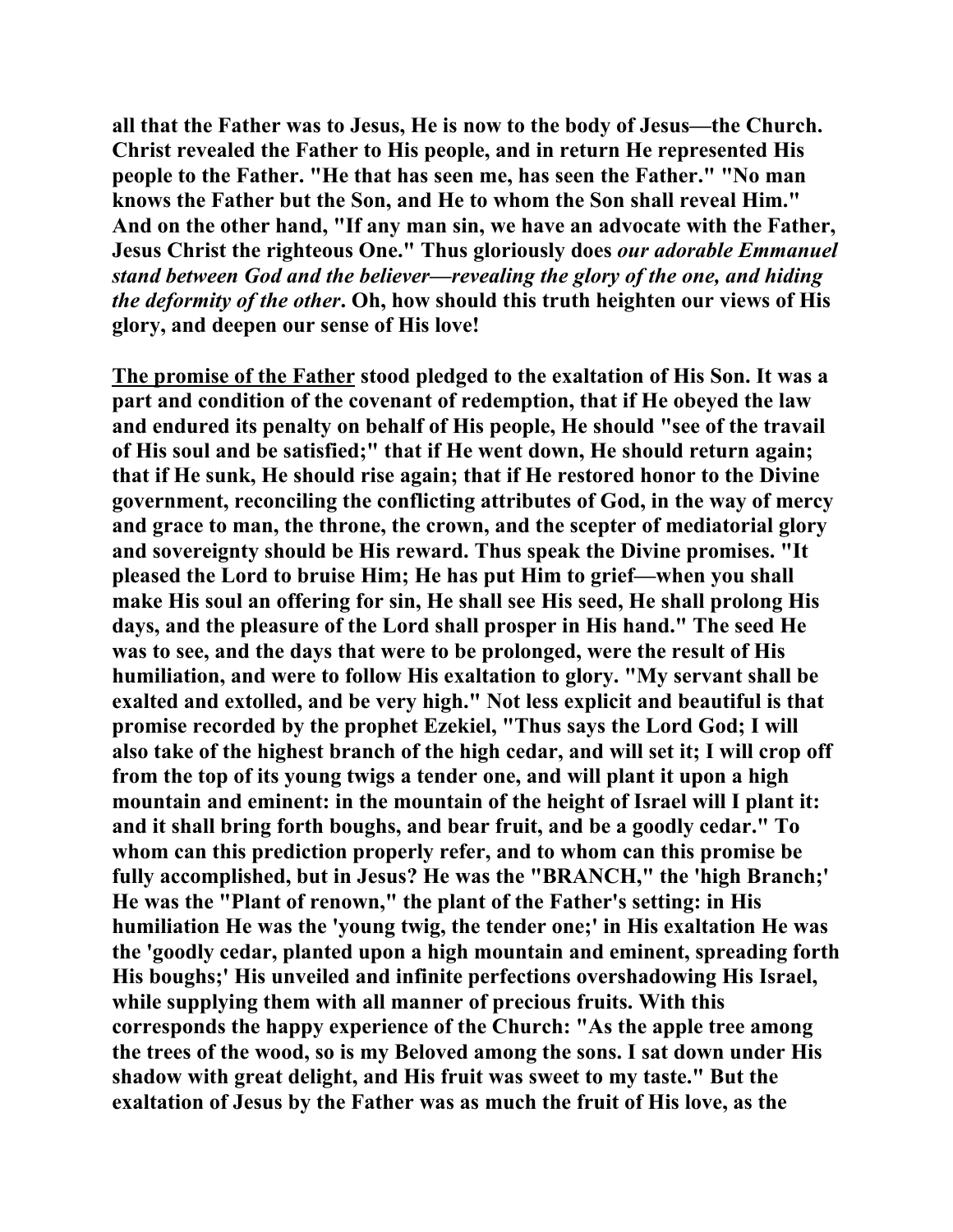**fulfilment of His promise. The Father's heart yearned over His Son with a love which, through all His toil, through all His humiliation, faltered not, cooled not, and knew "no variableness, nor shadow of turning." Now, if He loved His Son in His abasement, He wanted also to love Him in His exaltation. If He loved Him in His humiliation, He wanted also to love Him in His glory. His paternal heart yearned to embrace Him once more, who, from eternity, had dwelt in His bosom in all the infinite strength of filial confidence and affection. Thus were the perfections of God pledged to the exaltation of the Redeemer to glory. Justice, truth, goodness, love, all were concerned in effecting the accomplishment of this glorious event.** 

**But the plea for His exaltation found its existence as much in the circumstances in which Christ was placed as in the purpose and love of the Father. As the faithful Servant of the everlasting covenant, it was just, it was the reward of His finished work, that His deepest humiliation on earth should be succeeded by the highest glory in heaven. "For the joy that was set before Him,"—the joy of His exaltation, with its glorious fruits, "He endured the cross, despising the shame, and is set down at the right hand of the throne of God." On this plea for the exaltation of our adorable Lord, we would lay great stress, as one deeply unfolding His glory in this stupendous event. How proper, how righteous does it appear, that the crown of His glory should follow the cross of His humiliation! Toilsome and faithful had been His life; ignominious and painful had been His death. From both there had accrued to God, is now, and will yet be accruing through the countless ages of eternity, a revenue of glory, such as never had been His before. He had revealed the Father gloriously. Drawing aside the veil as no other hand could do, He caused such Divine glory to beam forth, as compelled every spotless spirit in heaven to cover himself with his wings, and fall prostrate in the profoundest humility and homage.** 

**The glorious perfections of God!—never had they appeared so glorious as now. The mediatorial work of Jesus had laid a deep foundation on which they were exhibited to angels and to men in their most illustrious character. Never before had** *wisdom* **appeared so truly glorious, nor** *justice* **so awfully severe, nor** *love* **so intensely bright, nor** *truth* **so eternally stable. Had all the angels in heaven, and all the creatures of all worlds, become so many orbs of Divine light, and all been merged into one, so that one should embody and reflect the luster of all, it would have been darkness itself compared with a solitary beam of God's glory, majesty, and power, as revealed in the person and work of Emmanuel. Now it was fit, it was congruous, that, after this faithful servitude,**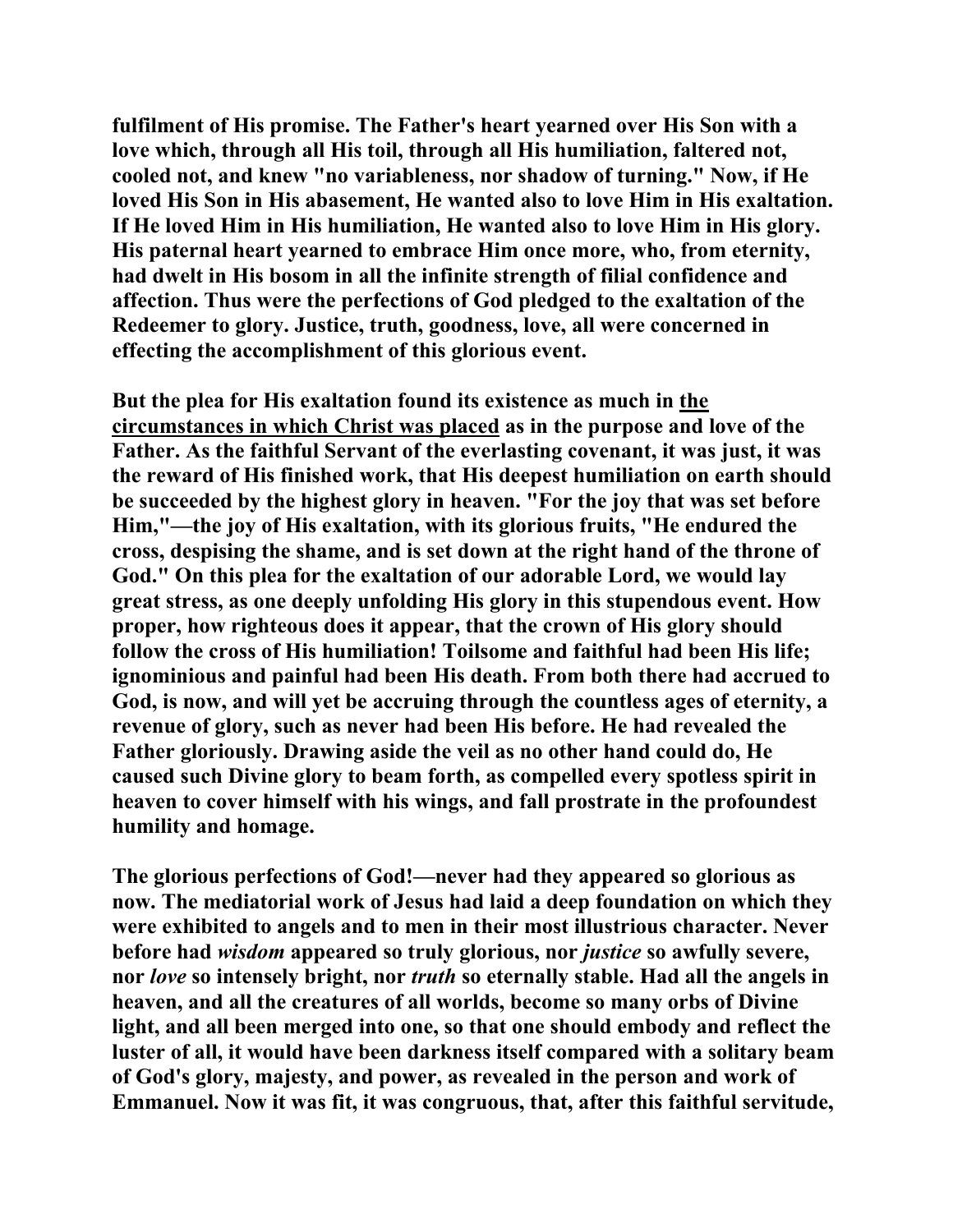**this boundless honor and praise brought to God, His Father should, in return, release Him from all further obligation, lift Him from His humiliation, and place Him high in glory. Therefore it was that Jesus poured out the fervent breathings of His soul on the eve of His passion—"I have glorified You on the earth: I have finished the work which You gave me to do: I have manifested Your name. And now, O Father, glorify me."** 

**His work being finished, the great atonement made, and salvation eternally secured to all the covenant seed, it was fit that the Son of God should return to glory. Heaven was His original and proper place. He was but a stranger and a sojourner here. His mission accomplished, earth, which had once attracted Him to its bosom, attracted Him no longer. As the field of His labors, and the scene of His humiliation, and the theater of His conflict, He had willingly bent His steps towards it. His labors now finished, His humiliation now passed, His battle now fought, and His victory won, He as readily hastened from all below. What stronger ties, what more powerful allurements, had earth than heaven for Jesus? All to Him had been toil and suffering, trial and sorrow. Wearisome had been His pilgrimage, laborious His life, humiliating its every scene, and painful its every incident. Creatures, the best and the fondest, had disappointed Him—sources of created good the most promising had failed Him, and the hour of His deepest necessity and woe found Him treading the wine-press alone, forsaken by man, deserted by God! An atmosphere of sin had enveloped Him on every side; forms of suffering and pollution each moment flitted before His eyes, and sounds of blasphemy and woe fell at each step upon His ear. At whatever point He turned, He saw His Father's name dishonored, His Spirit grieved, His own dignity outraged, His teaching despised, His Gospel rejected, and His authority trampled under foot, by men swearing allegiance to another and a rival sovereign. What greater, fonder, and holier attractions, then, had earth than heaven for Jesus? His resurrection from the dead was His preparative for glory. Leaving the garments of mortality in the forsaken tomb, He wrapped around Him the robe of immortality, and, poised upon the wing, awaited but the signal for His heavenly flight. All that now remained for Him to accomplish was to authenticate the fact of His risen life, place His Church in a position to receive the promised Spirit, breathe His parting blessing, and then ascend to glory. Heaven was His home—loved and longed for! How sweet to Him were its recollections! how hallowed its associations, heightened by their contrast with the scene from which He was now retiring! There, no curse; there, no sorrow; there, no suffering; there, no tears; there, no indignity awaited Him. All was one expanse of glory, all one haven of happiness! But far above all, rose in**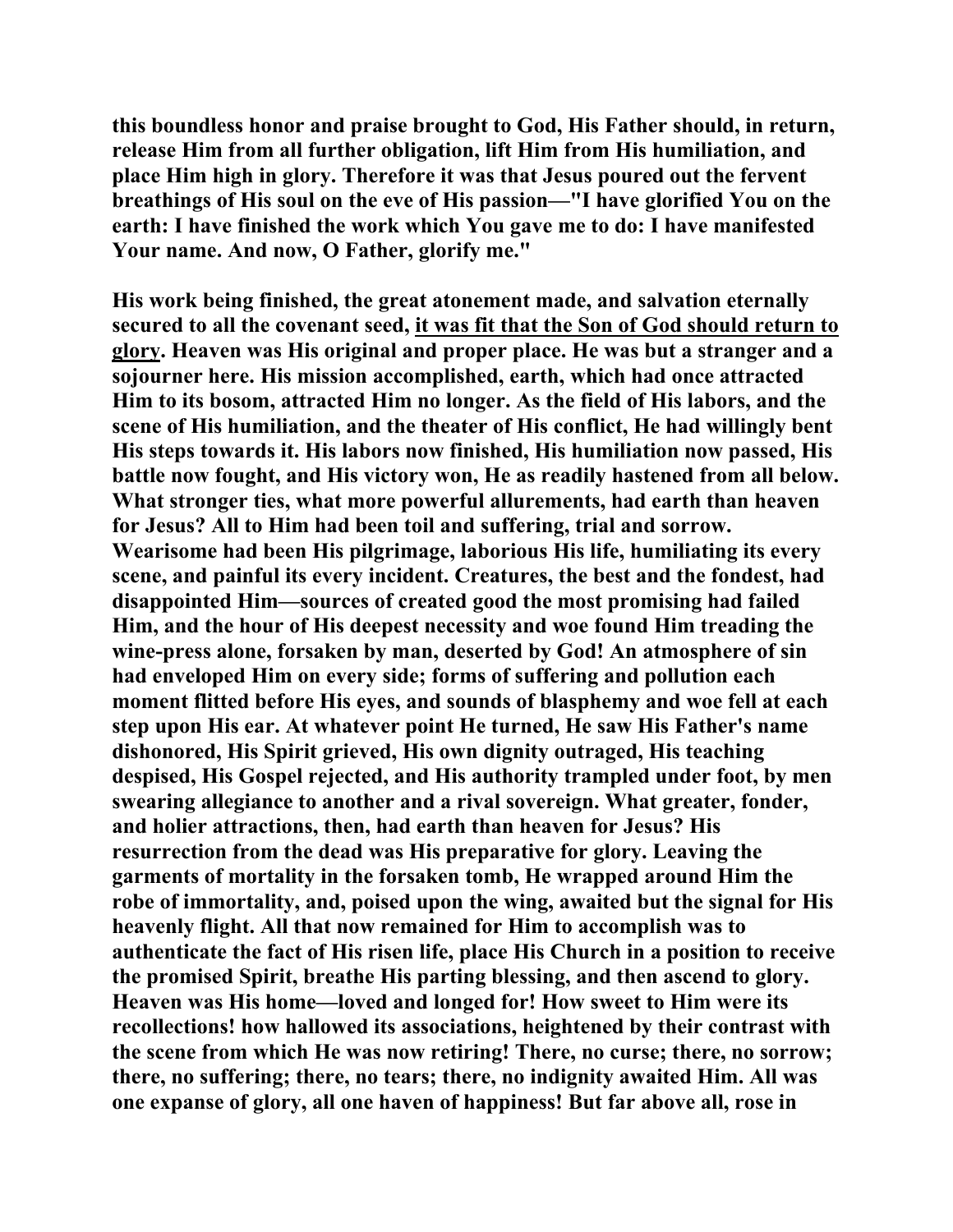**spiritual and surpassing grandeur, the seat, the altar, and the throne, which, as our Prophet, Priest, and King, He sighed to occupy. A more perfect investiture of Him in these offices, a more complete establishment of His mediatorial dominion, awaited Him. All power in heaven and on earth was to be placed in His hands: all things were to be put in subjection under His feet: and all beings, from the loftiest angel in heaven to the lowest creature on earth, were to acknowledge His government, submit to His sovereignty, worship and 'crown Him Lord of all.'** 

**One more plea for the exaltation of the Redeemer. We find its existence in the relation which the Church sustained to this great event. The ascension of Jesus to glory involved the greatest blessing to His saints. Apart from His own glorification, the glory of His Church was incomplete, so entirely; so identically were they one. We have already seen that the** *resurrection* **of Christ from the dead, was the Father's public seal to the acceptance of His work; but the** *exaltation* **of Christ to glory was an evidence of the Father's infinite delight in that work. Had our Lord continued on earth, His return from the grave, though settling the fact of the completeness of His atonement, could have afforded no clear evidence, and would have conveyed no adequate idea, of God's full pleasure and delight in the person and work of His beloved Son. But in advancing a step further—in taking His Son out of the world, and placing Him at His own right hand, far above principalities and powers, He demonstrated His ineffable delight in Jesus, and His perfect satisfaction with His great atonement. Now, it is no small mercy for the saints of God to receive and to be well established in this truth, namely, the Father's perfect satisfaction with, and His infinite pleasure in, His Son. For all that which He is to His Son, He is to the people accepted in His Son; so that this view of the glorification of Jesus becomes exceedingly valuable to all who are "accepted in the Beloved." So precious was Jesus to His heart, and so infinitely did His soul delight in Him, He could not allow of His absence from glory a moment longer than was necessary for the accomplishment of His own purpose and the perfecting of His Son's mission. That done, He showed His Beloved the "path of life," and raised Him to His "presence, where is fulness of joy," and to "His right hand, where there are pleasures forevermore."** 

**The descent of the Holy Spirit upon the Church in His most enlarged degree, and for the highest and most gracious ends, rendered the glorification of the Head necessary and expedient. Holding in His hands, not only the keys of hades and of death, but of all the fulness of God, all the riches of the covenant, all the treasures of His Father, He could only dispense these blessings in His**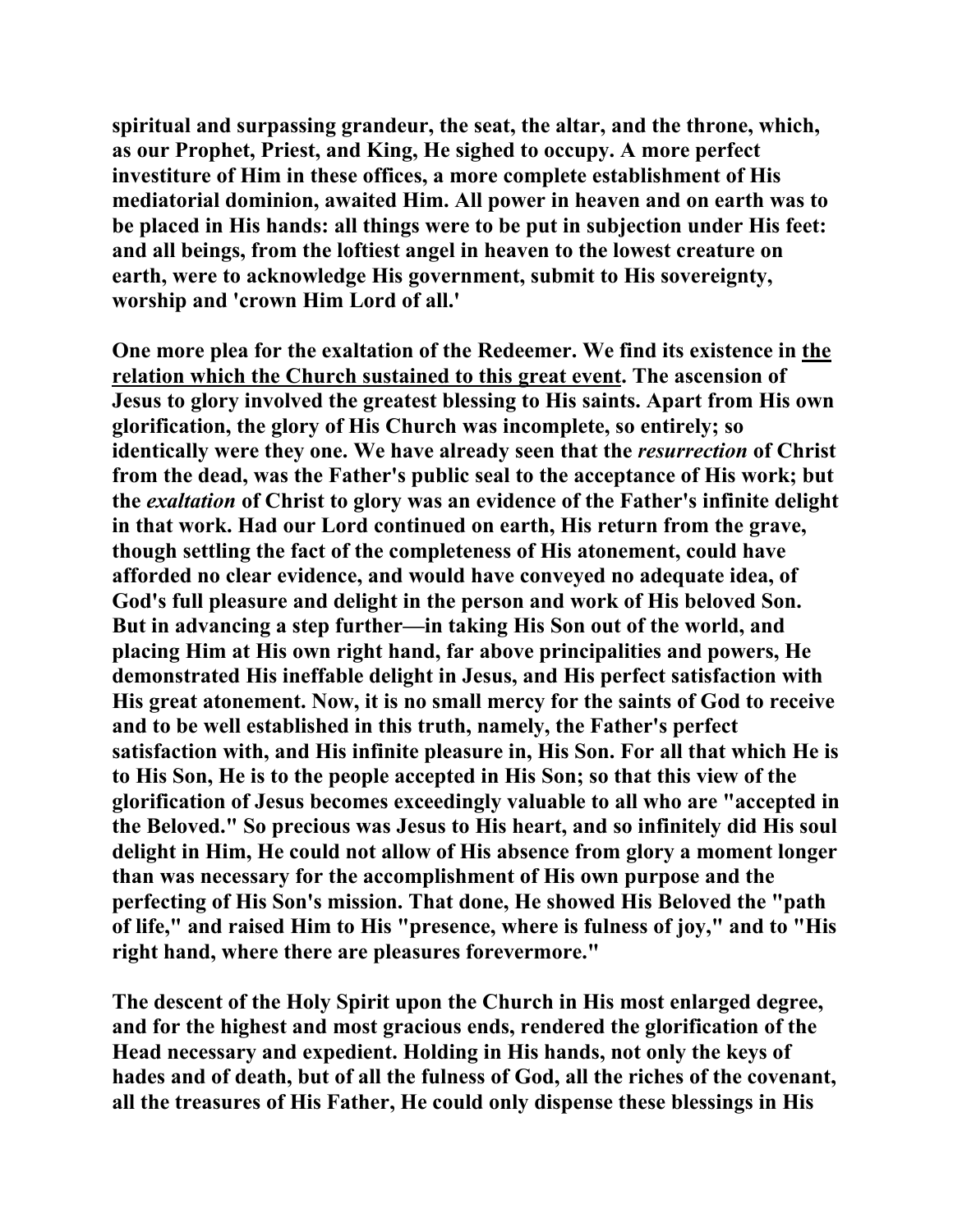**exalted state. As it was necessary in the case of Joseph—a personal type of our glorious Redeemer—that he should be exalted to the office of prime minister in Egypt, in order to possess dignity, authority, and power to dispense the riches of Pharaoh, so was it expedient that the great Antitype should assume a mediatorial exaltation, with the view of scattering down mediatorial blessings upon His people. The delay of this event was the only barrier to the outpouring of the Spirit upon the Church. "The Holy Spirit was not yet given, because Jesus was not yet glorified." His own words confirm this statement of the evangelist: "It is expedient for you that I go away: for if I go not away, the Comforter will not come unto you; but if I depart, I will send Him unto you." Now here, second to Himself, was the gift of gifts—the donation of the Holy Spirit, the greatest God could give, the richest man could receive—suspended upon the single fact of the Redeemer's ascension to glory. It would seem as if the baptism of the Church by the Spirit was an event especially reserved to signalize the enthronement of the Son of God in His mediatorial kingdom. God would demonstrate how great was the glory of Jesus in heaven, how perfect was the reconciliation which He had effected between Himself and man, how spiritual was that kingdom which He was about to establish in the earth—the foundation of which His own hand had laid—and how full, and immense, and free, were the blessings ready to be bestowed upon all who, in poverty of spirit, and sincerity of heart, and fervency of soul, should seek them, by opening the windows of heaven, and pouring down the Holy Spirit in all His converting, life-giving, sanctifying, and comforting grace. And oh, how must this Divine and Eternal Spirit, occupying as He did a personal existence in the glorious Trinity, possessing equal glory, honor, and love with the Father and the Son, as equally engaged in securing the salvation of the chosen people—how must He have rejoiced at the consummation of an event which permitted Him to give full vent to the overflowing fountain of His heart's grace and love over the Church which He was about to renew, sanctify, and dwell in through eternity! "The love of the Spirit" pleaded eloquently for the exaltation of Jesus.** 

**To take possession of heaven in behalf of His people, and to perpetuate His office as their intercessory High Priest, it was necessary that He should, at the termination of His sufferings, enter into His glory. "I go," says He, "to prepare a place for you." "Which hope," says the apostle, "we have as an anchor of the soul, both sure and steadfast, and which enters into that within the veil; where the forerunner is for us entered, even Jesus." Thus is the kingdom of heaven secured to all believers. Thus is a mansion in our Father's house made ready for every adopted son. Jesus has gone before to make ready**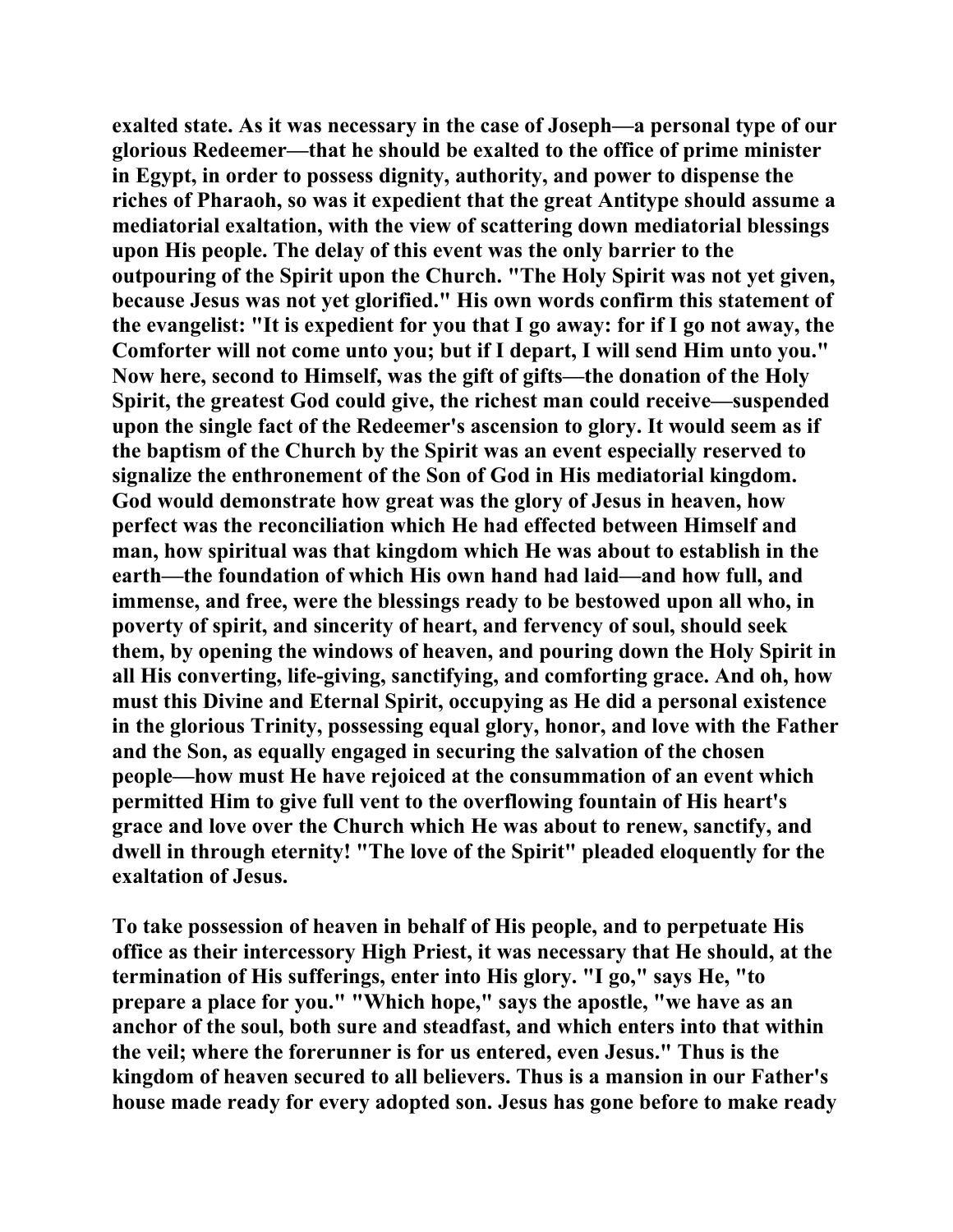**for the glorification of His Church. "I go to prepare a place for you." Oh, sweet words! A place prepared—a mansion set apart for each individual believer! "In my Father's house are many mansions." A mansion in His heart, a mansion in His kingdom, a mansion in His house, for the weakest babe in Christ. The Forerunner has for us entered, even Jesus! How sure is heaven! How certain the eternal happiness of every pardoned and justified soul!** 

**But Jesus took not merely a passive, but also an active, possession of glory for His people. He is there, not only as the Forerunner, but also as the Intercessor. "For Christ has not entered into the holy places made with hands, which are the figures of the true; but into heaven itself, now to appear in the presence of God for us." And with what did He enter? "By His own blood He entered in once into the holy place, having obtained eternal redemption for us." "Wherefore He is able to save them to the uttermost that come unto God by Him, seeing He ever lives to make intercession for them." These points will recur to our notice, in the further unfolding of the subject.** 

**Thus much for the** *necessity* **of the Redeemer's exaltation to glory. It behooves now to consider THE ASCENSION ITSELF, and the nature of that glory into which He entered.** 

**The circumstance of the Lord's ascension and exaltation meets with frequent and marked allusion in the word of God. The Holy Spirit has attached to the fact the greatest weight. The writings of the Old Testament frequently and distinctly speak of it. "God is gone up with a shout, the Lord with the sound of a trumpet." It is impossible to misunderstand the obvious allusion of these words. He came down as God, He went up as "God manifest in the flesh." The ascension was worthy of His Deity. It was royal and triumphant. He went up as the "great King," and as the mighty Conqueror, "leading captivity captive." Attended by a celestial escort, and amid the shouts and acclamations of all the heavenly hierarchy, He passed within the portals of glory. The demand was made, the challenge was given, the answer was returned: "Lift up your heads, O you gates; and be lifted up, you everlasting doors; and the King of glory shall come in. Who is this King of glory? The Lord strong and mighty, the Lord mighty in battle. Lift up your heads, O you gates; even lift them up, you everlasting doors; and the King of glory shall come in. Who is this King of glory? The Lord of hosts, He is the King of glory." Yes, our Emmanuel, God with us, is "gone up with a shout;" the Lord,** *Jehovah Jesus***, "with the sound of a trumpet." And although no echo of the heavenly minstrelsy was heard on earth, and the cloud which received Him veiled His**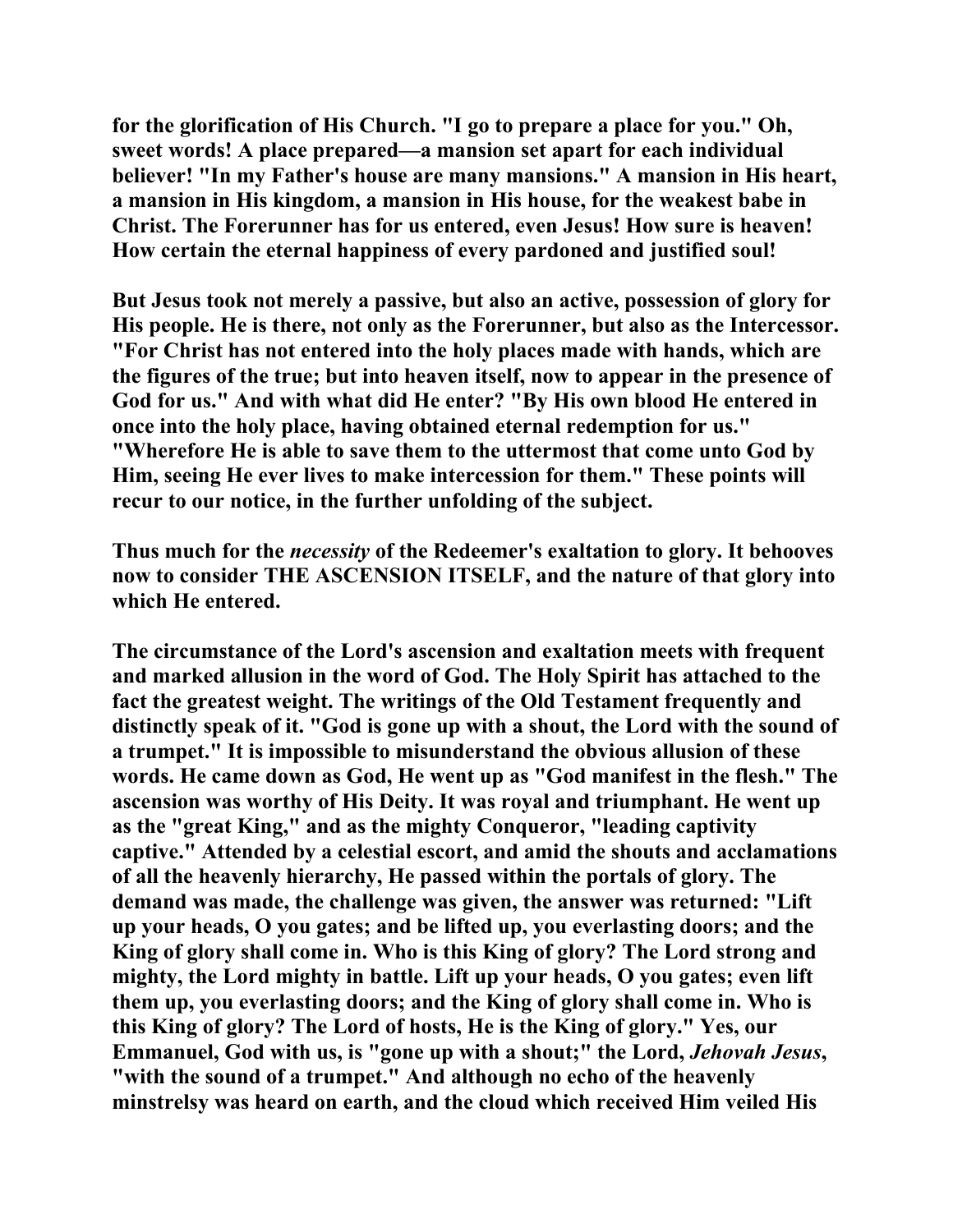**receding form from the gaze of His disciples, hiding from the view the deepening glory which encircled His ascending flight, yet all heaven reverberated with the song, and grew resplendent with the majesty of His entrance within its gates.** 

**If possible, a still more direct reference to this glorious event is found: "You have ascended on high, You have led captivity captive: You have received gifts for men; yes, for the rebellious also, that the Lord God might dwell among them." All question as to the reference of this prophecy to the Lord Jesus is set at rest by the apostle, who, in his Epistle to the Ephesians, quotes and applies it to Him. How perfectly does each particular harmonize with the ascension of the Redeemer! "He ascended up on high," "far above all heavens," where no mere creature has ever entered, or can enter—even within the hallowed pavilion of the Divine Majesty itself. "He led captivity captive," chaining to His triumphal car the principalities and the powers— Satan conquered, hell defeated, sin condemned, death vanquished, and the grave dismantled. "He received gifts for men," and to men He gave them; "to some apostles; and some, prophets; and some, evangelists; and some, pastors and teachers;" "yes, for the rebellious also," for those who, with no plea of worthiness springing from themselves, received the "gifts" as the gratuitous expressions of God's love, the free and sovereign bestowments of His grace. "That the Lord God might dwell among them," even in the midst of His saints, formed into distinct Gospel Churches, "built together for a habitation of God through the Spirit."** 

**The scene and the circumstances of His ascension were of thrilling interest, and deeply spiritual in their meaning. The period, which it is important distinctly to specify, was just forty days after His resurrection; thus affording ample time to establish, by the most irrefragable proof and tangible evidence, this master-fact of His history. Not only did He take this occasion to answer all the reasonings and resolve all the doubts of His still incredulous disciples, but He crowded into this brief space of time, instructions the most needed, precious, and momentous to the well being of His Church. Drawing closer around Him, as if by the new and more powerful attraction of His risen body, His devoted apostles—the future builders of His spiritual temple—He proceeds to renew their Divine commission to preach the Gospel, widening it to the exigencies of the world that Gospel was in tended to bless. Opening their understandings more perfectly to understand the Scriptures, He cleared and enlarged their view of His Divine nature, the spiritual character of His kingdom, and the offices, ordinances, and discipline which were to be observed in each Gospel-constituted section of His Church. Thus, even after**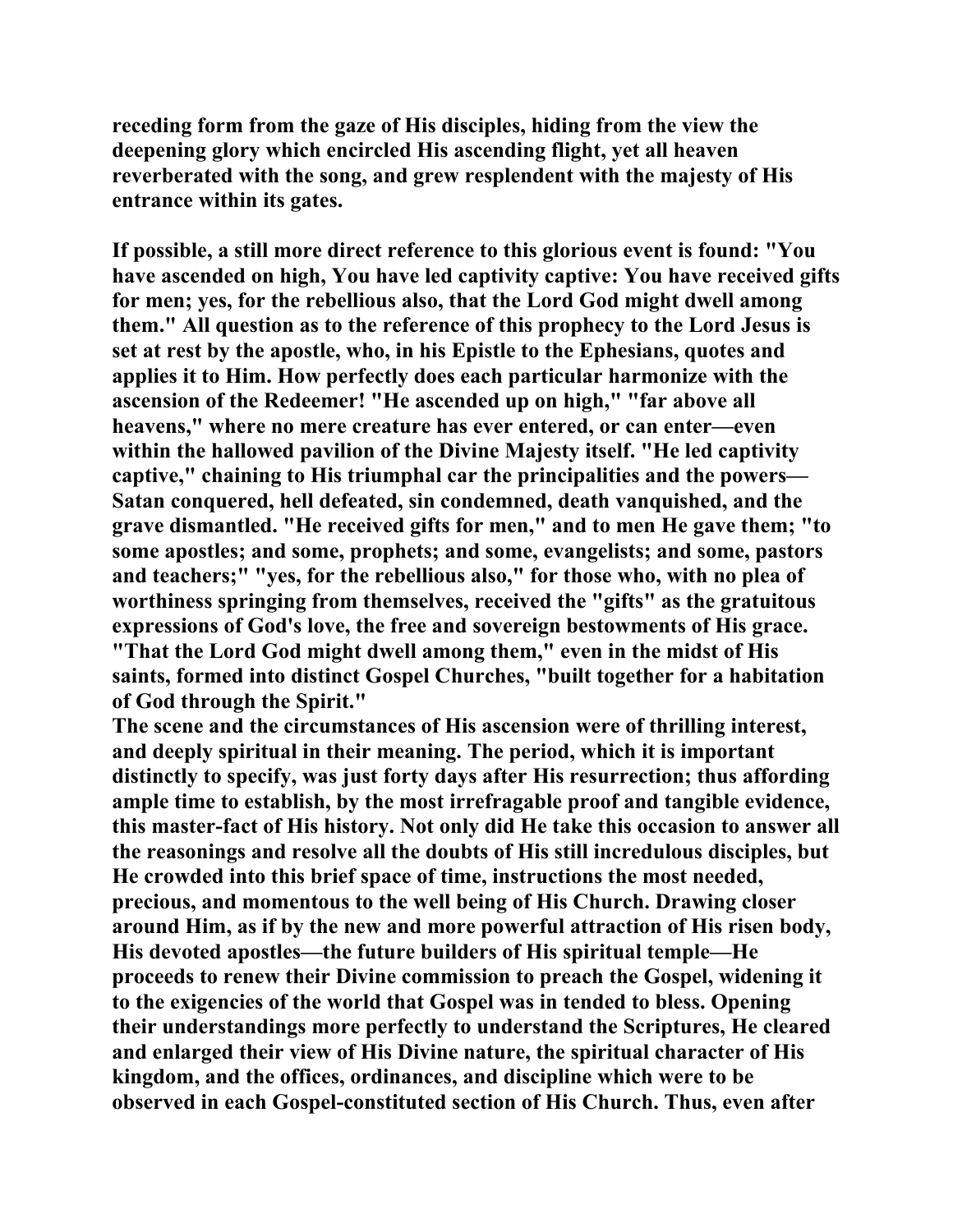**His atoning work was finished, and the great seal of heaven was affixed to it, our adorable Lord was still engaged in His Father's business, still intent upon promoting His glory, and the eternal welfare of His people. Oh, what love was the love of our Emmanuel! It was no selfish, indolent, inoperative principle; but a love of the purest benevolence, deepest tenderness, and ceaseless action. It was a love ever thinking, ever planning, ever acting, ever seeing, ever speaking, and ever yearning, in behalf of the Church which He carried each moment in the very center of His heart.** 

**And now let us approach the spot where the Redeemer ascended. It was from the** *Mount Olivet***, near to Bethany; so that the two accounts of Christ's ascension recorded by Luke, the one in his Gospel, and the other in his Acts of the Apostles, perfectly agree. How full of great, and holy, and solemn, yes, awful associations would be that spot to Jesus! It was no strange, unfamiliar, untrodden ground to Him. At the foot of that mount, from whose summit He entered into glory, He had been wont to resort with His disciples for holy meditation and prayer. There, too, His sufferings commenced. There He endured the fearful conflict, when His soul was "exceedingly sorrowful, even unto death." It was there, prostrate in the dust, the cup of trembling in His hand, the sweat of blood falling to the ground, He thrice poured out His soul in that touching prayer—"O my Father! if it be possible, let this cup pass from me: nevertheless, not as I will, but as You will." Yes, it was from the Mount Olivet, the scene of His deep mental agony, and near to Bethany (which signifies the house of affliction), our blessed Lord took His flight to His Father and His God, to enjoy His presence forever, and to drink deeply and eternally of the pleasures which are at His right hand.** 

**And so must it be with all His members. As if to heighten, by contrast with the sufferings of earth, the glories of heaven; as if to give a deeper melody to their song, and a richer sweetness to their joy, and a higher character to their ecstasy, and a profounder sense of the grace that brought them there, it often pleases the Lord that affliction, in various forms, should throw its deepest gloom around the path of the children of God, when just on the eve of translation to glory. And when, in anticipation of a smooth descent, and a cloudless sunset, they have said, with Job, "I shall die in my nest," God, their Father, has seemed to have reserved the bitter dregs of affliction's cup for the dying lips; and, like Jacob, they have been constrained to anticipate, that "with sorrow their grey hairs will be brought down to the grave." Thus "through much tribulation, they enter the kingdom;" out of the house of affliction, and, as it were, from the Mount Olivet, they ascend to the Mount**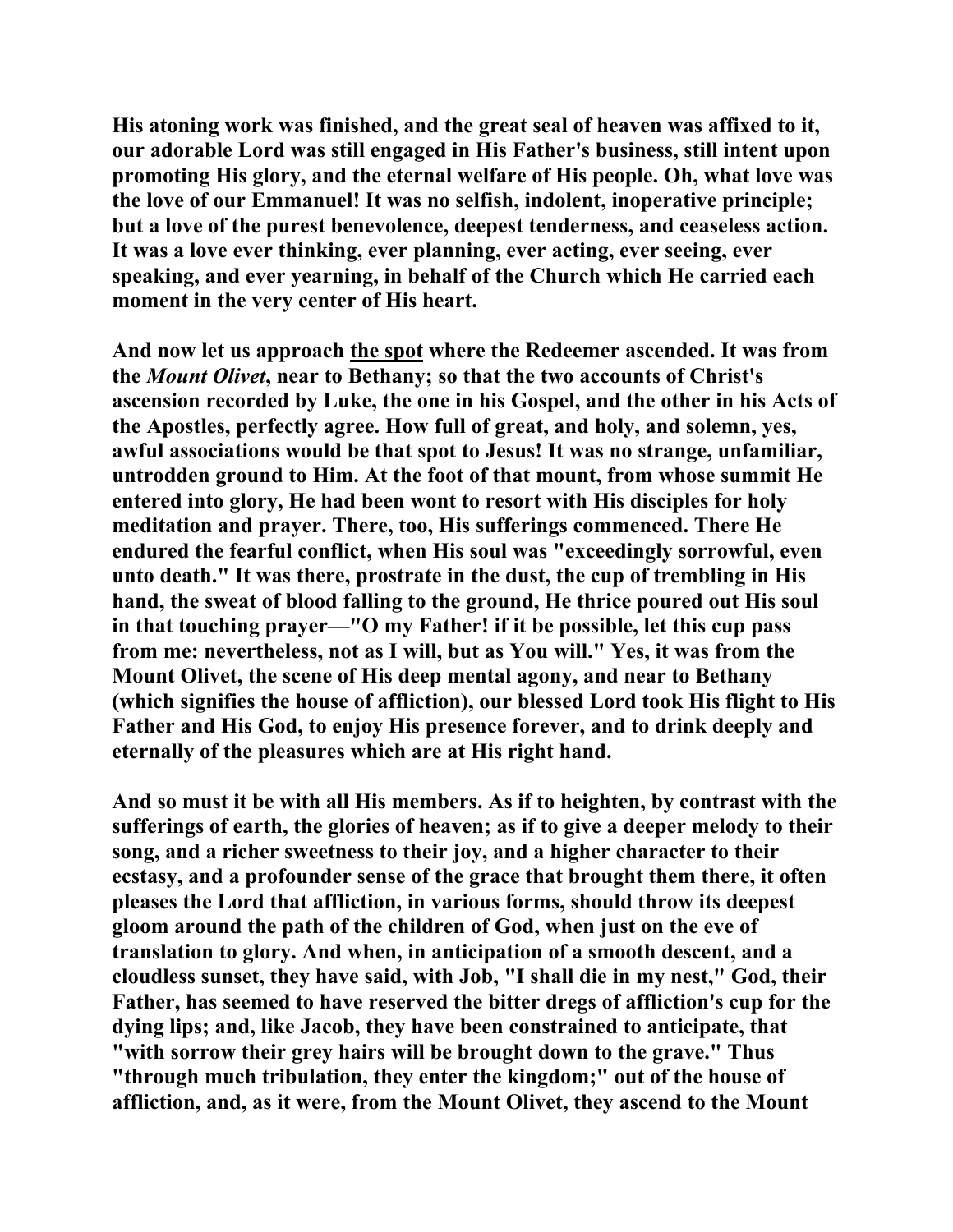**Zion, borne up as in a chariot of fire. Be it so; "He does all things well." Compared with the sufferings of Jesus, it is, in its heaviest form, but a "light affliction;" and, measured with an eternity of bliss, in its longest duration, is "but for a moment."** 

**How touching and instructive was the parting interview! "And He led them out as far as to Bethany, and He lifted up His hands, and blessed them. And it came to pass, while He blessed them, He was parted from them, and carried up into heaven." Oh, how worthy of Himself was this His final blessing! How harmonious with every previous act of His life, was this, its closing one! Blessing to the last, and while with outstretched hands, that blessing was yet breathing from His lips, "received up into glory." Oh how full of grace and love is our adorable Emmanuel! What a heart of overflowing tenderness and blessing is His. Knowing this, knowing it from observation and from experience, supported by the innumerable proofs which crowd every page of the New Testament, is it not a marvel that we should seek our blessing from any other source than Jesus, or that we should breathe our sighs, or pour our sorrows, or repose our aching head, on any other bosom than His? Ah! our acquaintance with Him—our best, our dearest, our most loving Friend—is so limited, we walk with Him so coldly, we follow Him so distantly, we believe in Him so feebly, the greatest wonder is, that in the midst of all, His patience, forbearance, tender and unchangeable love towards us should still be so unwearied and so great.** 

**But who can describe the parting interview and the last blessing? Clustering around Him a lonely, timid band, saddened as they must have been by the thought that they were about to separate forever on earth from Him whom they loved—as many of them afterwards proved—better than life itself; to whom they had been wont to look for guidance, on whom they had leaned for strength, and to the asylum of whose bosom they had fled in danger and in sorrow, they needed His blessing—they needed that which none but Jesus could give to them. They were "oppressed," and He only could "undertake" for them. They were in sorrow, and He only could comfort them. They were tried and perplexed, and He only could sustain and counsel them. And what, may we suppose, would that blessing contain, which He now breathed over them?—The richer anointing of the Spirit to fit them for their work—a larger measure of grace to shield them in temptation, and to uphold them in trial increased light in the understanding respecting the spiritual nature of His kingdom, and the meaning of the holy Scriptures of truth; and, what to them at that moment would be of unspeakable preciousness—a deeper discovery of**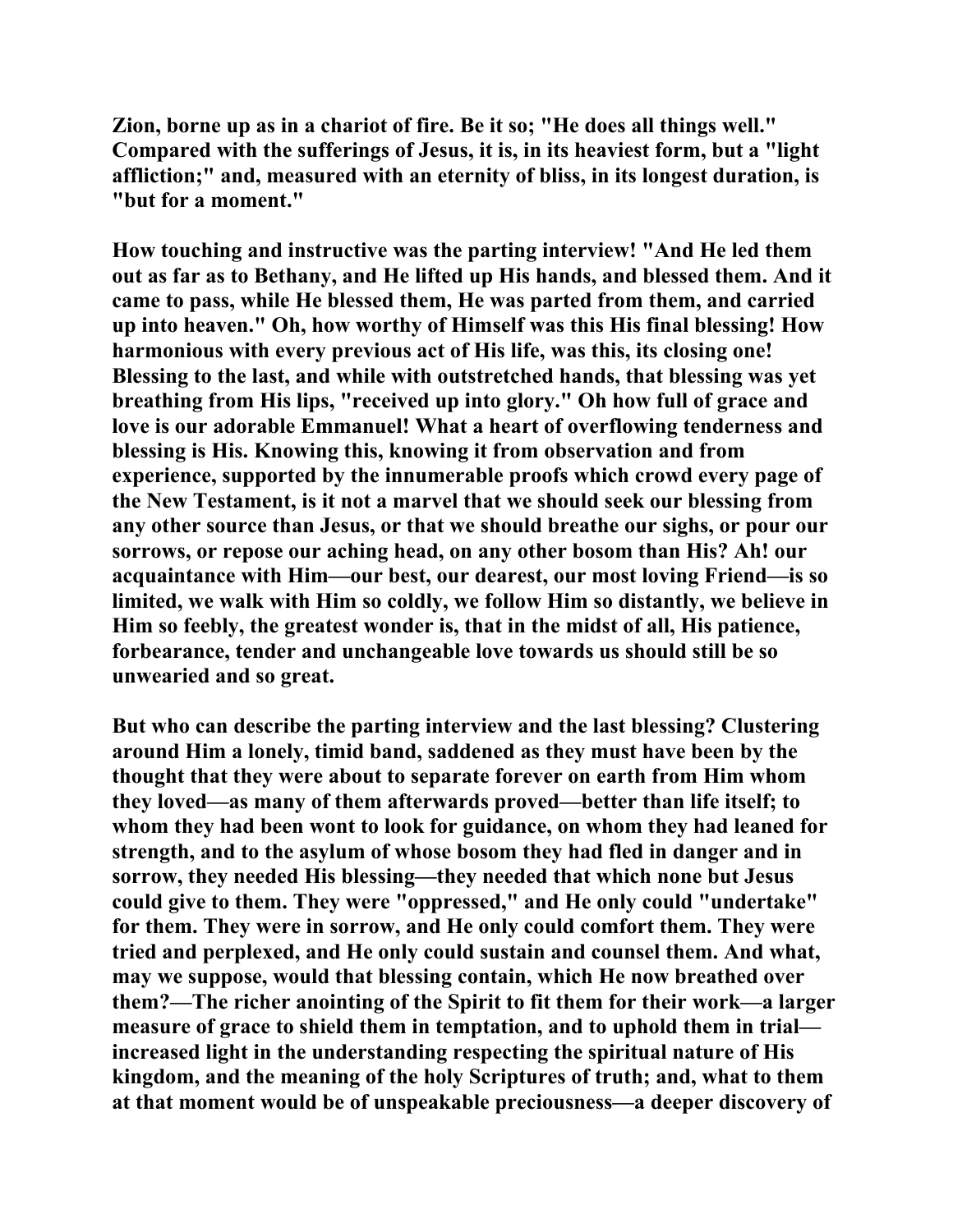**His own pardoning love, a fuller assurance of their personal acceptance in Himself, and a richer bestowment of the "peace of God which surpasses all understanding." Thus blessing, He was "parted from them, and carried up into heaven," to intercede for them there; and thus blessed, "they worshiped Him, and returned to Jerusalem with great joy," to spread the fragrance, and to manifest the power of His name through all the world.** 

**Let us now ascend in spirit with Jesus, and contemplate THE GLORY OF HIS EXALTATION. That His ascension into heaven was His introduction to a condition of pre-eminent dignity, power, and glory, the Scriptures of truth clearly affirm. Two quotations will be sufficient in proof of this. Thus the apostle speaks of the working of God's "mighty power, which He wrought in Christ, when He raised Him from the dead, and set Him at His own right hand in the heavenly places, far above all principality, and power, and might, and dominion, and every name that is named, not only in this world, but also in that which is to come: and has put all things, under His feet, and gave Him to be the head over all things to the Church, which is His body, the fulness of Him that fills all in all." Again, in another place, passing from a most affecting description of the humiliation of Jesus, the same apostle proceeds to draw aside, as it were, the veil of His exalted and glorified state. "Wherefore God also has highly exalted Him, and given Him a name which is above every name, that at the name of Jesus every knee should bow, of things in heaven, and things in earth, and things under the earth; and that every tongue should confess that Jesus Christ is Lord, to the glory of God the Father." How forcible and expressive are these declarations of the high position in heaven to which the Son of God was advanced!** 

**In the first place, He entered fully and manifestly into the glory of His Deity. We may not for a moment suppose that His exaltation added anything to His essential Godhead. This could necessarily undergo no change. His humiliation could not take from, nor His exaltation add to, it. We can suppose the sun pouring light upon a stagnant pool, and yet remain as essentially unsullied as though its beams had but played upon the surface of the most pure and polished lake. Now what was the revelation of Jesus, but the pouring down of the beams of the Sun of Righteousness upon a sin-accursed and sorrowstricken world? Yet the contact of our Lord with this vast mass of pollution and iniquity, was no detriment to His essential and personal holiness and dignity. His beams of light and glory extracted and absorbed no poison from this stagnant pool, but rather—oh sovereign virtue of His grace!—exerted so Divine, so cleansing, and so purifying an influence, that myriads once sunk**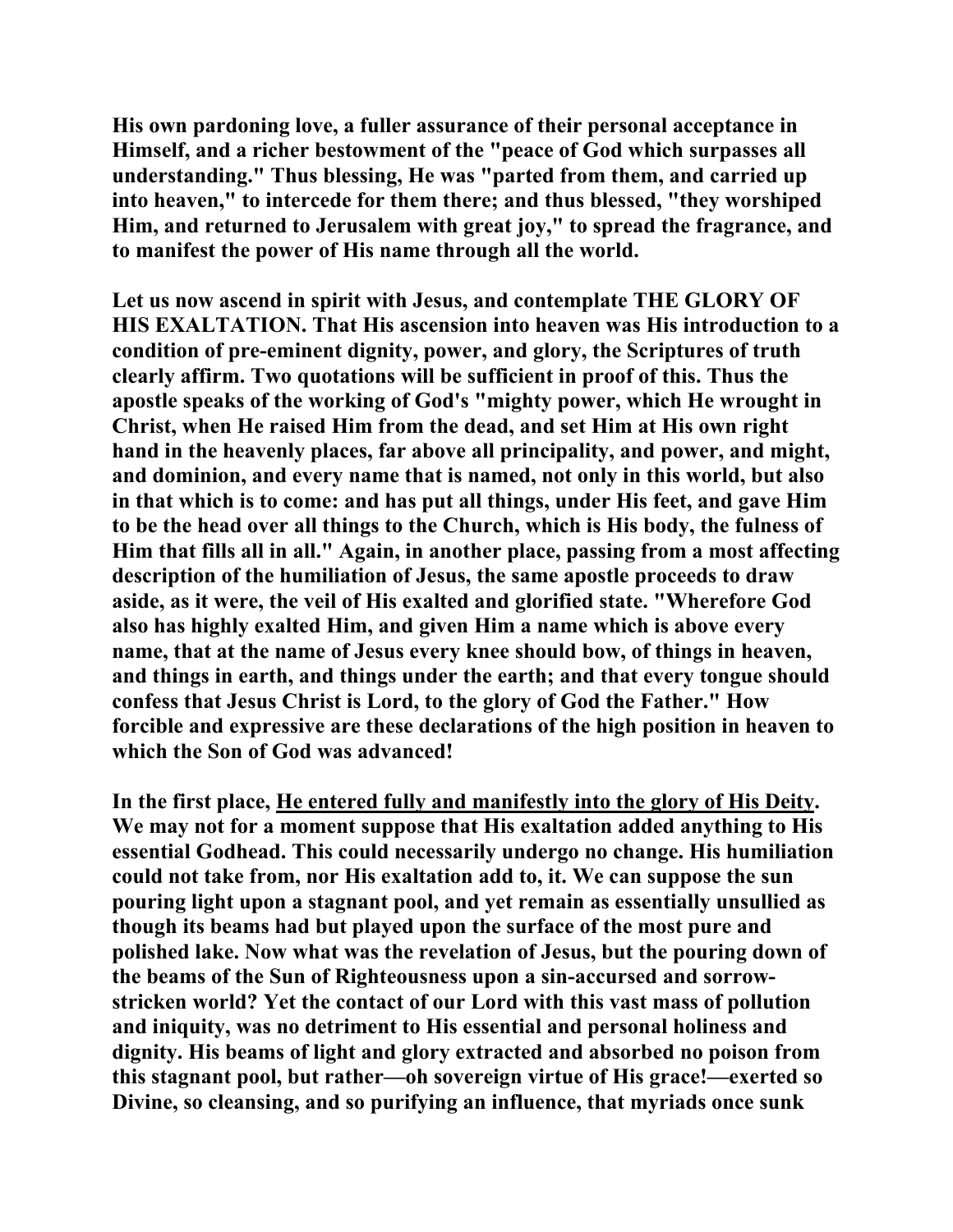**beneath its pollutions, have emerged cleansed, sanctified, and saved.** 

**Now the exaltation of Jesus was the full, clear, and manifest revealing of His Deity. He entered into the glory of His Godhead, so long suspended and eclipsed.** *He was reinstated in His original dignity, and reinvested with His former glory.* **Oh, how magnificently glorious did the beams of that Sun now shine, which but a little before had set in darkness and in blood! Yes, our Emmanuel entered fully into His Divine glory when He entered into heaven! There it had been from everlasting; there it existed during the period of His humiliation; and there, as a robe of dazzling light, it awaited to invest Him the moment He should pass within the veil of the heavenly sanctuary, and enter the portal of the celestial and eternal palace. Then came the coronation! Then the enthronement! Oh, what hallowed imagination can form an adequate conception of that scene? What tongue describe the splendor of that moment? Attended by a celestial retinue, each angel's harp strung and tuned for a higher strain of melody than that which broke in the stillness of night upon the plains of Bethlehem, He passed within the golden portal, file on file of adoring spirits lining the path that conducted Him to His throne. Then rose the loud acclaim of welcome, as ten thousand times ten thousand struck their golden harps, louder than seven thunders rolling and reverberating along the dome of heaven. Falling prostrate upon their faces, all the celestial host, cherubim and seraphim, and "spirits of just men made perfect," would worship at His feet, while every hand would be extended to place the crown upon His head, and every tongue assist to swell the coronation anthem— "Worthy is the Lamb that was slain to receive power, and riches, and wisdom, and strength, and honor, and glory, and blessing." Oh, let us catch their thrilling note, and echo back their lofty song:** 

**"All hail the power of Jesus' name! Let angels prostrate fall, Bring forth the royal diadem, And crown Him Lord of all!** 

**"Let every kindred, every tribe, On this terrestrial ball, To Him all majesty ascribe, And crown Him Lord of all!** 

**"Oh that with yonder sacred throng We at His feet may fall**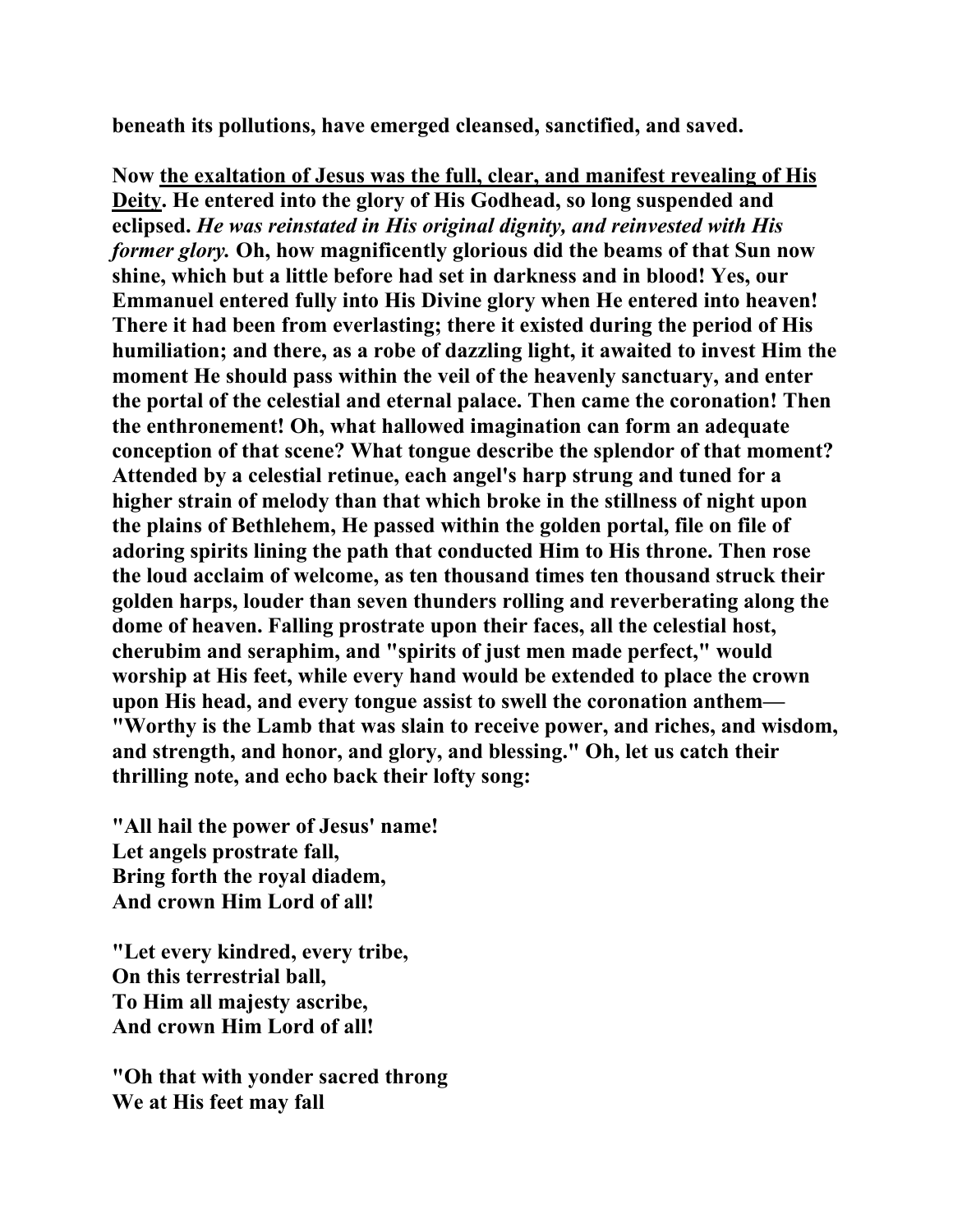**We'll join the everlasting song, And crown Him Lord of all!"** 

**This exaltation would also include the full induction of the Redeemer into His mediatorial glory. This had but in a measure developed itself on earth. Our blessed Lord lived in great obscurity as to His personal glory when below. As the Prophet, Priest, and King, haw partially was He recognized; how small a portion of His dignity, majesty, and power, was visible! It was perfectly congruous with the whole economy of His kingdom, that it should be so. That kingdom was purely** *spiritual***; its nature, its laws, its subjects, its progress, and its ultimate and certain triumph, purely and perfectly from heaven, spiritual and Divine. By the early demonstration of this truth, our Lord sought to rebuke the lofty ambition, and earthly hopes, and visionary expectations of the proud and haughty nation, who, pluming themselves upon their national election of God, their miraculous history, their early conquests and former greatness, and sighing for release from the Roman yoke, were dreaming of the pomp, and glory, and conquest of a** *temporal* **Messiah. Now it was proper, that even the spiritual glory of our Lord, seen, as it would be, through material objects, and liable thus to be secularized, should be but partially and cautiously developed. Too full a discovery of His glory, and too great a demonstration of His power, might have but strengthened the expectation and fostered the views which He sought so earnestly, and yet so gently, to correct. Even His Church, in consequence of the limited bestowment of the Spirit, was not yet prepared for a full disclosure of His personal and official greatness. Therefore He said to His disciples, "I have yet many things to say unto you, but you cannot bear them now."** 

**His entrance into heaven was the signal for the full development of His mediatorial power and glory. This was the promise of His Father, and this the reward of His death. "I have set my King upon my holy hill of Zion." "Unto the Son He says, Your throne, O God, is forever and ever." "I appoint unto you," says Christ, "a kingdom, as my Father has appointed unto me!" "When You shall make His soul an offering for sin, He shall see His seed. He shall see of the travail of His soul, and shall be satisfied." Thus His exaltation at the right hand of the Father was His full induction into the mediatorial kingdom. Now was He exalted "heir of all things"—now were "all things put under His feet,"—now "all power in heaven and on earth was given to Him;" and from that moment that He touched the crown and grasped the scepter, and the government was placed upon His shoulder, His truth was to advance, and His kingdom widen, with ever-growing power, until, supplanting all error, and**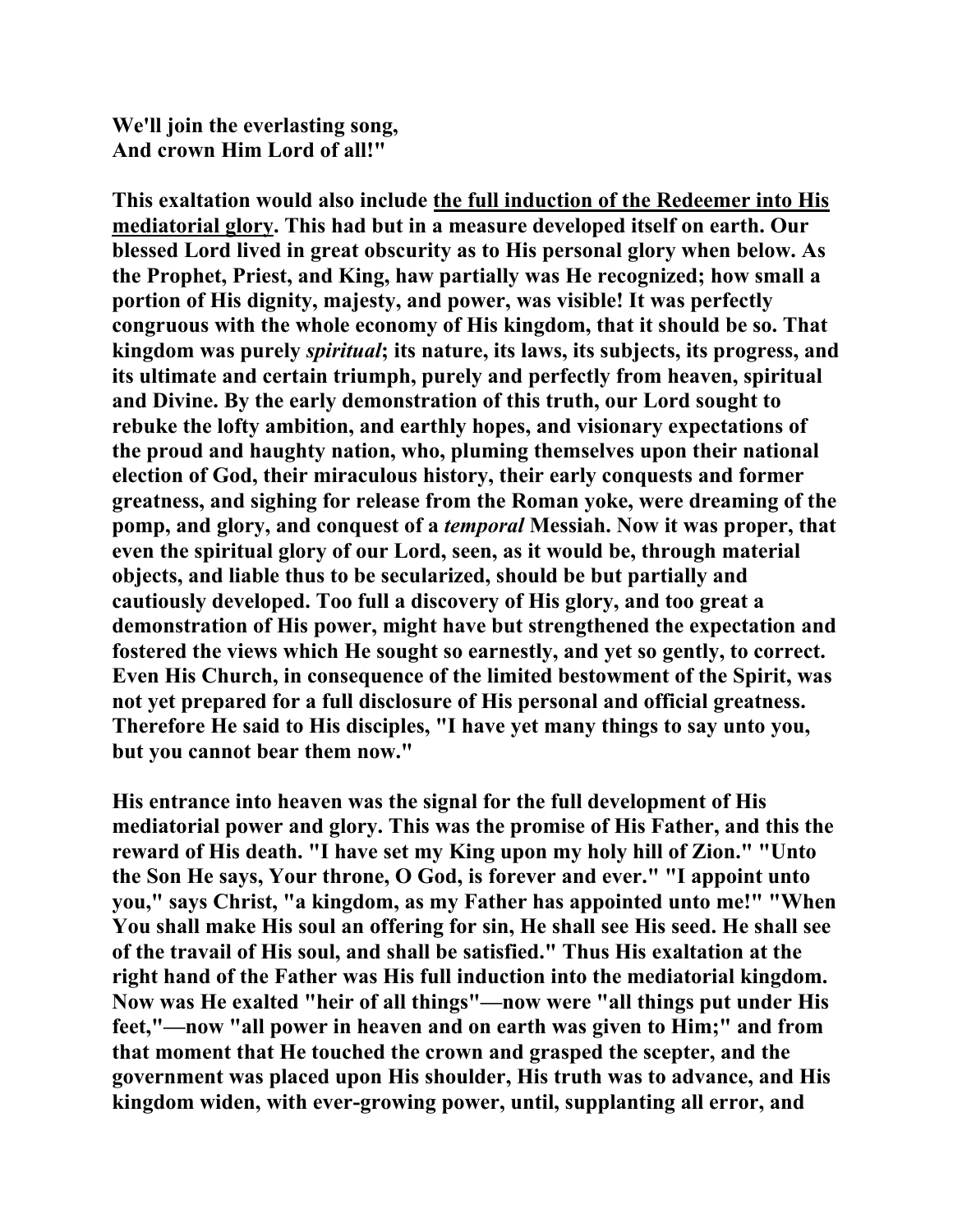**subduing all kingdoms, He was to reign "King of kings and Lord of lords."** 

**But we have yet to consider an essential, and, to the Church of God, a most blessed, part of the Redeemer's exaltation—the glory into which His human nature entered on His ascension into heaven. The Divine and the human nature once united, were united forever. Now there was an honoring, but not a glorifying, of our humanity, when the Son of God assumed it. Its union with the Deity, its fulness of the Spirit—its spotless holiness—its deep knowledge of, and intimate fellowship with, God—conspired to invest it with a dignity and honor such as no creature had ever before or ever shall again attain. But not until its ascension into heaven was it glorified. Oh, through what humiliation did it pass, what indignity did it endure, when below! What sinless weaknesses, imperfections, and frailties, clung to it! It hungered, it thirsted, it labored, it sorrowed, it wept, it suffered, it bled, it died! The poor man's scorn, the rich man's ridicule, what indignities did it endure—it was scourged, it was bruised, it was mocked, it was smitten, it was spit upon, it was nailed to the tree, it was pierced, it was slain! Oh, what eye but that of faith can, through all this degradation, behold the person of the incarnate God?** 

**But now "we see Jesus, who was made a little lower than the angels for the suffering of death, crowned with glory and honor." Even after His resurrection, it must be acknowledged that a change, approximating to that state of glory, had already passed over Him. So spiritualized was He, that His disciples, when they saw Him, knew him not. What, then, must be the glory that encircles Him now that He has passed within His kingdom, and is exalted at the right hand of God, "far above all heavens, that He might fill all things!" John, during his banishment in Patmos, was favored with a view of His glorified humanity, and thus describes its dazzling appearance: "When I turned to see who was speaking to me, I saw seven gold lampstands. And standing in the middle of the lampstands was the Son of Man. He was wearing a long robe with a gold sash across his chest. His head and his hair were white like wool, as white as snow. And his eyes were bright like flames of fire. His feet were as bright as bronze refined in a furnace, and his voice thundered like mighty ocean waves. He held seven stars in his right hand, and a sharp twoedged sword came from his mouth. And his face was as bright as the sun in all its brilliance. When I saw him, I fell at his feet as dead. But he laid his right hand on me and said, "Don't be afraid! I am the First and the Last. I am the living one who died. Look, I am alive forever and ever! And I hold the keys of death and the grave." Sublime description of the "glory and honor" which now crown the exalted humanity of our adorable Redeemer! Did the awe-**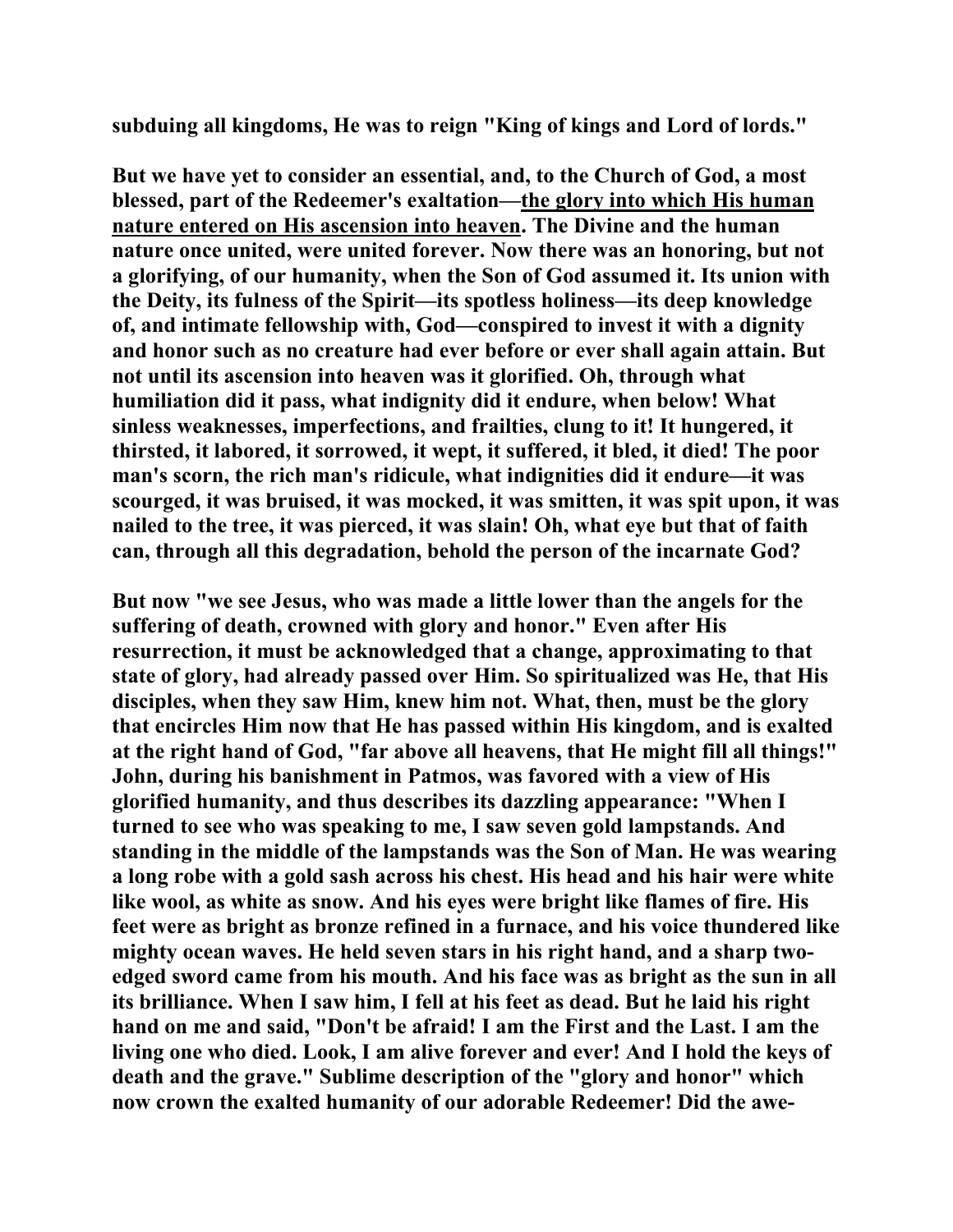**stricken and prostrate evangelist entertain any doubt of the glorious Person who thus appeared to him?—that doubt must all have vanished the moment he felt the "right hand" of Jesus laid upon him, and heard His own familiar voice saying unto him, "Fear not." Oh; what a tangible evidence, and what a near view did he now have of the exalted and glorified humanity of his Lord! At that instant, he saw Him to be Divine, and he felt Him to be human!** 

**Yes! the very tabernacle of flesh in which He dwelt, the identical robe of humanity that He wore, He carried up with Him into heaven, and sat down with it upon the throne. There it is, highly exalted! There it is, above angels, and higher than saints, in close affinity and eternal union with Godhead. There it is, bathing itself in the "fulness of joy," and drinking deeply of the satisfying "pleasures" which are at God's "right hand forevermore." Oh, what must be the holy delight which the human soul of Jesus now experiences! Sin presses upon it no more: sorrow beclouds it no more: the hidings of God's face distress it no more: infirmity clings to it no more: it exults in the beams of God's unveiled glory; and it swims in the ocean of His ineffable love. If the vision upon the Mount Tabor was so glorious—if the splendors then encircling that form which yet had not passed through the scenes of the crucifixion, the resurrection, and the ascension, were so overpowering—if the attractions of that spot were so great, and the ecstasy of that moment was so ravishing what, oh, what must be the glory, the joy, the bliss of heaven, where we shall no longer see Him "through a glass darkly," but "as He is," and "face to face!"** 

**THE BLESSINGS WHICH FLOW TO THE CHURCH of God through the channel of the Redeemer's exaltation, are varied and immense. A brief reference to some of them will conduct us to the close of this chapter.** 

**We place in the forefront the greatest of all, and the parent of all spiritual blessings thus accruing to the believer—the baptism of the Church by the Holy Spirit. Our adorable Lord, as He approached the termination of His sojourn on earth, went more fully into the work of the Spirit, than at any former period of His ministry, laying especial stress on this truth, that His own personal residence on earth in permanent conjunction with the presence of the Spirit, was a union not to be expected by the Church. Why such an arrangement might not have been made, we proceed not to inquire. Sufficient should be the answer to this, as to all questions involving the sovereignty of the Divine will, "Even so, Father, for so it seemed good in Your sight." But the promise to which He directed the eye of His disciples, and with which He**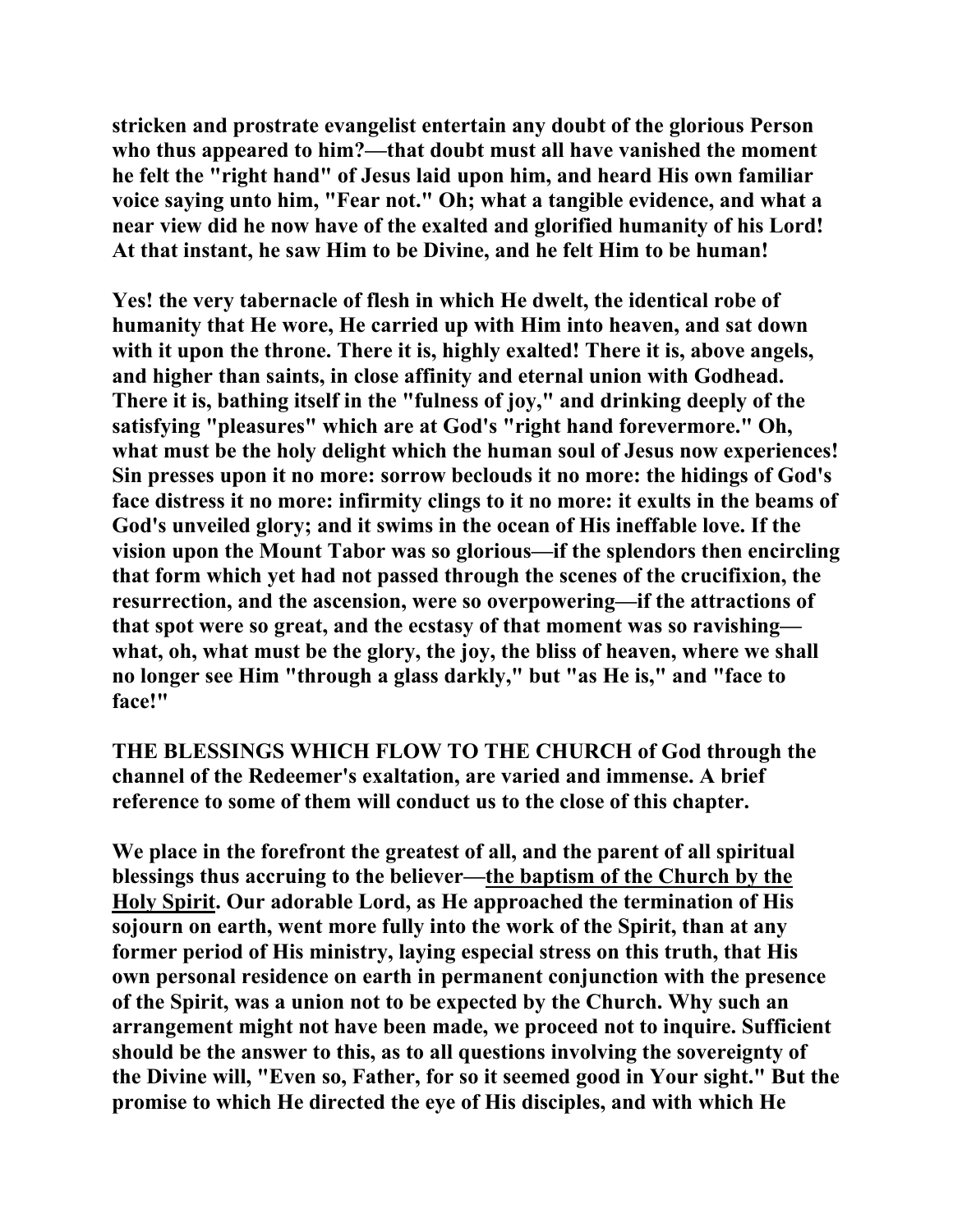**sought to soothe their sorrow in the prospect of His personal withdrawment from the Church, was the descent of the Holy Spirit in an enlarged degree, and in continuous outpouring, to the end of the Christian dispensation. This event, dependent upon, and immediately to follow, that of His inauguration in His heavenly kingdom, is thus alluded to: "The Holy Spirit," says the Evangelist John, "was not yet given, because Jesus was not yet glorified." "Nevertheless," says Christ, "I tell you the truth: it is expedient for you that I go away; for if I go not away, the Comforter will not come unto you; but if I depart, I will send Him unto you." In a former part of this work, we have already alluded to the instantaneous fulfilment of this gracious promise in the glorification of Christ, tracing some of its remarkable results, as seen on the day of Pentecost. That day, with its hallowed scenes, cannot be too frequently brought before the mind. Were there a more simple looking to Christ upon the throne, and a stronger faith in the promise of the outpouring of the Spirit, and in the faithfulness of the Promiser to make it good, that blessed day would find its prototype in many a similar season enjoyed by the Church of God to the end of time. The effects of the descent of the Spirit on that day upon the apostles themselves are worthy of our especial notice. What a change passed over those holy men of God, thus baptized with the promised Spirit! A new flood of Divine light broke in upon their minds. All that Jesus had taught them while yet upon earth, recurred to their memory with all the freshness and glory of a new revelation. The doctrines which He had propounded concerning Himself, His work, and His kingdom, floated before their mental eye like a newly-discovered world full of light and beauty. A newness and a freshness invested the most familiar truths. They saw with new eyes; they heard with new ears; they understood as with re-created minds; and the men who, while He was with them, teaching them in the most simple and illustrative manner, failed fully to comprehend even the elementary doctrines and the most obvious truths of the Gospel, now saw as with the strength of a prophet's vision, and now glowed as with the ardor of a seraph's love. Upon the assembled multitudes who thronged the temple, how marvellous, too, the effects! Three thousand as in one moment were convinced of sin, and led to plunge in the "Fountain opened to the house of David and the inhabitants of Jerusalem, for sin and uncleanness." And how does the apostle explain the glorious wonder?—"This Jesus," says He, "has God raised up, whereof we all are witnesses. Therefore, being by the right hand of God exalted, and having received of the Father the promise of the Holy Spirit, He has shed forth this which you now see and hear."** 

**This, and this only, is the blessing which the Church of God now so greatly**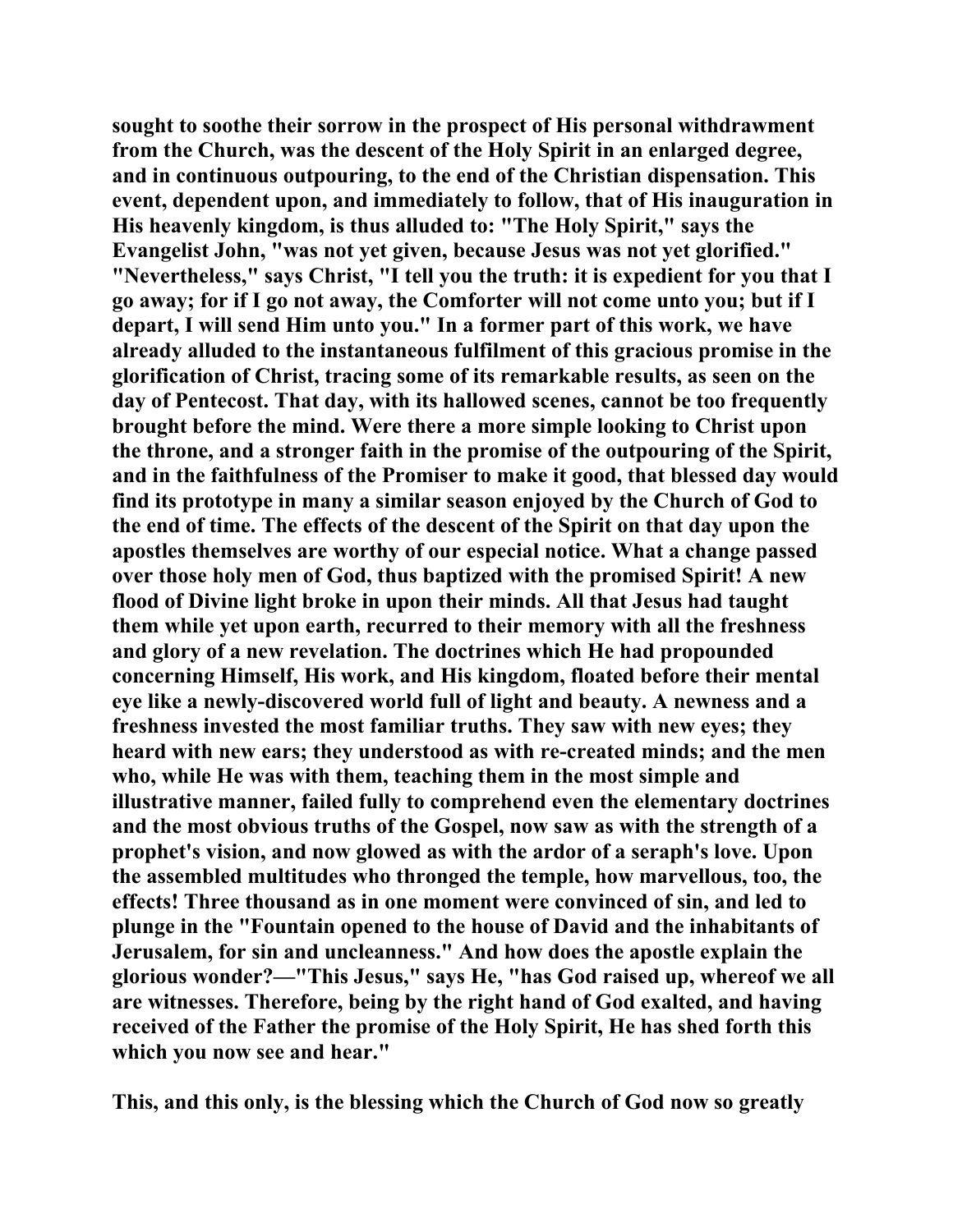**needs—even the baptism of the Holy Spirit. She needs to be confirmed in the fact that Jesus is alive and upon the throne, invested with all power, and filled with all blessing. The simple belief of this would engage her heart to desire the bestowment of the Spirit; and the Spirit largely poured down would more clearly demonstrate to her the transcendent truth in which all her prospects of glory and of happiness are involved, that the Head of the Church is triumphant. Oh, let her but place her hand of faith simply, solely, firmly, on the glorious announcement—Jesus is at the right hand of the Father, with all grace and love in His heart, with all authority in His hand, with all power at His disposal, with all blessings in His gift; waiting to open the windows of heaven, and pour down upon her such a blessing as there shall not be room enough to receive it—prepared so deeply to baptize her with the Holy Spirit as shall cause her converts greatly to increase, and her enterprises of Christian benevolence mightily to prosper; as shall heal her divisions, build up her broken walls, and conduct her to certain and triumphant victory over all her enemies; let her, I say, but plant her faith upon the covenant and essential union of these two grand truths—***the Exalted Redeemer, and the Descending Spirit***—and a day far brighter than that of the Pentecost shall dawn—a day on which, not three thousand only, but a nation shall turn to the Lord, and all flesh shall see His glory!** 

**Oh never did the Church of God more need the baptism of the Spirit than now she needs it! The days in which we live are fearful. The signs that are around us are significant and portentous. The forecasting shadows of approaching events of the greatest magnitude are darkening upon our path. We cannot be blind or indifferent to the fact, that the elements of evil are combining and consolidating their force for a vigorous and determined onset. The 'enemy' has already come in 'like a flood.' Popery is increasing infidelity is triumphing—formalism is abounding—God-dishonoring, Christdenying, Bible-rejecting, and soul-destroying doctrines in rank and rampant growth, are springing forth on every side. The demon of heresy has mapped the world, resolved to possess it for himself. His agents, numerous and disguised, subtle and persevering, are in the field, resisting every opposition, employing every instrumentality, and rushing with a promptitude that is marvellous, and a zeal that is appalling, into every new-made opening. What now should be the posture, and wherein lies the true strength of Christ's Church? How is she to rise to the true dignity and responsibility of her position? Shall she look to her marshaled hosts? Shall she repose upon her stores of wealth, her former conquests, her arsenals of learning, and her titled warriors? Alas! trusting in these alone, her ruin is inevitable. Where, then,**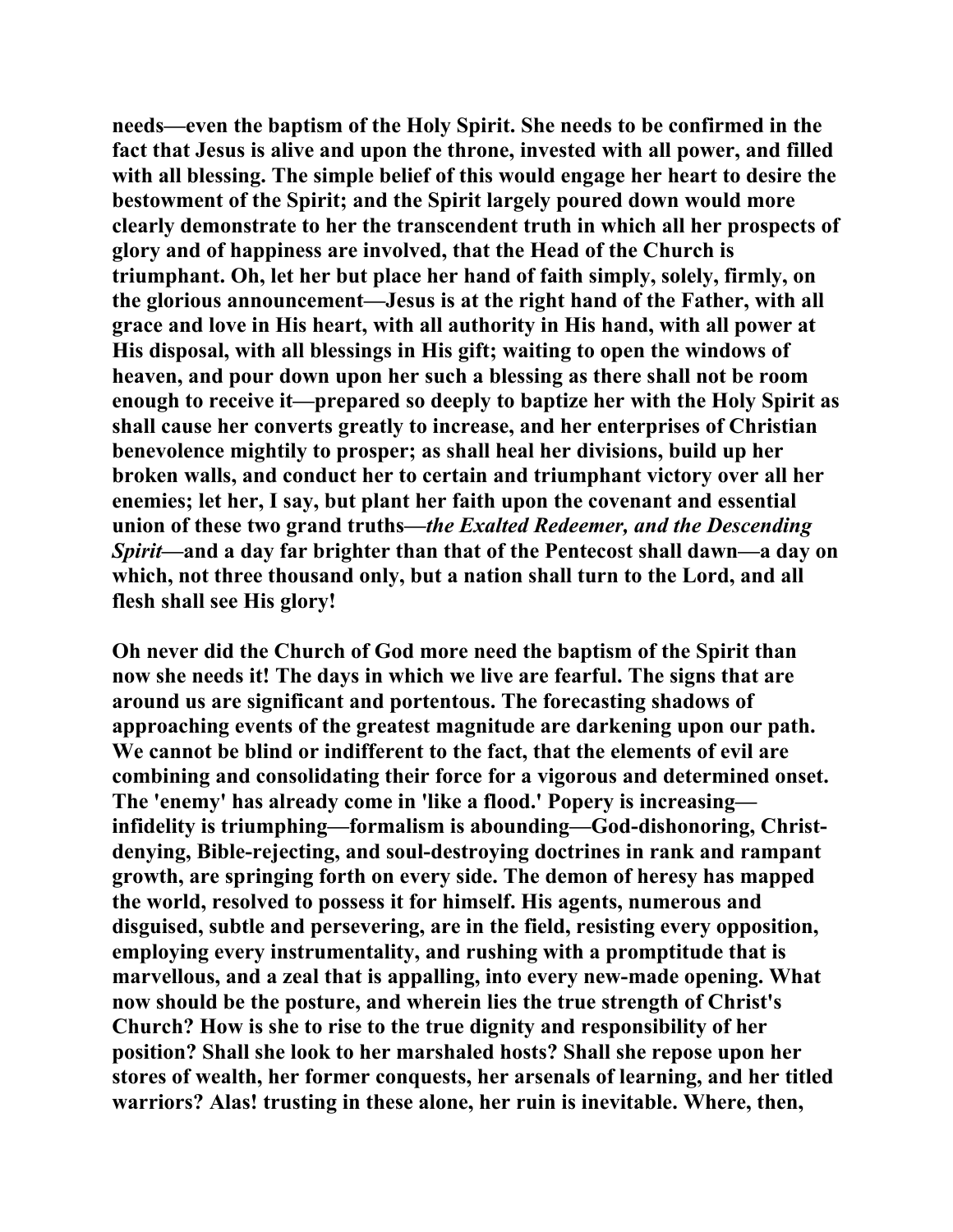**shall she turn, and on whom shall she fix her eye? Upwards, where sits her Lord upon His throne, exalted, triumphant, and glorified. Tell her that Jesus is at the right hand of God; assure her that He loves her still—that He wears her name on His heart, and has engraven her upon the palms of His hands that He is ready to pour down upon her the Holy Spirit in all the plenitude of His reviving, teaching, and sanctifying grace—and you have unlocked to her the secret of her salvation. Yes, nothing but the baptism of the Holy Spirit can bring up the Church to her right position, and prepare her for the approaching conflict. And this, this is the blessing the great Head of the Church is exalted and waits to give.** 

**And why have we it not? What hinders the blessing? We live under the dispensation of the Spirit—we hold in our hands the promise of the Spirit we have seen in the history of God's American Israel—in the dispensations of His grace in some favored parts of Scotland—in the almost miraculous progress of Christianity in the islands of the South Sea, as well as the extraordinary triumphs of the Gospel and the planting of churches in Burmah and among the Sarens, that there are seasons in which the exalted Head of the Church pours down His Spirit in an especial and remarkable way, converting sinners, reviving saints, and more eminently qualifying ministers for their great work of preaching the Gospel. Why, then, should we disbelieve the doctrine, and limit the Holy One of Israel? We have not, because we ask not; we ask not, because we believe not. Oh for the outpouring of the Spirit upon our pastors, upon our churches, upon our congregations, upon our seats of learning, upon our rising ministry! Oh for the powerful descent of the Holy Spirit, lifting up an effectual standard against the enemy now coming in like a flood!** 

**What the Church of God needs as a Church, we equally need as individual Christians—the deeper baptism of the Holy Spirit. Reader, why is it that you are not more settled in the truth—your feet more firm upon the Rock? Why are you not more rejoicing in Christ Jesus, the pardoning blood more sensibly applied to the conscience, the seal of adoption more deeply impressed upon your heart, 'Abba, Father,' more frequently, and with stronger, sweeter accent, on your lips? Why are you, perhaps, so yielding in temptation, so irresolute in purpose, so feeble in action, so vacillating in pursuit, so faint in the day of adversity? Why is the glory of Jesus so dimly seen, His preciousness so little felt, His love so imperfectly experienced? Why is there so little close, secret transaction between God and your soul—so little searching of heart, confession of sin, dealing with the atoning blood? Why does the conscience so**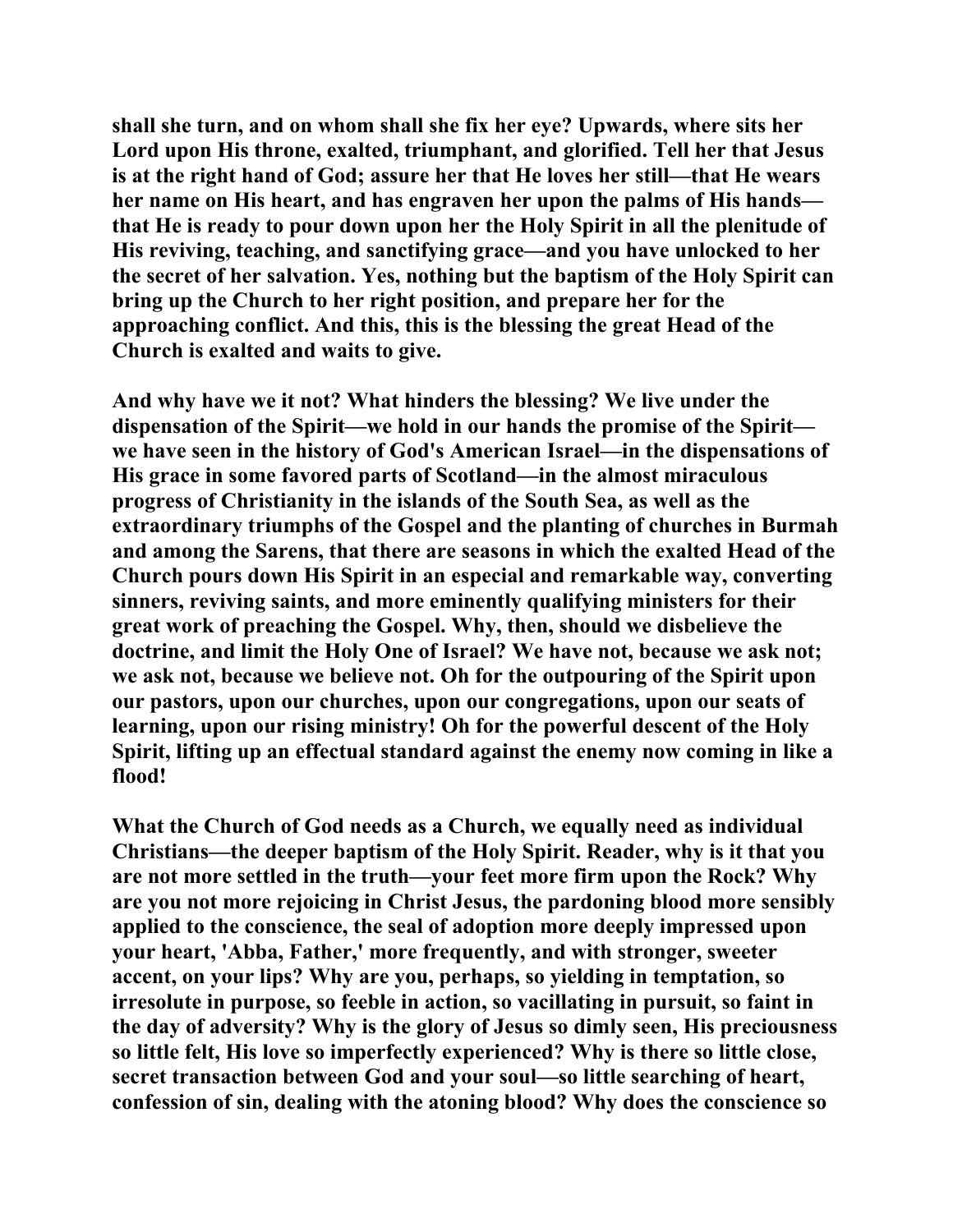**much lack tenderness, and the heart brokenness, and the spirit contrition? And why is the throne of grace so seldom resorted to, and prayer itself felt to be so much a duty, and so little a privilege; and when engaged in, so faintly characterized with the humble brokenness of a penitent sinner, the filial boldness of an adopted child, the rich anointing of a royal priest? Ah! let the small measure in which you have received the Holy Spirit's influence supply the answer. "Have you received the Holy Spirit since you believed?"—have you received Him as the Witness, as the Sealer, as the Teacher, as the Indweller, as the Comforter, as the Spirit of adoption? But, rather, have you not forgotten that your Lord was alive, and upon the throne, exalted to give you the Holy Spirit, and that more readily than a father is to give good gifts to his child? That He is prepared now to throw open the windows of heaven and pour down upon you such a blessing as shall confirm your faith, resolve your doubts, annihilate your fears, arm you for the fight, strengthen you for the trial, give you an unclouded view of your acceptance in the Beloved, and assure you that your "name is written among the living in Jerusalem?" Then, as you value the light of God's countenance, as you desire to grow in the knowledge of Christ, as you long to be more "steadfast, immoveable, always abounding in the work of the Lord," Oh seek to enjoy, in a larger degree, the presence, the love, the anointing of the Holy Spirit! Christ has gone up on high to give to you this invaluable blessing; and says for your encouragement, "Hitherto have you asked nothing in my name: ask, and you shall receive, that your joy may be full."** 

**Another blessing, springing from the exaltation of Jesus, is the view it gives us of His ever-living and unchanging Priesthood.** *The work of our Lord as Priest was twofold, atonement and intercession.* **The one He accomplished upon the cross, the other He now transacts upon the throne. "When He had by Himself purged our sins, sat down on the right hand of the Majesty on high." The high priest under the law, after He had slain the sacrifice, took the blood, and, passing within the veil, sprinkled it on the mercy-seat, so making intercession for the people. "The Holy Spirit this signifying, that the way into the holiest of all was not yet made manifest, while as the first tabernacle was yet standing. "But Christ being come a high priest of good things to come, by a greater and more perfect tabernacle, not made with hands, that is to say, not of this building; nor by the blood of goats and calves, but by His own blood He entered in once into the holy place, having obtained eternal redemption for us." And what is He now doing? What is His present and high employment? Presenting His own blood each moment before the mercy-seat on behalf of His redeemed people! "He ever lives to make intercession for us." Oh do not**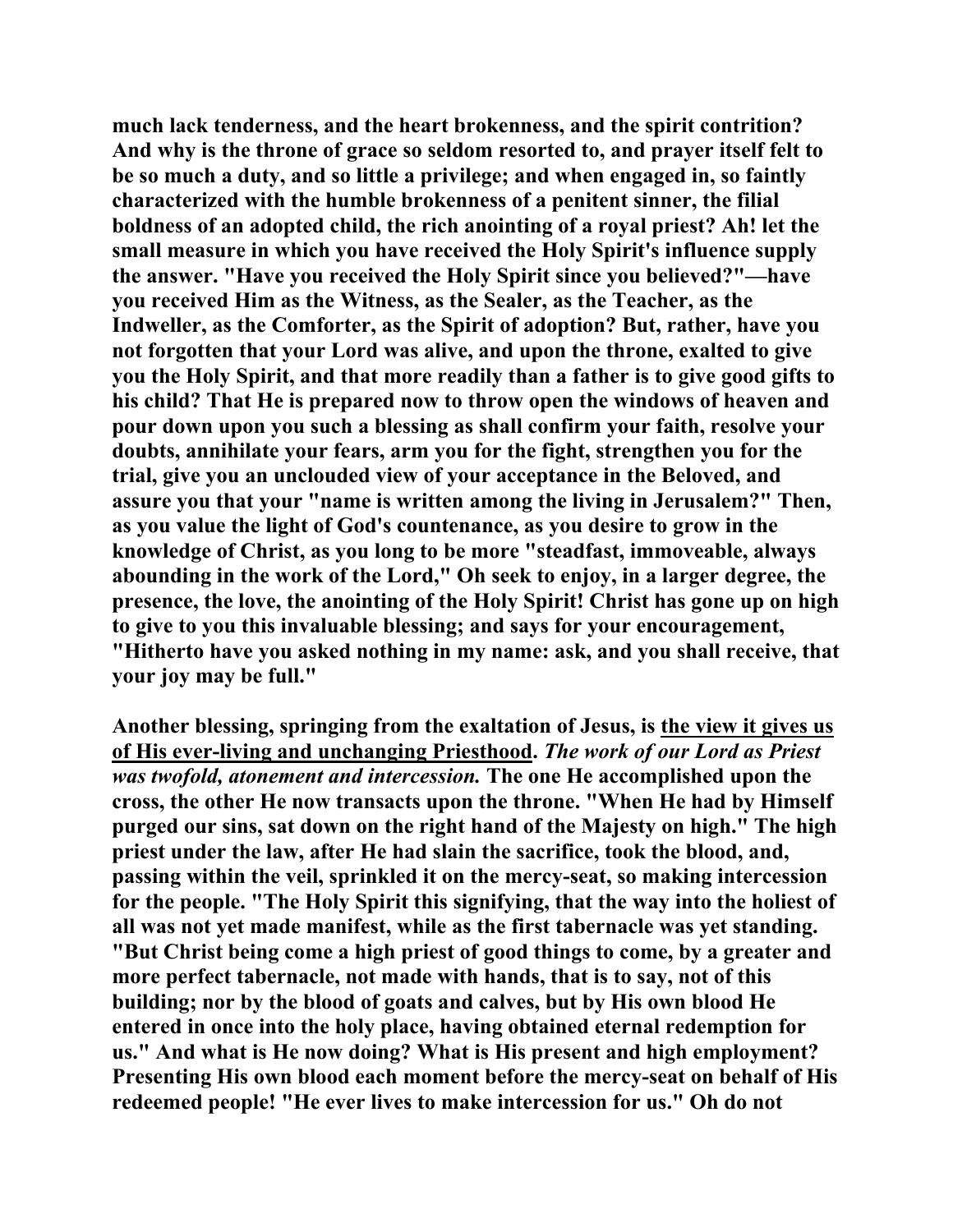**forget this, dear saint of God! "If any man sins, we have an Advocate with the Father, Jesus Christ the righteous." This is spoken for the comfort of the mourners in Zion—for those who, knowing the plague of their own hearts, and deploring its constant tendency to outbreak, are humbled in the dust with deep godly sorrow. Look up! does sin plead loud against you? The blood of Jesus pleads louder for you. Do your backslidings, and rebellions, and iniquities committed against so much light and love, call for vengeance? The blood of Jesus "speaks better things." Does Satan stand at your right hand to accuse you? Your Advocate stands at God's right hand to plead for you. All hail! you mourning souls! You that smite on the breast, you brokenhearted, you contrite ones, "who is he that condemns? it is Christ that died, yes, rather, that is risen again; who is even at the right hand of God, who also makes intercession for us." Jesus is the glorious and the successful Advocate. He has never lost a cause entrusted to His advocacy, and never will.** 

**He pleads powerfully, He pleads eloquently, He pleads prevalently, because He pleads in behalf of a people unspeakably dear to His heart, for whom He "loved not His own life unto the death," and presses His suit, on the ground of His own most precious blood and accepted person, and with His Father and their Father, with His God and their God.** 

**"Jesus, the King of glory, reigns On Zion's heavenly hill, Looks like a Lamb that has been slain, And wears His priesthood still. "He ever lives to intercede Before His Father's face; Give Him, my soul, your cause to plead, Nor doubt the Father's grace."** 

**In the Redeemer's exaltation we have the strongest pledge of His continued sympathy, support, and deliverance in all our trials and temptations. It is delightful to the believing mind to reflect, that in passing from the scene of His humiliation to that of His glory, and in the spiritual change which His body must have undergone, thus to fit it for the region which flesh and blood cannot inherit, His humanity lost none of the tender sympathies of our nature which so closely clung to Him when upon earth. The same compassionate nature the same loving heart—the same deep sympathy with all our sorrows, and the same outstretched hand to relieve them, distinguished the glorified state of the precious Son of God! Do you think, that though dwelling in yonder region of**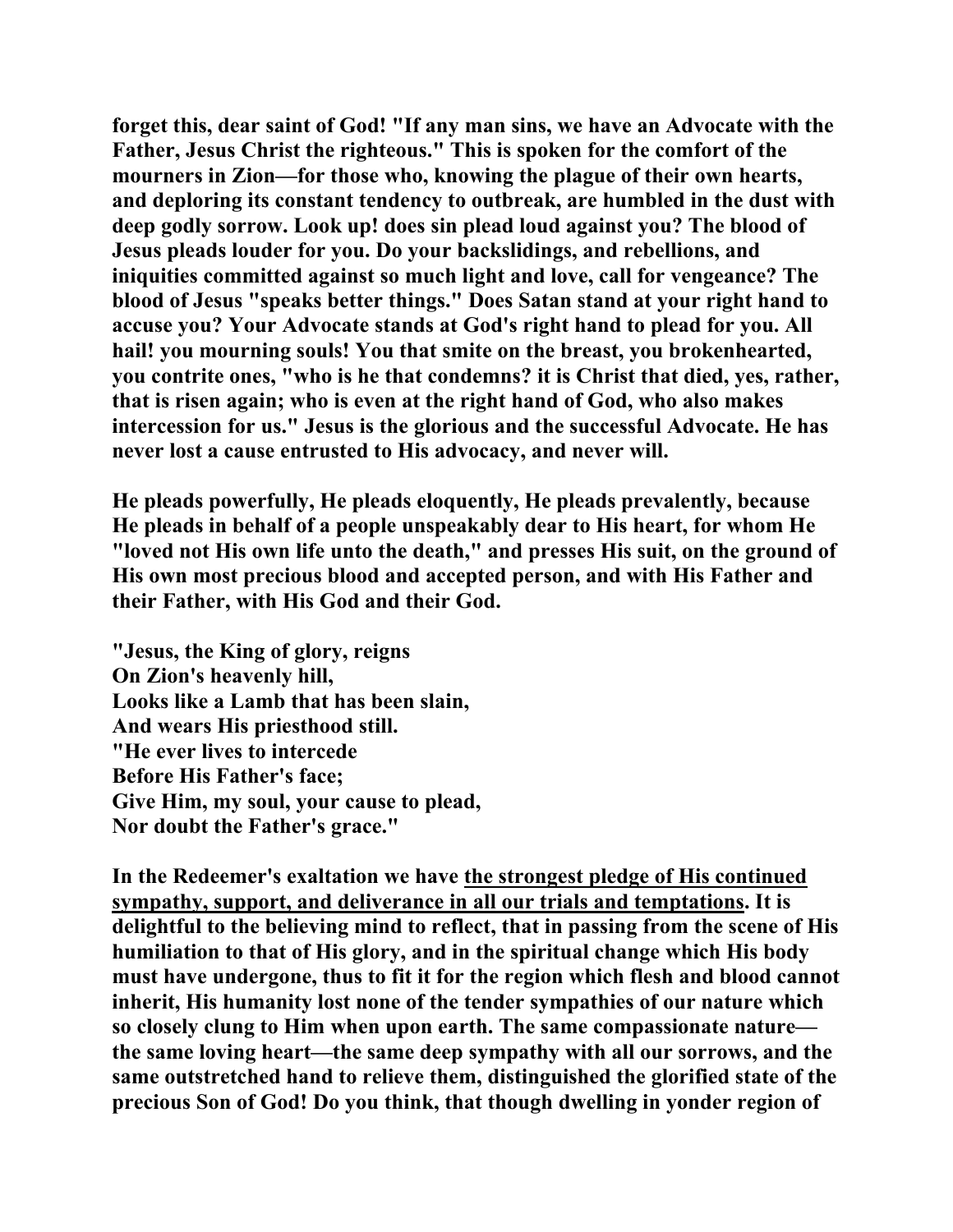**light, and holiness, and joy, and glory, He has forgotten the days of His humiliation—the "strong cry and the tears"—"the wormwood and the gall?" No, He has them still in remembrance. And can He forget the Church in the wilderness—His tried and suffering people? Never! Hark how He prays for them—"Now I am no more in the world, but these are in the world, and I come to You. Holy Father, keep through Your own name those whom You have given me." "I pray not that You should take them out of the world, but that You should keep them from the evil." "As You have sent me into the world, even so have I also sent them into the world." Yes, He forgets not that His Church is yet in the world—a polluting, persecuting, harassing world, demanding all the infinite resources of His sympathy, grace, and might. Oh how sweet and holy is the thought, that, having passed within the veil though He has, there is still a chain of the closest sympathy suspended from the glorified Redeemer on the throne, touching the most lowly and tried of the redeemed on earth. How can Jesus forget that He still bears our nature, a part of our very being? The "head so full of bruises," the body so scarred, reminding Him of the suffering state of the Church below, and pleading with a power which Omnipotence itself cannot resist, for the support, comfort, and deliverance of every tried and tempted member of that body. "Seeing, then, that we have a great High Priest, that is passed into the heavens, Jesus the Son of God, let us hold fast our profession. For we have not a high priest which cannot be touched with the feeling of our infirmities."** 

**Thus, through the channel of our glorified Redeemer, what immense and varied blessings may the believer expect and receive! "Exalted a Prince and a Savior, to give repentance unto Israel, and forgiveness of sins," will He not with these costly mercies freely give us all things? What an open door is here for a humble suppliant, bowed with sorrow and pressed with need! Do you think that He can close His heart, or withdraw His hand, or falsify His promise? Ah no! our Jesus, in His exaltation, is more mindful of His people in their low state, than the chief butler, in his advancement, was of Joseph imprisoned in the dungeon. He thinks of us still—He speaks a good word for us to His Father—bends upon us each moment a glance of the most ineffable love, with whose expression infinite compassion sweetly blends. Nor is there a moment in which He is not exerting Himself on our behalf, hedging up the way of one believer, and opening the way of another; strengthening the tried faith of some saints, and soothing the deep sorrows of others. Oh, see what costly blessings are bound up in the exaltation of Jesus! All sanctification to make us holy—all love to make us happy—all wisdom to guide—all grace to uphold—and all glory to crown. "Let us therefore come boldly unto the**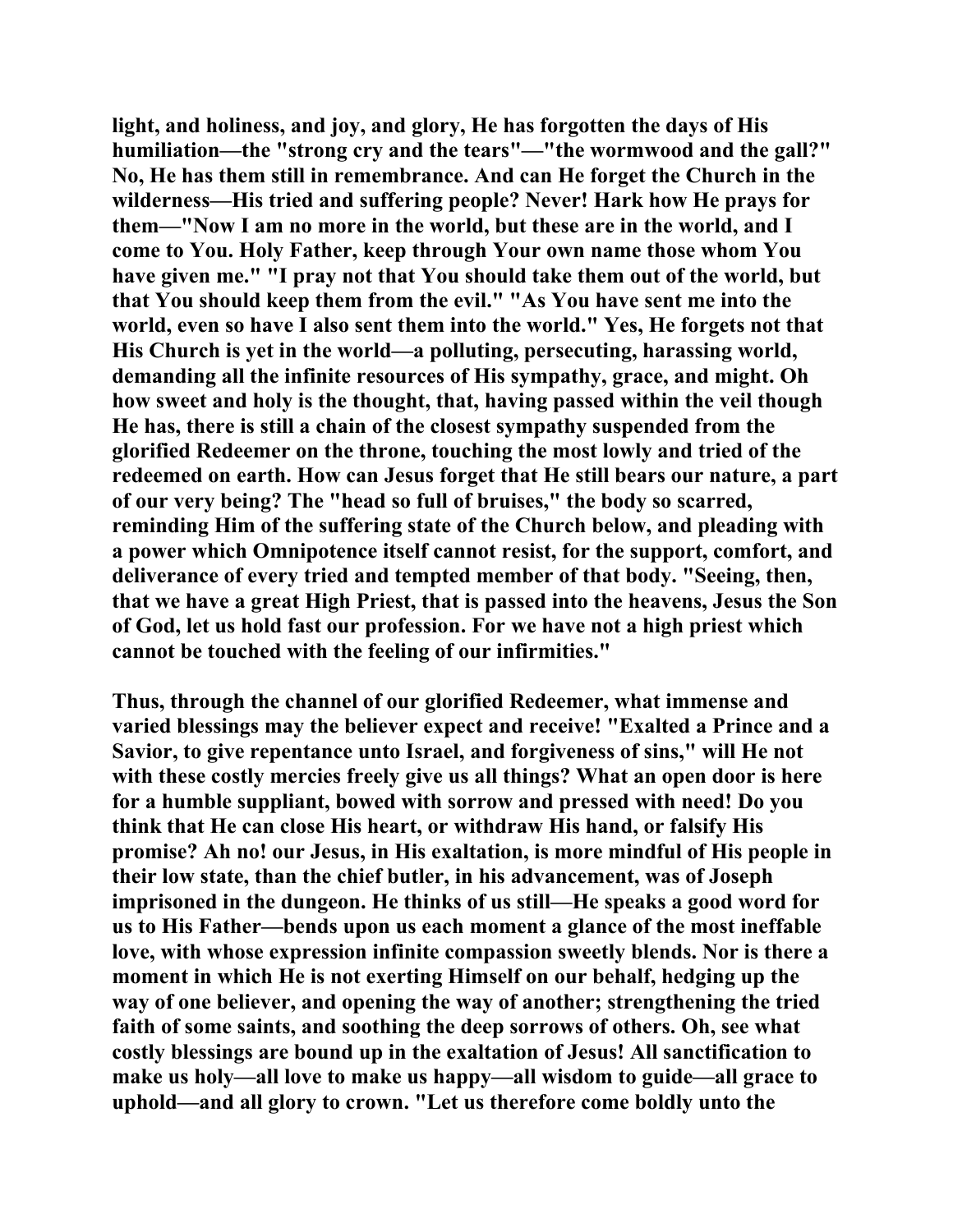**throne of His grace, that we may obtain mercy, and find grace to help in time of need."** 

**The exaltation of Jesus is the pledge of the full glorification of every believer. The certain glorification with Jesus of every believer is a truth as much involving the honor of God, as it does the present comfort and future happiness of the Church. The opposite sentiment—the possibility of a child of God falling short of eternal glory (a doctrine, let it be observed, at total variance with the entire Scriptures of truth), by unhinging the soul from God, and throwing it back completely upon itself, must necessarily lead to low and dishonoring views of the Divine character; while it begets in the mind a spirit of bondage, and a sense of the most painful apprehension, both equally inimical to a fruitful Christianity. But the most solemn, I may say awful, light in which the doctrine of the believer's final insecurity presents itself is, that it casts a thick veil over the glory of Emmanuel. It touches every perfection of His being. Oh, could the dear saints of God, thus tossed in the troubled sea of doubt, and thus agitated with a "fearful looking for of judgment and fiery indignation," but be brought to see how the Jesus whom they love is wounded, dishonored, and shorn of His glory by this unscriptural tenet, would they not unhesitatingly renounce it as leading to a result so fearful? Can that, I earnestly ask, be a doctrine of Divine revelation, which tends in the slightest degree to shade the glory of Christ?** 

**If one of those given to Him by His Father—one whose sins He carried, whose curse He bore, whose soul He has renewed by the grace of His Spirit, were permitted finally and eternally to perish, where would be His glory? where the glory of His truth? where the glory of His power? where the glory of His love? where the glory of His work? Gone! Every perfection of His Divine being would be impeached, and every beam of His Divine glory would be tarnished.** 

**But all shall be brought safely to heaven. Hark how distinctly and authoritatively He pleads for this their crowning blessing, when on the eve of His mysterious passion, and about to spring from His cross to His throne— "Father, I will that they also whom You have given me be with me where I am; that they may behold my glory." Sublime prayer! Comprehensive and tender petition! How did the Head long to have with Him, where He was, each member of His body! Having had fellowship with Him in His humiliation, it was His desire that they should have fellowship with Him in His glory. And this He asks, not as a gift, but claims as a right. In virtue of His covenant engagement with the Father, His full satisfaction to Divine justice, His perfect**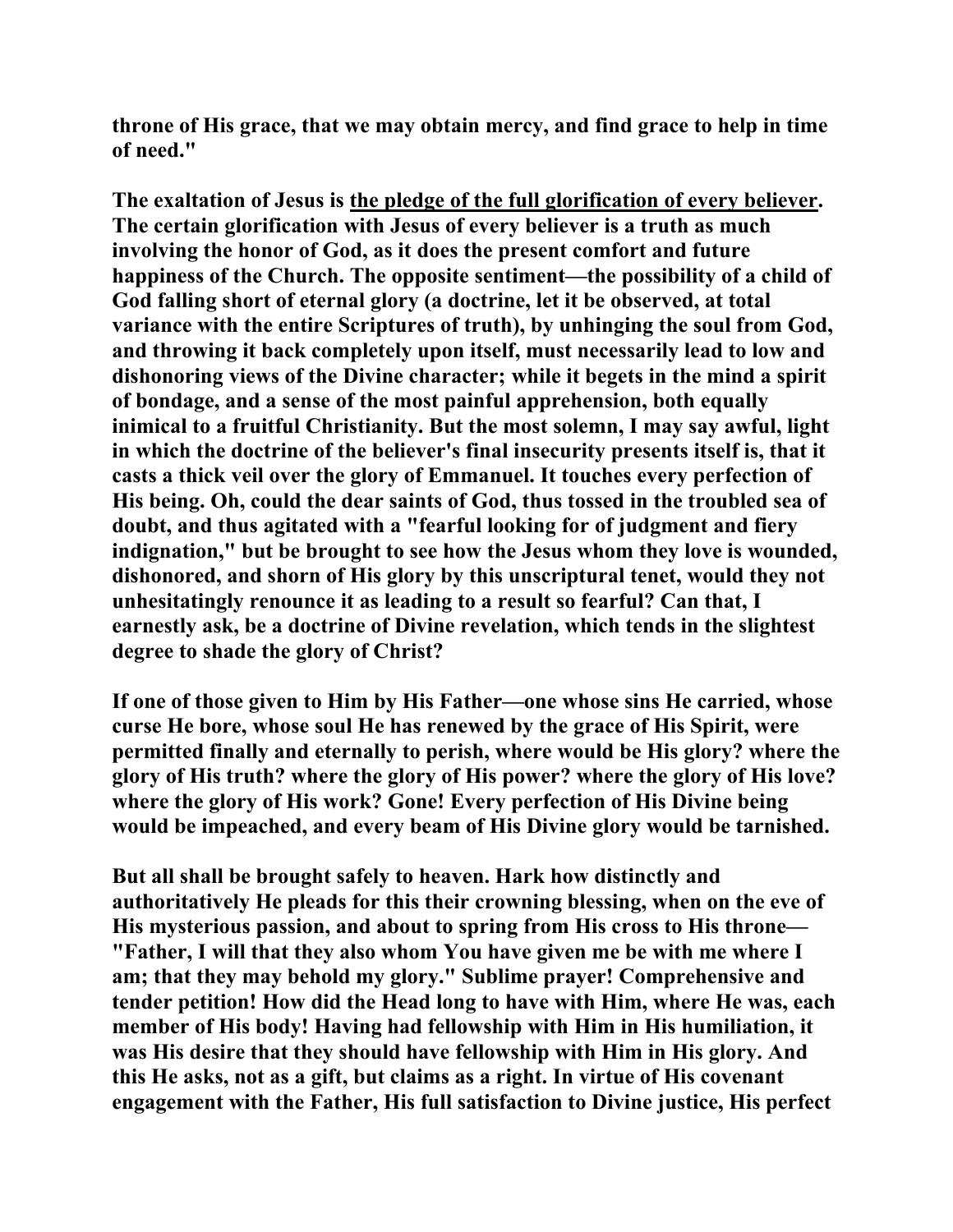**obedience to the Divine law, His finished redemption of His people, He reverently bows at the mercy-seat, and pours out His full soul, and unburdens His loving heart, in the most sublime petition that ever ascended from mortal lip; "Father, I** *will* **that they also whom You have given me be with me where I am."** 

**But mark the reason why—"that they may behold my glory." Consummation of glory! Overflowing cup of bliss! Height of perfect holiness! Was it the parting charge of Joseph to his brethren—"You shall tell my father of all my glory in Egypt, and of all that you have seen; and you shall haste and bring down my father here?" Our Joseph, with love infinitely more intense, desires that all His brethren may be brought to heaven, that they may, behold His glory there—the glory of His unveiled Deity—the glory of His glorified humanity—and the glory to which, as Mediator, His Father had advanced Him. Who can fully tell of all the Redeemer's glory in heaven? Or, were it fully revealed, what power to grasp, what faculties to comprehend, what eye to behold, and what tongue to describe, so lofty a theme and so sublime a spectacle as this have we? But we shall behold it! We, too, shall be glorified. The mind shall be adjusted to the mightiness of the theme, and the eye shall be strengthened for the dazzling magnificence of the spectacle. Every physical, and mental, and moral faculty perfectly developed, and sanctified, we shall be a glorified Church, placed in the presence and contemplating through eternity the glory of our glorified Head. We shall behold the Redeemer's glory. "Shall** *I* **see the King in His beauty? What!** *my* **eye behold His glory?" Yes! if you do see beauty in Jesus now, if your eye beholds glory in Emmanuel, feeble and dim though the view may be, so surely shall you be with Him where He is, and wander over the ceaseless unfoldings of His unclouded glory, and that through all eternity.** 

*But the ungodly, the impenitent, and the unbelieving!* **Ah! they, too, shall see His glory. But it will be the glory of His justice, in burning wrath, in quenchless flames. Unconverted reader! You do see no glory in Jesus, no beauty that you should desire Him. You see an imaginary glory in the world, a fancied beauty in self; and this blinds your eye to the real glory and true beauty that are in Christ. Oh, in what a dream do you live! What madness do you cherish! What phantoms do you pursue! What a vain show in which you live! You can see beauty in your estate, and loveliness in your family, and attraction in the world, and glory in yourself, and yet see no beauty, no loveliness, no attraction, no glory in Jesus! Oh, what a dark veil is over your mind, and what thick scales are upon your eyes! And thus darkened and**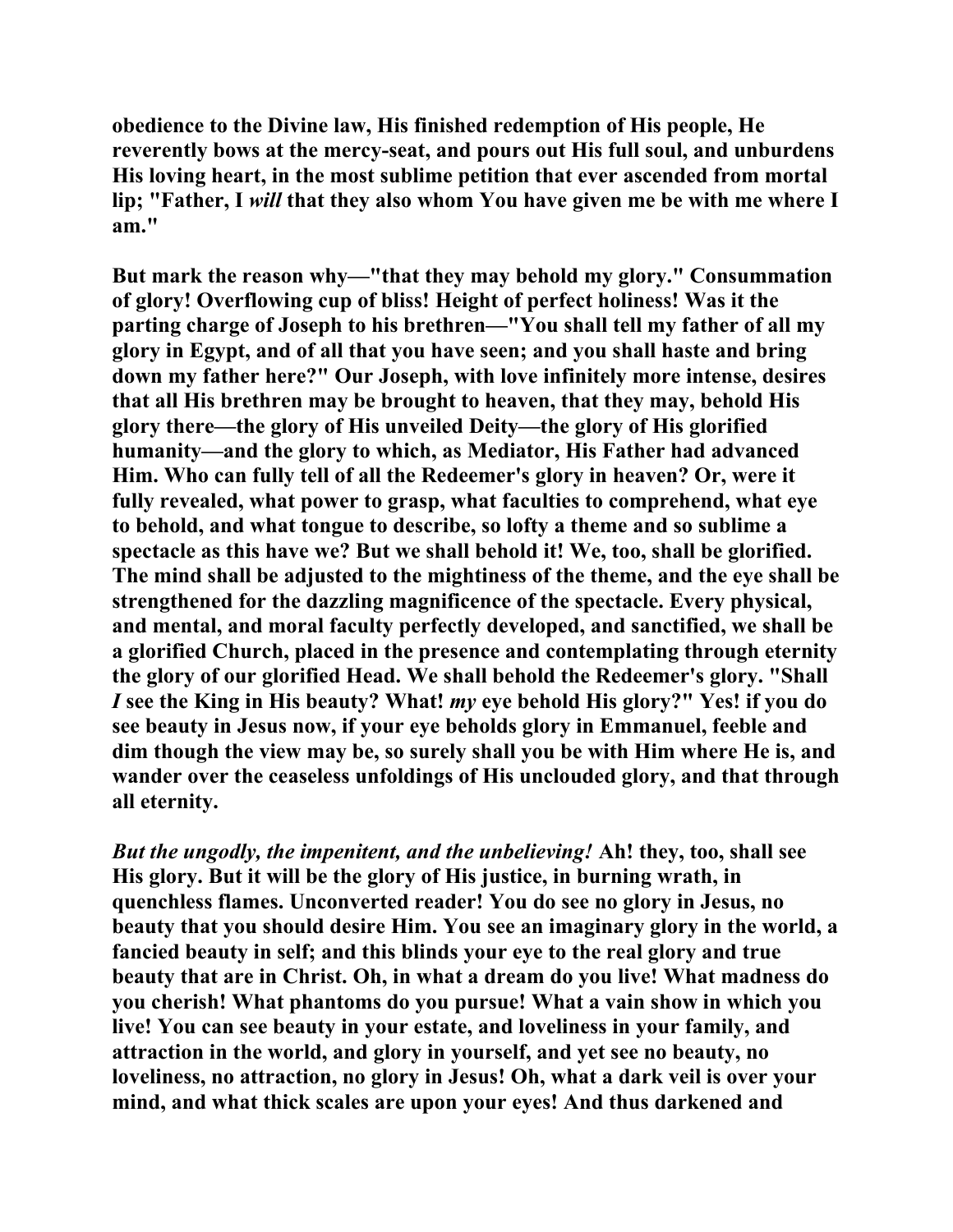**blinded, your feet are stumbling over the mountains of death. Soon, the beauty that now delights, and the glory that now attracts you, will have passed away. Fickle and fleeting is it! The ploughshare of ruin will raze its foundation; the flood of desolation will sweep it into nothingness. A fleeting ship—a floating vapor—a passing cloud—a broken cistern—a failing spring—a withering flower—these are its just emblems. Not more unstable the sand of the desert, nor more uncertain the wind of heaven, nor more helpless before the storm, the chaff of the threshing-floor, than the glory with which you have linked your eternal destiny. Death has marked you for its own, and the Judge stands at the door. What will rank, and beauty, and estate, and friends, and money, and this poor world, avail you now? See! how they vanish away, all like a gorgeous day-dream, their glory departing like the setting sun at even, and you are encircled by the dark spirits, and the gloomy scenes, and the appalling solemnities, and the dread realities of** *Eternity! Eternity! Eternity!*

**And now you find yourself without God, and without Christ, and without hope. You have pampered the body, but have neglected the soul. You have unheeded warnings, and despised providences, and stifled convictions, and neglected sermons, and have desecrated sabbaths, and have blasphemed God, and have hated the saints, and have despised and rejected Jesus. God, in the plenitude of His patience and patience, has "called, and you have refused: He has stretched out His hand, you have not regarded, but have set at nothing all His counsel, and would none of His reproof: now, He laughs at your calamity, and mocks at your fear; your fear which has come as a desolation, and your destruction as a whirlwind; now that distress and anguish are upon you."** 

**But yet there is hope. The bow of covenant mercy is round about the throne. The cross still stands! The fountain is still open! The ark has not left the shore! The city of refuge is accessible! In a word, Jesus died upon the cross to save the vilest sinners. And now He lives upon the throne, "exalted a Prince and a Savior, to give repentance and forgiveness of sins." Then, haste to Him, haste! From a sinful, polluting, and doomed world, on which the fire of God is so soon to descend, "escape for your life; look not behind you, nor stay in all the plain, lest you be consumed." Beseech the Holy Spirit to discover you your pollution, and Christ's blood; your sinfulness, and His atonement; your deformity, and His righteousness; your poverty and emptiness, and His sufficiency and grace. And let this be your prayer—urged with agonizing and ceaseless wrestling, until, in the personal and happy experience of the blessing, the prayer is answered—"Lord, show me Your glory!" For, oh, be it known**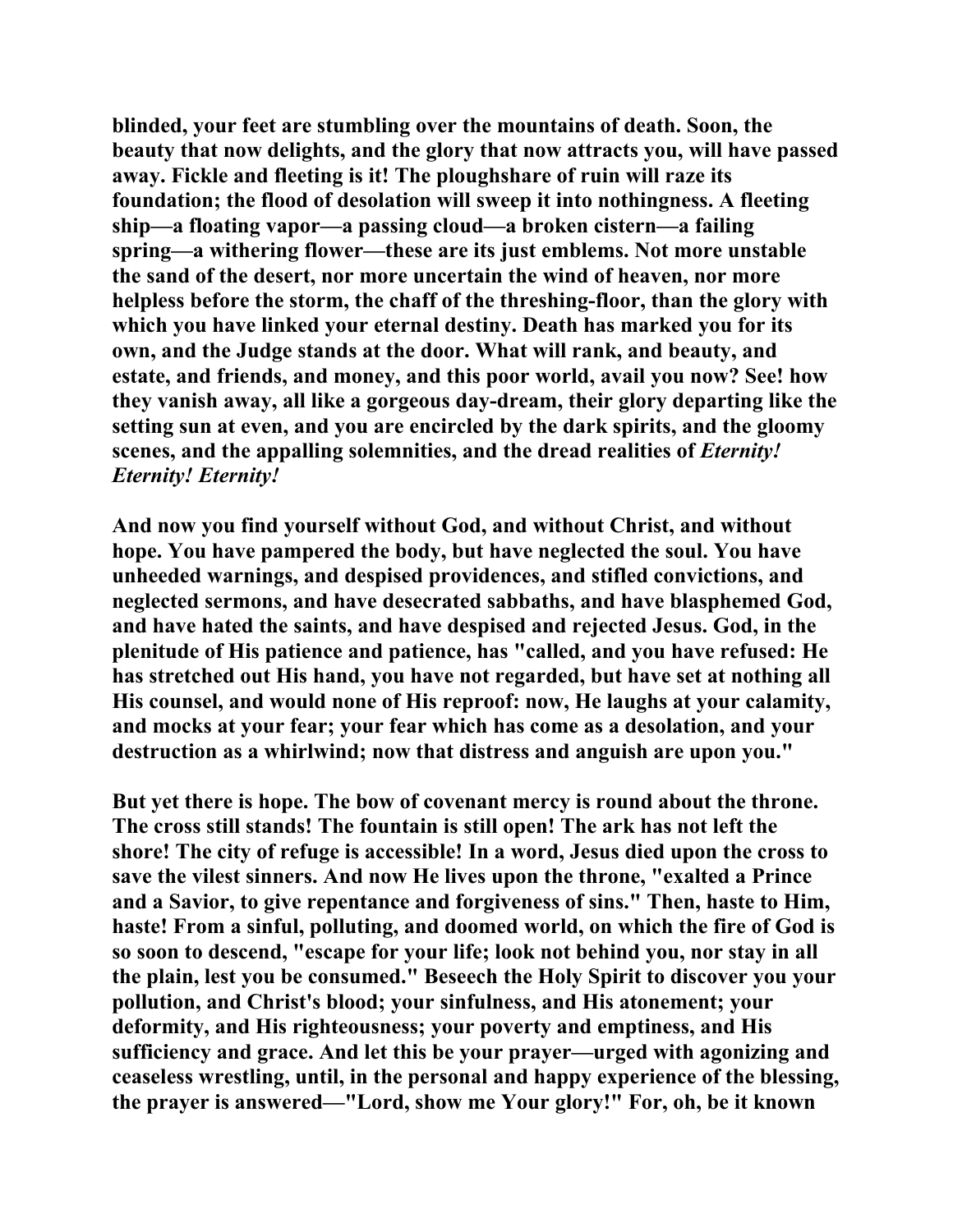**unto you, that if you see not the Redeemer's glory by faith on earth, you will never see it in its unveiled effulgence by sight in heaven. But Balaam's mournful prophecy and fearful doom will find its fulfilment in you: "I shall see Him, but not now; I shall behold Him, but not near." Far in the dim distance, curtained within the beams of His own majesty, the Redeemer will be seen upon the throne of His glory, surrounded by His Church—the whiterobed and palm-bearing saints, now fully redeemed from all sorrow and sin, beholding the glory and entering into the joy of their Lord. A great and impassable gulf separates you from their companionship; and while you are torn from their view—the gloom and the darkness of hell gathering and deepening around you as you recede—exclaiming, "Lost! lost! eternally lost!" they will be striking their harps, and waving their palms, and casting down their crowns at, Jesus' feet, uttering their ascription in strains of overpowering sweetness, gratitude, and love–** 

**"Thanks be unto God for his unspeakable gift!"** 

## **"The Glory of the Redeemer in His People"**

**"I am glorified in them." John 17:10** 

**Upborne on the pinion of faith, we have been soaring to the third heaven, contemplating for awhile the glory of our Emmanuel within the veil. Sweet and ravishing sight! Soon, oh! so soon to be seen without a glass; and seen but to be transformed into the same glory! The further consideration of our subject recalls us again to earth, to behold yet another manifestation of the glory of the Redeemer—even His glory in His saints. The unfolding of this truth will be found to confirm and illustrate another equally important one; namely, the perfect oneness of Christ and His Church, and the consequent reciprocity of interest and affection which exists: thus showing, that** *while Christ represents the Church above, the Church represents Christ below***; while she is glorified with Him in heaven, He is glorified in her on earth. Holy, blessed, and indissoluble unity!** 

**The manifested glory of Christ in His Church is clearly and emphatically stated in the sublime prayer of our dear Lord, to which we have already had occasion more than once to allude. Addressing His Father, He claims with Him—what no mere creature could do—a conjunction of interest in the Church, based upon an essential unity of nature. "All mine are Yours, and**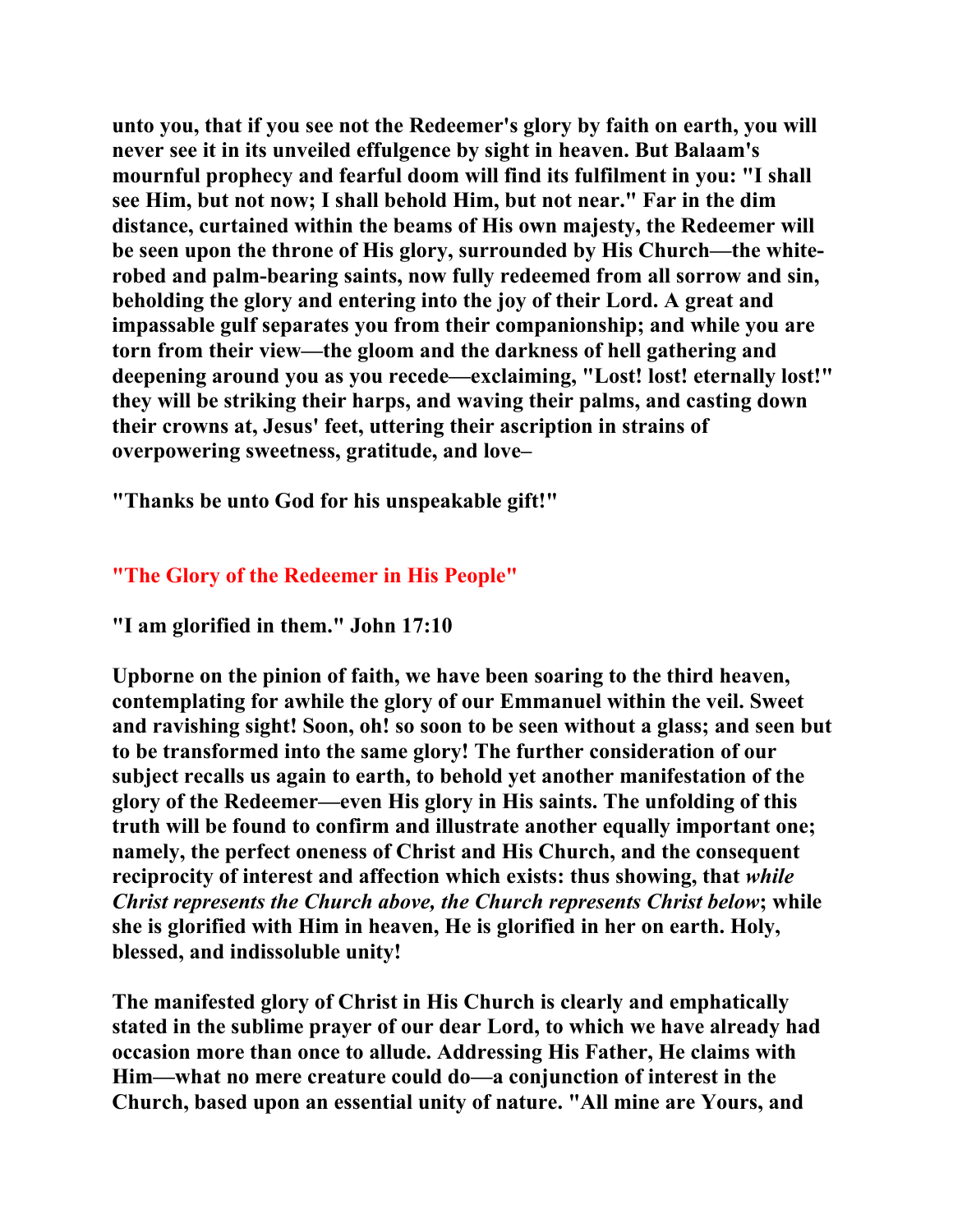**Your are mine, and I am glorified in them." What angel in heaven could adopt this language, what creature on earth could present this claim—"All Yours are mine!" It would be an act of the most daring presumption; it would be the very inspissation of blasphemy: but when our Lord asserts it—asserts it, too, in a solemn prayer, addressed on the eve of His death to His Father what does it prove, but that a unity of property in the Church involves a unity of essence in being? There could be no perfect oneness of the Father and the Son in any single object, but as it sprang from a oneness of nature. We think this demonstratively true. Two things equal to a given thing, must be equal to each other. The axiom will apply with equal force to the truth before us. Convincing evidence of His Deity! Oh reject it not! He that lives and dies in the disbelief of the absolute Godhead of Jesus is lost forever. I assume not the office of his judge: I pronounce not the sentence of his condemnation. He who shall judge him in the last day has already foredoomed him—"If you believe not that I AM He, you shall die in your sins."** 

**The mutual interest, then, which Christ thus claims with His Father, refers, in this instance, specifically to the Church of God. And it is delightful here to trace the perfect equality of love towards the Church as of perfect identity of interest in the Church. We are sometimes tempted to doubt the perfect sameness, as to degree, of the Father's love with the Son's love; that, because Jesus died and intercedes, the mind thus wont to familiarize itself with Him more especially, associating Him with all its comforting, soothing, hallowing views and enjoyments, we are liable to be beguiled into the belief that His love must transcend in its strength and intensity the love of the Father. But not so. The Father's love is of perfect equality in degree, as it is in nature, with the Son's love; and this may with equal truth be affirmed of the "love of the Spirit." "He that has seen me," says Jesus, "has seen the Father." Then he that has seen the melting, overpowering expressions of the Redeemer's love he that has seen Him pouring out His deep compassion over the miseries of a suffering world; he that has seen His affectionate gentleness towards His disciples; he that has seen Him weep at the grave of Lazarus; he that has followed Him to the garden of Gethsemane, to the judgment-hall of Pilate, and from thence to the cross of Calvary, has seen in every step which He trod, and in every act which He performed, a type of the deep, deep love which the Father bears towards His people. He that has thus seen the Son's love has seen the Father's love. Oh, sweet to think, the love that travailed—the love that toiled—the love that wept—the love that bled—the love that died, is the same love, in its nature and intensity, which is deep-welled in the heart of the** *triune* **God, and is pledged to secure the everlasting salvation of the Church. "All**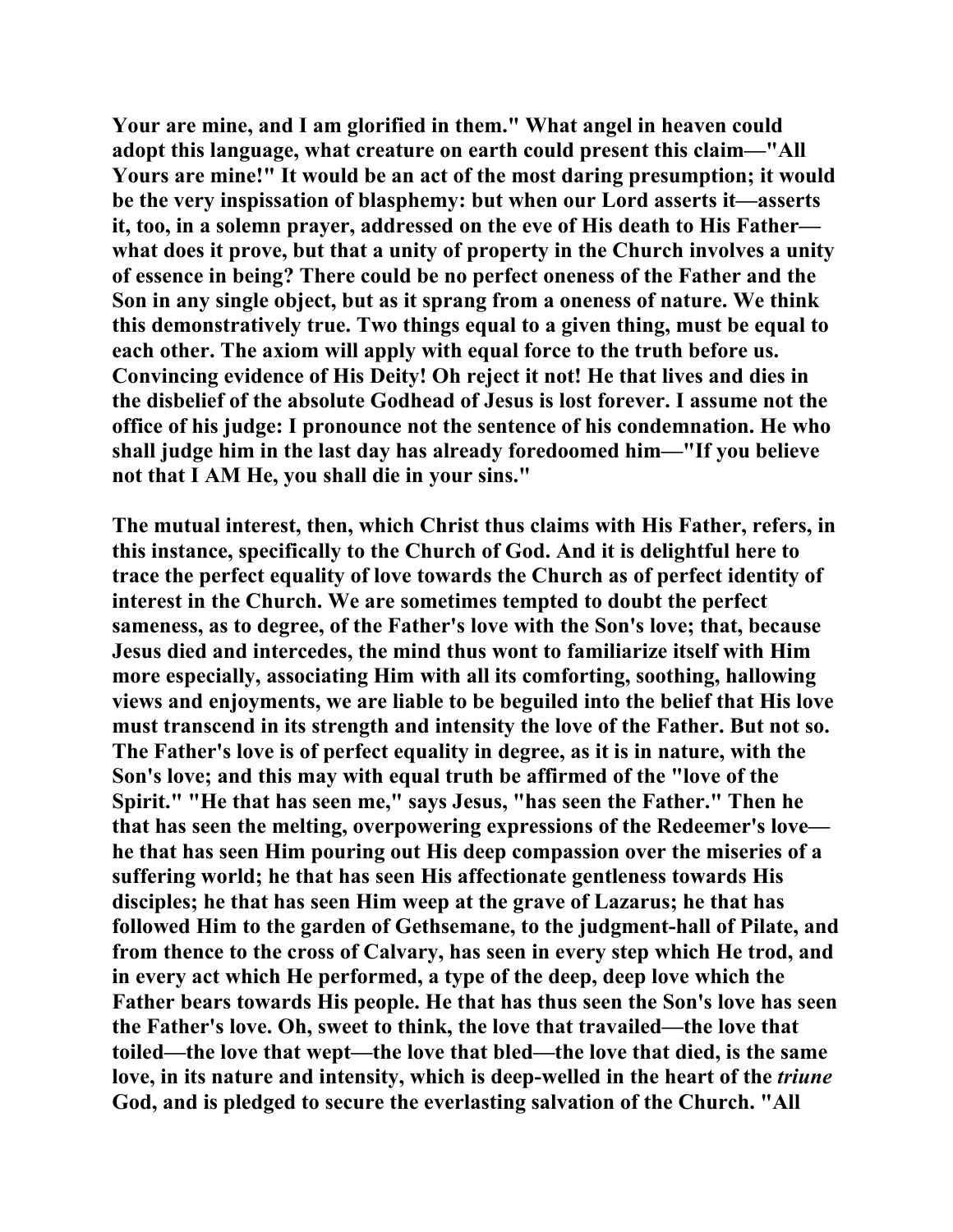**mine are Yours, and Yours are mine,** *and I am glorified in them***."** 

## **We are now to show IN WHAT PARTICULARS THE REDEEMER IS GLORIFIED IN HIS CHURCH.**

**He is glorified in being the covenant Head of all blessing to His people. How distinctly has the Holy Spirit declared this precious truth—"Blessed be the God and Father of our Lord Jesus Christ, who has blessed us with all spiritual blessings in heavenly places (things) in Christ." Here is our true Joseph with all the treasures which a Father's love can bestow, or which the covenant of grace provides, placed in His hands and at His disposal. It has "pleased the Father" to constitute Him the Head of the Church, and that in Him, as such, "all fulness should dwell." Here, too, is our true spiritual Eliakim, of whom it is sweetly prophesied, "And they shall hang upon Him all the glory of His Father's house, the offspring and the issue, all vessels of small quantity, from the vessels of cups even to all the vessels of flagons." Isa. 22:24. Who sustains, as 'a nail fastened in a sure place,' all the glory of the Church, but Jesus? In Christ the Church is chosen. In Christ it is preserved. In Christ it lives. In Christ it is pardoned. In Christ it is justified. In Christ it is sanctified. In Christ it will be glorified. Thus does all the glory of the spiritual house hang on Christ—He is its foundation, He is its corner-stone; in Him; "fitly framed together, it grows up a holy temple in the Lord;" and He will be the top-stone, which shall be brought forth on the day of its completion, amid the shoutings of "Grace, grace unto it!"** 

**On Him, too, hang all the 'vessels' of the house, the 'vessels of cups and the vessels of flagons;' the small and the great, the young and the old, the feeble and the strong, all the saints hang on Jesus, and Jesus supports and supplies all. See, how the 'vessels of cups, the vessels of small quantity,' hang upon Him, and how He supplies them. "And, behold, there came a leper, and worshiped Him, saying, Lord, if You will, You can make me clean. And Jesus put forth His hand, and touched him, saying, I will; be clean. And immediately his leprosy was cleansed." "And one of the multitude answered and said, Master, I have brought unto You my son, who has a dumb spirit . . . . and ofttimes it has cast him into the fire, and into the waters, to destroy him: but if You can do anything, have compassion on us, and help us. Jesus rebuked the foul spirit, saying unto him, You dumb and deaf spirit, I charge you come out of him, and enter no more into him." "And, behold, a woman, who was diseased with an issue of blood twelve years, came behind Him, and touched the hem of His garment: for she said within herself, If I may but**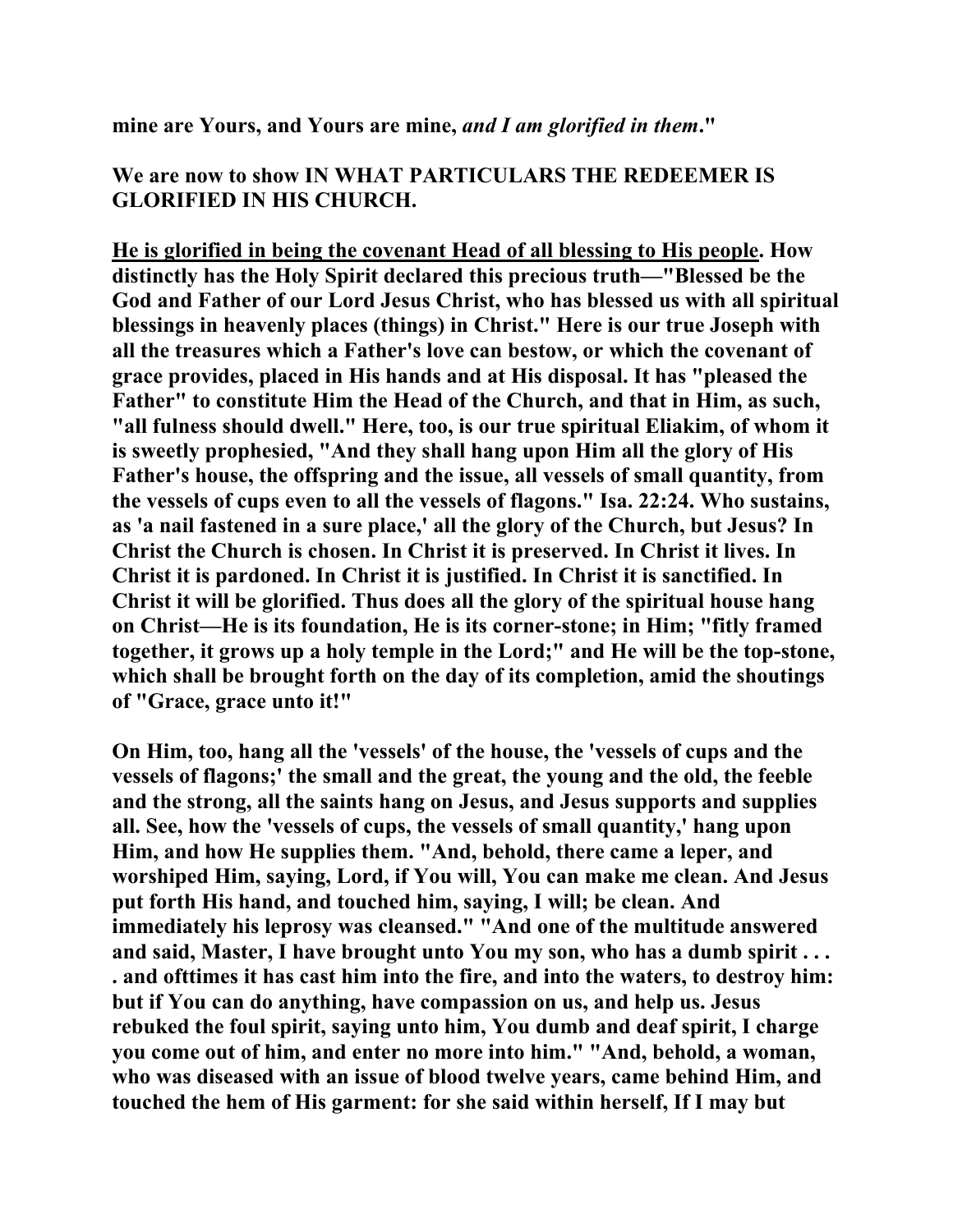**touch His garment I shall be whole. But Jesus turned Him about; and when He saw her, He said, Daughter, be of good comfort; your faith has made you whole. And the woman was made whole from that hour." "And He said unto Jesus, Lord, remember me when You come into Your kingdom. And Jesus said unto him, Verily I say unto you, Today shall you be with me in Paradise." "And, behold, a woman of Canaan came out of the same coasts, and cried unto Him, saying, Have mercy on me, O Lord, Son of David; my daughter is grievously vexed with a devil. But He answered her not a word. . . . . Then came she and worshiped Him, saying, Lord, help me. But He answered and said, It is not fit to take the children's bread, and to cast it to dogs. And she said, Truth, Lord: yet the dogs eat of the crumbs which fall from their masters' table. Then Jesus answered and said unto her, O woman, great is your faith: be it unto you even as you will."** 

**Behold, how these 'vessels of small quantity' hang on Jesus; and behold, how He sustains and fills them. They are but as 'vessels of cups'—their knowledge is defective, their grace is limited, their experience but shallow, their faith but small, and they themselves but little—oh! how little, who can tell?—in their own eyes; yet, coming thus to Jesus' grace, exclaiming—** 

**"Other refuge have I none, Hangs my helpless soul on You,"** 

**He receives them, He welcomes them, He bears them up, He supplies them, He fills them; He rejoices in their feeble grace, He despises not their little strength, He crowns their weak faith, He grants them the utmost desires of their hearts. Oh, what a Jesus is our Jesus! Were ever such gentleness, tenderness, and skill manifested towards the "bruised reed and the smoking flax?"** 

**Dear reader, are you a 'vessel of small quantity?' It may be that, through the infirmities that encompass you, the trials that oppress you, the temptations that assail you, the clouds that surround you, you can receive Christ's fulness but in a limited degree; truth is understood but partially, there being doctrines, perhaps, hard to be understood, and precepts still harder to be obeyed. Light beams in upon the mind but faintly, the Scripture statement of the heart's deep subtlety and desperate wickedness is but slowly, cautiously, doubtingly received; the daily cross imposed by Christian discipleship, sometimes taken up, as often laid down; the rough way wounding the feet, the strait way causing them to stumble. Christ's grand atonement, His one,**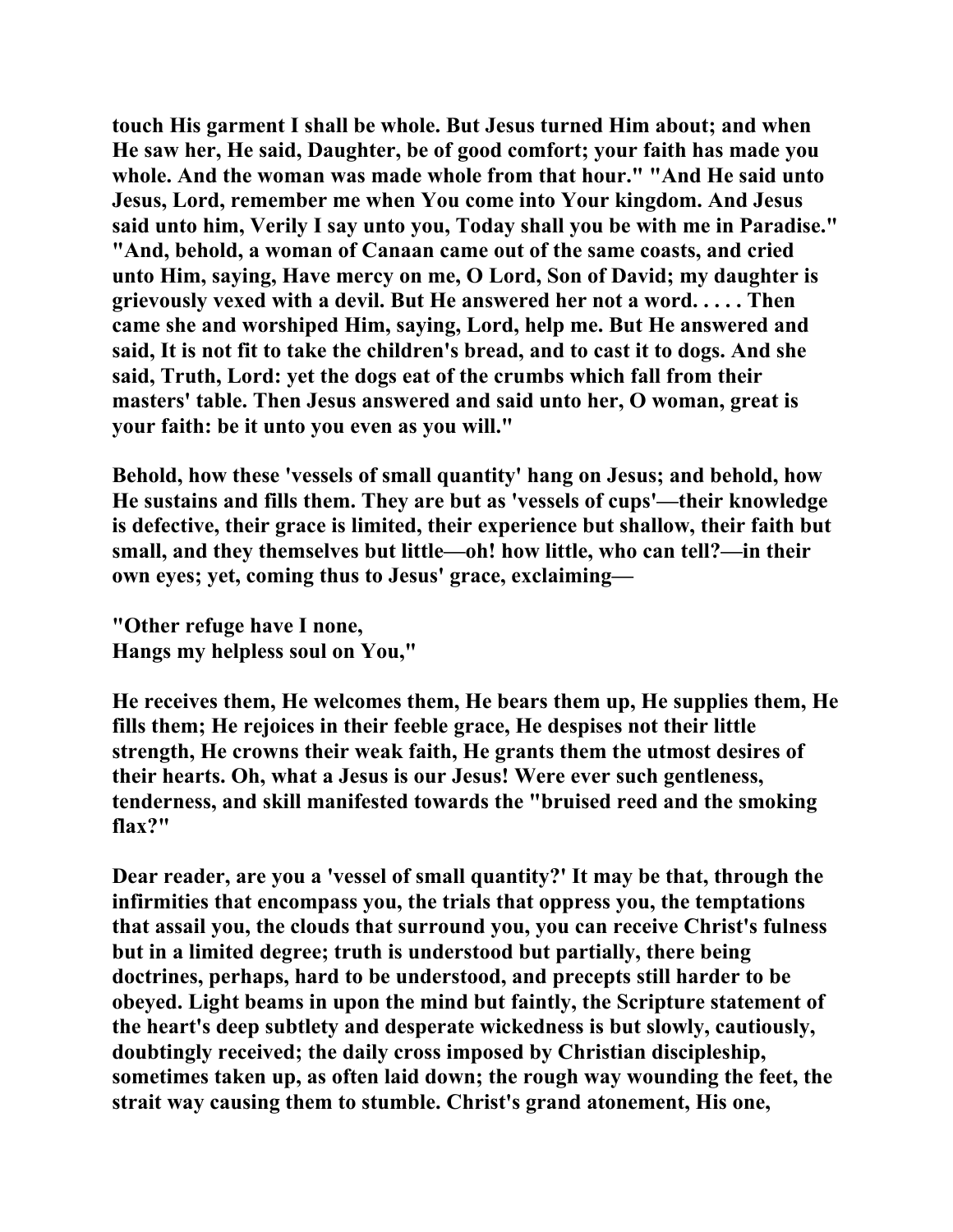**perfect obedience, His great and finished work, the sprinkling of His blood upon the conscience, the completeness of a believing soul in His righteousness, and the consequent "peace and joy in the Holy Spirit," but little known. These, it may be, are some of the features that mark your case. Yet, feeling your own vileness, and Christ's sufficiency and preciousness, and constrained to hang on Him solely and exclusively, as all your salvation and all your desire; though you can receive but a 'small quantity' of knowledge, of grace, and of love, you are yet a 'vessel of gold' in His house, and Jesus bears you on His heart, sets you as a seal upon His arm, and presents you each moment before God complete in Himself.** 

**But there are also in this house "vessels of flagons," the larger vessels—saints of a deep grace, of gigantic faith, of profound knowledge. Hear one of them exclaim, "I am crucified with Christ: nevertheless, I live; yet not I, but Christ lives in me and the life which I now live in the flesh, I live by the faith of the Son of God, who loved me, and gave Himself for me." Oh how abundantly did this beloved apostle drink of "the river of God!" How deeply did he sink into the ocean of Christ's fulness! How high did he soar into the beatific presence of God, until sweeping the heavens with his expanded pinions, all the treasures that sparkle there seemed gathered into his soul. Yet, a large vessel though it was, in himself he was poor, vile, and empty; counting himself as the "chief of sinners," esteeming himself "less than the least of all saints," and ascribing all that he was as a renewed man to "the grace of God." In this his poverty, vileness, and emptiness, he hung with the small vessel, solely, entirely on Christ. The thief saved at the last moment, and Paul, the great apostle of the Gentiles, side by side hung on Jesus. "Of His fulness have all we received, and grace for grace." Both were pardoned with the same blood, both were justified by the same righteousness, both were filled from the same source, and both are now in glory, chanting the same song, and together casting their crowns before the throne. Thus is Jesus made the "Head over all things to His Church;" and His Church becomes in all its members, be they small or great, "the fulness of Him that fills all in all." Thus is Christ glorified in them. And oh, what infinite mind can compute the revenue of glory thus accruing to the Redeemer through His saints?** 

**In the conversion of His people—their translation from nature to grace, the Redeemer is glorified. This is the first step to a manifest glorifying of Christ in His called saints. Conversion is the commencement of an endless revenue of glory to Christ. To behold a poor sinner living a life of practical enmity to God, hatred to Jesus, rebellion against the Divine government, and wilful and**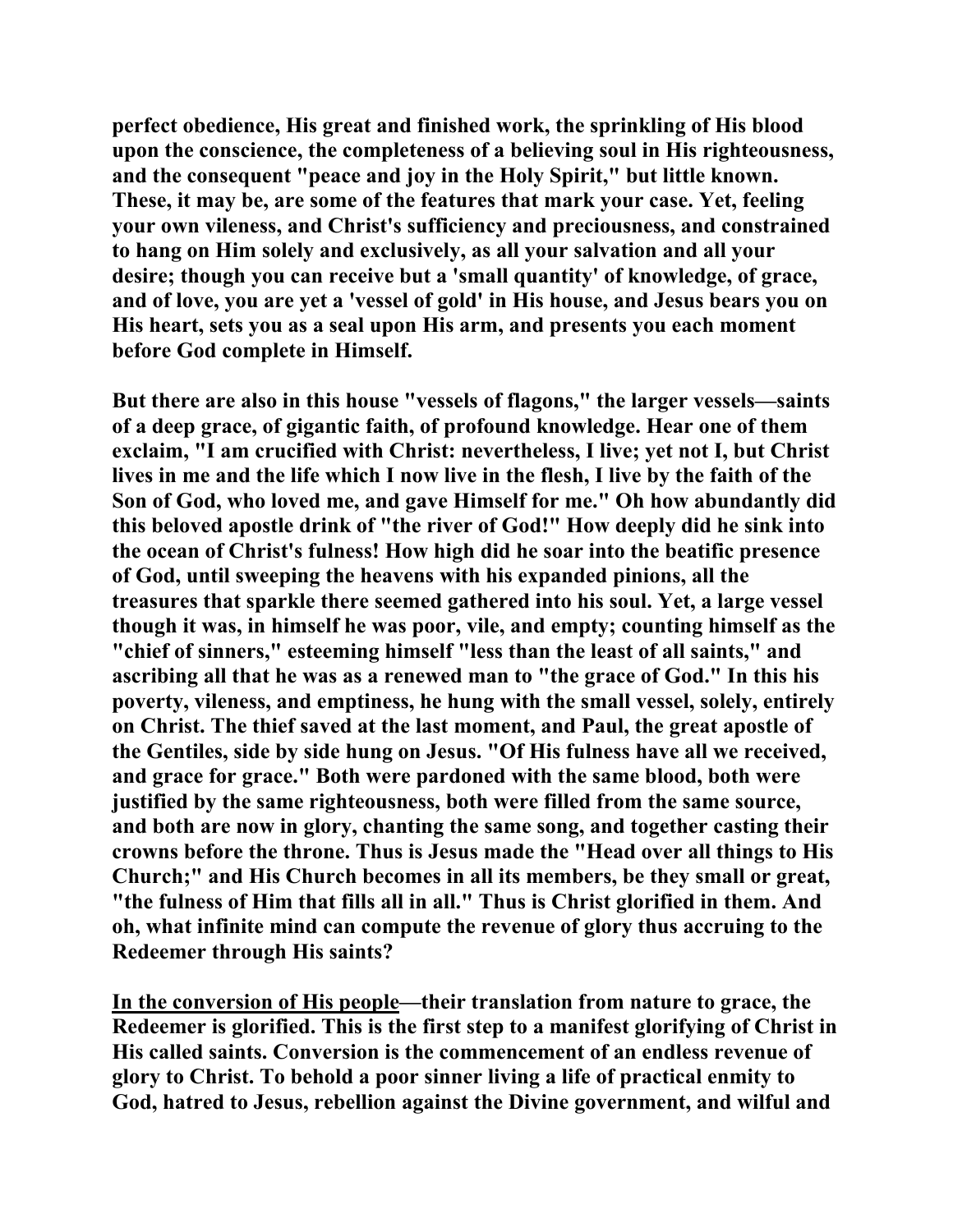**determined hostility to the one glorious plan of salvation; perhaps a blasphemer, a persecutor, and injurious; now changed, now conquered, now sitting at the feet of Jesus, "clothed and in his right mind," oh, is there no glory thus brought to the grace of Christ Jesus? To see him translated out of darkness into God's marvellous light; emancipated from the power of sin and Satan, and made the Lord's free man; the rebellious will conquered, the hard heart subdued, the proud spirit humbled, the hatred turned into love, and the long roving mind now finding its center of rest and fountain of happiness in the reconciled God, oh! is there no crown of glory placed on the head of Jesus in all this? Say, you angelic spirits, bending over the mercy-seat in deep contemplation of its awful mysteries of incarnate grace and dying love whose eyes glisten and whose bosoms expand with new effulgence and joy over one sinner that repents, do you see no glory deepening around the Son of God, as each vessel of mercy is called in, emptied of self, and filled with Jesus? Yet not to angels, but to saints themselves, we appeal. Hear the testimony of one—"Afterwards I came into the regions of Syria and Cilicia; and was unknown by face unto the churches of Judea which were in Christ: but they had heard only, that he who persecuted us in times past, now preached the faith which one he destroyed. And they glorified God in me." Oh, how are the power, the wisdom, the grace, the love of the Redeemer glorified, and God through Him, by every new accession thus made to the number of the redeemed! Aim to be instrumental in bringing one soul to receive the Lord Jesus as all its salvation, and you bring more glory to His name than were a thousand worlds like this to start into being at your fiat. "Those who are wise shall shine as the brightness of the firmament; and those who turn many to righteousness, as the stars forever and ever."** 

**But how is He glorified in God's acceptance of His people through Him! Who can entertain a doubt of this, that has any experimental knowledge of the great work of the Lord Jesus? Look at this for one moment. God's justification of the believing sinner through the righteousness of His Son, is His seal to the perfection, and efficacy, and worth of Christ's obedience and death. What glory, suppose you, would encircle the form of Gabriel, were it possible for Jehovah to accept a poor sinner in** *his* **righteousness! How high would this act advance him in dignity, and honor, and praise above all celestial intelligences! But oh! we stand, beloved, in a better and a diviner righteousness than that of angel or archangel; we stand in the righteousness of the incarnate God! and that God, the holy Lord God, should accept a poor sinner in the righteousness of His Son, places that Son in the ascendant of all creatures, "dwelling in light," the full effulgence of which "no man has seen,**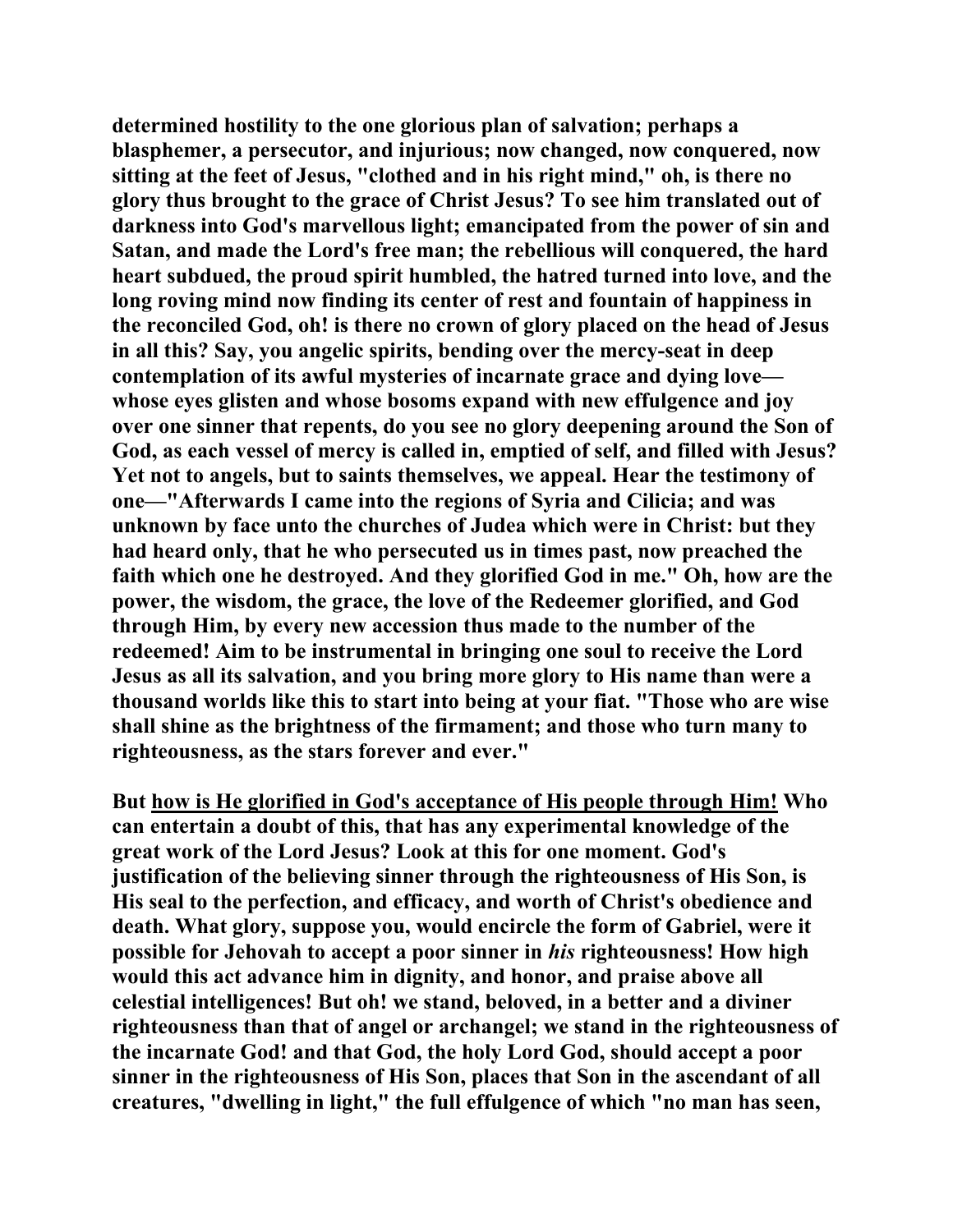**nor can see." This truth, unfolded to his soul by the Holy Spirit, constrained an eminent saint of God to exclaim, "Had I all the faith of the patriarchs, all the zeal of the prophets, all the good works of the apostles, all the holy suffering of the martyrs, and all the glowing devotion of the seraphs; I would disclaim the whole, in point of dependence, and count all but dross and dung when compared with the infinitely precious death and the infinitely meritorious righteousness of Jesus Christ my Lord." But one yet more eminent for his deep experience of this truth, has thus recorded his testimony: "What things were gain to me, those I counted loss for Christ. Yes, doubtless, and I count all things but loss for the excellency of the knowledge of Christ Jesus my Lord: for whom I have suffered the loss of all things, and do count them but dung, that I may win Christ, and be found in Him, not having mine own righteousness which is of the law, but that which is through the faith of Christ, the righteousness which is of God by faith."** *Who can compute the glory brought to Jesus by God's full justification of the poor believing sinner through the righteousness of His beloved Son?*

**He is glorified in the progressive holiness of His people. "The kingdom of God is within you," says Christ. The increase of this kingdom is just the measure and extent of the believer's advance in sanctification. This is that internal righteousness, the work of God the Holy Spirit, which consists in the subjugation of the mind, the will, the affections, the desires, yes, the whole soul, to the government and supremacy of Jesus, "bringing into captivity," says the apostle, "every thought to the obedience of Christ." Oh, you who are "striving against sin," longing to be "conformed to the image of God's Son," panting to be more "pure in heart," "hungering and thirsting for righteousness," think that in every step which you take in the path of holiness, in every corruption subdued, in every besetting sin laid aside, in every holy desire begotten, Christ is glorified in you! But you perhaps reply, "the more I strive for the mastery, the more I seem to be conquered. The more strongly I oppose my sins, the stronger my sins seem to be." But what does this prove? it proves that "God is working in you both to will and to do of His good pleasure,"—that the kingdom of God is invading the kingdom of Satan—that the Spirit dwelling in the heart is warring with the flesh. It is truly remarked by Owen, that "if a believer lets his sins alone, his sins will let him alone." But let him search them as with candles, let him bring them to the light, oppose, mortify, and crucify them, they will to the last, struggle for the victory. And this inward warfare, so graphically and touchingly described in the seventh chapter of the Epistle to the Romans, undeniably marks the inhabitation of God the Holy Spirit in the soul.**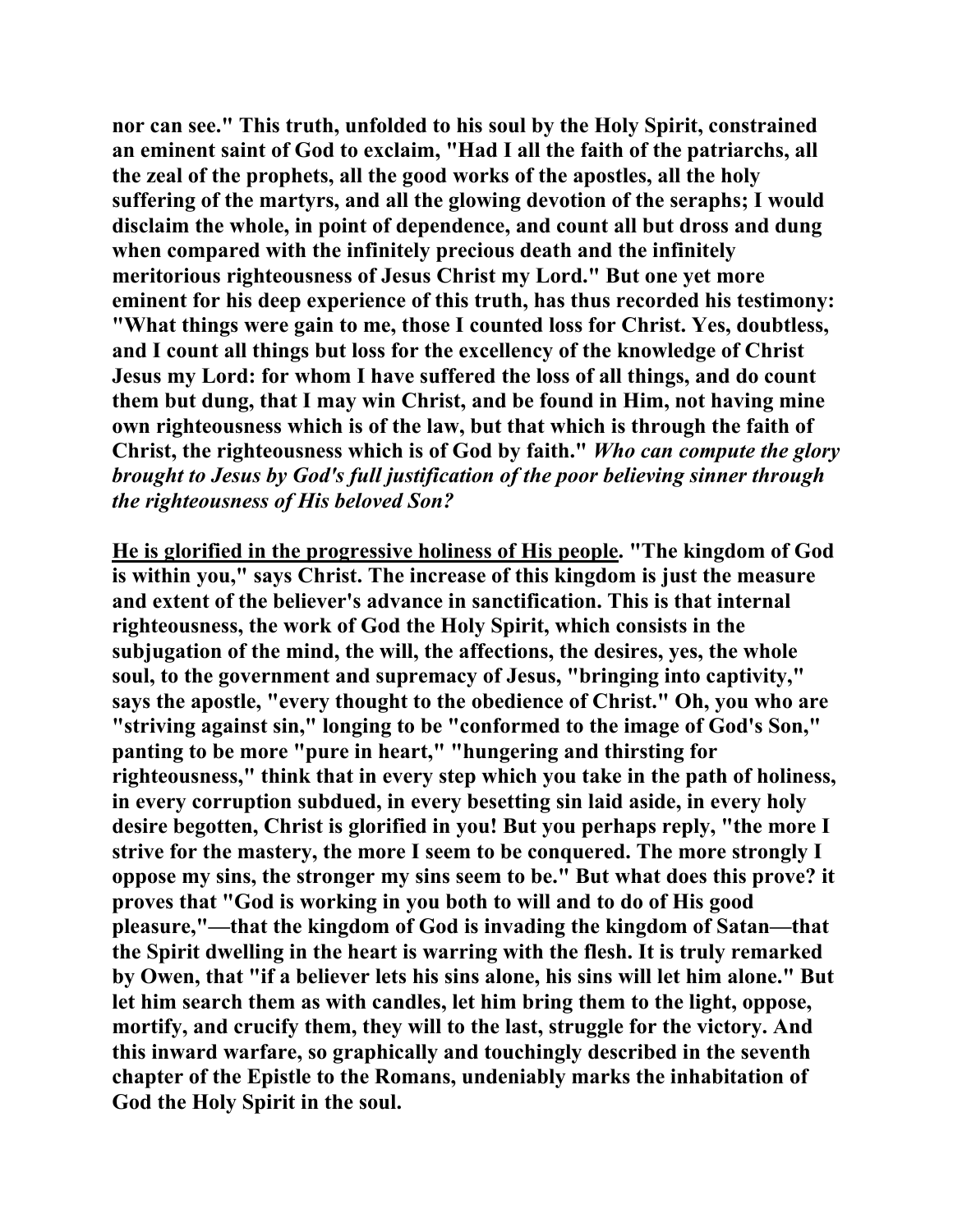**But to see one advancing in holiness, thirsting for God, the heart fixed in its solemn purpose of entire surrender; cultivating higher views, and aiming for a loftier standard; to behold him, perhaps, carving his way to the throne through mighty opposition, "fightings without; fears within; "striving for the mastery of some besetting sin, sometimes foiling, and sometimes foiled, sometimes with the shout of victory on the lip, and sometimes with painful consciousness of defeat bowing the heart; yet still onward—the needle of the soul, with slow and tremulous, but true and certain, movement, still pointing to its glorious attraction, God—faith that can never fail, and hope that can never die, and love that can never be quenched; hanging amid their warfare and in all their weakness upon the "nail fastened in a sure place." How is Christ, our sanctification, glorified in such a saint!** 

**Oh to be like Jesus! meek, and lowly, and gentle, and kind, and forgiving; without craftiness, without deceit, without malice, without revenge; without one temper, or thought, or feeling, or look, that is unlike Him! Beloved, mistake not the nature and the evidence of growth in sanctification. In all your self-denial in this great work, be cautious of grace-denial. You will need much holy wisdom here, lest you overlook the work of the Spirit within you. You have thought, it may be, of the glory that Christ receives from brilliant genius, and profound talent, and splendid gifts, and glowing zeal, and costly sacrifices, and even extensive usefulness. But have you ever thought of the glory, the far greater, richer glory, that flows to Him from the contrite spirit, the broken heart, the lowly mind, the humble walk; from the tear of godly repentance that falls when seen by no human eye, and the sigh of godly sorrow that is breathed when heard by no human ear; and the sin abhorrence, and self loathing, and deep sense of vileness, and poverty, and infirmity that takes you to Jesus with the prayer—"Lord, here I am; I have brought to You my rebellious will, my wandering heart, my worldly affections, my peculiar infirmity, my besetting and constantly overpowering sin. Receive ,me graciously, put forth the mighty power of Your grace in my soul, and subdue all, and rule all, and subjugate all to Yourself! Will it not be for Your glory, the glory of Your great name, if this strong corruption were subdued by Your grace, if this powerful sin were nailed to Your cross, if this temper so sensitive, and this heart so impure, and these affections so truant, and this mind so dark, and these desires so earthly, and these pursuits so carnal, and these aims so selfish, were all entirely renewed by Your Spirit, sanctified by Your grace, and made each to reflect Your image? Yes, Lord, it would be for Your glory, through time and through eternity."**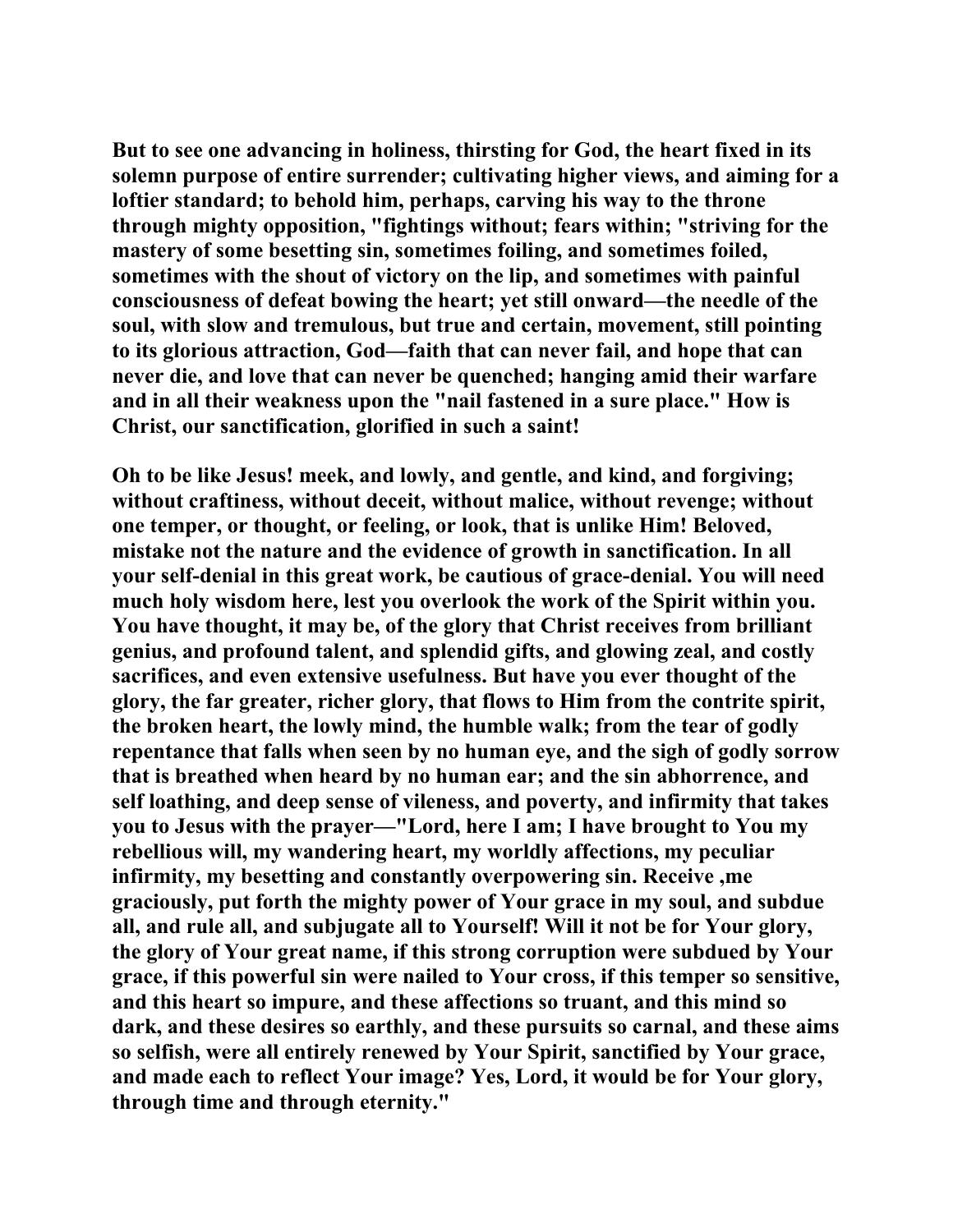**Especially is the Lord Jesus glorified in the life of faith which His saints live upon Him. The experience of every believer is, in a limited degree, the experience of the great apostle of the Gentiles, the tip of whose soaring wing, we, who so much skim the earth's surface, can scarcely touch—"The life which I now live in the flesh, I live by the faith of the Son of God." "Like precious faith" with his, dwells in the hearts of all the regenerate. Along this royal highway it is ordained by God that all His people should travel. It is the way their Lord traveled before them; it is the way they are to follow after Him. The first step they take out of the path of 'sense', is into the path of 'faith'. And what a mighty grace do they find it, as they journey on! Do they live? it is by faith. Do they stand? it is by faith. Do they walk? it is by faith. Do they fight? it is by faith. Do they overcome? it is by faith. Do they see what is invisible? it is by faith. Do they receive what is incredible? it is by faith. Do they achieve what is impossible? it is by faith. Glorious achievements of faith!** 

**And, oh, how eminently is Jesus thus glorified in His saints! Was it no glory to Joseph that, having the riches of Egypt in His hands, all the people were made, as it were, to live daily and hourly upon Him? Was no fresh accession of dignity brought to His exaltation, by every fresh acknowledgment of His authority, and every renewed application to His wealth? And is not Jesus glorified in His exaltation, and in His fulness, and in His love, and in His grace, by that faith, in the exercise of which, "a poor and an afflicted people," the needy and the tried Church, are made to travel to, and live upon, Him each moment? Ah, yes! every corruption taken to His sanctifying grace; every burden taken to His omnipotent arm; every sorrow taken to His sympathizing heart; every need taken to His overflowing fulness; every wound taken to His healing hand; every sin taken to His cleansing blood; and every deformity taken to His all-covering righteousness, swells the revenue of glory, which each second of time ascends to our adorable Redeemer from His Church.** 

**You may have imagined—for I will now suppose myself as addressing the seeking soul—that Christ has been more glorified by your hanging back from Him—doubting the efficacy of His blood to cancel your guilt, and the power of His grace to mortify your corruption, and the sufficiency of His fulness to supply your need, and the sympathy of His nature to soothe your grief, and the loving willingness of heart to receive and welcome you as you are, empty, vile, and worthless; little thinking, on the contrary, how much He has been grieved, and wounded, and dishonored, and robbed of His glory, by this**  *doubting of His love***, and this** *distrusting of His grace***, after all the melting**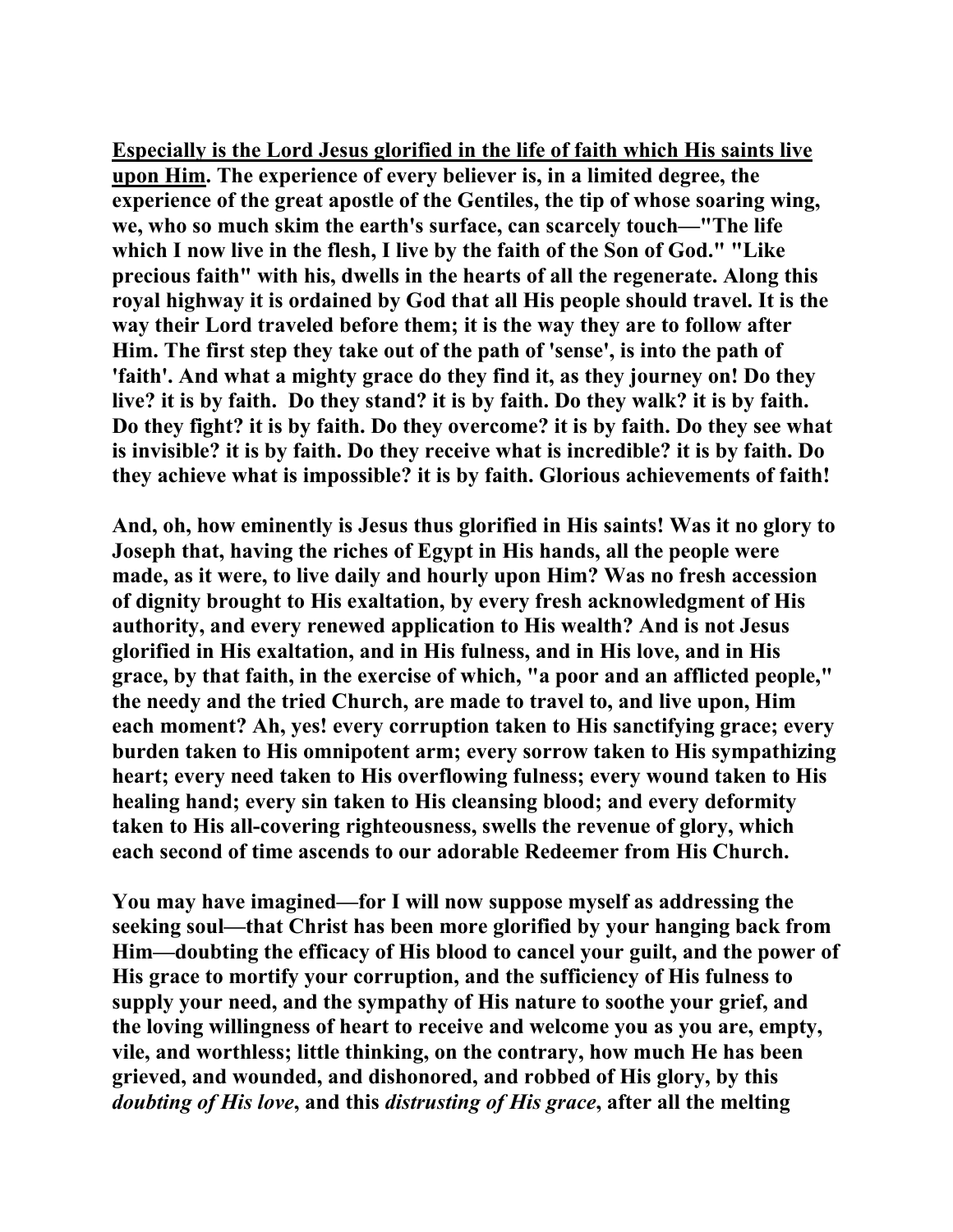**exhibitions of the one, and all that convincing evidence of the other.** 

**But, is it the desire of your inmost soul that Christ should be glorified by you? then do not forget the grand, luminous truth of the Bible, that He is the Savior of sinners, and of sinners** *as sinners***—that in the great matter of the soul's salvation, He recognizes nothing of worthiness in the creature; and that whatever human merit is brought to Him with a view of commending the case to His notice—whatever—be it even the incipient work of His own Spirit in the heart—is appended to His finished work, as a ground of acceptance with God, is so much detraction from His glory as a Redeemer—than which, of nothing He is more jealous—and, consequently, places the soul at a great remove from His grace. But like Bartimeus, casting the garment from you be that garment what it may—pride of merit—pride of intellect—pride of learning—pride of family—pride of place—yes, whatever hinders your entering the narrow way, and prevents your receiving the kingdom of God "as a little child," and** *coming to Jesus to be saved by Him alone, brings more real glory to Him, than imagination can conceive, or words can describe.*

**If, then, Jesus is especially glorified in the faith of His people, let yours be a life of faith in all its minute detail. Live upon Him for spiritual supplies; live upon Him for temporal supplies. Go to Him in dark providences, that you may be kept from sinking: go to Him in bright providences, that you may be kept from falling. Go to Him when the path is rough, that you may walk in it contentedly: go to Him when the path is smooth, that you may walk in it surely. Let your daily history be a traveling to Jesus empty, and a coming from Jesus filled. Keep the truth constantly and prominently before your eye, "The just shall live by faith." If this be so, do not expect that God will ever permit you to live by sight. Bend your whole soul submissively to Him in this matter. Let His will and yours be one. If, in the course of your wilderness journeyings, He has brought you into a great strait, yes, to the very margin of the sea, still at His bidding, 'go forward,' though it be into that sea. Trust Him to cleave asunder its waters, making a dry passage for your feet, and causing those very waves that threatened to engulf you, now to prove as a cloud canopying you above, and as walls of strength, fencing you in on every side. Remember, too, that it is one peculiar exercise and precious privilege of faith, to "wait patiently for the Lord." The Divine exhortation is, "Commit your way unto the Lord; trust also in Him; and He will bring it to pass." "Rest in the Lord, and wait patiently for Him." This patience of the soul is the rest of faith, on the faithful God; it is a 'standing still, to see His salvation.' And the Divine encouragement is, that in this posture will be found the secret of your**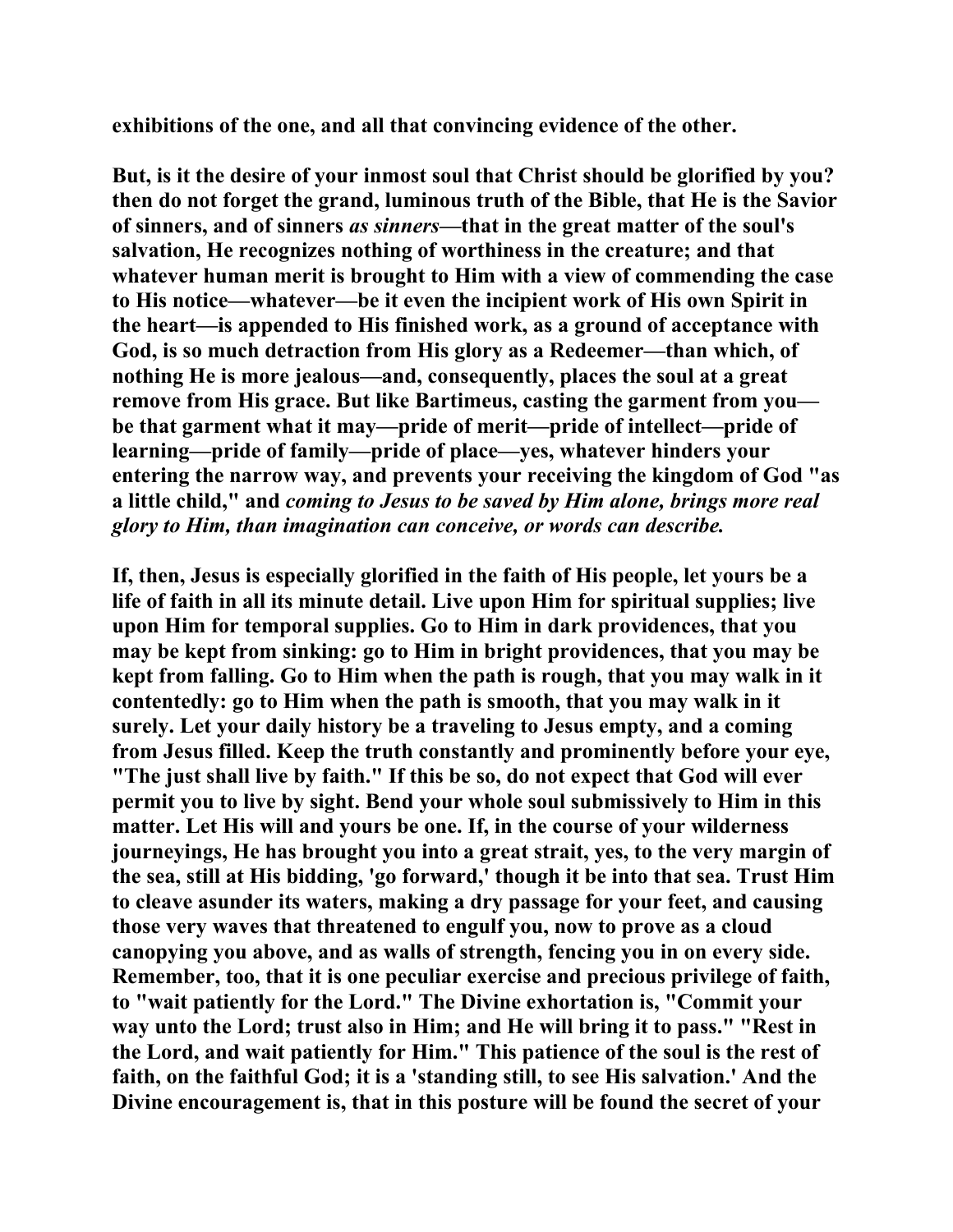**real power. "In quietness and in confidence shall be your strength." "Their strength is to sit still."** *Be watchful against everything that would mar the simplicity of your faith, and so dim the glory of Jesus.* **Especially guard against the adoption of unlawful or doubtful measures, with a view to disentanglement from present difficulties. Endure the pressure, submit to the wrong, bear the suffering, rather than sin against God, by seeking to forestall His mind, or to antedate His purpose, or by transferring your interests from His hands to your own.** 

**"Beware of desperate steps: the darkest day, Wait but tomorrow, will have passed away."** 

**Oh, the glory that is brought to Jesus by a life of faith! Who can fully estimate it? Taking to Him the corruption, as it is discovered—the guilt, as it rises—the grief, as it is felt—the cross, as it is experienced—the wound, as it is received; yes, simply following the example of John's disciples, who, when their master was slain, took up his headless body, and buried it, and then went and poured their mournful intelligence into the ear of Jesus, and laid their deep sorrow on His heart; this is to glorify Christ! Truly is this "precious faith," and truly is the "trial of our faith precious," for it renders more precious to the heart "His precious blood," who, in His person, is unutterably "precious to those who believe."** 

**By a patient endurance of suffering for His sake, the Redeemer is greatly glorified in His saints. The apostle—and few drank of the bitter cup more deeply than He—presents suffering for Christ, in the soothing light of a Christian privilege. "Unto you it is given in the behalf of Christ, not only to believe on Him, but also to safer for His sake." And how touchingly did the experience of the disciples correspond with this: "They departed from the presence of the council** *rejoicing* **that they were counted worthy to suffer shame for His name." Has it pleased the Lord, dear reader, to place you in a somewhat similar position? Ah! is it no suffering to stand up in the midst of one's beloved family, surrounded by irreligion, and worldliness, and a total disregard of the fear of God, a lone and a despised witness for Jesus? Ah! is it no suffering to thread the intricate and narrow way, or to run with you the Christian race, in the domestic circle—no eye beaming with holy love, no voice responding in cheering accent, no hand to guide, no arm to lean upon, no bosom to weep upon, no kindred spirit, no second self; to see one's God denied, one's Savior rejected, one's religion scoffed, one's principles trampled under foot, and one's privileges curtailed; to have one's name cast out as evil,**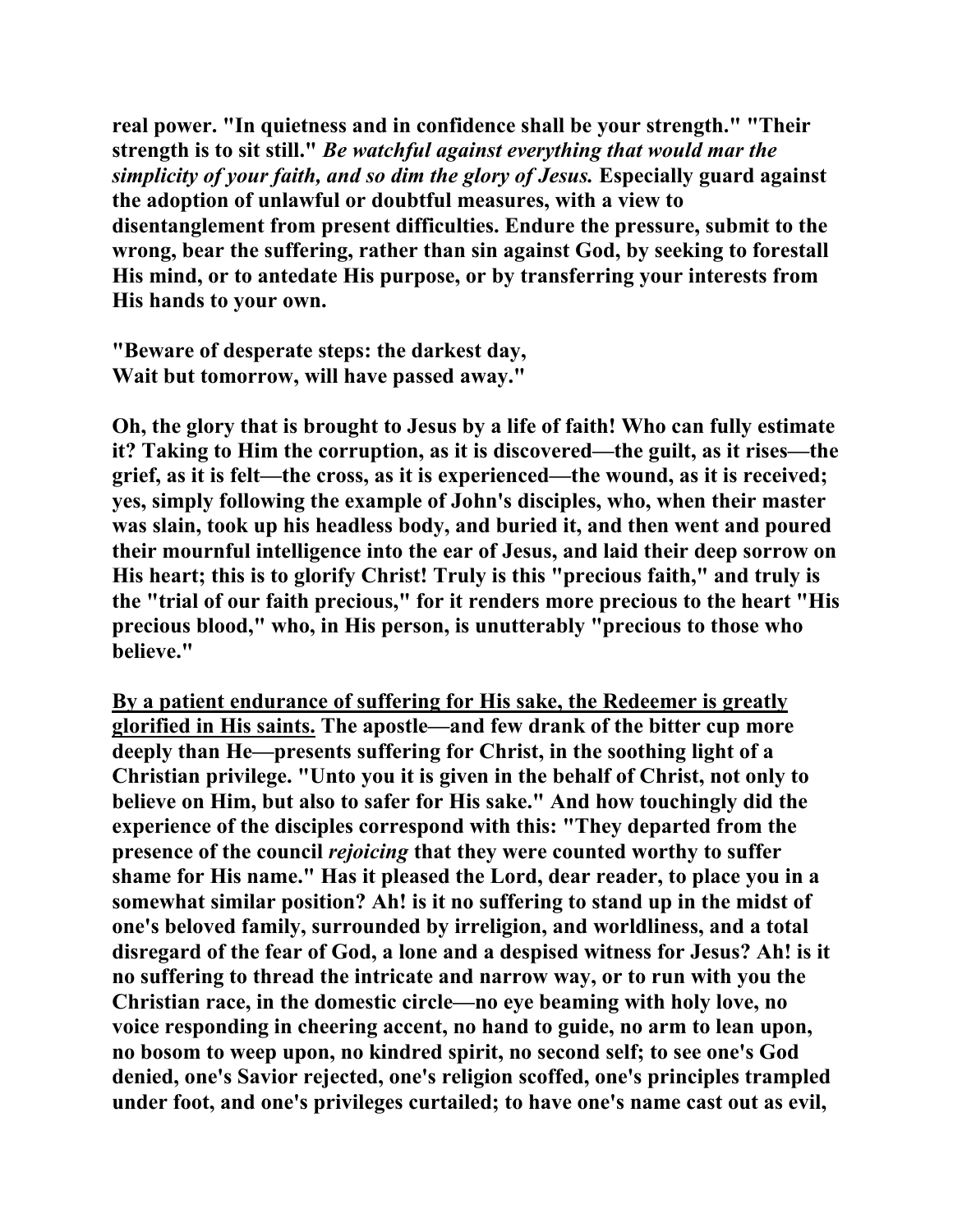**to be counted a fool, an enthusiast, or mad; to endure the loss of temporal interest, and domestic happiness, and earthly prospects, and in a sense to "forsake house, or brethren, or sisters, or father, or mother, or wife, or children, or lands, for Christ's sake;"—is this no path of trial and suffering? "But if you be reproached for the name of Christ, happy are you," for thereby is Christ glorified in you. He is glorified in your patient endurance of suffering, in your meek submission to reproach, in your overcoming evil with good, your return of prayer for cursing, of blessing for railing, and of love for hatred. Believer, suffering for Christ! rejoice, yes, rejoice that you are counted worthy to suffer shame for His sake! What distinction is awarded you! What honor is put upon you! What a favored opportunity have you now of bringing glory to His name!—for illustrating His sustaining grace, and upholding strength, and almighty power, and infinite wisdom, and comforting love! By the firm, yet mild maintenance of your principles, by the dignified, yet gentle spirit of forbearance, by the uncompromising, yet kind resistance to allurement, let the Redeemer be glorified in you! In all your persecution for righteousness' sake, let your eye be immovably fixed on Jesus. In Him, and in this peculiar path, you have a bright example. "Consider Him that endured such contradiction from sinners against Himself, lest you be wearied and faint in your mind." Remember how, for** *your* **redemption, He "endured the cross, despising the shame;" and for your continual support, "is set down at the right hand of the throne of God." "Wherefore lift up the hands which hang down, and strengthen the feeble knees," "for the Spirit of glory and of God rests upon you."** 

**Great, too, is the glory brought to our incarnate God by the sanctified afflictions of His saints. How deep these often are, let many testify; and yet the deeper the affliction, the deeper the glory. Behold the glory brought to God by Daniel in the den of lions; by Shadrach, Meshach, and Abednego, in the fiery furnace; and by Paul and Silas in the prison. And what is their history, but a type of all the afflicted members of God's family? The Lord will be glorified in His people—therefore does He afflict, and try, and chasten them. "The Lord tries the righteous." He has His den, His prison, His furnace. He has His own mode, His appointed way of proving His work in their hearts; and whether by the lions' den, or the prison, or the furnace, He is glorified in them. To see how Christ can shut the mouth of the lion, and can temper the devouring flame, and can unbar the doors of the prison-house, how glorious thus appears His power! To mark the resigned will, the subdued spirit, the mute submission, the cheerful acquiescence in the deepest affliction, how glorious thus appears His grace! To behold the daily strength imparted, the precious**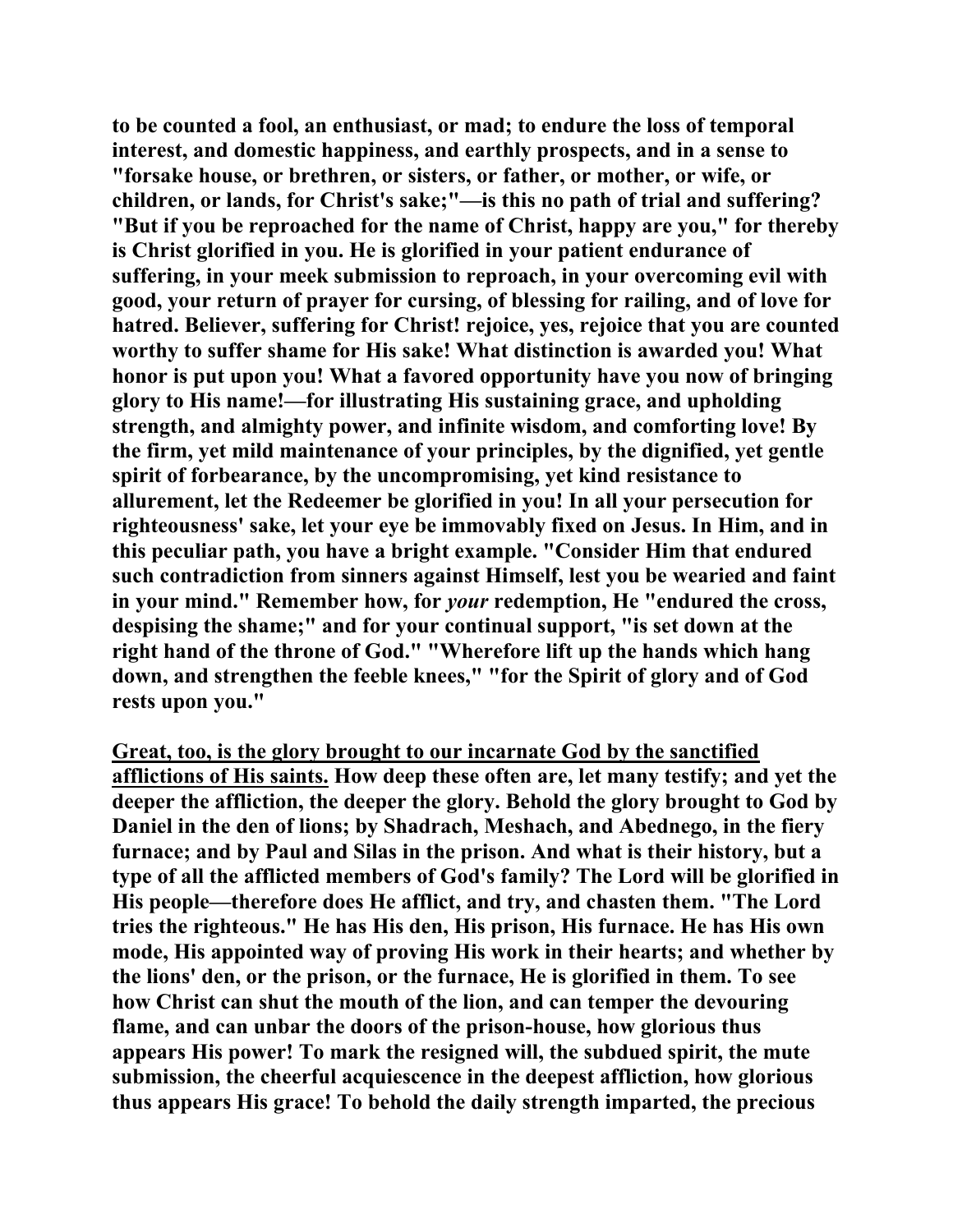**promises applied, the soothing consolation experienced, how glorious thus appears His love! To see the chaff scattered, and the dross consumed, and the mind brought into perfect harmony with God's will, to say with David, "My soul is even as a weaned child," how glorious thus appears His wisdom! Oh, if these are the blessings which blossom upon the rod, then welcome the rod! If this is the glory brought to the name of Jesus by a process of sanctified affliction, then welcome the affliction! Only see that He is truly glorified in you by it. See that He is glorified while you are in the furnace, by your passive graces; see that He is glorified when you have come forth from the furnace, by your active graces. "Wherefore glorify you the Lord in the fires, even the name of the Lord God of Israel." "When He has tried me, I shall come forth as gold."** 

**Nor must we overlook that path walking in which the Redeemer is so manifestly glorified in His saints—even the way of a holy and cheerful obedience to His commands. Were we to select a single word from the Bible which we would desire to be distinctly, prominently, and constantly before the eye of the believer, it would be—***obedience***. The stress which the Holy Spirit has laid upon the duty is great, and the blessing and honor which the Lord has attached to its observance, is immense and encouraging. It involves every covenant mercy, and it is the great secret of all holiness, and therefore of all happiness.** 

**What the Lord once spoke to His ancient people, He speaks at the present to all His spiritual Israel, "Now, therefore, if you will obey my voice indeed, and keep my covenant, then you shall be a peculiar treasure unto me above all people, for all the earth is mine. And you shall be unto me a kingdom of priests, and a holy nation." And who does not trace the blessing which the Lord has attached to obedience in the history of Abraham, when, at God's command, be bound his son as a sacrifice upon the altar—"And in your seed shall all the nations of the earth be blessed, because you have obeyed my voice." And see how the Lord confirmed the fact of his obedient walk, and fulfilled the promise of blessing to his son Isaac, to whom He said, "Sojourn in this land, and I will be with you, and will bless you; for unto you, and unto your seed, I will give all these countries, and I will perform the oath which I aware unto Abraham your father . . . because that Abraham obeyed my voice, and kept my charge, my commandments, my statutes, and my laws." Rich, too, is the blessing annexed to the promise, "If you be willing and obedient, you shall eat of the good of the land." And solemn and searching the word addressed by the holy prophet to the temporizing king, "Has the Lord as**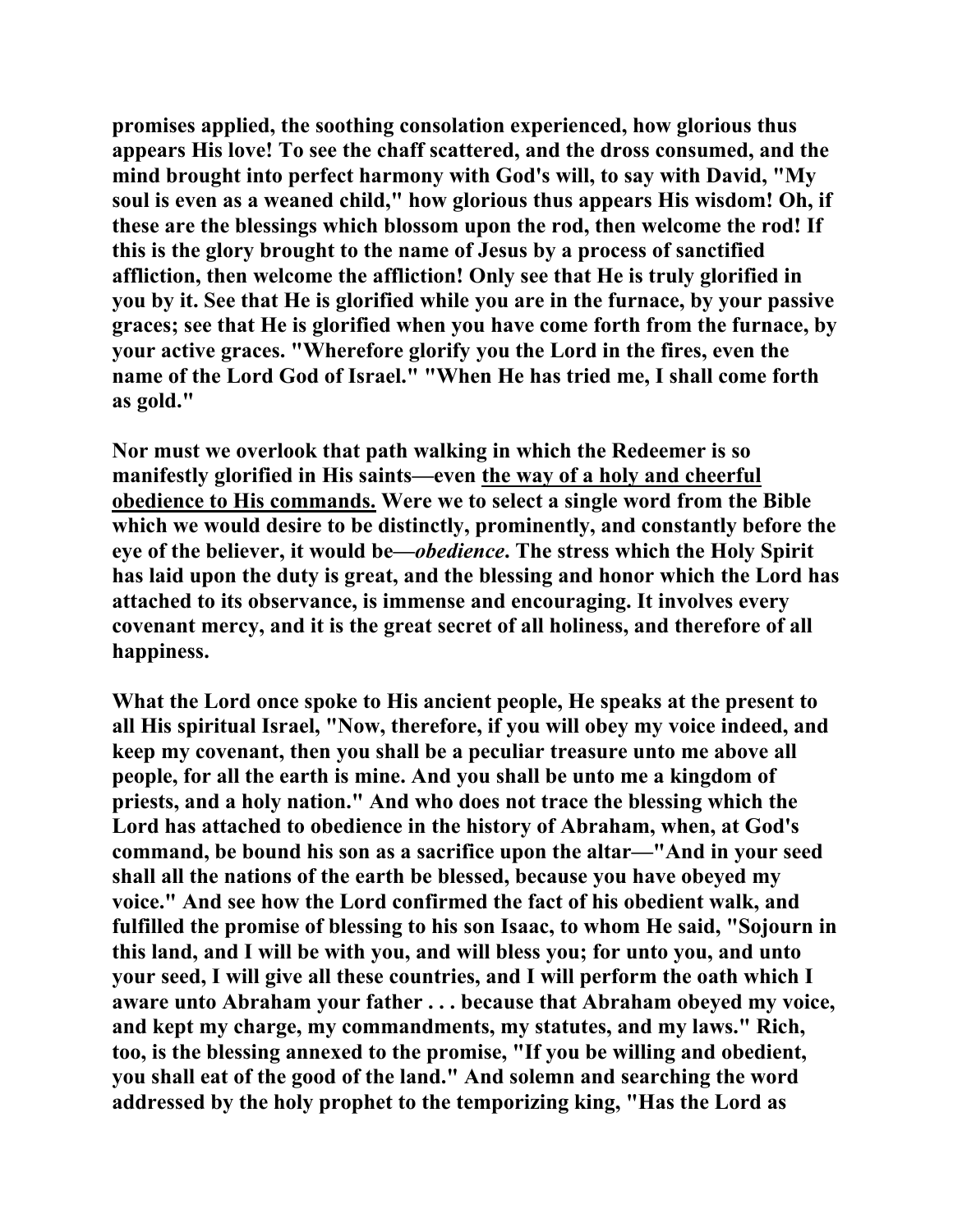**great delight in burned offerings and sacrifices, as in obeying the voice of the Lord? Behold, to obey is better than sacrifice, and to hearken than the fat of rams."** 

**As** *King* **in Zion, our adorable Lord Jesus delights to reign over a loving and an obedient people. Thus He has made their obedience to His commands a test of their love to His person—"If you love me, keep my commandments." "Teaching them to observe all things whatever I have commanded you," was the last charge given to His disciples. Now it is this keeping of His commandments, this observance of what He has enjoined, that glorifies Him in His saints. Coming to Him in our ignorance, glorifies Him as our Prophet; coming to Him with our guilt, glorifies him as our Priest; and walking obediently to His precepts, glorifies Him as our King. It places the crown upon the head of His sovereignty, it recognizes the spiritual nature of His kingdom, and it upholds the purity, majesty, and authority of His laws. It becomes, then, the solemn and imperative duty of every believer to search the will and testament of his dying, risen, and exalted Lord, to ascertain all that He has enjoined upon his obedience in the way of precept and command. For how can he be a good and an obedient subject, if be understands not the laws of Christ's kingdom? Then, when the precept is clearly revealed, and the command is distinctly made known, immediate, self-denying, and cheerful obedience is to follow, as that path which, while it insures the sweetest peace to the soul, brings the highest glory to Christ. Let yours be an obedient walk, dear reader! Let your obedience be the fruit of faith, the dictate of love. Permit no reserve in your obedience! let it be full, honest, and complete. Search the New Testament Scripture, and examine closely your own walk, and ascertain in what particular your obedience to Christ is deficient. Be upright, honest, and sincere in your inquiry. Let your fervent prayer be, "Lord, what will You have me to do? Is there any precept of Your word slighted, any command disobeyed, any cross not taken up? Is there any desire to withhold my neck from Your yoke, or to withdraw my shoulder from Your burden, or to mark out a smoother path than that which You have chosen and bid me walk in? Is there any secret framing of excuse for my disobedience, any temporizing, any carnal feeling, any worldly motive, any fear of man, any shrinking from consequences? Lord, You know all things, You know that I love You. You are precious to my soul, for You have borne my sins, endured my curse, carried my cross; and in return do only ask, as an evidence of how much I owe, and how much I love, that I should keep Your commandments, and follow Your example. Now, Lord, take my poor heart, and let it be Yours, Yours only, and Yours forever. Let Your sweet love constrain me to 'run in**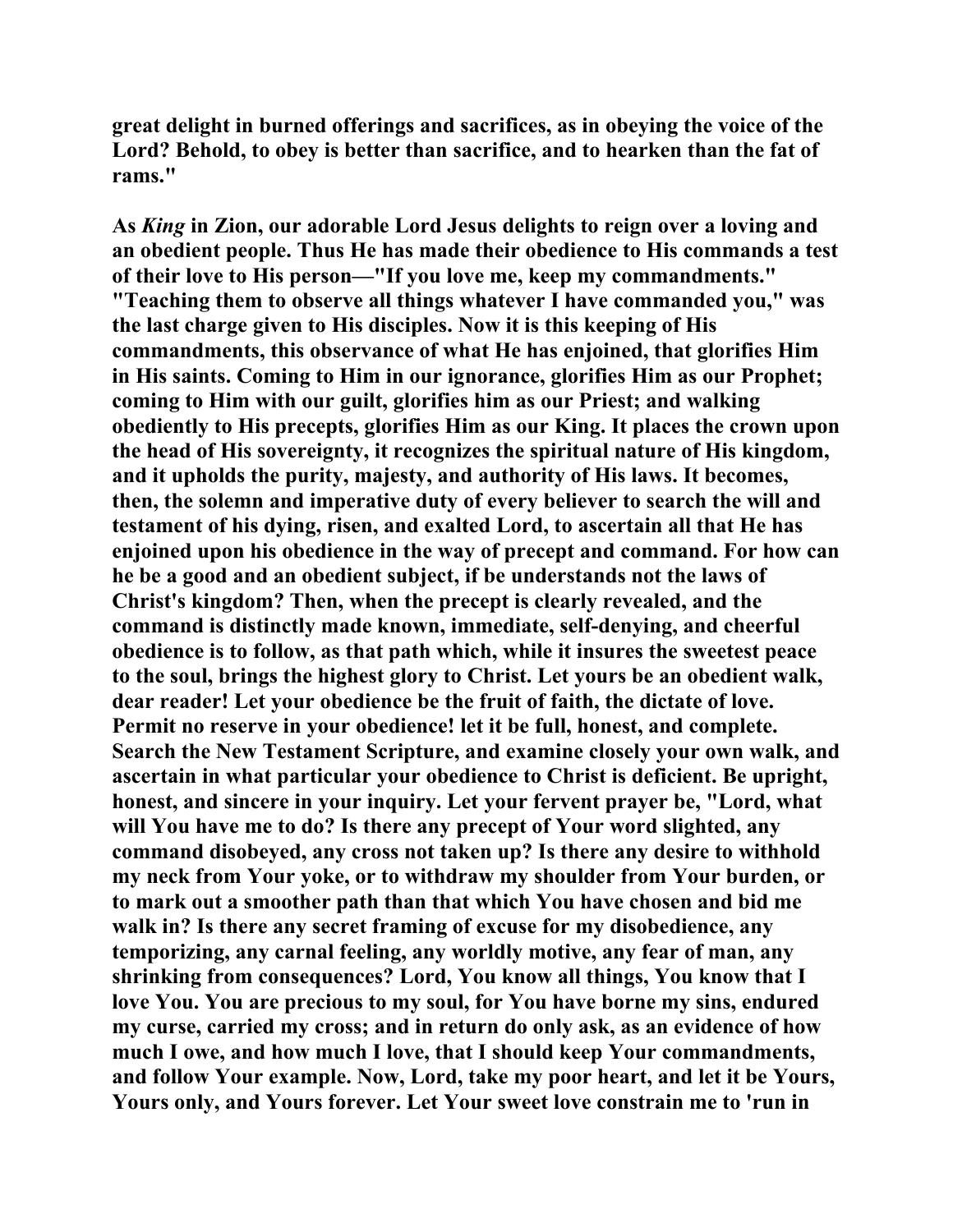**the way of Your commandments,' for this will I do when You shall enlarge my heart." Then will follow the precious fruits of obedience, even as the bud expands into the blossom, and the blossom ripens into the fruit. There will be a growth, a delightful expansion of the life of God in the soul! and with the increase of the Divine life, there will be an increase of all the precious 'fruits of the Spirit.' "Thus says the Lord, your Redeemer, the Holy One of Israel! I am the Lord your God, who teaches you to profit, who leads you by the way that you should go. Oh that you had hearkened to my commandments! then had your peace been as a river, and your righteousness as the waves of the sea." See that your Redeemer is glorified in your obedience; that for the happiness of your soul, and for the honor of Christ, you "stand complete in all the will of God!"** 

**The branch of our subject, thus imperfectly placed before the reader, is deeply practical. In what a solemn and responsible position it places every believer! "You are my witnesses, says the Lord." "I have created him for my glory." "You are my servant, O Israel, in whom I will be glorified." Then, how "very jealous for the Lord God of hosts" should we be! How vigilant, lest in any degree, or in any way, we withhold from Christ the glory due unto Him. There are many ways by which we may be betrayed into this grievous sin—a careless walk—unmortified sin—self-indulgence—a light and volatile spirit—a neglect of means—a distant walk with God—coldness of love towards the saints. But especially mixing up with, and indulging in, a sinful conformity to the world, its fashions, its pleasures, its literature, its religion. Christian professor! can you rigidly conform to these fashions—can you spend your hours over that novel—can you attend that ball—can you move in that dance—can you embark in that enterprise, and glorify Jesus by it? Put the question fairly, honestly, and closely to your conscience, "Do I bring glory to Christ by this? Is my Redeemer thus magnified in me before the world and the Church?" Oh, aim for a high standard! Do not be a common-place professor. Do not be an ordinary Christian. Shun not to be singular. Dare for the glory of Christ to come out of the world, not to touch the unclean thing, and to be separate, set apart for God alone. "Herein is my Father glorified, that you bear much fruit! so shall you be my disciples." Thank God for the little, but, oh, aim for the 'much fruit!'—strong faith, ardent love, selfconsuming zeal, unreserved obedience, holy, and entire, and supreme surrender. "From me is your fruit found." Your union with Christ, your living in Christ, your close adherence to Christ, your constant drawing from Christ, will be found to involve the happy secret of that great fruitfulness which brings most glory to the Triune God. Come—drawn by grace, constrained by love, attracted by the glory and the preciousness of Jesus—**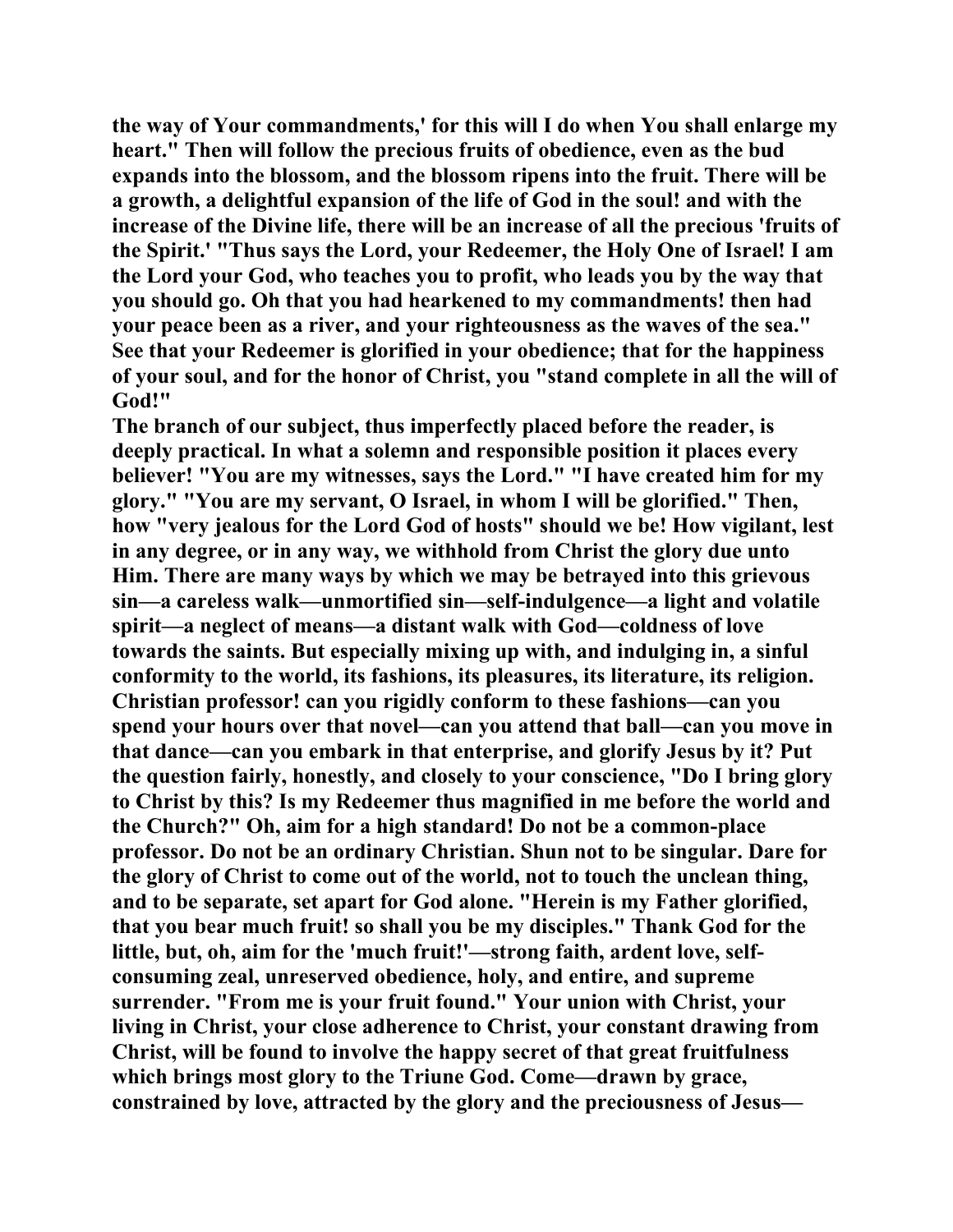**come now to that one' altar which sanctifies both the giver and the gift,' and as you lay yourself upon it, body, soul, and spirit, exclaim with the apostle, "Christ shall be magnified in my body, whether it be by life or by death." The solemn vow is taken! The holy surrender is made! It is seen, it is heard, it is ratified in heaven. May you be so strengthened from above, "that the name of our Lord Jesus Christ may be glorified in you, and you in Him, according to the grace of God, even the Lord Jesus Christ," is the devout and fervent desire of one who, with you, through time and through eternity, hopes to unite in the grateful, adoring, and never ceasing hallelujah,** 

**"Thanks be unto God for His unspeakable Gift!"** 

## **"The Holy Spirit Glorifying the Redeemer"**

 **He shall glorify me: for he shall receive of mine, and shall shew it unto you. John 16:14** 

 **He will bring glory to me by taking from what is mine and making it known to you. John 16:14** 

 **He will bring me glory by revealing to you whatever he receives from me. John 16:14** 

**How replete with the deepest instruction, and how copious with the richest comfort, is the chapter which embodies the great truth, on the unfolding of which we have now entered! We have before observed, that it was a marked characteristic of the farewell discourse of our blessed Lord to His disciples, that He then went more fully into the character and official work of the Holy Spirit than at any former period of His ministry. There is an air of solemnity and a force of affirmation in the manner and in the terms with which He proceeds to enunciate the great truth of the Spirit's descent, as an immediate and necessary consequent of His own departure, which not only awaken on its behalf the deepest interest, but which evidence that, in the mind of the glorious Promiser Himself, the gift was identical with the most enlarged, costly, and enduring blessing to the Church: "Nevertheless, I tell you the truth; it is expedient for you that I go away; for if I go not away, the Comforter will not come unto you: but if I depart, I will send Him unto you." Thereby implying, that the permanent presence and indwelling of the Spirit as the Comforter, was even more than an equivalent for His bodily absence; and**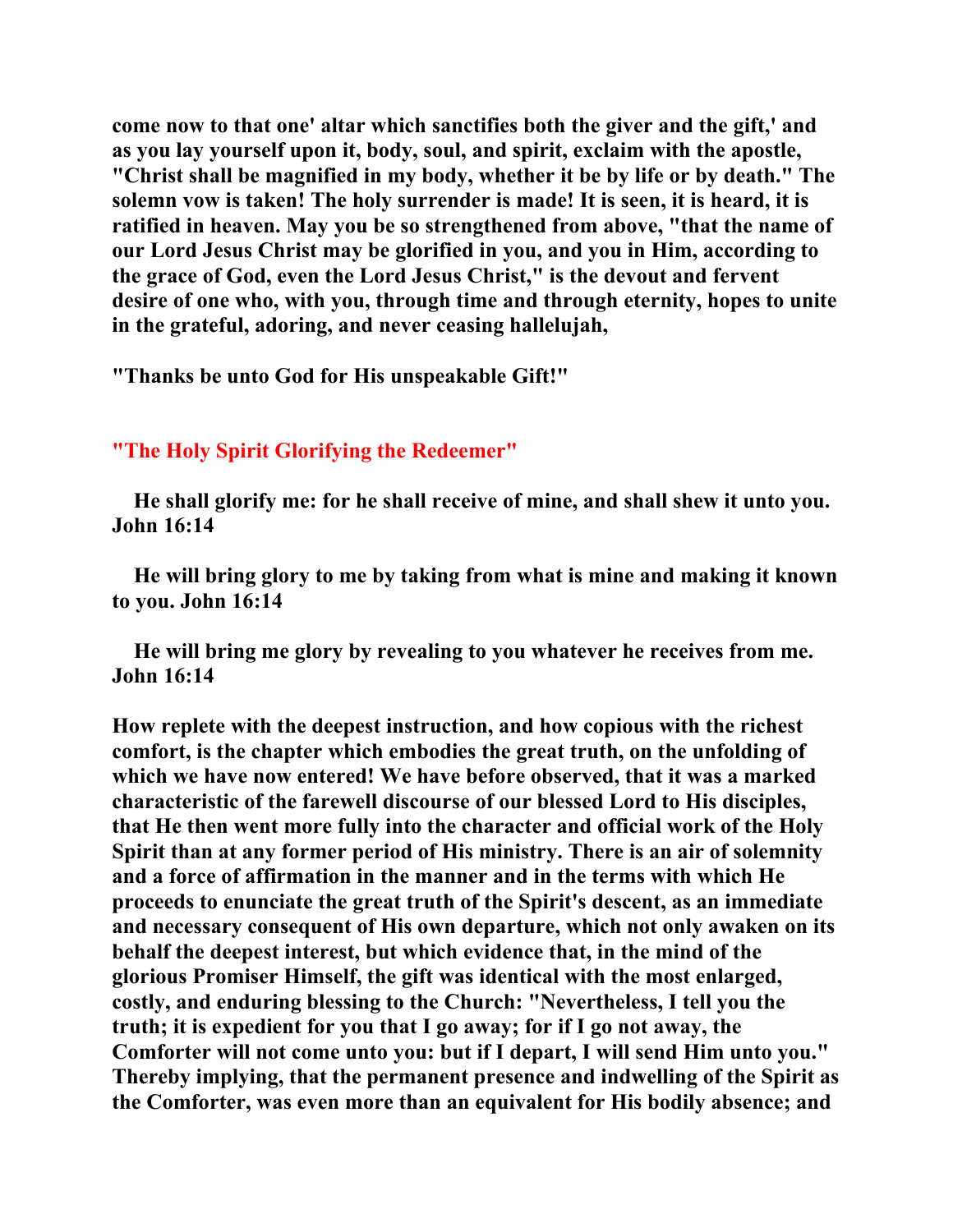**would fully compensate the Church for any loss it might sustain from His departure. Ah, it is the mercy of the believer to know that he is not only a temple of the Holy Spirit, but that through all his pilgrimage he shall be gladdened with the presence, and cheered with the smile, of Jesus too.** 

**Our Lord then proceeds to advance another reason for the gift which He was about to bestow. "I have yet many things to say unto you, but you cannot bear them now." We are not to understand, that by this He meant to convey the idea that He had kept back any doctrines or precepts of the Gospel, to be afterwards revealed to, and more fully promulgated by the apostles: far from it; for in His frequent discourses, on various suitable occasions, He had fully expounded to His disciples all the great leading truths and doctrines of His Gospel, leaving them nothing to conjecture or to doubt. Hence, on a previous occasion, He declares, "I have called you friends; for all things that I have heard from my Father, I have made known unto you." But we are to interpret His meaning as referring, among other things, to the enlargement of His kingdom, by the accession of the Gentiles to it; to the nature of the Gospel Church, of which they as yet were imperfectly informed, if informed at all; to the dispersion of the Jewish nation, and their final restoration to their own land; to the entire abrogation of the Mosaic economy, and to the rise and progress of Antichrist; the full disclosure of these things, they could not then bear, in consequence of their Jewish prejudices, which yet existed—the earthly conceptions of Christ's kingdom, which they still cherished, and the scanty measure—the mere pledge—of the Holy Spirit, which they had as yet but received.** 

**There is yet another declaration of our Lord concerning the Spirit, to which we would refer, vindicating it from a misinterpretation, which it has received—"He will not speak of Himself." This passage has led many to suppose, that the Spirit does not speak of, or witness to, His own work! But this is, obviously, not the true meaning of the words. "He will not speak of (or, from) Himself," that is, in opposition to, or independently of, the Father and the Son. Thus our Lord, referring to Himself, says, "I have not spoken of (or, from) myself;" and again, "The words that I speak unto you, I speak not of myself," evidently meaning, "I come not in my own name, I come to do my Father's will; I have no separate authority of my own; I act in concert with Him that sent me." And in this obvious sense, our Lord says of the Spirit, "He shall not speak of (or, from) Himself;"—not that He shall not speak of or witness to His own work in the soul, but that He shall not speak of His own self, as separate from the Godhead. The misinterpretation which we have thus**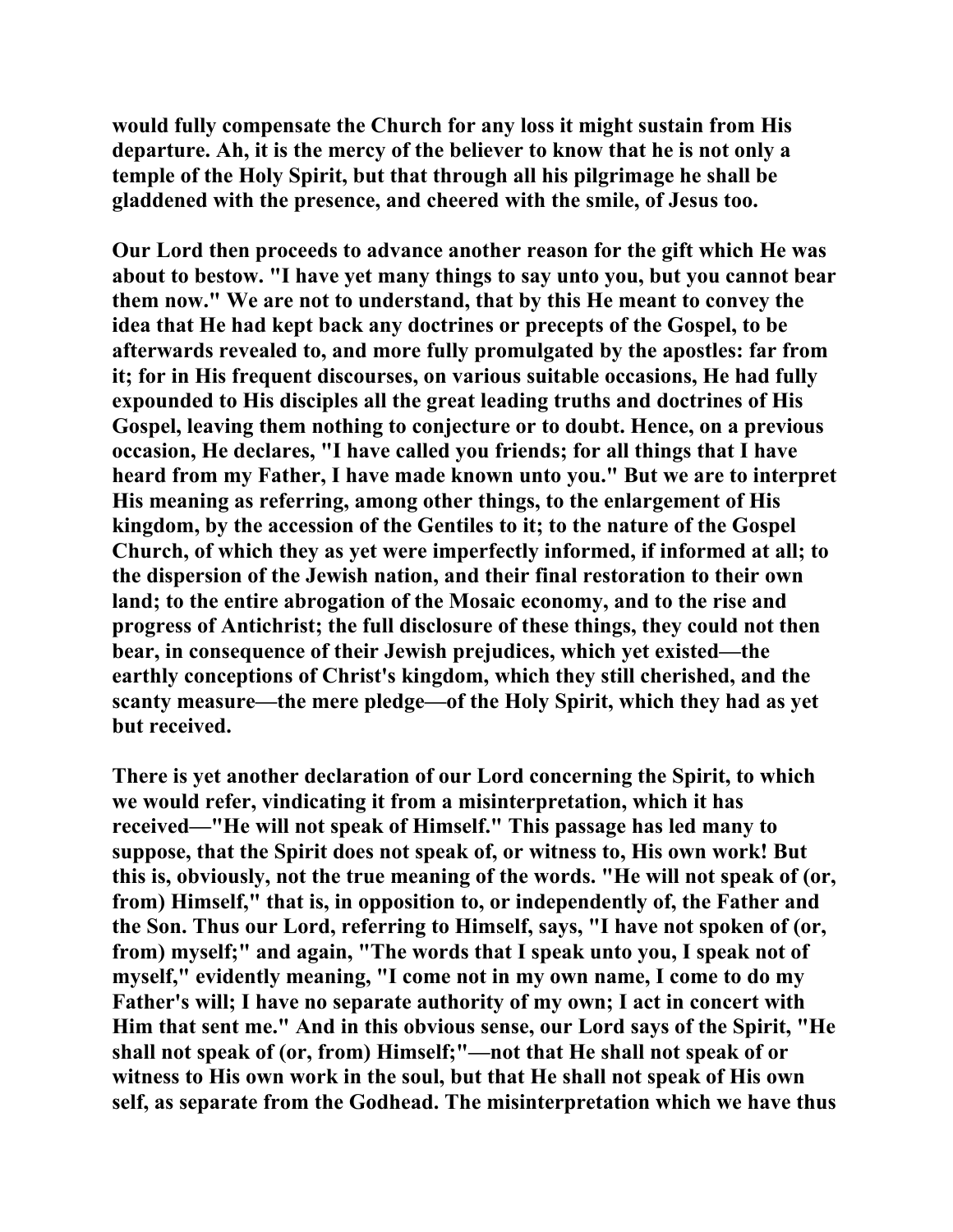**endeavored to correct, has led those who entertained it, to question the absolute Deity of the Spirit; as if the text implied inferiority of nature. But we answer, Did not our Lord come as a servant, and not in His own name; and did that inferiority of office prove an inferiority of nature? Surely not. Is the King's Son less a prince royal, because He bears a commission from His Father? He may be inferior to His Father in office, yet equal to Him in all the personal and essential attributes of royalty. When Christ affirmed, "My Father is greater than I," He alluded to a subordination of office, not to an inequality of nature. Thus the Spirit is as much a procession from the Father as the Son, and is as much the messenger of Christ as Christ is of the Father. The Spirit leads us to the Son, and the Son conducts us to the Father. "For through Him (the Son) we both (Jew and Gentile) have access by one Spirit unto the Father." The Father is God—the Son is God—and the Holy Spirit is God, and these three constitute the** *One Triune Jehovah***.** 

**But the great work of the Spirit is to glorify Christ. To the devout and solemn consideration of this precious and important branch of our great subject, let us now direct our thoughts. Thus does our Lord affirm the truth—"He will glorify me: for He shall receive of mine, and shall show it unto you." Viewed in relation to this truth, the work of the Holy Spirit appears in a light of immeasurable greatness and glory. It would seem to be the pivot on which turned the entire work of Jesus—the source which supplied its life, its power, and its efficacy. Not for a moment would we hazard the idea, that the testimony and grace of the Spirit imparted any** *intrinsic efficacy* **to the atoning work of Jesus; the entire completeness of that work, its full acceptance in the court of justice, the legal discharge of the Church on its ground, and the Father's approval of it by the resurrection and exaltation of His Son; as we have shown at some length. The sacrificial work of Jesus, therefore, receives no measure of intrinsic value, or efficacy, from any part of the work of the Spirit: and yet there is a connection, and a dependence.** *As far as the work of our dear Lord becomes available in the personal salvation of the believer, it depends solely upon the life-giving influence of God the Holy Spirit.* **Complete as is the righteousness, efficacious as is the blood, and all-sufficient as is the grace of Christ, yet apart from the especial, effectual, and Divine operation of the Spirit upon the heart, they would remain to us as a robe unworn, a fulness untouched, a "fountain sealed." Thus, there is a beautiful relation, a sweet harmony, between the atoning work of Jesus and the official work of the Holy Spirit—"He will glorify me."** 

**We have already alluded to the day of Pentecost. We recur to it again, because**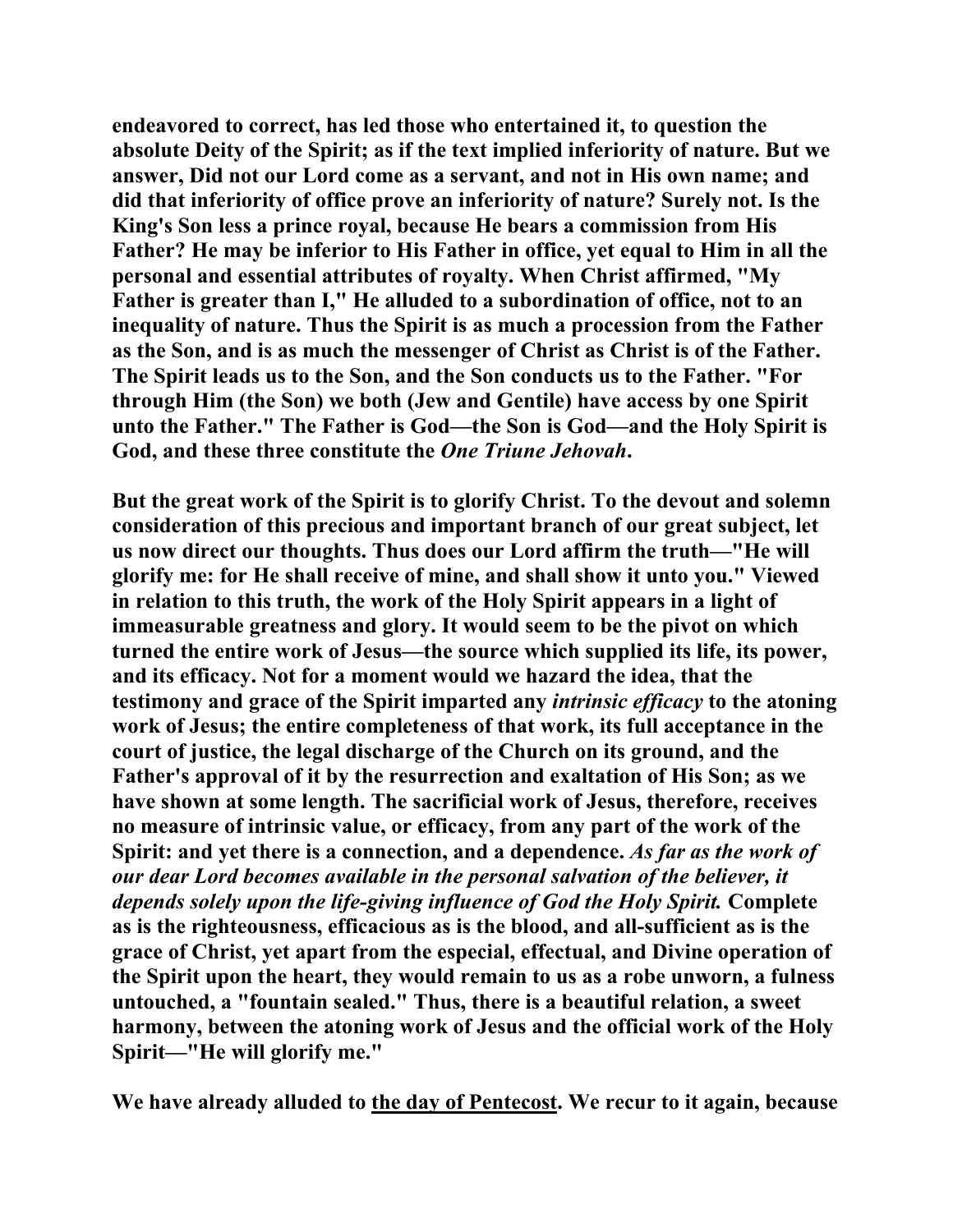**on that memorable day the Spirit first glorified Christ, openly, visibly, manifestly. It would seem as if the curtain of eternity were parted, and the windows of heaven were opened, and eyes that saw nothing but lowliness, and poverty and degradation in Jesus before, now were permitted to behold Him inaugurated in His throne, a Prince and a Savior, encircled with glory, and with gifts of grace in His hand, ready to shower them profusely upon the rebellious. Three thousand souls pierced to their heart, made to see the plague within, stretched out their hands of faith, and welcomed these gifts, adoring the grace, extolling the love, crowning the Prince, and lauding the Savior, from where, and through whom, they proceeded. Oh, how illustriously did the Spirit now outwardly glorify Jesus! How glorious did He appear to those who now saw nothing but deformity in themselves! How precious to those whose hearts were never before stricken with godly grief! What compunction, what sadness, what sorrow must have bowed their hearts to the dust as they thought—"This is He whom we called a Nazarene, whom we stigmatized as a glutton and a wine-bibber, whom we bound, whom we scourged, whom we spat upon, whom we mocked, and whom we crucified!" But how glorious to their eye would He now appear, returning them good for evil, blessing for cursing, cherishing them on the bosom they had wounded, and causing pardon, acceptance, present hope and future glory, to flow to them through that very blood in the shedding of which their hands had been imbrued! What an open, visible glorifying of Christ by the Eternal Spirit was this!** 

**The Spirit glorifies Jesus in the Word. The Word of God is full of Christ. He is the sun of this Divine system, the fountain of its light and beauty. How emphatically does He Himself declare this truth, and we know that His witness is true—"You search the Scriptures because you believe they give you eternal life. But the Scriptures point to me!" The Scriptures testify of Jesus. Every doctrine derives its substance from His person, every precept its force from His work, every promise its sweetness from His love. Is it not to be feared, that in the study of the Scriptures, it is a much forgotten truth, that they testify of Jesus? Are they not read, searched, and examined, with a mind too little intent upon adding to its wealth, by an increased knowledge of His person, and character, and work? And thus it is we lower the character of the Bible. We may read it as a mere uninspired record; we may study it as a book of human literature. Its antiquity may interest us, its history may inform us, its philosophy may instruct us, its poetry may charm us; and thus, while skimming the surface of this Book of books, the glorious Christ, who is its substance, its subject, its sweetness, its work—and but for whom there had been no Bible—has been deeply and darkly veiled from the eye.**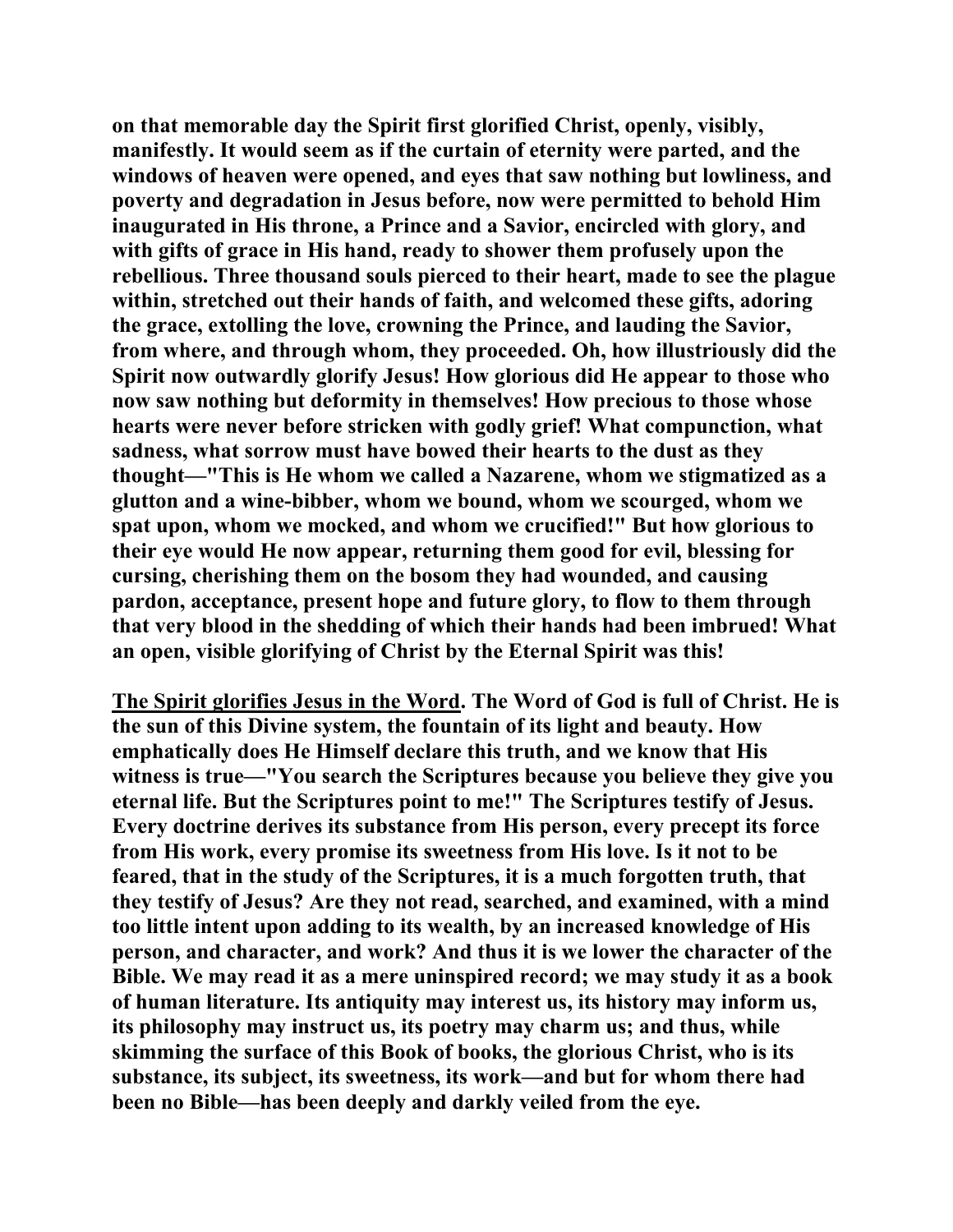**But it is the office of the blessed and eternal Spirit to unfold, and so to glorify, Jesus in the Word. All that we spiritually and savingly learn respecting Him, through this revealed medium, is by the sole teaching of the Holy Spirit, opening up this word to the mind. He shows how all the luminous lines of Scripture truth emanate from, return to, and center in, Christ—how all the doctrines set forth the glory of His person, how all the promises are written in His heart's blood, and how all the precepts are embodied in His life.** 

**To the question often earnestly propounded—"What is the best method of reading, so as to understand the Scriptures?" I would, in this connection of our subject, reply—Read them with the one desire and end of learning more of Christ, and with earnest prayer for the teaching of the Spirit, that Christ may be unfolded in the Word. With this simple method persevered in, you shall not fail to comprehend the mind of the Holy Spirit, in portions which previously may have been unintelligible and obscure. Do not restrict yourself to fixed rules, or to human helps. Rely less upon dictionaries, and maps, and annotations. With singleness of aim, with a specific object of research, and with fervent prayer for the Holy Spirit's teaching, "you need not that any man teach you;" but collating Scripture with Scripture, "comparing spiritual things with spiritual," you may fearlessly enter upon the investigation of the greatest mysteries contained in the sacred Volume, assured that the Savior, for whose glories and riches you search, will reveal Himself to your eye, "full of grace and truth." Precious Bible! so full of a precious Jesus! How do all its clouds and darkness melt into light and beauty, as He, the Sun of Righteousness, rises in noontide glory upon its page!** 

**Search it, my reader, with a view of seeing and knowing more of your Redeemer, compared with whom, nothing else is worth knowing or making known. Love your Bible, because it testifies of Jesus; because it unfolds the great Savior, the almighty Redeemer; because it reveals the glory of the sinpardoning God, in the person of Jesus Christ. Aim to unravel Jesus in the types, to observe Him amid the shadows, to trace Him through the predictions of the prophets, the records of the evangelists, and the letters of the apostles. All speak of, and all lead to, Jesus. "They are they which testify of me."** 

**And not only thus, but by employing the truth which especially testifies of Jesus, as the grand instrument of producing that holiness in the soul of which He is the Divine Author, He confers unspeakable honor on Christ in the word. The Spirit of God undertakes the achievement of a stupendous work. He**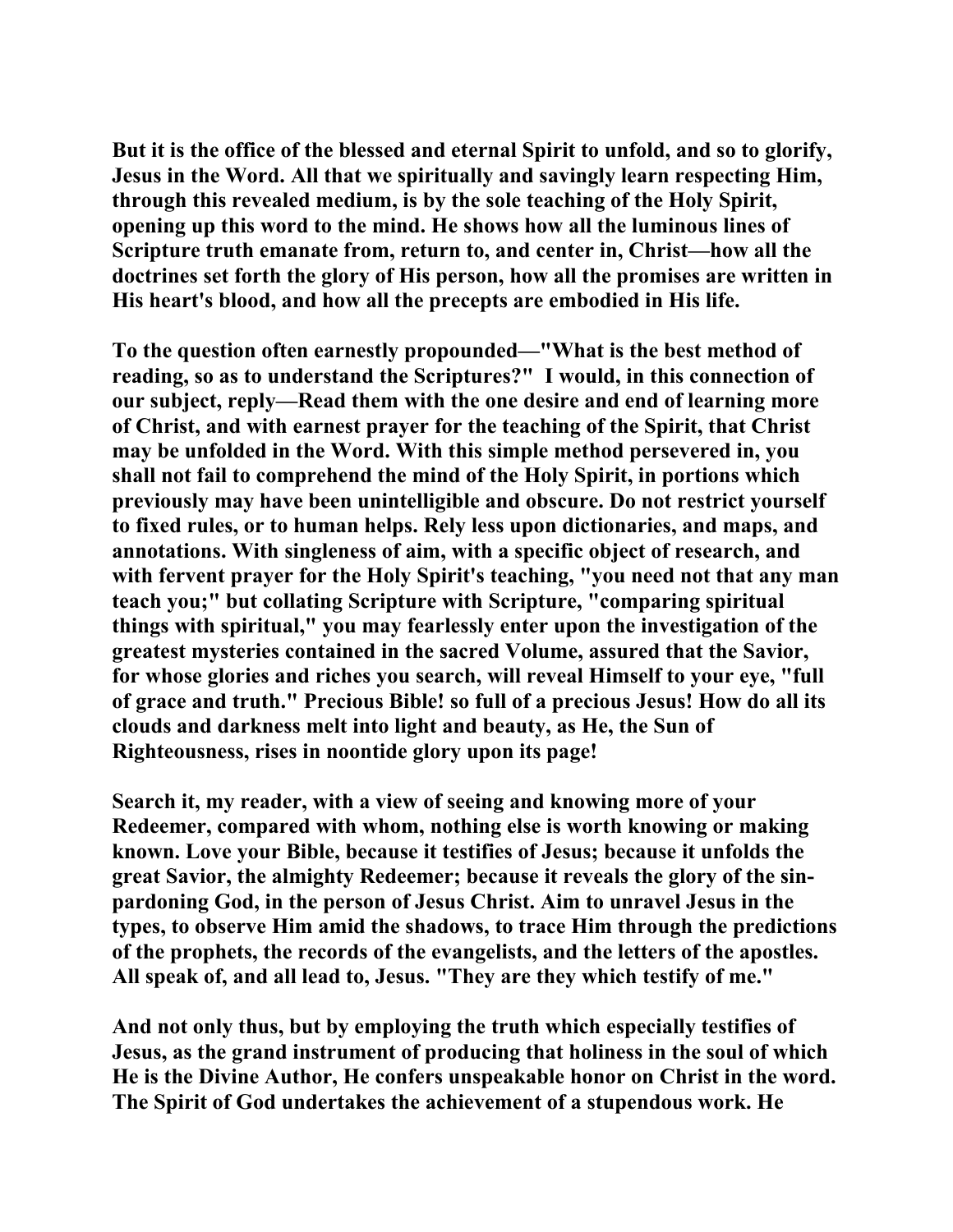**enters the soul, and proposes to restore the empire of grace, the reign of holiness, and the throne of God. He engages to form all things anew—to create a revolution in favor of Christ and of heaven. He undertakes to change the heart, turning its enmity into love; to collect all the elements of darkness and confusion, educing from them perfect light and perfect order; to subdue the will, bringing it into harmony with God's will; to explore all the recesses of sin, turning its very impurity into holiness—in a word, to regenerate the soul, restoring the Divine image, and fitting it for the full and eternal enjoyment of God in glory. Now, in accomplishing this great work, what instrumentality does He employ? Passing by all human philosophy, and pouring contempt upon the profoundest wisdom and the mightiest power of man, He employs, in the product of a work, in comparison with which the rise and the fall of empires were as infants' play, simply and alone, the "truth as it is in Jesus." With this instrument He enters the soul—the seat of the greatest revolution that ever transpired. He moves over the dark chaos, without form and void, and in a moment, a world of immortal beauty bursts into view. He overshadows the soul, and a vital principle is imparted, whose stream of existence, once commenced, flows on with the eternity of God Himself. How Divine, yet how natural, too, the process! In the illapses of human thought, in the overtasked power of the human intellect, how often is the mind impaired and shattered by the severe process through which it passes! But here is a revolution which touches every faculty of the soul, which changes all the powers of the mind; and yet, so gentle, so persuasive, and so mild, is the Spirit's operation, that so far from deranging the power, or disturbing the balance, of the intellect, it develops resources, awakens energies, and inspires strength, of which, until now, it knew not its possession. "The entrance of Your word gives light; it gives understanding unto the simple."** 

**And to what shall we turn for the secret of this? To the Gospel, so replete with the glory of Jesus. That Gospel, the substance of which is the incarnate God; the theme of which is Christ crucified. That Gospel which testifies of His Godhead, which declares His manhood, which unfolds the union of both in the person of the glorious Redeemer; and which holds Him up to view, mighty and willing to save to the uttermost. Well may the great apostle of the Gentiles exclaim, "I am not ashamed of the Gospel of Christ: for it is the power of God unto salvation to every one that believes."** 

**In the further work of sanctification by the truth, the Divine Spirit equally magnifies Christ. Still does He employ the truth, that speaks of Jesus. Does He**  *quicken***? it is by a Gospel precept. Does He** *establish***? it is by a Gospel**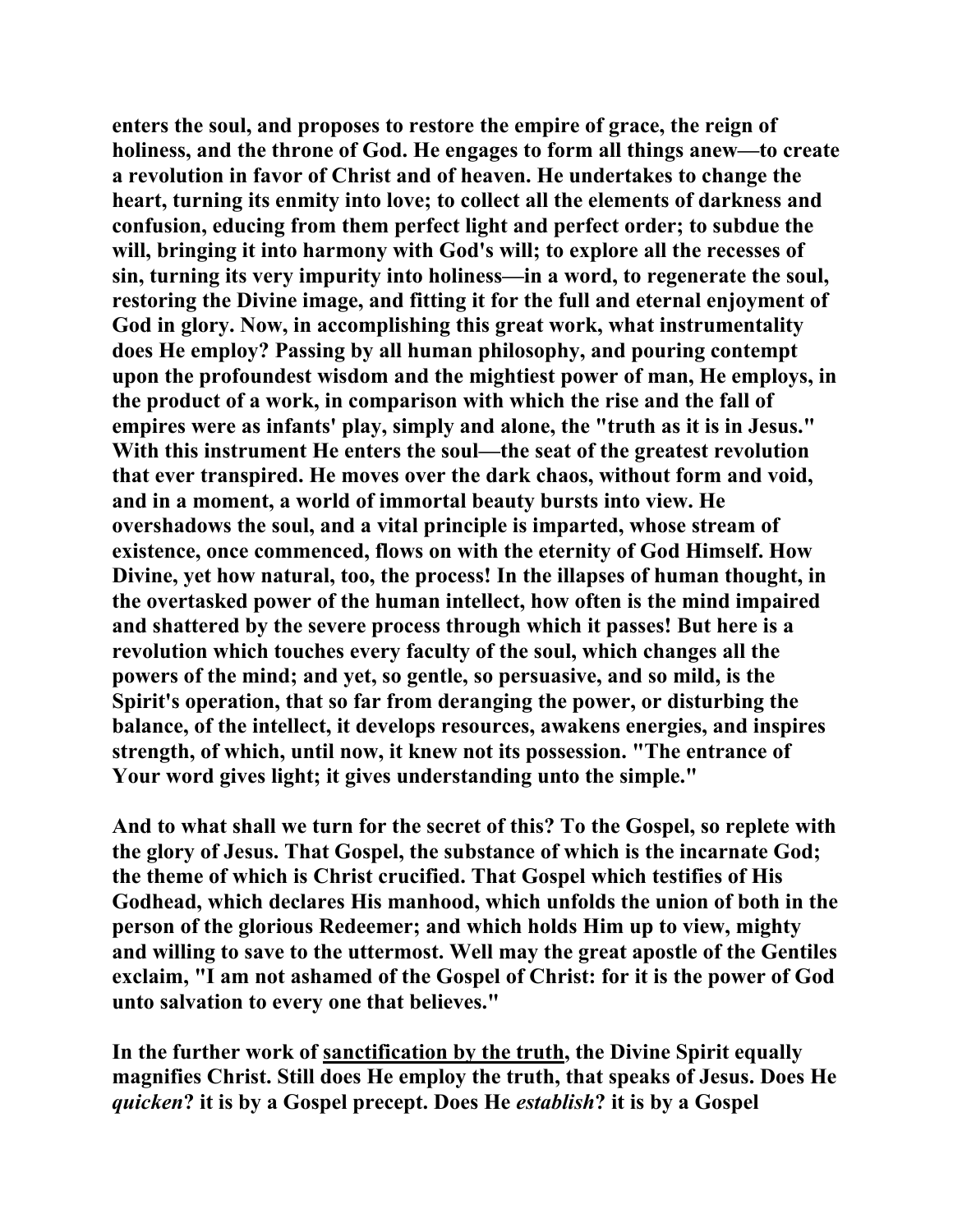**doctrine. Does He** *comfort***? it is by a Gospel promise. Does He** *sanctify***? it is by a Gospel admonition. Thus is Jesus honored through the word, in every step of our way to heaven. And oh, how sanctifying and comforting is the truth which testifies of Jesus! It has but to point to Him, and, clothed with the energy of the Spirit, the strongest corruption is subdued, the deepest grief is soothed. "The law of the Lord is perfect, converting the soul: the testimony of the Lord is sure, making wise the simple. The statutes of the Lord are right, rejoicing the heart: the commandment of the Lord is pure, enlightening the eyes." And this it does, by unfolding Jesus in the word. Oh, of what, value or efficacy is all our knowledge of the truth, if it lead us not to Jesus; if it expand not our views of His glory; if it conform not our minds to His image; if it increase not our love to His person, and if it quicken not our obedience to His commands, and our zeal for His cause; and mature us not, by a progressive holiness, for the enjoyment of His beatific presence?** 

**But here let us vindicate the honor of the Divine Spirit against the view of some, calculated greatly to affect it. There are those who deny any other operation of the Holy Spirit, than that which exists in the written word—thus restricting His influence solely to the letter of the truth, and thereby limiting His power and detracting from His glory.** 

**But is not this an exalting of the instrumental above the efficient cause of regeneration? Divine as is the record, and precious as is the revelation it affords of Jesus, it yet is but an instrument, and nothing more. Unaccompanied with the power of the Holy Spirit, it is inactive, inoperative, a mere dead letter. It quickens not, it sanctifies not, it comforts not. It may be read constantly, and searched deeply, and known accurately, and understood partially, and quoted appropriately; yet, left to its own unassisted power, 'it comes but in word only,' producing no hallowing, no abiding, no saving results. If there be no other, especial and invincible, influence of the Divine Spirit, operating upon the mind, how comes it to pass that all who read the word are not instantly converted by the word?—that wherever these healing leaves are borne, wherever this precious seed is scattered, broad-cast upon the world, man's moral malady is not arrested, and a harvest of happiness to the creature, and of glory to God, springs not forth. Let those who insist upon no other extraneous and superior operation of the Holy Spirit, in the spiritual creation of the soul, than exists in the mere letter of the word, reply.** 

**But the truth itself shall testify. See how it disclaims all such glory, ascribing it to Him to whom it of right and alone belongs—God the Holy Spirit. "Our**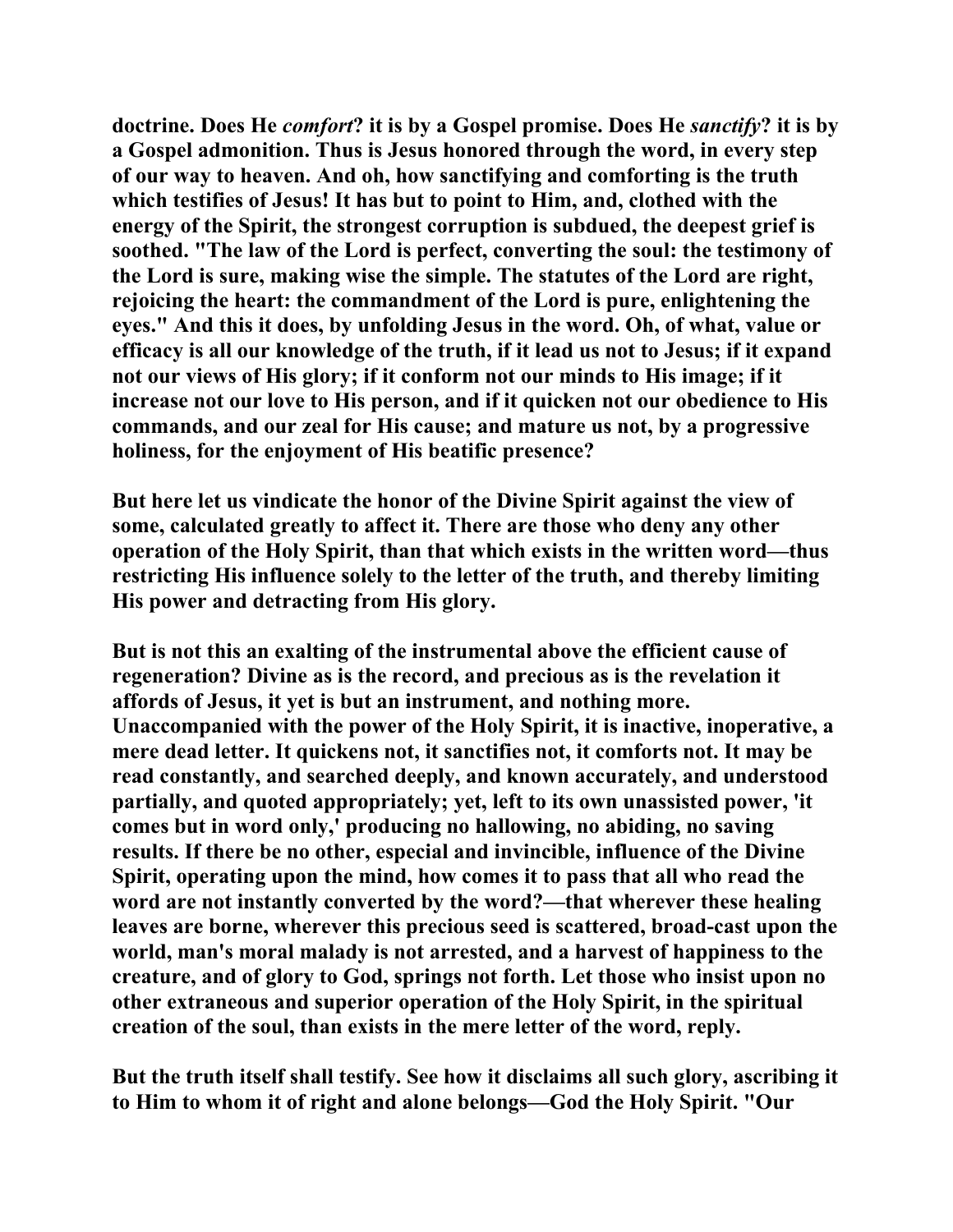**Gospel came not unto you in word only, but also in power, and in the Holy Spirit." Here, evidently, are the word and the Spirit, the instrument and the Agent, co-operating together. The apostle, in another place, speaks of the truth, as the "sword of the Spirit, which is the word of God." Of what real service can the sword be, if not used? Its surface may be polished, and its edge may be keen, yet if there is no powerful arm to wield it, it can do no execution—none feel, none fear it. But it is the "sword of the Spirit,"—He employs it then it is that the "word of God is quick and powerful, and sharper than any two-edged sword,"—then it separates, then it wounds, then it slays.** 

**"The word declares Christ, and the Spirit excites the heart to accept Him. The word shows His excellency, and the Spirit stirs up strong cries after Him. The word declares the promises, and the Spirit helps us to plead them. The word administers reasons against our reasonings, and the Spirit applies them. The word shows the way, the Spirit enables us to walk in it. The word is the seed of the Spirit, and the Spirit is the Quickener of the word. The word is the graft, and the Spirit is the Engrafter. The word is the pool of water, and the Spirit stirs it to make it healing." (Charnock)** 

**In the clear and decided testimony which He bears to the Godhead of the Redeemer, the Spirit especially glorifies Him. We have seen in the preceding pages, that the great glory of our Emmanuel is His essential glory. When our faith can firmly grasp the Deity of our adorable Lord—and on this precious doctrine may it never waver!—there is a corresponding confidence and repose of the mind in each particular of His sacrificial work. Then it is we talk of Him as a Mediator, and love to view Him as the great Sin-bearer of His people. In vain do we admire His righteousness, or extol His death, if we look not upon Him in the glory which belongs to Him as essentially God. From this truth, as from a fountain of light, beams forth the glory which sheds its soft halo around His atoning work. Oh, when, in the near view of death, memory summons back the past, and sin in battle-array passes before the eye, and we think of the Lord God, the Holy One, into whose awful presence we are about to enter, how will every other support but this sink beneath us! And as the Holy Spirit then glorifies Christ in His essential glory, testifying that the blood and righteousness—the soul's great trust—are from the incarnate God, we shall rise superior to fear, smile at death, and pass in peace and triumph to glory. Yes, reader, we shall be satisfied with nothing short of absolute Deity when we come to die. And in proportion as you find this great truth the substance of your life, you will experience it the support of your death. Thus does the Spirit glorify Christ in His Godhead.**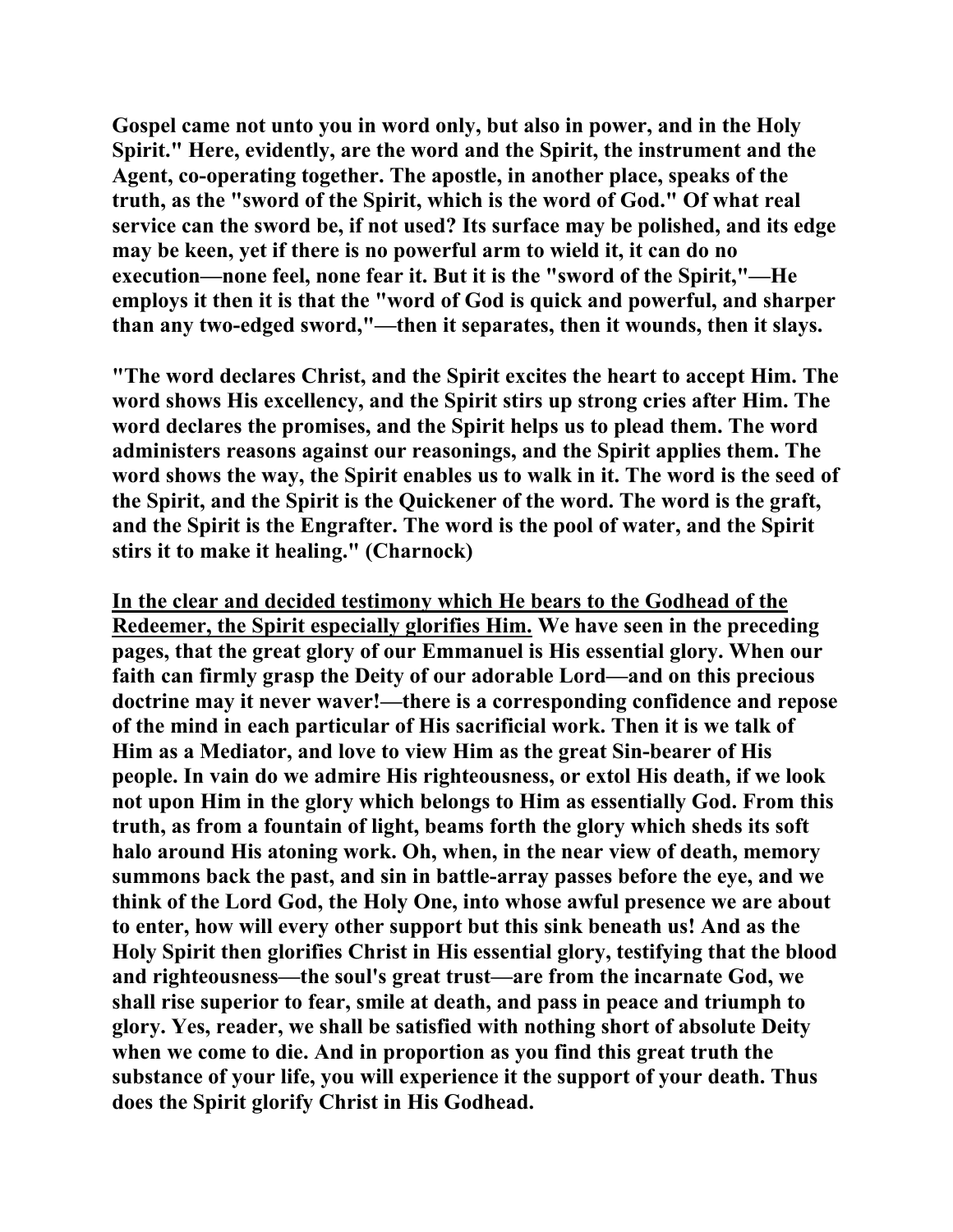**But especially in the experience of all His saints, does the Holy Spirit magnify Christ. "He shall glorify me, for He shall take of the things of mine, and show them unto you." We would not have you forget, that the first step which the Spirit takes in glorifying Christ in the creature, is to lay that creature low in the dust. He uncrowns, and humbles the pride of man, before He glorifies Jesus in the soul's experience. Oh, what a mighty work is this—what a great preparation for the entrance of Christ's glory in the soul! A preparation performed, not by the creature, but by the Spirit in the creature. And in what does the Spirit's preparation consist? Not in bettering the condition, but in exposing the depravity of our fallen nature. Not in concealing, but in uncovering the leprosy within. He goes before the Lord, to prepare His way, by discovering to the soul its extreme emptiness, poverty, and vileness. He creates a felt-necessity for Christ's entrance. He brings the soul into such a position, that none but Christ can meet its case. He inflicts a wound, which Christ alone can heal: He awakens grief, which Christ only can assuage: He creates a void, which Christ only can fill. Oh, what is the spectacle which fills God with delight, and heaven with gladness? Not the palace, rising in stately grandeur; not the monarch, ascending his throne in imposing royalty; not the cathedral, with its long-drawn aisle, and fretted roof, and pealing music, and burning incense, and fluttering robes. Nor is it the splendid but empty 'form of godliness,' which distinguishes the religion of the many. All is not gold. Many a man has been applauded for his benevolence, and the Lord has said, "I saw no benevolence in it!" And many a man has been extolled for his prayers, and the Lord has said, "I heard no prayer!" What then? It is a poor sinner laid low before the cross, uncrowning himself, and crowning Jesus. And as Jehovah looks down upon the spectacle—despised by man, honored by God, for "to this man will I look, who is of a humble and a contrite spirit,"— He seems to say, "I see a broken heart; I see a holy trembling at my word; I see one smiting on his breast, I hear a cry—oh, it is the voice of my Spirit— 'God be merciful to me a Sinner!' I behold my own image reflected in that lowly, contrite soul."** 

**Now the Spirit proceeds to glorify Christ, by revealing what Christ is to such an emptied, lowly, penitent soul. And this He does, by unfolding the great truth of the Bible—that Jesus died for sinners. Not for the righteous, not for the worthy, but for sinners, as sinners; for the unrighteous, for the unworthy, for the guilty, for the lost. Precious moment, when the Eternal Spirit, the great Glorifier of Jesus, brings this truth with power to the heart! "I had believed," exclaims the transported soul, "that Jesus died only for those who were** *worthy*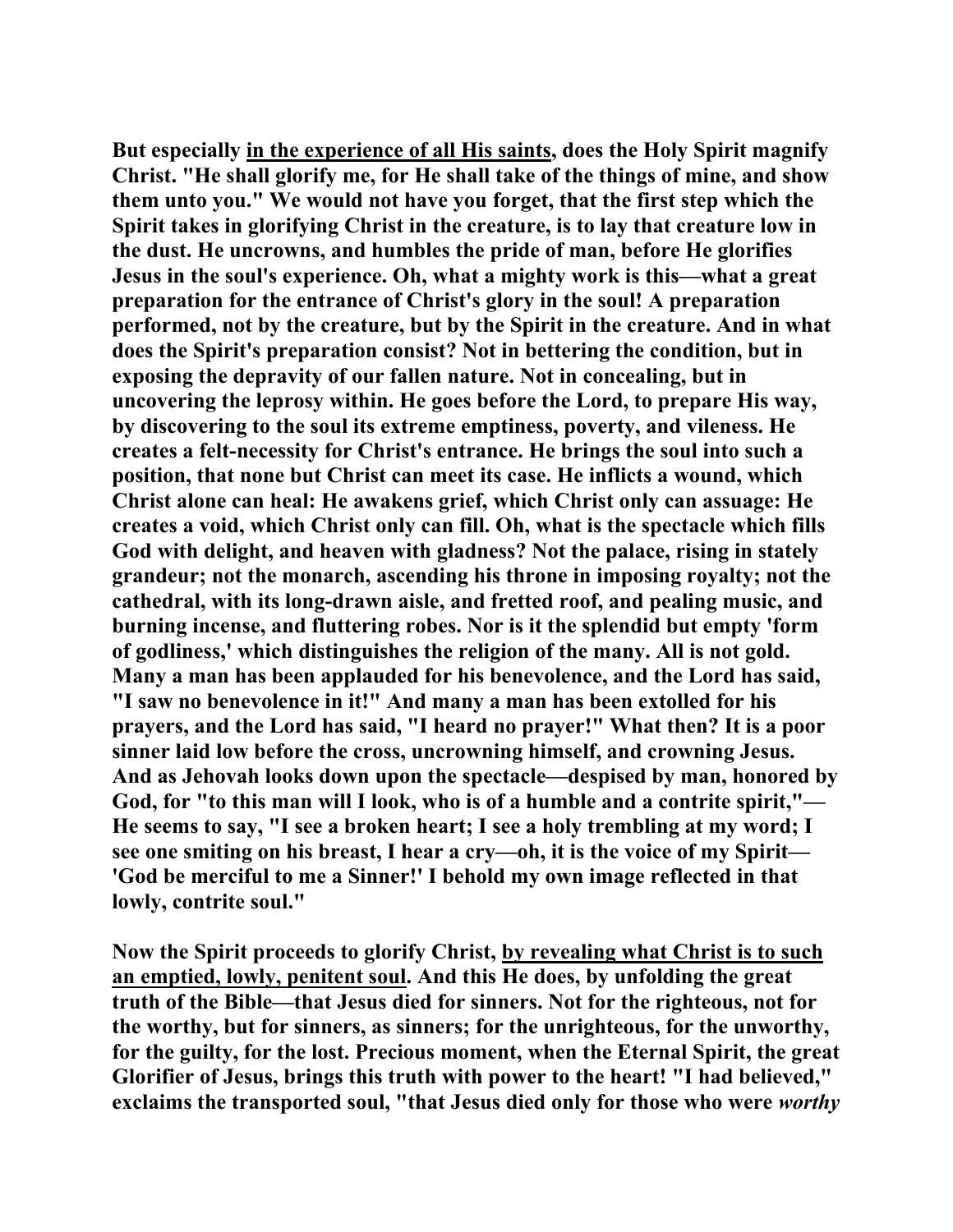**of so rich a sacrifice, of such immense love. I thought to bring some price of merit in my hands, some self-preparation, some previous fitness, something to render my case worthy of His notice, and to propitiate His kind regard. But now I see His salvation is for the vile, the poor, the penniless. I read, that 'when we were without strength, Christ died for the ungodly,' that 'while we were yet sinners, Christ died for us,'—that 'when we were enemies, we were reconciled to God by the death of His Son'—that 'it is a faithful saying and worthy of all acceptation, that Christ Jesus came into the world to save sinners,'—that it is 'without money and without price,'—that it is 'by grace we are saved,'—and that it is 'of faith, that it might be by grace."' This good news, these joyful tidings, this glorious message of free mercy for the vilest of the vile, believed, received, welcomed, in a moment the clouds all vanish, the fogs all disappear, the face of God beams in mild and softened luster, and amid light and joy, gladness and praise, the jubilee of the soul is ushered in. Oh, what glory now encircles the Redeemer! That soul venturing upon Him with but the faith of reliance, traveling to Him in all weakness, and in the face of all opposition, brings more glory to His name than all the hallelujahs of the heavenly minstrelsy ever brought.** 

**Having conducted the soul to a sweet rest in Christ, the Spirit carries on His work, by keeping that soul perpetually within the influence of Christ's grace. The planets revolving around the sun, each moment liable to wander from their orbit, yet kept by the power of the sun's attraction, illustrates the position of every true believer. The Lord is the sun—in His orbit of light and glory every believer moves. Nor is there a moment in which there is not a tendency in that believer to start off, like a shooting star, or a wandering comet. The apostle has his eye upon this truth, when he thus sounds the note of tender warning—"Take heed, brethren; lest there be in any of you an evil heart of unbelief, in departing from the living God." And observe to what cause he traces all departure from God—unbelief. This is the sin which, in another place, he exhorts the Christian to 'lay aside,' as "the sin which does so easily beset us." What is the besetting sin of every child of God? Let any believer testify. Ask him to point to his most subtle, constant, powerful, and dangerous foe. Ask him what has the most easy access to his mind; what most entangles his feet, and so impedes him in the race that is set before him; what has most easily and frequently vanquished him; what has brought most distress to his soul, and dishonor to God—and he will unhesitatingly reply, "my evil heart of unbelief." He may have constitutional infirmities, and be assailed by peculiar temptations, and may yield to 'presumptuous sins,' and these, in secret and close transaction with God, may cause him the deepest**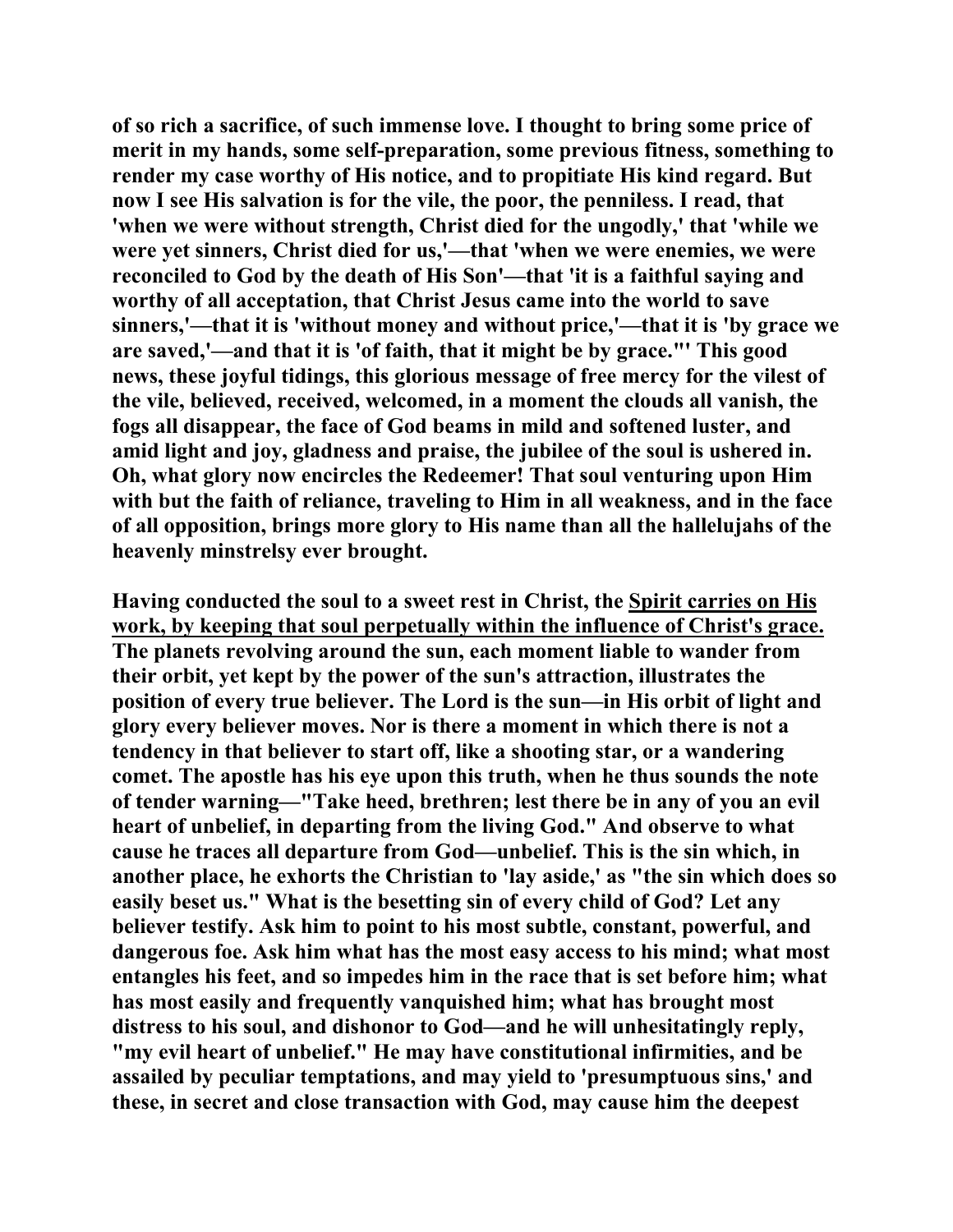**bitterness and humiliation of soul. But the sin which does so easily and so perpetually beset him, is the sin of unbelief, the fruitful cause of all other sin. For as faith is the parent of all holiness, so is unbelief the parent of all unholiness. "It is always present with us," as Owen says, speaking of the restless workings of this evil heart of unbelief, "and so never lacking with any occasion. It stands in need of no help nor furtherance from any outward advantages to tempt our minds. Dwelling in us, abiding with us, cleaving unto us, it is always ready to clog, to hinder, and to disturb us. Does any difficulty or danger appear in the way? It is at hand to cry, 'Spare yourself,' working by fear. Is any sinful compliance proposed unto us? It is ready to argue for its embracement, working by carnal wisdom. Does the weariness of the flesh decline perseverance in necessary duties? It needs not arguments to promote its inclination, working by the dispositions of remaining enmity and vanity. Does the whole matter and cause of our profession come into question, as in a time of severe persecution? It is ready to set all its engines on work for our ruin—fear of danger, love of things present, hope of recovery, reserves for a better season, the example of others esteemed good and wise, shall all be put into the hands of unbelief, to be managed against faith, patience, constancy, and perseverance. It has this advantage, because it has a remaining interest in all the faculties of our souls. It is not in us as a disease that attempts and weakens one single part of the body, but is an evil habit that infects and weakens the whole. Hence it has a readiness to oppose all the actings of grace in every faculty of the soul. The flesh always, and in all things, lusts against the soul."** 

**This being the power of repulsion, so innate and so strong in the heart of a child of God, by what counteracting power is it opposed? By what other and mightier influence is the soul so kept within its Divine orbit, that it becomes not as a "wandering star, to whom is reserved the blackness of darkness forever?" By what but the Sun's perpetual and never-failing attraction? Jesus, by the ceaseless energies of His grace, upholds, restrains, and restores the believer. Oh, the mighty power of the Lord continually exerted on behalf of His people! See, how He wins them by His attraction—"Draw us, and we will run after You!" See, how He upholds them by His power—"I have prayed for you that your faith fail not." See, how He checks them by His grace—"I kept you from sinning against me." See, how He restores them by His love—"And Jesus turned and looked upon Peter, and he went out and wept bitterly." Oh, wonderful patience, that bears with all our departures! Oh, surpassing love, that endures all our imperfections! Oh, powerful grace, that heals all our backslidings! Less than this never could meet our case. We**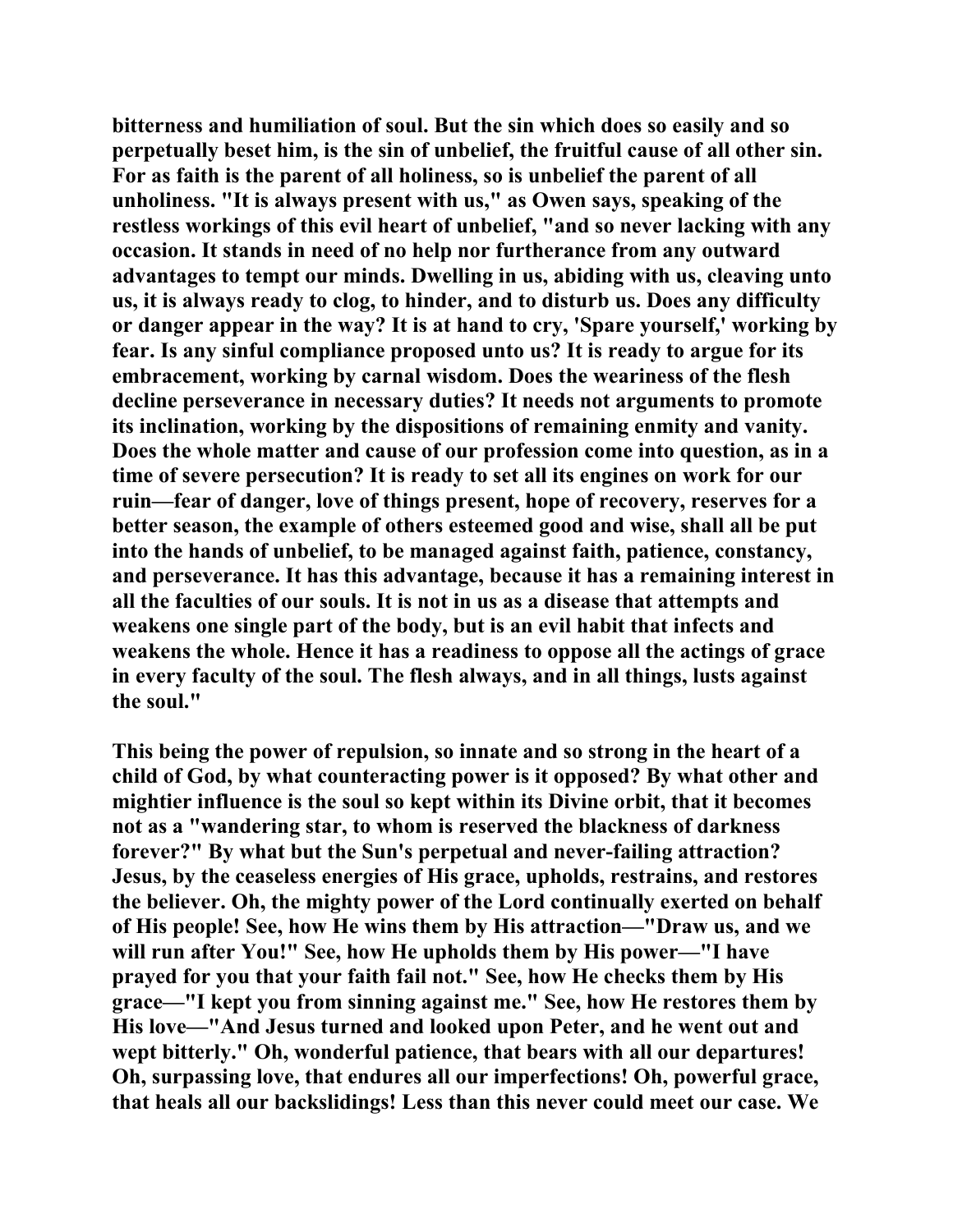**need** *deity* **from first to last in our salvation. We need the power that never faints! the love that never changes! the patience that never wearies! the tenderness that never fails! the sympathy that never flags! We need Jesus in all that He is. We need the Sun that draws back the roving star. We need the Shepherd that goes after the stray sheep. We need the Fountain that perpetually cleanses from all sin. We need the righteousness that constantly imparts perfect peace. Oh, how does the Spirit glorify Jesus, as He thus unfolds Him in the experience of the believer!—and this He does by keeping the soul each moment within the influence of His grace.** 

**"He shall take of the things of mine, and shall show them unto you." The Spirit is the Great Conveyancer of Christ to the soul. Placing Himself between the Fountain and the believer, He purposes to convey all blessing, to supply all need, by taking the things of Christ's mediatorial fulness, bringing them into our blessed and holy experience. Having gone before to prepare the soul for the blessing, by discovering its poverty of state, and creating its poverty of spirit, He now takes of the atoning blood, and applies it to the conscience; and the justifying righteousness, and wraps it around the soul; and the sanctifying grace, and conducts it into the heart. In a word, He reveals Jesus to the mind, testifies of Christ to the soul: how** *Divine* **He is, therefore able to save; how**  *loving* **He is, therefore as willing as He is able; how gracious He is, therefore stooping to our lowest circumstance; how** *tender* **He is, therefore trampling not upon our weak faith, nor despising our little grace; how** *sympathizing* **He is, therefore turning not away His ear, and withdrawing not His heart from our tale of sorrow or our burden of grief. Oh, what a glorifier of Christ is the Divine Spirit! All that we truly know of Jesus, all that we have inwardly experienced of His grace, has been from His teaching and conveyance. He has conducted us to the Fountain—He has led us to the robing-chamber of the King—He has anointed us with the 'oil of gladness,'—He has caused our "garments to smell of myrrh, and aloes, and cassia, out of the ivory palaces,"—He has opened the treasury, taking of the precious, glorious things of the precious, glorious Christ, spreading them out in all their vastness, suitableness, and freeness, before our longing eye. How often, when the soul has hungered, He has broken up to us the bread that came down from heaven! when it has thirsted, He has smitten the Rock, and satiated us with its lifegiving stream! How often, when guilt has distressed us, He has sprinkled anew the peace-speaking blood; and when sorrow has oppressed, and difficulties have embarrassed, and dependences have failed, and resources have become exhausted, and creatures most deeply loved have most deeply wounded us, He, the tender, loving Comforter, He, the blessed Teacher, He, the great Glorifier**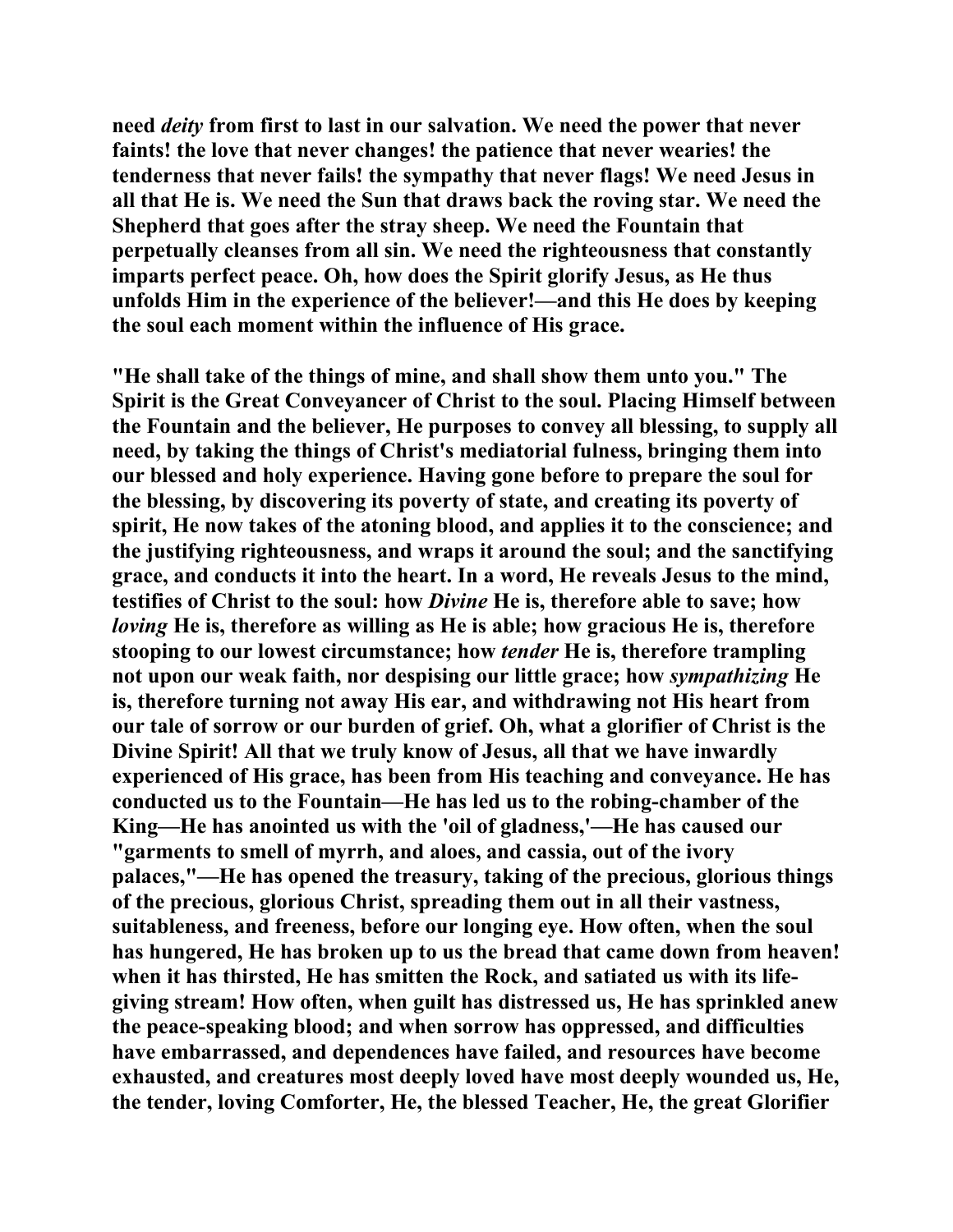**of Jesus, has given to us some new, and appropriate, and precious view of our Emmanuel; and in a moment the storm has passed, the waves have stilled, and peace, serenity, and joy, have shed their luster on the soul. One glimpse of Jesus in deep tribulation, one glance in heart-rending bereavement, one discovery of His countenance when all is dark, and dreary, and desolate, one surprisal of His love when the heart sinks into loneliness, one touch of His cross when it is depressed, and bowed, and broken by sin; oh, it is as though heaven had expanded its gates, and we had passed within, where neither tribulation, nor bereavement, nor darkness, nor loneliness, nor sin, is known any more forever!** 

**In placing before the renewed mind the Lord Jesus, as the model by which it is to be molded and fashioned in all godliness, the Spirit glorifies Him. Every soul re-cast into this model, every mind conformed to this pattern, and every life reflecting this image, is an exalting and a glorifying of the Son of God. Now there is no single practical truth in the word of God, on which the Spirit is more emphatic, than the example which Christ has set for the imitation of His followers. The Church needed a perfect pattern, a flawless model. It needed an impersonation, a living embodiment, of those precepts of the Gospel so strictly enjoined upon every believer. To whom should it look? To the holiest of mere men? Hear what one says who yearned to be a pattern of all that was noble and magnanimous in the Christian character, and whom some would have claimed as their master: "Be followers of me,** *even as I also am of Christ***," "only as I follow Christ, only as I am conformed to Him as my copy, my pattern, my example." But God has graciously set before us our true model. "Whom He did foreknow, He also did predestinate to be conformed to the image of His Son." And what says Christ Himself? "My sheep follow me." Now, in laying stress upon this great practical truth, we concede that much heavenly wisdom and caution are here required. We allow that there are points in which we cannot, and are not required literally and strictly to follow Christ. We cannot lay claim to His infallibility. He who sets himself up as infallible in his judgment, spotlessly pure in his heart, and perfect in his attainments in holiness, deceives his own soul. Jesus did many things, too, as our surety, which we cannot do. We cannot drink of the cup of Divine trembling which He drank; nor can we be baptized with the baptism of blood with which He was baptized. He did many things** *as a Jew***—was circumcised, kept the passover, etc., which things are not obligatory upon us. And yet, in all that is essential to our sanctification, to our holy, obedient, God-glorifying walk, He has "left us an example, that we should follow His steps." In His lowly spirit, meek, humble deportment, and patient endurance of suffering:**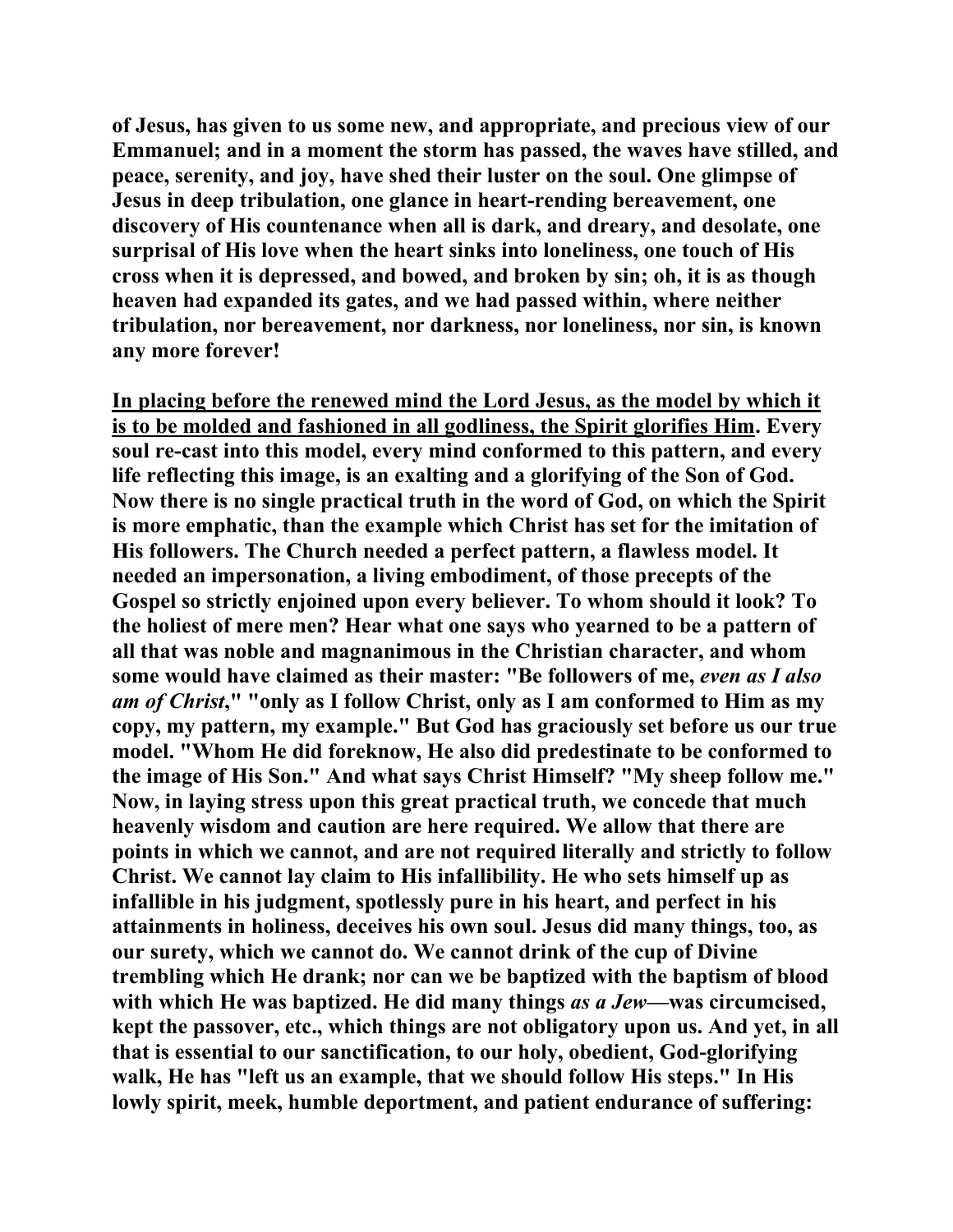**"Learn of me, for I am meek and lowly in heart." In the freeness of His love, His pure benevolence, the unselfishness of His religion: "Look not every man on his own things, but every man also on the things of others; let this mind be in you, which was also in Christ Jesus." "We then that are strong, ought to bear the infirmities of the weak, and not to please ourselves. For even Christ pleased not Himself." Look not every man on his own circle, his own family, his own gifts, his own interests, comfort, and happiness; upon his own church, his own community, his own minister. Let him not look upon these exclusively. Let him not prefer his own advantage to the public good. Let him not be selfwilled in matters involving the peace and comfort of others. Let him not form favorite theories, or individual opinions, to the hazard of a church's prosperity, or of a family's happiness. Let him yield, sacrifice, and give place, rather than carry a point to the detriment of others. Let him with a generous, magnanimous, disinterested spirit, in all things imitate Jesus, who "pleased not Himself." Let him seek the good of others, honoring their gifts, respecting their opinions, nobly yielding when they correct and overrule his own. Let him promote the peace of the Church, consult the honor of Christ, and seek the glory of God, above and beyond all private and selfish ends. Oh, this is to be conformed to the image of God's dear Son, to which high calling we are predestinated! But as the preceding pages have frequently alluded to the example of Christ, on this point we need not further enlarge; only adding, that in any feature of resemblance which the Holy Spirit brings out in the holy life of a follower of the Lamb, Christ is thereby glorified before men and angels. "These are they who follow the Lamb wherever He goes."** 

**The Spirit glorifies Christ in the death of the believer. In that last, closing, trying moment, when life is brought to a fine point, and on that point is suspended an eternal world of glory, Jesus stands by the departing soul. Heart and flesh are failing—the world fades upon the eye—reason wanders—the hand returns not affection's last grasp—the cheek feels not the scalding tear of grief that falls upon it—external objects, once so fond and pleasing, affect no more; but Jesus is there, walking through the dark valley, side by side with the receding spirit. Yes, He is bearing it up in His arms, and is carrying it over the flood gently and safely in His bosom. How many saints in dying have been privileged, with all the strength of their powers, to testify, "Christ is with me in the valley!" The Eternal Spirit in this awful moment has applied afresh the atoning blood—He has wrapped around the spotless righteousness—He has fed with the hidden manna—He has spoken the comforting promise—in a word, He has testified of Jesus. Oh what anticipations of heaven, what transporting joys, what untold glory, what visions of God, have now burst**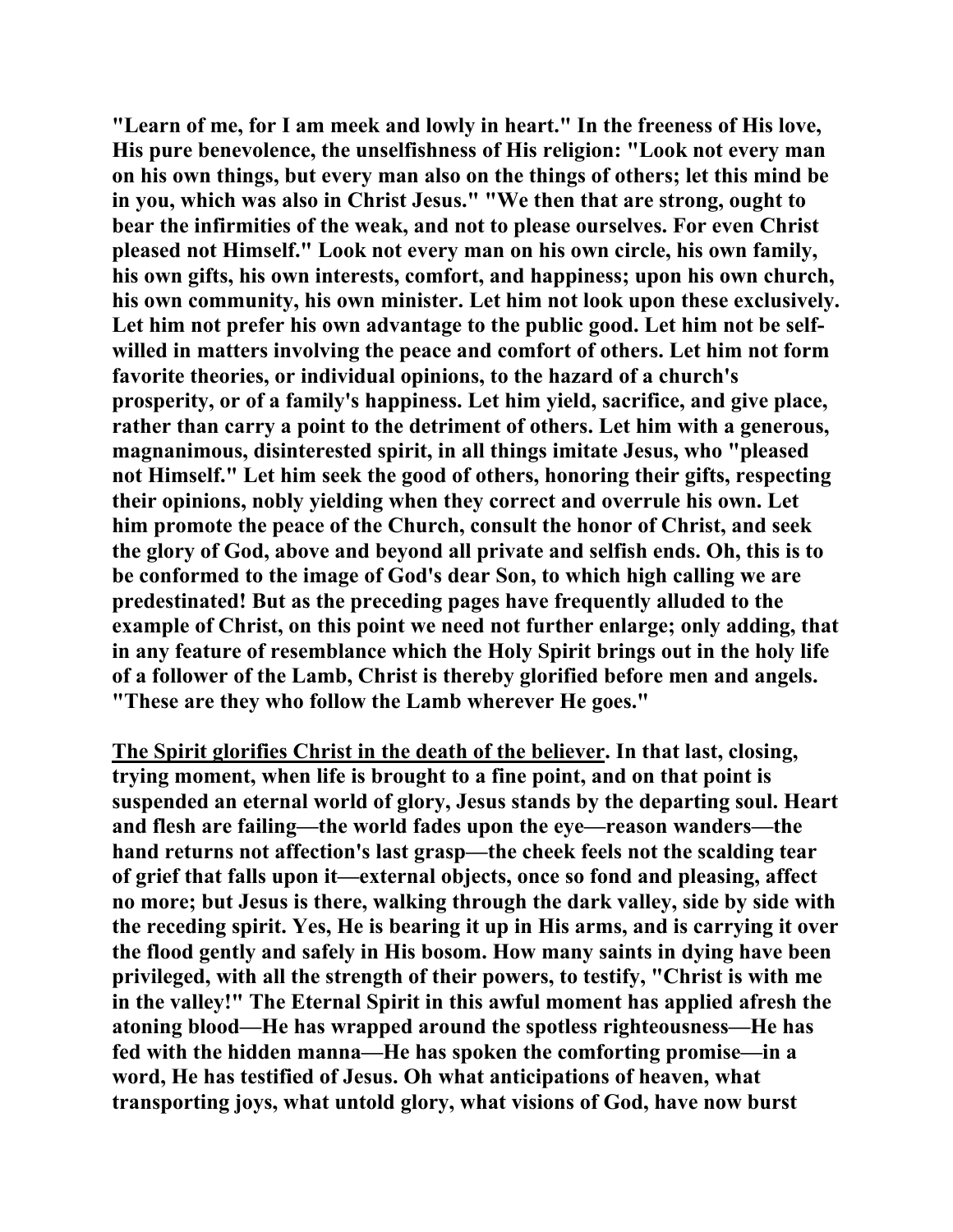**upon the soul! How one has longed to die with them! "Death is not terrible," said Halyburton, when dying in an ecstasy; "it is unstinged, the curse of the fiery law is done away: I bless His name, I have found Him; I am taken up in blessing Him; I am dying, rejoicing in the Lord; I long to be in the promised land! I wait for Your salvation; how long? Come, sweet Lord Jesus, take me by the hand. What means He to stay so long? I am like to faint for delay; I could not believe that I could have borne, and borne cheerfully, this rod so long. This is a miracle, pain without pain; and this is not a fancy of a man disordered in his brain, but of one lying in full composure. Oh, blessed that ever I was born! Oh, if I were where He is! and yet for all this, God's withdrawing from me would make me weak as water. I am wonderfully helped, beyond the power of nature; though my body be sufficiently afflicted, yet my spirit is untouched. In the Mediator, Christ Jesus, there is all the fulness of the Godhead, and it will never run out. When I fall so low that I am not able to speak, I'll show you a sign of triumph when I am near glory, if I be able." This he did by elevating his hands, and clapping them together when speechless, and just departing. Janeway declared in his last sickness: "I am through mercy quite above the fears of death, and am going unto Him whom I love above life. Oh that I could let you know what I now feel! Oh that I could show you what I see! Oh that I could now express the thousandth part of that sweetness which I now find in Christ! You little think what a Christ is worth upon a deathbed. Oh, the glory, the unspeakable glory that I behold! My heart is full, my heart is full! Christ smiles—would you keep me from my crown? The arms of my blessed Savior are open to embrace me, the angels stand ready to carry my soul into His bosom! You would not have the heart to detain me, if you could but see what I see!" Dr Goodwin said, "I am going to the three People with whom I have held communion: they have taken me, I did not take them. I shall be changed in the twinkling of an eye; all my corruptions I shall be rid of in a moment!" Then alluding to the eleventh of the Hebrews, he said, "All these died in faith. I could not have imagined I should ever have had such a measure of faith in this hour; no, I could never have imagined it; my love abides in strength. Is Christ divided? No, I have the whole of His righteousness; Christ cannot love me better than He does; I think I cannot love Christ better than I do; I am swallowed up in God: soon I shall be forever with the Lord!" John Knox thus spoke in dying: "That day is now at hand, which I have so often and intensely longed for, in which I shall be dissolved, and be with Christ. O my friends, wait on the Lord, and death will not be terrible! I have a certain persuasion in my own breast, that Satan shall not be permitted to return, or molest me any more in my passage to glory; but that I shall soon, without any pain of body or agony of mind, sweetly and**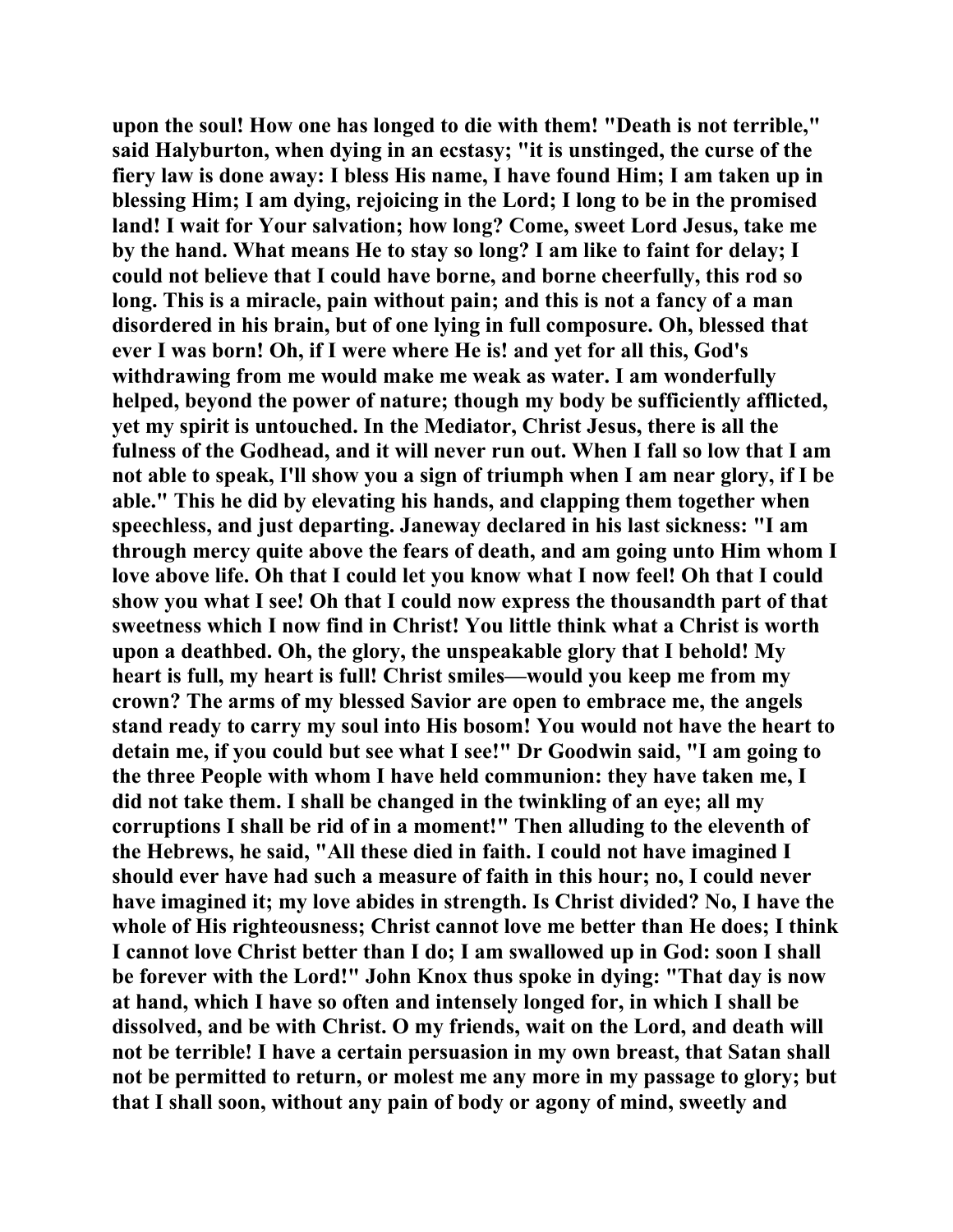**peacefully exchange this wretched life for that which is through Christ Jesus." Rutherford said, "I shall shine! I shall see Him as He is, and all the fair company with Him, and shall have my large share. I have gotten the victory; Christ is holding forth His arms to embrace me: I have had my fears and faintings, but as sure as ever He spoke to me in His word, His Spirit witnessed to my heart, saying, 'Fear not."' A few moments before breathing his last, he exclaimed, "Now I feel, I believe, I enjoy, I rejoice, I feed on manna, I have angels' food; my eyes shall see my Redeemer: I know that He shall stand at the latter day upon the earth!" and then expired, saying, "Glory, glory dwells in Emmanuel's land!" Mr. Holland, overwhelmed with a vision of glory on his death-bed, asked whether the candles had been lighted: he was told it was the sunshine. "Sunshine!" said he, "no, it is my Savior's shine. Oh! tell at my funeral God deals favorably with man; whether in the body or out of the body I cannot tell, God knows; but I see things unutterable;" and in this rapture he fell asleep. And how shall we describe the last moments of the seraphic**  *Payson***? To go and stand by his dying-bed seems more like a visit to the land of Beulah than to the place where the 'king of terrors' was waging his last conflict. It is to stand 'quite on the verge of heaven.' Listen to the dying saint: "The celestial city is full in my view. Its glories beam upon me, its breezes fan me, its odors are wafted to me, its sounds strike upon my ears, and its spirit is breathed into my heart. Nothing separates me from it but the river of death, which now appears but an insignificant rill, that may be crossed at a single step, whenever God shall give permission. The Sun of Righteousness has been drawing nearer and nearer, appearing larger and brighter as He approached, and now He fills the whole hemisphere, pouring forth a flood of glory in which I seem to float like an insect in the beams of the sun, exulting, yet almost trembling, while I gaze on this excessive brightness, and wondering, with unutterable wonder, why God should deign thus to shine upon a sinful worm. Oh! if ministers only saw the inconceivable glory that is before them, and the preciousness of Christ, they would not be able to refrain from going about, leaping and clapping their hands for joy, and exclaiming, 'I'm a minister of Christ! I'm a minister of Christ!' I can find no words to express my happiness. I seem to be swimming in a river of pleasure, which is carrying me on to the great Fountain. I find no satisfaction in looking at anything I have done; I need to leave all this behind—it is nothing—and fly to Christ, to be clothed in His righteousness. I have done nothing myself. I have not fought, but Christ has fought for me; I have not run, but Christ has carried me; I have not worked, but Christ has wrought in me—Christ has done all! It seems as if the promise, 'God shall wipe away all tears from their eyes,' were already fulfilled to me, as it respects tears of sorrow. I have no tears to shed now, but those of**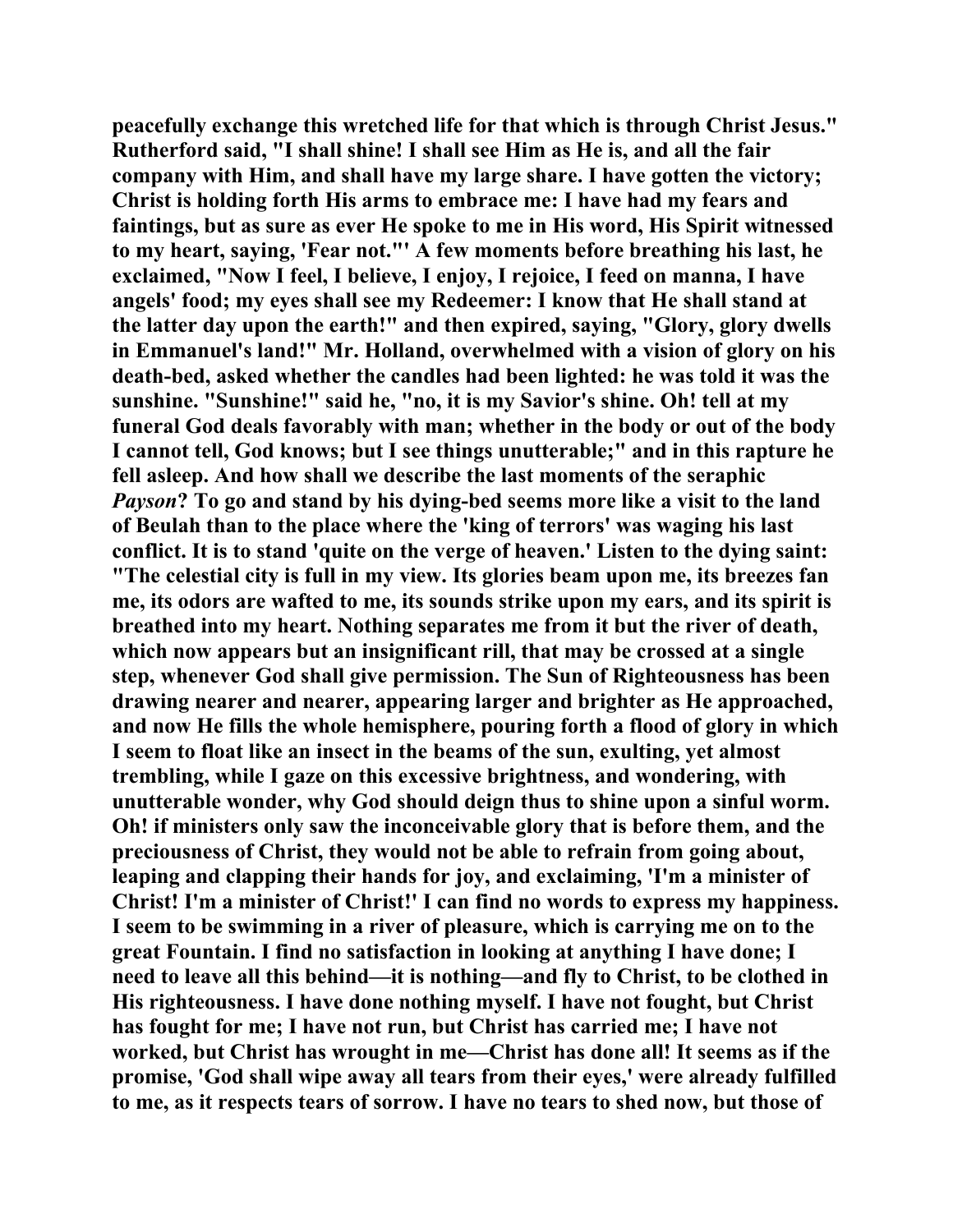**love, and joy, and thankfulness. Peace! peace! Victory! victory!" Thus, to life's closing scene, the Spirit glorifies Jesus in the experience of the believer. And thus will He take of Christ's and show them unto you, Christian reader, in the final hour. You shall not lack your Christ when you most need Him. He who has been with you through all your earthly pilgrimage, will be with you in its last step. The Shepherd who has guided you through the wilderness will not leave you when just emerging from it into the promised land. The Pilot who has conducted you across the stormy main, will not resign the government just as the vessel enters the haven of rest. The Captain who has conquered for, and conquered in you, will not leave you when on the eve of the final conflict, and the certain victory. Oh no! Jesus will be with you to the last. Do not be painfully anxious about your dying hour. Let all your solicitude be how you may best glorify Him in your life—He will glorify Himself in your death. All grace, all strength, all glory is laid up for you against that moment. And when it comes, and not until then, will Jesus unlock the treasury, and bring it forth. But oh, to live to Him! To be able to say, "To me to live is Christ!" "Christ shall be magnified in my body, whether it be by life or by death." Strive for this. Whatever opposes it, take it to His grace, lay it beneath, yes, fasten it to His cross. Oh! let Christ be everything to you in life, then will He be everything to you in death.** 

**Does the ear of some dear departing saint of God lend itself to the recital of these closing words? Beloved of the Lord, beloved in the Lord, what a blessed opportunity have you now of leaning the entire weight of your soul, with all its sins and sorrows, upon the finished work of Jesus, your Almighty Savior, your Goel, your Redeemer! The great debt is cancelled. Justice exacts not a second payment, the first from your Surety, the second from you. No! justice itself is on your side; every perfection of God is a wall of fire round about you. You stand complete in the righteousness of the incarnate God. The blood of Jesus Christ, the Father's own Son, cleanses you from all sin. Many and aggravated you now see to have been your flaws, your derelictions, your departures, your backslidings, your stumblings; sin appears now as it never did before; the sense of your utter unworthiness presses you to the earth. Well, who is on the eager watch for the first kindlings of godly sorrow in the heart of the prodigal? Who welcomes his return with joy, with music, with honors? Whose heart has not ceased to love, whose eye has not ceased to follow, amid all the waywardness and wandering of that child? Oh, it is the Father! "When he was yet a great way off, his father saw him, and had compassion, and ran, and fell on his neck, and kissed him." Behold your God, your covenant God and Father in Christ Jesus! This reconciled Father is yours. Throw yourself into**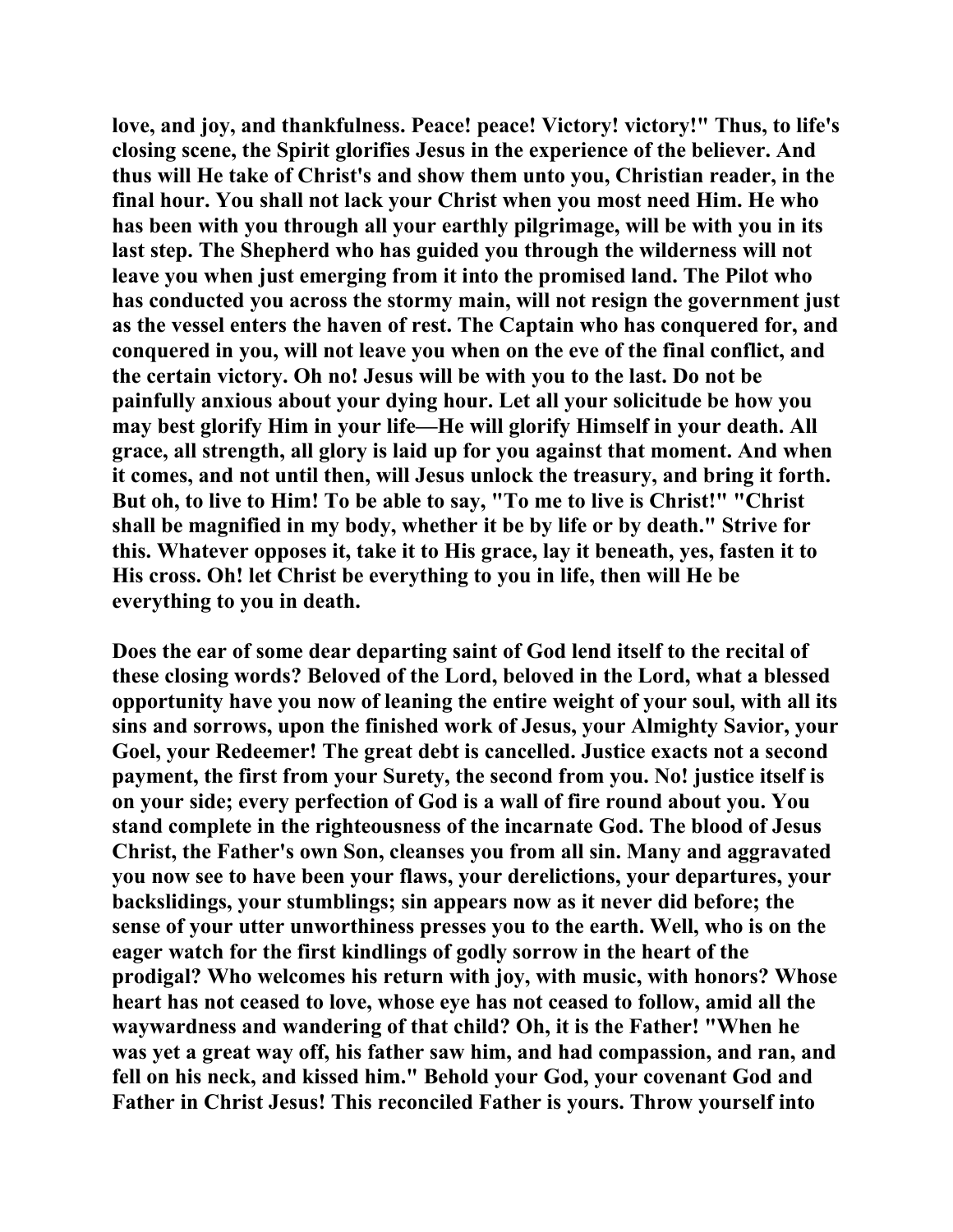**His arms, and He will fall on your neck, and will seal upon your heart afresh the sense of His free forgiveness and His pardoning love. Heaven is before you. Soon you will be freed, entirely and forever freed, from all the remains of sin. Soon the last sigh will heave your breast, and the last tear will fall from your eye, and the last pang will convulse your body. Soon, oh how soon, will you "see the King in His beauty," the Jesus who loved you, died for you, ransomed you, and loves you still! Soon you will fall at His feet, and be raised in His arms, and be hushed to rest in His bosom. Soon you will mingle, a pure and happy spirit, with patriarchs and prophets, apostles and martyrs, and with all who sleep in Jesus, who have gone but a little before you. See how they line the shores on the other side, and wait to welcome you over! See how they beckon you away! Above all, sweetest and most glorious of all, behold Jesus standing at the right hand of God, prepared to receive you to Himself! Then, may you not sing–** 

**"What's this that steals, that steals away my breath? Is it death? Is it death? That soon will quench, will quench this vital flame? Is it death? Is it death? If this be death, I soon shall be From all my sins and sorrows free, I shall the King of glory see! All is well, all is well! Weep not, my friends, dear friends, weep not for me, All is well, all is well! For I am pardoned, pardoned, I am free; All is well, all is well! There's not a cloud that does arise To hide my Jesus from my eyes; I soon shall mount the upper skies! All is well, all is well! "Tune, tune your harps, your harps, you saints in glory, All is well, all is well! I will rehearse the pleasing story, All is well, all is well! Bright angels are from glory come! They're round my bed, they're in my room; They wait to waft my spirit home! All is well, all is well! "Hark! hark! my Lord, my Lord and Master calls me!**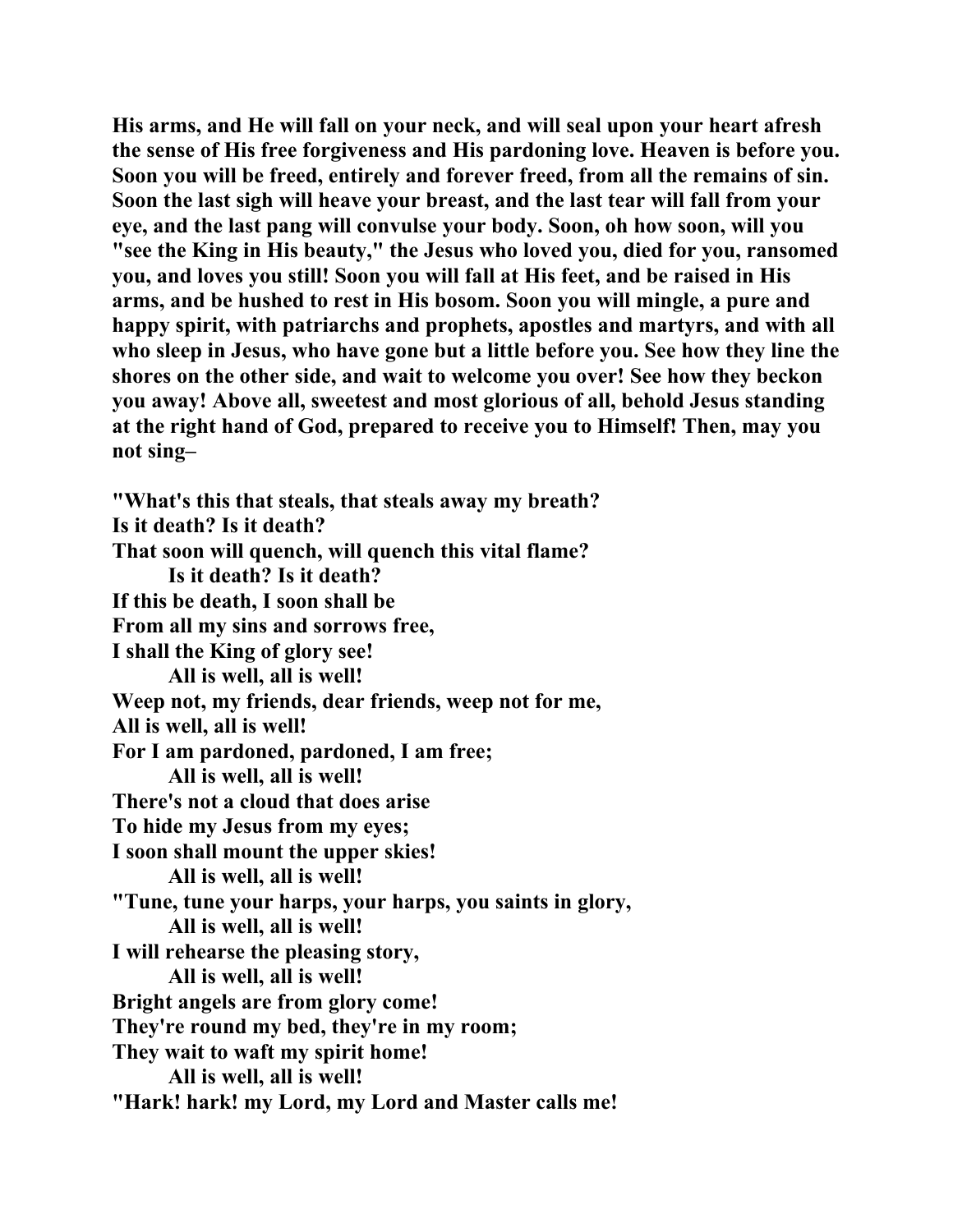**All is well, all is well! I soon shall see His face in glory! All is well, all is well! Farewell, loved friends, adieu, adieu, I can no longer stay with you! My glittering crown appears in view! All is well, all is well! "Hail, hail, all hail, all hail, you blood-washed throng, Saved by grace, saved by grace I soon shall join, shall join your rapturous song, Saved by grace, saved by grace! All, all is peace and joy divine, And heaven and glory now are mine! Oh, hallelujah to the Lamb, All is well, all is well!"** 

**With this song of joy may you wade the swellings of Jordan, until, landing on the other side, you drop it, to join the triumphant hymn–** 

**"Thanks be unto God for his unspeakable Gift"** 

## **"The Glory of the Redeemer in His Second Coming"**

 **Looking for that blessed hope, and the glorious appearing of the great God and our Saviour Jesus Christ; Titus 2:13** 

 **while we wait for the blessed hope—the glorious appearing of our great God and Savior, Jesus Christ, Titus 2:13** 

 **while we look forward to that wonderful event when the glory of our great God and Savior, Jesus Christ, will be revealed. Titus 2:13** 

**If it were true, that the abuse or the perversion of a good thing formed a valid argument against its truth, or were a proper objection to its utility, then how soon should we be compelled to abandon all our strongholds of truth, tamely relinquishing into the hands of the skeptic and the caviler the power of controlling our opinions, and legislating for our consciences! If the advocates of Christianity were responsible for all the flaws, mistakes, and inconsistencies, with which its professed disciples were chargeable; and if it**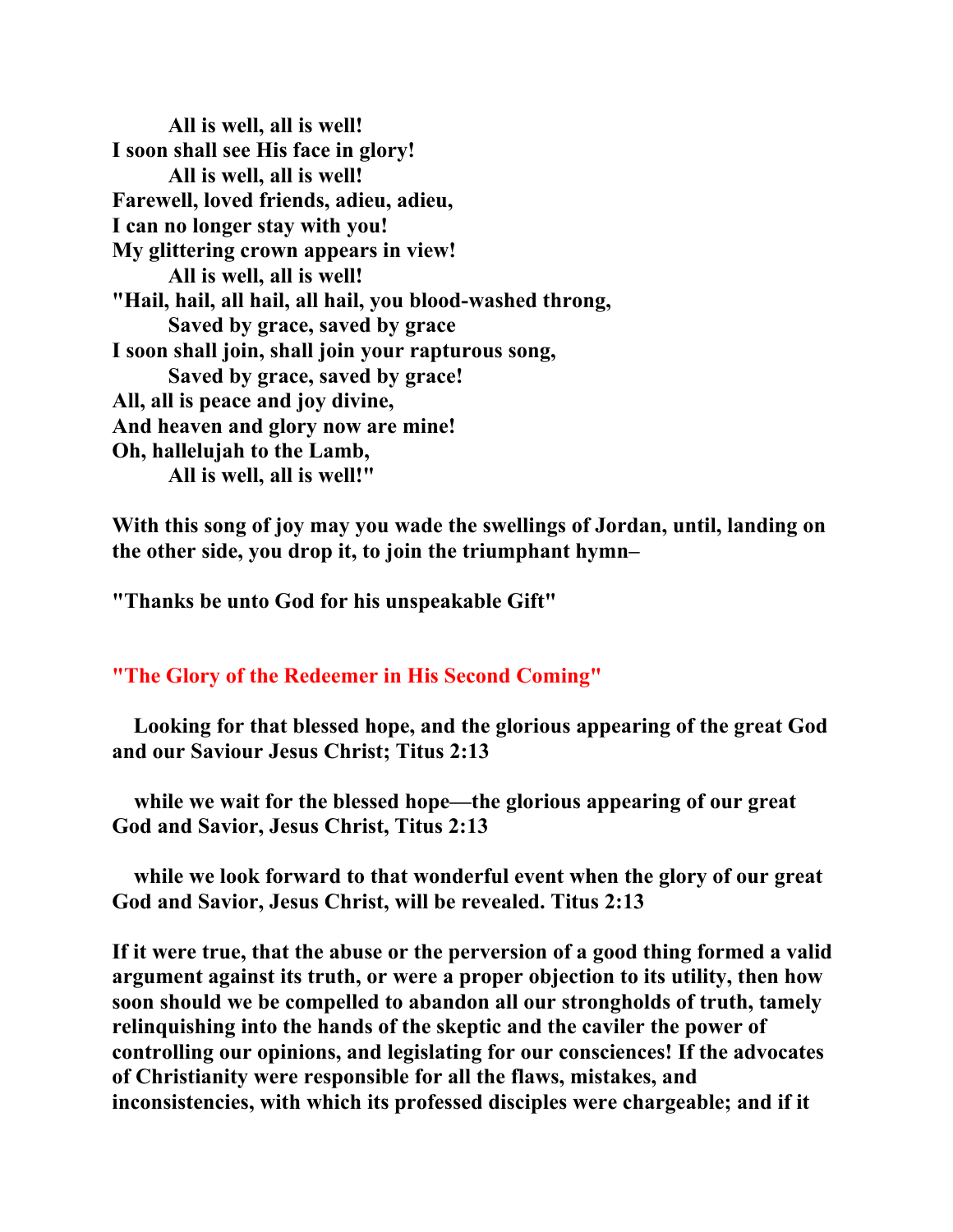**were demanded from them to concede a doctrine or an institution, because that doctrine or that institution had been made the instrument of unrighteousness, then how little would be left to us of the "glorious Gospel of the blessed God!" To what a mere skeleton of truth would this sublime, lifeinspiring system be reduced! Take, for example, the Scripture doctrine of justification by faith in Christ. To the urgent and faithful expositor of this cardinal truth, laid deeply and pressed home upon the conscience with earnestness and power, how ready is the opponent of this truth with the remonstrance, "You are teaching a doctrine which has proved most injurious to the best interests of the Christian Church—a doctrine which undermines the foundations of morality, and which weakens the obligation to practical holiness!" Suppose that the believer, admitting the truth of this allegation, were in consequence to abandon the doctrine altogether—what would he be relinquishing? One of the essential corner-stones of the great fabric of the Gospel; one of the main pillars of Christianity; one of the most sanctifying, God-glorifying truths of the Bible; yes, a truth which has well been denominated the doctrine of a standing or a falling Church.** 

**Now the subject of this closing chapter is one of those Scripture doctrines against which the prejudices of many Christian minds have been formed, in consequence of the speculative and fanciful views with which it has been associated by many of its advocates. The same mode of reasoning which we have applied in the vindication of the great doctrine of justification, will with equal force apply here. Is the doctrine of Christ's second appearing less a doctrine of Divine revelation—is it less glorious in its nature and holy in its tendency, because some have abused it? Assuredly not. But separated from human speculation, disentangled from the errors with which men have interwoven it, and made to stand out dressed in its own native sweetness and sublimity, it will be found to be** *one of the most precious, holy, and influential truths revealed in God's holy word.*

**The doctrine of a coming Savior was to the early Church a fully received, most endearing, and practical truth. They are represented as "waiting for His Son from heaven;" as "loving His appearing;" as "looking for the blessed hope and the glorious appearing of the great God even our Savior Jesus Christ." The great apostasy, however, dimmed this star of hope on which the eye was accustomed to gaze so intently and so fondly. And as it waned, with it waned her true spirituality. The Church of Rome, 'the mother of abominations,' the great extinguisher of all evangelical light, by the introduction of doctrines more palatable to the taste of a declining Church,**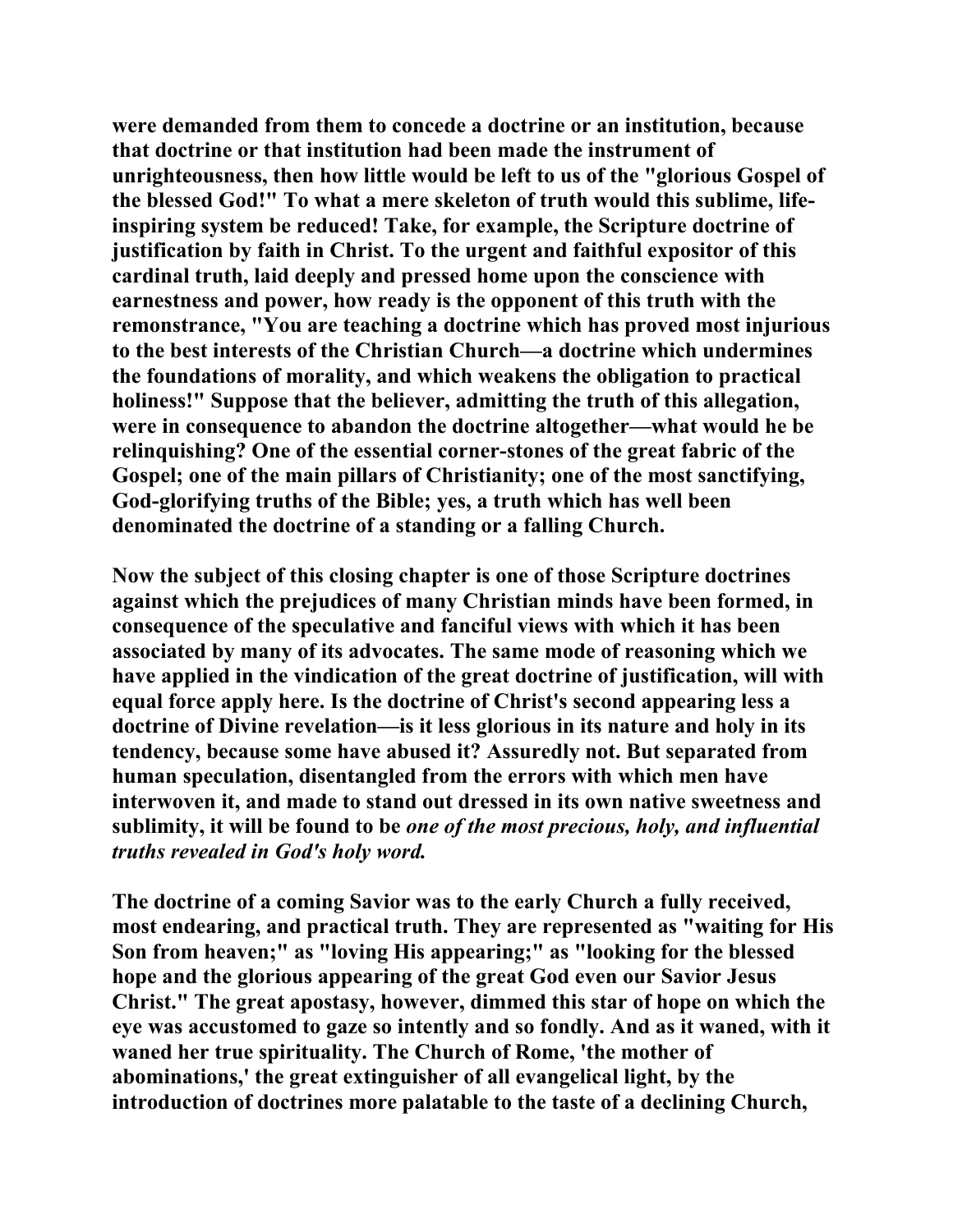**drew off its mind from the great truth, and the expectation of the Lord's coming became, almost entirely extinct. A purgatory after death, which might allow a longer period and an easier atonement to cleanse the souls of the wicked, was far more agreeable to such a system, than the sure and near approach of the Almighty King, "coming to take vengeance on those who knew not God, and that obeyed not the Gospel of His Son." To the Reformation we are indebted for the recovery of this, as of many other glorious truths of the Bible, so long buried beneath the rubbish of the great apostasy. The reformers, returning to the principles of the early Christians, returned to the 'blessed hope' of the Church, and once more pointed her eye to this bright constellation, which, though darkened and lost to view for a while, now shone forth as if robed with new and richer effulgence; and again the Bride was brought into the holy posture of an anxious expectant of her Lord.** 

**The great subject which has for some time occupied our attention, I trust to the endearing of His name to our hearts, has been the glory of Jesus. Imperfectly as it has been discussed, I am reluctant to conduct it to a close without directing the eye of my reader to one more view of the Redeemer's glory—the last, the crowning one of all—the glory of His second appearing. Let it be premised, however, that with** *the spiritual and practical bearing of the doctrine* **as it is laid down in God's word, we have alone to do. It comes not within our scope or design to meet the objections which have been alleged against it, or to touch upon those controverted prophetic points with which, in the minds and in the writings of many, it has been connected. This would divert our attention from the grand topic before us. May the Holy Spirit descend upon us while investigating this great truth! May He unfold it deeply to our minds, and lay it closely upon our hearts, that we may awake out of sleep, gird up afresh the loins of our minds, trim anew our lamps, and be found waiting, watching, and looking for the coming of the Bridegroom, that thus we may be prepared to go forth and meet Him, when He shall "appear the second time without sin unto salvation."** 

**We shall first endeavor to place the doctrine of the second coming of the Redeemer upon a scriptural basis; and then proceed to unfold His glory in connection with the grand event. If it be found to be a truth revealed by God the Holy Spirit, then it becomes us with all teachableness, humility, and joy, to receive it—all prejudices and objections yielding before—"Thus says the Lord."**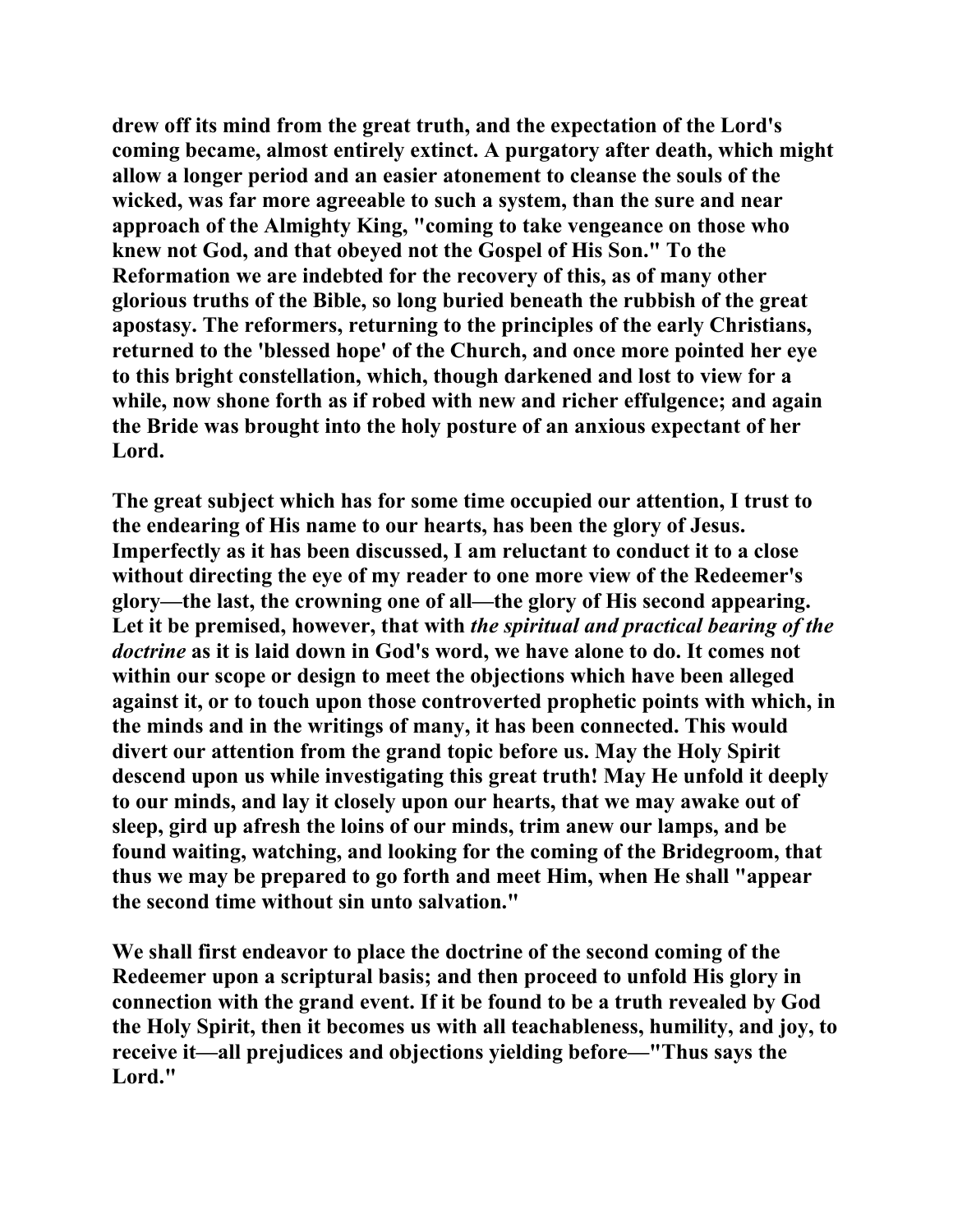**We commence the SCRIPTURE PROOF with adducing a few of the more prominent predictions of the Old Testament, quoting an observation of Sir Isaac Newton, that "there is scarcely a prophecy in the Old Testament which does not in something or other relate to the second coming of Christ." The first promise of mercy to fallen man must be regarded as containing an intimation of the second advent of our Lord, for the events of the first advent did not fulfil all that is contained in this prediction. "And I will put enmity between You and the woman, and between Your seed and her seed: he shall bruise Your head, and You shall bruise his heel." Now, the incarnation of our adorable Lord has taught us who is the "woman's Seed;" His death has fully explained the prophecy of the "bruising of his heel;" but that part which relates to the bruising of the serpent's head must be considered as yet an unfulfilled prophecy. Christ did indeed defeat and overcome Satan upon the cross; chaining Him to His car, thus "leading captivity captive." But the fatal blow aimed at the head, cannot be said to have been inflicted until Christ tames the second time to take full possession of His kingdom, to raise His saints, and chain down Satan, so that he shall never go forth again to deceive the nations that are upon the earth. The head, or the power of the serpent, is not yet fully bruised nor destroyed; but it will be when the descending Redeemer shall place His foot upon him, trampling him to the earth in complete and glorious triumph.** 

**Restored to its chronological order, the remarkable prophecy of Enoch, the seventh generation from Adam, as preserved by the Apostle Jude, is worthy of our next consideration. "And Enoch also, the seventh from Adam, prophesied of these, saying, Behold, the Lord comes with ten thousand of His saints to execute judgment upon all." That this refers not to the first, but to the second coming of Christ, is unquestionable, from the fact that the former was an errand of mercy, whereas the latter is here represented as one of judgment.** 

**We must be content to present in a single group, and without comment, the remaining prophetic testimonies. Thus the patriarch Job, in the strength of a far-reaching faith, testifies, "I know that my Redeemer lives, and that He shall stand at the latter day upon the earth: and though after my skin worms destroy this body, yet in my flesh shall I see God." Thus the prophet Daniel: "I watched as thrones were put in place and the Ancient One sat down to judge. His clothing was as white as snow, his hair like whitest wool. He sat on a fiery throne with wheels of blazing fire, and a river of fire flowed from his presence. Millions of angels ministered to him, and a hundred million stood to attend him. Then the court began its session, and the books were opened."**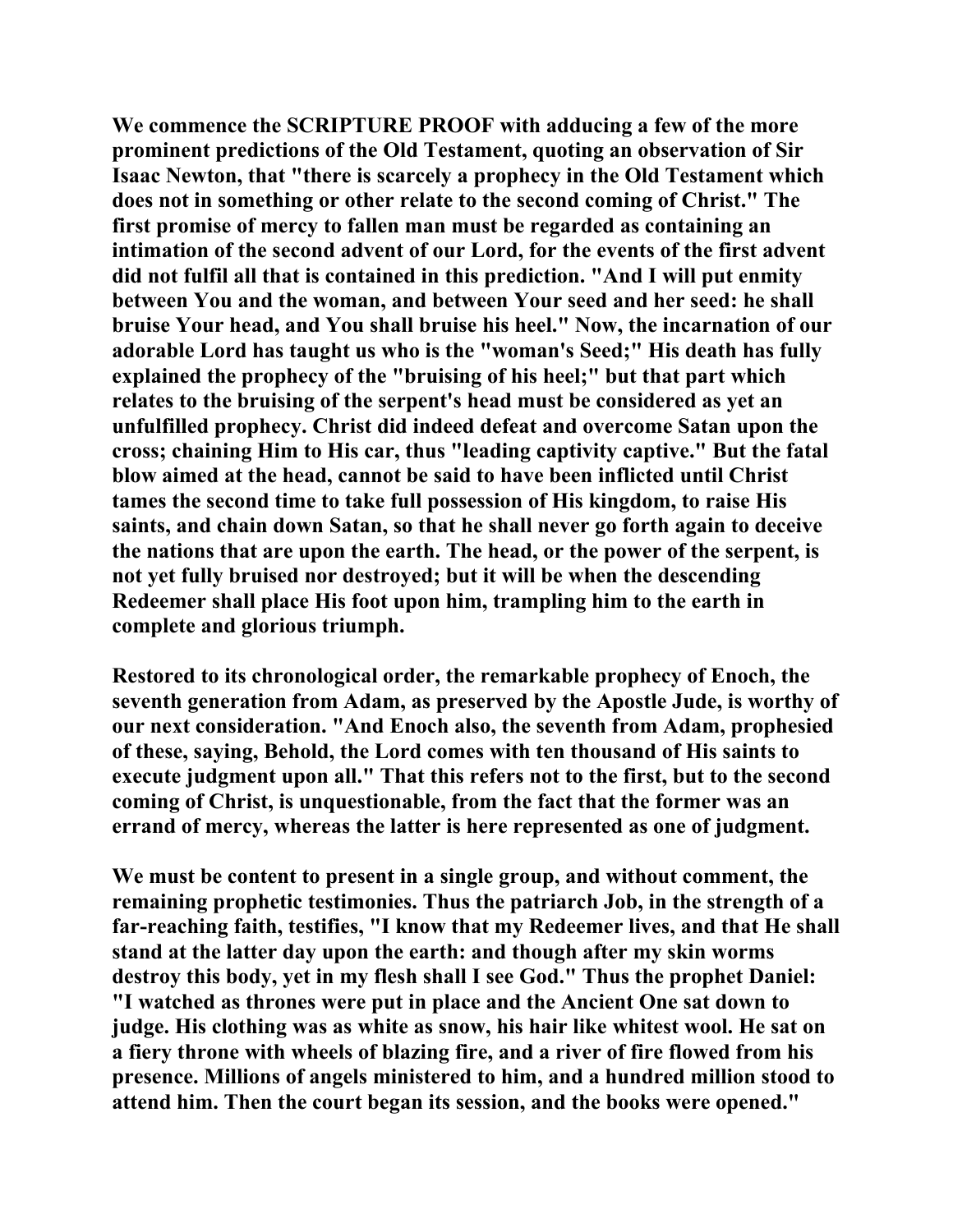**Thus, too, speaks the prophet Haggai: "Thus says the Lord of hosts; Yet once, it is a little while, and I will shake the heavens, and the earth, and the sea, and the dry land; and I will shake all nations, and the Desire of all nations shall come." Malachi, in a similar strain, closes the prophetic testimony: "The Lord, whom you seek, shall suddenly come to His temple, even the Messenger of the covenant, whom you delight in: behold, He shall come, says the Lord of hosts. But who may abide the day of His coming? and who shall stand when He appears? for He is like a refiner's fire, and like fuller's soap." Thus clearly, as a golden thread, does the great truth run through the prophecies of the Old Testament. We pass to the proof afforded by the New Testament writings.** 

**Intimations of a second appearing are clearly discoverable in the angel's annunciation to Mary. "Behold, you shall conceive in your womb, and bring forth a Son, and shall call His name Jesus. And He shall be great, and shall be called the Son of the Highest: and the Lord God shall give unto Him the throne of His father David: and He shall reign over the house of Jacob forever; and of His kingdom there shall be no end." Surely the subsequent history of our suffering Lord forbids the application of this angelic prediction to the era of His humiliation in the flesh. The Son of David at that time found no throne; the scene of His humiliation was the ignominious cross; thorns the only crown which He wore; and a reed, mocking in His dying, agonies the claims of His majesty, the only scepter which He swayed. But we look for its full accomplishment at a period of far greater visible glory, when He shall part the heavens asunder, and appear in great and acknowledged majesty.** 

**While upon the testimony of the angels, we may refer to the period of His ascension, when, for anything that we know, the same 'ministering spirits' thus proclaimed His second coming: "And while they looked steadfastly toward heaven as He went up, behold, two men stood by them in white apparel; who also said, You men of Galilee, why stand you gazing up into heaven? this same Jesus, which is taken up from you into heaven, shall so come in like manner as you have seen Him go into heaven."** 

**We pass on to our Lord's own testimony to the doctrine. Comprehending two distinct predictions, the one the destruction of His temple, and the other His coming again, when the nation now rejecting Him should gladly welcome and acknowledge Him their Redeemer and their King, He thus addresses the Jews—Behold, your house is left unto you desolate. For I say unto you, You shall not see me henceforth, until you shall say, Blessed is He that comes in the name of the Lord." Again, intimating that the time of His appearing would be**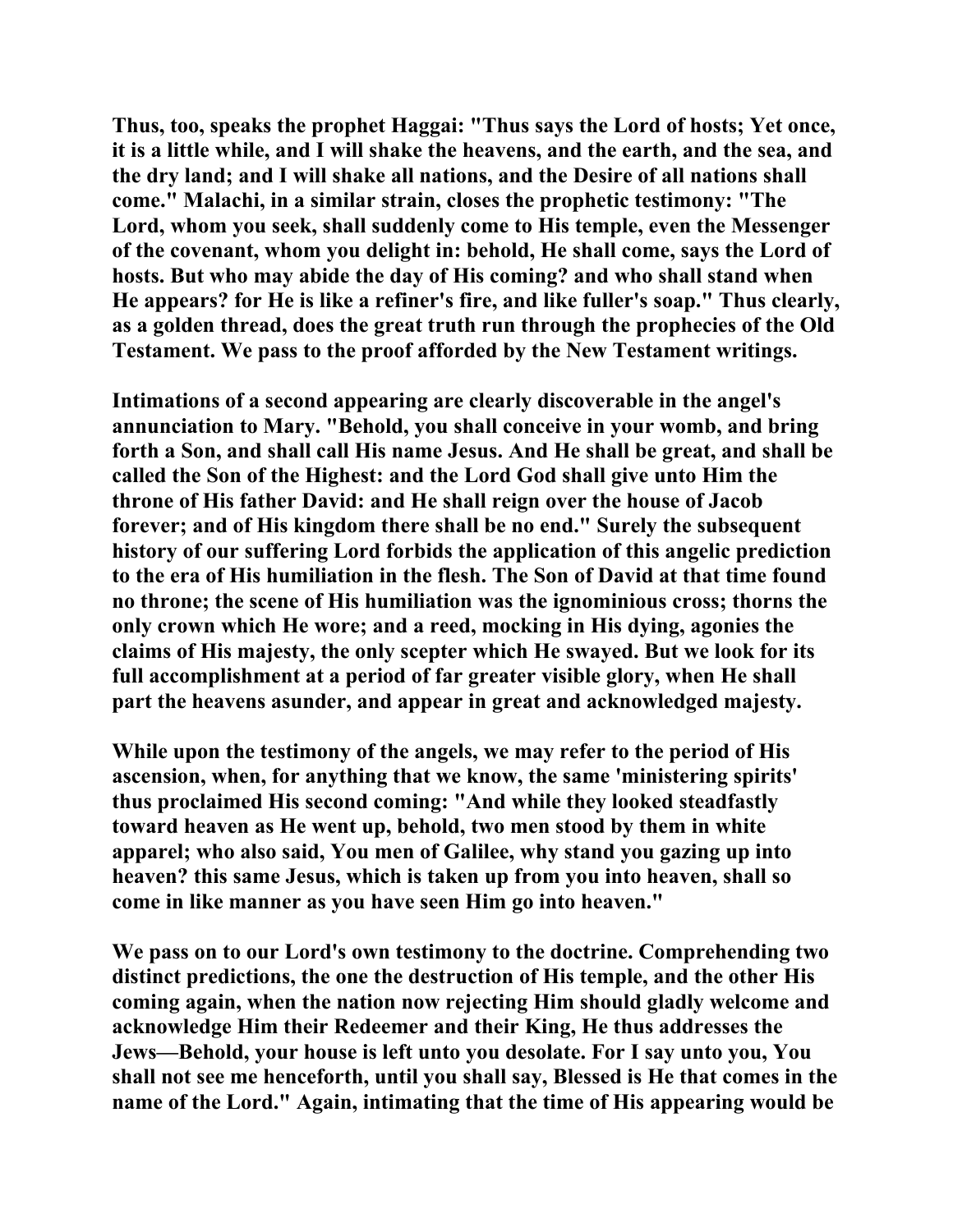**a season for which His Church would long have to wait, thus rebuking the received opinion that it was then near at hand: "He said unto the disciples, The days will come, when you shall desire to see one of the days of the Son of man, and you shall not see it." He then presents an emblem of His manifestation: "As the lightning, that lights out of the one part under heaven, shines into the other part under heaven, so shall also the Son of man be in His day." He then proceeds in the following verses to describe** *the unexpected manner* **in which the day of His appearing will burst upon an ungodly and unprepared world; illustrates it by the sudden surprisal of Sodom and Gomorrah by the Divine judgments, leaving not a moment to loiter upon worldly possessions; and then, to rebuke a hankering spirit after earthly glory, now fading upon the view, pointed to the case of Lot's wife, who, casting a lingering look upon the doomed city she had left, became instantly a monument of God's indignation.** 

**It only remains that we adduce the proof found to exist in the writings of the apostles. Here the doctrine of the second coming is inscribed as with a sun beam. How solemnly and emphatically are we reminded of this great and grand event, on each return of the ordinance of the Lord's Supper! "As often as you eat this bread, and drink this cup, you do show the Lord's death** *until He come***." Thus fitly is this precious truth entwined with our most solemn rites, and blended with our most hallowed scenes. Well is it that we keep in mind, when partaking of the sacred emblems, the speedy return of Him, the elements of whose dying love are at that moment melting upon our lips, and the splendor of whose personal appearing will soon burst upon our view.** 

**With this same truth the apostle seeks to soothe the sorrow of those who were mourning over the pious dead. "I would not have you to be ignorant, brethren, concerning those who are asleep, that you sorrow not, even as others which have no hope. For if we believe that Jesus died and rose again, even so them also which sleep in Jesus will God bring with Him. For this we say unto you by the word of the Lord, that we which are alive and remain unto the coming of the Lord, shall not prevent (or rise before) those who are asleep." Mark the certainty which He attaches to the second coming: "If we believe that Jesus died and rose again." As surely as Christ has** *atoned* **for our sins, and has** *risen* **again for our justification, so surely will He** *come again* **for our glorification. The three great facts form so many links in one golden, indissoluble chain.** 

**Yet again. "Our conversation is in heaven, from where also we look for the**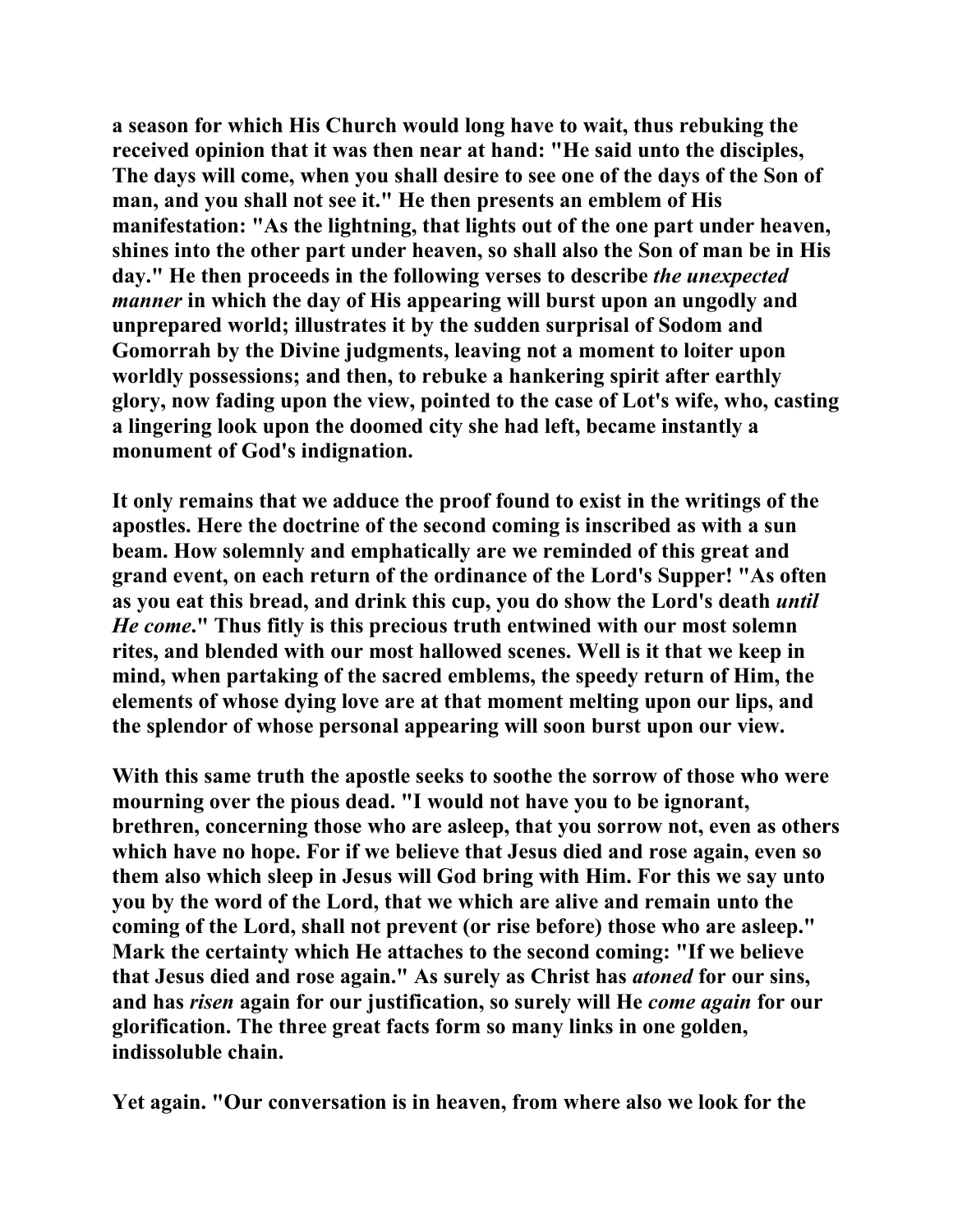**Savior, the Lord Jesus Christ." "When Christ who is our life shall appear, then shall we also appear with Him in glory." "It does not yet appear what we shall be, but we know that when He shall appear we shall be like Him, for we shall see Him as He is." "Waiting for the coming of our Lord Jesus Christ." "Christ the first-fruits, afterward those who are Christ's at His coming." "To the end He may establish your hearts unblameable in holiness before God, even our Father, at the coming of our Lord Jesus Christ with all His saints." "We beseech you, brethren, by the coming of our Lord Jesus Christ, and by our gathering together unto Him." "The coming of the Lord draws near."** 

**What further testimony need we? The doctrine stands upon the impregnable basis of Divine revelation, and happy and holy is he that receives and embraces it as the "blessed hope" of the Church.** 

**Let us now contemplate THE GLORY OF THE REDEEMER AS CONNECTED WITH THIS GREAT EVENT. It is called the "glorious appearing of the great God our Savior." Surpassing in glory all that the eye has ever seen, or the imagination has ever conceived, will be the second personal appearing of the Son of God. A perfect contrast will it present to His first advent. Then He appeared a king, but disguised in the form of a servant, without a retinue, without the insignia of royalty, without visible glory, His throne a cross, His crown the thorns, His scepter a reed. But His second coming will be in perfect contrast with this. He will now have thrown off the garment of humiliation, and will appear clad with the robe of majesty, the King acknowledged and adored.** 

**In the first place, He will appear in the glory of His Father. "The Son of man shall come in the glory of His Father." As** *the representative of the Father***, He appeared in the flesh: "He that has seen me has seen the Father." But when He appears the second time, it will be with a clearer, brighter manifestation of the Father's glory. He will come as the Father's equal—as His own beloved Son, and with all the glory which the Father gave Him as the Mediator of His Church. This will contribute immensely to the splendor of the scene. The Father's glory and the Son's glory will now be seen to be one glory. All His former claims to a oneness with the Father, to a perfect equality with Him in essential dignity, will now be made good. How gloriously will shine out the Father's love, the Father's grace, the Father's wisdom, when the Son of God appears in the clouds of heaven with great glory and majesty! Exalted and precious as had been our previous views of the Father, methinks they will appear as nothing compared with the revelations which at that moment will burst in overwhelming power on the soul.**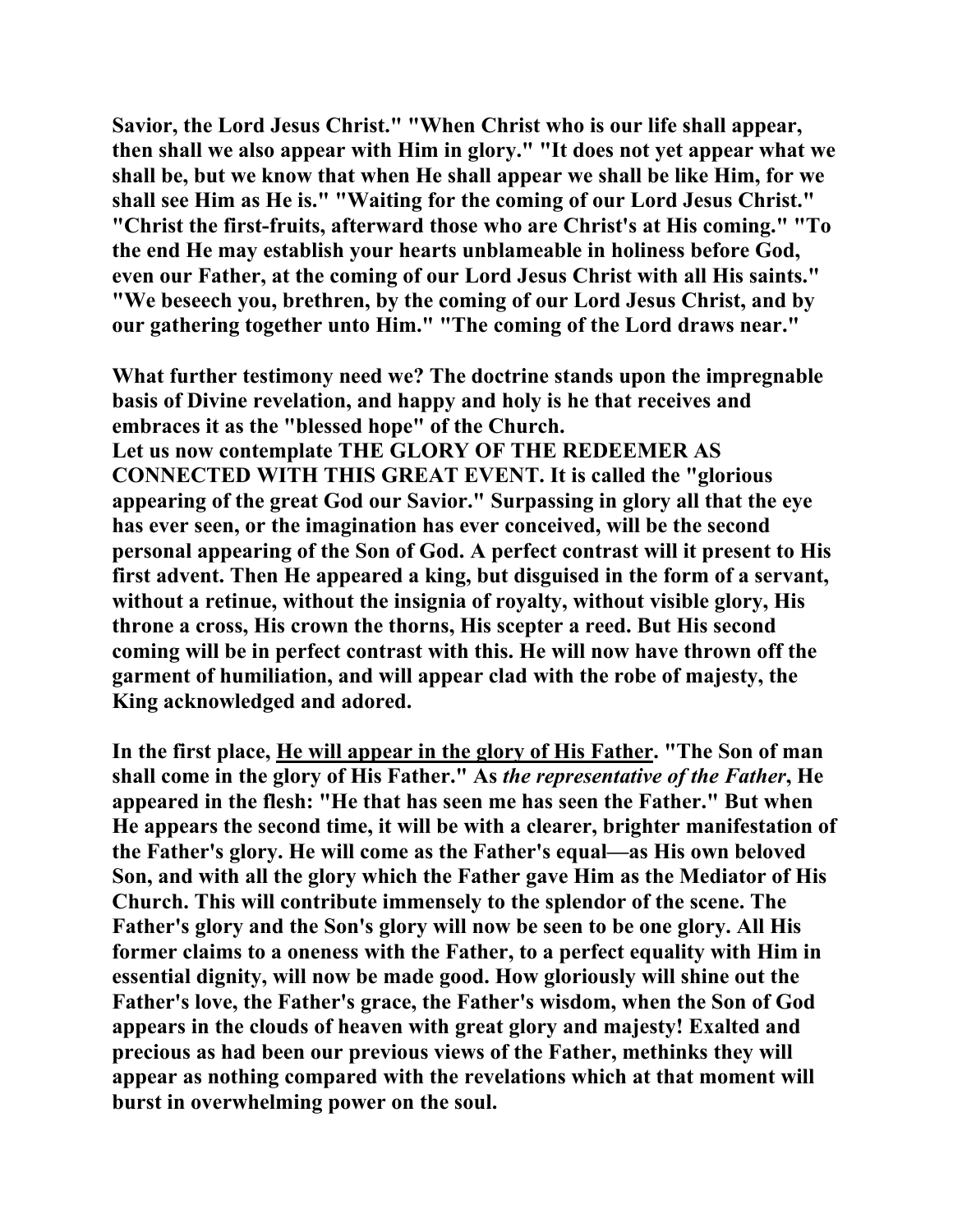**But more especially will He appear in His own personal glory. "The Son of man shall come in His glory." He will come in the glory of His Divine nature. His Deity will now be unveiled, unclouded, and undenied, the "God over all, blessed forever more." He will appear as the" Great God, even our Savior." The question of His Deity will be set at rest forever. Will men deny it now? Will they refuse Him Divine honor? Will they withhold from Him Divine worship? Will they now lift their puny hands and pluck the crown of Godhead from His brow? No! "At the name of Jesus every knee shall bow, and every tongue shall confess that Jesus Christ is Lord, to the glory of God the Father." Angels will laud Him, saints will crown Him, devils will fear Him, His enemies will bow to Him. Every tongue will confess His Deity. His own glory will shine out to the confusion of His foes, to the admiration of His friends.** 

**But He will also appear in the glory of His human nature. This was concealed beneath the cloud of sin and sorrow when He was on earth. Although it was holy, spotless, flawless, yet it was humbled, bruised, and trodden under foot. But He will "appear the second time without sin unto salvation," that same humanity now robed in glory and exalted in dignity. Especially will the glory of His priestly character now burst forth; and like the Jewish high priest, who, after He had offered the sacrifice, entered the holy of holies, taking in His hands the blood of the atonement; then when He had sprinkled the blood upon the mercy-seat, put on His gorgeous robes, and appeared again to bless the congregation; so Jesus, our great High Priest, having offered Himself a sacrifice, and having entered within the veil with His own blood, will appear the second time, robed in majesty and glory, to bless His people, and to take them to Himself forever.** 

**Angels and saints will contribute to the glory of the scene. The celestial beings who sang His nativity song, and who escorted Him back to heaven with ten thousand times ten thousand, and thousands of thousands more, will now throng His descending way. Clustering around still nearer to His person will be the ransomed Church, the "holy city, new Jerusalem, coming down from God out of heaven, prepared as a bride adorned for her husband." And as she nears the new earth, the future scene of her rest and her glory, a "great voice out of heaven" will be heard, saying, "Behold, the tabernacle of God is with men, and He will dwell with them, and God Himself shall be with them, and be their God. And God shall wipe away all tears from their eyes; and there shall be no more death, nor sorrow, nor crying, nor shall there be any more pain: for the former things are passed away." Oh, blessed hope and glorious**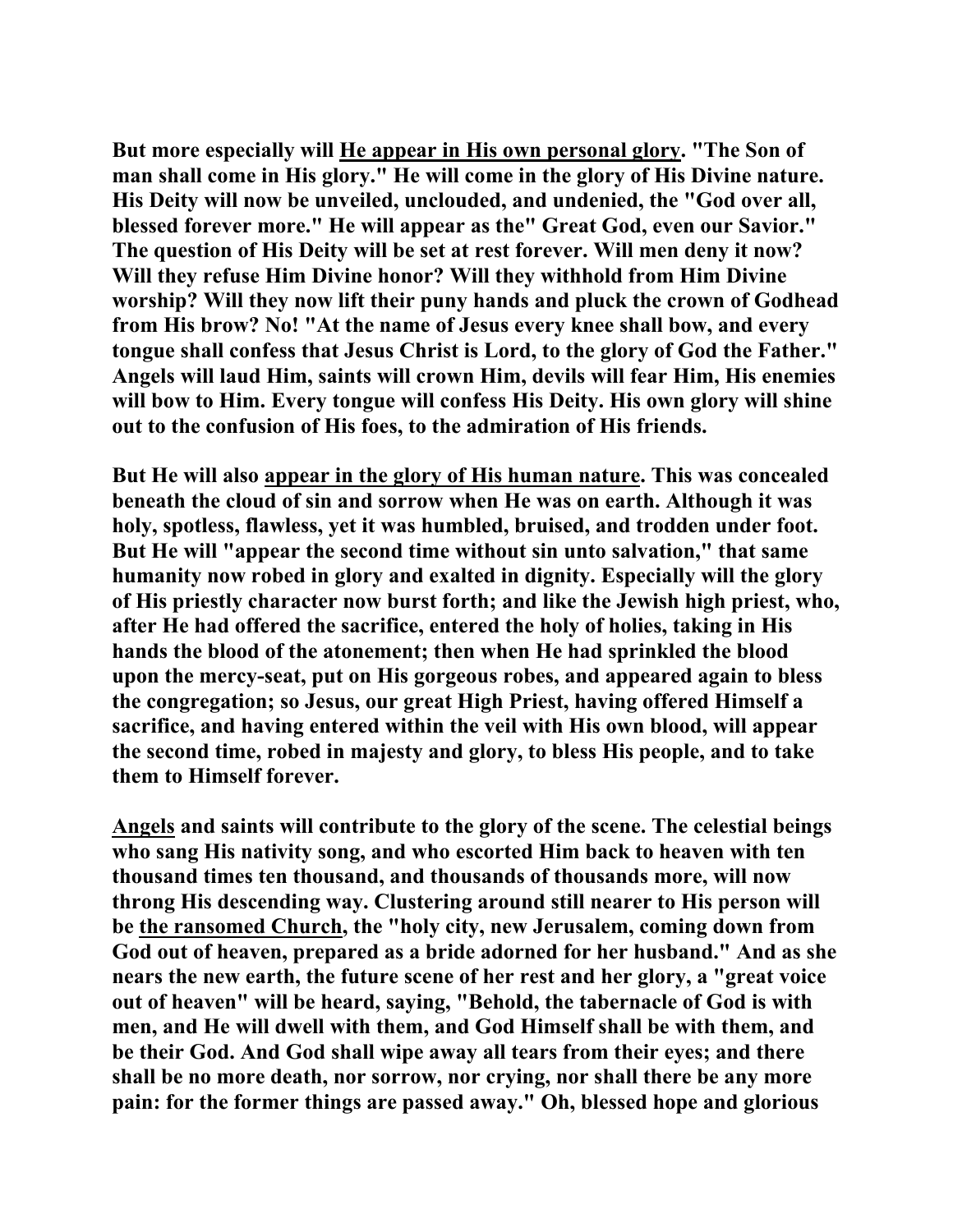**appearing of the great God our Savior, "when He shall come to be glorified in His saints, and to be admired in all those who believe!"** 

**But let us briefly trace SOME OF THE IMPORTANT EVENTS suspended upon the coming of the Lord, which will contribute greatly to the glory of the Redeemer, and to the grandeur of the scene.** 

**The first that will then transpire will be the resurrection of the righteous. This is termed in the Apocalypse the "***first resurrection***." After a glowing description of the thrones, and of the happy saints who filled them, the apostle proceeds to say, "This is the first resurrection. Blessed and holy is He that has part in the first resurrection: on such the second death has no power, but they shall be priests of God and of Christ, and shall reign with Him a thousand years." Now this first resurrection, which will transpire a thousand years before the second, will be exclusively the resurrection of the saints. They shall take precedence of the ungodly world. How distinctly is this truth thus affirmed! "The Lord Himself shall descend from heaven with a shout, with the voice of the archangel, and with the trump of God: and the dead in Christ shall rise first: then we which are alive and remain shall be caught up together with them in the clouds, to meet the Lord in the air: and so shall we ever be with the Lord." Then the upright shall have dominion over the wicked in the morning of the resurrection; and in the evening of the thousand years—for with the Lord a thousand years are but as one day—the rest of the dead shall come forth. Blessed hope! transporting prospect! The Lord descends! the trumpet sounds! the earth trembles! the graves open! And who emerge?** 

**None but those who slept in Jesus. All the rest of mankind remain locked in the iron dominion of death until the thousand years shall have expired. Not an enemy of God, not a despiser of Christ, not a foe of the Christian, now rears his dark brow! None but holy and happy forms are seen throwing back the clods, and coming forth, gilded with the light, breathing the air, and drinking the dew of that orient and blessed morning. What calmness reigns! All sounds of sin and of suffering are now hushed, and no voice breaks the holy stillness of that hour, save the joyous challenge, as each mounts in triumph from the tomb, "O grave! where is your victory?" Saints of God! this will be your resurrection! Oh to have a part in it! Then will God's electing love shine forth in all its magnificence. Then will sovereign grace appear truly glorious. And then will the crown be laid at Jesus' feet, and every tongue will confess, "Salvation is from the Lord."**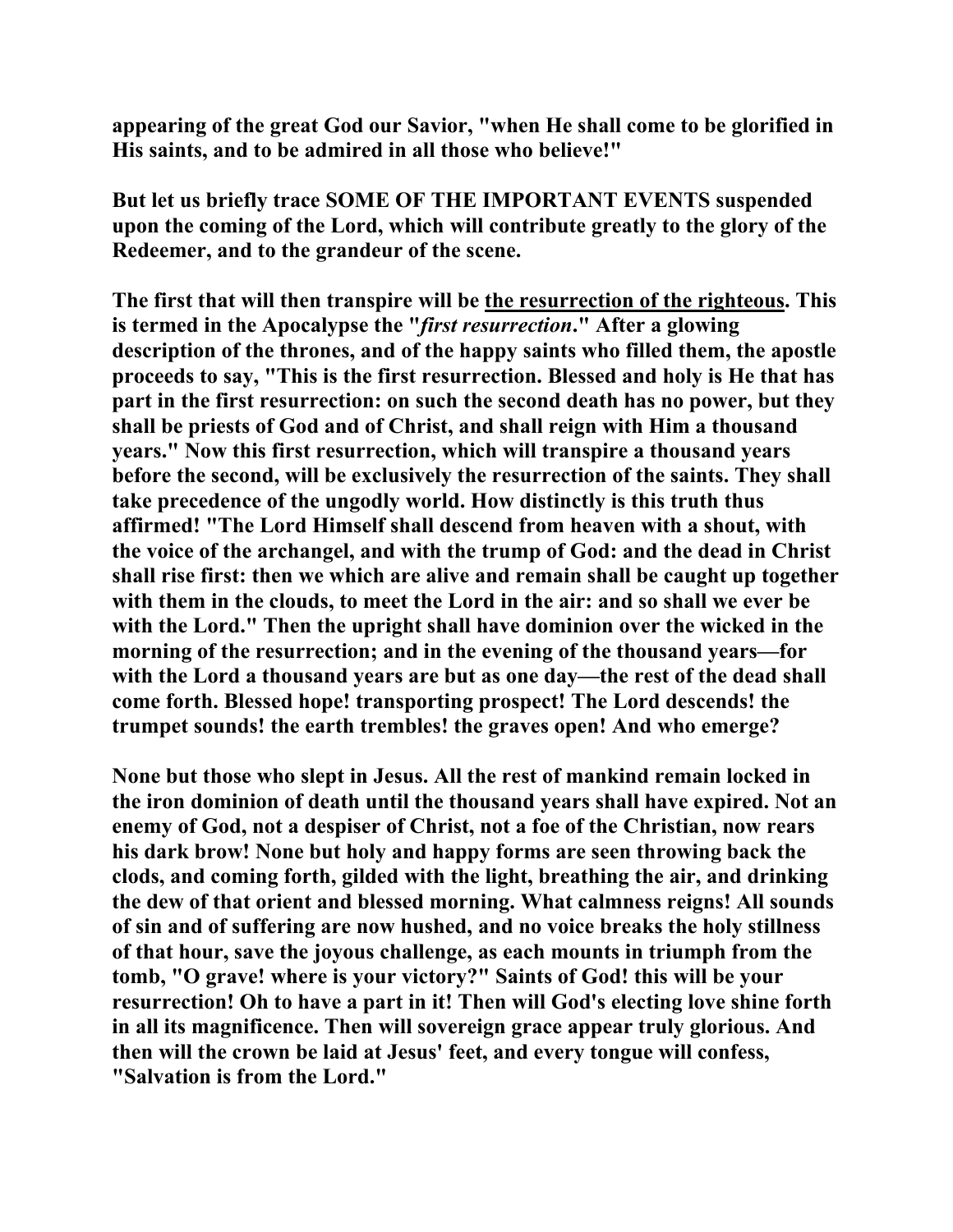**The perfect glorification of His saints will then follow. In what will it consist? The reunion of the soul and the body, and both made like Christ. "Our citizenship is in heaven; from where we look for the Savior, the Lord Jesus Christ, who shall change our vile body, that it may be fashioned like unto His glorious body." "It does not yet appear what we shall be, but we know that when He shall appear, we shall be like Him, for we shall see Him as He is." "As we have borne the image of the earthly, we shall also bear the image of the heavenly." This will constitute the perfect glory of the risen saints—they shall be like Christ in body and in soul. The body spiritual, immortal, glorified: the soul resembling a sea of glass, transparent, pure, serene, reflecting every perfection and lineament of the Divine image: "We shall be like Him." Then we will not speculate as to the details of that happy and holy existence—it is enough that we shall be** *like* **Jesus: this, we know, will comprehend perfect holiness and consummate bliss. "Then shall the righteous shine forth as the sun in the kingdom of their Father."** 

**The mutual recognition and reunion of the saints, will form another element in the glory which is to be revealed at the first resurrection, and at the second coming of the Redeemer. This truth is not one of vain speculation or idle theory, and conducting to no important practical result. It is one, if not of express, yet of clear, revelation in God's word, is comforting in its influence, and is associated with the most sublime prospect of the believer's faith. We shall meet and know each other at the appearing of the Lord. That the saints will recognize and have communion with each other immediately on their entrance into glory, is, we think, clear from the apostle's words, when enumerating the privileges of the released believers: "We are come . . . . to the spirits of just men made perfect." We indulge, therefore, the fond hope that, should death remove us before the coming of the Lord, we shall meet, know, and have delightful communion with our friends, who departed this life in Jesus. But the recognition and the communion must necessarily be not so perfect and full as when Christ shall appear, and the risen saints shall cluster together around the person and in the kingdom of their Lord; since neither we nor they have attained our state of full knowledge and capacity, until that great event take place, and the "blessed hope" is realized.** 

**How clearly is this truth stated by the apostle! Attempting to console the minds of those who were mourning for their departed kindred, he uses these animating words: "But I would not have you to be ignorant, brethren, concerning them who are asleep, that you sorrow not even as others who have no hope. For if we believe that Jesus died and rose again, even so them also**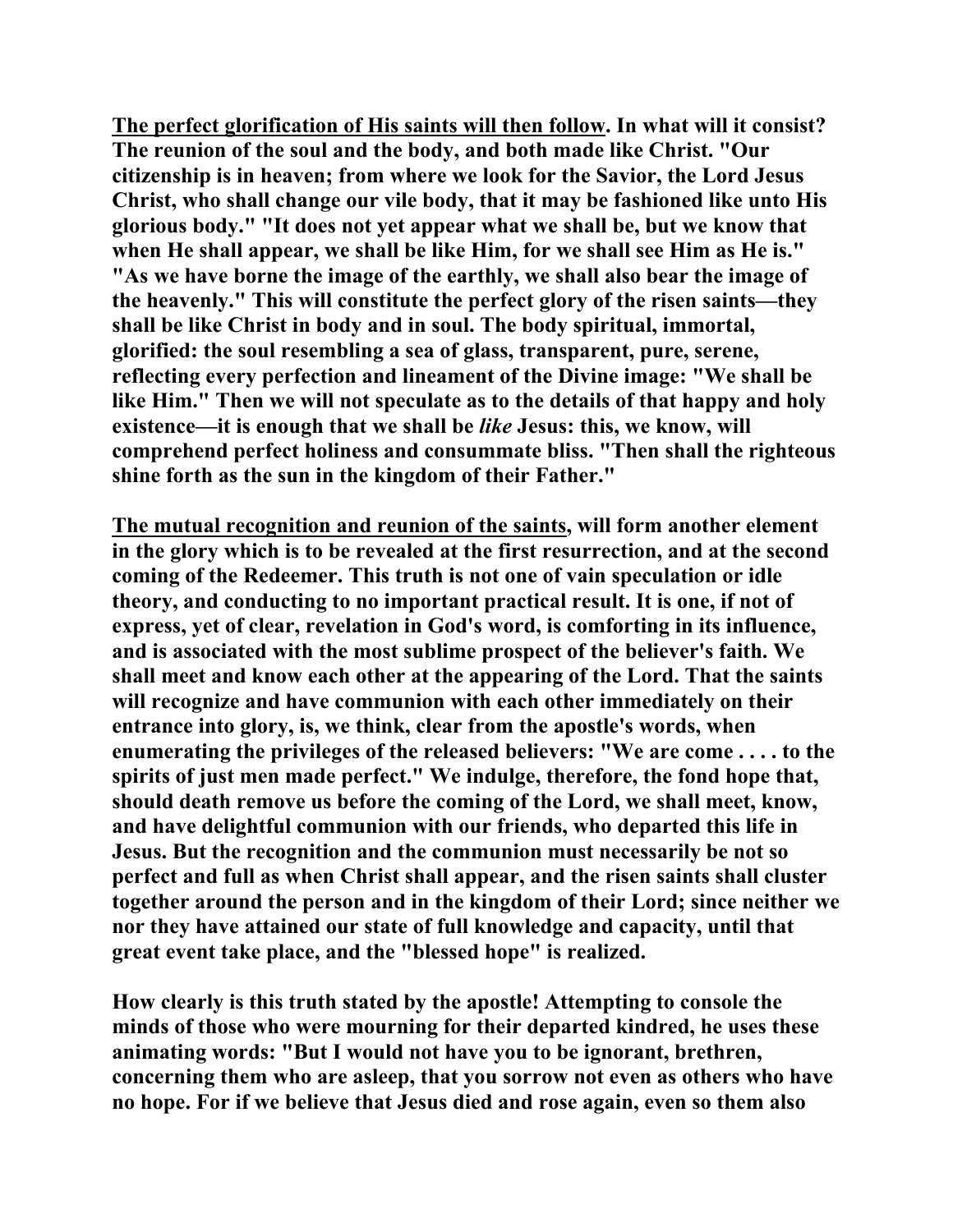**which sleep in Jesus will God bring with Him." These members of the Church in Thessalonica were bereaved: the apostle seeks to soothe their grief by assuring those who, at the coming of Jesus, they would meet their departed relatives again. But what real consolation could this hope inspire if, when they met them again, they should not know them?** 

**But we argue the recognition of the saints from the fact of the perfection of knowledge to which the coming glory will advance us. Our dear Lord reminds His saints that they shall be equal to the angels. They know each other. It would seem impossible, living together for so many years, that they should not. If, then, the saints are equal to them at all, they must be in this sweet privilege. And is it reasonable to suppose, that in all other respects our knowledge will be perfected, save in this one particular only? Shall we possess an element of mental power here, which we shall lose in a gradation towards perfection, and consequently, shall not possess in a higher degree hereafter? Assuredly not. When, therefore, the dead in Christ shall rise at His coming, every intellectual faculty will be enlarged, and not only retaining all our former, but increasing the amount by a larger degree of additional knowledge, we shall "know even as we are known."** 

*The perfection of happiness***, which glorification implies, involves this blessing. What a rich source of high and holy delight does the communion of saints supply even in our present state! How it elevates, chastens, expands, and soothes the mind and heart, so much beclouded by care and chafed by sorrow! A look beaming with love, an expression of the countenance speaking of sympathy, a word unfolding counsel or uttering a promise, oh, it has been like the sudden gleam of the sun bursting through the dark clouds of a stormwreathed sky!** 

**Above all price is Christian friendship! How sweet the communion of holy minds! To rush into the warm embrace of fond ones, from whom oceans had divided or years had long separated us; to recognize their well-remembered features, too deeply engraven on memory's tablet to have faded—to know again the speaking eye, the familiar countenance, the gentle voice—oh, who has not felt the joyous thrill of that moment?** 

**But heaven will perfect this bliss. Does it not heighten the beauty of the prospect, and strengthen the expectation of the scene? Will it add nothing to the glory of that event, and to the happiness of that moment, when the Son of God descends, and, dissolving the soft slumbers of the holy dead, will re-**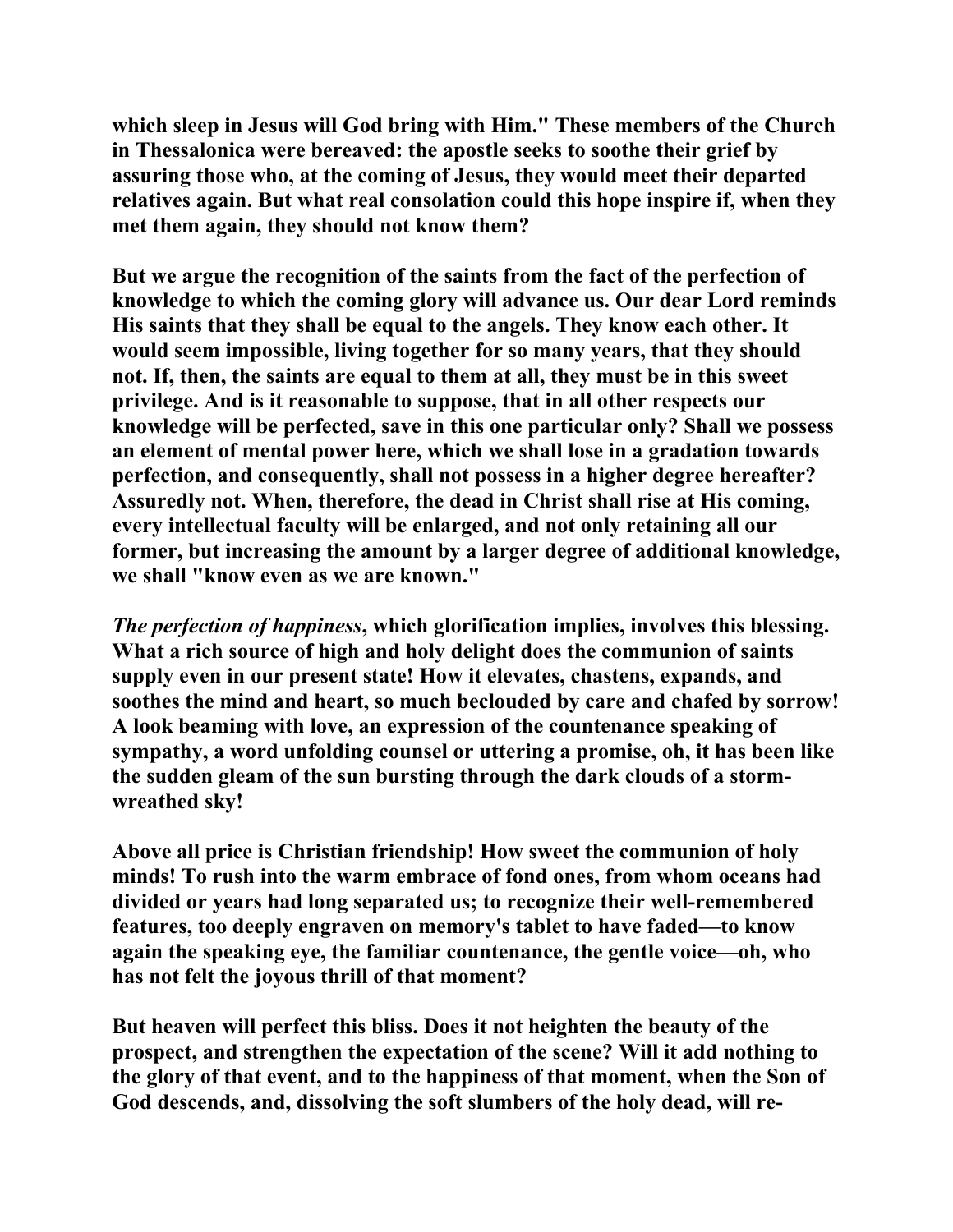**animate each with its former occupant, that then we shall perfectly recognize those we once knew and loved, and renew** *the sweet communion before imperfect and limited, but now complete and eternal?* Dry, then, your tears, and **cease to mourn, you saints of God. They are 'not lost, but gone before.' Their spirits live with Jesus. And when He comes, He will bring them with Him, and you shall see and know them with a cloudless sight and a perfect knowledge. The very eyes which once smiled upon you so kindly—the very tongue which spoke to you so comfortingly—the very hands which administered to you so skillfully—the very feet which traveled by your side so faithfully—the very bosom which pillowed you so tenderly—you shall meet again. "The coming of the Lord draws near," and those who "sleep in Jesus will God bring with Him." Let us "comfort one another with these words."** 

**And will it be no additional joy to meet and to know those eminent servants of the Lord whose histories and whose writings stimulated, instructed, and cheered us, shedding light and gladness on our way? Abraham, whose faith had animated us; David, whose experimental psalms had comforted us; Isaiah, whose vision of Jesus had gladdened us; Paul, whose doctrinal epistles had instructed us; John, whose letters of love had subdued us; to gaze upon 'Magdalene' sitting at Jesus' feet—upon the 'beggar' reposing in Abraham's bosom—upon the 'thief' with Christ in paradise—oh! will not this add to the happiness of heaven? Will this be no joy, no bliss, no glory? Assuredly it will!** 

**At Christ's coming, will not His ministers, too, and those to whom their labors had been useful, meet, know, and rejoice in each other? The pastor and the flock, will there be no certain and permanent reunion? no sweet, and fond, and holy recognition? Shall their union in the Church below exceed, in its beauty and sweetness, their reunion in the Church above? Here it is necessarily mingled with much that is imperfect. Much concealment is connected with their united labors in the vineyard of Christ. They go forth weeping, bearing precious seed, and often are called to their rest before the fruit of their prayers, and tears, and toil appears. Here, too, seasons of sickness and of separation frequently transpire, enshrouding the spirit with gloom, and wringing the heart with anguish. And then, at last, death itself rudely breaks the tender bond, lays the Standard-bearer low, leaving the affectionate flock to gaze with streaming eye upon the lessening spirit of their pastor as it ascends and towers away to glory. But the coming of Jesus, with all His saints, will restore this happy union, invest it with new and richer glory, and place it upon a permanent, yes, everlasting basis. "For what is our hope, or joy, or crown of rejoicing? Are not even you in the presence of our**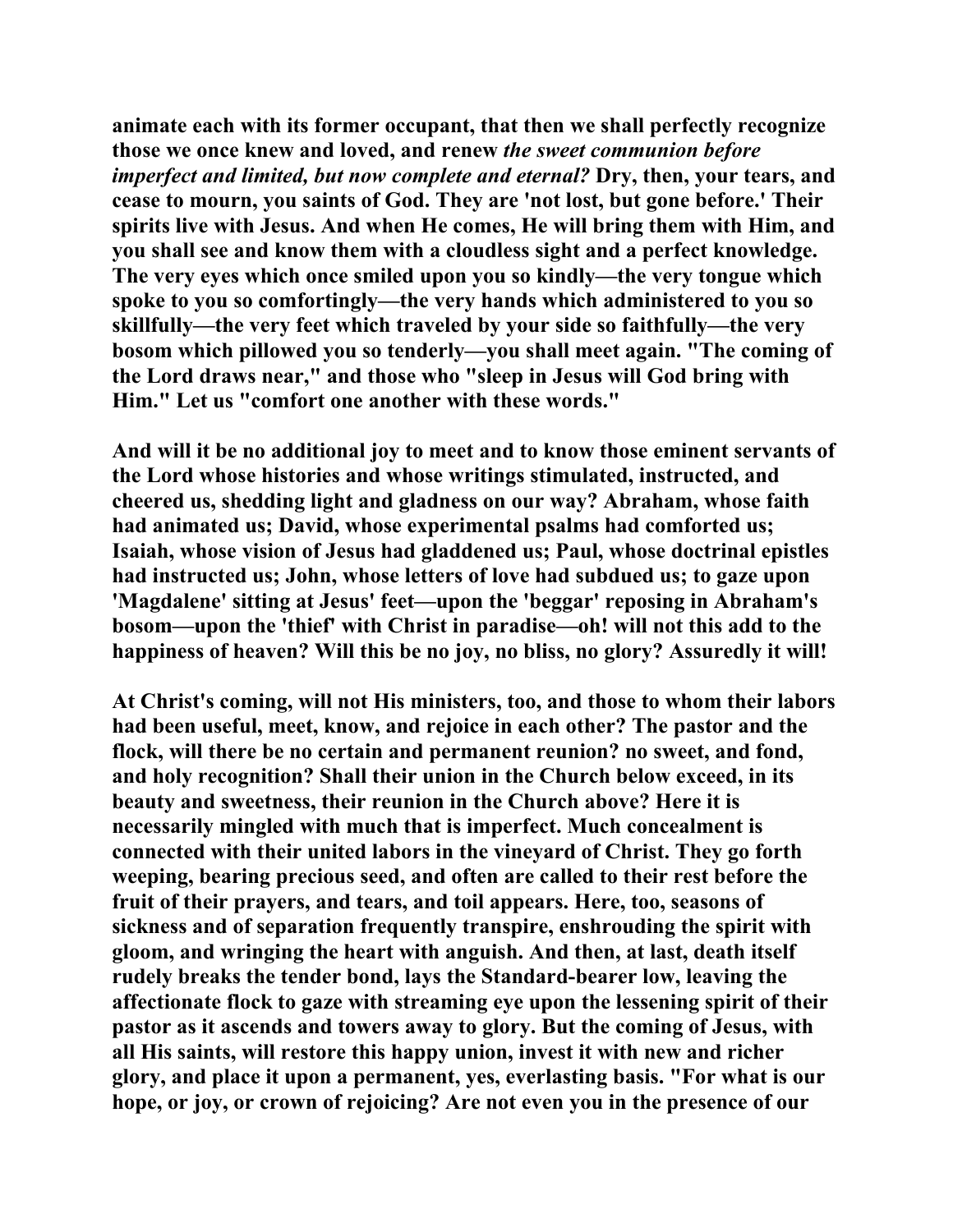**Lord Jesus Christ at His coming? For you are our glory and joy." It was this hope which animated the apostle so fully and constantly to preach Jesus: "Whom we preach, warning every man, and teaching every man, in all wisdom, that we may present every man perfect in Christ Jesus." Do we not see here an argument for the mutual recognition of the saints at the coming of the Lord? For how could the apostle present those believers in that day, unless he had a knowledge of their persons? or how, without this recognition, could he call them his "crown of rejoicing?" Yes, beloved, we shall know one another again, altered and glorified though we may be. Our Lord's appearing, if it change our vile body, fashioning it like unto His glorious body, will also enlarge our mental capacity of knowing even as also we shall be known. You bereaved flocks! you mourning churches! has the Lord taken from you the faithful minister, the tender pastor, the watchful shepherd? Has he who first led you to Jesus, who preached to you Jesus, who built you up in Jesus, gone now to be with Jesus? Oh think, as you gaze upon the vacant and mourningclad pulpit, that soon Jesus will come in the clouds of heaven, attended by your pastor; and you shall meet him again, and he will present you, even you, his children begotten in the faith, before God perfect in Christ Jesus.** 

**The restoration of the Jewish nation to their own land, and their national conversion to God, will be an event greatly contributing to the glory of the Redeemer at His coming. Into the full investigation of this deeply interesting subject—deepening in interest as the "day draws near" our few remaining pages will not allow us to enter. We must content ourselves with a rapid glance at the Scripture testimony on which we ground our belief of the gathering together of Israel and Judah to the land of their fathers, and the reunion of the two kingdoms subsequently to, and yet closely connected with, the second advent of Him whom they pierced. We need not spend any time in proving that the descendants of Abraham are not only not in possession of Palestine, but are at this moment a people 'scattered and torn,' the dispersed over all the lands. This fact is too evident to need proof. Where is there scarcely a spot on the earth, trodden by the foot of civilized man, where the Jews have not, in their wanderings, found their way? Separate and distinct from all, they yet have existed among all nations, a living monument of the truth of God's word, and a mournful witness to the sin of their fathers. In almost every part of Europe, Asia, Africa, and America, they have been alike found. No mountains nor rivers, no deserts nor oceans, have terminated their wanderings. They have penetrated into the very heart of countries, where the traveler hears of their existence, but can not reach them. Thus are fulfilled to the letter the predictions which foretold their ostracism and dispersion among**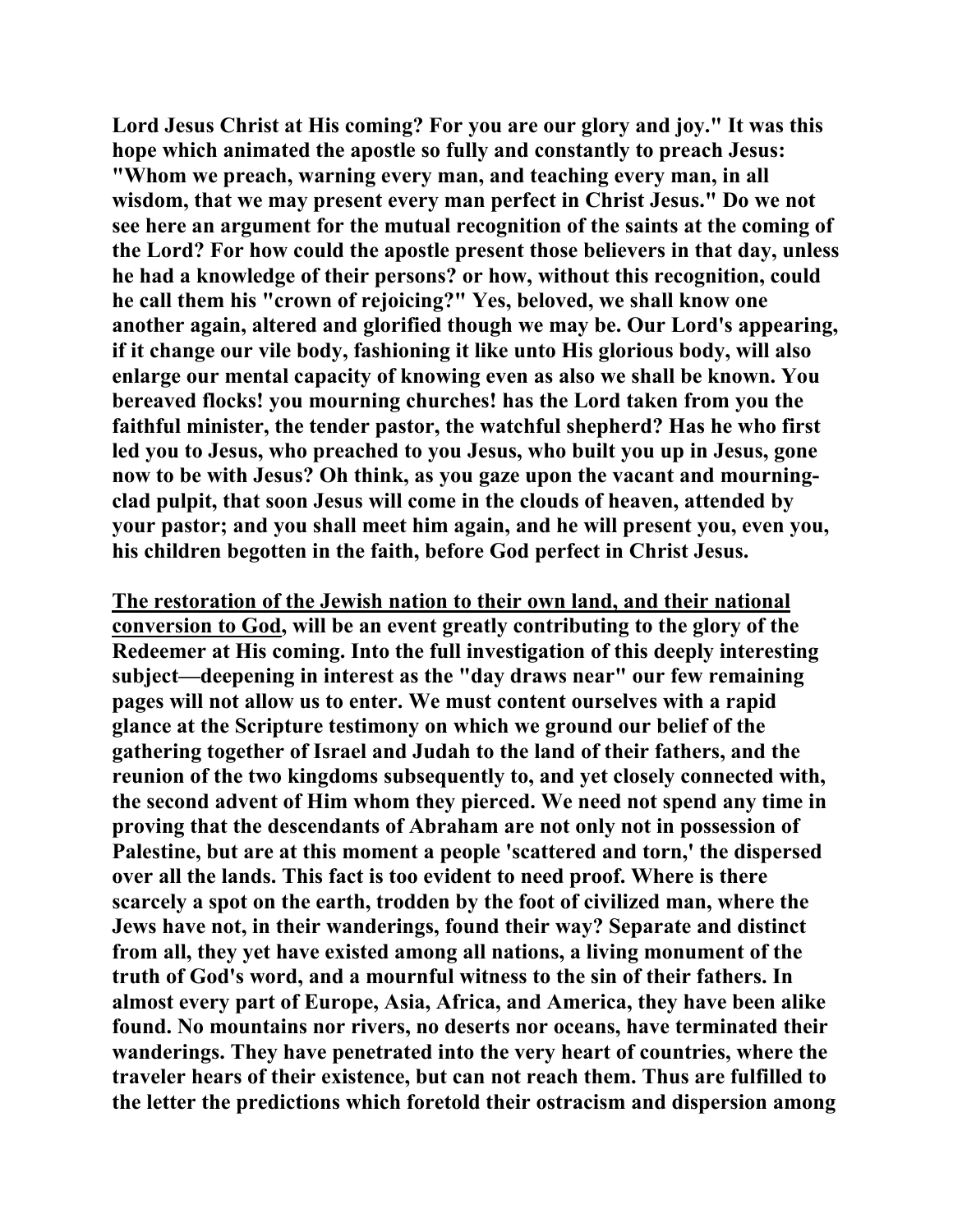**all countries, their total separation from all people, and the severe persecution of which they should everywhere be the subjects: "I will scatter you among the heathen, and will draw out a sword after you, and your land shall be desolate, and your cities waste." "And the Lord shall scatter you among all people, from the one end of the earth even unto the other. . . And among these nations shall you find no ease, nor shall the sole of your foot have rest: but the Lord shall give you there a trembling heart, and failing of eyes, and sorrow of mind." "And I will deliver them to be removed into all the kingdoms of the earth for their hurt, to be a reproach and a proverb, a taunt and a curse, in all places where I shall drive them." "So the people shall dwell alone, and shall not be reckoned among the nations." How literally have these prophecies been accomplished! From the moment of their banishment from their own land they have roamed the world in quest of rest, finding it not, a "proverb and a byword," the objects of individual hate, of national scorn, proscription, and violence. Oh what an overwhelming evidence to the truth of revelation does their thrilling history afford! Let the infidel honestly study it with God's word in his hand, and he must bend his judgment to the irresistible conviction that that word is truth. Their preservation is a standing miracle, and that miracle is a standing proof of the divinity of the Bible. But exceedingly great and precious promises are theirs. Bright and glowing prospects are placed before them.** 

**Their own land, now occupied by Turks, Greeks, Christians, Arabians, and Moors, while very few Jews are permitted to remain in it—let it be distinctly borne in mind—God gave to them unconditionally, and as theirs forever. Thus He spoke to Abraham, "Unto your seed will I give this land." "All the land which you see, to you will I give it, and to your seed forever." "I will give unto you, and to your seed after you, the land wherein you are a stranger, all the land of Canaan for an ever lasting possession; and I sill be their God." Now this gift God has never revoked, in any subsequent period of their history, painful and chequered as that history has been. The unconditional promise of their perpetual possession of the land of Palestine remains to this day as God gave it to Abraham, and will ever so remain.** 

**Let us now turn our attention to some of the promises which distinctly point to their certain restoration to this their own land. "And it shall come to pass in that day, that the Lord shall set His hand again the second time to recover the remnant of His people, which shall be left." How striking and conclusive is this passage! It refers to a second recovery of the Jews. Hitherto there has been but one restoration of the whole nation, which was when God delivered them out of Egypt, for their partial recovery from Babylon does not**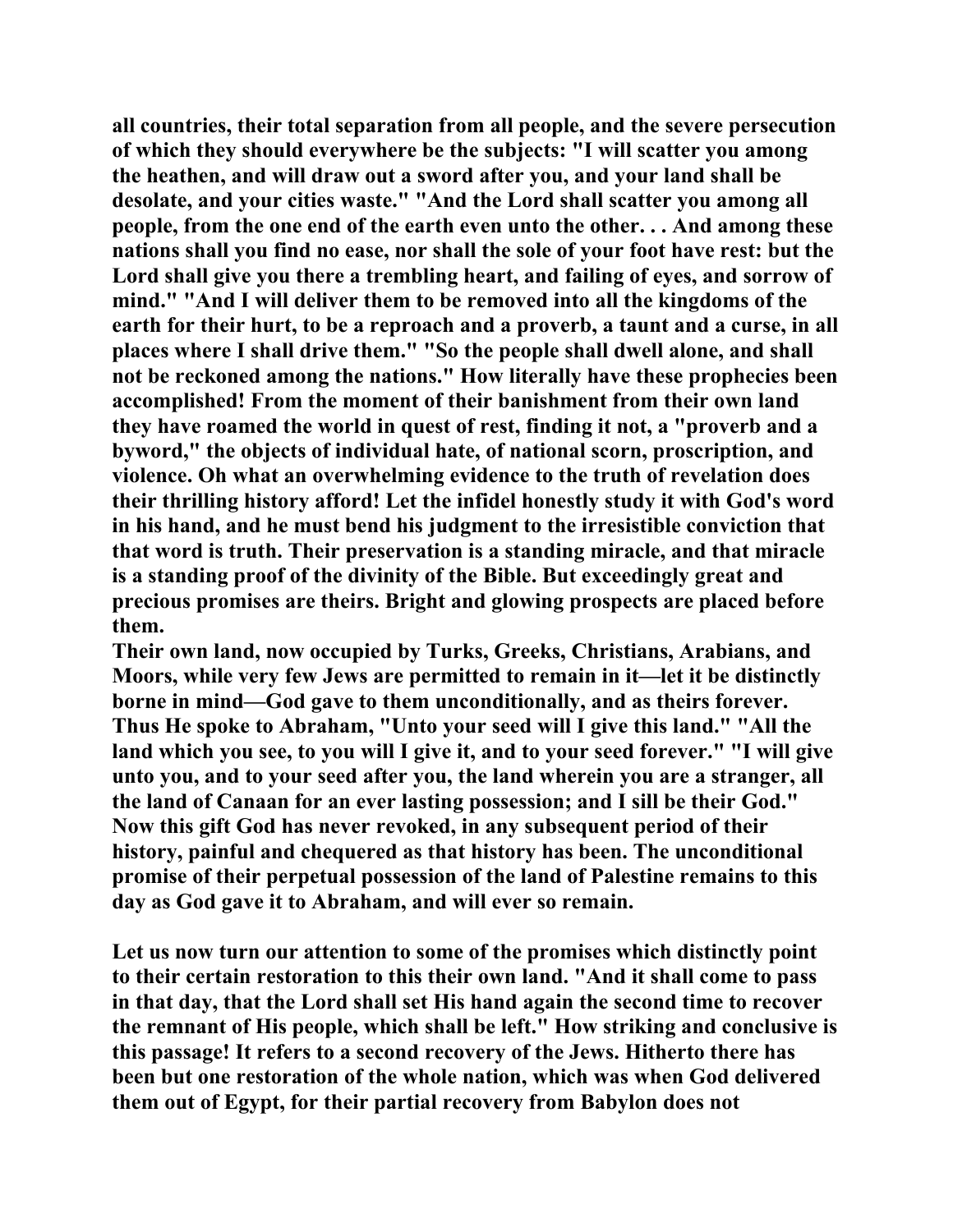**correspond with the fulness of the language of this prophecy. Again, the prophet declares that the Lord shall set up an ensign for the nations, and shall assemble the outcasts of Israel, and gather together the dispersed of Judah from the four corners of the earth." "In those days the house of Judah shall walk with the house of Israel, and they shall come together out of the land of the north to the land that I have given for an inheritance unto your fathers." "The days come, says the Lord, that I will bring again the captivity of my people Israel and Judah, and I will cause them to return to the land that I gave to their fathers, and they shall possess it." "Thus says the Lord of hosts, Behold, I will save my people from the east country, and from the west country; and I will bring them, and they shall dwell in the midst of Jerusalem; and they shall be my people, and I will be their God, in truth and in righteousness.... Thus says the Lord of hosts, In those days it shall come to pass, that ten men shall take hold out of all languages of the nations, even shall take hold of the skirt of him that is a Jew, saying, We will go with you: for we have heard that God is with you." What a bright and radiant landscape stretches out before the view of God's ancient people! What hues of beauty tint and adorn their sky! What blessings, what bliss, what honor, what distinction await them!** 

**The conversion of the Jews to the faith of Jesus—perhaps the first in order of time—is a subject as distinctly and clearly specified in God's word as is their literal restoration to their own land. A few passages only, affirming the certainty of this blessed event, must suffice for our present proof. "I will take you from among the heathen, and gather you out of all countries, and I will bring you into your own land. Then will I sprinkle clean water upon you, and you shall be clean: from all your filthiness, and from all your idols, will I cleanse you. A new heart also will I give you, and anew spirit will I put within you: and I will take away the stony heart out of your flesh, and I will give you a heart of flesh. And I will put my Spirit within you, and cause you to walk in my statutes, and you shall keep my judgments, and do them. And you shall dwell in the land that I gave to your fathers; and you shall be my people, and I will be your God." "Behold, I will bring them from the north country, and gather them from the coasts of the earth .... They shall come with weeping, and with supplications will I lead them." "They shall look upon me whom they have pierced, and they shall mourn for Him, as one mourns for his only son."** 

**Passing on to the New Testament, we find the conversion of Israel as unequivocally and explicitly declared. "I say then, Has God cast away His**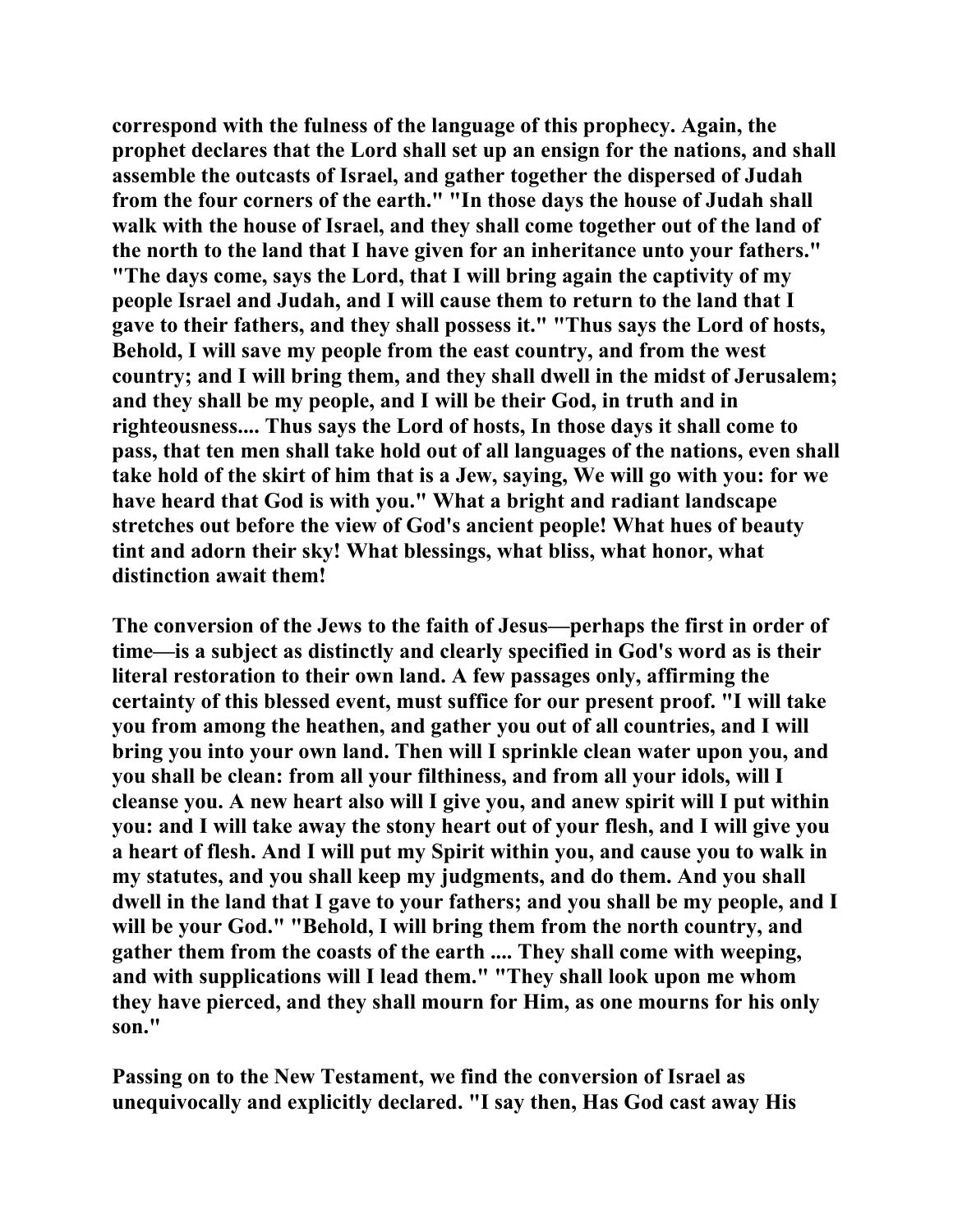**people? God forbid. For I also am an Israelite, of the seed of Abraham, of the tribe of Benjamin. God has not cast away His people whom He foreknew. Know you not what the Scripture says of Elias, how he makes intercession to God against Israel, saying, Lord, they have killed Your prophets, and dug down Your altars: and I am left alone, and they seek my life? But what says the answer of God unto him? I have reserved to myself seven thousand men, who have not bowed the knee to the image of Baal. Even so then at this present time also there is a remnant according to the election of grace." The apostle then goes on to show, that the accession of Jacob's posterity to the Church of God will involve on a large and national scale the conversion of the Gentiles. "Now if the full of them be the riches of the world, and the diminishing of them the riches of the Gentiles; how much more their fulness! ... If the casting away of them be the reconciling of the world, what shall the receiving of them be but life from the dead?" "God has concluded them all in unbelief, that He might have mercy upon all. Oh the depth of, the riches both of the wisdom and knowledge of God! how unsearchable are His judgments, and His ways past finding out!"** 

**But the glory which these events—the complete recovery of the lost sheep of the house of Israel, and their gathering together within one fold, and under the one Shepherd—will enkindle around the descending form of the Redeemer, what imagination can fully conceive, or pen describe? Then how glorious will appear His word, magnified above all His name! How manifest His faithfulness in fulfilling to the letter all His promises to His ancient people! How stupendous His love, how rich His grace, how precious His blood, how mighty His power, how illustrious His wisdom, yes, how transcendent His whole moral government, as from the valley of dry bones a mighty army is seen to arise, of living, joyous, holy beings as from every part under heaven, His long lost, long afflicted, long rebellious people are seen to come clustering in adoring crowds around Him whom their fathers slew and hanged upon a tree! Methinks it will be the crowning act of redeeming, pardoning, quickening grace—the brightest, the sweetest, the richest of all. The cry of wondrous joy will be raised, "Who are these that fly as a cloud, and as doves to the windows of their dove-cote?" Ten thousand voices will be heard replying—"These are they who have come out of great tribulation, and have washed their robes, and made them white in the blood of the Lamb;" while from their lips, once muttering imprecations upon their Messiah, the song will now float, filling the air with its melody, "I will greatly rejoice in the Lord, my soul shall be joyful in my God; for He has clothed me with the garments of salvation, He has covered me with the robe of righteousness." Oh, who does**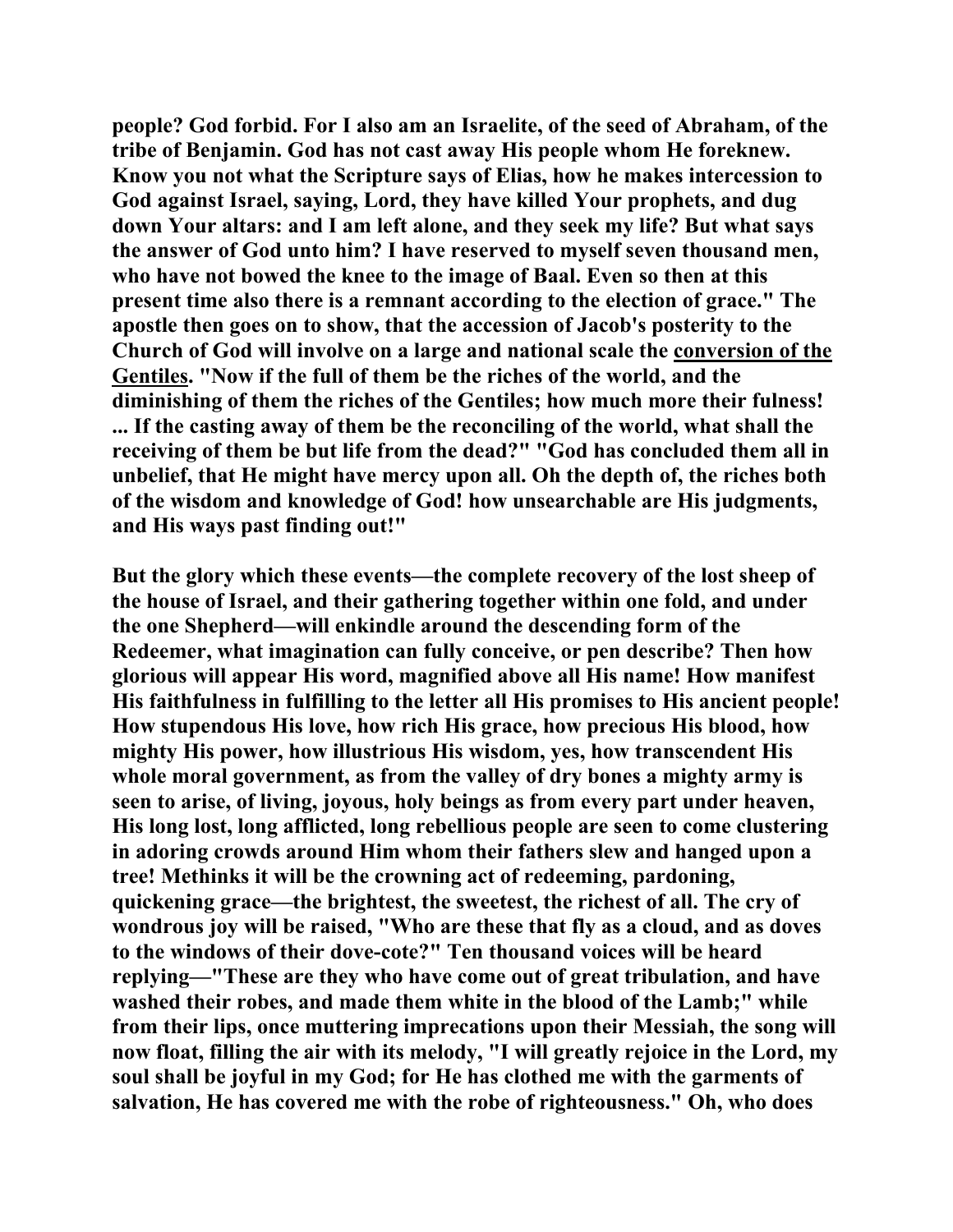**not love and long for His appearing in the clouds of heaven, whose coming will be the signal of such blessings to the Church as these?** 

**Other events dependent upon the coming of the Redeemer will augment the glory of His person and the splendor of the scene. Then will take place the full revelation, and the final overthrow of the "Man of sin," and all anti-christian confederates—the creation of a new heaven and a new earth, in which will dwell righteousness—the setting up of the throne of David, and the millennial reign of the saints with Christ over a holy and happy creation. "Then will He sit upon the throne of His glory." "He will judge among the nations." He "shall reign in Mount Zion and in Jerusalem, and before His ancients gloriously." "All things shall be put under His feet." He shall wear the "many crowns," and the "kingdoms of this world shall become the kingdoms of our Lord and of His Christ, and He shall reign forever and ever." "Even so, come, Lord Jesus! Come quickly!"** 

**Let us now briefly contemplate THE APPROPRIATE AND SPIRITUAL POSTURE IN WHICH IT BEHOOVES ALL, AND ESPECIALLY CHRIST'S CHURCH, TO BE FOUND IN VIEW OF SO GLORIOUS AND NEAR AN EVENT AS THE SECOND COMING OF JESUS. For "behold the Lord comes with ten thousand of His saints." The becoming attitude is in general terms thus expressed—"Looking for that blessed hope and the glorious appearing of the great God even our Savior Jesus Christ." It involves among other particulars, Faith in the doctrine of the coming Savior, as the basis of a holy posture of expectation. Without a belief of this truth, there can be no looking for this blessed hope. "When the Son of man comes, will He find faith"—in this doctrine—"on the earth?" No: it is to be feared that many in the Church will be found sadly lacking here. They had believed in the coming of death, but they had not believed in the coming of Him who has 'abolished death.' They had expected with trembling the "king of terror," but had not expected with joy the "King of glory." They had hoped to go to Christ, but they had not hoped that Christ would come to them. But the "glorious appearing" of Jesus, and not the death of the saints, is the "blessed hope" of the Church of God. On this one grand event the eye of faith is bade to rest, as the pole-star of the soul: "Until the day-star arise in your hearts." And how much more soothing to the believing mind is such an object of faith, than the terrific monster—Death! To look up to the "bright and morning Star," and not down into the misty vault of the grave—to anticipate the glorious coming of the great Captain of my salvation, and not the gloomy and subtle approach—perhaps by slow and lingering steps—of the "last enemy" of my**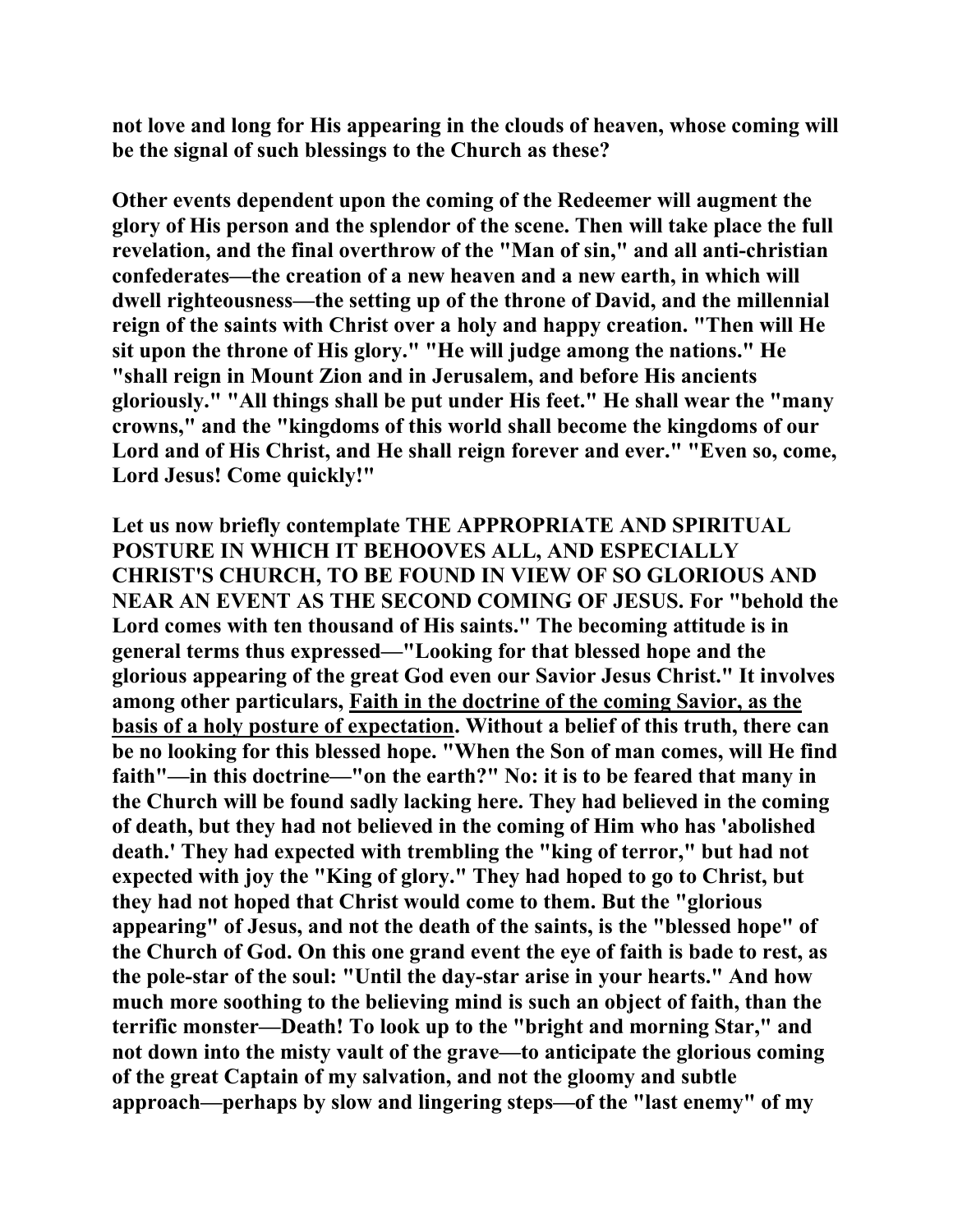**being—to hope for the coming of the Conqueror, and not to live in dread expectation of the foe, surely is more strengthening to faith, animating to hope, and stimulating to love!** 

**Faith thus firmly grasping the doctrine that reveals, will inspire the hope that expects, the event. The child of God first believing it, will then be found looking for it. Resembling the faithful and affectionate wife, who frequently retires to read over the letters of her long-absent and far-distant husband, lingering with especial interest and delight over the assurances of his certain and speedy return to her again, love will constrain you to dwell upon the promise—"Let not your heart be troubled: you believe in God, believe also in me. In my Father's house are many mansions; if it were not so, I would have told you. I go to prepare a place for you. And if I go to prepare a place for you, I will come again and receive you unto myself; that where I am, you may be also." "I will not leave you comfortless (orphans), I will come to you." Thus, a quickening power and holy exercise are given to these sister graces of the Spirit, faith, hope, and love. Faith believes it; hope expects it; love desires it.** 

**Thus, with this firm belief in the doctrine of the Lord's coming, the truth itself will be found an eminently** *influential* **one. Is it asked, Of what PRACTICAL USE is this blessed hope to the Church of God? We answer, 'Much every way.' Chiefly in the emptiness and nothingness to which it reduces all worldly glory, and in the holy elevation which it gives the believer above all sublunary enjoyments. And is this no great attainment in holiness? The grand duty of the believer is to live above the world. He is not of the world, even as Christ was not of it. The very name of a Christian implies his crucifixion to the world. In his profession, his joys, his pursuits, his hopes, he seems to say, with the soaring eagle, "I was born on the earth, but I live in the sky." But we require powerful motives to influence us to this. We are moved by motive, and the religion of Jesus is pre-eminently a religion of motive. The certain and speedy coming of Christ to glorify His Church, oh, what a motive is here! Were you to rise in the morning impressed with this truth, how sweetly would it carry you through your day! How effectually would it dim the luster of the world's pomp, deaden its joys, soothe your sorrows, dry your tears, lighten your burdens, reconcile you to poverty, to crosses, to losses, yes, to whatever your Lord ordains! You would feel, "What have I to do with the world's vanities, its smiles, and its glories? I am waiting, expecting, looking, hoping, praying, for that blessed hope, the appearing of my Redeemer." Oh what an eminent Christian would you be! What a burning and shining light! What**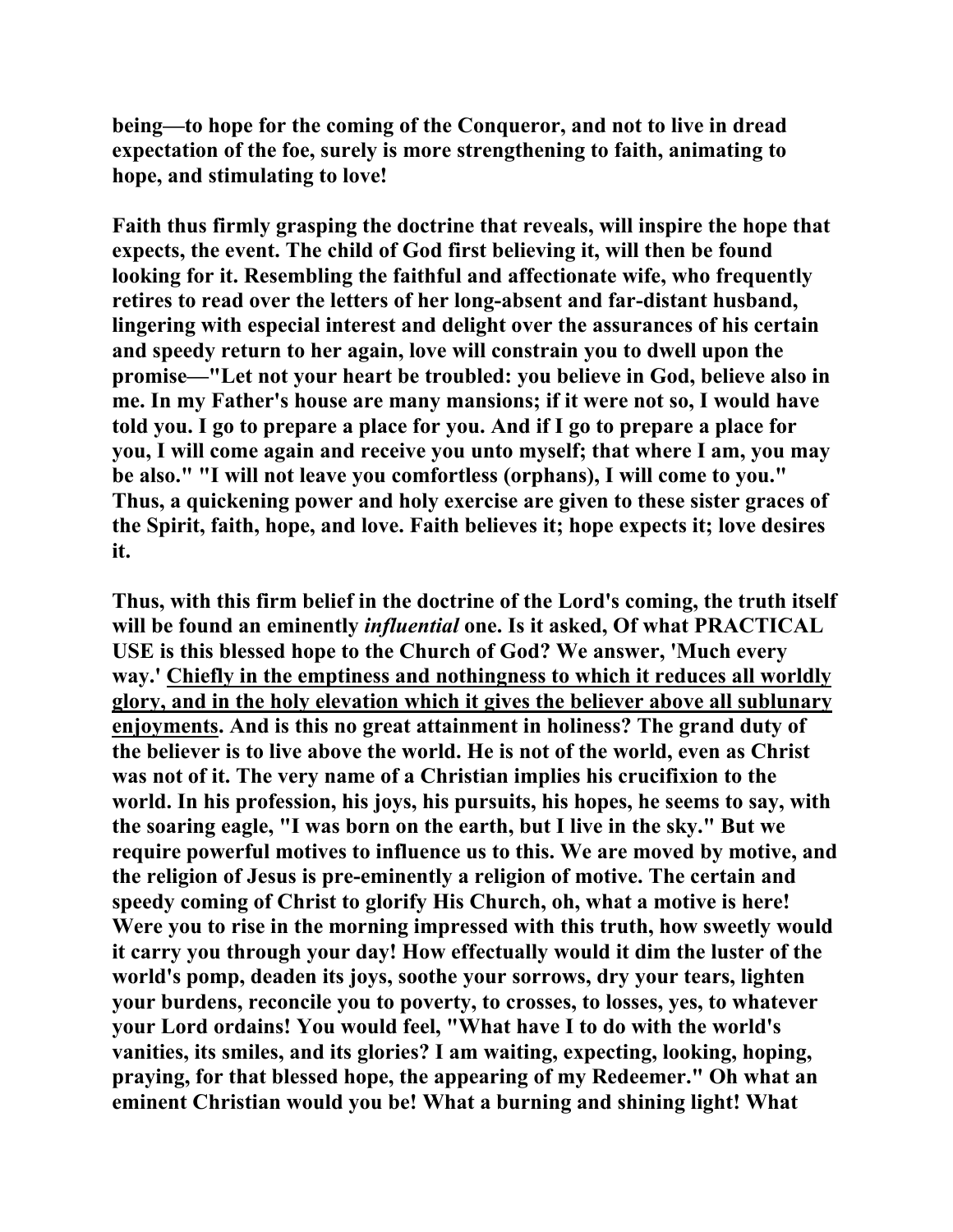**vigorous faith, what lively hope, what fervent love, what a holy living for God, for Christ, and for eternity, would henceforth distinguish you!** 

**It stimulates to the exercise of watchfulness and prayer. How closely and beautifully has our dear Lord connected together these two important Christian duties, "Watch and pray!" The one as necessary as the other is sublime.** *Watchfulness implying uncertainty as to time; prayer expressive of an earnest desire to be found in an appropriate attitude for the event.* **"Watch therefore and pray always, that you may be accounted worthy to escape all these things that shall come to pass, and to stand before the Son of man." "Watch therefore, for you know not what hour your Lord does come." "Therefore, be you ready also, for in such an hour as you do not think, the Son of man comes." "Behold, I come as a thief. Blessed is he that watches and keeps his garments." Surely, if our affections were supremely fixed on Jesus were He to us the "chief among ten thousand," and did we really feel in our hearts the sentiment which our lips so often utter, "Whom have I in heaven but You? and there is none upon earth that I desire besides You," the return of our Lord would be to us a matter of most delightsome expectation and joyous desire. Our earnest prayer would oftener be, "Why are Your chariotwheels so long in coming? Come, Lord Jesus, come quickly!"** 

**Yet again: we are the expectants of a "new heaven and a new earth," from which will be excluded all that is sinful and sorrowful, and in which will dwell all that is holy and blissful. This world of pollution and of woe, and yonder skies of storm and of tempest, soon will pass away. "The heavens and the earth which are now, by the same word are kept in store, reserved unto fire against the day of judgment and of perdition of ungodly men." "The day of the Lord will come as a thief in the night; in the which the heavens shall pass away with a great noise, and the elements shall melt with fervent heat; the earth also, and the works that are therein, shall be burned up. Nevertheless we, according to His promise, look for new heavens and a new earth, wherein dwells righteousness." As to the precise period at which God will thus create all things new, the students of prophecy are divided in opinion. Some place it at the commencement of the thousand years of millennial blessedness, believing that on this renovated earth Christ will reign in glory with His saints, and that at its expiration, the second or general resurrection will take place, the judgment will be set, and the books be opened. But differing from this view as to the time of the new creation, we are constrained to place it after the first resurrection, at the close of the thousand years, and immediately following the judicial process of the judgment day. In support of this opinion**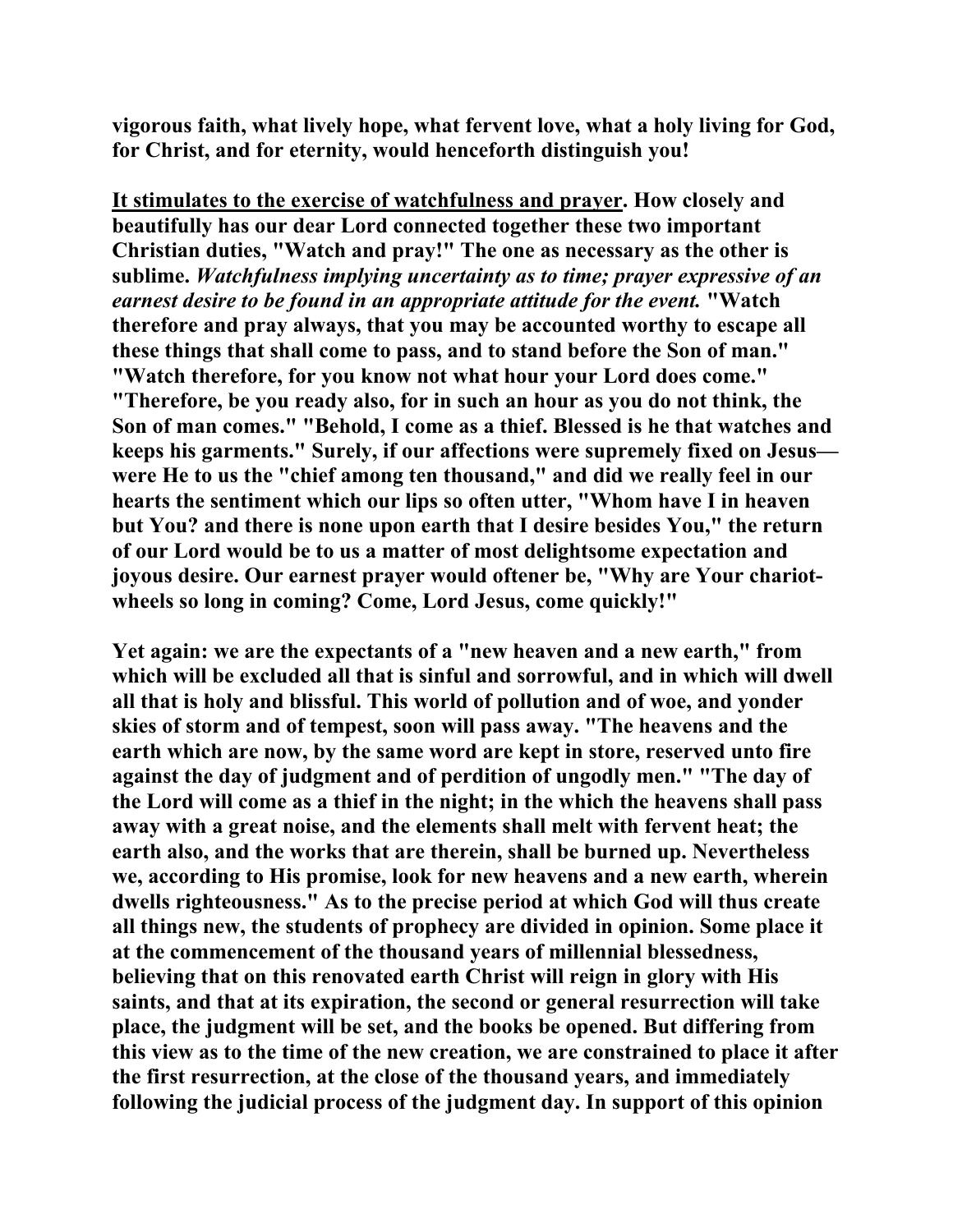**we again quote the words of Peter, "The heavens and the earth which are now, by the same word are kept in store, reserved unto fire against the day of judgment and of perdition of ungodly men." And it will be recollected that immediately after John describes the process of the last judgment, he says, "And I saw a new heaven and a new earth: for the first heaven and the first earth were passed away; and there was no more sea."** 

**The heavens and the earth, thus renovated and formed anew, will constitute the home and the abode of the glorified, palm-bearing saints. All the physical evils, all the ravages of sin, all the emblems of the curse, will have passed away; and from the conflagration of the old, a new creation will spring, like the fabled phoenix from its ashes, robed in beauty, order, and loveliness. "For behold," says God, "I create new heavens and a new earth; and the former shall not be remembered, nor come into mind. But be you glad and rejoice forever in that which I create." That this view of** *a renovated earth* **may disturb the conceptions of many pious minds, we are prepared to believe. To the believer the present material world has so long been the scene of moral degradation and of sin, a valley of bereavement and of tears, that he has labored to detach his best sympathies and affections from its locality, and fix them upon some distant though undefined abode of glory and of bliss. Throwing his eye around, and resting it on nothing but spots blighted with the mildew of the curse; forms of pollution each moment crowding around his path, and spectacles of suffering meeting him at every glance; his ears assailed with the plaintive sighs of grief, or the harsh sounds of blasphemy, he has longed for the wings of a dove, with which he might soar to another and a holier dwelling-place, far removed from all the sorrows of earth and the grossness of materialism. But of such would I inquire, May not your views and anticipations of heaven be less spiritual than you have supposed? Are not your conceptions of its nature derived less from anticipations of the Divine glory, than they are intertwined with cherished expectations of your own happiness? What is it to me, whether I float in ether, or whether I dwell in a material heaven—a world re-created, restored, made holy, if God is but glorified, and His will is done on earth, even as it is done in heaven? And this is heaven!** 

**To come back, wearing my same material but glorified body, to the same material but glorified earth, both springing from their ruin, lovely, pure, beauteous, immortal—"to be with Christ"—to be like Christ—to behold the glory of Christ—to mark His triumphs—to witness the golden harvest of Redemption waving in a world once accursed through rebellion, and barren through sin—to behold the contrast between revolt and allegiance, hatred and**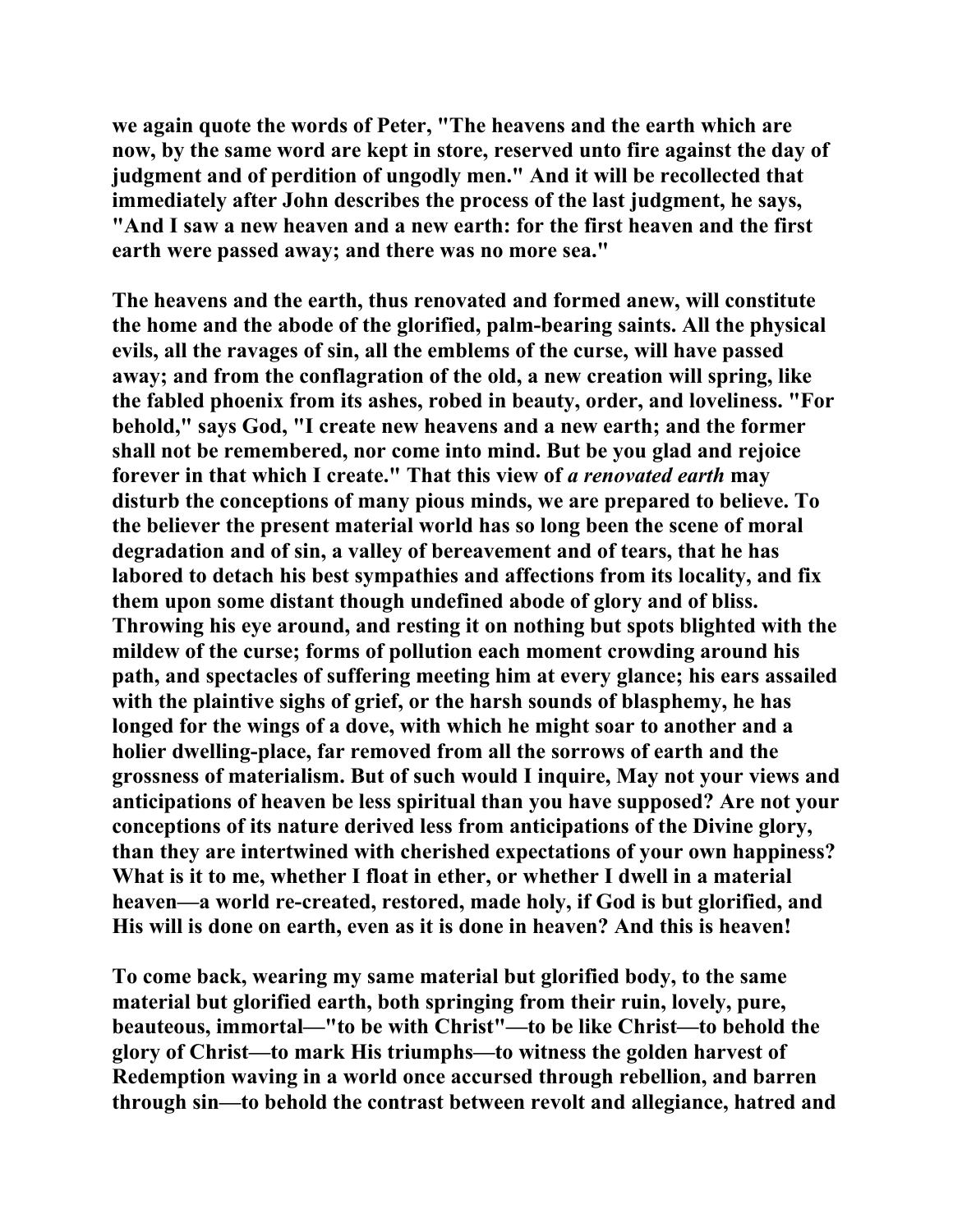**love, sorrow and bliss, death and immortality—to go and trace the spot where this picture of incarnate love was displayed—to see the crown upon His head, who single-handed fought the battle and won the victory—to** *reign* **with Him, and to unite in the accordant song of praise in the presence of Him to whom it refers, "Unto Him that loved us, and washed us from our sins in His own blood, and has made us kings and priests unto God and His Father; to Him be glory and dominion forever and ever. Amen,"—oh, can we form a loftier conception of heaven, or cherish a fonder desire for its happiness and joy, than this? Where is rest, where is peace, where is joy, where is purity, if not found in the presence of the** *crowned* **Lamb, associated with the** *reigning* **Church, and on the actual theater of His glorious triumph? "Seeing then that all these things shall be dissolved, what manner of people ought you to be in all holy conversation and godliness, looking for and basting unto the coming of the day of God!"** 

**But the appearing of the Lord, while it will be "the year of His redeemed," will also be the "day of vengeance" to His enemies. He comes to judgment! "Look, the Lord is coming with thousands of his holy ones. He will bring the people of the world to judgment. He will convict the ungodly of all the evil things they have done in rebellion and of all the insults that godless sinners have spoken against him." You may think lightly of Christ now—you may despise and reject Him now—you may scoff at the doctrine, and say, "Where is the promise of His coming?" but, He will come to judgment, and every eye shall see Him, and you shall see Him. That same Jesus whose Deity, perhaps, you have denied, whose atonement you have rejected, whose saints you have ridiculed, that same "Lord Jesus shall be revealed from heaven, with His mighty angels, in flaming fire, taking vengeance on those who know not God, and obey not the Gospel of our Lord Jesus Christ: who shall be punished with everlasting destruction from the presence of the Lord and from the glory of His power." Then will "all the kindreds of the earth wail because of Him." "I beheld," says the apostle, "and the kings of the earth, and the great men, and the rich men, and the chief captains, and the mighty men, and every bondman, and every free man, hid themselves in the dens, and in the rocks of the mountains; and said to the mountains and rocks, Fall on us, and hide us from the face of Him that sits on the throne, and from the wrath of the Lamb; for the great day of His wrath is come; and who shall be able to stand?"** 

**You enemies of God! You despisers of Christ! You lovers of the world, dazzled with its pomp, and fascinated with its pleasures, pause for a moment, and** *contemplate this tremendous scene.* **"Look at that point, far away in the**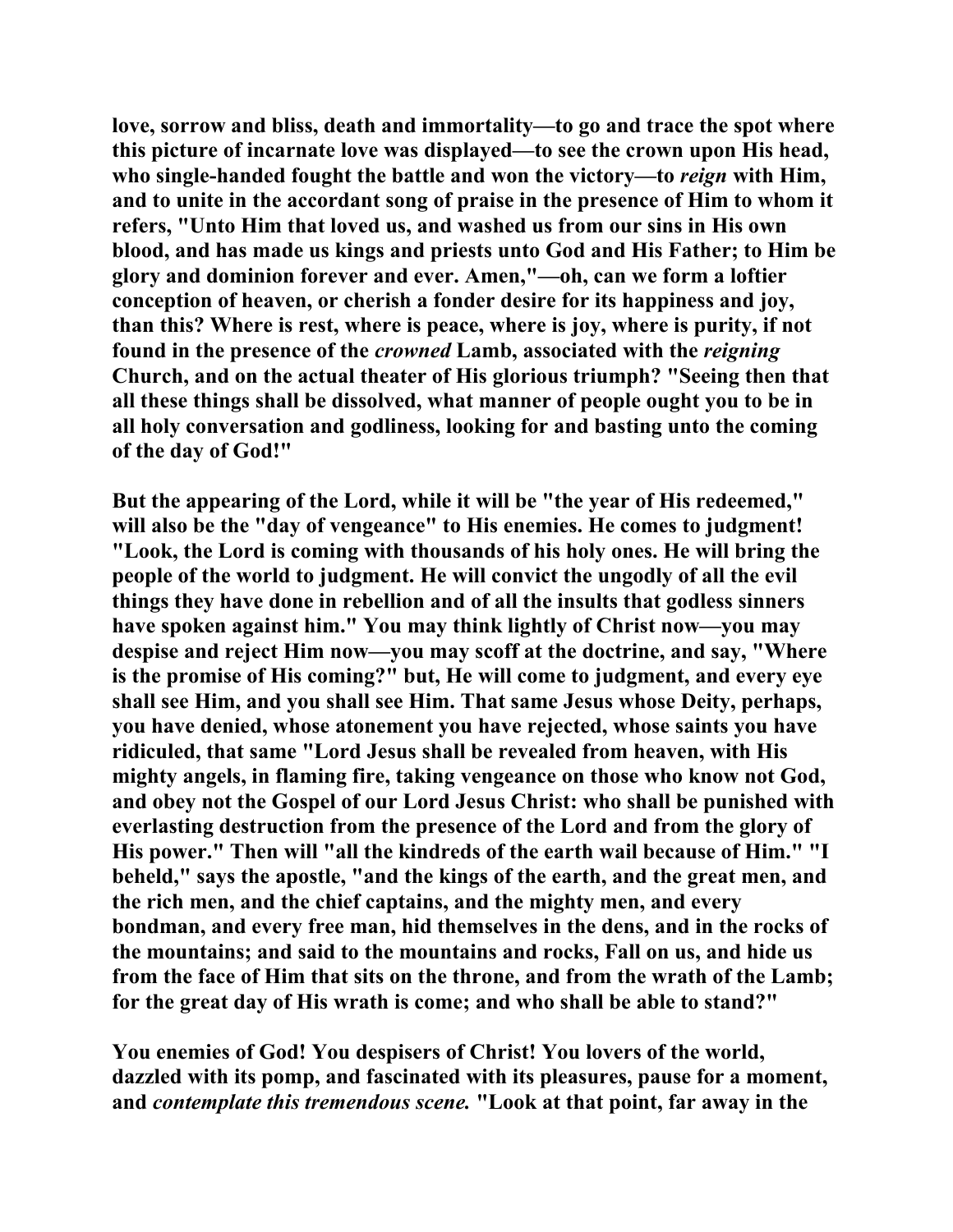**ethereal regions, where the gradually lessening form of our Savior disappeared from the gaze of His disciples, when He ascended to heaven. In that point see an uncommon, but faint and undefined, brightness, just beginning to appear. It has caught the roving eye of yon careless gazer, and excited his curiosity. He points it out to a second and a third. A little circle now collects, and various are the conjectures which they form respecting it. Similar circles are formed, and similar conjectures made, in a thousand different parts of the world. But conjecture is soon to give place to certainty awful, appalling, overwhelming certainty. While they gaze, the appearance which has excited their curiosity rapidly approaches, and still more rapidly brightens. Some begin to suspect what it may prove; but no one dares to give utterance to his suspicions. Meanwhile the light of the sun begins to fade before a brightness superior to its own. Thousands see their shadows cast in a new direction, and thousands of hitherto careless eyes look up at once, to discover the cause. Full clearly they see it; and now new hopes and fears begin to agitate their breasts. The afflicted and persecuted servants of Christ begin to hope that the predicted, long-expected day of their deliverance is arrived. The wicked, the careless, the unbelieving, begin to fear that the Bible is about to prove no idle tale. And fiery shapes, moving like streams of lightning, begin to appear indistinctly amid the bright dazzling cloud which comes rushing down as on the wings of a whirlwind. At length it reaches its destined place. It pauses; then, suddenly unfolding, discloses at once a great white throne, where sits, starry resplendent, in all the glories of the Godhead, the Man Christ Jesus! Every eye sees Him, every heart knows Him. Too well do the wretched unprepared inhabitants of the earth now know what to expect; and one universal shriek of anguish and despair rises to heaven, and is echoed back to earth. But louder, far louder than the universal cry, now sounds the last trumpet; and, far above all, is heard the voice of the Omnipotent, summoning the dead to arise, and come to judgment. New terrors now assail the living. On every side, no, under their very feet, the earth heaves, as in convulsions; the graves open, and the dead come forth, while, at the same moment, a change, equivalent to that occasioned by death, is effected by Almighty power on the bodies of the living. Their mortal bodies put on immortality, and are thus prepared to sustain a weight of glory, or of wretchedness, which flesh and blood could not endure. Meanwhile legions of angels are seen darting from pole to pole, gathering together the faithful servants of Christ from the four winds of heaven, and bearing them aloft to meet the Lord in the air, where He causes them to be placed at His own right hand, preparatory to the sentence which is to award to them everlasting life." But another and a different scene presents itself. Consternation now seizes the**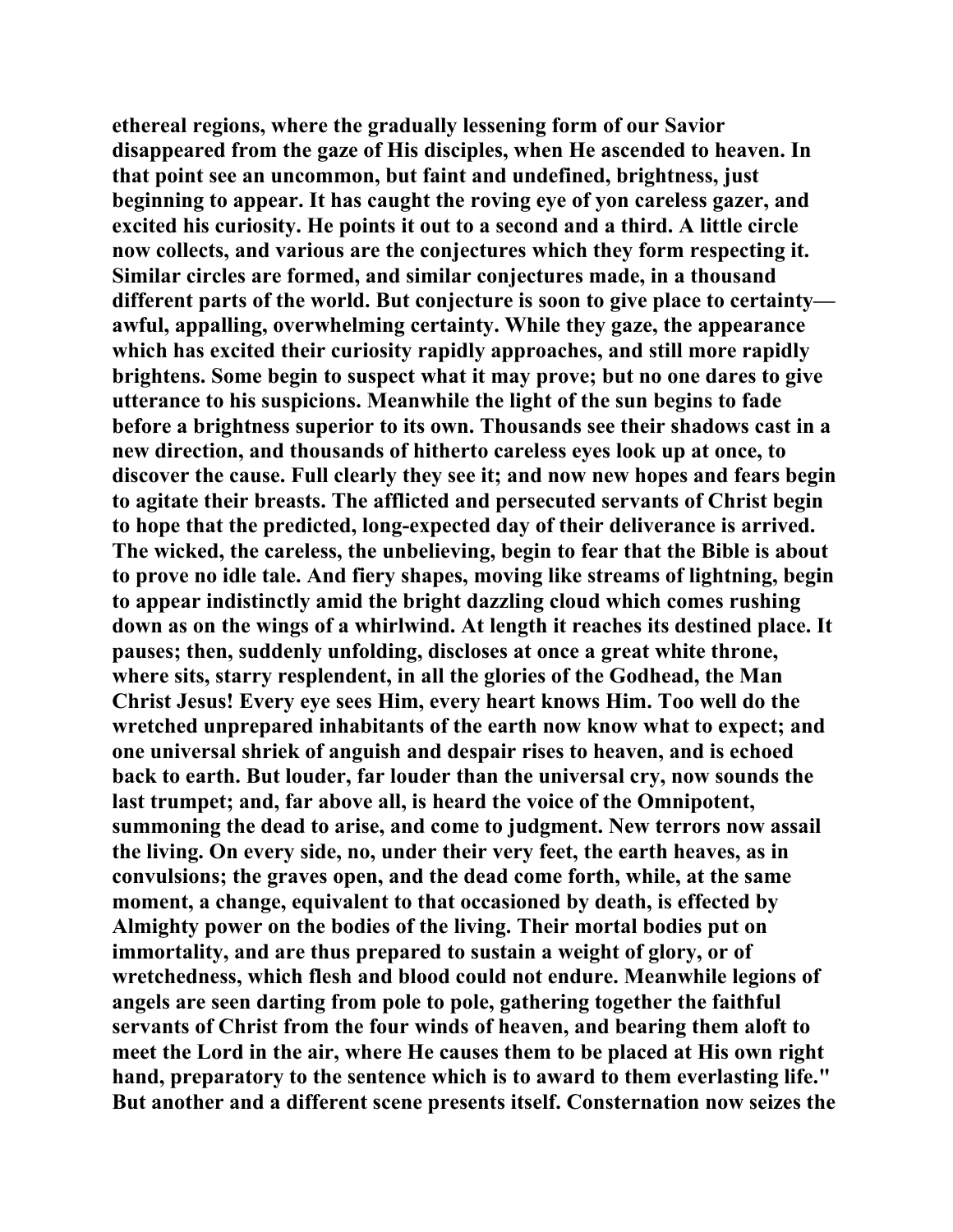**myriads whom this event has surprised amid their worldliness, their gaiety, their voluptuousness, their employment, their marrying, and their being given in marriage. As a thief in the night, the Bridegroom has startled them from their sleep! And now the graceless professor seizes his lamp, and finds it destitute of oil. The pharisee hastens to wrap his righteousness around him, but discovers that it is too narrow to conceal his deformity. The scoffer, the skeptic, the careless, the procrastinator, are seen fleeing from refuge to refuge, from mountain to mountain, from rock to rock, but none afford a shelter from the darkening storm. The great day of His wrath is come, and who is able to stand? The judgment is set! the books are opened! the wicked are arraigned! the trial proceeds! the verdict is given! the sentence is pronounced! the doom is fixed! and the undying worm and the quenchless flame are their portion forever! "The wicked shall be turned into hell, and all the nations that forget God." "Upon the wicked He will rain snares, fire and brimstone, and a horrible tempest: this shall be the portion of their cup." Reader! are you prepared for the coming of the Lord? Are you ready to enter in with Him to the marriage supper? Are you a professor? Have you grace—renewing, humbling, sanctifying, Christ-exalting grace in your heart? Is your preparation one of principle, one of habit? Will it abide the searching scrutiny of that day? Examine and see. Take nothing for granted, in deciding a matter so solemn, and involving interests so momentous. Christ must be all in all to you—the entire groundwork and fabric of your salvation. Mere notions of truth—external membership with the Church—sacraments—regular attendance upon means—punctilious observance of days, and forms, and ceremonies, in themselves, are no fit preparation for this awful event. As the fruit of a living faith in Jesus, they are valuable; but standing alone, without repentance towards God and faith in the Lord Jesus Christ, they are the wood, the hay, the stubble which the last fire will consume.** 

**Believer in Jesus, the day of your redemption draws near! The Lord is at hand. Behold, the Judge stands at the door. The days we live in are eventful. The times are perilous. The signs, thickening and darkening around us, are deeply and fearfully significant. We are standing on the eve of events perhaps more awful than the world has ever seen. A period of glory for the Church brighter than has yet shone upon her, and a period of woe to the world more dark than has yet cast its shadows upon it, seems rapidly approaching. Then, "let us not sleep as do others, but let us watch and be sober." "And that, knowing the time, that now it is high time to awake out of sleep, for now is our salvation nearer than when we believed. The night is far spent, the day is at hand." "Watch you therefore for you know not when the master of the house**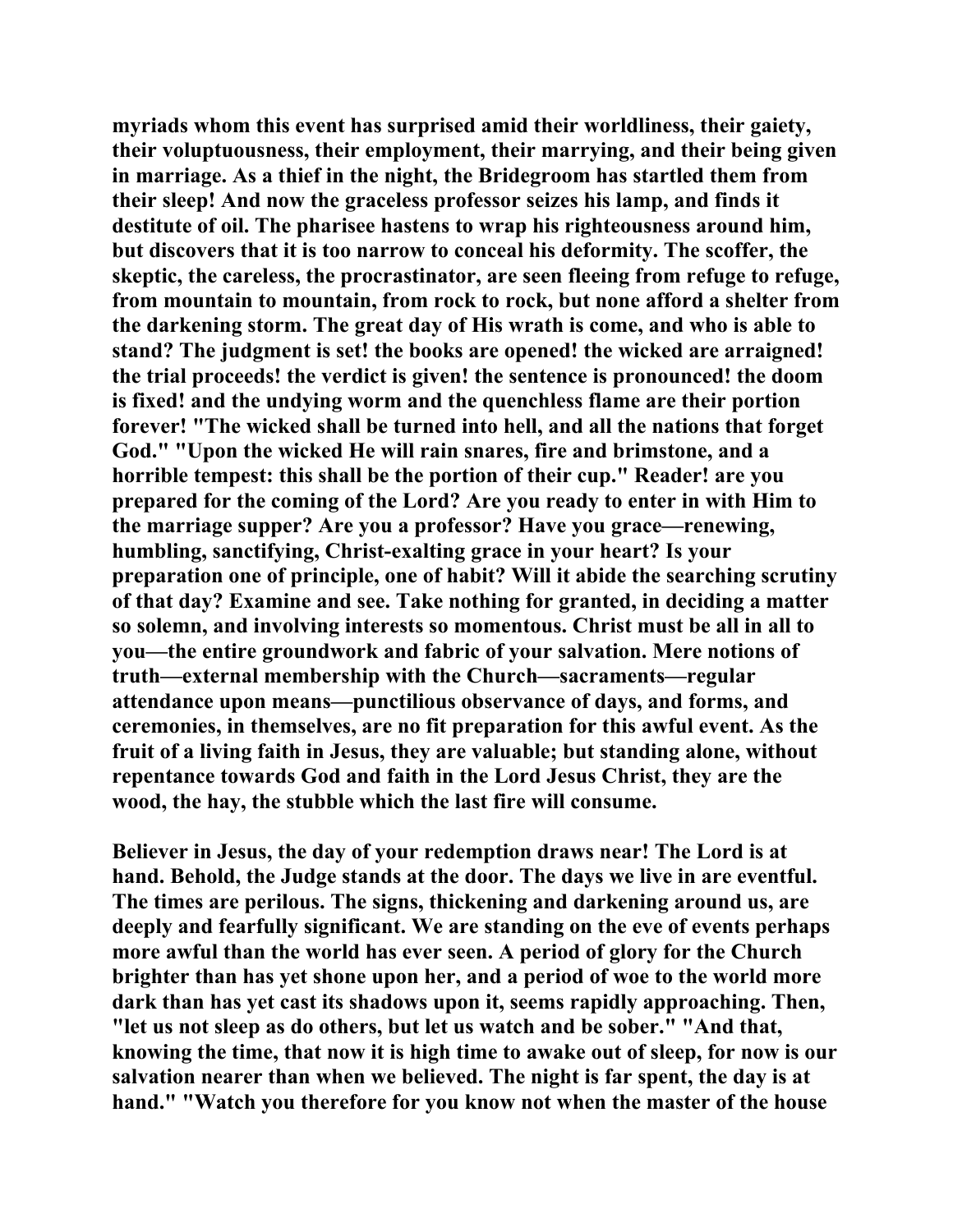**comes, at even, or at midnight, or at the cock-crowing, or in the morning: lest coming suddenly He find you sleeping." Oh, to blend the steady thought of our Redeemer's coming with every present duty, privilege, and effort: how would it hallow, cheer, and dignify us, consecrating by one of the most solemn motives, the lowliest work of faith, and the feeblest labor of love!** 

**Thus, too, would there be a growing preparedness of mind for the judgments which are yet to come upon the earth. "For there shall be great tribulation, such as was not since the beginning of the world to this time, no, nor ever shall be." "Men's hearts failing them for fear, and for looking after those things which are coming on the earth; for the powers of heaven shall be shaken. And then shall they see the Son of man coming in a cloud with power and great glory. And when these things begin to come to pass, then look up, and lift up your heads; for your redemption draws near."** 

**"A child of God! and can this earth's vain pleasures Be anything to you for whom the Savior died? Rise, rise above them all! its worthless treasures, Its soul-destroying joys, its pomp and pride. Be His in all, your soul and eye be single, Fixed as the glory that surrounds the throne; Seek not Christ's service with the world to mingle; Remember God has sealed you for His own. O child of God! do not be this earth your dwelling, But stand in spirit on that glassy sea, Where the rich harmonies forever swelling, Sound forth the slain Lamb's love, so full, so free. Stand forth in peace, far above all the madness Of sinful man, weighing with even scale The worth of all things—feeling the deep gladness Of one who follows Christ within the veil. Child of the living God! what boundless blessing! His Spirit yours, to comfort and refine; The heir of God! joint-heir with Christ, possessing All things in Him, and He Himself too thine. Hold fast your crown, go forth with joy, meet Him Soon will He come, and take you for His own. With girded loins and burning lamps then greet Him, The Bridegroom's triumph yours; yours too His throne!" Precious Jesus! we have been contemplating Your glory as through a glass**